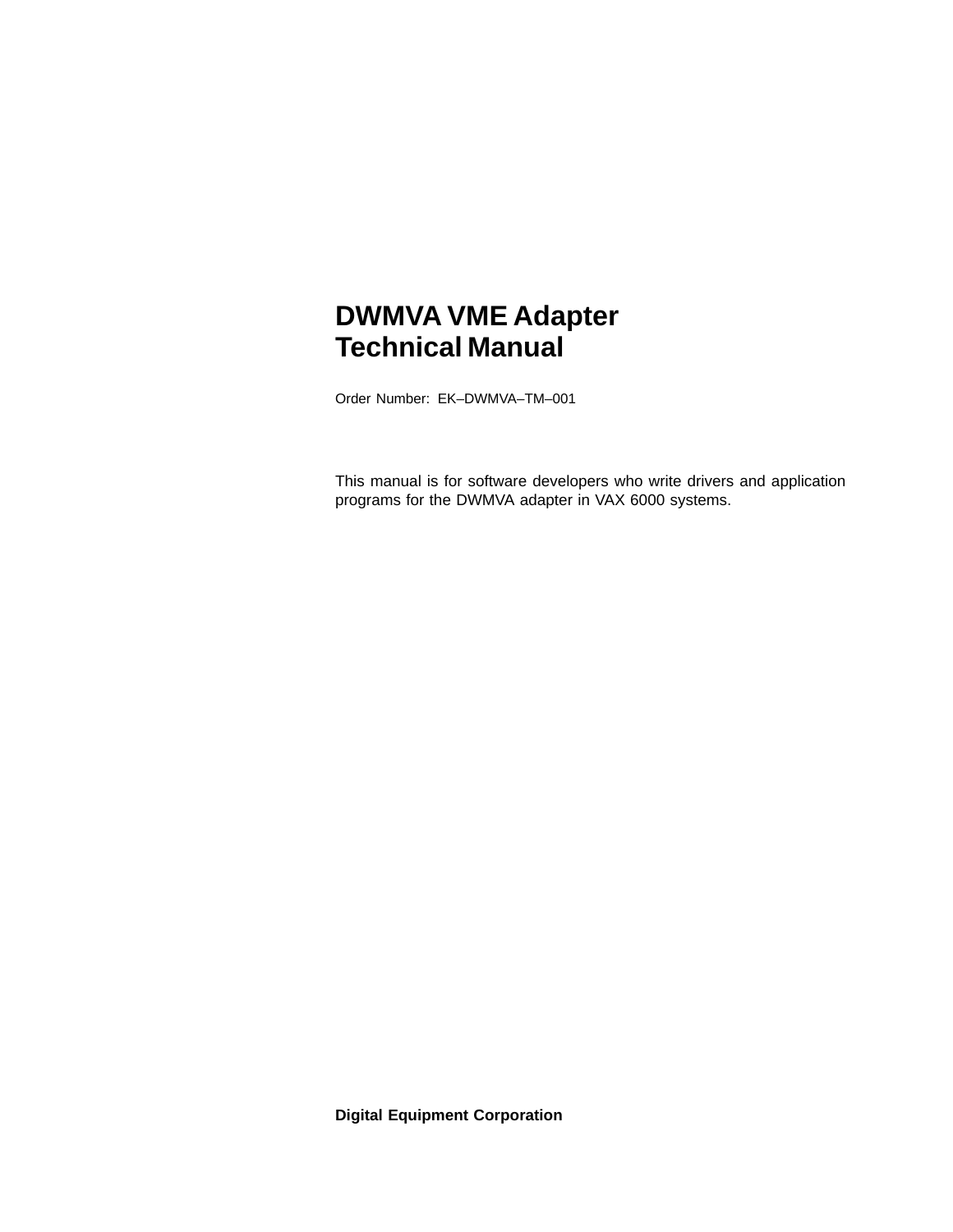#### **First Printing, August 1991**

The information in this document is subject to change without notice and should not be construed as a commitment by Digital Equipment Corporation.

Digital Equipment Corporation assumes no responsibility for any errors that may appear in this document.

The software, if any, described in this document is furnished under a license and may be used or copied only in accordance with the terms of such license. No responsibility is assumed for the use or reliability of software or equipment that is not supplied by Digital Equipment Corporation or its affiliated companies.

Copyright ©1991 by Digital Equipment Corporation

All Rights Reserved. Printed in U.S.A.

The postpaid READER'S COMMENTS form on the last page of this document requests the user's critical evaluation to assist in preparing future documentation.

The following are trademarks of Digital Equipment Corporation:

DEC PDP VAXcluster DEC LANcontroller ULTRIX VAXELN DECnet UNIBUS VMS DECUS VAX XMI DWMVA VAXBI digital

This document was prepared using VAX DOCUMENT, Version 1.2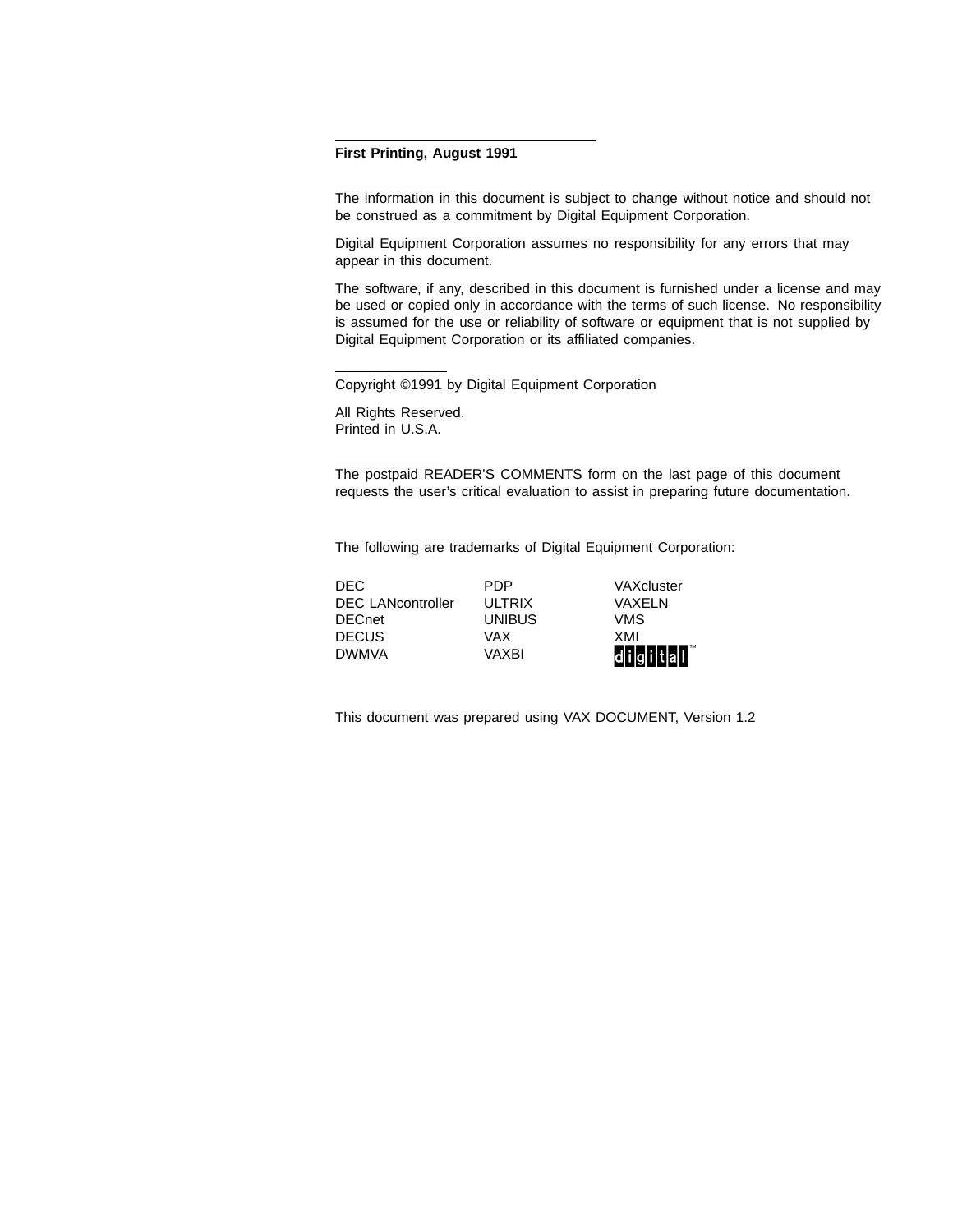# **Contents**

| <b>PREFACE</b> | ix                                                                            |         |
|----------------|-------------------------------------------------------------------------------|---------|
|                | <b>CHAPTER 1 OVERVIEW</b>                                                     | $1 - 1$ |
| 1.1            | <b>MAJOR COMPONENTS</b>                                                       | $1 - 1$ |
| 1.2            | <b>MAJOR BUSES</b>                                                            | $1 - 2$ |
|                | 1.2.1                                                                         | $1 - 3$ |
|                | 1.2.2                                                                         | $1 - 3$ |
|                | 1.2.3                                                                         | $1 - 3$ |
| 1.3            | <b>TRANSACTIONS</b>                                                           | $1 - 3$ |
| 1.4            | <b>INTERRUPTS</b>                                                             | $1 - 4$ |
|                | <b>CHAPTER 2 ADDRESS MAPPING</b>                                              | $2 - 1$ |
| 2.1            | <b>XMI MEMORY SPACE</b>                                                       | $2 - 2$ |
| 2.2            | <b>XMI I/O SPACE</b>                                                          | $2 - 2$ |
|                | 2.2.1                                                                         | $2 - 3$ |
|                | 2.2.2                                                                         | $2 - 3$ |
|                | 2.2.3<br>I/O Adapter Address Space <b>Manual Accord Adapter Address Space</b> | $2 - 4$ |
| 2.3            | <b>VME ADDRESS SPACE</b>                                                      | $2 - 4$ |
| 2.4            | ADDRESS TRANSLATION IN CPU TRANSACTIONS                                       | $2 - 6$ |
|                | ADDRESS TRANSLATION IN DMA TRANSACTIONS                                       | $2 - 8$ |
| 2.5            |                                                                               |         |
|                | 2.5.1                                                                         | $2 - 9$ |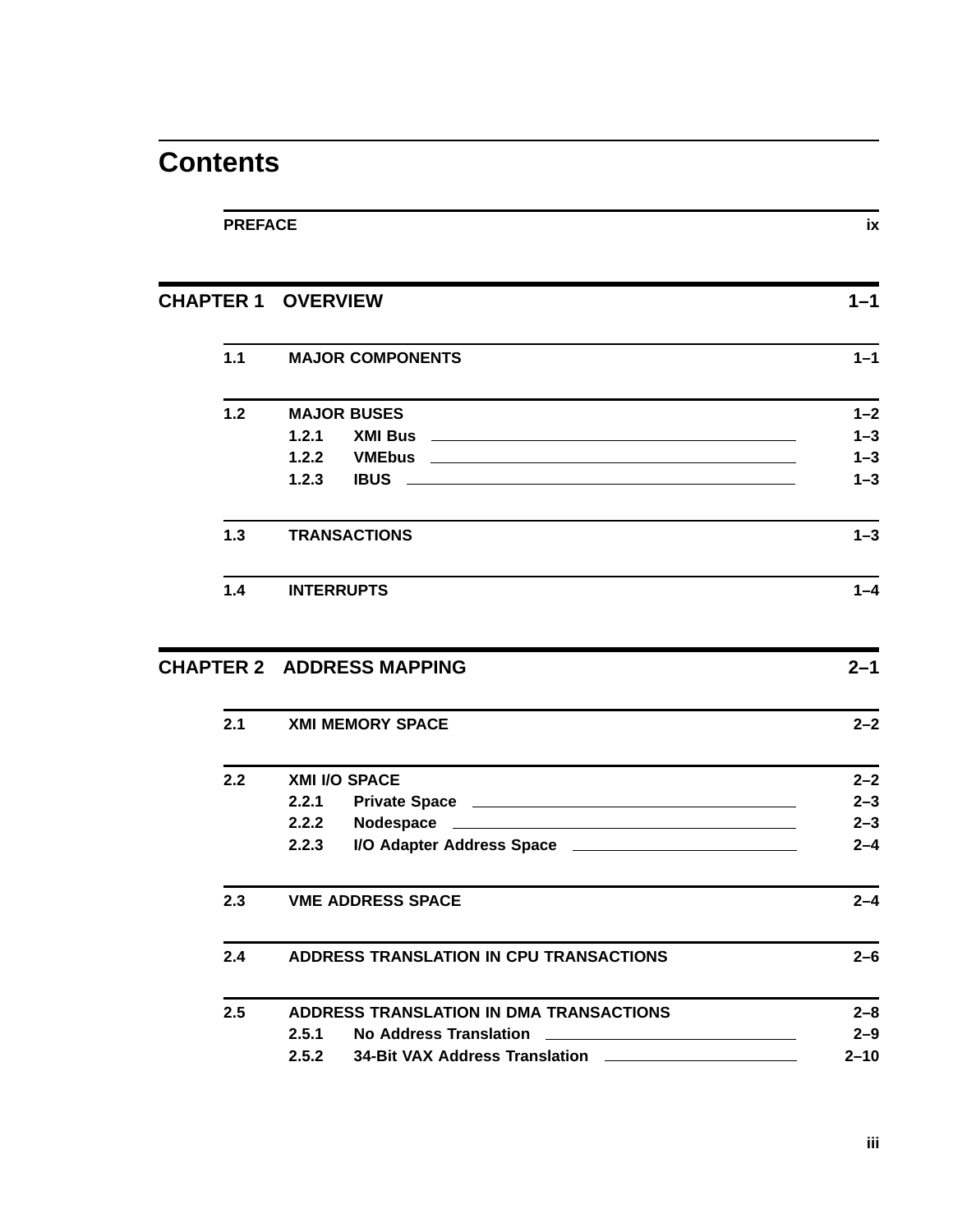#### **Contents**

|         |                           | $2 - 12$                       |
|---------|---------------------------|--------------------------------|
| 2.5.3.1 | 512-Byte Page Size • 2–12 |                                |
| 2.5.3.2 | 4-Kbyte Page Size • 2-14  |                                |
| 2.5.3.3 | 8-Kbyte Page Size • 2–16  |                                |
|         |                           | 40-Bit VAX Address Translation |

# **CHAPTER 3 VME SYSTEM CONTROL 3–1 3.1 BUS TIMER 3–2 3.2 ARBITRATION 3–3 3.2.1 Arbitration Subsystem Input/Output 3–3 3.2.2 Arbitration Algorithms 3–4 3.2.3 Bus Request Level Assignment 3–5 3.2.4 Arbitration Timeout Counter 3–6 3.2.5 Data Transfer Bus Requesters 3–6 3.3 IACK DAISY-CHAIN DRIVER 3–8 3.4 SYSTEM CLOCK DRIVER 3–9 3.5 SERIAL CLOCK DRIVER 3–9 3.6 POWER MONITOR 3–10**

## **CHAPTER 4 TRANSACTIONS 4–1 4.1 COMMAND TRANSLATION 4–2 4.1.1 XMI-to-VME Translation 4–2 4.1.2 VME-to-XMI Translation 4–3 4.2 CPU TRANSACTION PROCESS 4–3 4.2.1 DWMVA Register Transactions 4–4** 4.2.1.1 T2018 Register Read/Write • 4–4 4.2.1.2 C3200 Register Read/Write • 4–4 **4.2.2 CPU-to-VME Device Transactions 4–5** 4.2.2.1 VME Device Write • 4–5 4.2.2.2 VME Device Read • 4–5

- 4.2.2.3 CPU Reads and Masked Writes 4–6
- 4.2.2.4 CPU Interlocks 4–7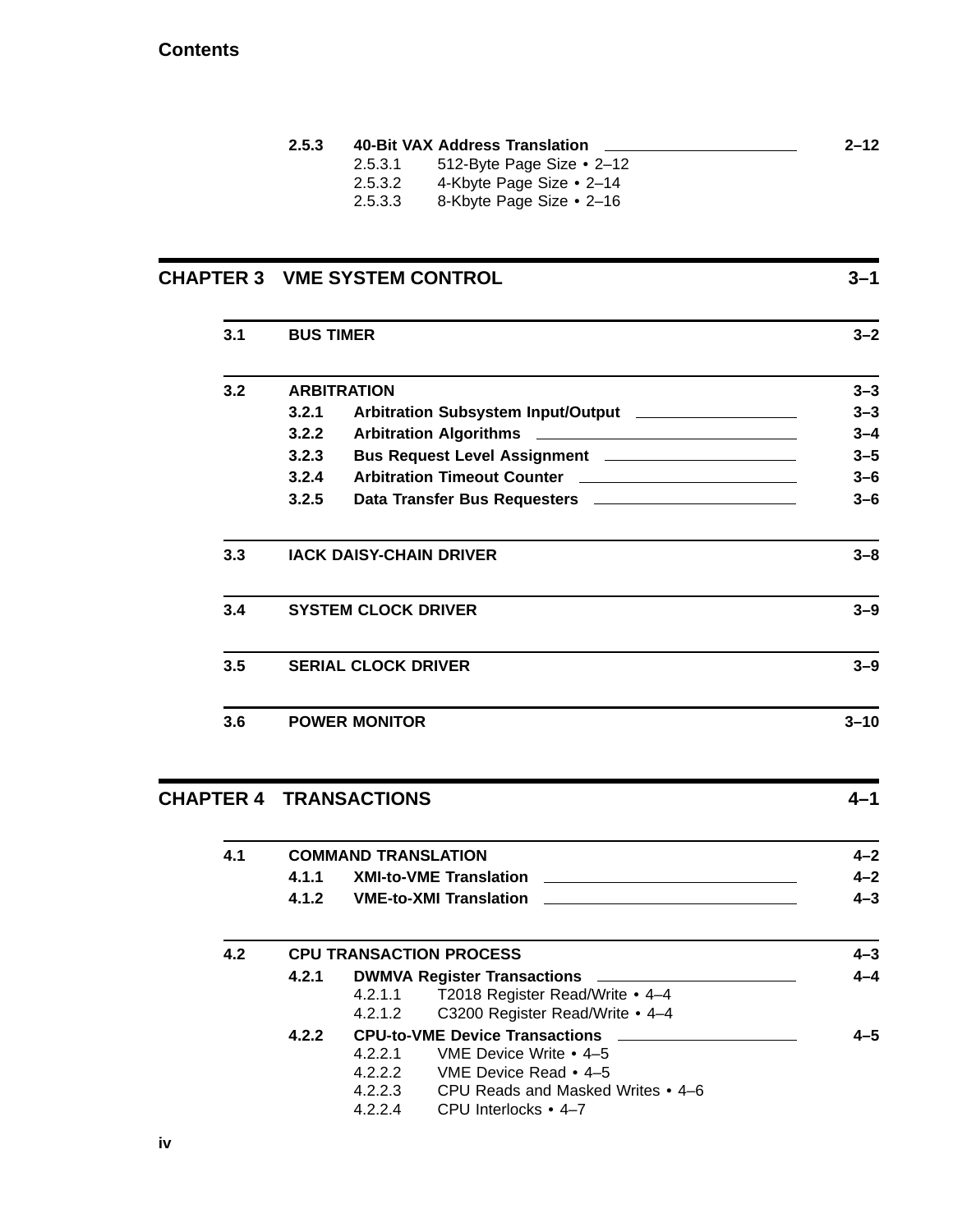| 4.3 | <b>DMA TRANSACTION PROCESS</b>                                                                                          | $4 - 7$ |
|-----|-------------------------------------------------------------------------------------------------------------------------|---------|
|     | 4.3.1                                                                                                                   | $4 - 8$ |
|     | 4.3.2                                                                                                                   | $4 - 9$ |
|     | 4.3.3                                                                                                                   | $4 - 9$ |
|     |                                                                                                                         |         |
|     | <b>CHAPTER 5 VMEBUS INTERFACE</b>                                                                                       | $5 - 1$ |
| 5.1 | <b>DATA TRANSFER BUS</b>                                                                                                | $5 - 1$ |
|     | 5.1.1                                                                                                                   | $5 - 2$ |
|     | 5.1.2<br>Data Lines and the contract of the contract of the contract of the contract of the contract of the contract of | $5 - 3$ |
|     | 5.1.3                                                                                                                   | $5 - 4$ |
| 5.2 | <b>ARBITRATION BUS</b>                                                                                                  |         |
| 5.3 | <b>PRIORITY INTERRUPT BUS</b>                                                                                           | $5 - 5$ |
| 5.4 | <b>UTILITY BUS</b>                                                                                                      | $5 - 5$ |
| 5.5 | <b>VMEBUS SIGNAL DESCRIPTIONS</b>                                                                                       | $5 - 5$ |
|     | 5.5.1                                                                                                                   | $5 - 5$ |
|     | 5.5.2                                                                                                                   | $5 - 6$ |
|     | 5.5.3                                                                                                                   | $5 - 7$ |
|     | 5.5.4                                                                                                                   | $5 - 8$ |
|     | <b>CHAPTER 6 INTERRUPTS</b>                                                                                             | $6 - 1$ |
| 6.1 | <b>ERROR INTERRUPTS</b>                                                                                                 | $6 - 1$ |
|     |                                                                                                                         |         |

| 6.2 | <b>INTERRUPT SEQUENCE</b> | $6 - 1$ |
|-----|---------------------------|---------|
|     |                           |         |

| 6.3 | <b>VME-TO-XMI INTERRUPT PROTOCOL</b> | $6 - 2$ |
|-----|--------------------------------------|---------|
| 6.4 | <b>INTERRUPT REQUEST LEVELS</b>      | 6–4     |

**6.5 C3200 INTERRUPTER/INTERRUPT HANDLER SELECTION 6–5**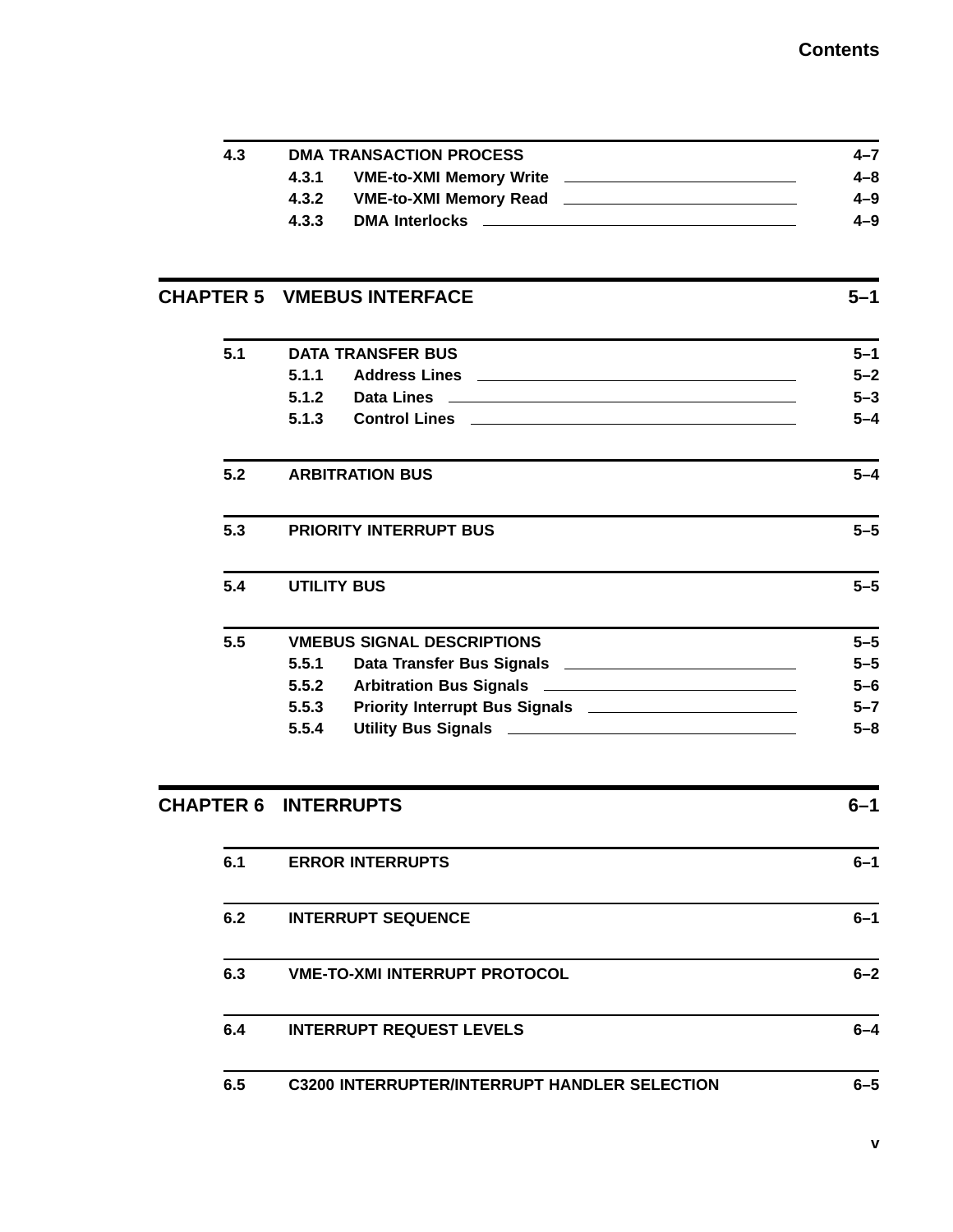**6.6 VME INTERRUPTER TYPES 6–5**

### **CHAPTER 7 REGISTERS 7–1**

| 7.1 | <b>T2018 REGISTERS</b>                            |          | $7 - 2$  |
|-----|---------------------------------------------------|----------|----------|
|     | <b>DEVICE REGISTER (XDEV)</b>                     | $7 - 4$  |          |
|     | <b>BUS ERROR REGISTER (XBER)</b>                  | 7-6      |          |
|     | <b>FAILING ADDRESS REGISTER (XFADR)</b>           | $7 - 14$ |          |
|     | <b>RESPONDER ERROR ADDRESS REGISTER (AREAR)</b>   | $7 - 16$ |          |
|     | <b>ERROR SUMMARY REGISTER (AESR)</b>              | $7 - 18$ |          |
|     | <b>INTERRUPT MASK REGISTER (AIMR)</b>             | $7 - 26$ |          |
|     | <b>IMPLIED VECTOR INTERRUPT</b>                   |          |          |
|     | <b>DESTINATION/DIAGNOSTIC REGISTER (AIVINTR)</b>  | $7 - 33$ |          |
|     | <b>DIAGNOSTIC 1 REGISTER (ADG1)</b>               | $7 - 34$ |          |
|     | UTILITY REGISTER (AUTLR)                          | $7 - 35$ |          |
|     | <b>CONTROL AND STATUS REGISTER (ACSR)</b>         | $7 - 39$ |          |
|     | <b>RETURN VECTOR REGISTER (ARVR)</b>              | $7 - 44$ |          |
|     | <b>FAILING ADDRESS EXTENSION REGISTER (XFAER)</b> | 7–45     |          |
|     | <b>VME ERROR ADDRESS REGISTER (ABEAR)</b>         | $7 - 47$ |          |
|     |                                                   |          |          |
|     | <b>PAGE MAP REGISTERS (PMRS)</b>                  | $7 - 49$ |          |
|     |                                                   |          |          |
| 7.2 | <b>C3200 REGISTERS</b>                            |          | $7 - 51$ |
|     | DEVICE/CONFIGURATION REGISTER (VDCR)              | $7 - 53$ |          |
|     | <b>VME ERROR SUMMARY REGISTER (VESR)</b>          | $7 - 59$ |          |
|     | <b>VME FAILING ADDRESS REGISTER (VFADR)</b>       | $7 - 65$ |          |
|     | INTERRUPT CONFIGURATION REGISTER (VICR)           | $7 - 66$ |          |
|     | <b>VECTOR OFFSET REGISTER (VVOR)</b>              | $7 - 73$ |          |
|     | <b>VECTOR REGISTER (VVR)</b>                      | $7 - 75$ |          |
|     | BYTE SWAP RAM ACCESS REGISTER (RAR)               | $7 - 77$ |          |
|     | <b>CSR ACCESS REGISTER (VCAR)</b>                 | 7-80     |          |
|     | <b>VME ADDRESS RANGE ENABLE REGISTER (VAER)</b>   | $7 - 83$ |          |
|     | <b>DIAGNOSTIC REGISTER (VDR)</b>                  | $7 - 85$ |          |
|     | <b>FAILING DATA REGISTER (VFDR)</b>               | $7 - 86$ |          |
|     | <b>CPU TRANSACTION ADDRESS OFFSET REGISTERS</b>   |          |          |

### **CHAPTER 8 INITIALIZATION 8–1**

### **APPENDIX A VME INTERFACE SIGNAL LIST A–1**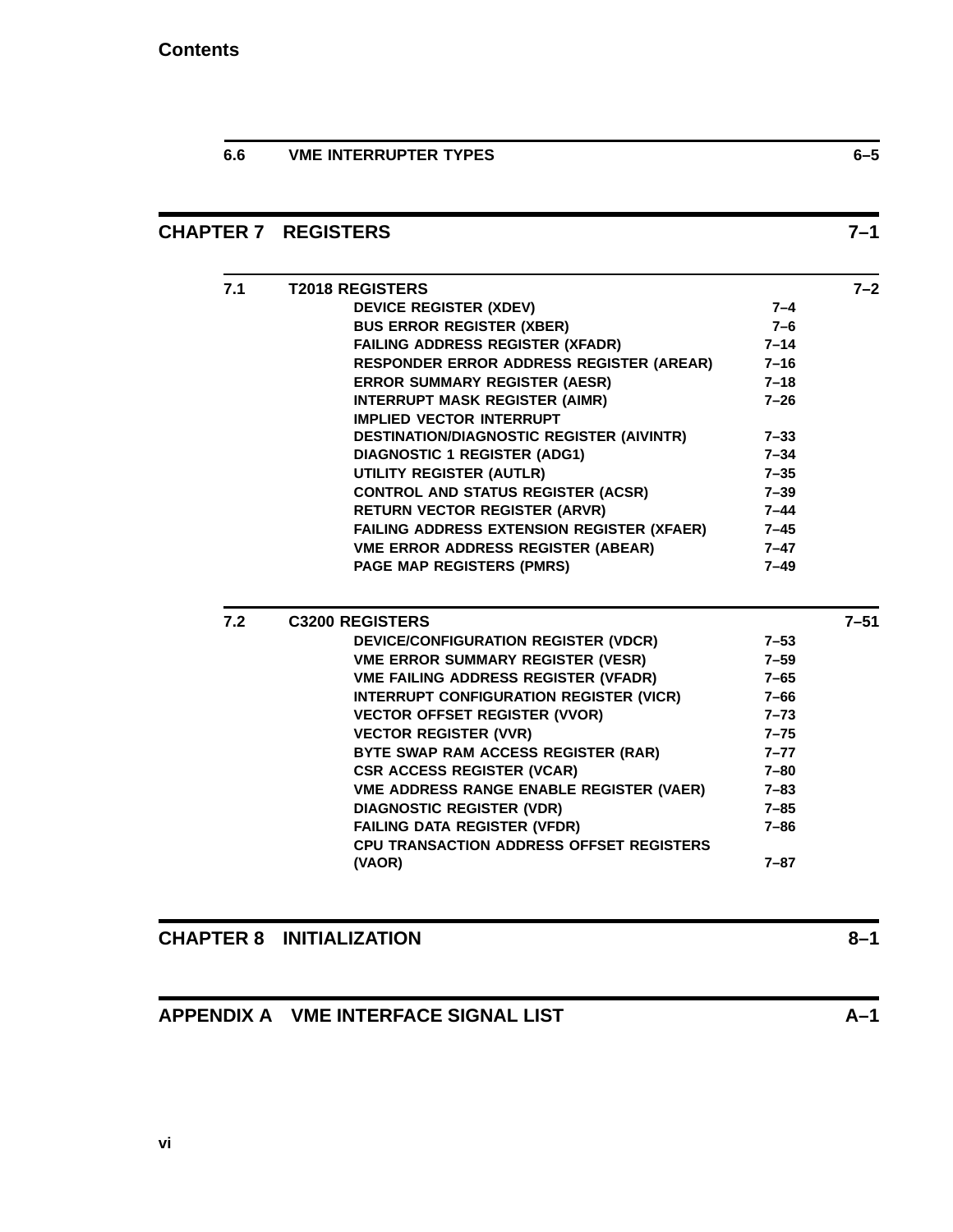|  |     | APPENDIX B VME-TO-XMI BYTE SWAPPING |                                         | $B-1$  |
|--|-----|-------------------------------------|-----------------------------------------|--------|
|  | B.1 |                                     | <b>DEFINITION OF TERMS</b>              | $B-1$  |
|  | B.2 |                                     | <b>BYTE SWAPPING IN DATA STORAGE</b>    | $B-3$  |
|  | B.3 |                                     | <b>DWMVA BYTE SWAPPING REQUIREMENTS</b> | $B-5$  |
|  |     | <b>B.3.1</b>                        |                                         | $B-6$  |
|  |     | B.3.2                               |                                         | $B-12$ |
|  |     | <b>B.3.3</b>                        |                                         | $B-18$ |
|  |     | <b>B.3.4</b>                        | Mode 3-Longword Swap                    | $B-24$ |

**GLOSSARY Glossary–1**

# **INDEX**

| <b>FIGURES</b> |                                                                |  |
|----------------|----------------------------------------------------------------|--|
| $1 - 1$        |                                                                |  |
| $1 - 2$        |                                                                |  |
| $2 - 1$        |                                                                |  |
| $2 - 2$        |                                                                |  |
| $2 - 3$        |                                                                |  |
| $2 - 4$        | CPU Transaction Command Format                                 |  |
| $2 - 5$        |                                                                |  |
| $2 - 6$        |                                                                |  |
| $2 - 7$        |                                                                |  |
| $2 - 8$        | 40-Bit VAX Address Translation Using 512-Byte Page Size ______ |  |
| $2 - 9$        | 40-Bit VAX Address Translation Using 4-Kbyte Page Size _______ |  |
| $2 - 10$       | 40-Bit VAX Address Translation Using 8-Kbyte Page Size _______ |  |
| $3 - 1$        |                                                                |  |
| $3 - 2$        |                                                                |  |
| $3 - 3$        |                                                                |  |
| $3 - 4$        |                                                                |  |
| $3 - 5$        |                                                                |  |
| $3 - 6$        |                                                                |  |
| $4 - 1$        |                                                                |  |
| $6 - 1$        |                                                                |  |
| $6 - 2$        | XMI IDENT Command Format                                       |  |
|                |                                                                |  |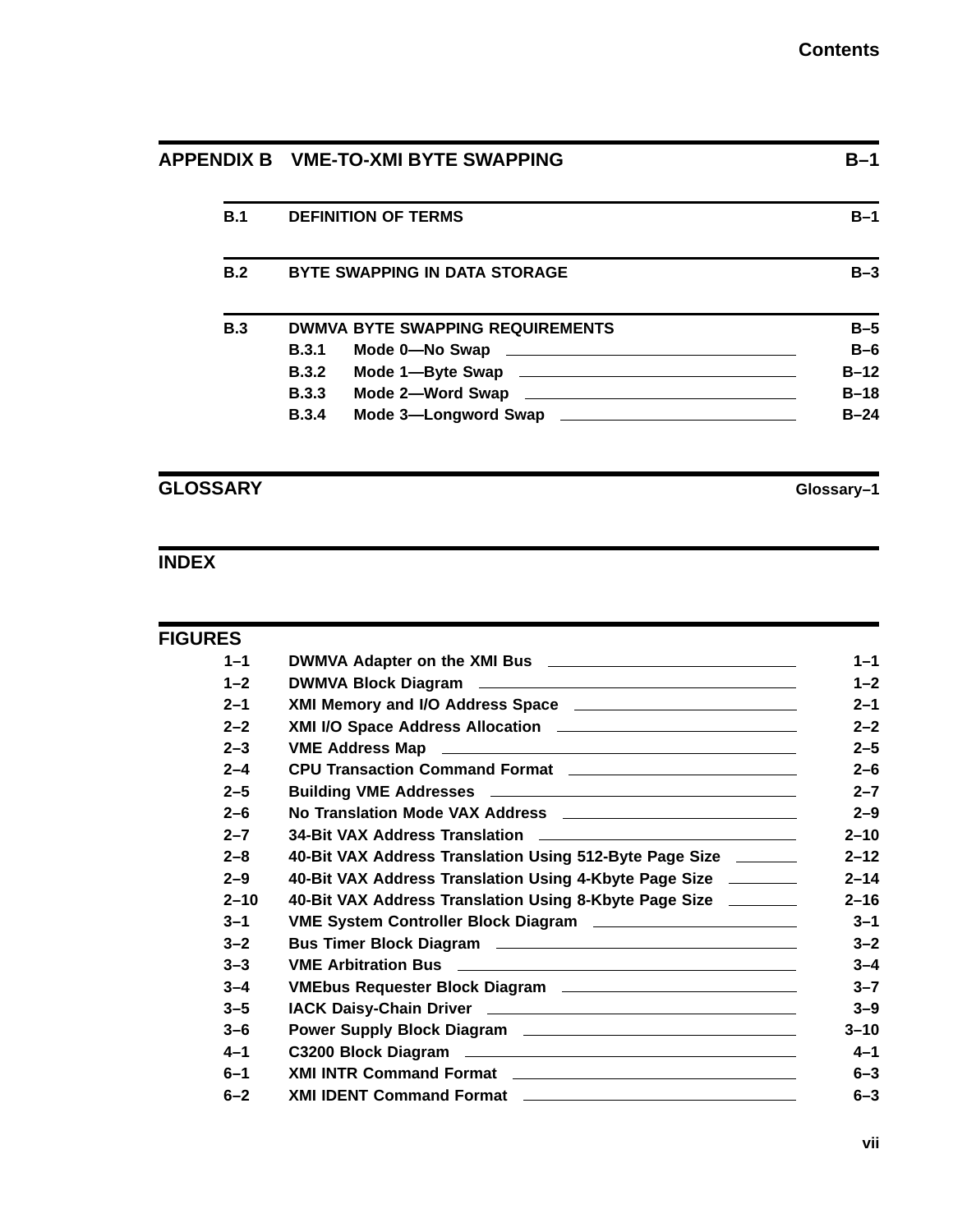| $6 - 4$ |
|---------|
| $6 - 4$ |
| $B-2$   |
| $B-4$   |
| $B-4$   |
| $B-4$   |
| $B-7$   |
| $B-13$  |
| $B-19$  |
| $B-25$  |
|         |
|         |

### **TABLES**

| $2 - 1$ |                                                                                               |
|---------|-----------------------------------------------------------------------------------------------|
| $2 - 2$ |                                                                                               |
| $2 - 3$ | CPU Transaction Command <b>contract of the CPU</b> Transaction Command                        |
| $3 - 1$ | VME Transaction Timeout Selection ______________________________                              |
| $3 - 2$ |                                                                                               |
| $3 - 3$ | VME Bus Request Level Codes __________________________________                                |
| $3 - 4$ |                                                                                               |
| $4 - 1$ |                                                                                               |
| $4 - 2$ |                                                                                               |
| $4 - 3$ | Address Modifier Codes for CPU Transactions _________________                                 |
| $4 - 4$ |                                                                                               |
| $4 - 5$ |                                                                                               |
| $5 - 1$ |                                                                                               |
| $5 - 2$ |                                                                                               |
| $5 - 3$ | Selecting Byte Locations Within Longwords ____________________                                |
| $5 - 4$ |                                                                                               |
| $5 - 5$ | Use of Data Lines to Access Byte Locations ____________________                               |
| $5 - 6$ |                                                                                               |
| $6 - 1$ |                                                                                               |
| $6 - 2$ | VME Interrupt Request Levels and XMI Defaults _________________                               |
| $7 - 1$ |                                                                                               |
| $7 - 2$ |                                                                                               |
| $7 - 3$ | Initialization Values of the T2018 Registers <b>contained a matter of the T2018</b> Registers |
| $7 - 4$ |                                                                                               |
| $7 - 5$ | Initialization Values of the C3200 Registers ______________________                           |
| $A-1$   | DWMVA-to-VME Interface (J1 Connector) __________________________                              |
| $A-2$   | DWMVA-to-VME Interface (J2 Connector)                                                         |
| $B-1$   | Byte Lanes for Different Sizes of VME Transfers ________________                              |
| $B-2$   |                                                                                               |
|         |                                                                                               |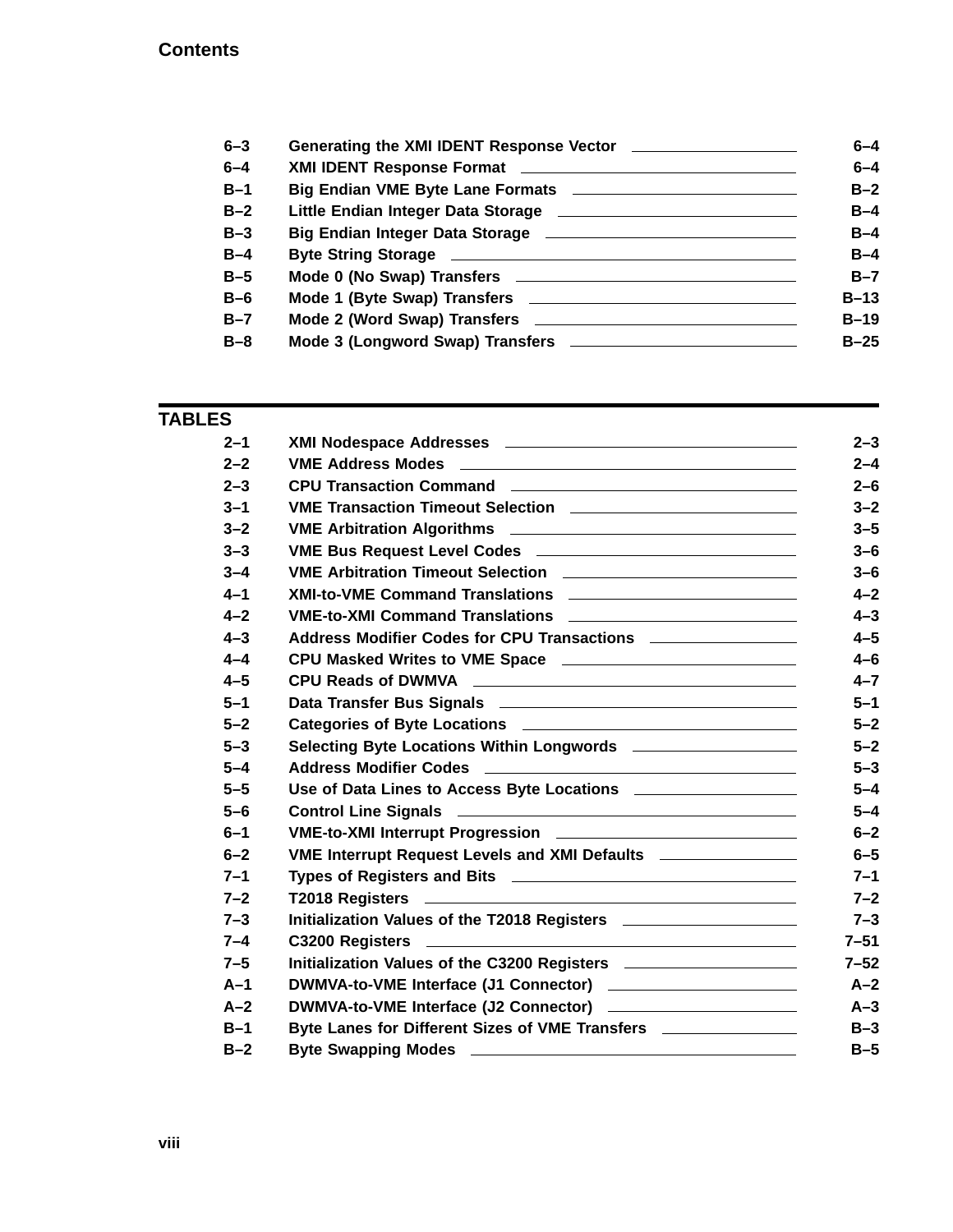# **Preface**

This manual presents a detailed technical description of the DWMVA I/O adapter that connects a VMEbus to the XMI bus of a VAX 6000 computer system. It provides complete discussions of the hardware operations of the component modules and bit-level functional descriptions of all adapter registers.

#### **Audience**

This manual is for software developers who write driver and application programs for the DWMVA I/O adapter.

#### **Document Structure**

The manual consists of eight chapters and two appendixes.

- **Chapter 1, Overview**, describes the major components of the DWMVA adapter, provides a summary of the buses, and introduces the types of DWMVA transactions.
- **Chapter 2, Address Mapping**, discusses mapping of VME addresses to XMI address space. The chapter explains how an XMI address is translated to a VME address in a CPU transaction, and how a VME address is translated to an XMI address in a DMA transaction.
- **Chapter 3, VME System Control**, describes the components and functions of the VME system controller, including the VME arbitration subsystem.
- **Chapter 4, Transactions**, discusses the two types of transactions, CPU and DMA, processed by the DWMVA. CPU transactions are initiated by the CPU and perform reads and writes on VME devices, while DMA transactions are initiated by a VME device and perform reads and writes to XMI memory. This chapter also discusses the translation of commands over the XMI to the VMEbus and from the VMEbus to the XMI data paths.
- **Chapter 5, VMEbus Interface**, discusses the substructures of the VMEbus and describes the VMEbus signals.
- **Chapter 6, Interrupts**, discusses the VME-to-XMI interrupt protocol, the interrupt request levels, and interrupt handler selection.
- **Chapter 7, Registers**, provides bit-level descriptions of functions performed by the register sets on the two modules of the DWMVA adapter.
- **Chapter 8, Initialization**, discusses the various methods used to initialize the DWMVA adapter.
- **Appendix A, VME Interface Signal List**, gives the pin assignments on the two connectors of the VME interface.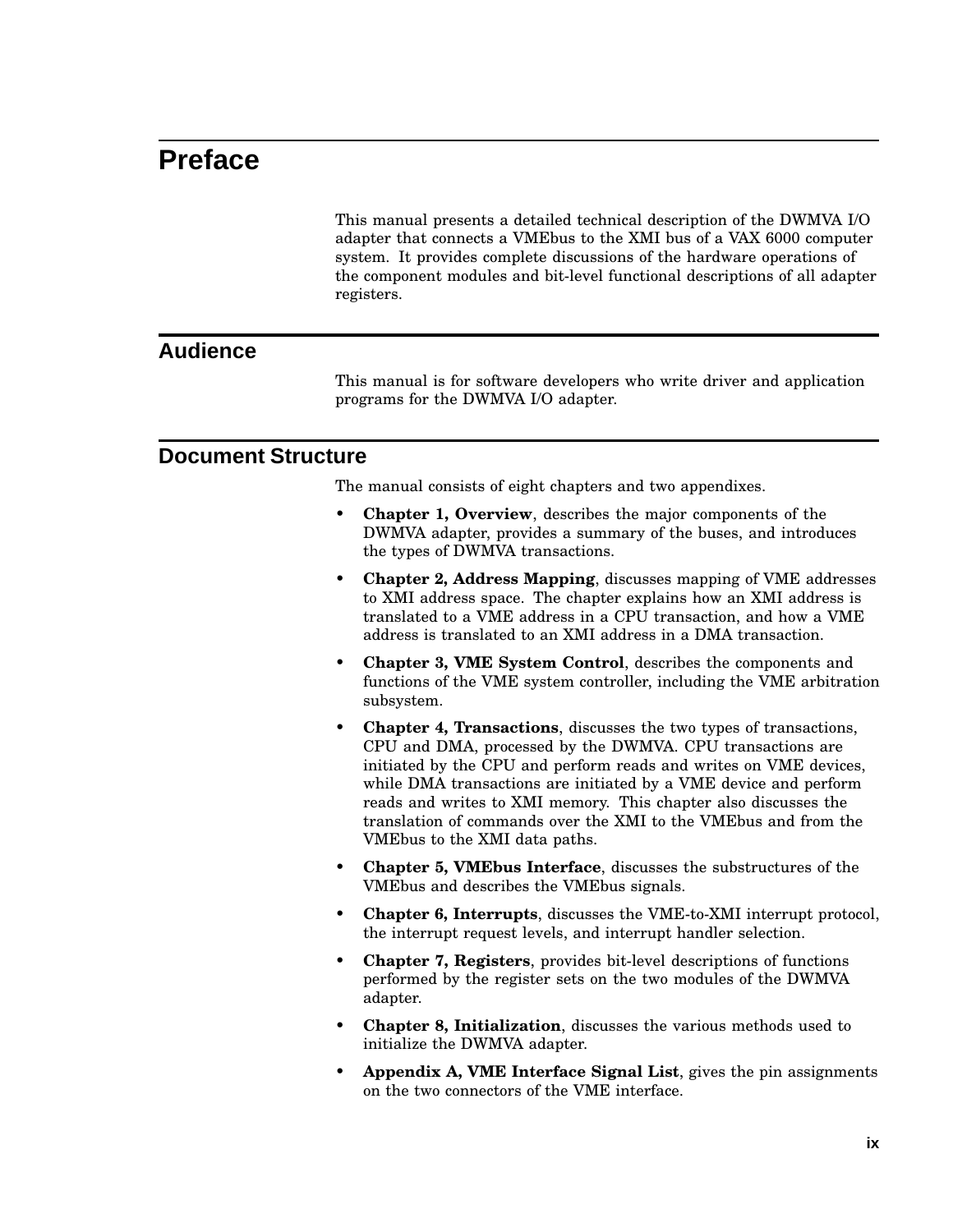- **Appendix B, VME-to-XMI Byte Swapping**, discusses how the DWMVA implements byte swapping to allow VME data to appear correctly on the XMI bus and XMI data to appear correctly on the VMEbus.
- A **Glossary** provides additional reference support.

### **Associated Documents**

Other documents related to the DWMVA adapter include:

• *DWMVA VME Adapter Installation Guide*, EK–DWMVA–IN

Describes the installation of the DWMVA I/O adapter in a VAX 6000 computer system.

• *BA62 VME Enclosure*, EK–VME01–IN

Describes the BA62 enclosure that is used as an expansion cabinet to provide a VMEbus backplane and to house the C3200 module.

• *IEEE Standard for a Versatile Backplane Bus: VMEbus*, IEEE Std 1014, 1987.

Provides complete specifications for the VMEbus.

• *VMS Version 5.4-3 Release Notes*, AA–PHUFA–TE

Includes a chapter (Open Bus Driver Support Features) that discusses VMS support for VMEbus devices.

• *VMS Device Support Manual*, AA-PBPWA-TE

Describes the components of a VMS device driver and the basic rules that device drivers must observe.

• *VMS Device Support Reference Manual*, AA-PBPXA-TE

Describes driver data structures, routines, and entry points.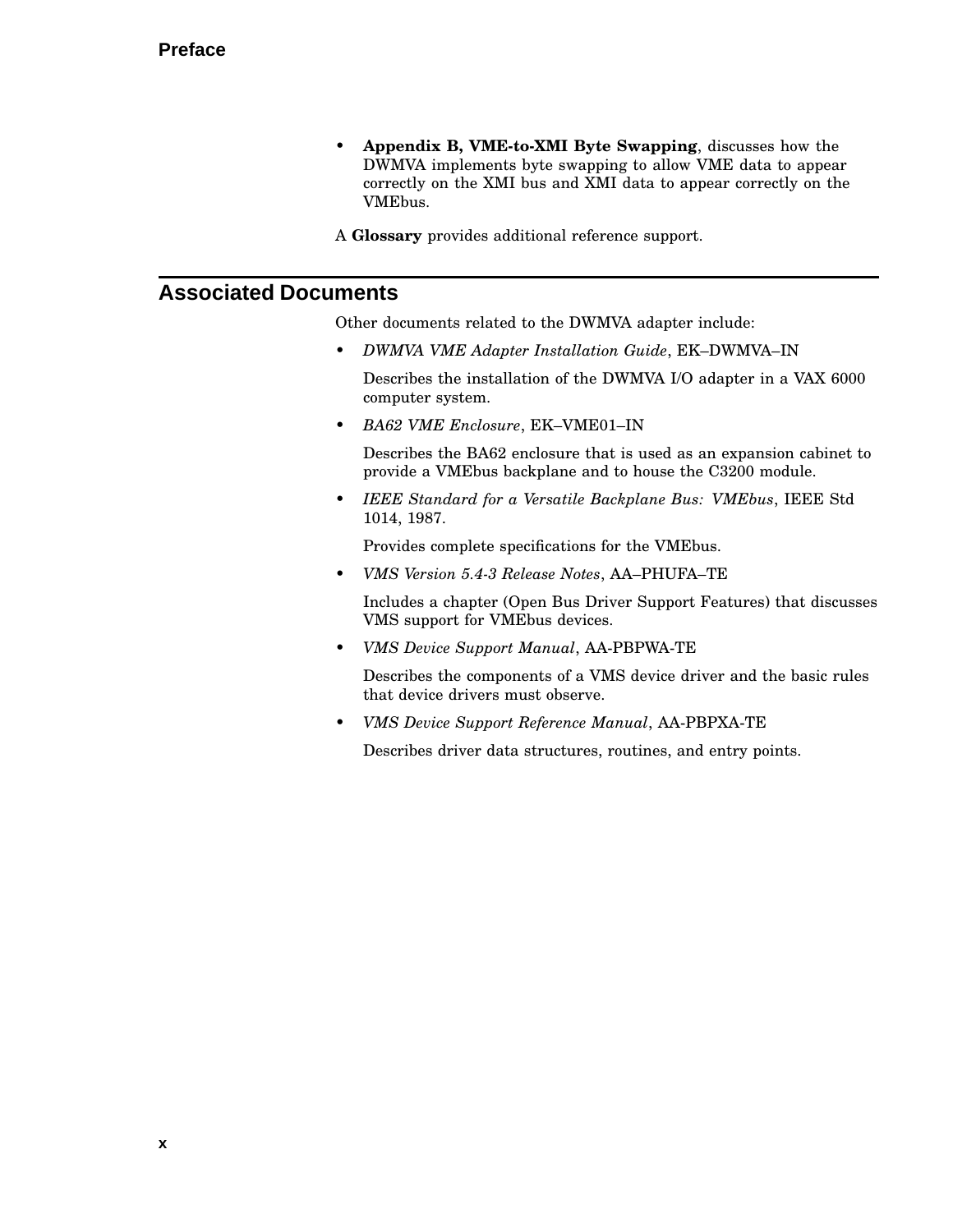### **1 Overview**

The DWMVA adapter connects to the I/O segment of the VAX 6000 XMI bus and interfaces the synchronous XMI bus to the VMEbus, an asynchronous industry-standard bus. The DWMVA implements the handshaking protocol and acts as a channel for data flow between the two buses. Figure 1–1 is a block diagram showing the DWMVA adapter on the XMI bus.





### **1.1 Major Components**

The DWMVA subsystem consists of two modules:

- T2018 (DWMVA/A)
- C3200 (DWMVA/B)

The T2018 module is on the XMI bus and the C3200 module is on the VMEbus. The two modules are connected through the IBUS, which is a physical path between the system XMI bus and the VMEbus. Figure 1–2 shows a block diagram of the DWMVA adapter.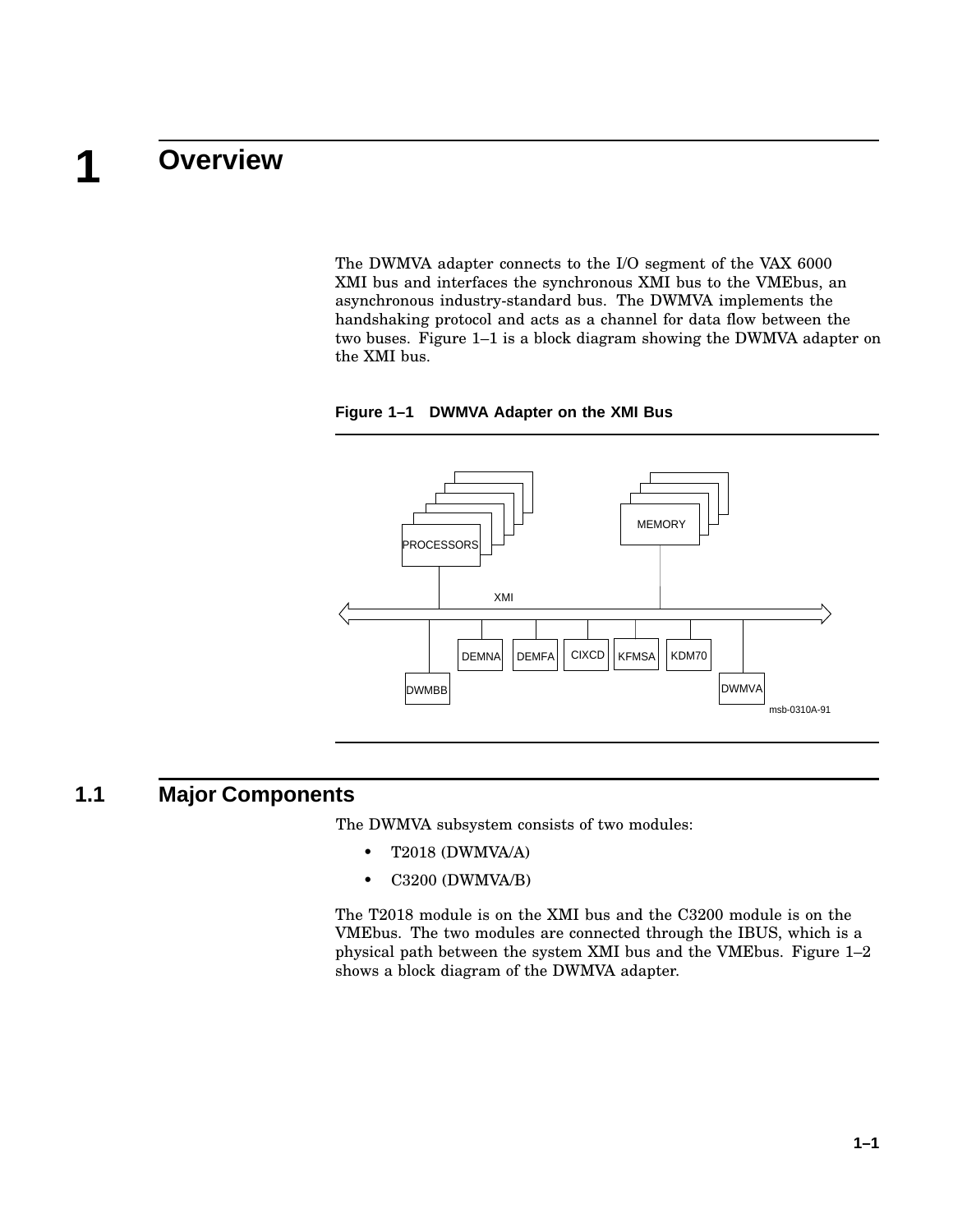**Figure 1–2 DWMVA Block Diagram**



The T2018 module contains the XMI and IBUS interfaces, registers, a data buffer, and state machines for transmitting and receiving data. The XMI Corner is a circuit area on all XMI nodes that provides the interface to the XMI bus. This corner handles the distribution of the XMI clock, control, and data lines to the T2018 module. The T2018 allows access to XMI addresses from VME through on-board 64K page map registers.

The C3200 module contains the following functional blocks: VME and IBUS interfaces, control logic, registers, data buffers, the VME interrupt handler, and the VME system controller (VSC).

### **1.2 Major Buses**

Three major buses are used to exchange information between the host computer system and an I/O device connected to the VMEbus:

- XMI bus
- VMEbus
- IBUS

The T2018 uses the XMI bus to communicate with the processor. The C3200 communicates with a VME device through the VMEbus. The IBUS provides communication between the T2018 module and the C3200 module.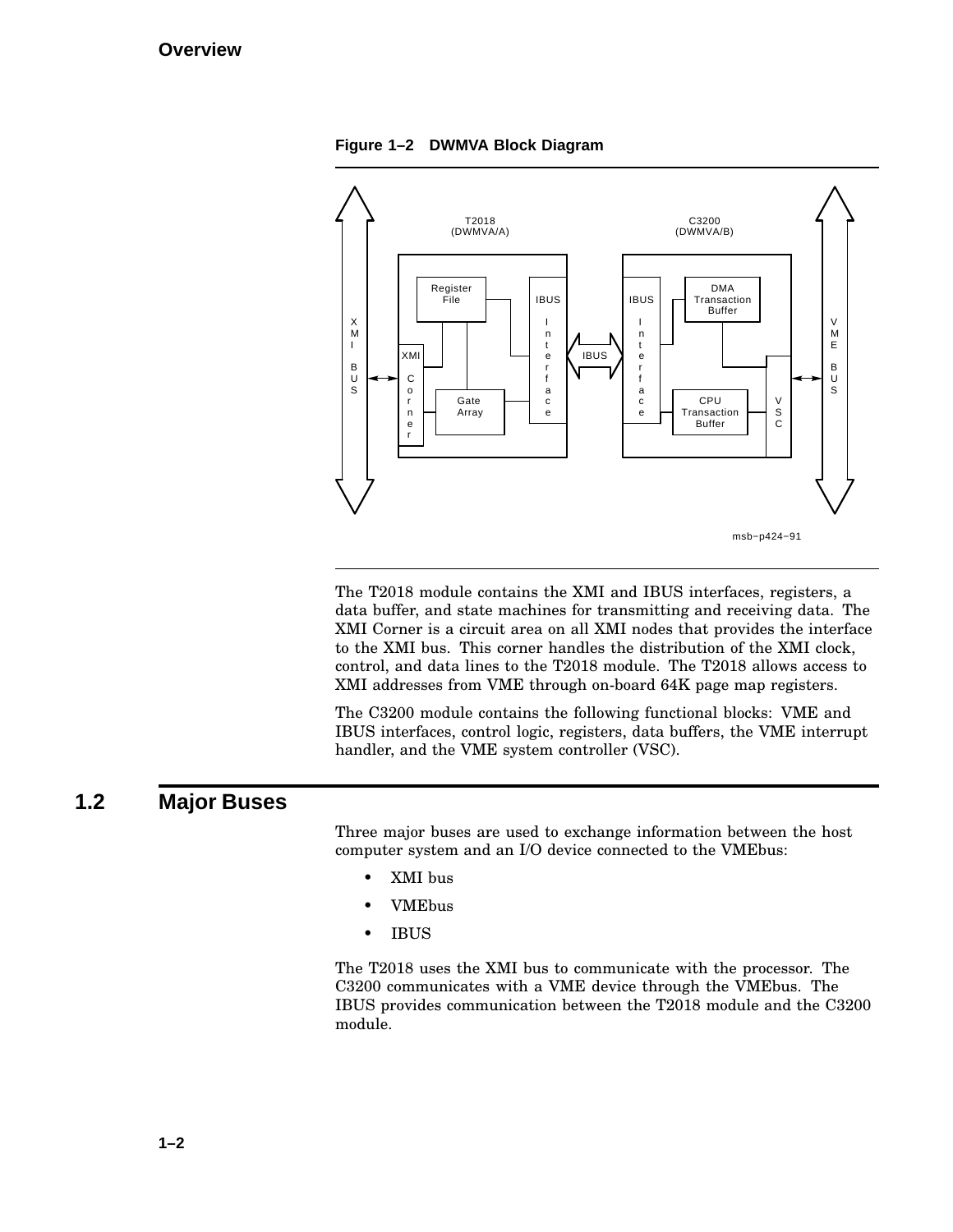### **1.2.1 XMI Bus**

The XMI is a 64-bit wide, pended, synchronous bus that can process multiple read requests at any given time. It has a cycle time of 64 ns, allowing an effective bandwidth on the bus of 100 Mbytes/second. The XMI protocol supports quadword, octaword, and hexword reads and writes to XMI memory space. The DWMVA, however, allows only quadword and octaword transactions to XMI memory. The DWMVA accepts only longword transactions to its address space.

### **1.2.2 VMEbus**

The VMEbus is an asynchronous, interlocked bus that processes one transaction at a time. The VME protocol, defined by IEEE 1014, consists of four subbuses: the data transfer bus, the arbitration bus, the priority interrupt bus, and the utility bus. The VME supports 1-, 2-, 3-, and 4-byte transfers as well as block transactions consisting of multiple 1-, 2-, or 4-byte transfers over the data transfer bus, a nonmultiplexed data/address path. The VME has an effective bandwidth of 40 Mbytes/second.

Chapter 5 provides an overview of the VMEbus. For a more complete treatment of the VMEbus, refer to the IEEE VMEbus specification. (See, for example, *VMEbus*, A standard specification for a versatile backplane bus, IEEE Computer Society Publication P1014, March 1987.)

### **1.2.3 IBUS**

The IBUS is the communications path between the two modules of the DWMVA. The IBUS data path consists of a 4-bit function field, IB I<3:0>, and a 32-bit, multiplexed address/data field, IB D<31:0>. The IBUS can transfer address or data every 200 ns, yielding an effective bandwidth of 16 Mbytes/second.

In addition to the bidirectional lines (address and data), the IBUS includes many lines to carry control signals. The signals driven from the T2018 to the C3200 are used to indicate the status of the T2018's buffers, while the signals from the C3200 to the T2018 are used to control the operation of the IBUS.

### **1.3 Transactions**

The DWMVA conducts two types of transactions:

- CPU transactions
- DMA transactions

A CPU transaction is initiated by a processor on the XMI bus. The processor is the commander. The DWMVA becomes the responder. A DMA transaction begins on the VMEbus and targets XMI memory through the DWMVA adapter. Transactions are discussed in Chapter 4.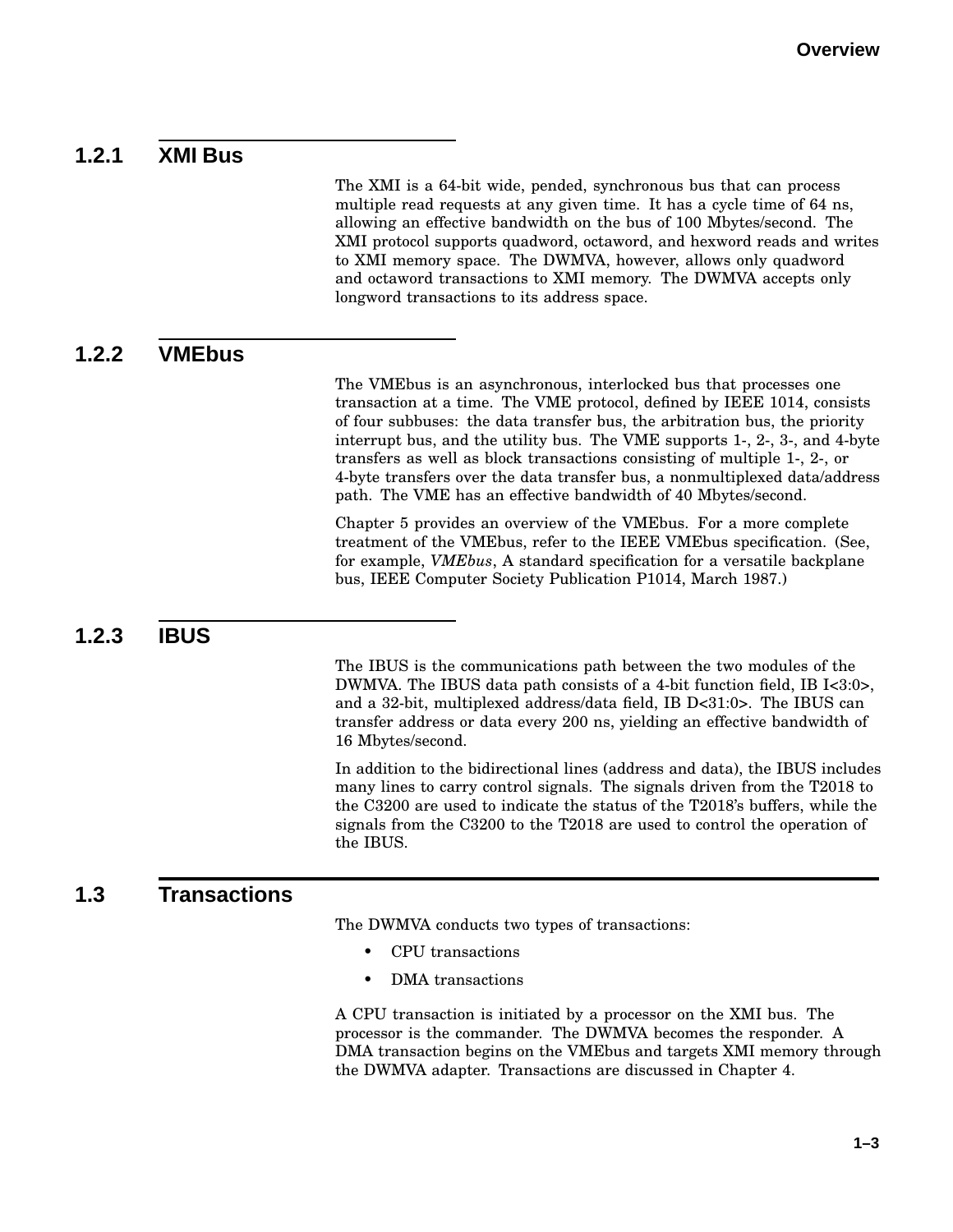# **1.4 Interrupts**

The DWMVA accepts longword-aligned VME interrupts and generates XMI INTR transactions in response to them. The DWMVA (or any other XMI device) does not issue interrupts to the VMEbus. Interrupts are discussed in Chapter 6.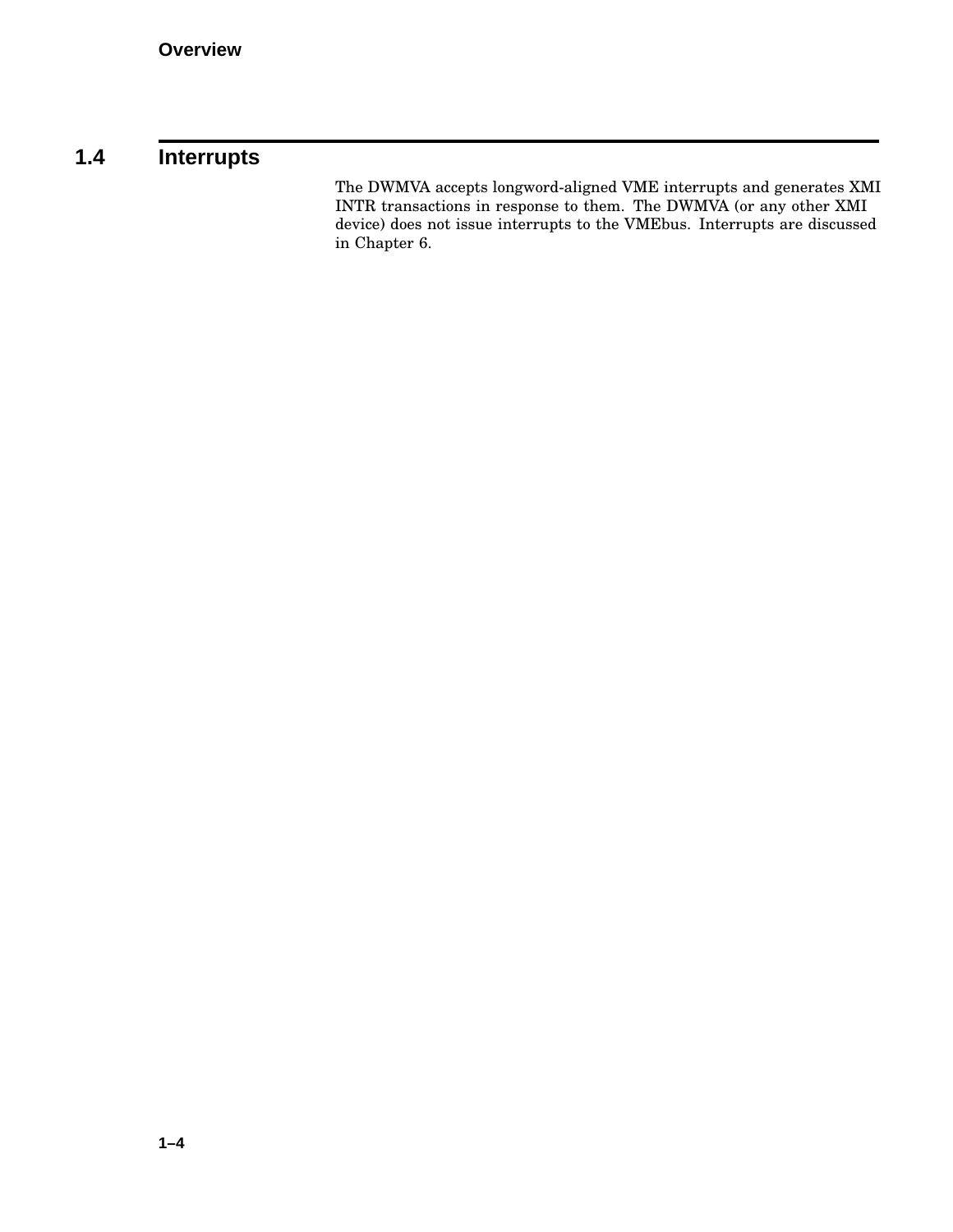### **2 Address Mapping**

This chapter discusses the XMI I/O address space and explains how the VME address space is mapped to the XMI I/O adapter space.

The XMI supports one terabyte  $(2^{40})$  of address space, accessible with 40-bit addresses. Since a VAX 6000 series system supports 30- or 32-bit addresses, the maximum space available to a single system on the XMI is  $(2^{32})$  bytes, which is 4 gigabytes.

The VAX 6000 series systems use one of three addressing modes depending on the model and the environment.

- 30-bit addressing (Models 200 through 500)
- 32-bit addressing (Model 500 and above)
- 30-bit addressing in a 32-bit environment (Model 500 and above)

Figure 2–1 shows how memory and I/O space are divided in the 30-bit and the 32-bit addressing modes.



**Figure 2–1 XMI Memory and I/O Address Space**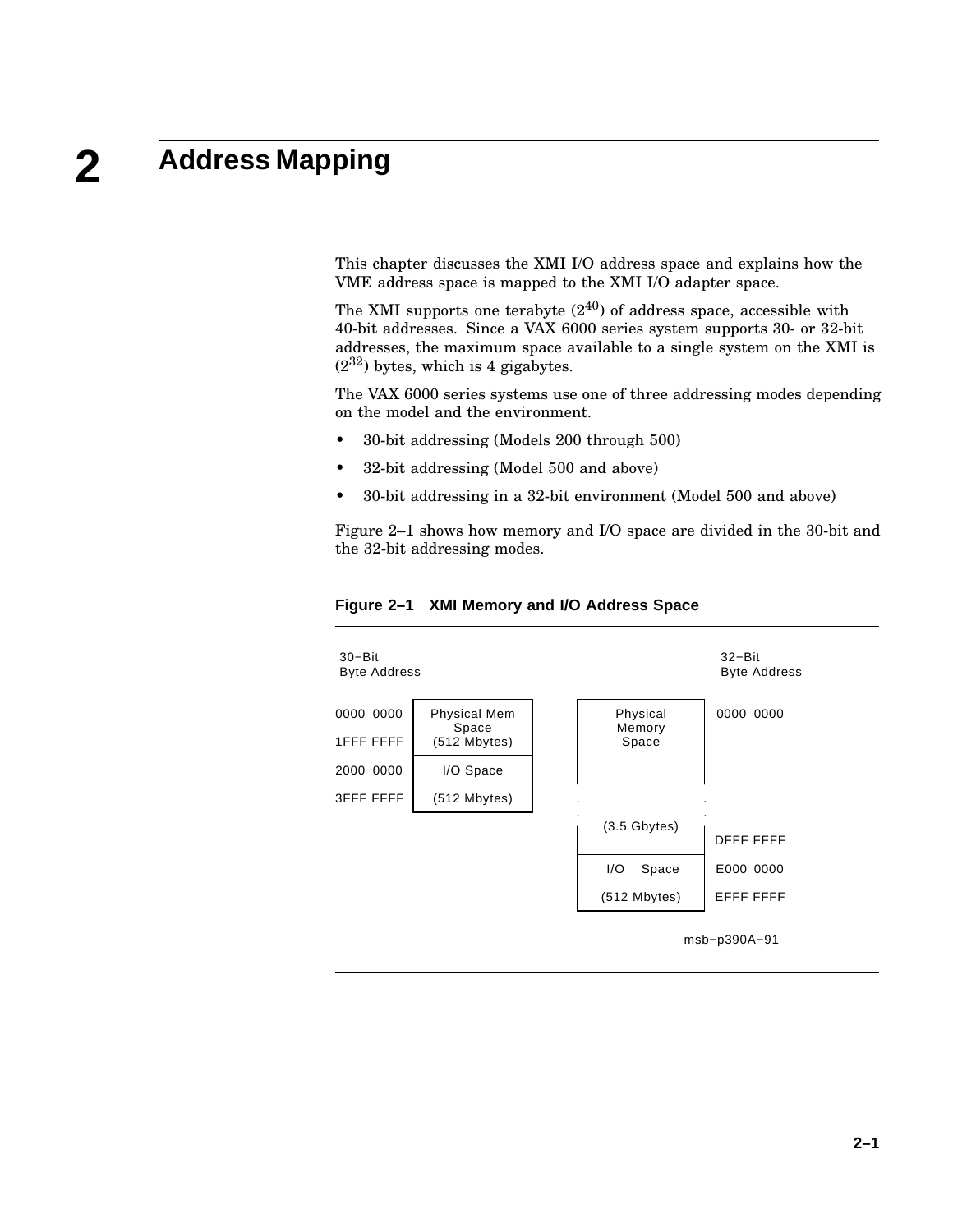### **2.1 XMI Memory Space**

Memory address space is the lower part of the address space no matter which address mode, 30-bit or 32-bit, is used. A VAX 6000 system using 30-bit addressing cannot access the 3 Gbytes of memory space between address 2000 0000 (hex) and DFFF FFFF.

### **2.2 XMI I/O Space**

The maximum amount of I/O space available for a VAX 6000 is 512 Mbytes regardless of the addressing mode. The I/O space is divided into three sections:

- Private space
- Nodespace
- I/O adapter space

The I/O space is allocated as shown in Figure 2–2.

| $32 - Bit$<br>Byte Address | $30 - Bit$<br><b>Byte Address</b> |                             | Size            |
|----------------------------|-----------------------------------|-----------------------------|-----------------|
| E000 0000                  | 2000 0000                         | <b>XMI Private Space</b>    | 24 Mbytes       |
| E180 0000                  | 2180 0000                         | <b>XMI Nodespace</b>        | 16 x 512 Kbytes |
| E200 0000                  | 2200 0000                         |                             |                 |
| E400 0000                  | 2400 0000                         | I/O Adapter 1 Address Space | 32 Mbytes       |
|                            |                                   | I/O Adapter 2 Address Space | 32 Mbytes       |
| E600 0000                  | 2600 0000                         | I/O Adapter 3 Address Space | 32 Mbytes       |
| E800 0000                  | 2800 0000                         | I/O Adapter 4 Address Space | 32 Mbytes       |
| EA000000                   | 2A000000                          | I/O Adapter 5 Address Space | 32 Mbytes       |
| EC000000                   | 2C000000                          |                             |                 |
| F400 0000                  | 3400 0000                         | Non-I/O Space               | 128 Mbytes      |
|                            |                                   | I/O Adapter A Address Space | 32 Mbytes       |
| F600 0000                  | 3600 0000                         | I/O Adapter B Address Space | 32 Mbytes       |
| F800 0000                  | 3800 0000                         | I/O Adapter C Address Space | 32 Mbytes       |
| FA00 0000                  | 3A000000                          |                             |                 |
| FC000000                   | 3C000000                          | I/O Adapter D Address Space | 32 Mbytes       |
|                            |                                   | I/O Adapter E Address Space | 32 Mbytes       |
| FE00 0000                  | 3E000000                          |                             |                 |

#### **Figure 2–2 XMI I/O Space Address Allocation**

msb−p373A−90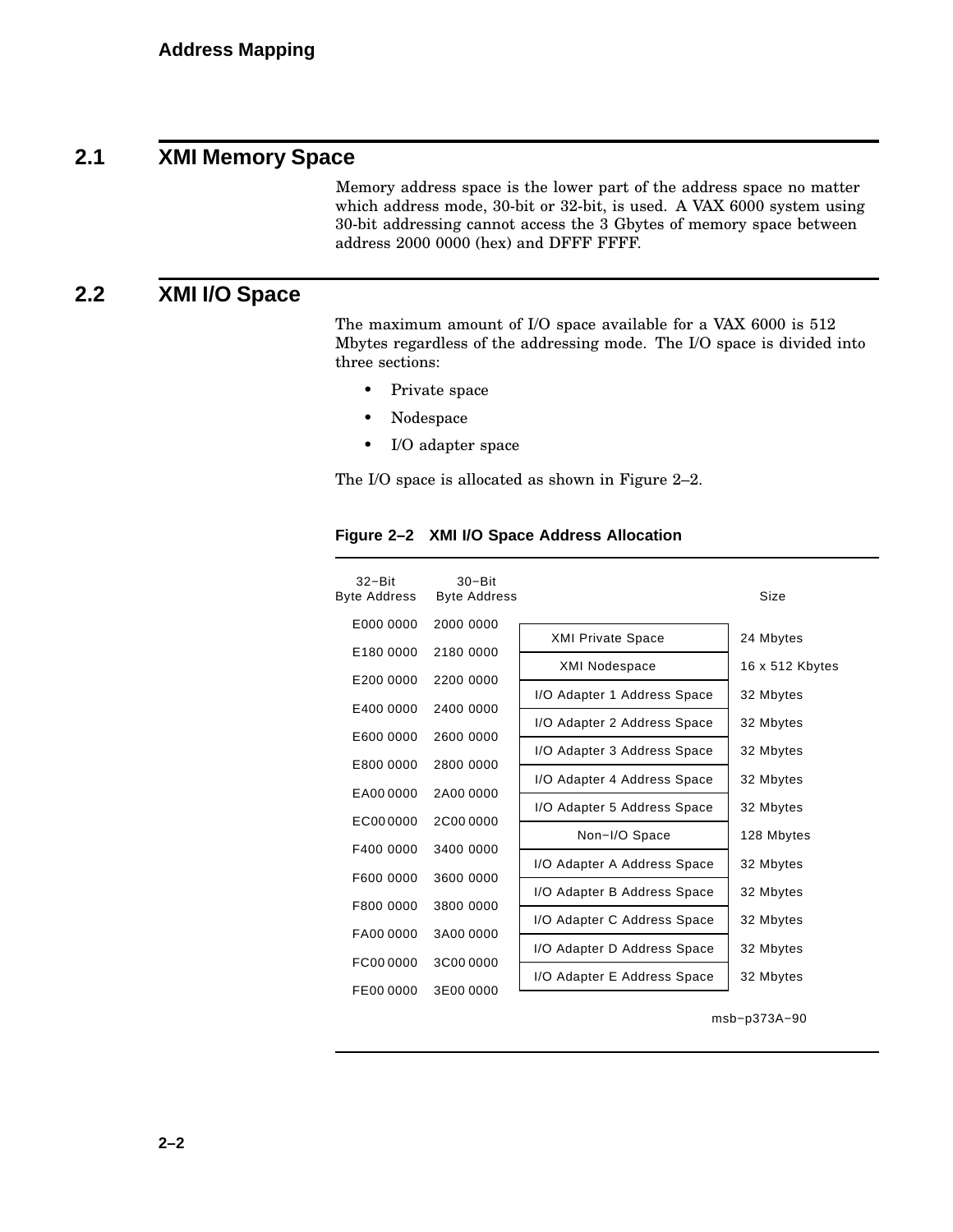### **2.2.1 Private Space**

The XMI private space is a 24-Mbyte address region located from E000 0000 to E17F FFFF (32-bit address) or from 2000 0000 to 217F FFFF (30 bit address). References to XMI private space are serviced by resources local to a node, such as local device CSRs and boot ROM. The references are not broadcast on the XMI.

#### **2.2.2 Nodespace**

The VAX 6000 platform XMI nodespace is a collection of sixteen 512- Kbyte regions located from E180 0000 to E1FF FFFF (32-bit address) or from 2180 0000 to 21FF FFFF (30-bit address). Each XMI node is allocated one of the fourteen 512-Kbyte regions for its control and status registers (nodes 0 and F are not implemented). The starting address of the 512-Kbyte region associated with a given node (BB) is computed as follows:

BB = E180 0000 + Node ID \* 8 0000 (32-bit address)

BB = 2180 0000 + Node ID \* 8 0000 (30-bit address)

Table 2–1 gives the address ranges of the 14 XMI nodespace regions implemented on the VAX 6000 series.

| Slot     | Node           | <b>Nodespace</b>                                          | I/O Window Space (DWMVA)                                  |
|----------|----------------|-----------------------------------------------------------|-----------------------------------------------------------|
| 1        | 1              | E188 0000 - E18F FFFF <sup>1</sup>                        | $E2000000 - E3FFFFF$                                      |
| 2        | 2              | E190 0000<br>E197 FFFF<br>$\hspace{0.1mm}-\hspace{0.1mm}$ | E400 0000<br>E5FF FFFF<br>$\overline{\phantom{m}}$        |
| 3        | 3              | $E1980000 - E19F$ FFFF                                    | $E600000 - E7FFFFF$                                       |
| 4        | 4              | E <sub>1</sub> A <sub>0</sub> 0000<br>- E1A7 FFFF         | $-$ E9FF FFFF<br>E800 0000                                |
| $5^2$    | 5              | $E1AB0000 - E1AF FFFF$                                    | $EAOO$ 0000 $-$ EBFF FFFF                                 |
| 6        | 6              | $-$ E1B7 FFFF<br>E <sub>1</sub> B <sub>0</sub> 0000       | N/A <sup>3</sup>                                          |
| 7        | $\overline{7}$ | $E1B80000 - E1BFFFF$                                      | N/A <sup>3</sup>                                          |
| 8        | 8              | $E1CO 0000 - E1C7 FFFF$                                   | N/A <sup>3</sup>                                          |
| 9        | 9              | $E1C80000 - E1CF FFFF$                                    | N/A <sup>3</sup>                                          |
| $10^{2}$ | A              | $E1D00000 - E1D7 FFFF$                                    | $F400000 - F5FF FFFF$                                     |
| 11       | B              | $E1D80000 - E1DF FFFF$                                    | $-$ F7FF FFFF<br>F600 0000                                |
| 12       | C              | $-$ E1E7 FFFF<br>E1E0 0000                                | - F9FF FFFF<br>F800 0000                                  |
| 13       | D              | E1E8 0000<br>E1EF FFFF<br>$\overline{\phantom{m}}$        | FA00 0000<br><b>FBFF FFFF</b><br>$\overline{\phantom{m}}$ |
| 14       | Е              | E <sub>1</sub> F <sub>0</sub> 0000<br>E1F7 FFFF           | FC00 0000<br>FDFF FFFF<br>$\qquad \qquad -$               |
|          |                |                                                           |                                                           |

**Table 2–1 XMI Nodespace Addresses**

 $132$ -bit addresses are converted to 30-bit addresses by changing the most significant byte from E to 2 and from F to 3.

<sup>2</sup>These slots cannot be used on VAX 6000 Models 200, 300, and 400 due to processor restrictions.

<sup>3</sup>Slots in the center of the XMI card cage have no I/O connectors because of the daughter card's presence.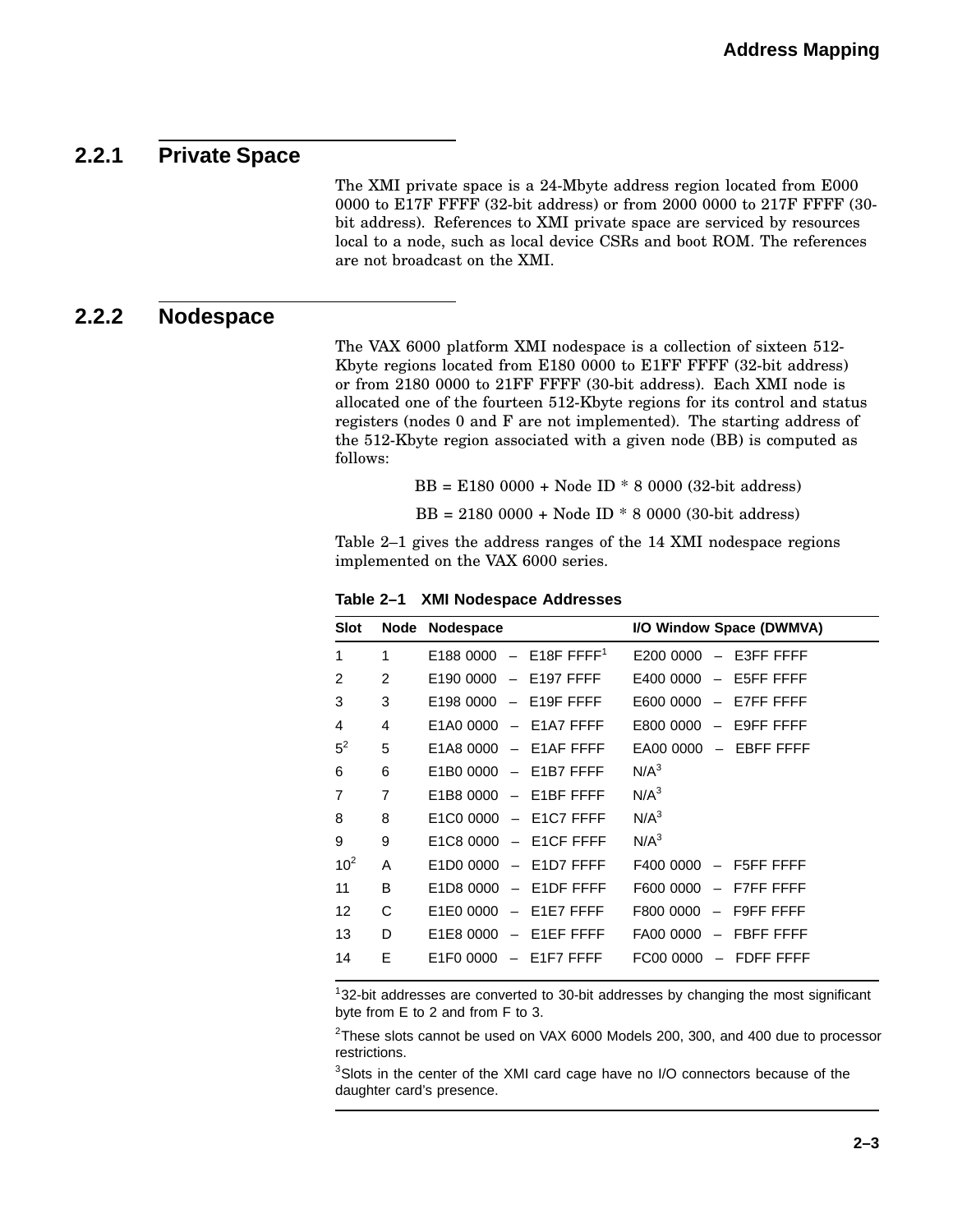### **2.2.3 I/O Adapter Address Space**

The XMI I/O adapter address space consists of ten 32-Mbyte address regions (windows) used to access I/O devices. The I/O adapter address space accessed by the DWMVA is determined by the XMI slot in which it is installed. Table 2–1 also shows the I/O window space for each XMI adapter. All 4 gigabytes of the VME address space are accessible from a 32-Mbyte I/O window space.

The DWMVA accepts only longword-length references to its XMI adapter address space. These references are then translated to their corresponding VME transactions or, internally, as DWMVA register transactions.

### **2.3 VME Address Space**

The VMEbus supports 4 gigabytes  $(2^{32})$  of address space. Unlike the XMI, the VME address space is not divided into memory and I/O spaces. To address a byte in this space, VME data transfer bus lines DS0\*, DS1\*, and LWORD\* are used in conjunction with the VME address lines A01–A31.

The VMEbus allows devices of different address widths to coexist on the bus at any given time. The address width can be 16 bits, 24 bits, or 32 bits. The master indicates the nature of the current address by asserting an appropriate value on the VME address modifier lines (see Section 5.1.1). Table 2–2 shows the address space accessible with each address mode.

**Table 2–2 VME Address Modes**

| <b>Address Mode</b> | <b>Address Width</b> | <b>Accessible VME Space</b> |  |
|---------------------|----------------------|-----------------------------|--|
| Extended            | 32 bits              | 4 Gbytes                    |  |
| Standard            | 24 bits              | 16 Mbytes                   |  |
| Short               | 16 bits              | 64 Kbytes                   |  |

Figure 2–3 shows the VME address map.

**NOTE: In VME-initiated (DMA) transactions, the DWMVA makes a distinction between addresses it will accept and addresses it will not by using the VME Address Range Enable Register (see VESR in Chapter 7). If enabled, the DWMVA accepts any extended VME address with VME address bits A29–A31 = 000. The DWMVA can also be configured to accept standard VME addresses with VME address bit A23 = 0. The DWMVA does not support short address DMA transactions.**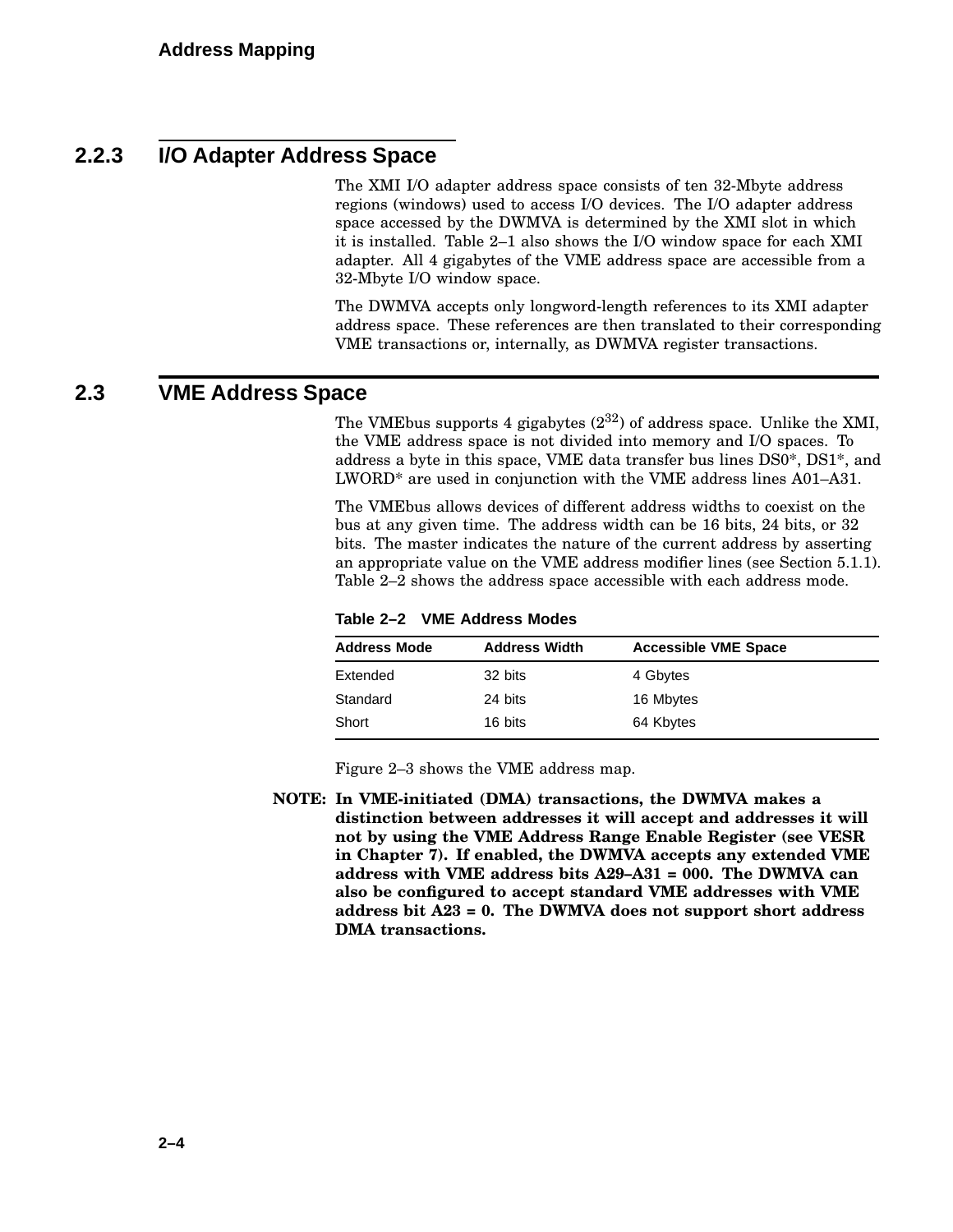Since the VMEbus and the XMI use different addressing schemes, address translation is required to move data from one bus to the other. The DWMVA translates XMI addresses to VME addresses in CPU transactions, when data is moved from the XMI bus to the VMEbus. Conversely, the DWMVA translates VME addresses to XMI addresses in DMA transactions, when data is moved from the VMEbus to the XMI.

**Figure 2–3 VME Address Map**

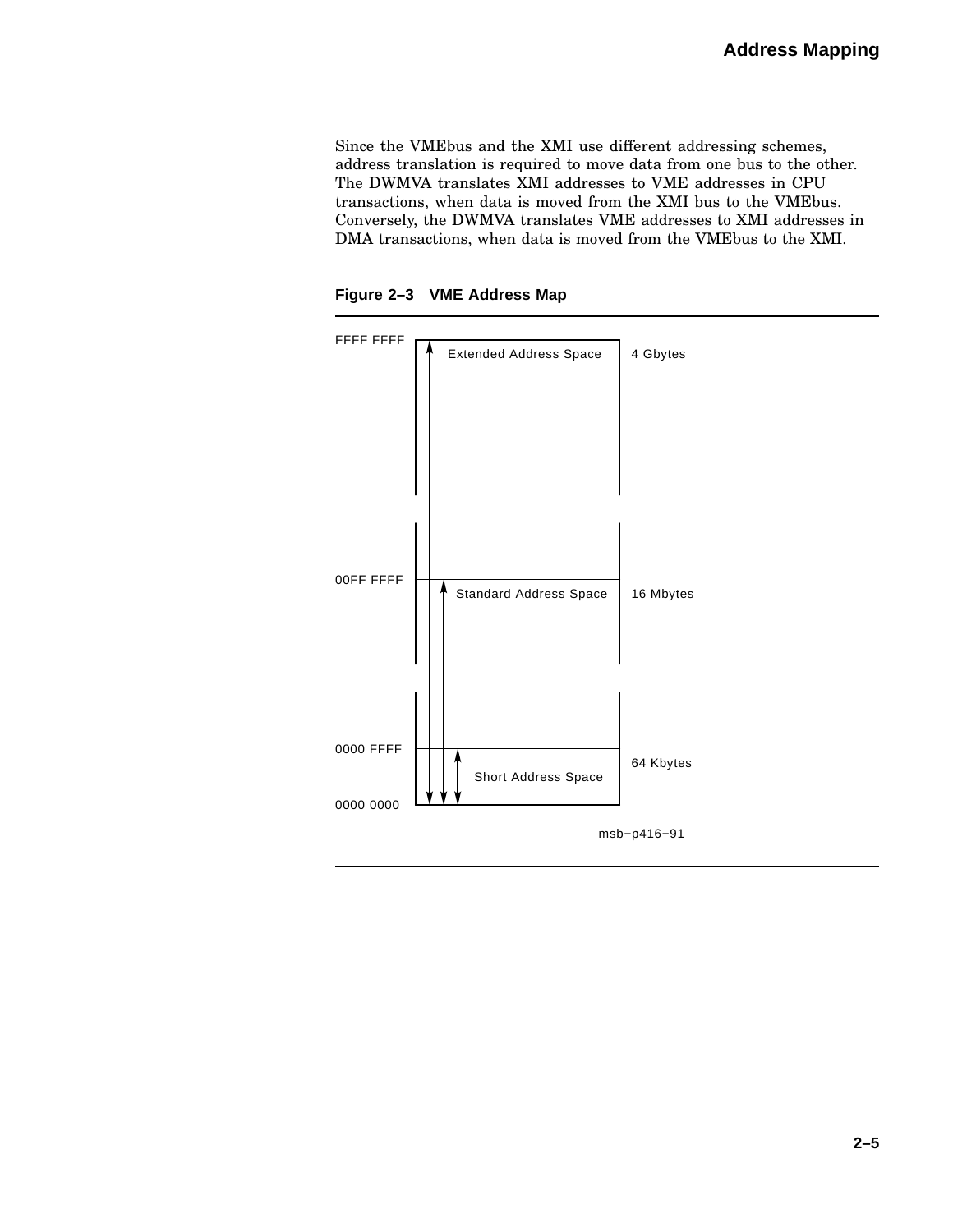## **2.4 Address Translation in CPU Transactions**

In a CPU transaction, the 4-Gbyte VME address space is mapped to the 32-Mbyte XMI adapter space by decoding the 32-bit CPU transaction command as shown in Figure 2–4 and Figure 2–5.



| 2                          | 22<br>54 | 21<br>09           |
|----------------------------|----------|--------------------|
| VAOR<br>Select<br>XMI Node |          | <b>VME Address</b> |

msb−p417−91

The fields of the CPU transaction command are described in Table 2–3.

| <b>Bit Field</b> | <b>Description</b>                                                                                                                                                                                                                                                                                                                                                                                                                                                     |  |
|------------------|------------------------------------------------------------------------------------------------------------------------------------------------------------------------------------------------------------------------------------------------------------------------------------------------------------------------------------------------------------------------------------------------------------------------------------------------------------------------|--|
| $<$ 31:25 $>$    | XMI Node—This field is used to access a 32-Mbyte region of DWMVA<br>adapter space on the XMI. Each XMI node responds to a unique value<br>in this field.                                                                                                                                                                                                                                                                                                               |  |
| < 24:20          | VAOR Select—The VAOR Select field selects one of the 32 CPU<br>Address Offset Registers that is used to supply the upper 12<br>address bits, address length, and data length information for the<br>CPU transaction. This field selects the offset value that is appended<br>to the VME address field (bits <19:0>) of the CPU transaction address<br>to generate the corresponding VME address. See Chapter 7 for<br>information on the CPU Address Offset Registers. |  |
| <19:0>           | VME Address—This field contains the lower 20 bits of the VME<br>address for the CPU transaction.                                                                                                                                                                                                                                                                                                                                                                       |  |

**Table 2–3 CPU Transaction Command**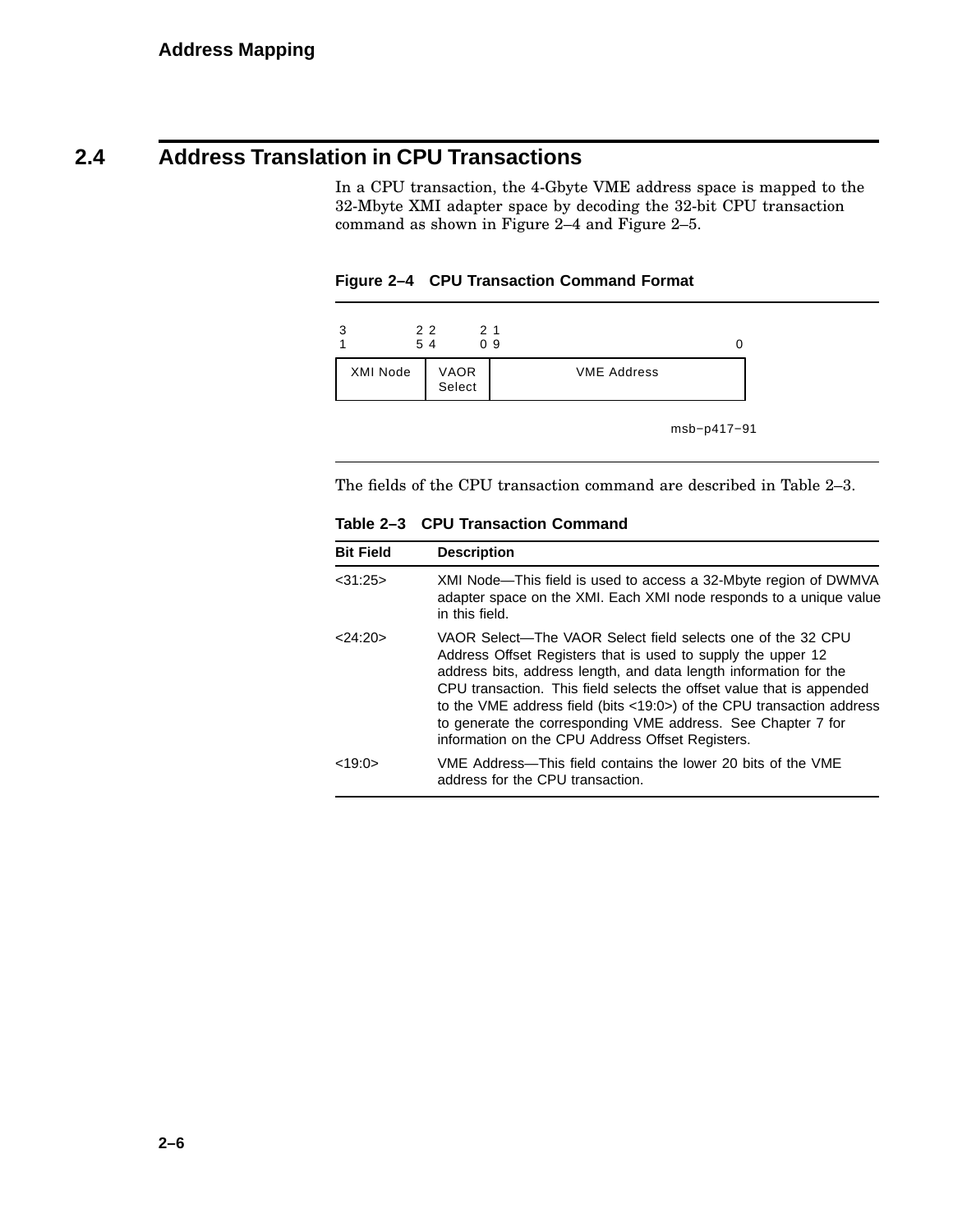Figure 2–5 shows how VME addresses are generated from XMI addresses. The XMI address (CPU transaction address, shown at the top) provides the lower 20 bits of the VME address. The other bits of the VME address as well as the address length and data length information for the transaction are provided by the appropriate fields of the CPU Transaction Address Offset Register (see Chapter 7) determined by the VAOR Select field. This address generation scheme allows access to any 32-Mbyte VME address region through the 32-Mbyte XMI window. Each VME address region consists of 32 1-Mbyte sections and is selected by one of the 32 values provided by the VAOR Select field.

**Figure 2–5 Building VME Addresses**

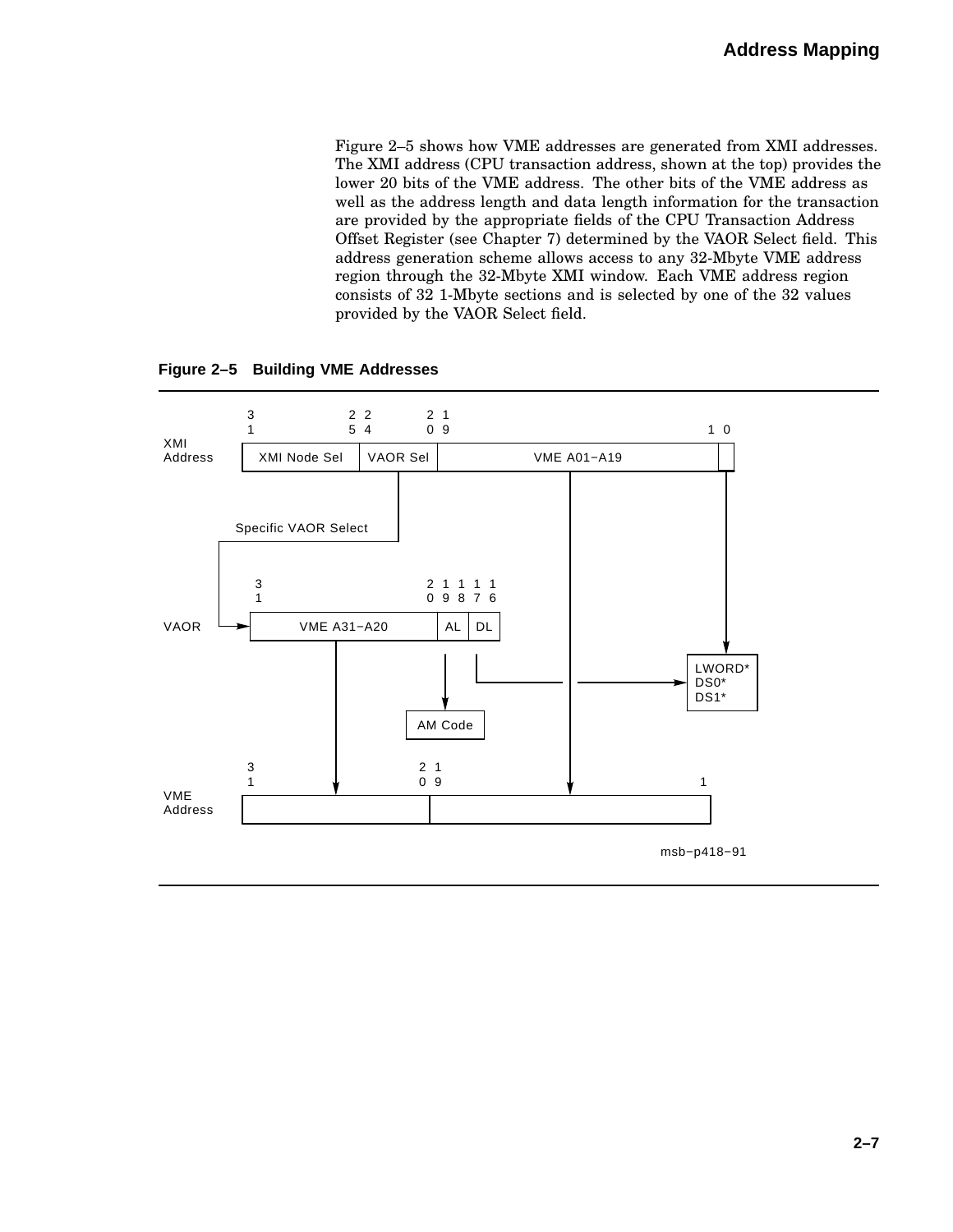### **2.5 Address Translation in DMA Transactions**

This section discusses translation of VME addresses into XMI physical (VAX) addresses in DMA read/write transactions. The DWMVA implements five modes of VAX address translation:

- No address translation
- 34-bit VAX address translation
- 40-bit VAX address translation
- 40-bit VAX address translation using 4-Kbyte page size
- 40-bit VAX address translation using 8-Kbyte page size

The DWMVA defaults to no address translation mode at power-up or node reset. The address translation mode is selected at system initialization by loading the Mapping Register Mode Enable field (bits<19:17> of the T2018 Utility Register) with the appropriate configuration.

#### **NOTE: Normally, the VMS operating system uses the 34-bit address translation mode.**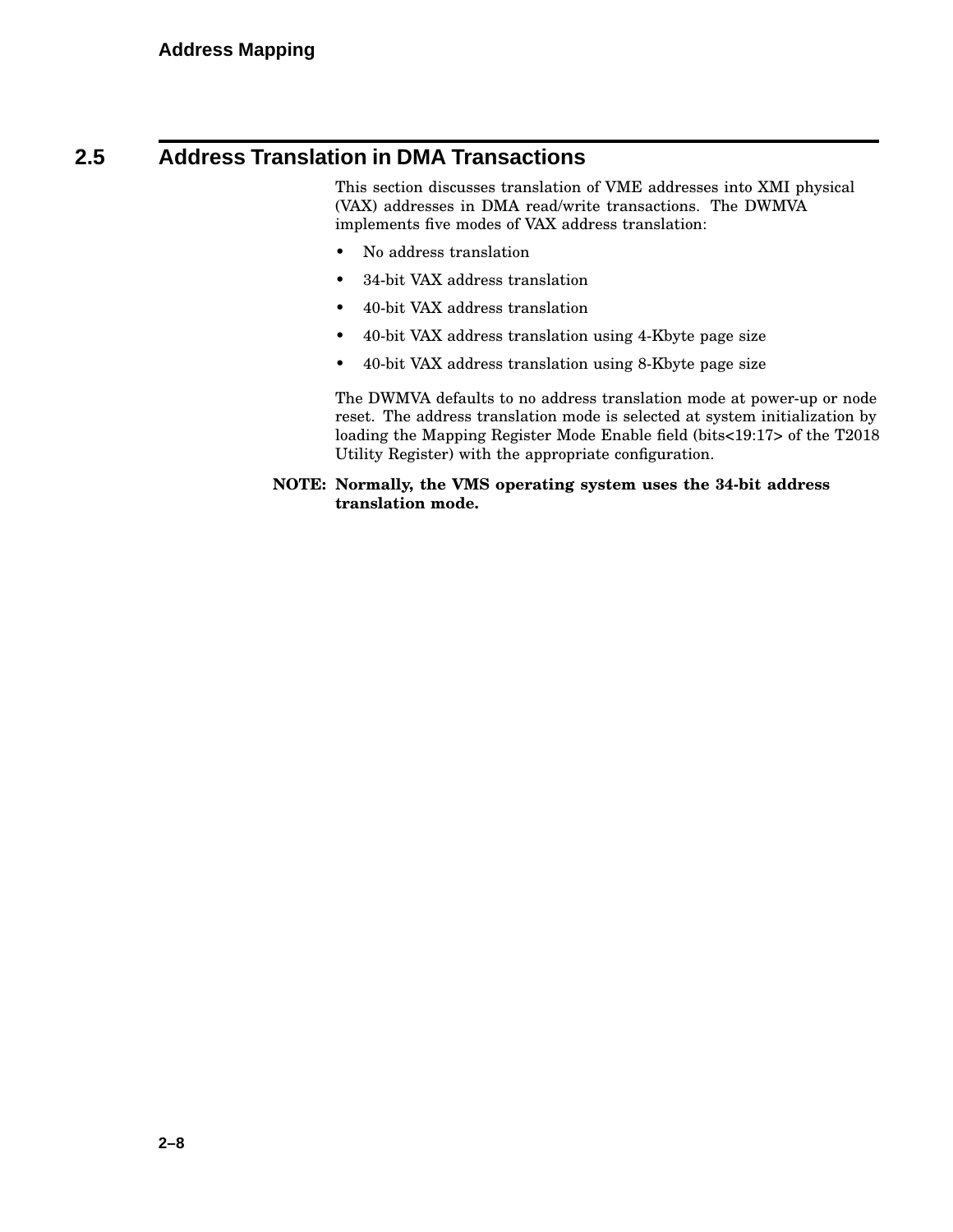### **2.5.1 No Address Translation**

In no address translation mode the XMI physical address is identical to the VME address. The upper address bits of the extended XMI address format, XMI A<39:29>, are forced to zero. The steps used to generate a VAX address from a VME address using no translation mode are as follows:

**1** Check Upper Address Bit

VME A29–A31 must be zero.

**2** Generate XMI Address

Load zeros into XMI A<39:29>. Load VME A0-A28 into XMI A<28:0>.

Figure 2–6 shows the 29-bit VAX address generation in no translation mode.



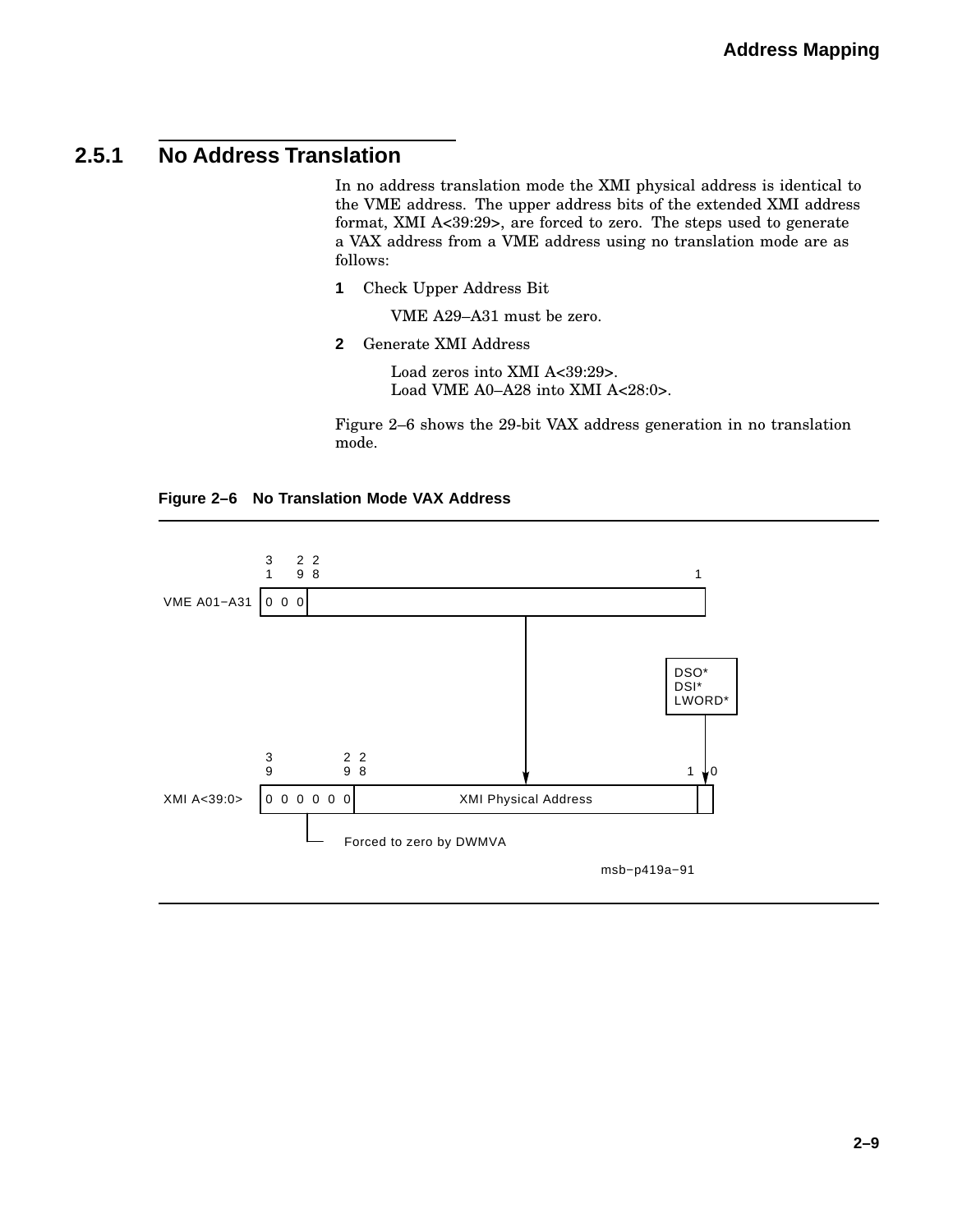### **2.5.2 34-Bit VAX Address Translation**

In 34-bit VAX address translation mode (see Figure 2–7), the DWMVA can map only the first 32 Mbytes of VME memory address space to XMI memory address space. Since the page size is 512 bytes, this is the maximum range that can be mapped with 64K page map register (PMR) entries.

**Figure 2–7 34-Bit VAX Address Translation**

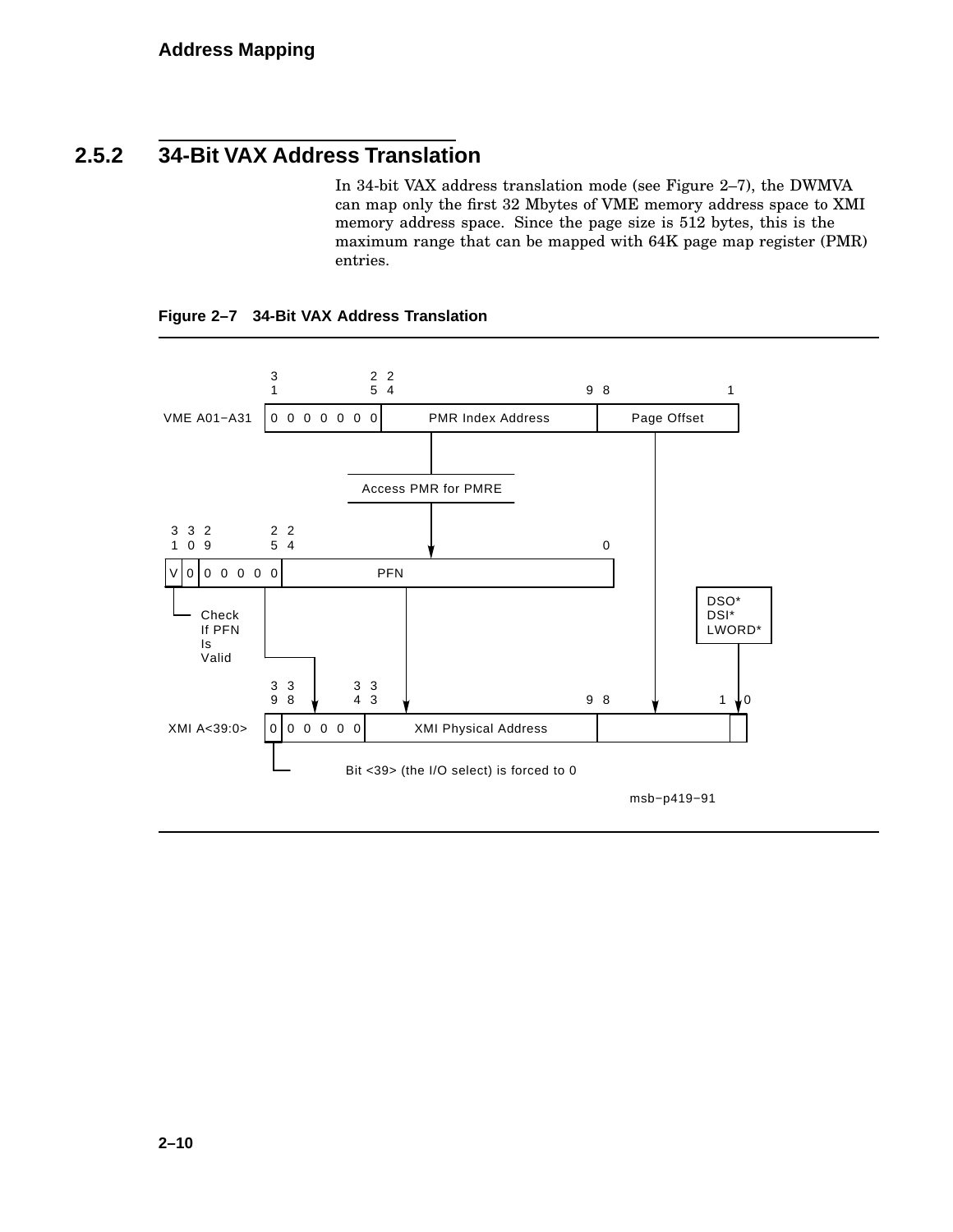The translation of a VME DMA address to a 34-bit XMI address uses VME address bits VME A09–A24 as an index into the PMRs. These bits select the page map register entry (PMRE) that contains the required VAX page frame number (PFN). Because in this mode the DWMVA only maps the first 32 Mbytes of VME memory address space, the upper bits of the VME address, VME A25–A31, must be zero. The validity of the PFN is checked and if good the PFN is used to complete the DMA address translation. The 34-bit physical address is obtained by combining the PFN field of the PMRE (PMRE<24:0>) with VME address bits VME A0–A08. The unused upper address bits (XMI A<39:34>) are forced to zero. The steps used for 34-bit address translation are as follows:

**1** Check Upper Address Bits

VME A25–A31 must all be zero.

**2** Access PMR for PMRE

VME address VME A09–A24 used as an index into the PMR to fetch the PMRE.

**3** Check PMRE Valid Bit

If PMRE $<31$  = 1, then PFN is valid.

- If PMRE $<31$  = 0, then PFN is invalid and transaction is aborted.
- **4** ECC Check

If no error or correctable error, then PFN is good. If uncorrectable error, then PFN is bad and the transaction is aborted.

**5** Generate XMI Address

Load zeros into XMI A<39:34>. Load PMRE<24:0> into XMI A<33:9>. Load VME A0–A08 into XMI A<8:0>.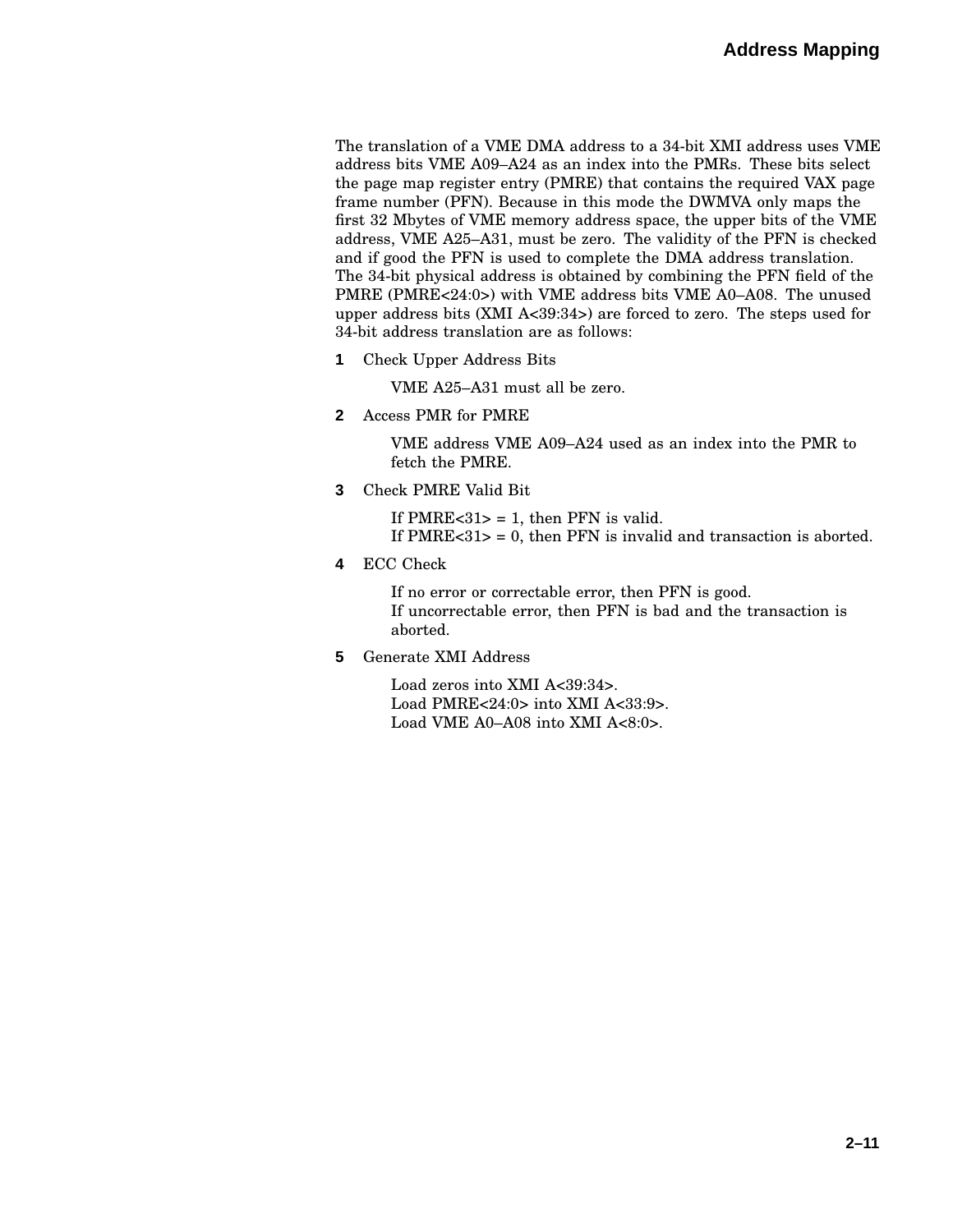### **2.5.3 40-Bit VAX Address Translation**

The 40-bit VAX address translation mode uses three different page sizes: 512 bytes, 4 Kbytes, and 8 Kbytes. The mapped address range depends on the selected page size.

**2.5.3.1 512-Byte Page Size** When using a 512-byte page size in the 40-bit VAX address translation mode, the DWMVA maps only the first 32 Mbytes of VME memory address space to XMI memory address space (see Figure 2–8). This is the maximum range that can be mapped with 64K PMR entries.

#### **Figure 2–8 40-Bit VAX Address Translation Using 512-Byte Page Size**

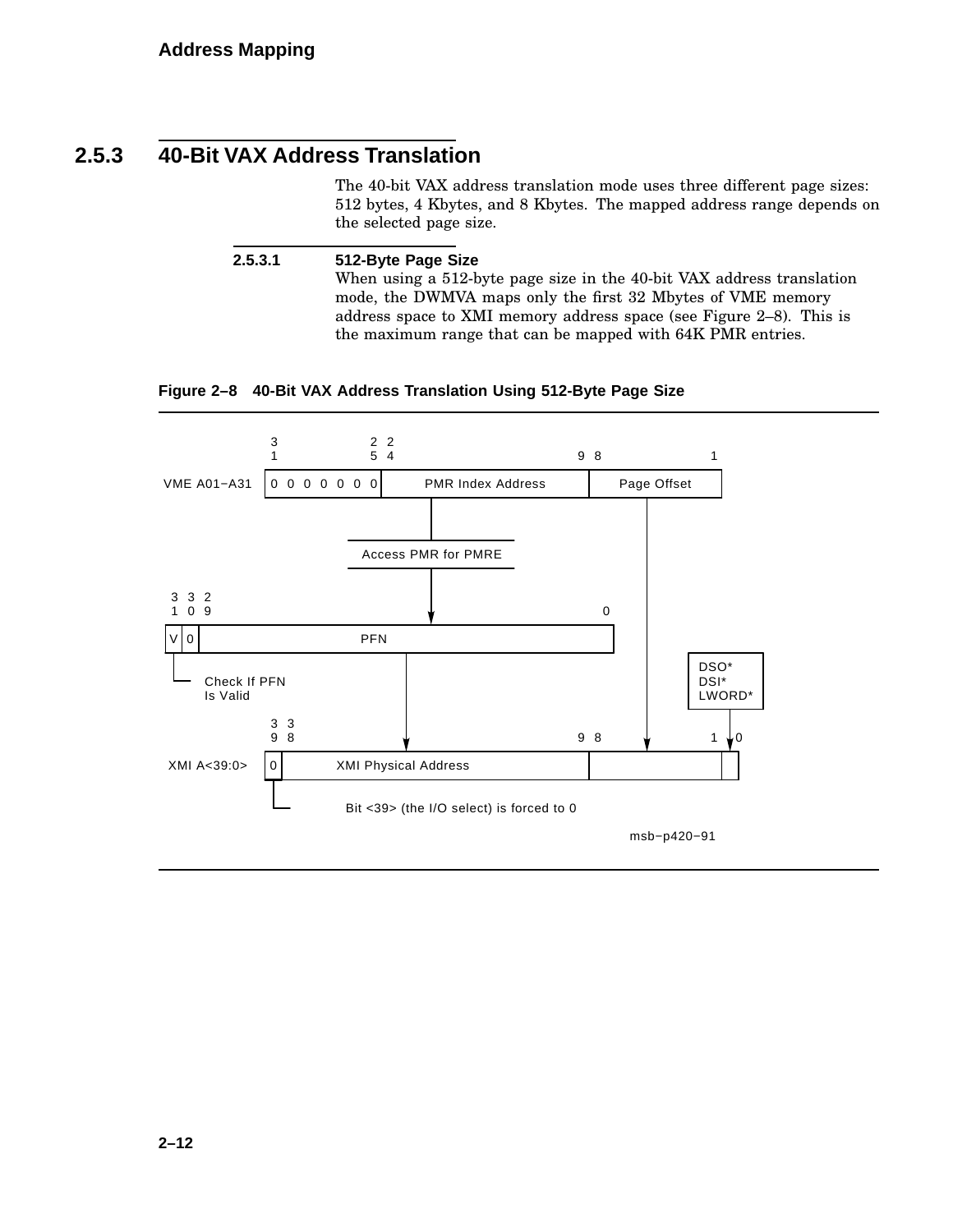The translation of a VME DMA address to a 40-bit XMI address uses VME address bits VME A09–A24 as an index into the PMRs. These bits select the PMRE that contains the required PFN. Because in this mode the DWMVA only maps the first 32 Mbytes of VME memory address space, the upper address bits of the VME address, VME A25–A31, must be zero. The validity of the PFN is checked and if good the PFN is used to complete the DMA address translation. The 40-bit physical address is obtained by combining the PFN field of the PMRE (PMRE<29:0>) with VME address bits VME A0–A08. The steps used for 40-bit address translation are as follows:

**1** Check Upper Address Bits

VME A25–A31 must all be zero.

**2** Access PMR for PMRE

VME address VME A09–A24 used as an index into the PMR to fetch the PMRE.

**3** Check PMRE Valid Bit

If PMRE $<31$  = 1, then PFN is valid. If  $PMRE < 31$  = 0, then  $PFN$  is invalid and transaction is aborted.

**4** ECC Check

If no error or correctable error, then PFN is good. If uncorrectable error, then PFN is bad and the transaction is aborted.

**5** Generate XMI Address

Load zero into XMI A<39>. Load PMRE<29:0> into XMI A<38:9>. Load VME A0-A08 into XMI A<8:0>.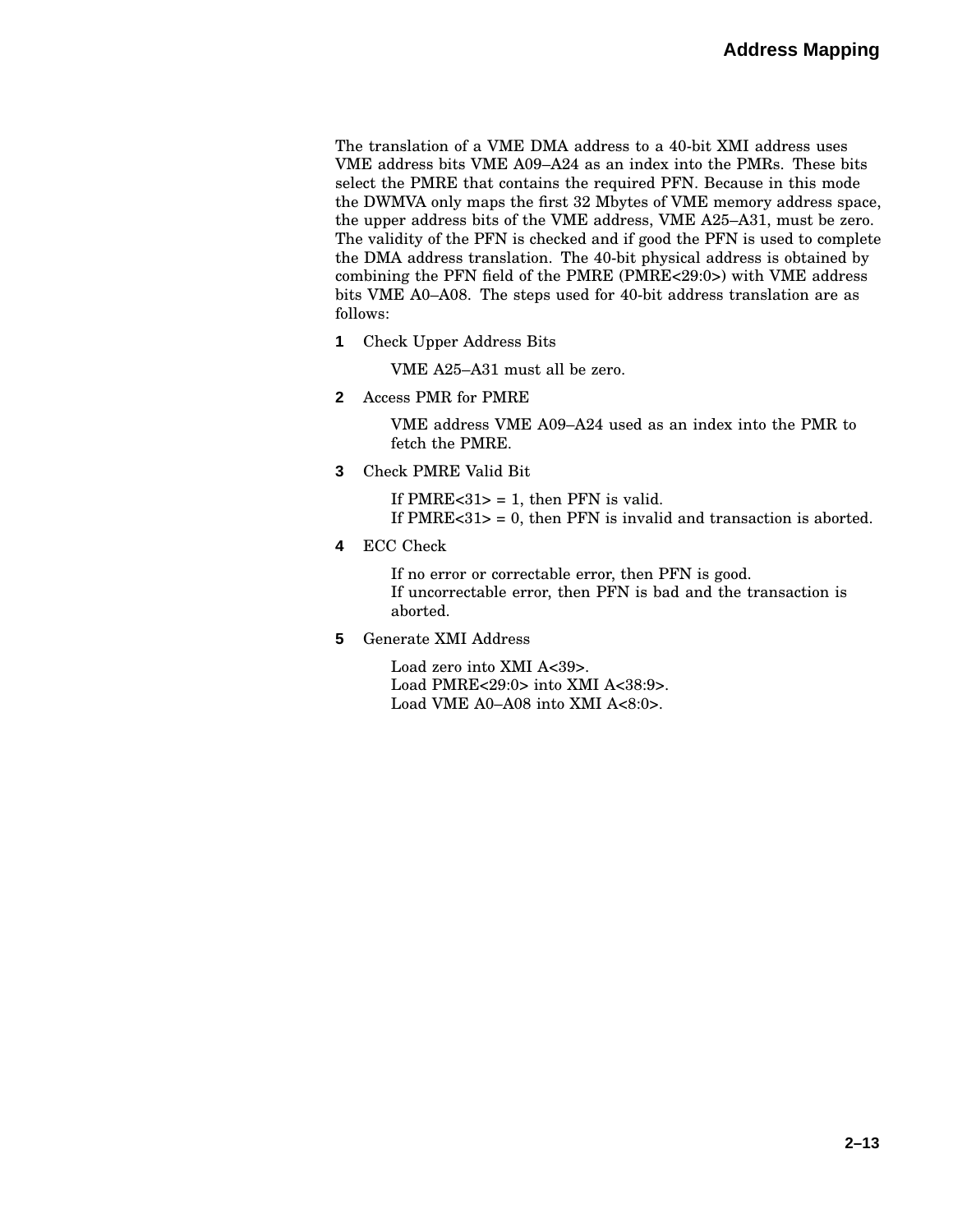#### **2.5.3.2 4-Kbyte Page Size** When using a 4-Kbyte page size in 40-bit VAX address translation mode, the DWMVA maps only the first 256 Mbytes of VME memory address space to XMI memory address space (see Figure 2–9). This is the maximum range that can be mapped with 64K PMR entries.



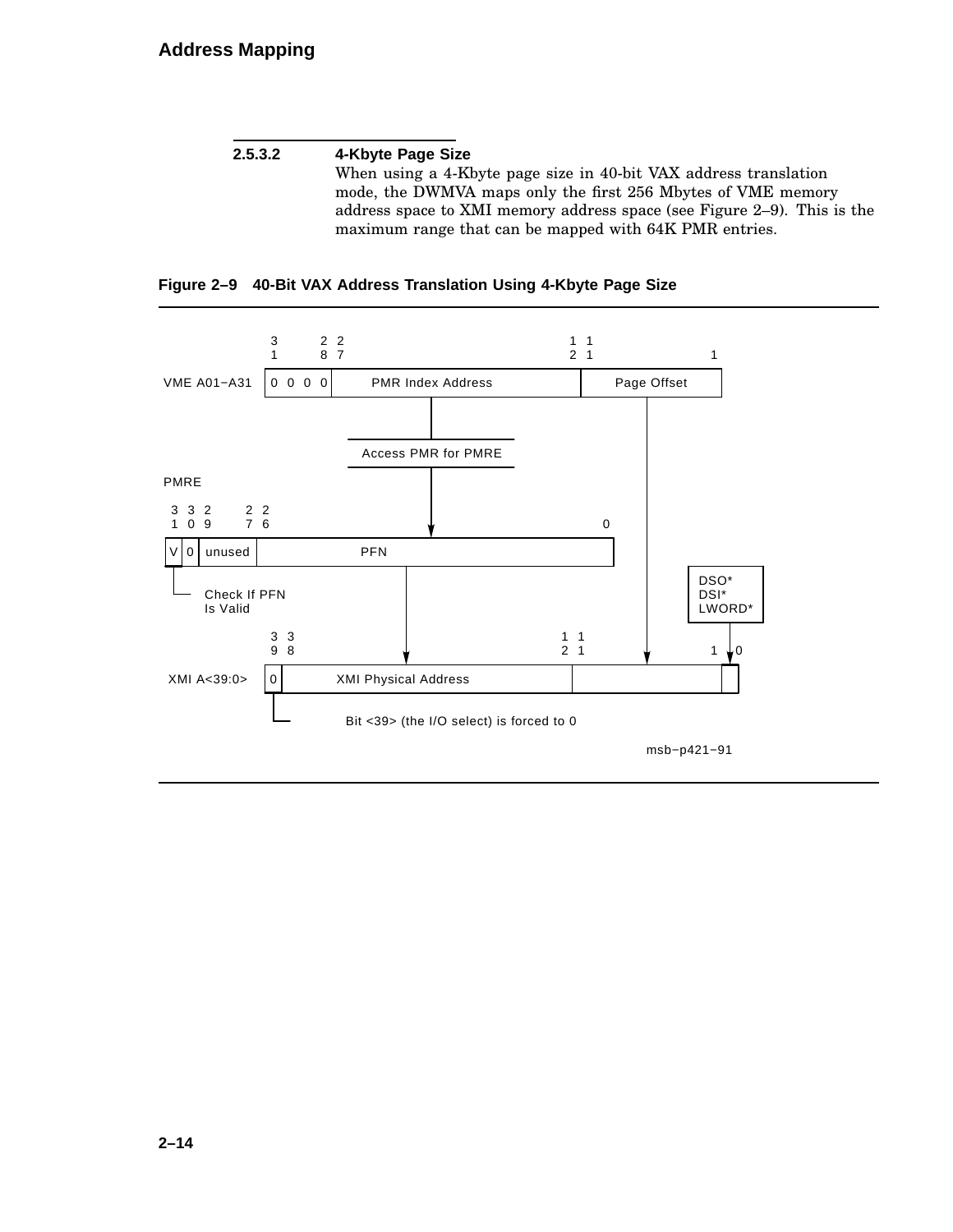The 40-bit translation of a VME DMA address using 4-Kbyte page sizes uses VME address bits VME A12–A27 as an index into the PMRs. These bits select the PMRE that contains the required PFN. Because in this mode the DWMVA only maps the first 256 Mbytes of VME memory address space, the upper address bits of the VME address, VME A28– A31, must be zero. The validity of the PFN is checked and if good the PFN is used to complete the DMA address translation. The 40-bit physical address is obtained by combining the PFN field of the PMRE (PMRE<26:0>) with VME address bits VME A0–A11. The steps used for 40-bit address translation using 4-Kbyte page sizes are as follows:

**1** Check Upper Address Bits

VME A28–A31 must all be zero.

**2** Access PMR for PMRE

VME address VME A12–A27 used as an index into the PMR to fetch the PMRE.

**3** Check PMRE Valid Bit

If PMRE $<31$  = 1, then PFN is valid. If  $PMRE < 31$  = 0, then  $PFN$  is invalid and transaction is aborted.

**4** ECC Check

If no error or correctable error, then PFN is good. If uncorrectable error, then PFN is bad and the transaction is aborted.

**5** Generate XMI Address

Load zeros into XMI A<39>. Load PMRE<26:0> into XMI A<38:12>. Load VME A0–A11 into XMI A<11:0>.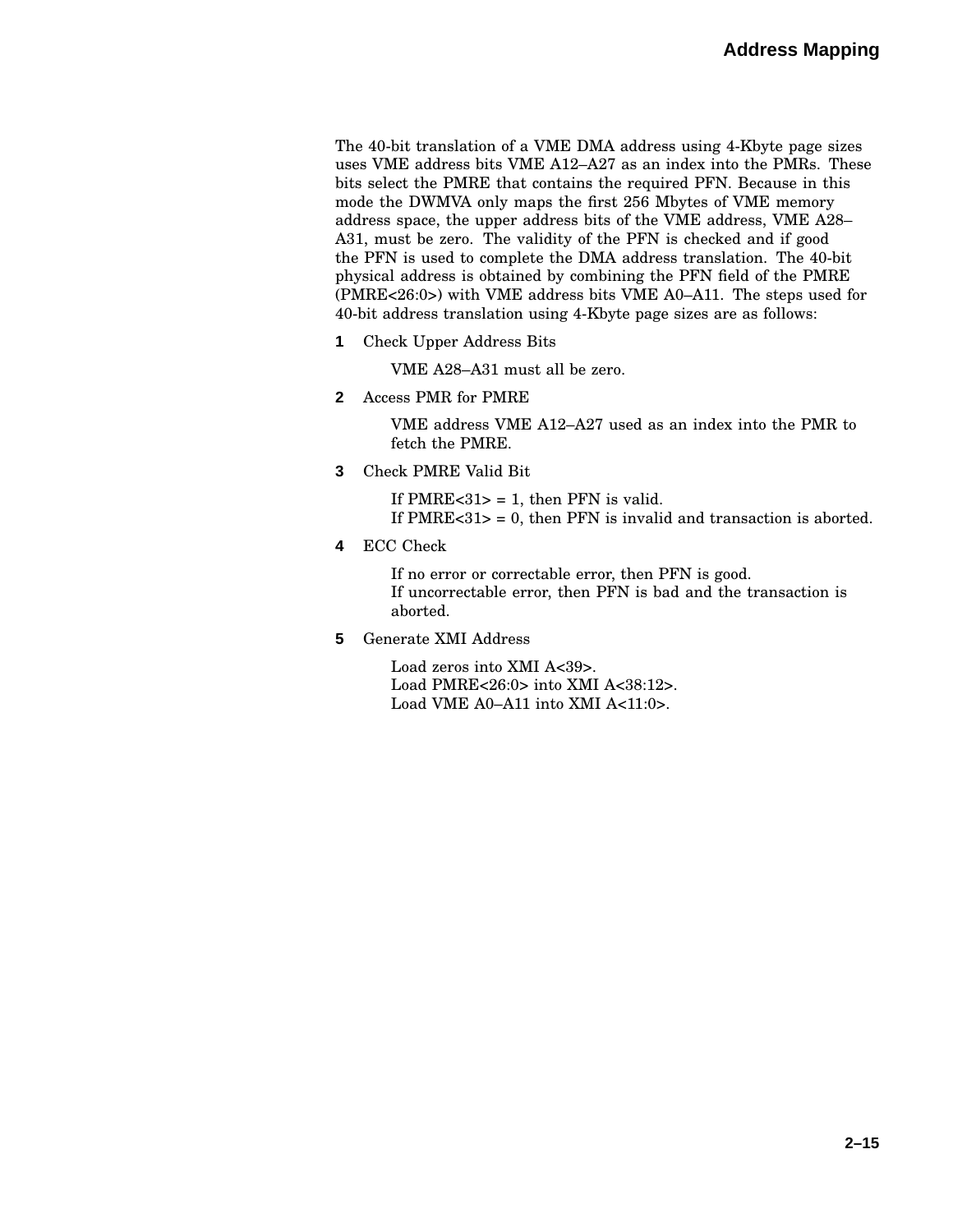#### **2.5.3.3 8-Kbyte Page Size**

When using an 8-Kbyte page size in 40-bit VAX address translation mode, the DWMVA can map 512 Mbytes of VME memory address space to XMI memory address space (see Figure 2–10). This is the maximum range that can be mapped with 64K PMR entries.



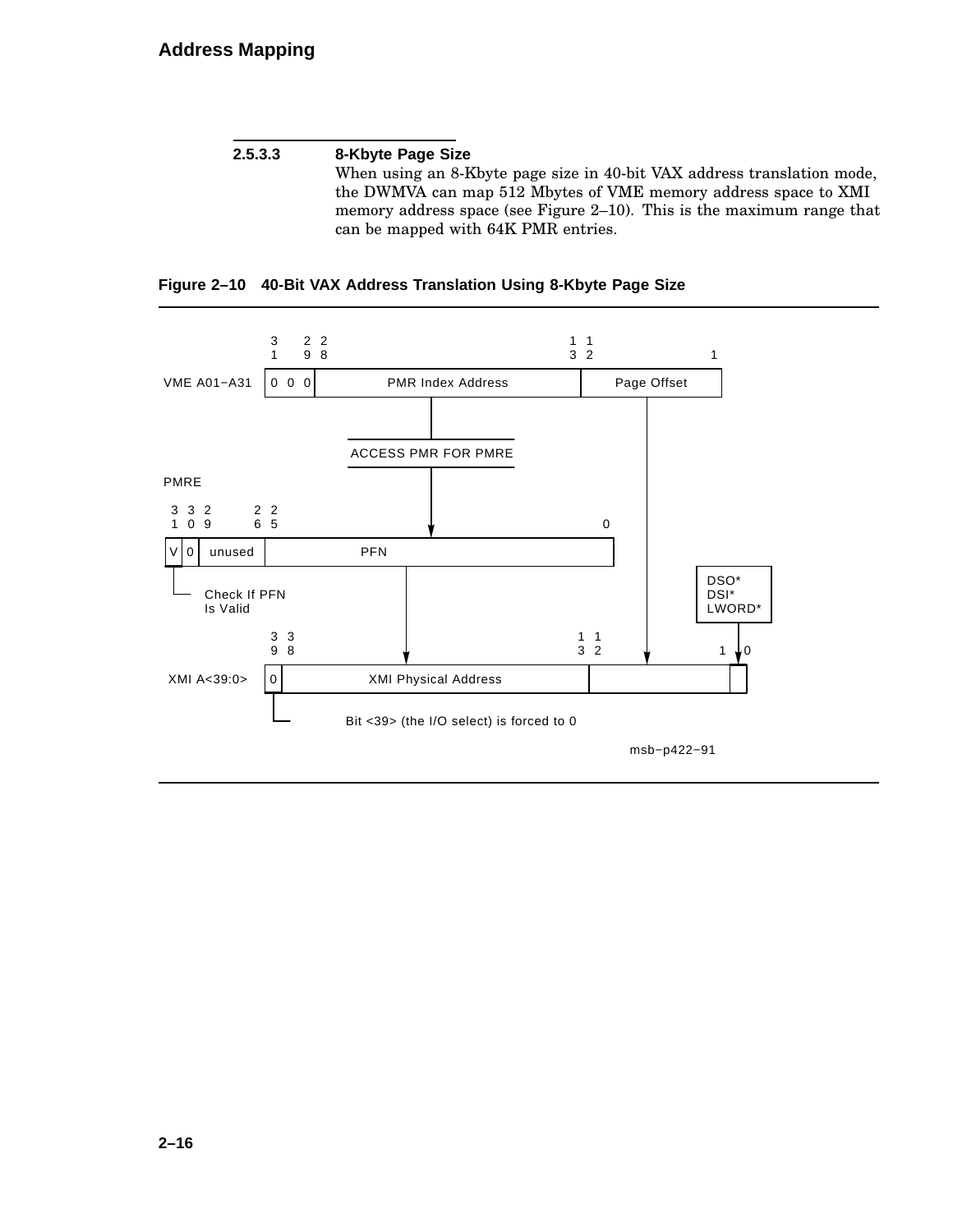The 40-bit translation of a VME DMA address using 8-Kbyte page sizes uses VME address bits VME A13–A28 as an index into the PMRs. The validity of the PFN is checked and, if good, the PFN is used to complete the DMA address translation. The 40-bit physical address is obtained by combining the PFN field of the PMRE (PMRE<25:0>) with VME address bits VME A0–A12. The steps used for 40-bit address translation using 8-Kbyte page sizes are as follows:

**1** Check Upper Address Bits

VME A29–A31 must be zero.

**2** Access PMR for PMRE

VME address VME A13–A28 used as an index into the PMR to fetch the PMRE.

**3** Check PMRE Valid Bit

If PMRE $<31$  = 1, then PFN is valid. If PMRE $<31$  = 0, then PFN is invalid and transaction is aborted.

**4** ECC Check

If no error or correctable error, then PFN is good. If uncorrectable error, then PFN is bad and the transaction is aborted.

**5** Generate XMI Address

Load zeros into XMI A<39>. Load PMRE<24:0> into XMI A<38:13>. Load VME A0-A12 into XMI A<12:0>.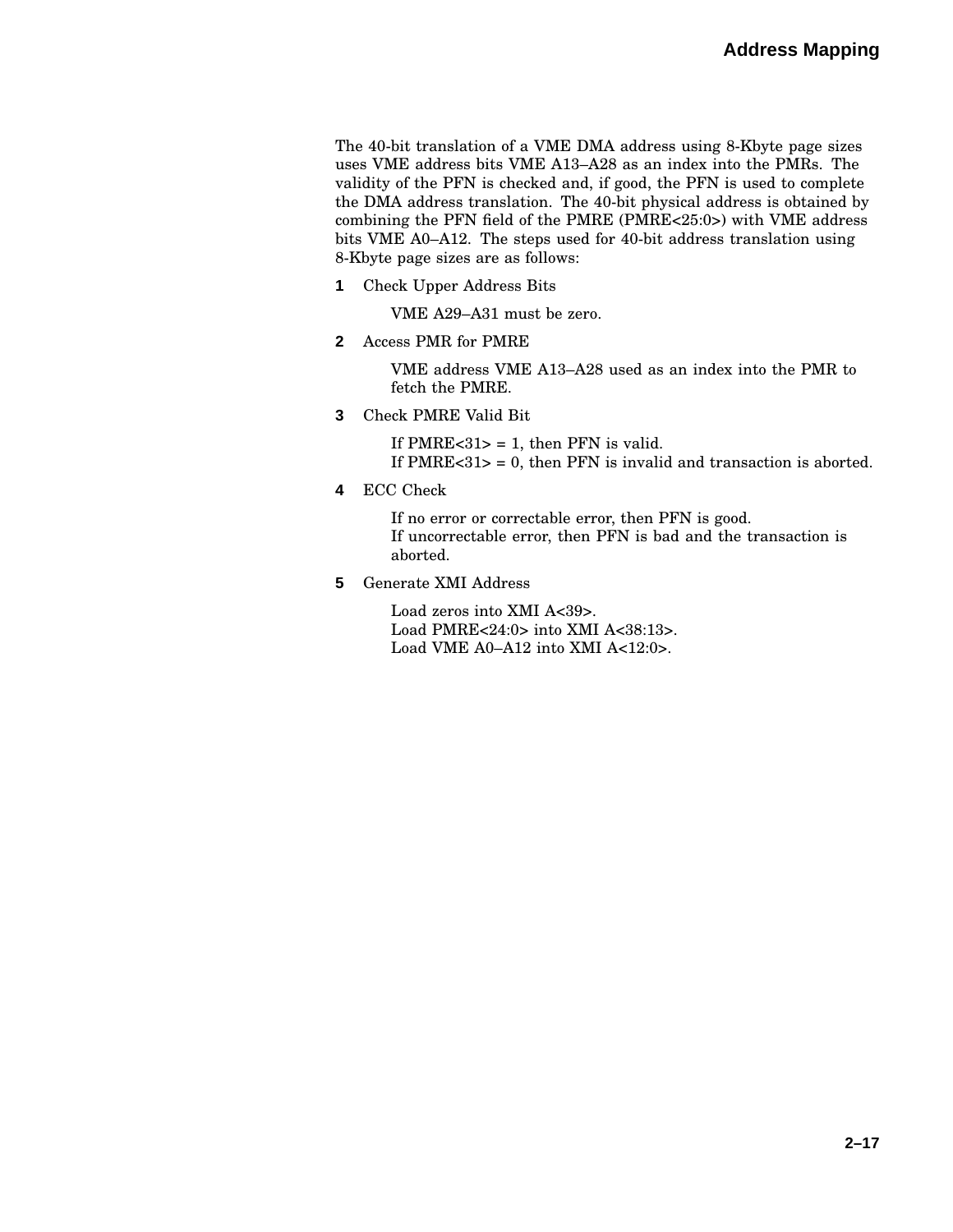### **3 VME System Control**

The C3200 module contains the VME system controller (VSC) that includes all the hardware necessary to provide timing and control to the VME system. The VSC consists of the following elements:

- Bus timer
- VME arbitration
- IACK daisy-chain driver
- System clock driver
- Serial clock driver

In addition, the DWMVA requires an external power monitor provided by the system integrator.

Figure 3–1 shows a block diagram of the VME system controller, including the power monitor.

#### **Figure 3–1 VME System Controller Block Diagram**



**3–1**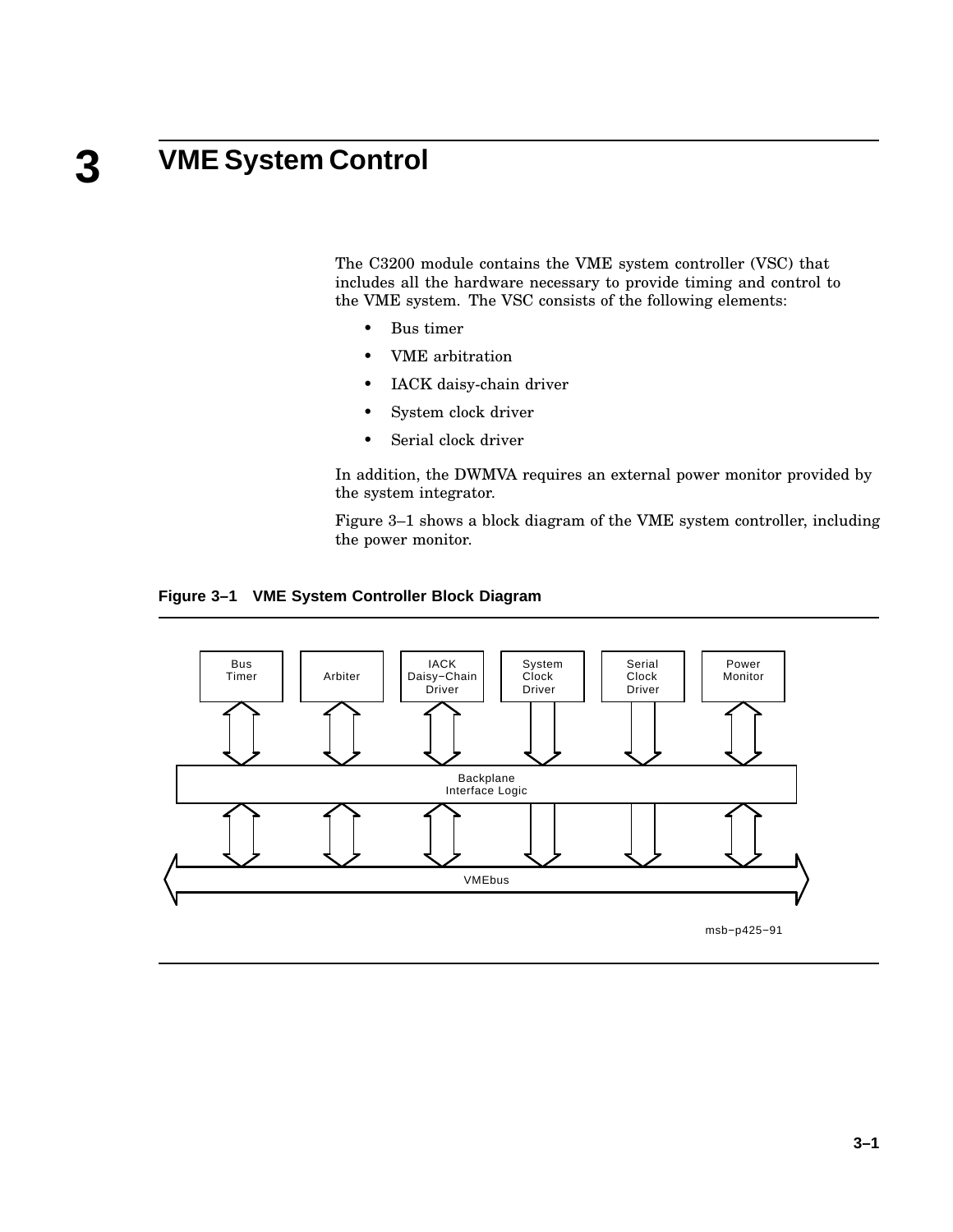### **3.1 Bus Timer**

The bus timer asserts BERR<sup>\*1</sup>, the bus error line, to indicate to the master that the data transfer was not completed. BERR\* is asserted when the first data strobe (DS0\* or DS1\*) stays asserted for longer than the bus timeout period, and DTACK\* and BERR\* are deasserted. Figure 3–2 shows a block diagram of the bus timer.

**Figure 3–2 Bus Timer Block Diagram**



The timeout value is set by software. The timeout period is programmed in bits <18:16> of the DWMVA Device/Configuration Register, as shown in Table 3–1.

**Table 3–1 VME Transaction Timeout Selection**

| <b>VDCR&lt;18:16&gt;</b> | <b>Timeout Value</b> |  |
|--------------------------|----------------------|--|
| 111                      | Timeouts disabled    |  |
| 110                      | 3.28 ms              |  |
| 101                      | 819 $\mu$ s          |  |
| 100                      | 128 $\mu$ s          |  |
| 011                      | 64.0 $\mu$ s         |  |
| 010                      | 32.0 $\mu$ s         |  |
| 001                      | 12.8 $\mu$ s         |  |
| 000                      | 800 ns               |  |

The transaction timeout period causes an interrupt if the Enable VME Transaction Timeout Interrupt bit (VICR<21>) is set.

<sup>1</sup> An asterisk (\*) appended to a VME signal name indicates a low true signal.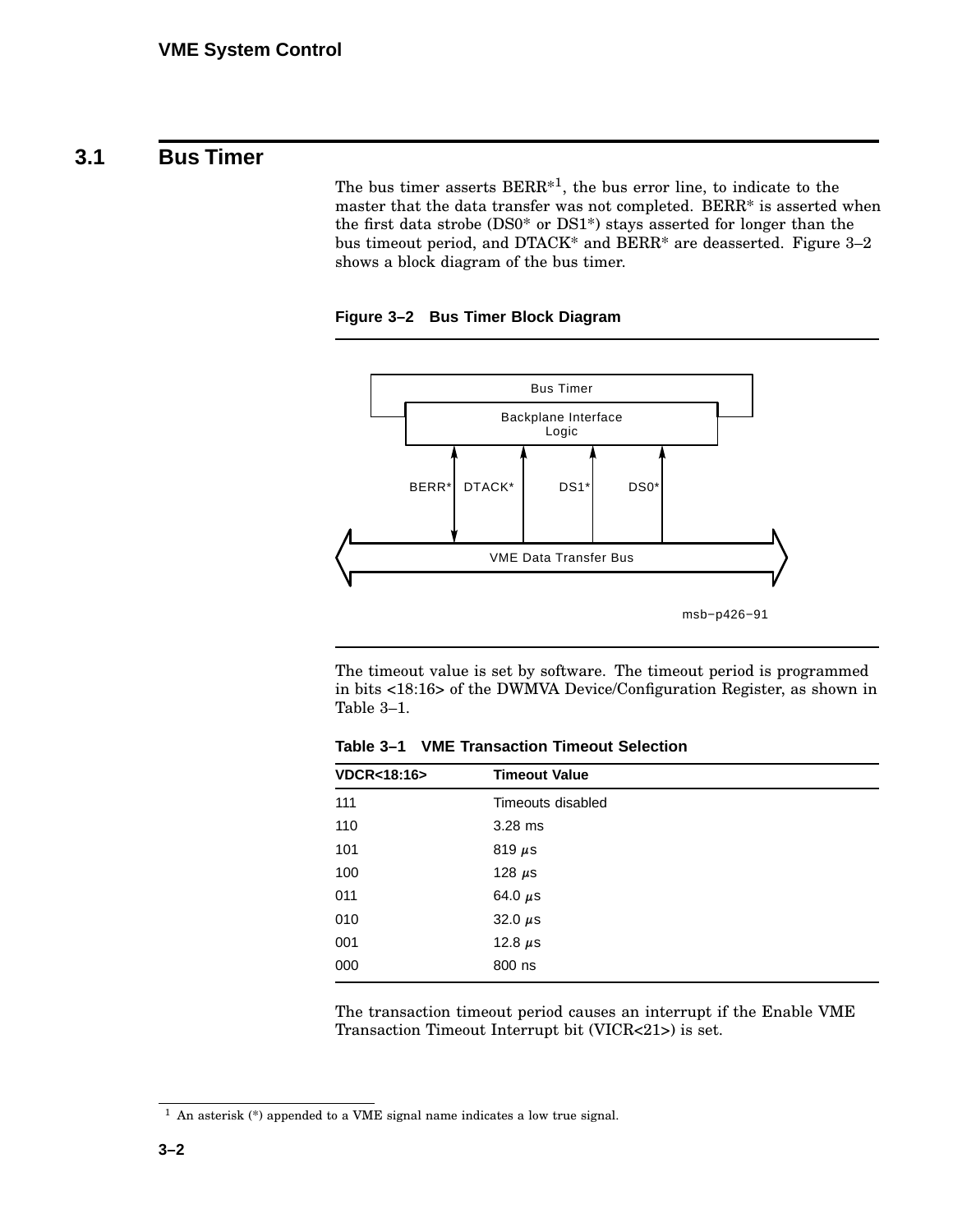### **3.2 Arbitration**

The VME system controller contains an arbitration subsystem that supports arbitration algorithms and timeouts. The type of arbitration is selected by software.

The arbiter is responsible for allocating the data transfer bus to optimize bus usage and prevent two or more masters from using the bus simultaneously.

### **3.2.1 Arbitration Subsystem Input/Output**

The arbitration subsystem of the VME system controller uses the following signals:

Bused signals

- BR0<sup>\*</sup> through BR3<sup>\*</sup>
- BBSY\*
- BCLR\*

Daisy-chained signals

- BG0IN\* through BG3IN\*
- BG0OUT\* through BG3OUT\*

The bus request lines, BR0\* through BR3\*, are asserted by a requester of the data transfer bus. These lines are monitored by the arbiter, which in turn asserts the appropriate bus grant line BG0OUT\* through BG3OUT\*. The bus grant signals are propagated down the backplane in a daisychained manner. The bus grant line, BGxOUT\*, asserted by the arbiter, is monitored by the option in slot 2 on the  $BGxIN^*$  line of the option. If this device is not currently requesting the bus, it passes the bus grant to the next device on the backplane by asserting its BGxOUT\* line, which is received on the next module via the BGxIN\* signal, and so on. If the device receiving BGxIN\* has a request pending at that particular level, BBSY\* is asserted by the device and all other devices are prevented from using the bus. The logical connections of the arbitration bus are shown in Figure 3–3.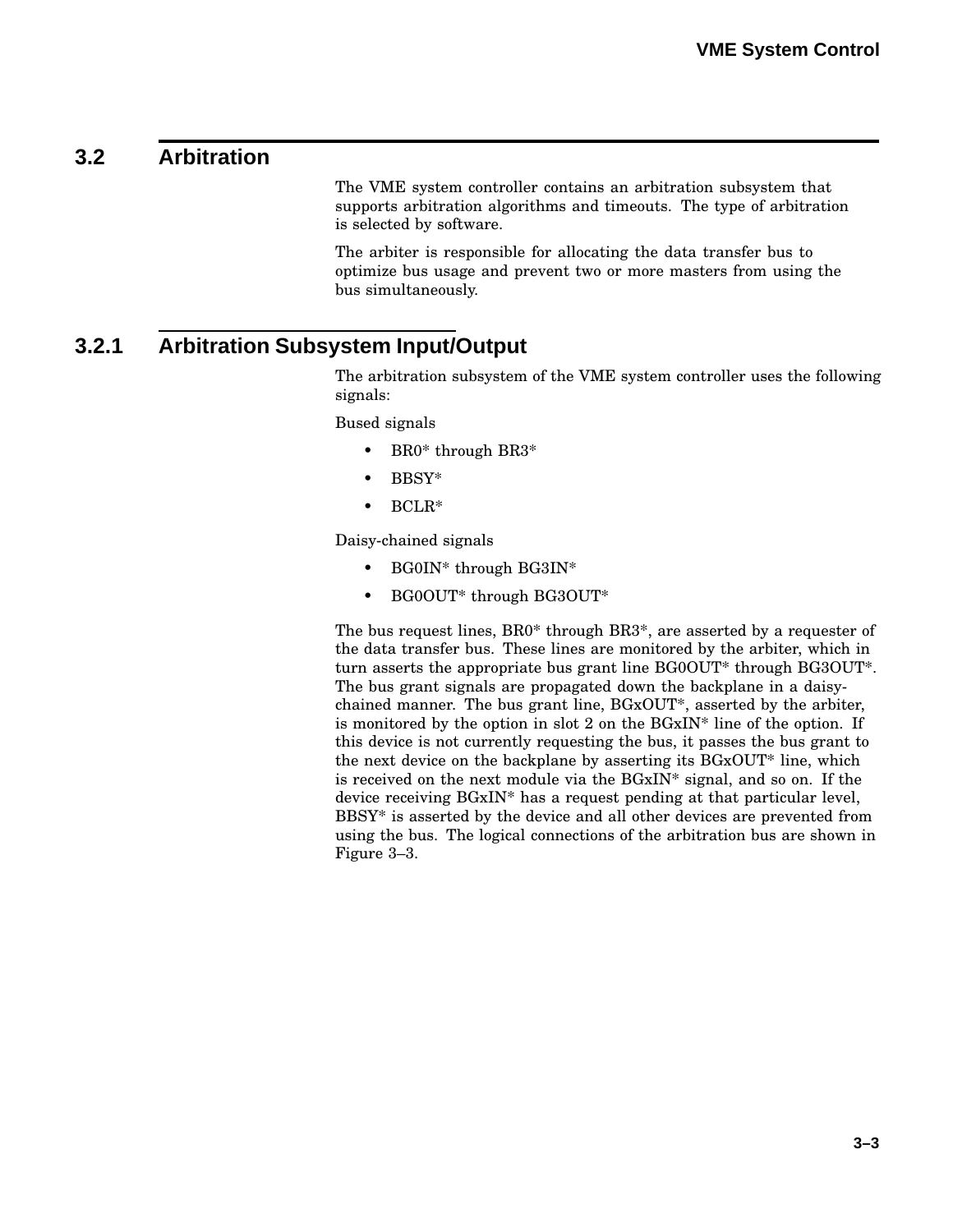#### **VME System Control**





Other arbitration signals are BBSY\*, the bus busy line, and BCLR\*, the bus clear line. After receiving a bus grant, a requester asserts BBSY\* to inform the arbiter that it has received the bus grant and is using the bus. See Chapter 5 for a complete description of VMEbus signals.

### **3.2.2 Arbitration Algorithms**

The arbiter logic on the C3200 module supports four arbitration algorithms. The first three of these are defined in the VME specification; the fourth is DWMVA specific. The type of arbitration is determined by bits <30:29> of the DWMVA Device/Configuration Register. The default arbitration set at power-up and at node reset is round robin. The algorithms are described in Table 3–2.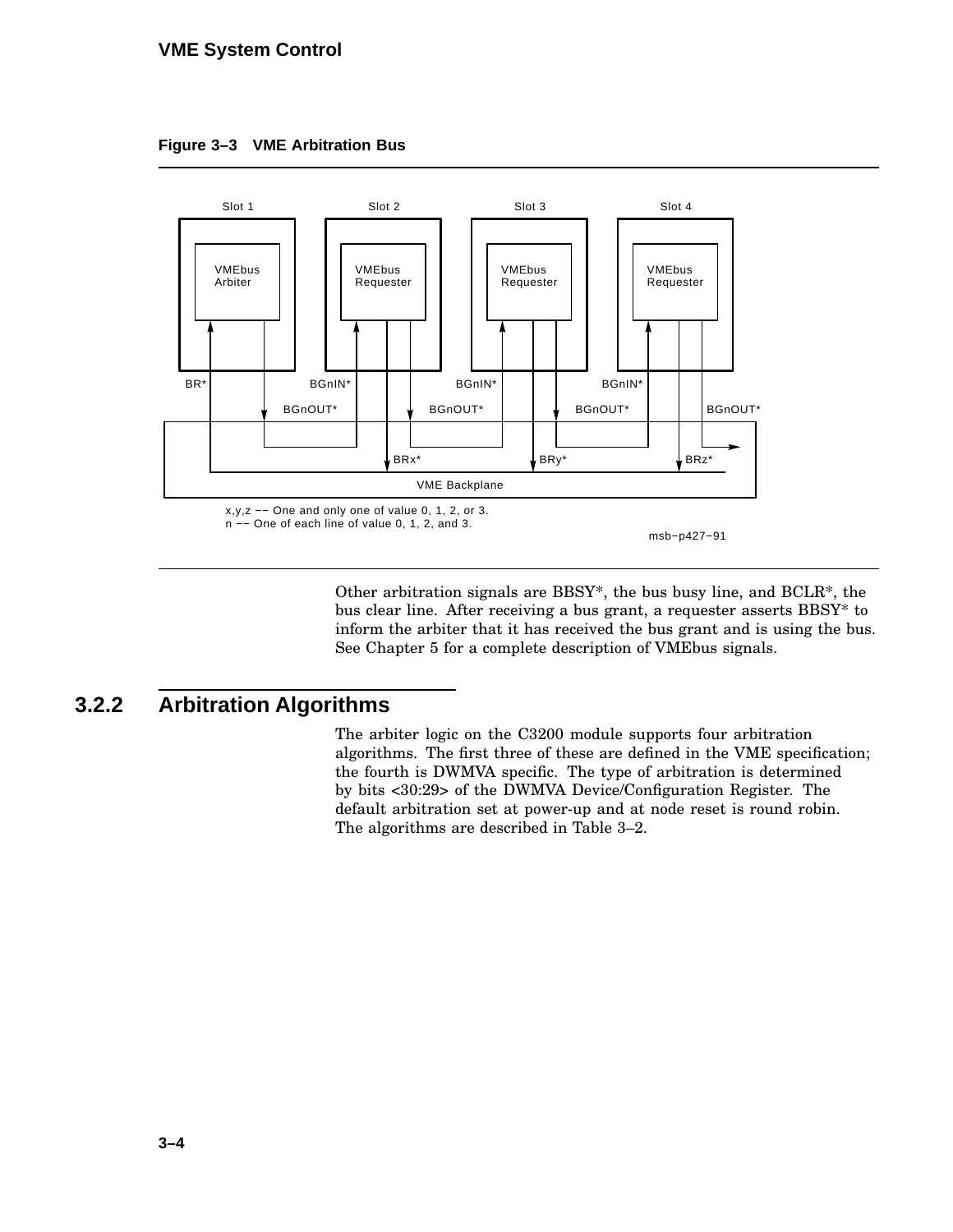| <b>VDCR</b><br>$<$ 30:29> | <b>Algorithm</b>                  | <b>Description</b>                                                                                                                                                                                                                                                                                                                                                          |
|---------------------------|-----------------------------------|-----------------------------------------------------------------------------------------------------------------------------------------------------------------------------------------------------------------------------------------------------------------------------------------------------------------------------------------------------------------------------|
| 00                        | Round<br>robin                    | Grants the bus on a rotating basis. When the bus is granted<br>to requester $BR(n)^*$ , the highest priority requester for the<br>next bus cycle becomes $BR(n-1)^*$ . $BR(n)^*$ now becomes<br>the lowest priority device. $BR(n)^*$ is only allowed access to<br>the bus after all devices currently requesting the bus have<br>received bus grants, in descending order. |
| 01                        | Prioritized                       | Assigns the bus on a fixed priority basis, with BR3* having<br>the highest priority and BR0 <sup>*</sup> the lowest. If a higher priority<br>device requests the bus while a lower priority device is<br>using it, the arbiter asserts BCLR <sup>*</sup> , requesting that the<br>low-priority device relinquish the bus to the higher priority<br>device.                  |
| 10                        | Prioritized<br>and<br>round robin | Combines the prioritized and round robin arbitration<br>algorithms. The BR3 <sup>*</sup> line has the highest priority, while<br>BR2*-BR0* are granted in a round robin fashion.                                                                                                                                                                                            |
| 11                        | Single                            | Accepts only requests on BR3* and relies on the<br>BG3OUT*/BG3IN* daisy-chain to arbitrate as well as<br>grant the requests.                                                                                                                                                                                                                                                |

**Table 3–2 VME Arbitration Algorithms**

The VMEbus implements an additional level of arbitration that is based on placement of VME devices in the backplane. For example, if two devices are configured to request the bus at BR3, the device in the lower numbered slot (physically closer to the arbiter) has priority, because any device receiving the BG3IN signal can choose to not propagate the signal to the next slot through BG3OUT, if it is currently requesting the bus (both devices are asserting BR3).

Bus request conflicts can be minimized by judicious assignment of BR levels and backplane slots to the VME devices. In addition, the selection of appropriate requester types enables the VME system integrator to eliminate any lockout possibilities that the conflict condition may cause. Refer to Section 3.2.5 for additional discussion on requester types.

### **3.2.3 Bus Request Level Assignment**

The bus request levels for the C3200 module are determined by bits <25:24> of the DWMVA Device/Configuration Register (see Table 3–3). The bus request level for other VME devices is typically configured using jumpers on the module.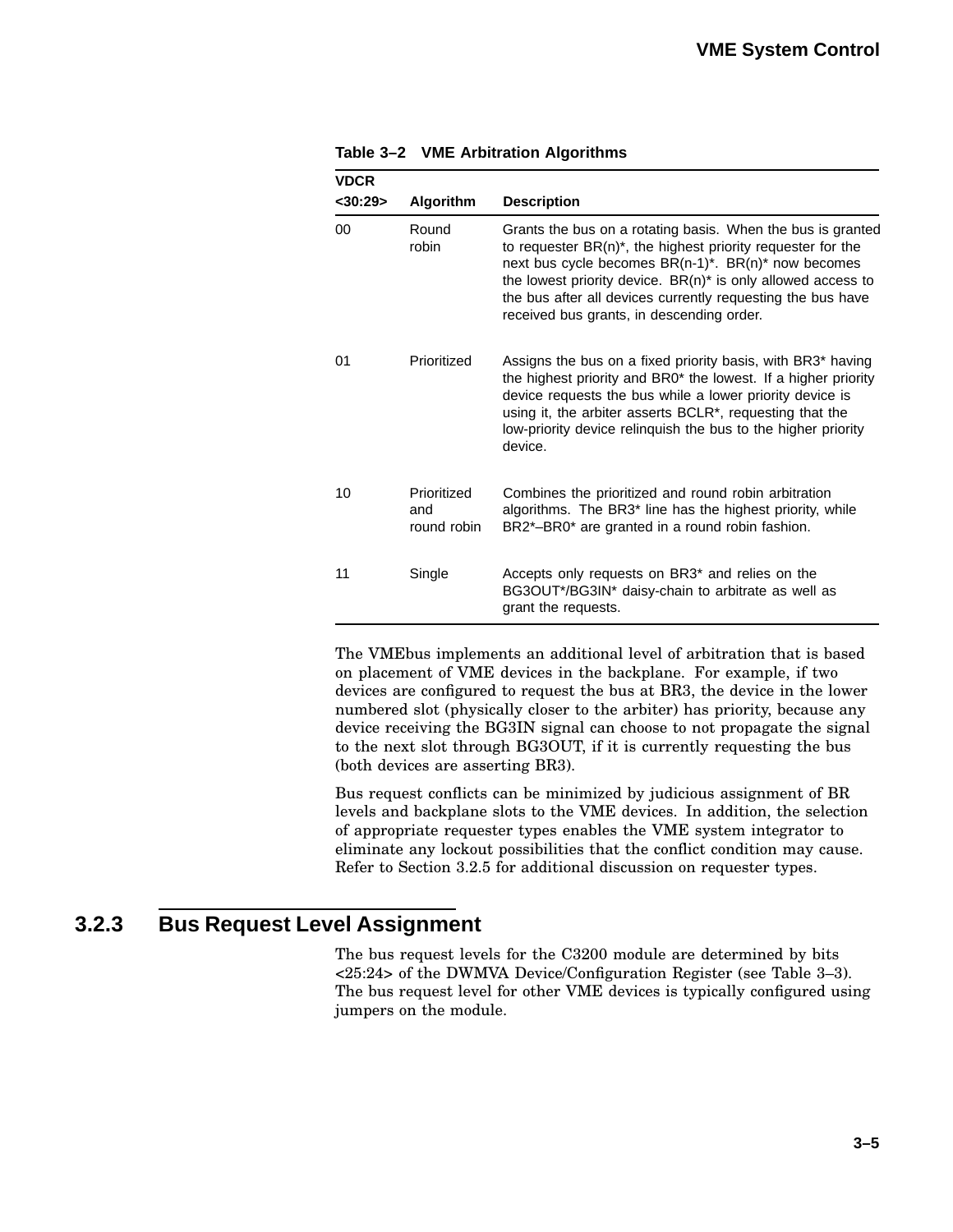| <b>VDCR&lt;25:24&gt;</b> | <b>Selected Bus Request Level</b> |  |
|--------------------------|-----------------------------------|--|
| 00                       | Bus Request Level 0 (BR0)         |  |
| 01                       | Bus Request Level 1 (BR1)         |  |
| 10                       | Bus Request Level 2 (BR2)         |  |
| 11                       | Bus Request Level 3 (BR3)         |  |
|                          |                                   |  |

**Table 3–3 VME Bus Request Level Codes**

# **3.2.4 Arbitration Timeout Counter**

The arbitration timeout counter prevents the VME from hanging in the event of a failure by the DWMVA adapter. The timer causes the arbiter to stop driving BGxOUT\* if, after a period of time, the requester has not asserted BBSY\*. The arbitration timeout period is determined by bits <21:19> in the DWMVA Device/Configuration Register (see Table 3–4). The arbitration timeout causes an interrupt if the Enable VME Arbitration Timeout Interrupt bit (VICR<21>) is set.

**Table 3–4 VME Arbitration Timeout Selection**

| <b>VDCR&lt;21:19&gt;</b> | <b>Timeout Value</b> |  |
|--------------------------|----------------------|--|
| 111                      | Timeouts disabled    |  |
| 110                      | $3.28$ ms            |  |
| 101                      | 819 $\mu$ s          |  |
| 100                      | 128 $\mu$ s          |  |
| 011                      | 64.0 $\mu$ s         |  |
| 010                      | 32.0 $\mu$ s         |  |
| 001                      | 12.8 $\mu$ s         |  |
| 000                      | 800 ns               |  |
|                          |                      |  |

# **3.2.5 Data Transfer Bus Requesters**

A requester is a functional block on the C3200 module that is responsible for requesting the VME bus for CPU writes and reads to VME slaves. The requester does not physically form part of the VSC. However, it is functionally related to the VME arbitration, and is described here to complete the arbitration discussion. Figure 3–4 shows a block diagram of a VMEbus requester.

The requester is notified by on-board logic that the VMEbus will be required to complete the current transaction. As a result, the requester asserts BRx\* on the VMEbus. The pending transaction halts until the arbiter grants permission to use the VMEbus. The requester then monitors the BGxIN\* signals. When it detects an asserted BGxIN\* signal at the same level as the BRx it sent, it does not pass on that BGxIN\*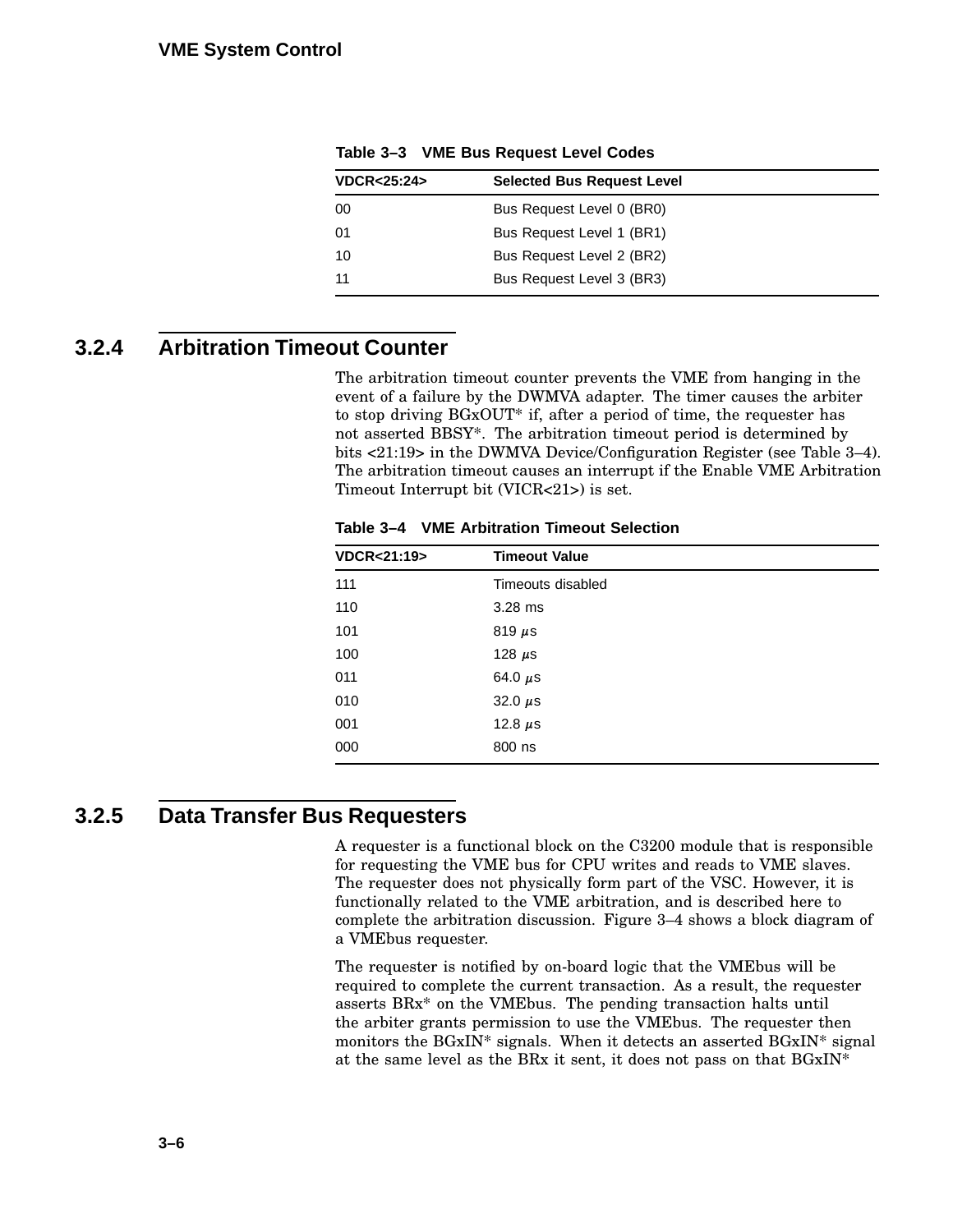

**Figure 3–4 VMEbus Requester Block Diagram**

along the arbitration daisy-chain, but uses the bus grant to drive the bus and complete its pending transaction.

The VME specification defines three types of requesters:

- Release when done (RWD)
- Release on request (ROR)
- FAIR

An RWD requester releases the bus by deasserting BBSY\* when its master no longer needs the bus for its current data transfer. An RWD requester need not monitor BR3\*–BR0\*, since it will release the bus upon completion of its transaction regardless of the values of the bus request lines.

An ROR requester does not deassert BBSY\* when its master no longer needs the bus, but instead holds the bus until it detects another requester asserting a BRx\* signal. This type of requester, therefore, monitors BR3\*– BR0\* continuously once it has ownership of the bus. The release of the bus upon detection of BRx\* by another requester reduces the amount of arbitration on the bus when the master of the ROR requester is generating a large percentage of the bus traffic.

A FAIR requester is used in the case of more than one master sharing the same bus request level. After it has been granted the bus, a FAIR requester will not request the bus again as long as there are any active bus requests pending at its bus request level. To implement a FAIR requester, the bus requester logic must be able to monitor at least its own bus request level line.

**NOTE: The RWD and ROR capabilities describe the conditions under which a requester relinquishes control of the data transfer bus. The FAIR capability describes under what condition a requester**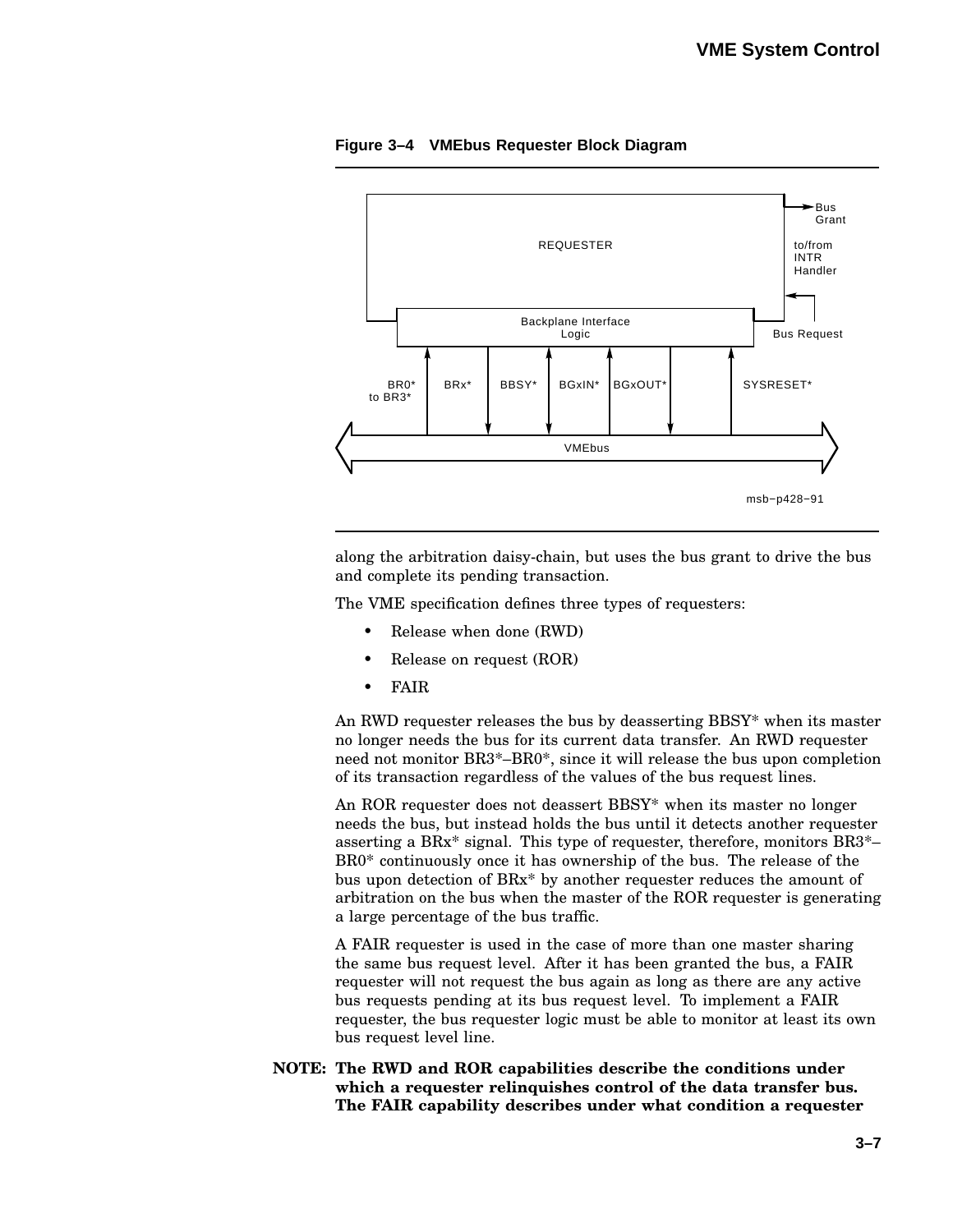#### **will request control of the data transfer bus. Therefore, RWD and ROR requesters can include the FAIR capability as well.**

All three types of requesters are supported by the DWMVA. However, the preferred type is an ROR FAIR requester. The DWMVA requester type is RWD FAIR.

# **3.3 IACK Daisy-Chain Driver**

The DWMVA provides an IACK daisy-chain driver as required by all slot 1 VME devices. The IACK daisy-chain driver generates the signal IACKOUT\* each time an interrupt handler initiates an interrupt acknowledge cycle by asserting IACK\*. The IACKOUT\* signal propagates to the module in slot 2 of the VME backplane as IACKIN\*. This module propagates the interrupt acknowledge on its IACKOUT\* line if it does not have an interrupt pending at the level present on A01–A03. This IACKOUT\* enters the module at VME slot 3 as IACKIN\*, and so on down the backplane.

When the IACKIN\* reaches the module with the current interrupt pending at the correct level, that module does not propagate IACKOUT\*. Instead, the interrupting device returns its vector to the interrupt handler in response to the interrupt acknowledge cycle.

The IACK daisy-chain driver is illustrated in Figure 3–5.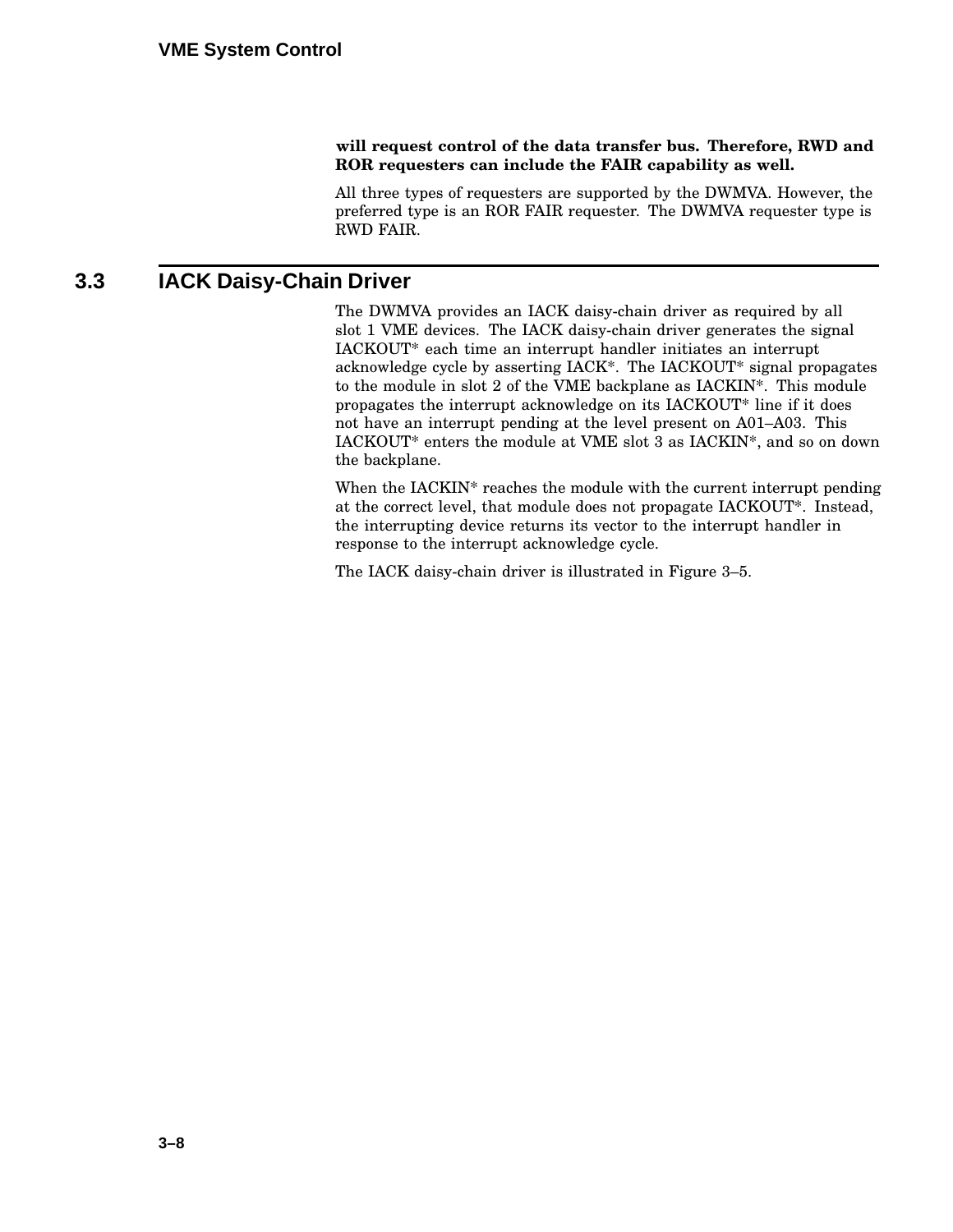

**Figure 3–5 IACK Daisy-Chain Driver**

### **3.4 System Clock Driver**

The system clock is an independent, nongated, fixed-frequency, 16 MHz, 50% (nominal) duty cycle signal (SYSCLK). The system clock driver is located on the system controller module. SYSCLK is always driven by the C3200 module, which must be installed in slot 1 of the VMEbus backplane.

# **3.5 Serial Clock Driver**

The serial clock driver provides a programmable, special waveform signal used by serial modules that reside on VME-compatible boards. SERCLK in conjunction with SERDAT\* provides a serial communication link between boards. The C3200 module does not drive the SERDAT\* line, but it does provide the serial clock for any module on the VME backplane that needs it. The clock source is software programmable to 32, 16, 8, and 4 MHz (see description of VDCR in Chapter 7).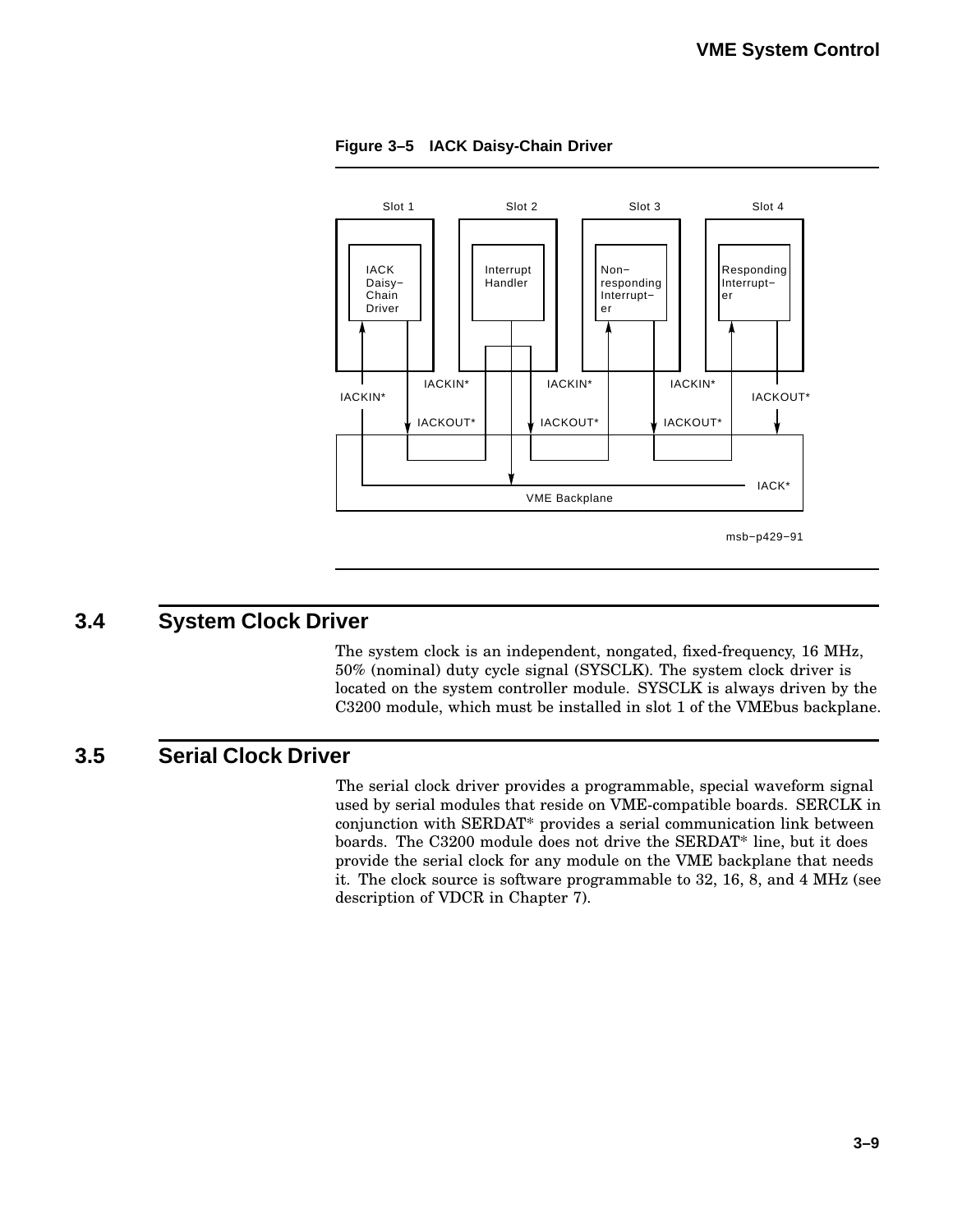# **3.6 Power Monitor**

The power monitor detects power failures and signals the system by issuing an IVINTR (see descriptions of AREAR and AESR in Chapter 7). When power is then reapplied to the system, the power monitor ensures that all other modules are initialized. Whenever any board asserts SYSRESET\*, the power monitor holds the signal asserted for a minimum of 200 ms. Figure 3–6 shows a block diagram of the VME power supply.





**NOTE: The power monitor is provided by the system integrator through an external module.**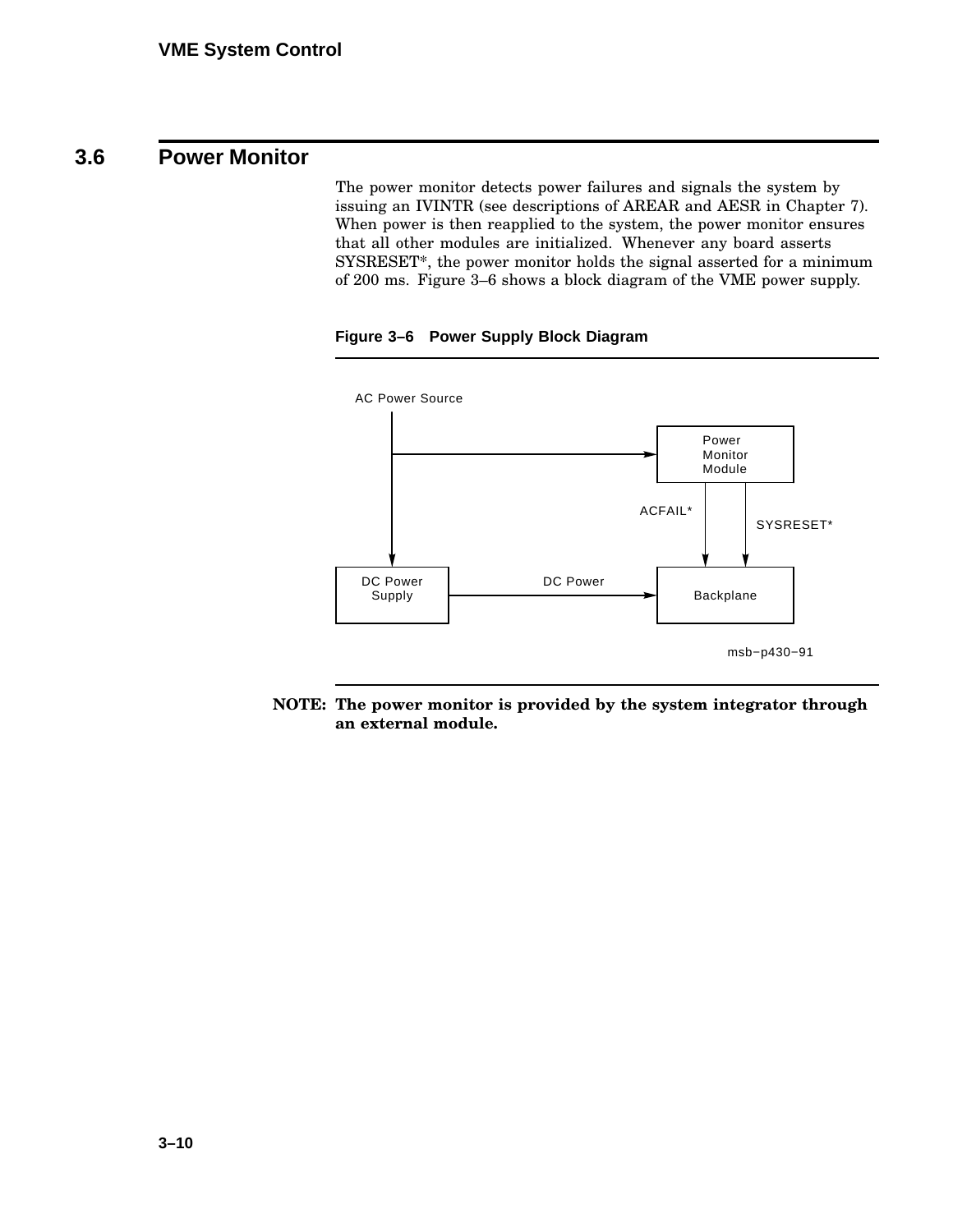# **4 Transactions**

The DWMVA performs two types of transactions:

- CPU transactions
- DMA transactions

A CPU transaction is initiated by a processor on the XMI bus. The processor is the commander. The DWMVA becomes the responder. A DMA transaction begins on the VMEbus and targets XMI memory through the DWMVA adapter.

This chapter explains how the two types of transactions are processed through the C3200 module, between the IBUS and the VMEbus. Figure 4–1 shows the data paths and the major logic sections on the C3200 module.

**Figure 4–1 C3200 Block Diagram**

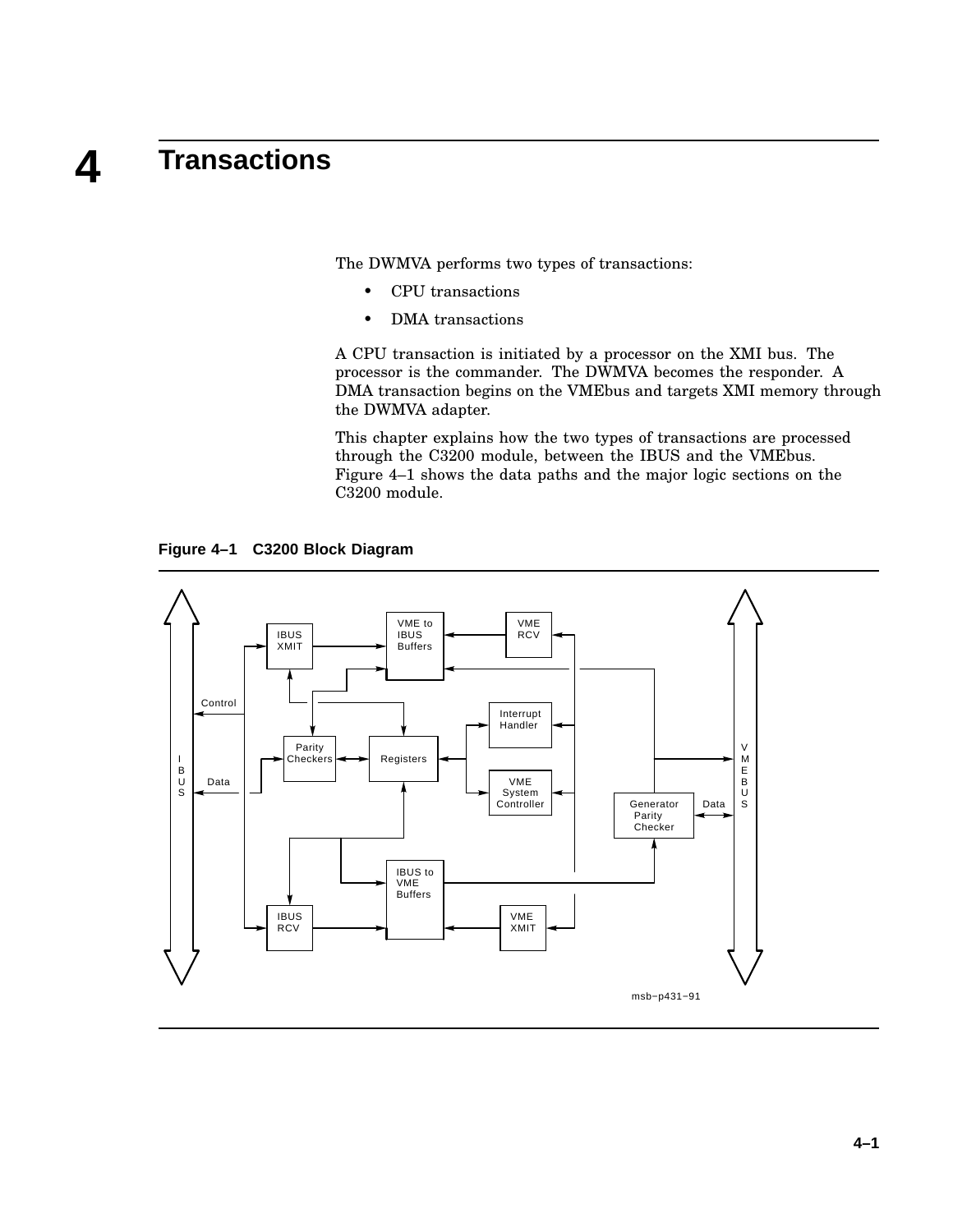### **4.1 Command Translation**

The XMI and the VMEbus use different commands. A translation of commands must take place over the XMI-to-VME data path for commands initiated on the XMI to be executed on the VME, and vice versa.

# **4.1.1 XMI-to-VME Translation**

The DWMVA generates VME commands when it is acting as the responder to an XMI-initiated transaction. The DWMVA accepts only longword CPU transactions. Hexword, octaword, and quadword Write Mask transactions are illegal when targeted at I/O space.

Interlock Read/Unlock Write pairs on the XMI are translated into Read Modify Write (RMW) commands on the VME. Due to differences in protocol between the XMI and VME, some problems may occur and the Interlock Read/Unlock Write may get separated into distinct read and write transactions on the VMEbus, as explained in Section 4.2.2.4. If this condition occurs, the C3200 sets an error bit and generates an interrupt, if enabled to do so. The C3200 does not generate interrupts to the VME. Table 4–1 shows the XMI-to-VME command translations.

| XMI                                 | <b>VME</b>                                 |
|-------------------------------------|--------------------------------------------|
| Longword Read                       | Byte/Word/Longword Read                    |
| Quadword Read                       | Illegal                                    |
| <b>Octaword Read</b>                | Illegal                                    |
| <b>Hexword Read</b>                 | Illegal                                    |
| Longword Masked Write               | Byte/Word/Longword Write                   |
| Quadword Masked Write               | Illegal                                    |
| Octaword Masked Write               | Illegal                                    |
| <b>Hexword Masked Write</b>         | Illegal                                    |
| Longword Interlock Read             | Byte/Word/Longword Read - Start of VME RMW |
| Quadword Interlock Read             | Illegal                                    |
| Octaword Interlock Read             | Illegal                                    |
| <b>Hexword Interlock Read</b>       | Illegal                                    |
| Longword Unlock Masked Write        | Byte/Word/Longword Write - End of VME RMW  |
| Quadword Unlock Masked Write        | Illegal                                    |
| <b>Octaword Unlock Masked Write</b> | Illegal                                    |
| Hexword Unlock Masked Write         | Illegal                                    |
| <b>IDENT</b>                        | Interrupt Acknowledge                      |

**Table 4–1 XMI-to-VME Command Translations**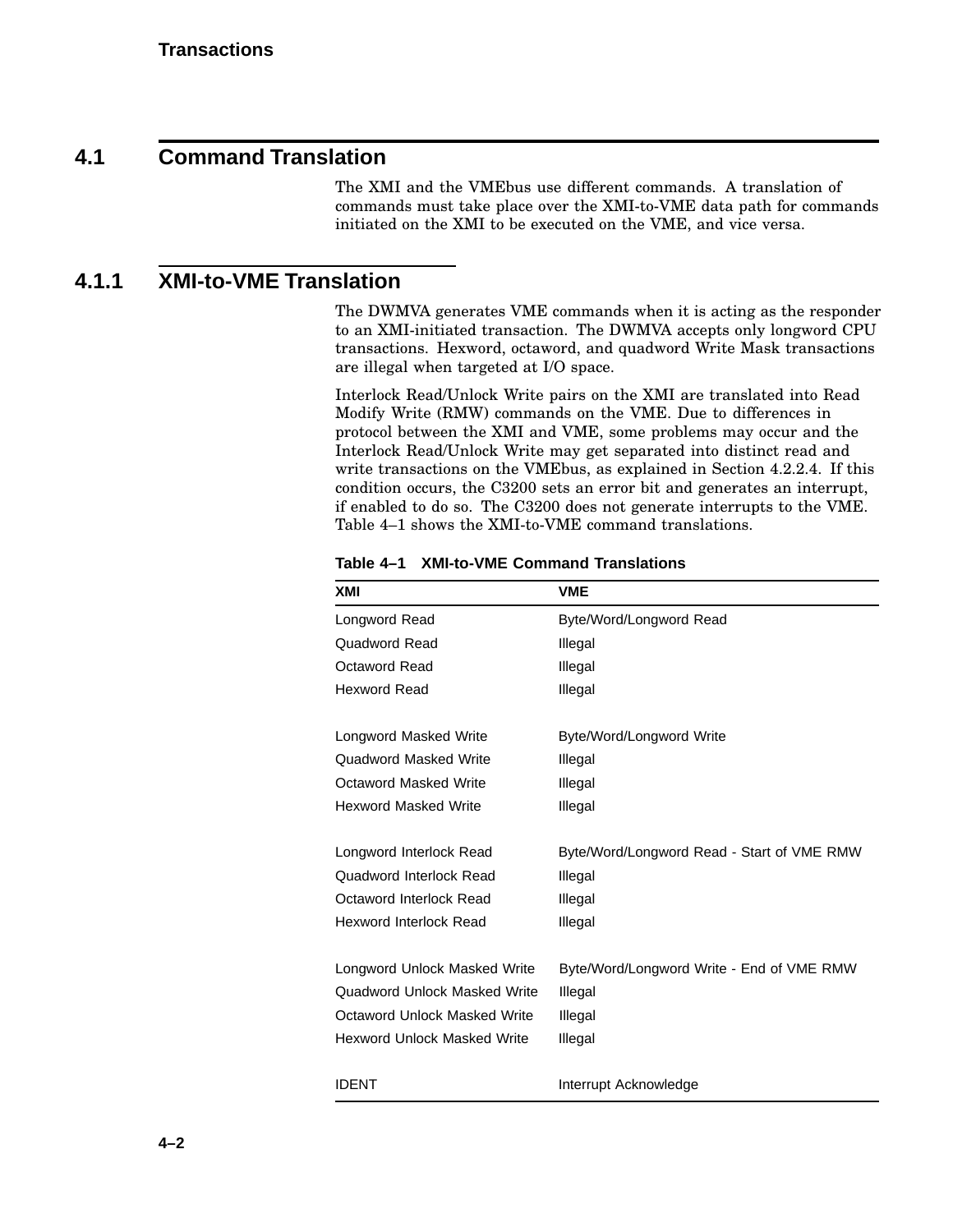# **4.1.2 VME-to-XMI Translation**

When the DWMVA processes a DMA transaction, it generates the corresponding XMI command.

A VME read or write can be 1, 2, 3, or 4 bytes of data. The smallest unit of data that can be addressed in XMI memory space is a quadword. Therefore, VME reads translate into XMI quadword reads, and VME writes into quadword masked writes.

Because VME block transfers are assumed to be quite long, the C3200 always issues octaword transactions when it decodes a VME block transfer.

Table 4–2 shows the VME-to-XMI command translations.

| <b>VME</b>               | XMI                                                    |  |
|--------------------------|--------------------------------------------------------|--|
| Read                     | Quadword Read                                          |  |
| Write                    | Quadword Write Mask                                    |  |
| <b>Block Read</b>        | Octaword Read                                          |  |
| <b>Block Write</b>       | Octaword Write Mask                                    |  |
| <b>Read Modify Write</b> | A VME RMW translates to the following XMI<br>sequence: |  |
|                          | Quadword Interlock Read<br>$\mathbf 1$                 |  |
|                          | $\mathcal{P}$<br>Quadword Unlock Write                 |  |
| Address Only             | No-op                                                  |  |
| Interrupt                | <b>INTR</b>                                            |  |

**Table 4–2 VME-to-XMI Command Translations**

### **4.2 CPU Transaction Process**

The CPU initiates the following transactions:

- DWMVA register transactions
- VME device transactions

When a CPU targets the VMEbus as the destination of a transaction, the T2018 accepts the command and stores it in its internal data buffer. The T2018 then informs the C3200 module that it has a CPU transaction in its buffer that is ready to be transmitted to the VMEbus.

The C3200 checks the status of the IBUS. If the IBUS is available, the C3200 loads the CPU transaction into its internal CPU data buffer. Once the buffer is loaded, the C3200 begins requesting the VMEbus. When the C3200 receives the bus grant indicating that it is the VMEbus master, it drives the CPU transaction onto the VME. The targeted VME slave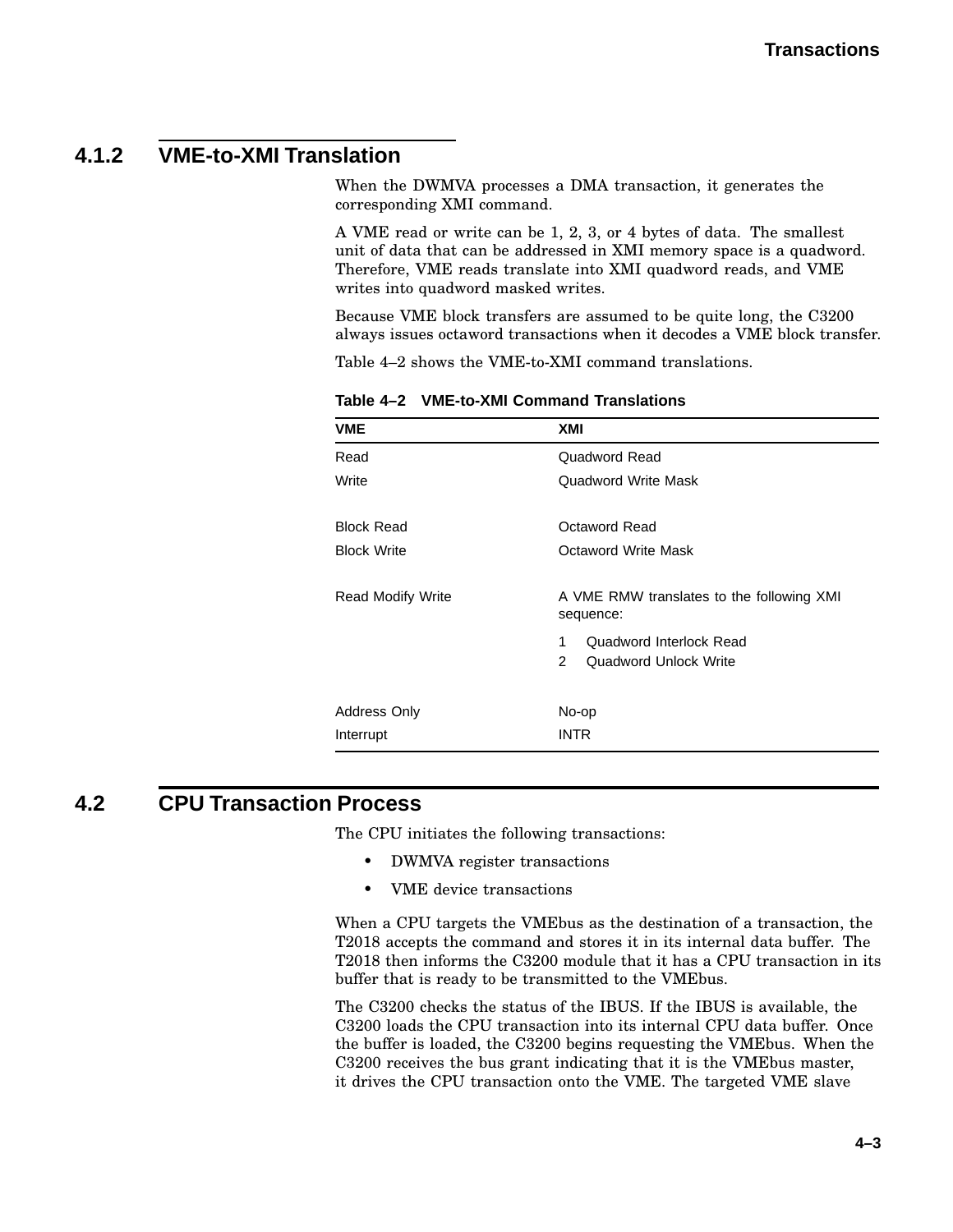responds with an acknowledgment. The CPU transaction is complete at this point if it is a CPU write.

If the transaction is a CPU read, the C3200 latches read return data from the VME slave into its internal buffer. The C3200 checks the status of the IBUS. When the IBUS is available, the C3200 causes the read return data to be loaded over the IBUS into the T2018's CPU buffer. When the T2018 receives the data, it arbitrates for the XMI and returns the data to the processor.

### **4.2.1 DWMVA Register Transactions**

DWMVA registers can be read or written by an XMI processor. They are not accessible by VME devices.

#### **4.2.1.1 T2018 Register Read/Write**

If the CPU transaction is a write to a T2018 register, the T2018 receive state machine writes the data into the addressed control/status register (CSR).

In a read transaction, the T2018 receive state machine sets its Busy flag after the T2018 acknowledges a read command from an XMI commander. The T2018 then arbitrates for the XMI as a responder. When granted use of the bus, the T2018 sends the data from its addressed register to the XMI commander. The T2018 receive state machine then clears its Busy flag and returns to its idle state.

#### **4.2.1.2 C3200 Register Read/Write**

When the T2018 decodes a valid C3200 register address, it encodes the CSR to be accessed on the address lines, loads the CPU buffer, and signals the C3200 that a valid transaction is in the buffer. When the C3200 fetches the command and address over the IBUS, it determines if the transaction being sent across the IBUS is destined for a device on the VMEbus or is an access to one of the C3200's internal CSRs.

In a write transaction to a C3200 register, handshaking takes place between the T2018 and C3200 across the IBUS. First the T2018 receive state machine loads command, address, and data into the T2018 CPU buffer. Following this operation, the T2018 receive state machine sets the CPU Busy flag. The C3200 reads the data and checks parity. If the parity is good, the data is written into the addressed C3200 register. The C3200 then signals the processor the termination of the transaction. This clears the Busy flag in the T2018's CSR. If the C3200 detects bad parity, it asserts an error signal and does not write the data into the addressed register.

In a read transaction, the command and address are received by the C3200 in the same way as for a C3200 register write. The data is fetched from the addressed register on the C3200 and sent to the T2018 CPU buffer. The C3200 notifies the T2018 transmit state machine that the T2018 CPU buffer contains new data. The T2018 arbitrates for the XMI bus as a responder, sends the data to the XMI commander, and clears its Busy flag. The DWMVA has now completed the transaction and is ready to process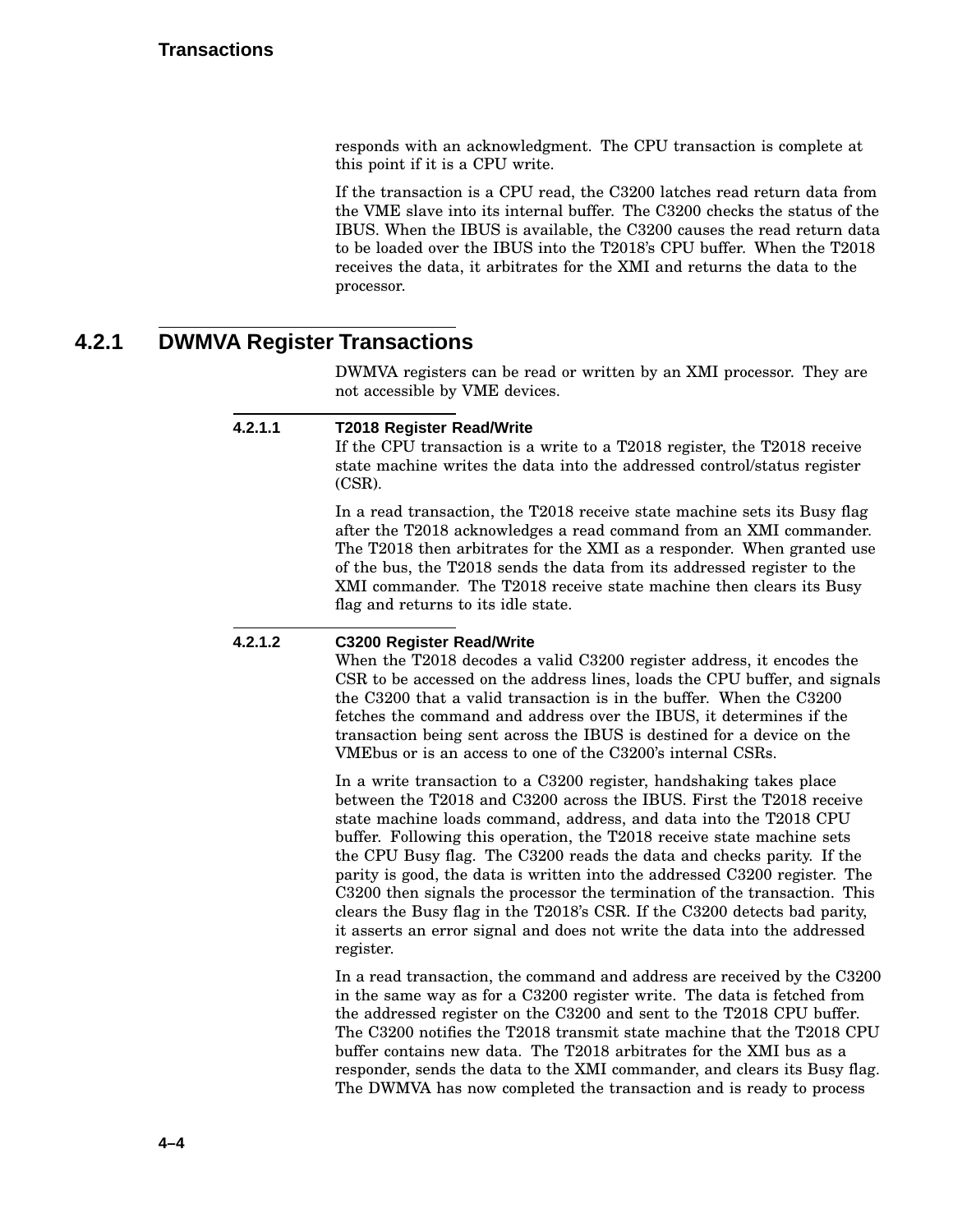another. If the C3200 detects bad parity during the IBUS transfer, it does not return read data to the T2018 and asserts an error signal.

#### **NOTE: Certain DWMVA register transactions cause address-only cycles on the VME.**

## **4.2.2 CPU-to-VME Device Transactions**

The processor targets a VME device for a read or write transaction. There are three modes of CPU transactions. The transaction mode is specified by the address modifier code attached to the VME address. The address modifier codes used by the C3200 during CPU (XMI-to-VME) transactions are listed in Table 4–3.

| Table 4–3 Address Modifier Codes for CPU Transactions |  |
|-------------------------------------------------------|--|
|-------------------------------------------------------|--|

| Code | <b>Access Type</b>                  |
|------|-------------------------------------|
| -2D  | Short supervisory access            |
| 3E   | Standard supervisory program access |
| 0E   | Extended supervisory program access |

#### **4.2.2.1 VME Device Write**

When a CPU transaction targets a node on the VMEbus, the data is written into the C3200 internal buffer the same way as for a C3200 register write. Once the data is stored in the CPU buffer, the C3200 requests the VMEbus. After being granted use of the VMEbus, the C3200 broadcasts the address, address modifier, and data to be written over the VMEbus. The C3200 waits for DTACK\*, which indicates that the slave successfully received the data over the VMEbus. When the transaction is complete, the C3200 notifies the T2018 transmit state machine, which in turn clears the Busy flag. The transaction is now complete, and the DWMVA is ready to process a new transaction.

#### **4.2.2.2 VME Device Read**

A VME device read is similar to a device write. The sequence of events is the same except that data is supplied to the DWMVA after the DWMVA has broadcast the address and address modifier. In addition, the following events must take place to complete the VMEbus read. The C3200 (master) monitors DTACK\* to detect if the VME device (slave) has placed valid data on the VMEbus. The C3200 coordinates the flow of data from the VMEbus to the DMA buffer on the C3200. The C3200 releases the VMEbus when it has finished reading data from the VME device. The C3200 controls the data flow from its DMA buffer over the IBUS to the T2018 and notifies the T2018 transmit state machine that the data is read. Finally, the T2018 arbitrates for the XMI bus as a responder, returns the data to the commander, and clears its Busy flag, indicating that it is ready to accept a new transaction.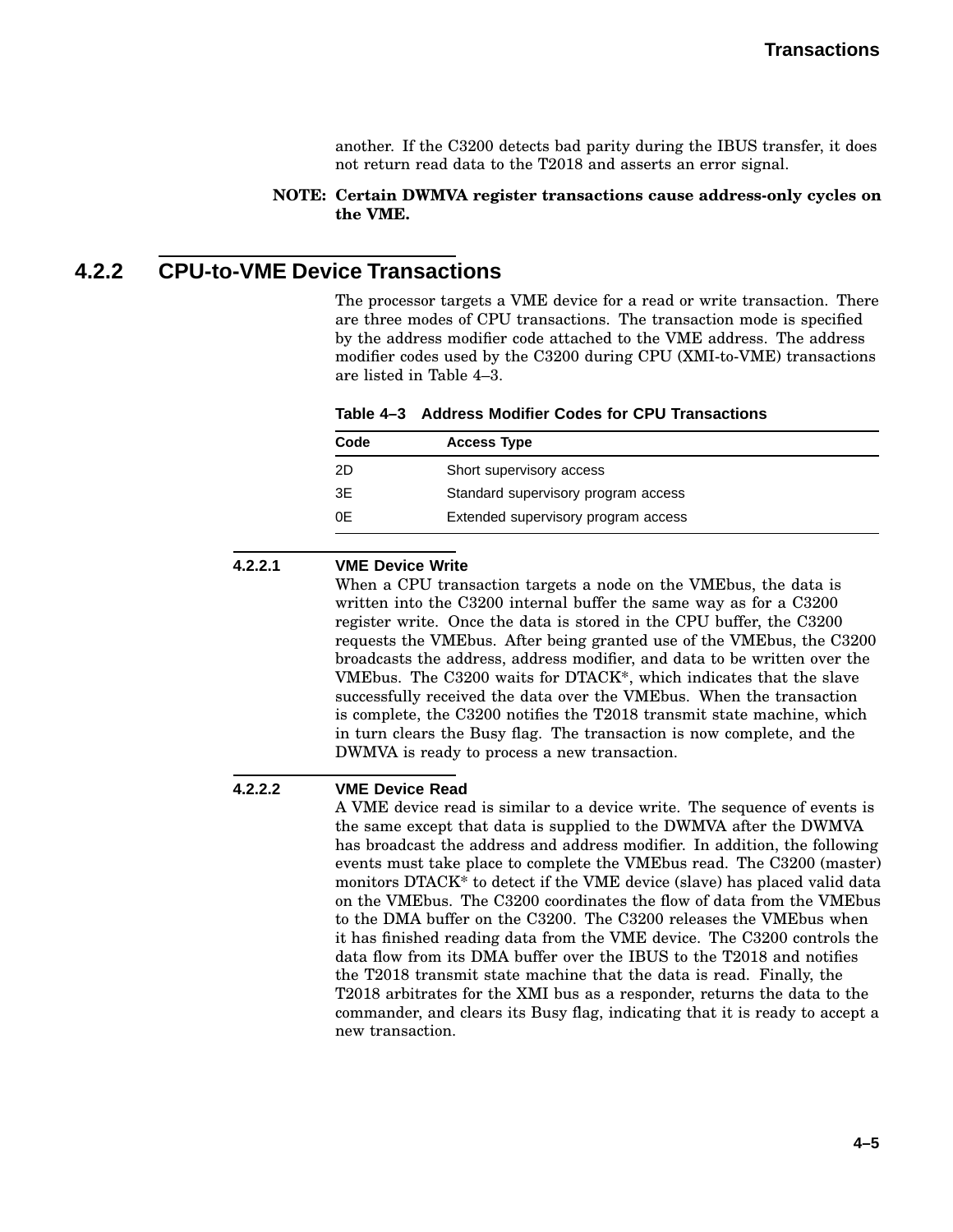#### **4.2.2.3 CPU Reads and Masked Writes**

CPU reads and masked writes are used to select the specific byte or bytes to be read from the DWMVA or to be written to VME space.

CPU masked writes to VME space can take place when the appropriate mask bits are asserted on the 4-bit mask field over the IBUS as shown in Table 4–4.

| <b>IBUS Mask Field</b> |                                                                |  |  |
|------------------------|----------------------------------------------------------------|--|--|
| <3:0>                  | <b>Masked Write Command</b>                                    |  |  |
| 0001                   | Write byte 0                                                   |  |  |
| 0010                   | Write byte 1                                                   |  |  |
| 0100                   | Write byte 2                                                   |  |  |
| 1000                   | Write byte 3                                                   |  |  |
| 0011                   | Write word 0                                                   |  |  |
| 1100                   | Write word 1                                                   |  |  |
| 0111 <sup>1</sup>      | Write triple byte 0-2                                          |  |  |
| 1110 <sup>1</sup>      | Write triple byte 1-3                                          |  |  |
| 1111                   | Write longword                                                 |  |  |
|                        | <sup>1</sup> These commands are not supported on the VAX 6000. |  |  |

**Table 4–4 CPU Masked Writes to VME Space**

When the CPU reads data from the DWMVA, a longword of data is returned. Depending on the VME device and the address being read, only specific bytes within the longword are guaranteed to be valid.

For example, any given VME device can have an 8-bit, 16-bit, or 32-bit data path. A device with an 8-bit data path can return only one byte of data for each read transaction. The same device can store only one byte for each CPU write. Similarly, a 16-bit device returns a word, and a 32-bit device returns one longword of valid data per CPU read transaction. If a device is requested to read or write data wider than its data path, the transaction times out and does not complete.

The two least significant bits of the CPU address and the VME data length (8-, 16-, or 32-bit) information determine which bytes of CPU read return data will be valid. The data length information is stored in the C3200 CPU Transaction Address Offset Register.

Table 4–5 shows how CPU masked read commands are selected.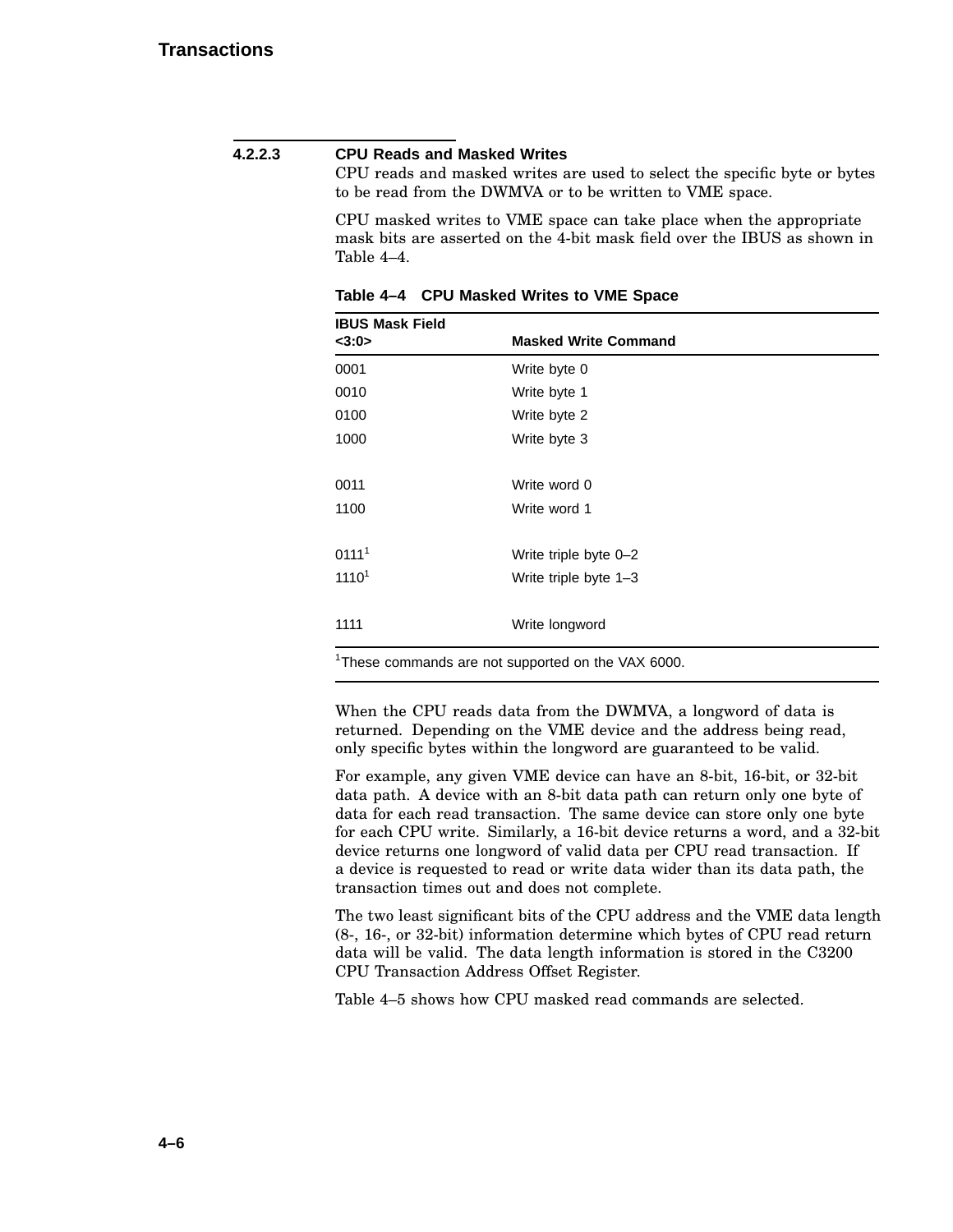| Data Length VAOR<17:16> | <b>CPU A&lt;1:0&gt;</b> | <b>Read Command</b> |  |
|-------------------------|-------------------------|---------------------|--|
| 01 (8-bit device)       | 00                      | Read byte 0         |  |
| 01 (8-bit device)       | 01                      | Read byte 1         |  |
| 01 (8-bit device)       | 10                      | Read byte 2         |  |
| 01 (8-bit device)       | 11                      | Read byte 3         |  |
|                         |                         |                     |  |
| 10 (16-bit device)      | 00                      | Read word 0         |  |
| 10 (16-bit device)      | 10                      | Read word 1         |  |
|                         |                         |                     |  |
| 11 (32-bit device)      | 00                      | Read longword       |  |

**Table 4–5 CPU Reads of DWMVA**

#### **4.2.2.4 CPU Interlocks**

The VMEbus has no transactions equivalent to Interlock Read/Unlock Write on the XMI. Instead, the VMEbus implements RMW transactions in response to XMI originated Interlock Reads and Unlock Writes. The RMW on the VMEbus is an atomic operation; that is, no other transaction is allowed on the bus between the read and write. The Interlock Read/Unlock Write transactions on the XMI, however, can be separated.

An Interlock Read to VMEbus space could proceed in the following manner. The C3200 would initiate a RMW cycle on the VME. Since there is no restriction on the XMI that the Unlock Write must immediately follow the Interlock Read, it is possible that another VME reference could be addressed to the DWMVA before the DWMVA receives the Unlock Write. The DWMVA would try to process that transaction and find the VME hung in the middle of an incomplete RMW transaction.

The C3200 attempts to perform a RMW on the VME when it receives an Interlock Read from the XMI. If, however, the next transaction it receives over the IBUS after the Interlock Read is anything but an Unlock Write, the C3200 releases the bus without doing the write portion of the RMW. If this condition occurs, the C3200 correctly performs the Interlock Read/Unlock Write (though as a separate read and write, not RMW), and any intervening transactions. The C3200 sets an error bit and interrupts the processor, if interrupts are enabled.

### **4.3 DMA Transaction Process**

A DMA transaction is initiated by a VME device. The initiating device becomes the master, the DWMVA becomes the slave, and the targeted XMI memory becomes the responder. Only XMI memory can respond to a DMA transaction. DMA transactions can consist of 1-, 2-, 3-, or 4-byte single-access transfers or 1-, 2-, or 4-byte block reads and writes. Block reads and writes can transfer up to 256 bytes and store the transferred data in contiguous locations in XMI memory.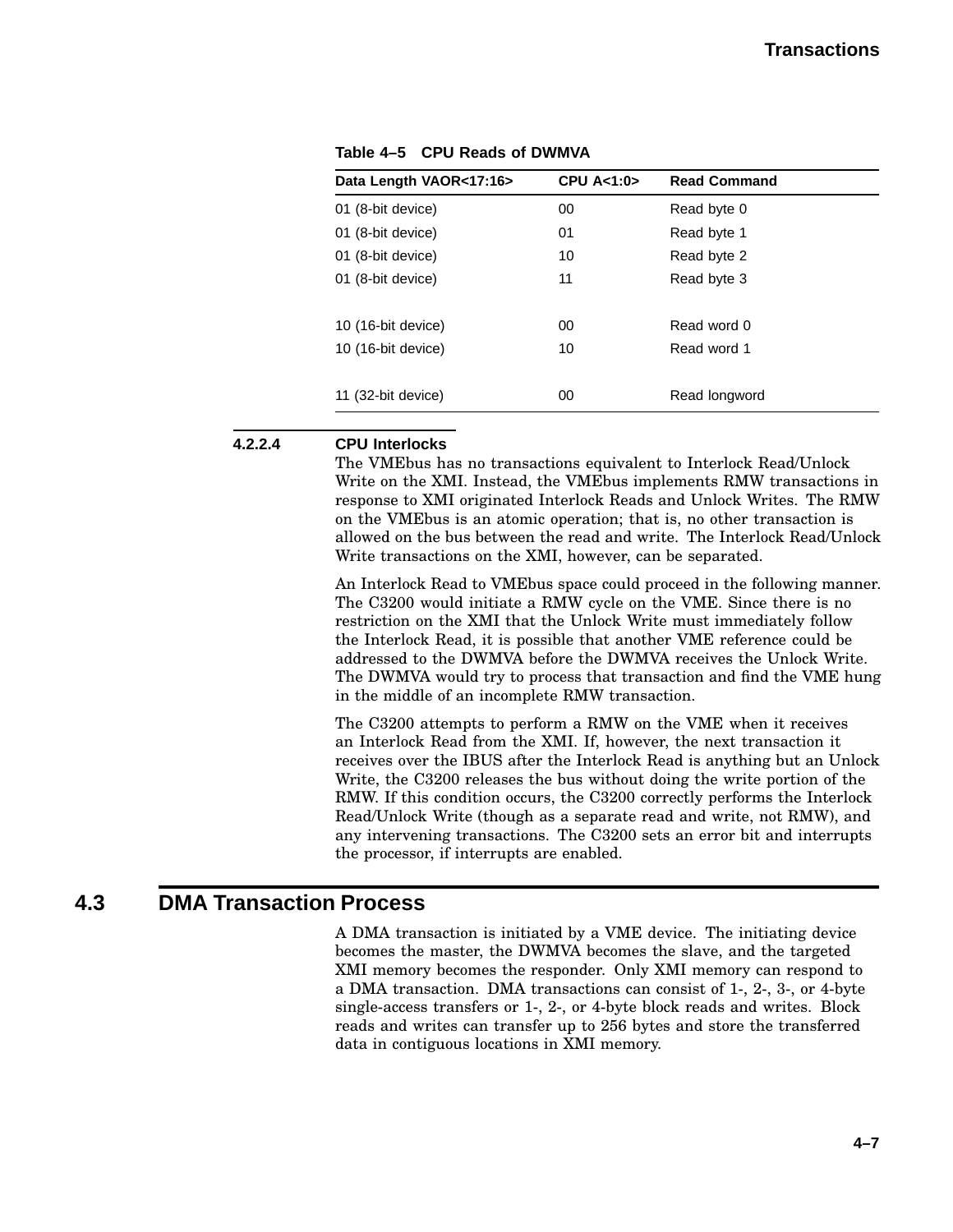XMI memory supports quadword, octaword, and hexword reads and writes. The DWMVA is optimally designed to transfer octawords. During DMA writes, large block transfers from the VME are sent to XMI memory in octaword segments. In DMA block reads, the T2018 reads data in octaword blocks from XMI memory. The C3200 transfers this data in bytes, words, or longwords, depending on the transfer size requested by the VME master.

VME protocol allows up to 256 bytes to be transferred during a single block transfer. The C3200 contains two sets of buffers, referred to as the VTI (VME-to-IBUS) and ITV (IBUS-to-VME). The VTI buffer can hold two octawords of write data along with a command/address for each write transaction. The ITV buffer can hold two octawords of read return data.

A DMA transaction begins on the VMEbus and targets XMI memory through the DWMVA adapter. The C3200 monitors the VMEbus and if it detects a transaction that falls within its address range, it accepts the transaction and loads it in its internal buffer. The C3200 then transfers the transaction over the IBUS to the T2018, provided the IBUS is not busy.

In the case of a DMA write, the T2018 is the commander and arbitrates for the XMI bus. The responder is memory on the XMI. If the transaction is a read, the description above takes place with the addition of the following: before memory can send the data that has been requested, the memory board must arbitrate for the XMI. The T2018 receives the return data and stores it within its data file. The T2018 notifies the C3200 that the read return data is available. Provided the IBUS is not busy, the C3200 asserts control signals on the IBUS to cause the T2018 data file to be read into the buffers of the C3200. The C3200 then returns data to the VME master that requested it. At this point, the VME master releases control of the bus so that other devices can begin data transfers.

# **4.3.1 VME-to-XMI Memory Write**

When the C3200 is addressed, it stores the write data in the C3200 DMA buffer and acknowledges the master by asserting DTACK\*. If the transaction is a block write, consecutive data transfers are made by the VME master. Each transfer is acknowledged with assertion of DTACK\*. If the transaction is a single-access write, 1, 2, 3, or 4 bytes of data are sent to the DWMVA in a single data cycle. For single-access writes, the C3200 issues a quadword-length masked write and sends the data to the T2018 over the IBUS. If the VME transaction is a block transfer, 1, 2, or 4 bytes of data are transferred during each VME cycle. In this case, the C3200 builds octaword-length transfers in its DMA buffer and sends the octaword masked write over the IBUS to the T2018 only when it has completed filling data on the current octaword address boundary.

The data is sent from the C3200 DMA buffer to the available DMA buffer on the T2018 upon notification from the C3200. After the T2018 DMA buffer has been loaded by the C3200 data buffer, the T2018 transmit state machine arbitrates as a commander on the XMI. After the T2018 is granted the bus, it sends the data from its DMA buffer to XMI memory. The T2018 Busy flag, which had been set once the T2018 had started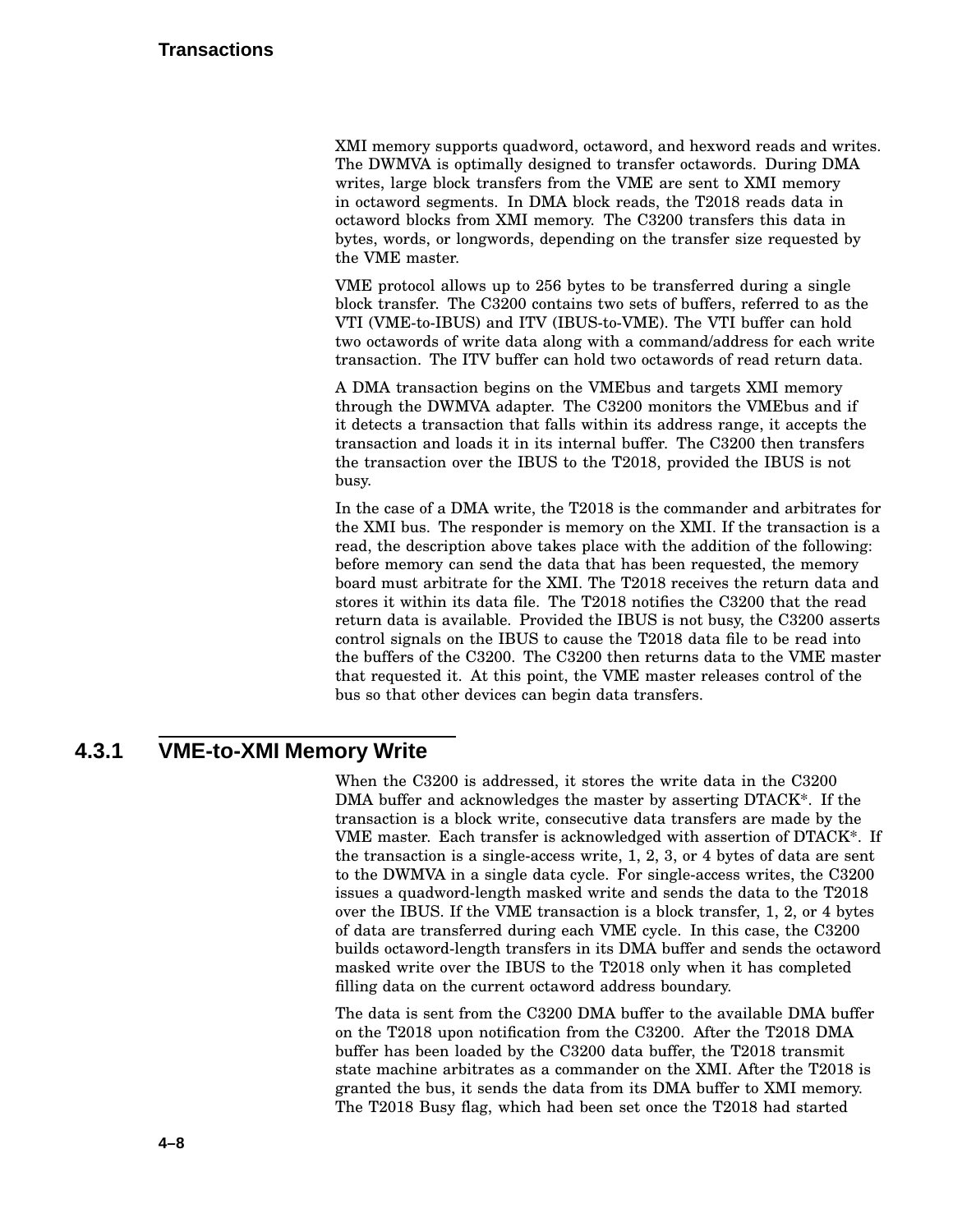accepting IBUS data, is now cleared. At this point the IBUS octaword write transaction is complete. The VME block write can still be ongoing, requiring additional octaword writes over the IBUS.

### **4.3.2 VME-to-XMI Memory Read**

The XMI memory read is similar to the XMI memory write, except that in an XMI read only the address is sent to initiate the transaction. Whether the transaction is a block or single-access read is determined from the signals on the address modifier lines AM01–AM05. If a single-access read is detected, the C3200 issues a quadword read over the IBUS. If a block read was decoded, the C3200 instead requests an octaword of data, since it expects the next consecutive addresses to be read during the block transfer.

The XMI memory is the responder on the XMI and returns the requested data to the T2018, the commander. The T2018 accepts the data into one of its DMA buffers. The T2018 notifies the C3200 that return data is available. The C3200 accepts the data and stores the data into its ITV buffer. The VMEbus has been stalled waiting for the return data and has been dedicated to the DWMVA since the beginning of the transaction. The C3200 sends the data over the VMEbus under the control of the DWMVA master.

### **4.3.3 DMA Interlocks**

The VME initiates RMW transactions in the same manner that it initiates a normal read. The VME slave (DWMVA in this case) is unaware that the intended transaction is a RMW until the VME master holds the bus following the read return data and issues the corresponding write.

The resulting XMI transactions to a read followed by a write would be an XMI read followed by an XMI write, because the RMW is an atomic VME transaction, even though the intent was to do an Interlock Read/Unlock Write pair on the XMI.

Since the DWMVA has no indication that the VME master intends to do a RMW, it provides a mechanism that enables the DWMVA to cause reads and writes to specific addresses to translate into Interlock Reads and Unlock Writes, respectively. This is done by writing to the Byte Swap RAM Access Register with the RMW bit set. See Chapter 7 for more details.

If a VME master initiates a read that is not part of a RMW transaction to a page set up for RMWs, the DWMVA issues the following sequence of instructions:

- **1** Interlock Read
- **2** Unlock Write (with all data bits masked)
- **3** Set RMW Error II bit (VESR<28>)
- **4** Interrupt, if enabled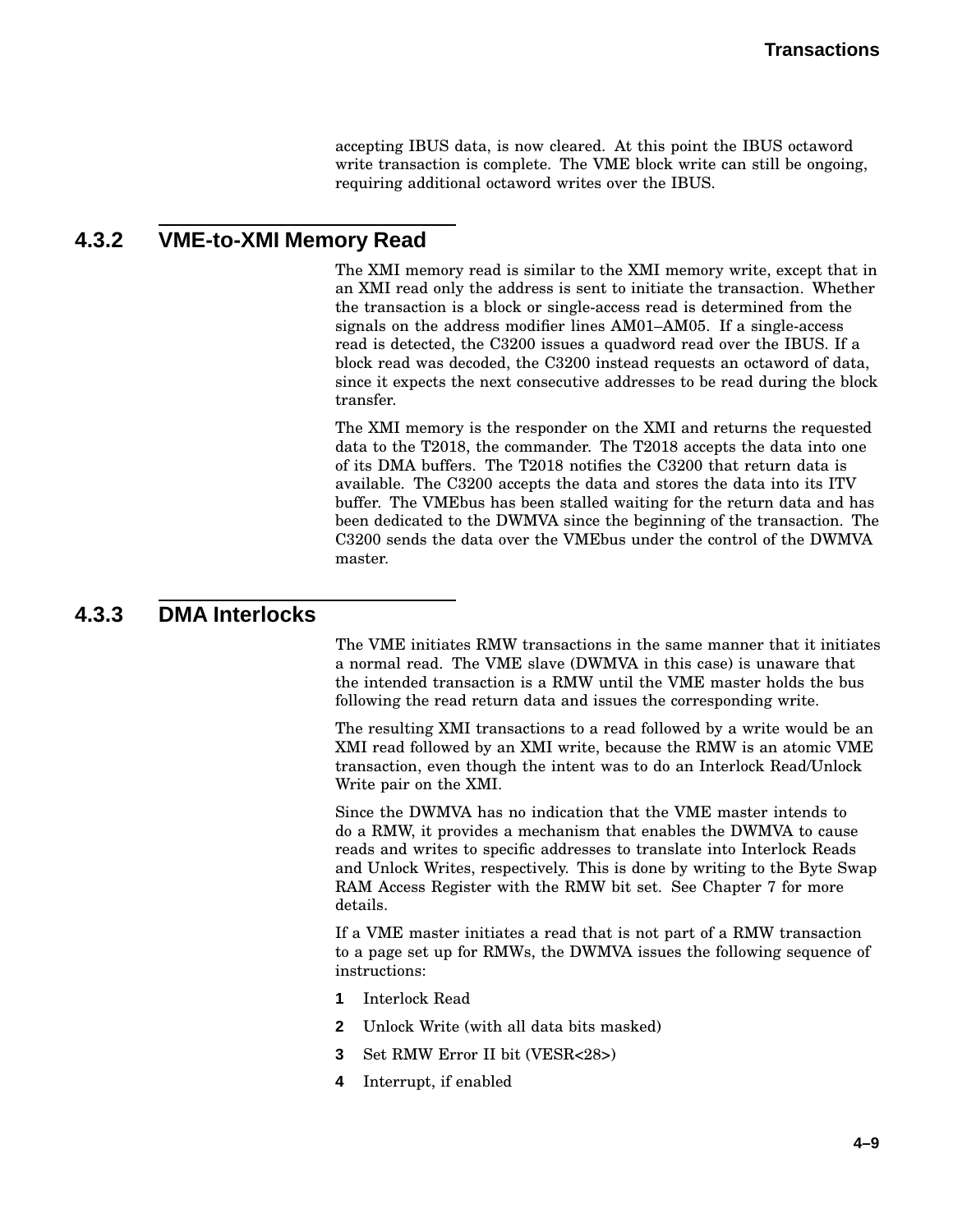### **Transactions**

In this manner, the read transaction will be completed and an interrupt will occur to indicate that an interlock instruction was executed at an unintended location.

If, on the other hand, a VME master initiates a RMW transaction to a page that was not set up for RMWs, the DWMVA issues the following sequence of instructions:

- **1** Read (not Interlock Read)
- **2** Write (not Unlock Write)
- **3** Set RMW Error I bit (VESR<27>)
- **4** Interrupt, if enabled

In this manner, both the read and write will be executed. However, since the two instructions will not result in an Interlock Read/Unlock Write pair, the DWMVA will issue an interrupt.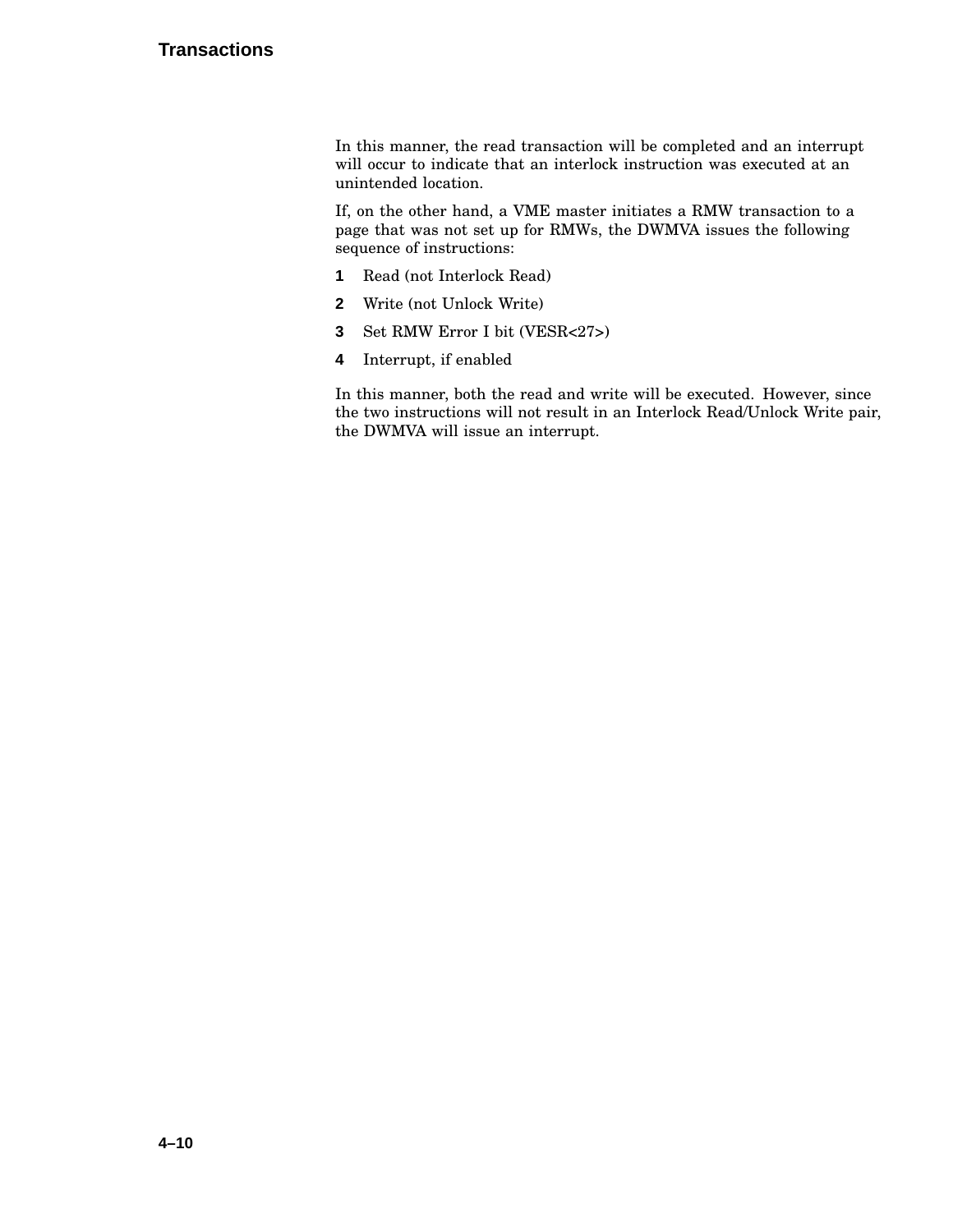#### **5 VMEbus Interface**

The VMEbus is a high-performance bus for use in microcomputer systems that employ single or multiple microprocessors. It is the bus that interconnects the DWMVA and VME devices.

The VMEbus includes four substructures:

- Data transfer bus
- Arbitration bus
- Priority interrupt bus
- Utility bus

This chapter discusses the VME interface of the DWMVA subsystem. The material presented here is limited to the DWMVA implementation of the VMEbus. Refer to IEEE Standard 1014 for a comprehensive discussion of the VMEbus.

### **5.1 Data Transfer Bus**

The data transfer bus (DTB) is a high-speed asynchronous parallel bus used for nonmultiplexed address/data transfers. Masters use the DTB to select storage locations provided by slaves and to transfer data to or from those locations. Some masters and slaves use all of the DTB lines, while others use only a subset.

After a master initiates a data transfer cycle, it waits for the addressed slave to respond before terminating the cycle. The asynchronous definition of the bus allows a slave to take all the time it needs to respond. When a slave fails to respond because of some malfunction, or the master addresses a location where there is no slave, the bus timer intervenes, allowing the cycle to be terminated and freeing the bus for subsequent transactions.

Table 5–1 shows the address, data, and control lines of the data transfer bus.

| <b>Address Lines</b> | <b>Data Lines</b> | <b>Control Lines</b> |  |
|----------------------|-------------------|----------------------|--|
| A01-A31              | D0-D31            | AS*                  |  |
| AM0-AM5              |                   | $DS0*$               |  |
| DS0*                 |                   | $DS1*$               |  |
| $DS1*$               |                   | BERR <sup>*</sup>    |  |
| LWORD*               |                   | DTACK*               |  |
|                      |                   | WRITE*               |  |
|                      |                   |                      |  |

**Table 5–1 Data Transfer Bus Signals**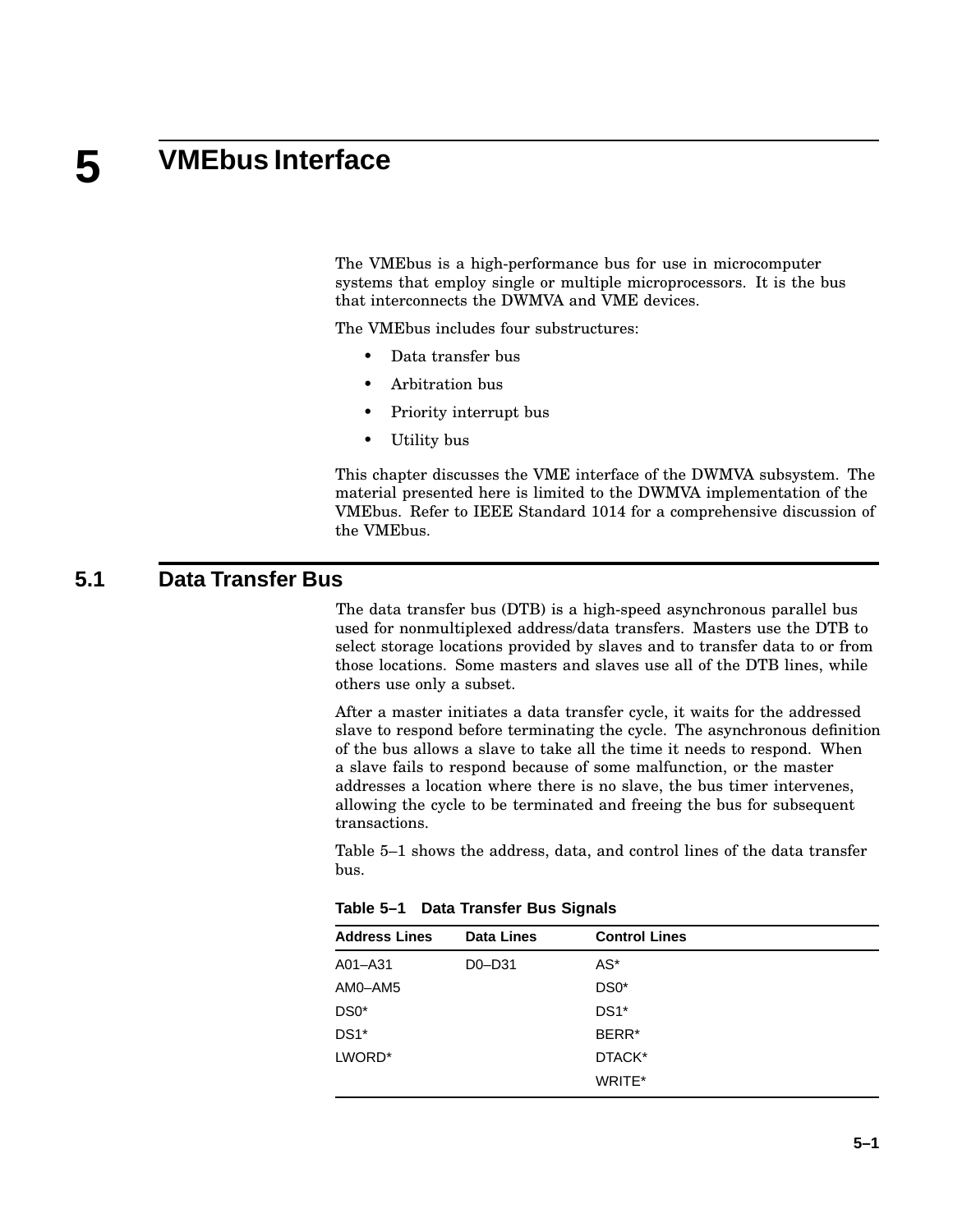# **5.1.1 Address Lines**

The smallest accessible unit of storage is a byte location. Each byte location corresponds to a unique address and can be assigned to one of four categories, according to the two least significant bits of its address, as shown in Table 5–2.

| Category | <b>Byte Address</b> |  |
|----------|---------------------|--|
| Byte(0)  | XXXXXX00            |  |
| Byte(1)  | $$ XXXXXX01         |  |
| Byte(2)  | $$ XXXXXX10         |  |
| Byte(3)  | $$ XXXXXX11         |  |

**Table 5–2 Categories of Byte Locations**

The four byte locations in the same longword are referred to as a 4-byte group or a Byte(0–3) group. Some, or all, of the bytes in a naturally aligned longword can be accessed in a single DTB cycle.

Masters use address lines A02–A31 to select the longword to be accessed. Four additional lines, DS1\*, DS0\*, A01, and LWORD\*, are then used to select the byte location(s) within the 4-byte group to be accessed during the data transfer. Using these four lines, a master can access 1-, 2-, 3-, or 4-byte locations simultaneously, as shown in Table 5–3.

| <b>Access Type</b> | <b>Bytes</b><br><b>Selected</b> | $DS1^{*1}$ | $DS0^{*1}$ | A01 <sup>1</sup> | $LWORD^*$ <sup>1</sup> |
|--------------------|---------------------------------|------------|------------|------------------|------------------------|
| Single Byte        | Byte(0)                         | $\Omega$   | 1          | 0                | 1                      |
|                    | Byte(1)                         | 1          | 0          | 0                |                        |
|                    | Byte(2)                         | 0          | 1          | 1                | 1                      |
|                    | Byte(3)                         | 1          | 0          | 1                |                        |
| Double Byte        | $Byte(0-1)$                     | 0          | 0          | 0                | 1                      |
|                    | Byte $(1-2)$                    | 0          | 0          |                  | 0                      |
|                    | Byte $(2-3)$                    | $\Omega$   | 0          |                  | 1                      |
| <b>Triple Byte</b> | $Byte(0-2)$                     | 0          | 1          | $\Omega$         | 0                      |
|                    | Byte $(1-3)$                    | 1          | 0          | $\Omega$         | 0                      |
| Quad Byte          | Byte $(0-3)$                    | 0          | 0          | $\Omega$         | 0                      |

**Table 5–3 Selecting Byte Locations Within Longwords**

 $1A$  value of 0 indicates low voltage level; a value of 1 indicates high voltage level.

The six address modifier lines of the VMEbus allow the master to pass additional information to the slave during DTB cycles. The address modifier function codes fall into three categories as follows:

• Short addressing AM codes indicate that address lines A02–A15 are being used to select a  $Byte(0-3)$  group.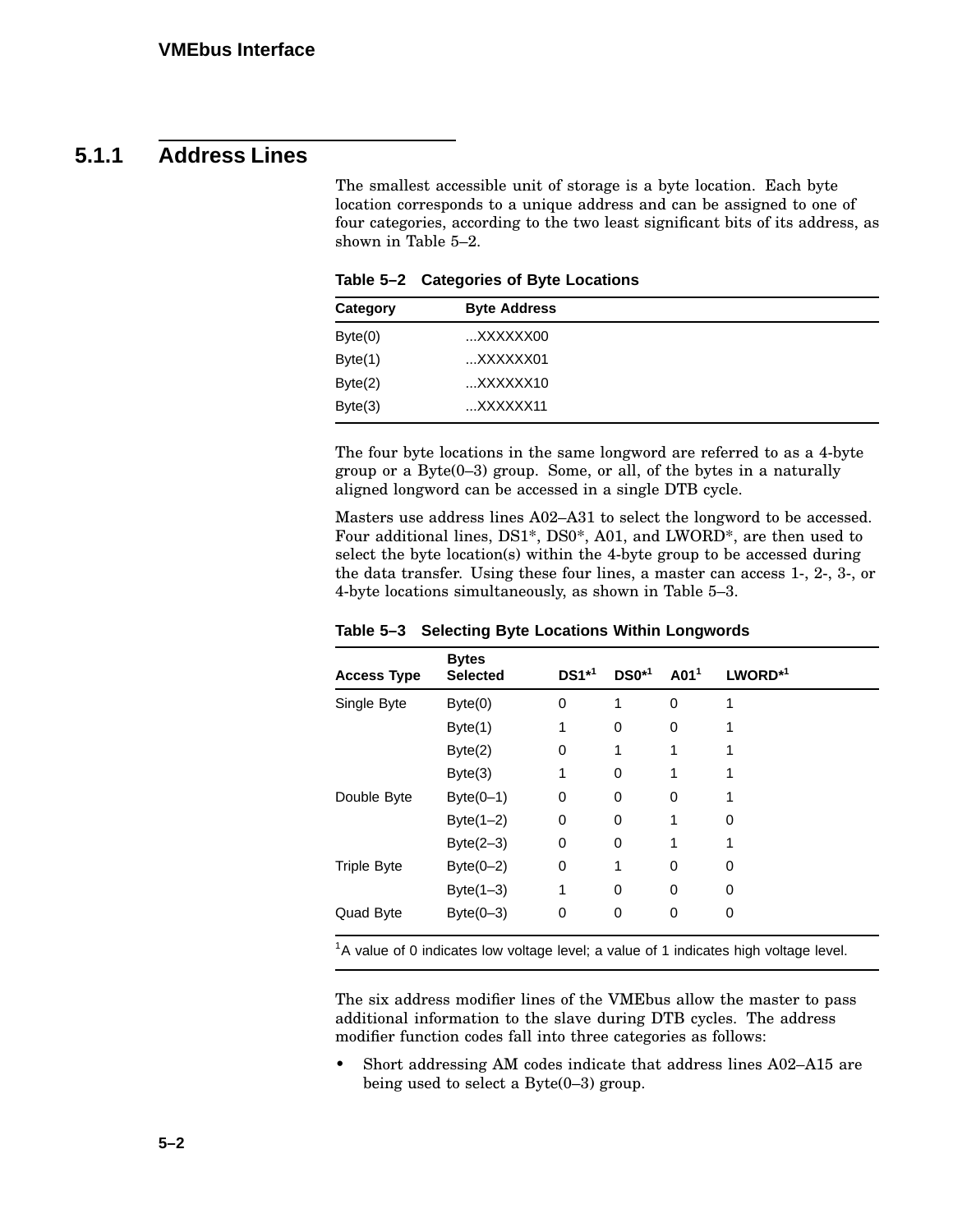- Standard addressing AM codes indicate that address lines A02–A23 are being used to select a Byte(0–3) group.
- Extended addressing AM codes indicate that address lines A02–A31 are being used to select a Byte(0–3) group.

Table 5–4 lists the address modifier codes accepted by the DWMVA. No additional function codes are supported. All codes are treated the same.

| 3F<br>111111<br>Standard supervisory block transfer<br>3E<br>111110<br>Standard supervisory program access<br>3D<br>111101<br>Standard supervisory data access<br>111011<br>3B<br>Standard nonprivileged block transfer<br>3A<br>111010<br>Standard nonprivileged program access<br>111001<br>39<br>Standard nonprivileged data access<br>0F<br>Extended supervisory block transfer<br>0Ε<br>Extended supervisory program access<br>0D<br>Extended supervisory data access<br>0В<br>Extended nonprivileged block transfer<br>0A<br>Extended nonprivileged program access | $AM0 - AM5$ <sup>1</sup> | AM0-AM5 (hex) | <b>Function</b>                    |
|--------------------------------------------------------------------------------------------------------------------------------------------------------------------------------------------------------------------------------------------------------------------------------------------------------------------------------------------------------------------------------------------------------------------------------------------------------------------------------------------------------------------------------------------------------------------------|--------------------------|---------------|------------------------------------|
|                                                                                                                                                                                                                                                                                                                                                                                                                                                                                                                                                                          |                          |               |                                    |
|                                                                                                                                                                                                                                                                                                                                                                                                                                                                                                                                                                          |                          |               |                                    |
|                                                                                                                                                                                                                                                                                                                                                                                                                                                                                                                                                                          |                          |               |                                    |
| 001111<br>001110<br>001101<br>001011<br>001010                                                                                                                                                                                                                                                                                                                                                                                                                                                                                                                           |                          |               |                                    |
|                                                                                                                                                                                                                                                                                                                                                                                                                                                                                                                                                                          |                          |               |                                    |
|                                                                                                                                                                                                                                                                                                                                                                                                                                                                                                                                                                          |                          |               |                                    |
|                                                                                                                                                                                                                                                                                                                                                                                                                                                                                                                                                                          |                          |               |                                    |
|                                                                                                                                                                                                                                                                                                                                                                                                                                                                                                                                                                          |                          |               |                                    |
|                                                                                                                                                                                                                                                                                                                                                                                                                                                                                                                                                                          |                          |               |                                    |
|                                                                                                                                                                                                                                                                                                                                                                                                                                                                                                                                                                          |                          |               |                                    |
|                                                                                                                                                                                                                                                                                                                                                                                                                                                                                                                                                                          |                          |               |                                    |
|                                                                                                                                                                                                                                                                                                                                                                                                                                                                                                                                                                          | 001001                   | 09            | Extended nonprivileged data access |

**Table 5–4 Address Modifier Codes**

<sup>1</sup>The DWMVA does not respond to short address transactions.

### **5.1.2 Data Lines**

The DWMVA has 32 data lines (D0–D31). When the master selects 1-, 2-, 3-, or 4-byte locations, using the method described in Table 5–3, it can transfer data between itself and those locations over the data bus. Table 5–5 shows how the data lines are used to access byte locations.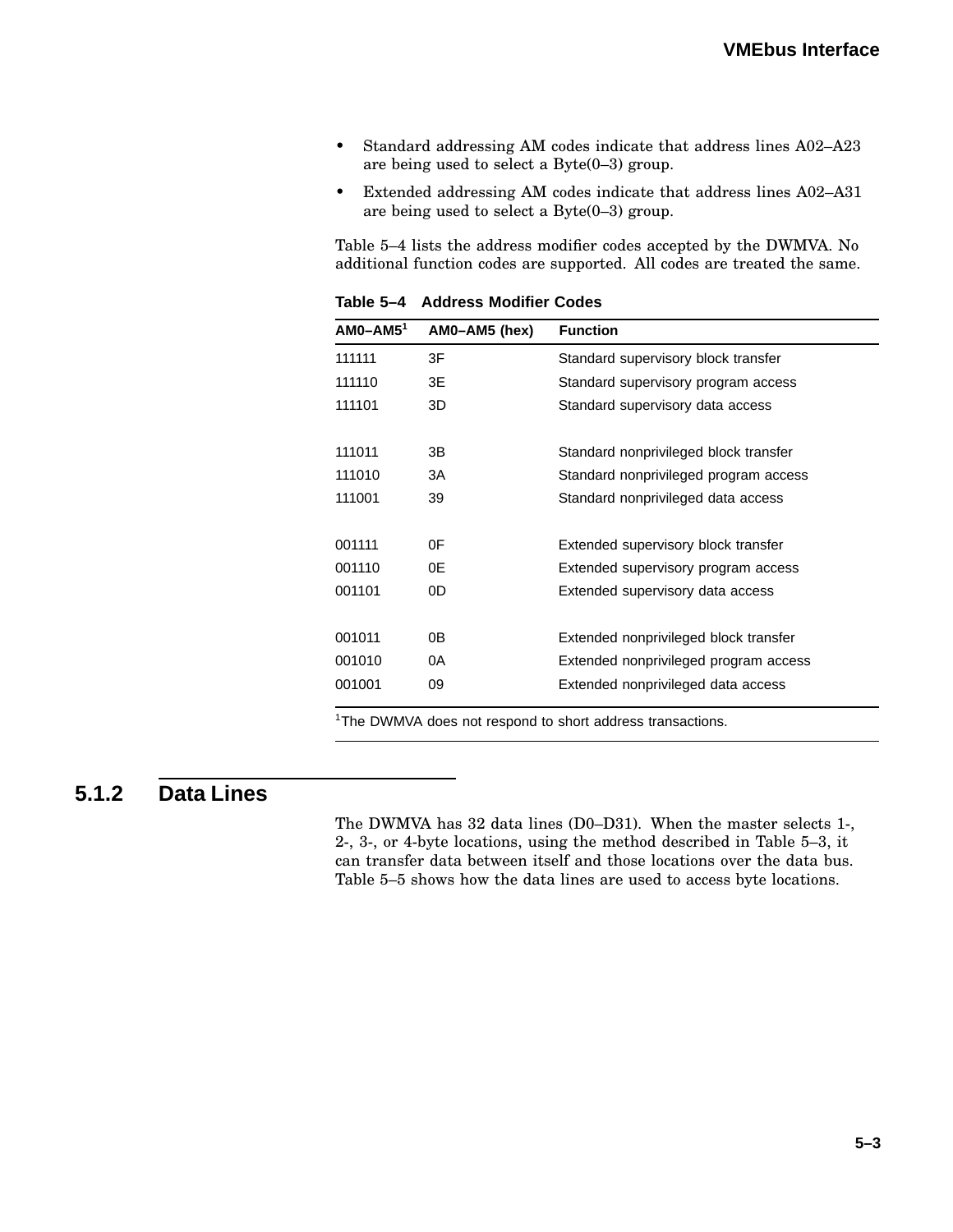| <b>Bytes</b>    |         |                                  |         |               |  |
|-----------------|---------|----------------------------------|---------|---------------|--|
| <b>Accessed</b> | D24-D31 | D <sub>16</sub> -D <sub>23</sub> | D08-D15 | <b>D0-D07</b> |  |
| Byte(0)         |         |                                  | Byte(0) |               |  |
| Byte(1)         |         |                                  |         | Byte(1)       |  |
| Byte(2)         |         |                                  | Byte(2) |               |  |
| Byte(3)         |         |                                  |         | Byte(3)       |  |
| $Byte(0-1)$     |         |                                  | Byte(0) | Byte(1)       |  |
| Byte $(1-2)$    |         | Byte(1)                          | Byte(2) |               |  |
| $Byte(2-3)$     |         |                                  | Byte(2) | Byte(3)       |  |
| $Byte(0-2)$     | Byte(0) | Byte(1)                          | Byte(2) |               |  |
| Byte $(1-3)$    |         | Byte(1)                          | Byte(2) | Byte(3)       |  |
| $Byte(0-3)$     | Byte(0) | Byte(1)                          | Byte(2) | Byte(3)       |  |
|                 |         |                                  |         |               |  |

**Table 5–5 Use of Data Lines to Access Byte Locations**

# **5.1.3 Control Lines**

Table 5–6 lists the signal lines used to control the movement of data over the data transfer lines.

**Table 5–6 Control Line Signals**

| <b>Signal</b>     | Name                      |
|-------------------|---------------------------|
| $AS^*$            | Address Strobe            |
| BERR <sup>*</sup> | <b>Bus Error</b>          |
| $DS0*$            | Data Strobe Zero          |
| $DS1*$            | Data Strobe One           |
| DTACK*            | Data Transfer Acknowledge |
| WRITE*            | Read/Write                |

See Section 5.5 for desriptions of the control signals.

# **5.2 Arbitration Bus**

The arbitration bus controls the allocation of the data transfer bus in a multiple processor system. The arbitration system on the VMEbus:

- Prevents simultaneous use of the bus by two masters
- Schedules requests from multiple masters for optimum bus use

The arbitration bus allocates bus mastership based on implementation of round robin and prioritized arbitration algorithms.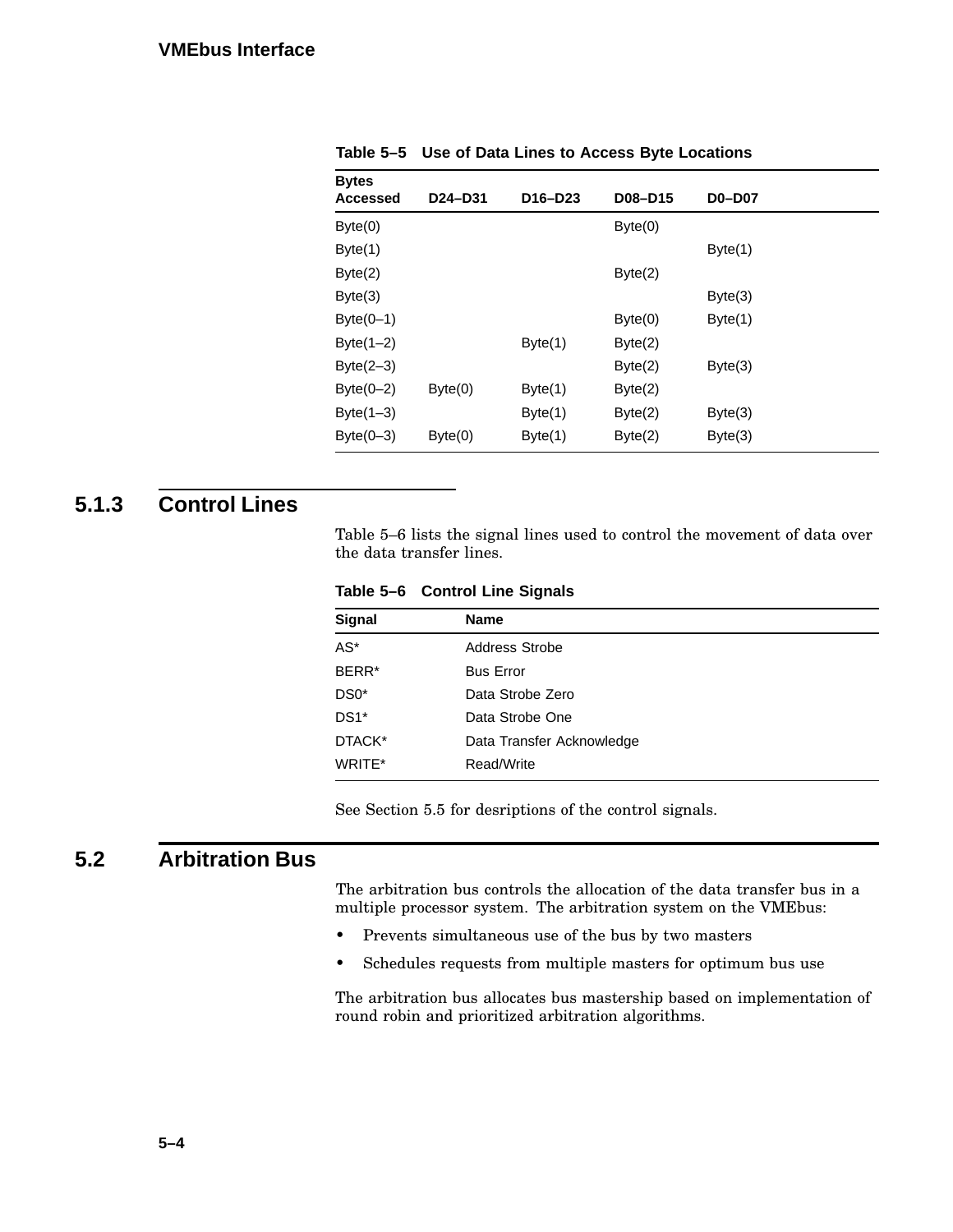# **5.3 Priority Interrupt Bus**

The priority interrupt bus provides the signal lines needed to generate and service interrupts. Interrupters use the priority interrupt bus to send interrupt requests to interrupt handlers. In a single-handler system, the supervisory processor is the destination for all bus interrupts, servicing them in a prioritized manner. In distributed systems, each processor services only those interrupts directed to it, establishing dedicated paths among all processors.

**5.4 Utility Bus**

The utility bus provides signal lines used to control utility functions such as periodic timing, initialization, and diagnostics. The utility bus is used for system power-up and power-down synchronization.

Three functional modules on the VME system controller, located in slot 1, drive and receive the utility bus signals. These functional modules are the serial clock driver, the system clock driver, and the power monitor. The drivers are responsible for driving and meeting the required electrical specifications given by the IEEE 1014 standard. The system clock (SYSCLK) and the serial clock (SERCLK) are defined in Section 5.5.4.

The power monitor detects power failures and signals the system in time to effect an orderly shutdown. When power is then reapplied to the system, the power monitor ensures that all other modules are initialized.

### **5.5 VMEbus Signal Descriptions**

This section provides descriptions of VMEbus signals.

**NOTE: In adherence to the VMEbus conventions, low true VMEbus signals are marked with an asterisk (\*).**

# **5.5.1 Data Transfer Bus Signals**

#### **A01–A31**

Masters broadcast A02–A31 over the VMEbus to select the 4-byte group to be accessed. A01 and three additional lines, DS0\*, DS1\*, and LWORD\*, described further below in this section, are then used to select which byte location(s) within the 4-byte group are accessed during the data transfer.

#### **AM0–AM5**

The address modifier lines allow the master to pass additional information to the slave during DTB cycles. This information is related to short, standard, and extended addressing schemes and block versus nonblock transfers.

#### **AS\***

A falling edge on the address strobe, AS\*, informs all slaves that the address is stable and can be captured.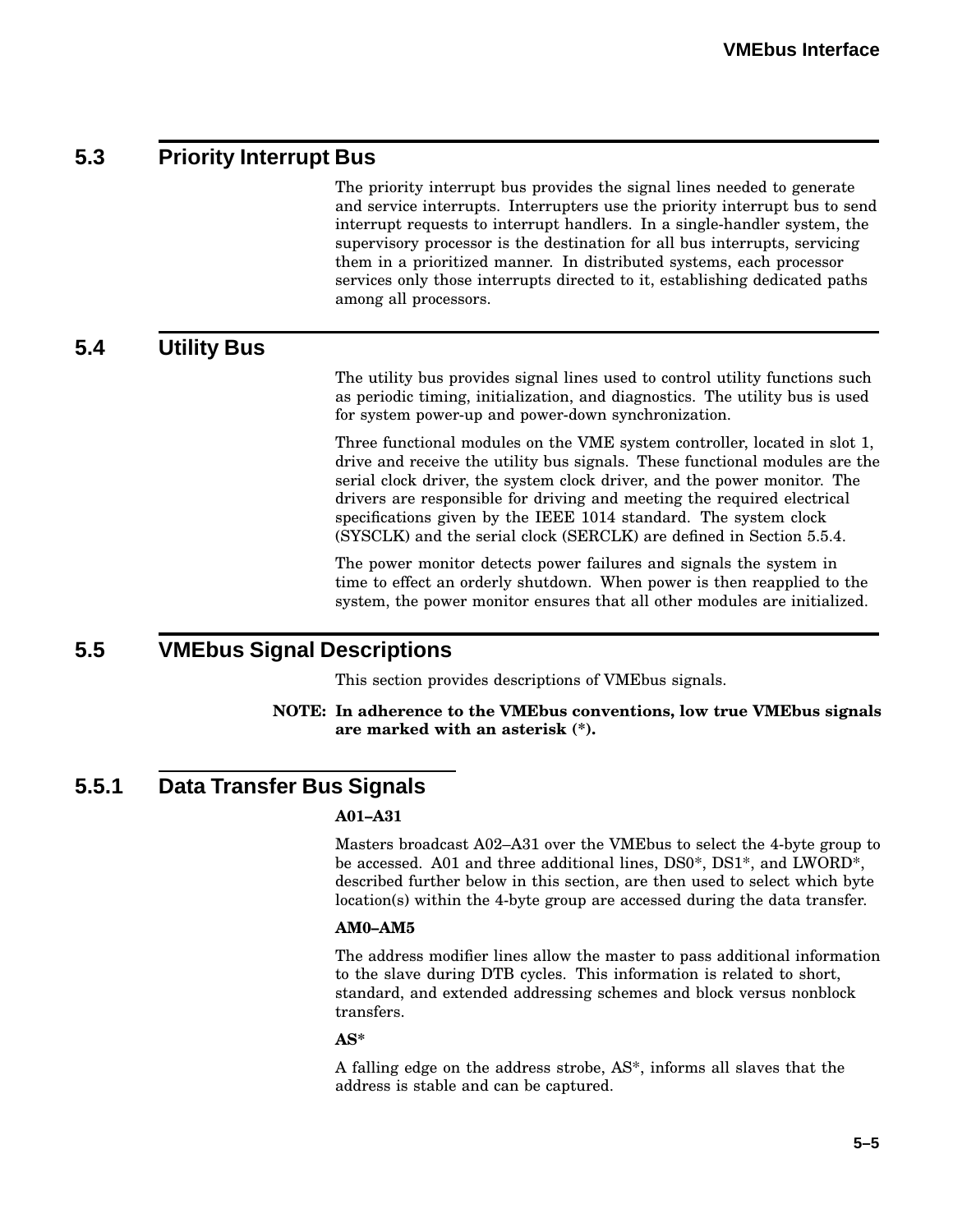#### **BERR\***

The Bus Error signal is asserted by the slave or by the bus timer to indicate to the master that the data transfer was unsuccessful. For example, when a master tries to write to a location that contains read-only memory, the responding slave can assert BERR\*. Also, when the master tries to access a location that is not provided by any slave, the bus timer asserts BERR\* after a specified period.

#### **D0–D31**

The VMEbus has 32 data lines. Devices can be configured to use either eight data lines (D0–D07), 16 data lines (D0–D15), or 32 data lines (D0– D31). Masters that have 16 data lines can access at the most two byte locations simultaneously, while those with 32 data lines can access all four bytes of a 4-byte group at one time.

#### **DS0\* and DS1\***

The two data strobes are two of the four signals used to select the byte location(s) within the 4-byte group.

DS0\* and DS1\* also serve additional functions. On write cycles, the first falling edge of a data strobe indicates that the master has placed valid data on the data bus. On read cycles, the first rising edge informs the slave that it can remove its data from the data bus.

#### **DTACK\***

The slave asserts DTACK\* (Data Acknowledge) to indicate that it has successfully received the data on a write cycle. On a read cycle, the slave asserts this signal to indicate that it has placed data on the data lines.

#### **LWORD\***

 $LWORD^*$  is one of the four signals used to select the byte location(s) within the 4-byte group.

#### **WRITE\***

WRITE\* is a level-significant signal that is strobed by the falling edge of the first data strobe. It is used by the master to indicate the direction of data transfers. When WRITE\* is asserted, data is transferred from the master to the slave. When WRITE\* is deasserted, data is transferred from the slave to the master.

# **5.5.2 Arbitration Bus Signals**

#### **BBSY\***

Once a requester has been granted control of the data transfer bus by way of the bus grant daisy chain, it asserts BBSY\* (Bus Busy). The requester then has control of the DTB. The arbiter can grant the DTB to some other requester only when the current requester releases the DTB by deasserting BBSY\*.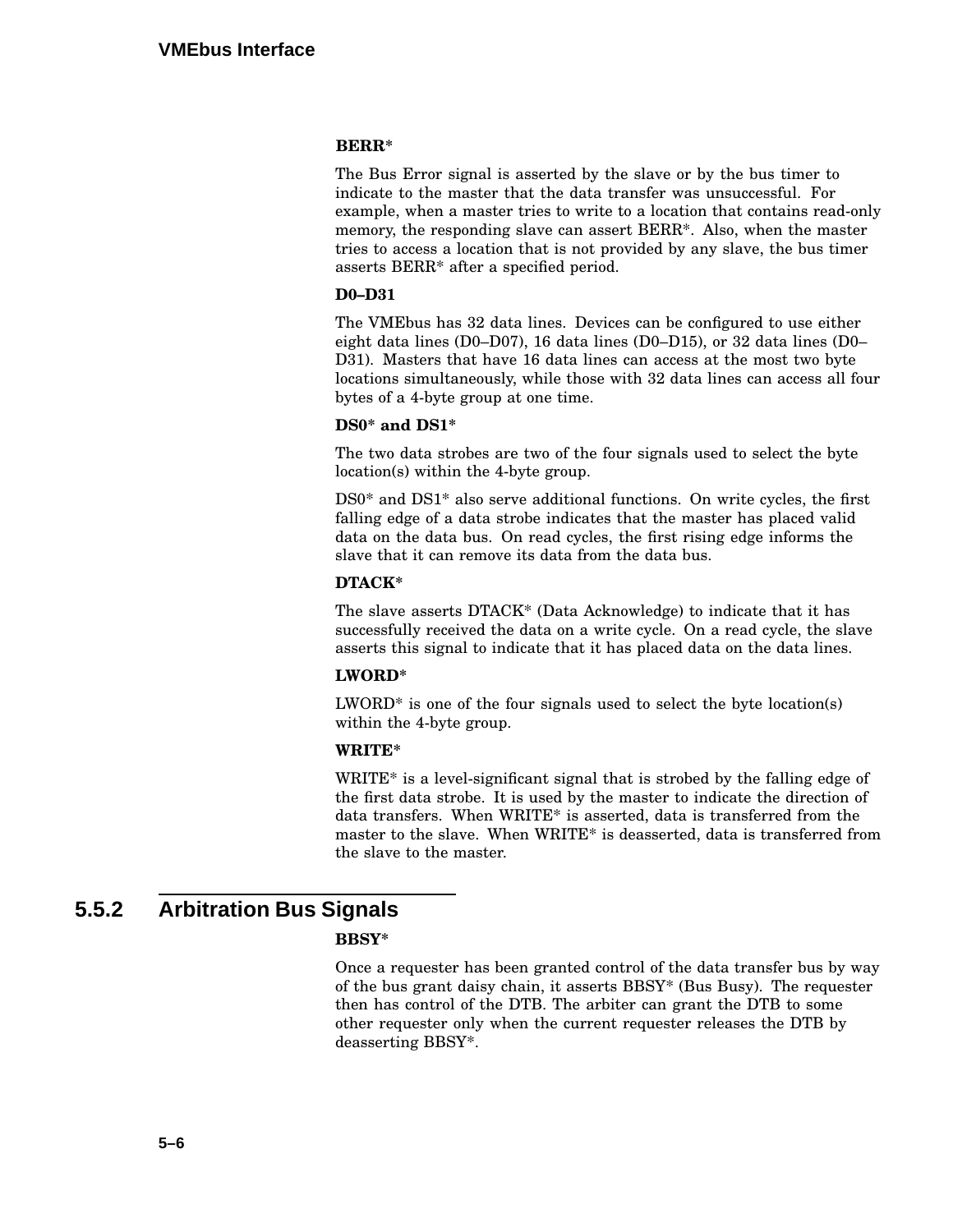#### **BCLR\***

The priority arbiter asserts BCLR\* (Bus Clear) to inform the master, currently in control of the DTB, when a higher priority request is pending. The current master is not required to relinquish the bus within any prescribed time. It can continue transferring data until it reaches an appropriate stopping point and allow its on-board requester to deassert BBSY\*.

#### **BG0IN\*–BG3IN\***

A master that receives BGxIN\* (Bus Grant In) , and has a request pending at the same level as the BGxIN, has access to the data transfer bus. Otherwise, the master passes on the BGxOUT\* so that the next module in the VME card cage will receive BGxIN\*. BGxIN\* and BGxOUT\* propagate in a daisy-chain fashion along the VME backplane.

#### **BG0OUT\*–BG3OUT\***

A device passes on BGxOUT\* (Bus Grant Out) if its master does not have a request pending at that particular level, BRx\*.

#### **BR0\*–BR3\***

Masters drive one of the four bus request levels, BR0\*–BR3\*, to gain access to the data transfer bus.

# **5.5.3 Priority Interrupt Bus Signals**

#### **IACK\***

The IACK\* (Interrupt Acknowledge) line runs the full length of the backplane and is connected to the IACKIN\* pin of slot 1. When asserted, the IACKIN\* pin causes the IACK daisy-chain driver, located in slot 1, to propagate a falling edge down the interrupt acknowledge daisy chain.

#### **IACKIN\***

Interrupters that receive IACKIN\* (Interrupt Acknowledge In) and have a request pending at the same level encoded on A01–A03 can respond to the interrupt acknowledge cycle. If the pending request level does not match the encoded request level on A01–A03, the interrupter passes on IACKOUT\* to the module in the next slot of the VME card cage.

#### **IACKOUT\***

IACKOUT\* (Interrupt Acknowledge Out) is asserted by a VME device that does not have either an interrupt pending or a pending interrupt level matching the level encoded on A01–A03.

#### **IRQ7\*–IRQ1\***

Interrupters request interrupts by asserting IRQx\*. The interrupt handler receives the interrupt request and gives highest priority to IRQ7\*.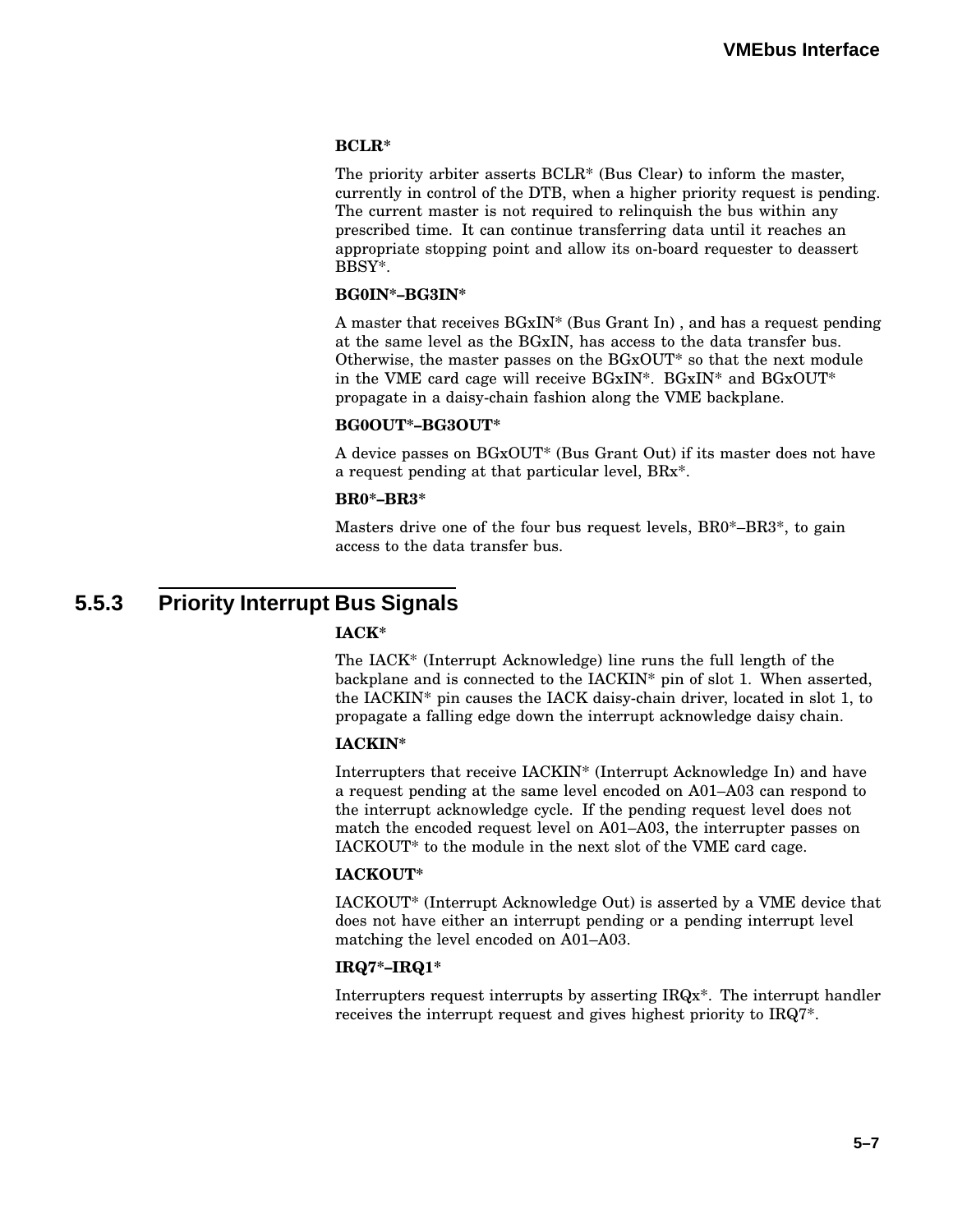# **5.5.4 Utility Bus Signals**

#### **ACFAIL\***

ACFAIL\* (AC power failure) is one of two signals (the other is SYSRESET\*) used in a power-up/power-down sequence.

#### **SERCLK**

The serial clock driver provides a programmable, special waveform signal.

#### **SERDAT\***

SERDAT\* is used for data transmission.

#### **SYSCLK**

The system clock is independent and nongated. It pulses at 16 MHz fixed-frequency and has a 50% (nominal) duty cycle. It provides a known time base that is useful for counting off time delays. SYSCLK has no fixed-phase relationship with other timings.

#### **SYSFAIL\***

SYSFAIL\* is held low when the system is powered up and remains low until system self-tests are complete.

#### **SYSRESET\***

SYSRESET\* is one of two signals (the other is ACFAIL\*) used in a powerup/power-down sequence.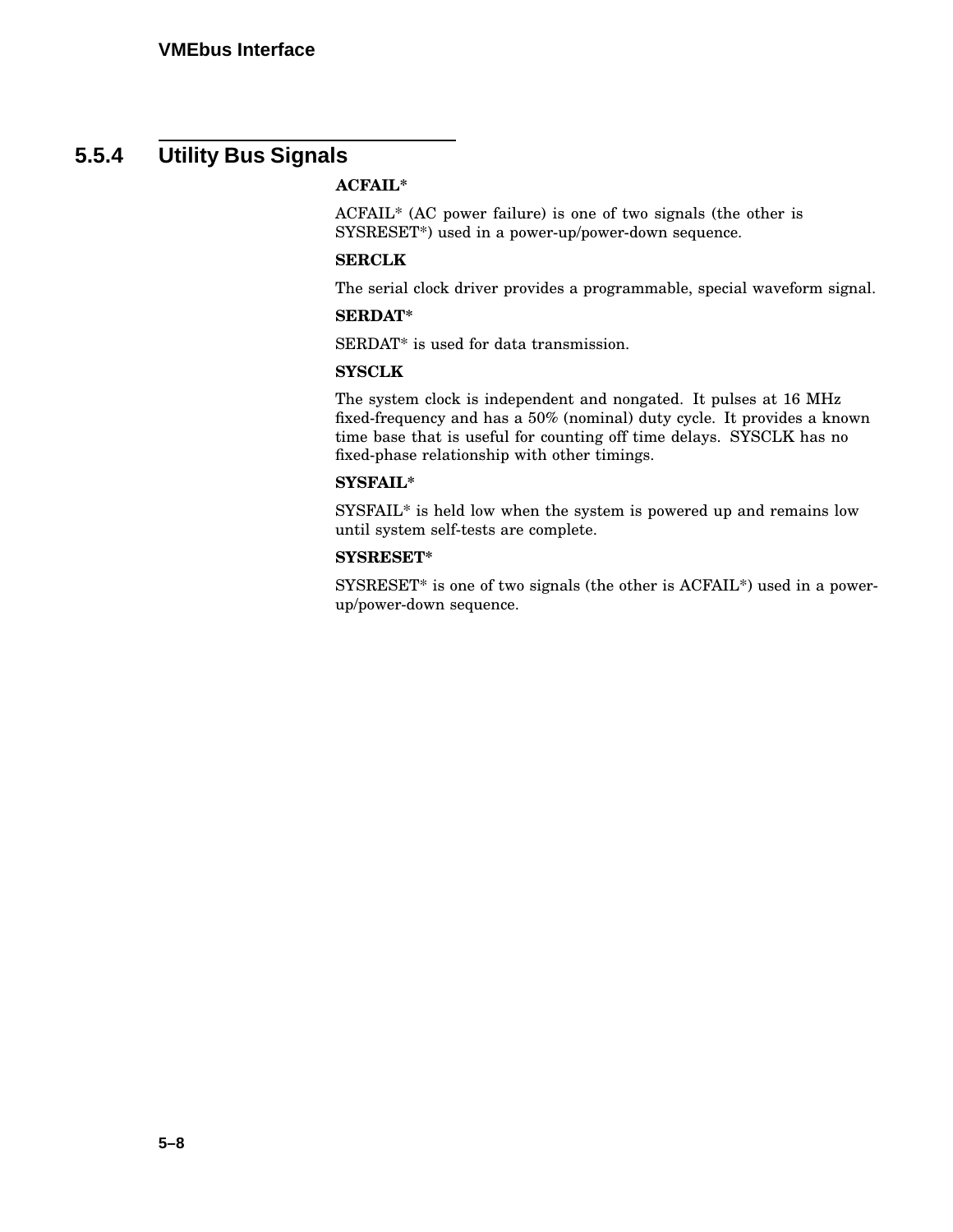#### **6 Interrupts**

The DWMVA provides a path for VME devices to interrupt the host processor. The C3200 implements an interrupt handler that accepts and processes interrupts initiated from VME devices.

### **6.1 Error Interrupts**

The C3200 module generates two types of interrupts to report errors to the system, INTR (interrupt) and IVINTR (implied vector interrupt). An INTR type of interrupt is usually associated with errors detected in read transactions. An IVINTR type of interrupt generally occurs during a write transaction. The following errors cause the C3200 to initiate interrupts to the XMI processor, if interrupts are enabled:

- VME system reset
- VME bus timeout
- VME arbitration timeout
- RMW error
- Interlock error
- Parity error
- **NOTE: When the C3200 module detects an error, it locks the data in the error registers, which cannot be updated until the corresponding error bit is cleared. If the C3200 module detects a subsequent error before the previous error bit is cleared, the status bit ME (AESR bit<14>) sets and the error registers remain locked with data from the first error.**

VME interrupts must be longword-aligned. Note that the C3200 does not initiate any interrupts to the VMEbus, and that an XMI device cannot interrupt a VME device.

### **6.2 Interrupt Sequence**

Table 6–1 shows the sequential events that take place in servicing a VME interrupt.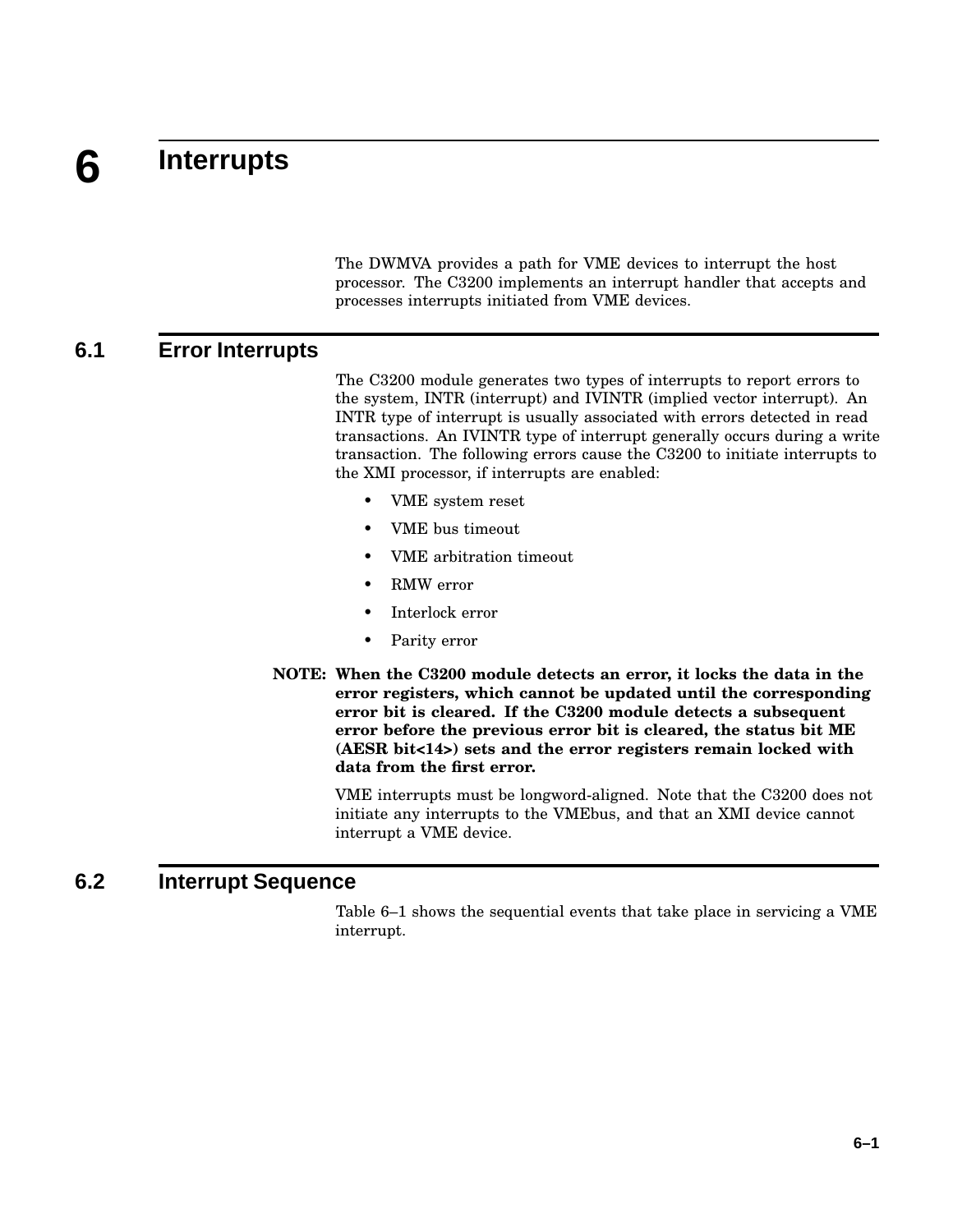| <b>VME Device</b>                    | <b>DWMVA</b>                                                                  | <b>XMI Processor</b>                          |
|--------------------------------------|-------------------------------------------------------------------------------|-----------------------------------------------|
| Generates IRQ* on VME                |                                                                               |                                               |
|                                      | Generates INTR to XMI                                                         |                                               |
|                                      |                                                                               | <b>Accepts INTR</b><br><b>Generates IDENT</b> |
|                                      | <b>Accepts IDENT</b><br>Generates IACK* on VME                                |                                               |
| Responds to IACK* with<br>its vector |                                                                               |                                               |
|                                      | Passes VME device's<br>vector to XMI processor in<br>response to <b>IDENT</b> |                                               |
|                                      |                                                                               | Accepts vector and<br>services interrupt      |

**Table 6–1 VME-to-XMI Interrupt Progression**

### **6.3 VME-to-XMI Interrupt Protocol**

A VME device initiates an interrupt request to a host processor by asserting the IRQx signal, where  $x$  is a value from 1 to 7. As soon as an IRQx line is asserted, its corresponding pending bit is asserted in the C3200 Error Summary Register, bits <10:4>.

The interrupter is the logic module that asserts IRQ lines, and the interrupt handler is the logic module that monitors IRQ lines and manages the interrupts. The interrupt is translated to an XMI interrupt if the Enable VME Device Interrupt bits (<24:17>) and the corresponding VME Interrupt Request Level Mask bits (<31:25>) are cleared in the C3200 Interrupt Configuration Register.

Before proceeding with the interrupt, the C3200 must arbitrate for the VMEbus. The C3200 sends the interrupt request by issuing an INTR command to the T2018. The BRn Interrupt Sent bits (<3:0>) of the C3200 Error Summary Register are set when the C3200 issues an INTR command. The T2018 then issues an INTR command at the corresponding BRn level to the XMI. See Figure 6–1 for the XMI INTR command format.

An XMI processor issues an IDENT in response to the T2018 INTR command. The T2018 transmits the IDENT command to the C3200. When the IDENT command is received by the C3200, the BRn Interrupt Sent field in the C3200 Error Summary Register (bits <3:0>) is cleared. See Figure 6–2 for the XMI IDENT command format.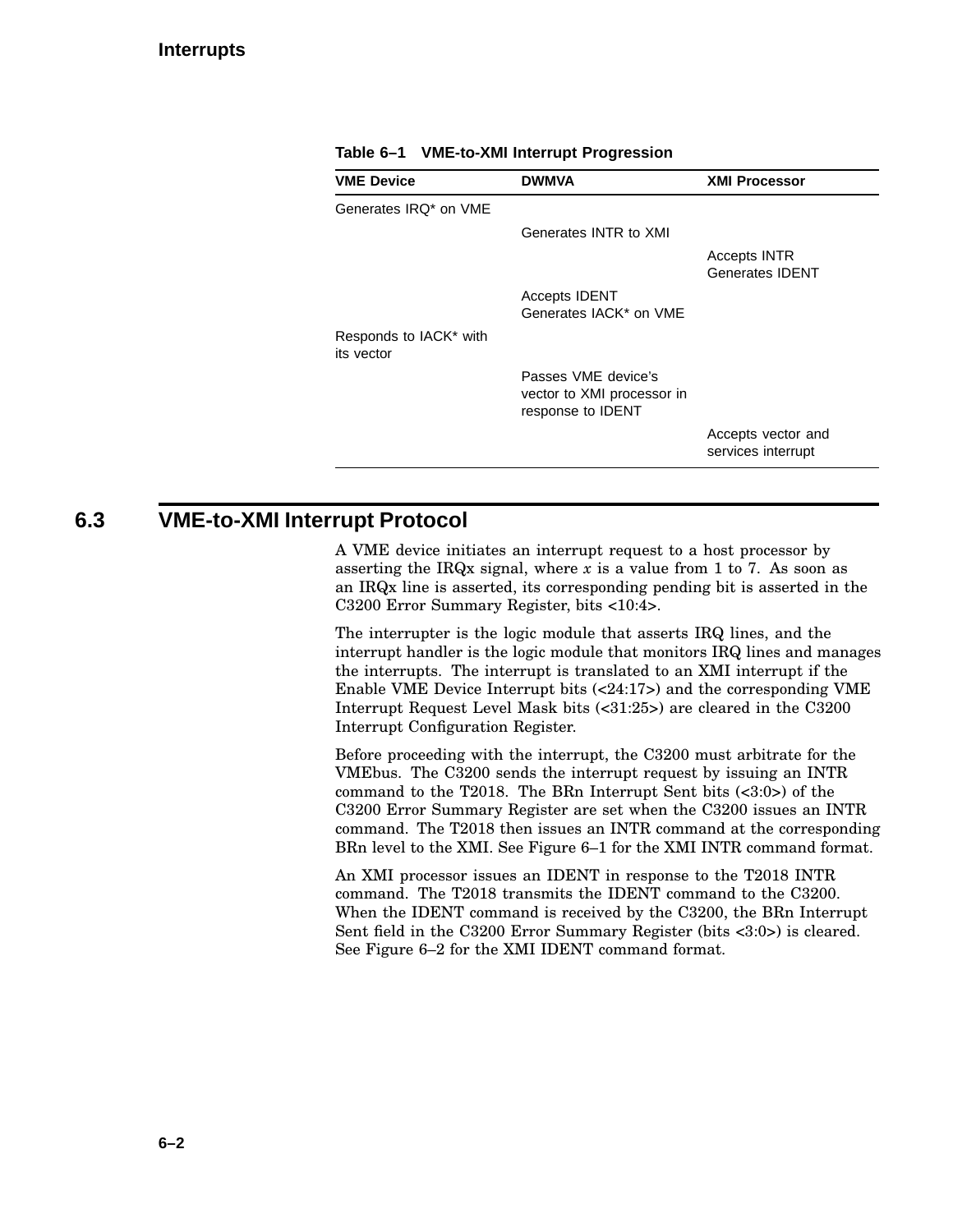

| Figure 6-1 XMI INTR Command Format |  |  |  |
|------------------------------------|--|--|--|
|------------------------------------|--|--|--|





The interrupt handler asserts IACK\*, acknowledging the selected interrupt level coded on the A01–A03 address lines. Upon acknowledgment, the corresponding IRQn Interrupt Pending bit in the C3200 Error Summary Register is cleared.

The interrupter then responds asserting DTACK\*, signaling the interrupt handler that the status/ID is valid on the VMEbus D0–D07. This status/ID is appended to the C3200 Vector Offset Register bits <15:8> and transferred to the T2018 as the address vector of the interrupt routine to be executed to service the VME device over the DWMVA. Since the XMI vector must be longword-aligned, the two lower bits of the vector, D0– D01, are dropped. Figure 6–3 shows how the XMI vector is formed. The interrupt handler is of type D32, which means that it will generate 32-bit interrupt acknowledge cycles and reads an 8-bit status/ID from D0–D07.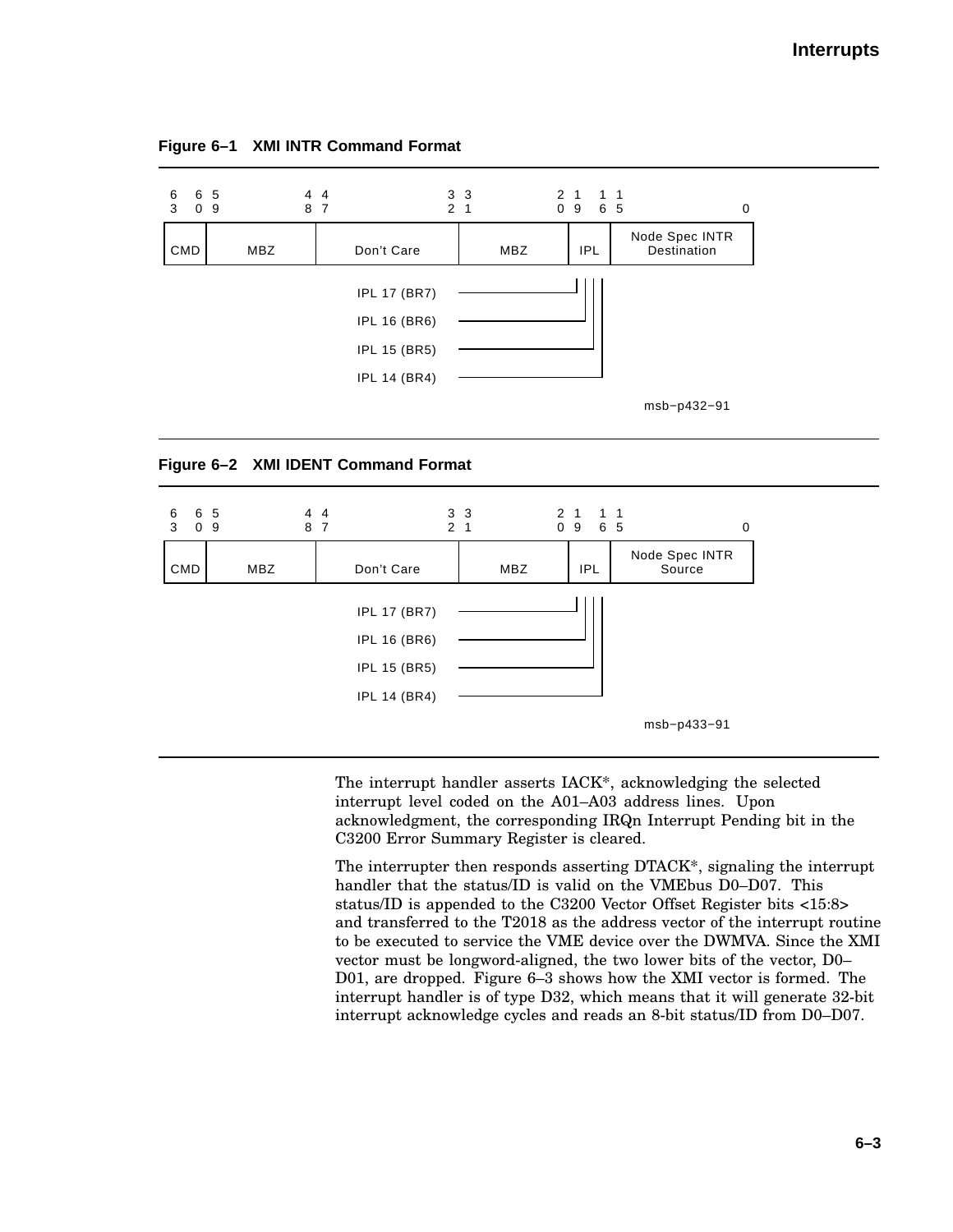

**Figure 6–3 Generating the XMI IDENT Response Vector**

Figure 6–4 shows the XMI IDENT response format.

**Figure 6–4 XMI IDENT Response Format**



## **6.4 Interrupt Request Levels**

The four bus request lines of the XMI, BR7–BR4, can accommodate four interrupt request signals (IRQx\*) from the VMEbus on one-to-one correspondence. Since the VMEbus features seven interrupt request levels, four selected interrupt levels must be mapped to the four XMI bus request lines. The mapping can be random. The only condition is that each interrupt request level be mapped to a single BR line. The operating system can generate the desired mapping by configuring the mapping bits in the C3200 Interrupt Configuration Register. Following operating system initialization, the VME interrupt request levels are mapped to XMI interrupt priority levels, as shown in Table 6–2. The remaining three interrupt request levels must be disabled, as explained in the Interrupt Configuration Register.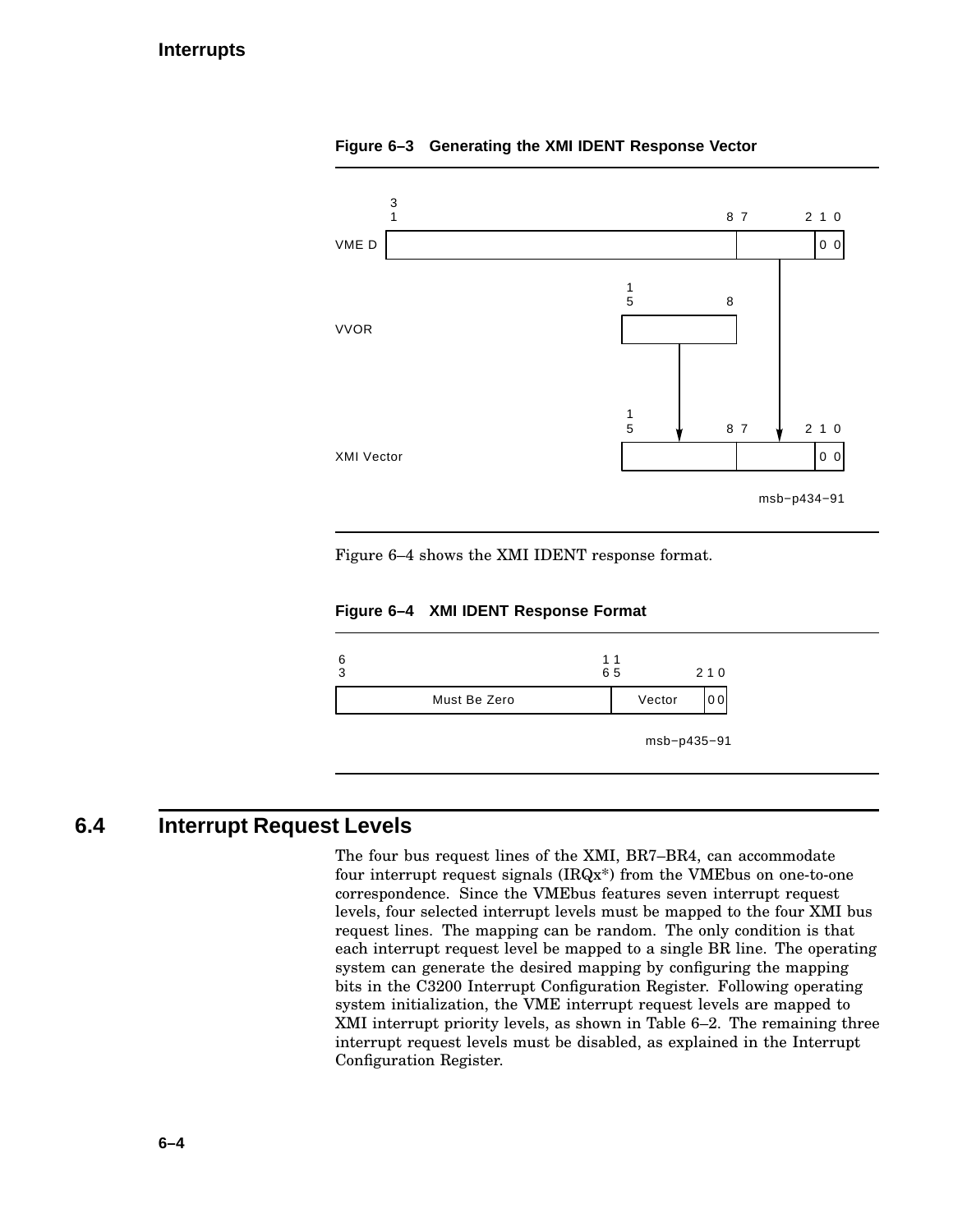| <b>VME Interrupt Request Level</b> | Default XMI Interrupt Priority Level |
|------------------------------------|--------------------------------------|
| IRQ7                               | BR7                                  |
| IRQ6                               | BR <sub>6</sub>                      |
| IRQ5                               | BR <sub>5</sub>                      |
| IRQ4                               | BR4                                  |
| IRQ3                               | <b>Disabled</b>                      |
| IRQ <sub>2</sub>                   | <b>Disabled</b>                      |
| IRQ1                               | <b>Disabled</b>                      |

**Table 6–2 VME Interrupt Request Levels and XMI Defaults**

The C3200 allows software selection of its own interrupt request level through a write to bits <13:12> of the C3200 Device/Configuration Register. The default request level is BR7 (IPL17).

### **6.5 C3200 Interrupter/Interrupt Handler Selection**

The VME protocol allows multiple interrupt handlers on the VMEbus. This is referred to as a distributed handler system. The VME also permits single-handler systems for the case where only one interrupt handler is on the bus. The DWMVA's interrupt handler allows the DWMVA adapter to respond to any of the VME interrupt request levels. This feature is necessary when the DWMVA is the only interrupt handler on the bus.

When the C3200 is configured as the only interrupt handler in the VME subsystem (the default configuration), all VME interrupts at selected levels are accepted by the C3200 and passed on to the XMI through an INTR transaction.

In a distributed handler system, the C3200 Interrupt Configuration Register bits <31:25> allow masking of any or all of the VME Interrupt Request Levels IRQ7\*–IRQ1\*. Depending on the state of these bits, the DWMVA can be made to accept only certain interrupts, letting another VME interrupt handler process others. The distributed handler system should be configured so that all interrupts that must be handled by the XMI processor have their corresponding mask bits set in the C3200 Interrupt Configuration Register. In this way, the C3200 interrupt handler can be configured to accept none or any combination of up to four VME interrupts.

# **6.6 VME Interrupter Types**

The VME specification (IEEE P1014) defines two types of interrupters: RORA and ROAK. A RORA interrupter releases its interrupt request line following an access to its internal register in response to the interrupt. A ROAK interrupter releases its interrupt request line following the interrupt acknowledge cycle that acknowledges its interrupt. The C3200 module supports both types of interrupters, provided they are properly initialized in the Interrupt Configuration Register (see Chapter 7).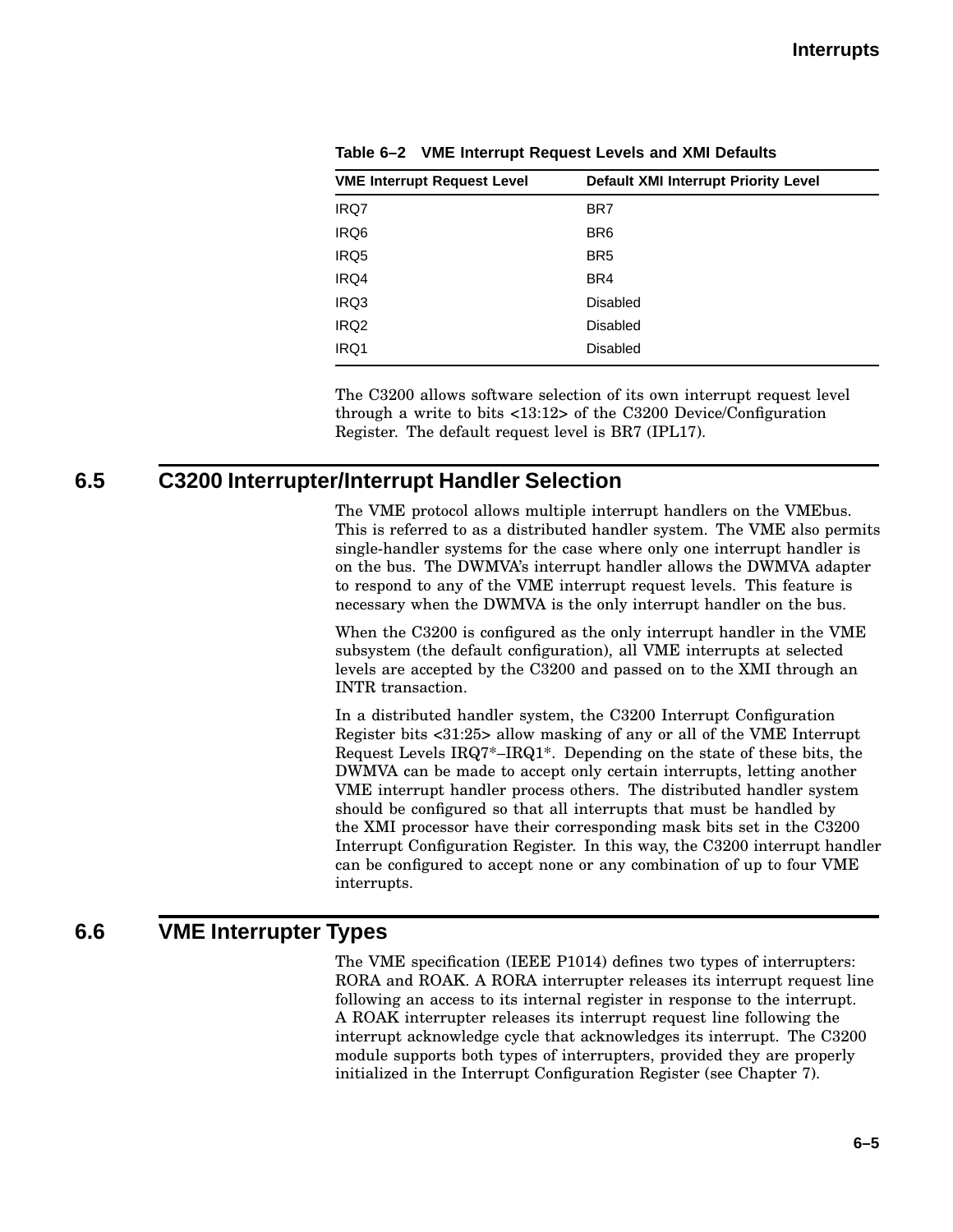# **7 Registers**

This chapter describes the DWMVA registers. The registers reside on both modules: T2018 and C3200. Registers required for an XMI interface reside on the T2018 module. Accordingly, the discussions are grouped in two sections:

- T2018 registers
- C3200 registers

Each section starts with a listing of the module registers, then proceeds to describe the individual registers. Table 7–1 indicates how the type of bits or fields is referred to in register descriptions.

Register addresses are referenced to a base address and stated as BB + *nn*, where BB is the nodespace starting address, and is computed by the equation:

$$
BB = E180\ 0000 + (8\ 0000 * XML\ Node\ ID)
$$

for 32-bit addresses, or equation

$$
BB = 2180\ 0000 + (8\ 0000 * XML\ Node\ ID)
$$

for 30-bit addresses.

| Acronym            | Type                                                                                  |
|--------------------|---------------------------------------------------------------------------------------|
| <b>RO</b>          | Read only.                                                                            |
| R/W                | Read/write                                                                            |
| $R/W$ , $0$        | Read/write; cleared on power-up.                                                      |
| R/W1               | Read/write one to set; self-cleared; cannot be cleared by a write of zero.            |
| R/W <sub>1</sub> C | Read/write one to clear; unaltered by a write of zero.                                |
| R/W1C, 0           | Read/write one to clear; unaltered by a write of zero; cleared on<br>power-up.        |
| R/W1C, 1           | Read/write one to clear; unaltered by a write of zero; set on power-up.               |
| R0/W1              | Read as zero/write one to set; self-cleared; cannot be cleared by a write<br>of zero. |
| <b>WO</b>          | Write only                                                                            |

**Table 7–1 Types of Registers and Bits**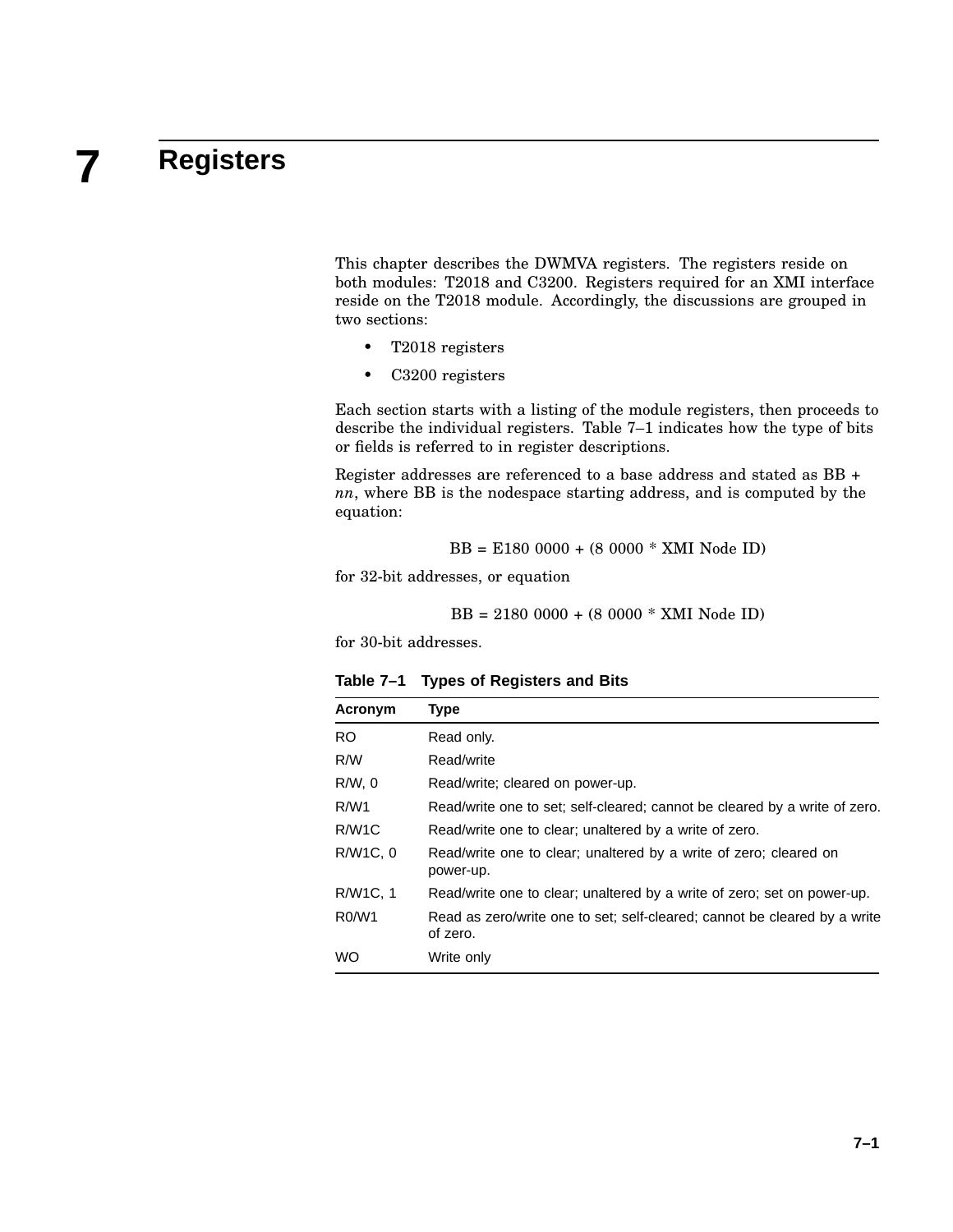# **7.1 T2018 Registers**

The DWMVA registers on the T2018 module fall into two categories:

- XMI required registers
- T2018 specific registers

The XMI required registers must be implemented on each XMI node to establish communication between the node and the XMI. The unique registers implement node-specific functions.

Table 7–2 lists the T2018 registers and gives their offsets from the base address. Table 7–3 gives the values that should appear in the T2018 registers at power-up or following a hardware or software reset.

| <b>Name</b>                                                 | Mnemonic <sup>1</sup> | Address <sup>2</sup> |
|-------------------------------------------------------------|-----------------------|----------------------|
| Device Register                                             | <b>XDEV</b>           | BB + 0000 0000       |
| <b>Bus Error Register</b>                                   | <b>XBER</b>           | BB + 0000 0004       |
| <b>Failing Address Register</b>                             | <b>XFADR</b>          | BB + 0000 0008       |
| Responder Error Address Register                            | AREAR                 | BB + 0000 000C       |
| <b>Error Summary Register</b>                               | AESR                  | BB + 0000 0010       |
| Interrupt Mask Register                                     | <b>AIMR</b>           | BB + 0000 0014       |
| Implied Vector Interrupt Destination/Diagnostic<br>Register | <b>AIVINTR</b>        | BB + 0000 0018       |
| Diagnostic 1 Register                                       | ADG1                  | BB + 0000 001C       |
| <b>Utility Register</b>                                     | <b>AUTLR</b>          | BB + 0000 0020       |
| Control and Status Register                                 | <b>ACSR</b>           | BB + 0000 0024       |
| Return Vector Register                                      | ARVR                  | BB + 0000 0028       |
| <b>Failing Address Extension Register</b>                   | <b>XFAER</b>          | BB + 0000 002C       |
| <b>VME Error Address Register</b>                           | ABEAR                 | BB + 0000 0030       |
| Page Map Register (first location)                          | <b>PMR</b>            | BB + 0000 0200       |
|                                                             |                       |                      |
| Page Map Register (last location)                           | PMR                   | BB + 0004 01FC       |

**Table 7–2 T2018 Registers**

 $1X$  used as the first letter of the mnemonic indicates an XMI required register.

<sup>2</sup>BB refers to the base address of an XMI node (the address of the first location in the nodespace).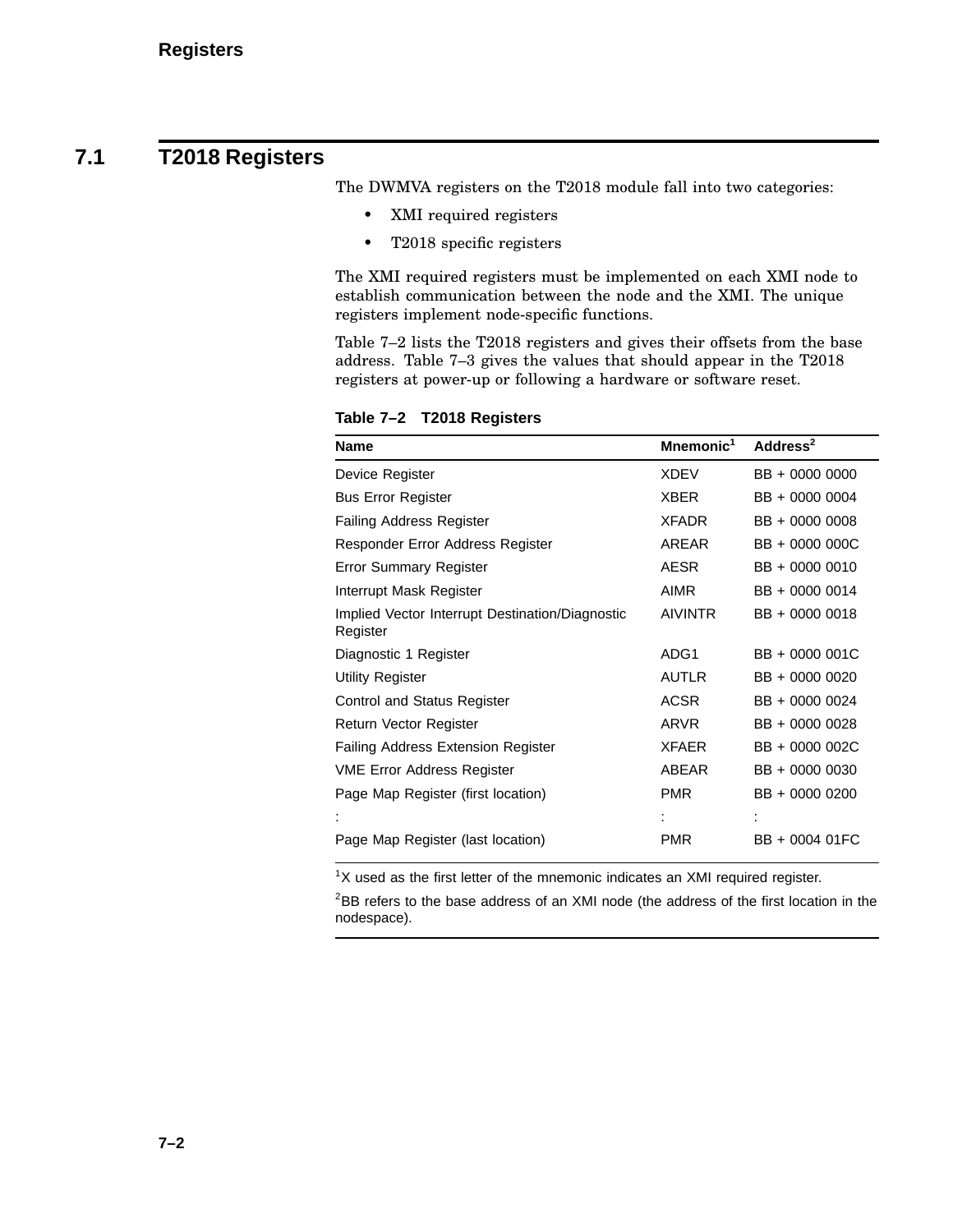| <b>Initialization Bit States</b> |                                                   |           |  |
|----------------------------------|---------------------------------------------------|-----------|--|
| Register                         | (Bin)                                             | (Hex)     |  |
| AREAR                            | 0000 0000 0000 0000 0000 0000 0000 0000           | 0000 0000 |  |
| <b>AESR</b>                      | 1000 0000 0000 0000 0000 0000 0010 0000           | 8000 0020 |  |
| AIMR                             | 0000 0000 0000 X000 0000 0000 000X 0X00           | 000X 00XX |  |
| <b>AIVINTR</b>                   | XXXX XXXX XXXX XXXX XXXX XXXX XXXX<br><b>XXXX</b> | XXXX XXXX |  |
| ADG1                             | .0000 0000 0000 0000 0000 0000 0000 0000          | 0000 0000 |  |
| <b>AUTLR</b>                     | 0100 0011 1111 0000 0000 0000 0000 0000           | 43F0 0000 |  |
| <b>ACSR</b>                      | 0000 0000 0000 0000 0000 0001 1000 0000           | 0000 0180 |  |
| ARVR                             | 0000 0000 0000 0000 0000 0000 0000 0000           | 0000 0000 |  |
| <b>XFAER</b>                     | 0000 0000 0000 0000 0000 0000 0000 0000           | 0000 0000 |  |
| ABEAR                            | 0000 0000 0000 0000 0000 0000 0000 0000           | 0000 0000 |  |
| ADG1                             | 0000 0000 0000 0000 0000 0000 0000 0000           | 0000 0000 |  |
| <b>PMR</b>                       | 0000 0000 0000 0000 0000 0000 0000 0000           | 0000 0000 |  |

**Table 7–3 Initialization Values of the T2018 Registers**

X denotes an indeterminate bit state.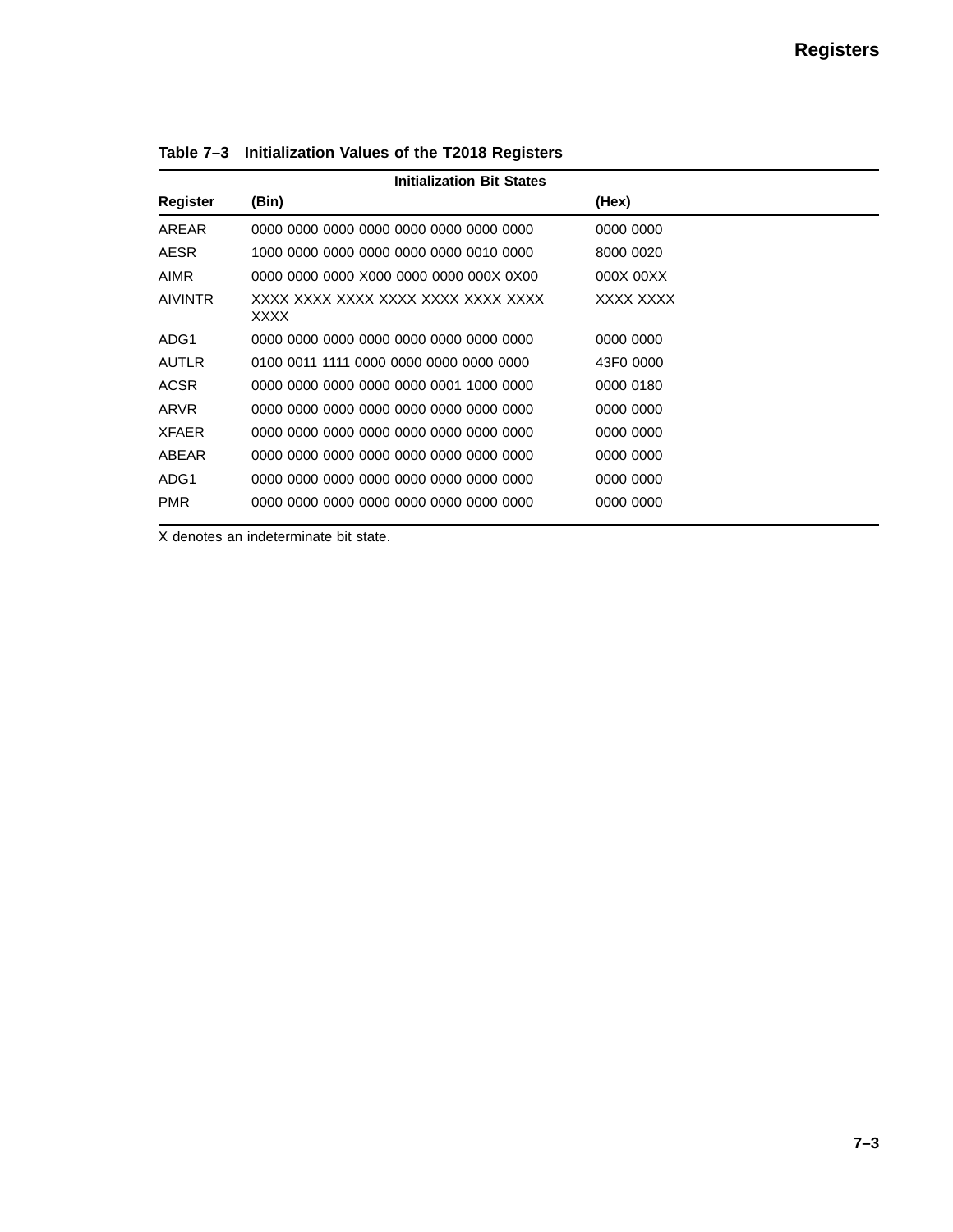# **Device Register (XDEV)**

The Device Register contains information to identify the node and is loaded during node initialization. A zero value indicates an uninitialized node. This register should not be modified by the operating system.

**ADDRESS** XMI nodespace base address + 0000 0000

3 1 1 6 1 5 0 Device Revision | Device Type (2002)

msb−p412−91

**bits<31:16>**

| Device Revision |
|-----------------|
| Mnemonic: DREV  |
| RO              |
|                 |

DREV identifies the functional revision level of the module in hexadecimal. This field always reflects the letter revision of the module as follows:

| <b>T2018 Revision</b> | DREV (decimal) | DREV (hex) |
|-----------------------|----------------|------------|
| An                    | 1              | 0001       |
| Вn                    | $\overline{2}$ | 0002       |
| Cn                    | 3              | 0003       |
| Dn                    | 4              | 0004       |
| En                    | 5              | 0005       |
| Fn                    | 6              | 0006       |
| Not used              | 7              | 0007       |
| Hn                    | 8              | 0008       |
| Not used              | 9              | 0009       |
| Jn                    | 10             | 000A       |
| Кn                    | 11             | 000B       |
| Ln                    | 12             | 000C       |
| Мn                    | 13             | 000D       |
| Nn                    | 14             | 000E       |
| Not used              | 15             | 000F       |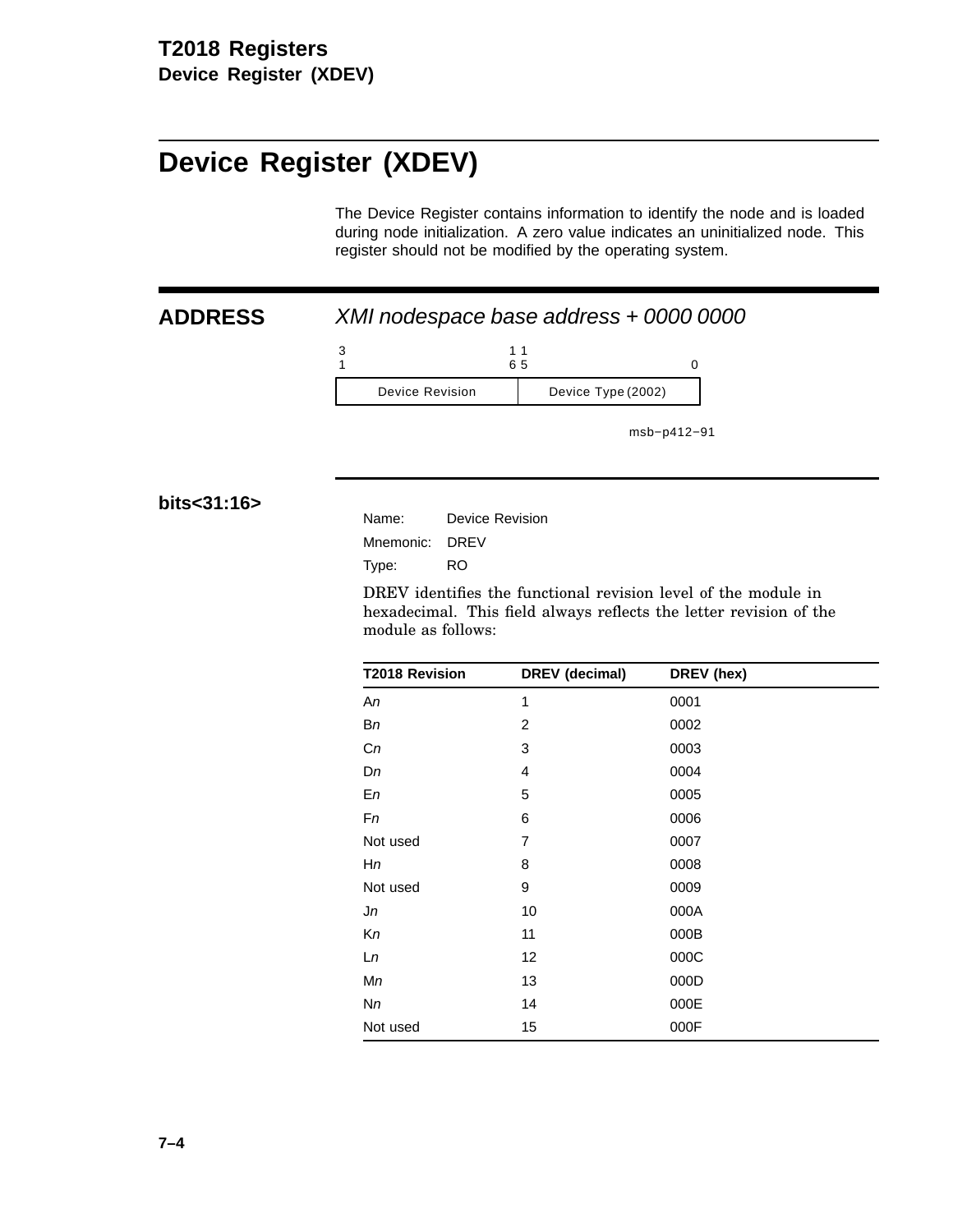**bits<15:0>**

Name: Device Type Mnemonic: DTYPE Type: RO, 2002 (hex)

DTYPE identifies the type of node on the XMI. This field is 2002 (hex) for the DWMVA.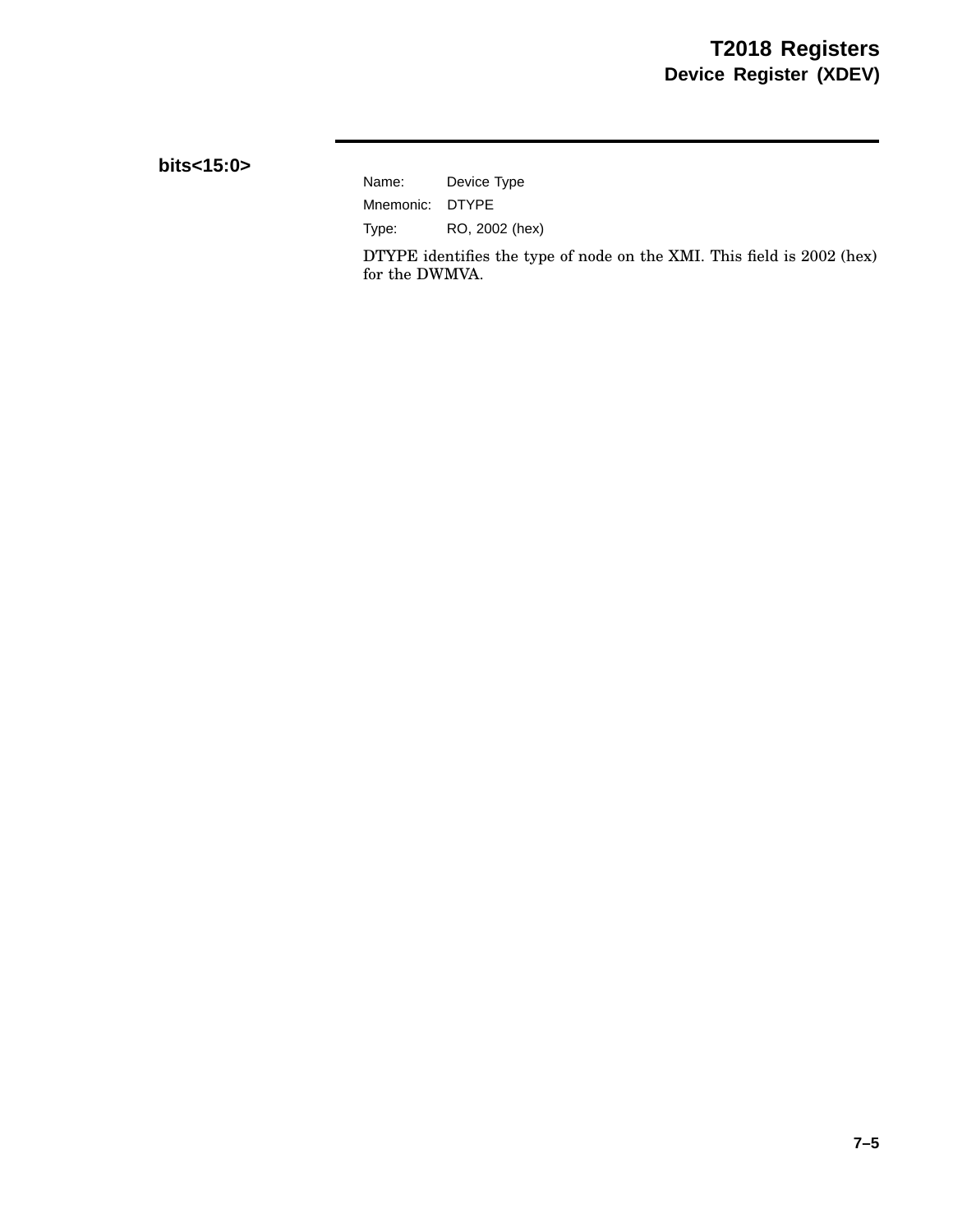# **Bus Error Register (XBER)**

The Bus Error Register stores the error bits flagged in operations involving the DWMVA and logs the failing commander ID. This register includes an Error Summary bit that is the logical OR of all the other error bits.

The status of this register remains locked up until software resets the error bit(s).



msb−p390−91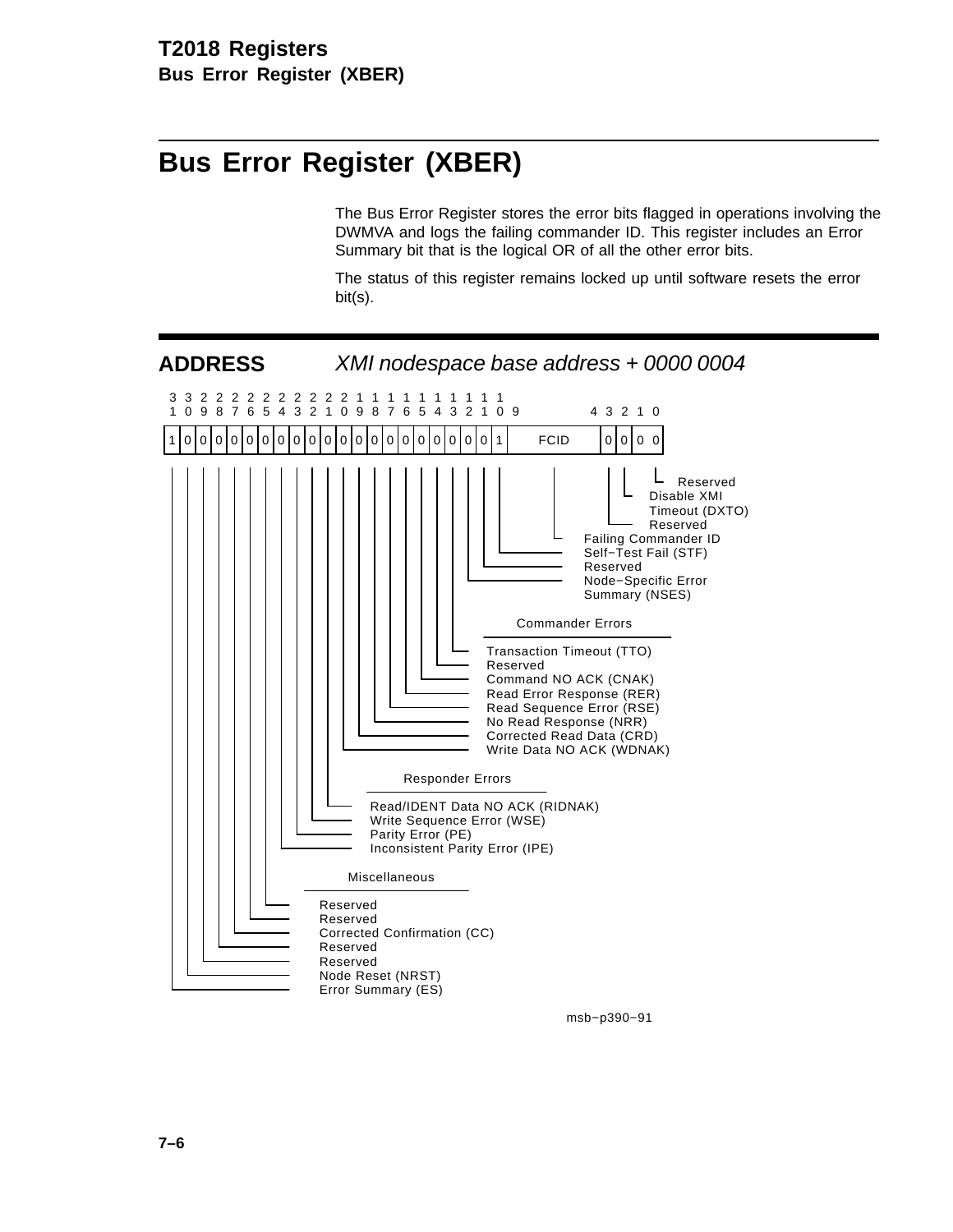### **bit<31>**

| Name:        | <b>Error Summary</b> |
|--------------|----------------------|
| Mnemonic: ES |                      |
| Type:        | RO. 1                |

ES represents the logical OR of the error bits in this register. It is set whenever any error bit listed in the following table is set.

| <b>XBER Bit</b> | <b>Mnemonic</b> | <b>Name</b>                   |
|-----------------|-----------------|-------------------------------|
| <27>            | CС              | <b>Corrected Confirmation</b> |
| $<$ 24>         | <b>IPE</b>      | Inconsistent Parity Error     |
| $<$ 23>         | PE.             | Parity Error                  |
| $22$ >          | <b>WSE</b>      | Write Sequence Error          |
| <21>            | <b>RIDNAK</b>   | Read/IDENT Data NO ACK        |
| 20              | WDNAK           | Write Data NO ACK             |
| <19             | CRD             | Corrected Read Data           |
| <18>            | NRR             | No Read Response              |
| <17>            | RSE             | Read Sequence Error           |
| <16>            | <b>RER</b>      | Read Error Response           |
| <15             | <b>CNAK</b>     | Command NO ACK                |
| <13>            | <b>TTO</b>      | Transaction Timeout           |
| <12>            | <b>NSES</b>     | Node-Specific Error Summary   |
| $<10$ >         | STF             | Self-Test Fail                |

#### **bit<30>**

| Name:     | Node Reset  |
|-----------|-------------|
| Mnemonic: | <b>NRST</b> |
| Type:     | $R/W$ , 0   |

Writing a one to NRST initiates a power-up reset of the VME. Reads to this bit location return zero. When NRST has a one written to it, the DWMVA:

- Resets all logic on the T2018 module to an initialized (power-up) state, regardless of what state it is in.
- Causes the C3200 to reset to an initialized (power-up) state and assert SYSRESET\* on the VMEbus, thus initializing all devices on the VME.

While performing its node reset, the DWMVA does not affect the operation of the XMI bus.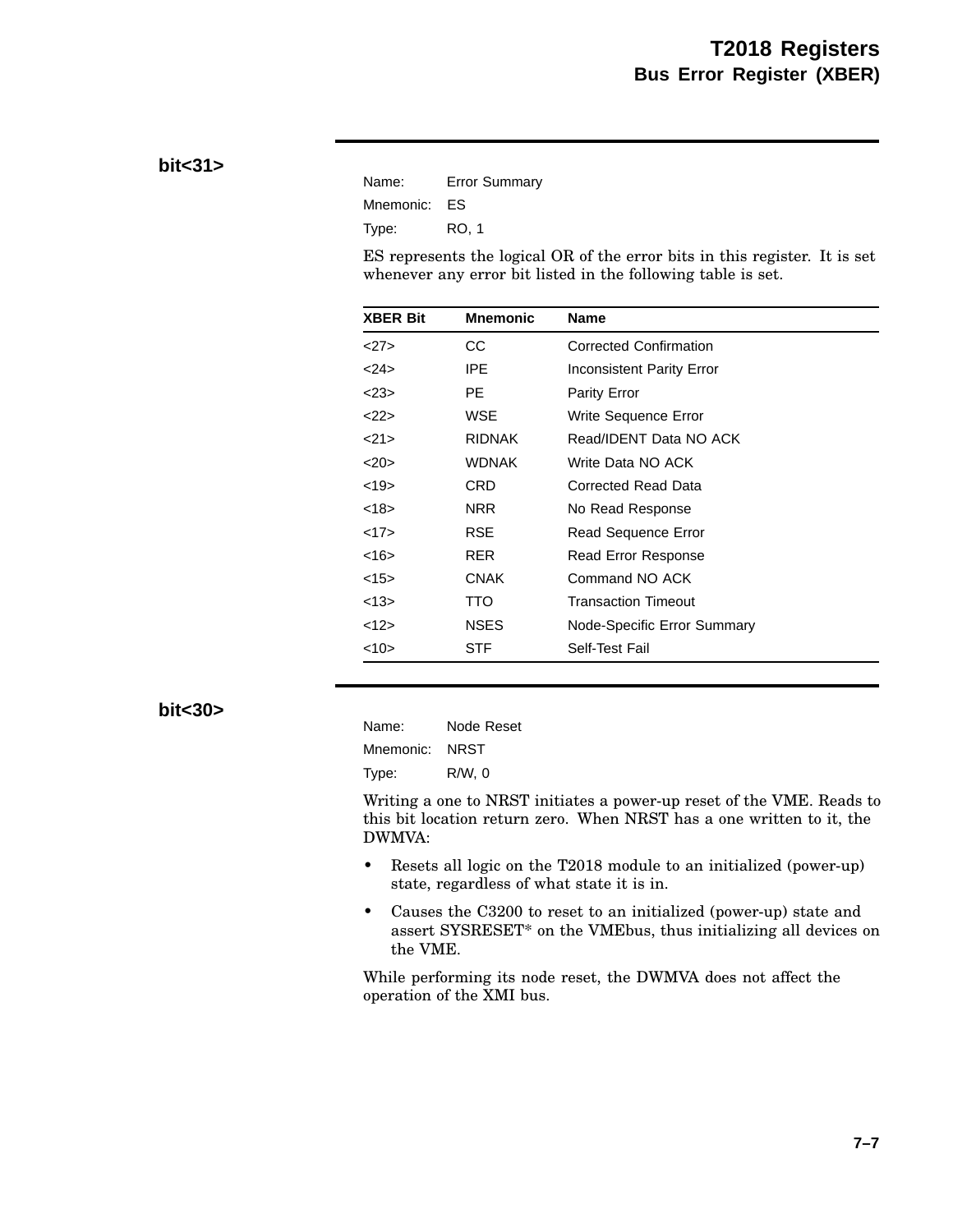# **T2018 Registers Bus Error Register (XBER)**

| bit<29>  | Name:<br>Mnemonic:<br>Type: | Node Halt<br><b>NHALT</b><br><b>RO, 0</b><br>Reserved; reads as zero.                                                                                                                                                                             |
|----------|-----------------------------|---------------------------------------------------------------------------------------------------------------------------------------------------------------------------------------------------------------------------------------------------|
| bit < 28 | Name:<br>Mnemonic:<br>Type: | <b>XMI BAD</b><br><b>XBAD</b><br><b>RO, 0</b><br>Reserved; reads as zero.                                                                                                                                                                         |
| bit < 27 | Name:<br>Mnemonic:<br>Type: | <b>Corrected Confirmation</b><br>CC<br>R/W1C, 0<br>CC sets when the DWMVA detects a single-bit CNF error (a single-bit<br>CNF error is corrected automatically by the XCLOCK chip in the XMI<br>Corner). If CC is set, ES (XBER<31>) is also set. |
| bit < 26 | Name:<br>Mnemonic:<br>Type: | <b>XMI Trigger</b><br><b>XTRIG</b><br>R/W1C, 0<br>This bit indicates the state of the XMI TRIGGER line and is used by<br>Digital during development.                                                                                              |
| bit < 25 | Name:<br>Mnemonic:<br>Type: | Write Error Interrupt<br>WEI<br><b>RO, 0</b><br>Reserved; reads as zero.                                                                                                                                                                          |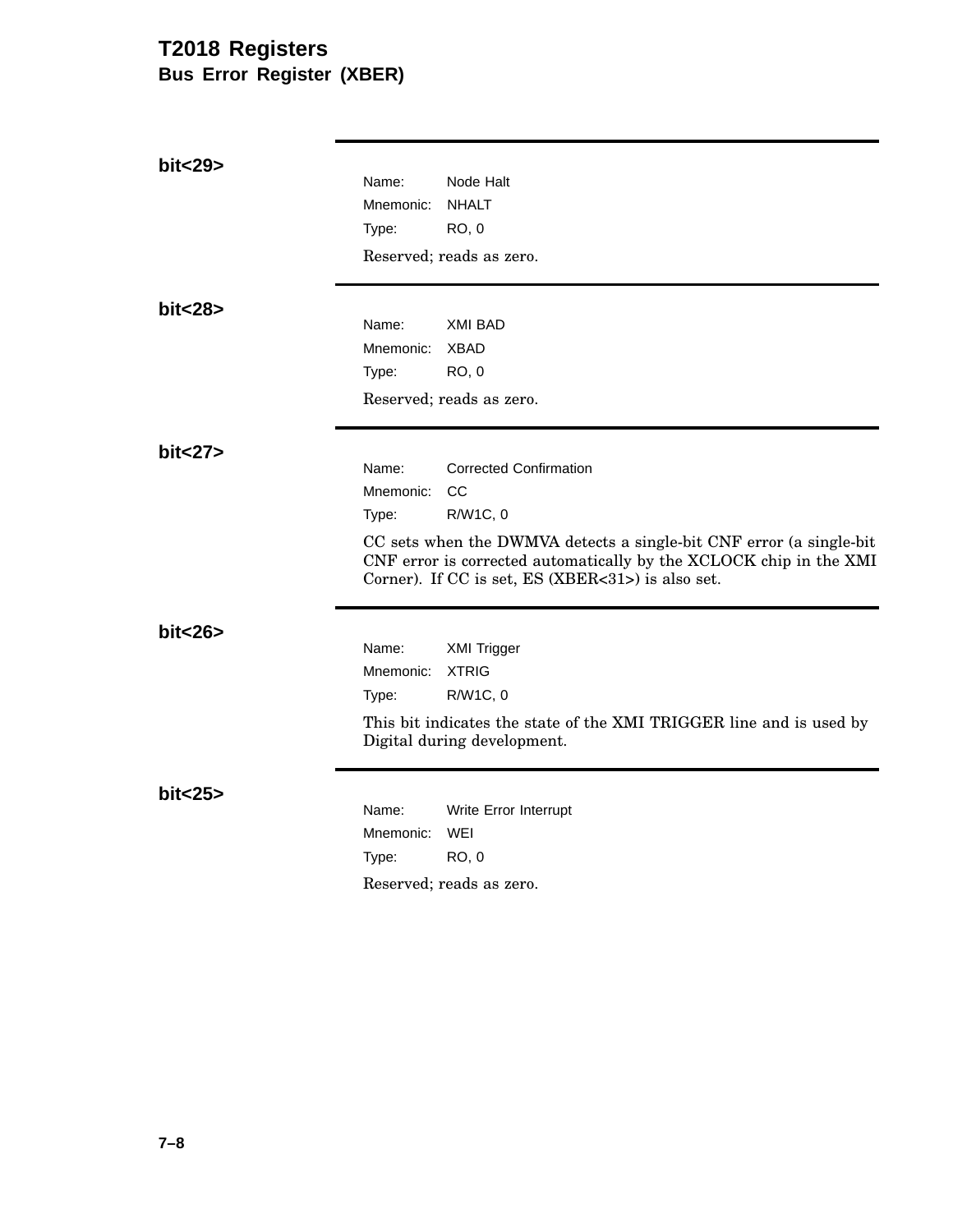| bit < 24 | Name:<br>Mnemonic:<br>Type:                  | <b>Inconsistent Parity Error</b><br><b>IPE</b><br>R/W1C, 0<br>IPE sets when the DWMVA detects a parity error on an XMI cycle and<br>at least one other node (the responder) detected good parity during<br>the cycle (the confirmation for the cycle was ACK). This bit sets for all |
|----------|----------------------------------------------|--------------------------------------------------------------------------------------------------------------------------------------------------------------------------------------------------------------------------------------------------------------------------------------|
|          |                                              | XMI inconsistent parity errors, whether the DWMVA is the target of<br>the current XMI cycle or not.                                                                                                                                                                                  |
| bit < 23 | Name:<br>Mnemonic:<br>Type:<br>an XMI cycle. | Parity Error<br>PE<br>R/W1C, 0<br>When set, PE bit indicates that the DWMVA detected a parity error on                                                                                                                                                                               |
| bit < 22 | Name:<br>Mnemonic:<br>Type:                  | Write Sequence Error<br>WSE<br>R/W1C, 0<br>When set, WSE indicates that the DWMVA aborted a write transaction<br>directed to it due to missing data cycles.                                                                                                                          |
| bit < 21 | Name:<br>Mnemonic:<br>Type:<br>confirmation. | Read/IDENT Data NO ACK<br><b>RIDNAK</b><br>R/W1C, 0<br>When set, RIDNAK indicates that a Read or IDENT data cycle $(\text{GRD}n,$<br>$CRDn$ , LOC, RER) transmitted by the DWMVA received a NO ACK                                                                                   |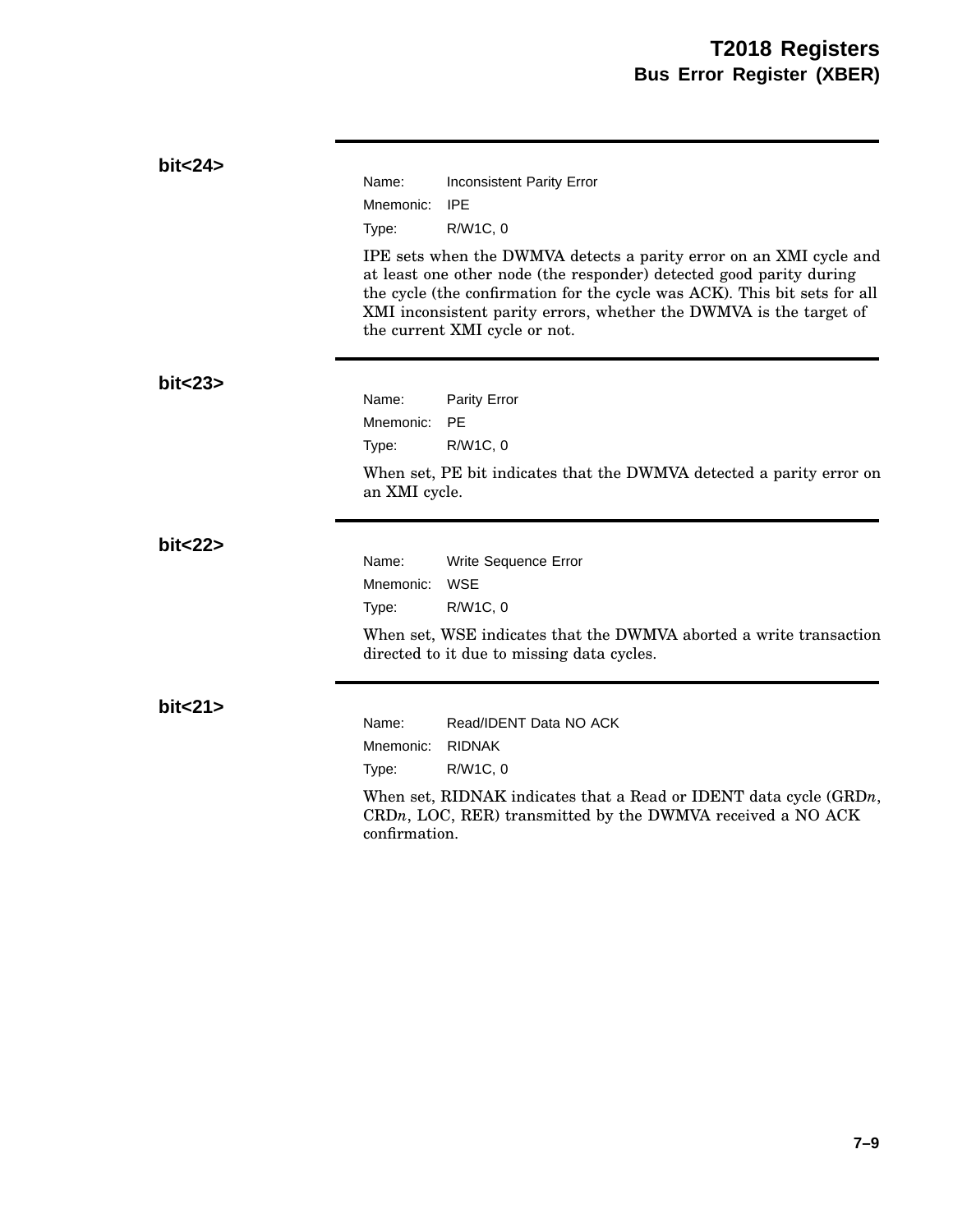## **T2018 Registers Bus Error Register (XBER)**

| bit<20>  |                    |                                                                                                                             |
|----------|--------------------|-----------------------------------------------------------------------------------------------------------------------------|
|          | Name:              | Write Data NO ACK<br><b>WDNAK</b>                                                                                           |
|          | Mnemonic:<br>Type: | R/W1C, 0                                                                                                                    |
|          |                    |                                                                                                                             |
|          | confirmation.      | When set, WDNAK indicates that a Write data cycle $(GRDn,$<br>$CRDn$ , LOC, RER) transmitted by the DWMVA received a NO ACK |
| bit < 19 |                    |                                                                                                                             |
|          | Name:              | <b>Corrected Read Data</b>                                                                                                  |
|          | Mnemonic:          | <b>CRD</b>                                                                                                                  |
|          | Type:              | R/W1C, 0                                                                                                                    |
|          | response.          | When set, CRD bit indicates that the DWMVA received a CRDn read                                                             |
| bit < 18 |                    |                                                                                                                             |
|          | Name:              | No Read Response                                                                                                            |
|          | Mnemonic:          | <b>NRR</b>                                                                                                                  |
|          | Type:              | R/W1C, 0                                                                                                                    |
|          |                    | When set, NRR indicates that a read transaction initiated by the<br>DWMVA failed due to a read response timeout.            |
| bit < 17 |                    |                                                                                                                             |
|          | Name:              | Read Sequence Error                                                                                                         |
|          | Mnemonic:          | <b>RSE</b>                                                                                                                  |
|          | Type:              | R/W1C, 0                                                                                                                    |
|          |                    | When set, RSE indicates that a transaction initiated by the DWMVA<br>failed due to a read sequence error.                   |
| bit < 16 |                    |                                                                                                                             |
|          | Name:              | Read Error Response                                                                                                         |
|          | Mnemonic:          | <b>RER</b>                                                                                                                  |
|          | Type:              | R/W1C, 0                                                                                                                    |
|          | Response.          | When set, RER indicates that the DWMVA received a Read Error                                                                |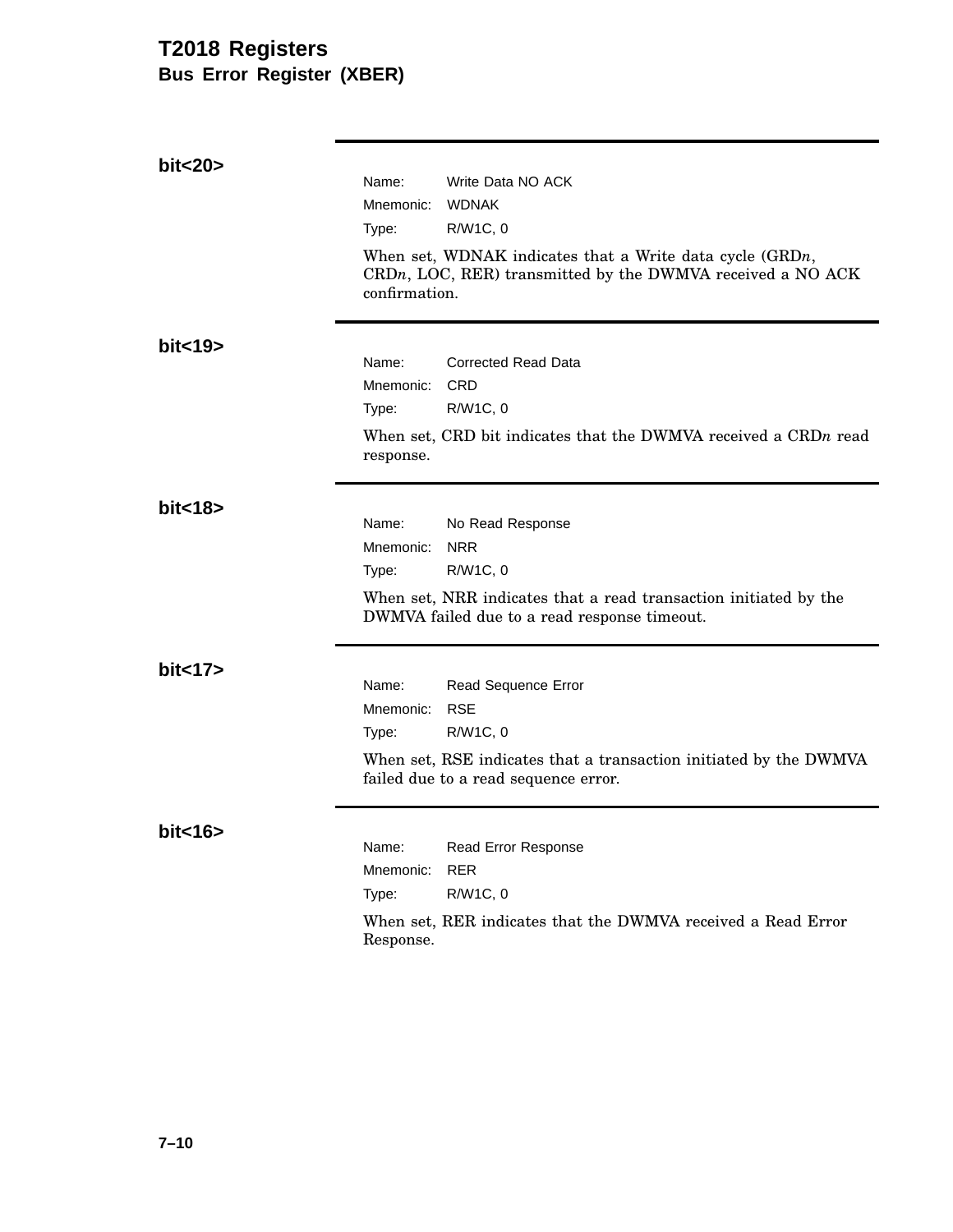| bit < 15 | Name:<br>Command NO ACK<br><b>CNAK</b><br>Mnemonic:<br>R/W1C, 0<br>Type:<br>When set, CNAK indicates that a command/address cycle transmitted<br>by the DWMVA received a NO ACK confirmation and all reattempts<br>have failed (retry timeout). This can be caused by either a reference to<br>a nonexistent memory location or a command cycle parity error. This<br>bit is set only if the reattempts fail.<br>CNAK does not set unless all retries have failed and TTO (XBER<13>)<br>is set. |
|----------|-------------------------------------------------------------------------------------------------------------------------------------------------------------------------------------------------------------------------------------------------------------------------------------------------------------------------------------------------------------------------------------------------------------------------------------------------------------------------------------------------|
| bit < 14 | Name:<br>Reserved<br>Mnemonic:<br>None<br>RO, 0<br>Type:<br>Reserved; reads as zero.                                                                                                                                                                                                                                                                                                                                                                                                            |
| bit < 13 | <b>Transaction Timeout</b><br>Name:<br>Mnemonic:<br><b>TTO</b><br>R/W1C, 0<br>Type:<br>When set, TTO indicates that one of the following has occurred:<br>The DWMVA did not receive an XMI grant before the timeout<br>period expired.<br>The DWMVA received a NO ACK response to a command/address<br>٠<br>cycle and all reattempts have failed (CNAK set).<br>The DWMVA did not receive read data in response to an ACKed<br>read command before the timeout period expired (NRR set).        |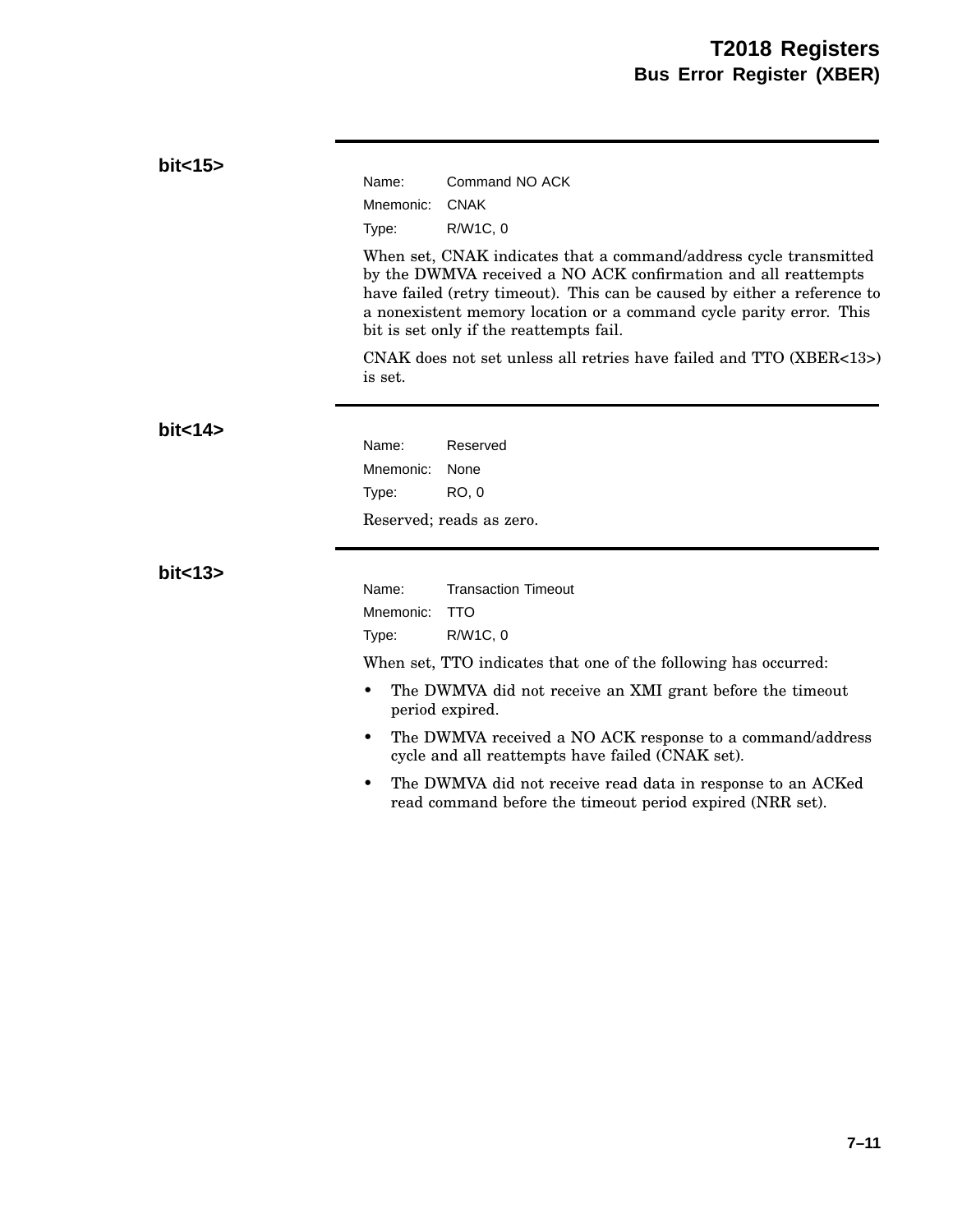## **T2018 Registers Bus Error Register (XBER)**

**bit<12>**

| Name:          | Node-Specific Error Summary |
|----------------|-----------------------------|
| Mnemonic: NSES |                             |
| Type:          | RO. 0                       |

The NSES sets when the DWMVA detects a node-specific error condition. The exact nature of the error is contained in the Error Summary Register (AESR) bits listed in the following table.

| <b>AESR Bit</b> | <b>Mnemonic</b>           | <b>Name</b>                                       |
|-----------------|---------------------------|---------------------------------------------------|
| <31>            | <b>None</b>               | DWMVA Cable OK                                    |
| $14$            | МE                        | <b>Multiple Errors</b>                            |
| <13>            | CORR PMR ECC ERR          | Correctable PMR ECC Error                         |
| <12>            | UNCORR PMR ECC ERR        | Uncorrectable PMR ECC Error                       |
| <11>            | <b>IPFN</b>               | <b>Invalid PFN</b>                                |
| <10>            | CORR DMA ECC ERR          | Correctable DMA ECC Error                         |
| <9>             | UNCORR DMA ECC ERR        | Uncorrectable DMA ECC Error                       |
| <8>             | <b>INV VME ADR</b>        | Invalid VME Address                               |
| <7>             | IE                        | Internal Error                                    |
| <6>             | None                      | I/O Write Failure                                 |
| 5               | None                      | <b>VME AC LO</b>                                  |
| $<$ 4>          | <b>IBUS DMA-A DATA PE</b> | IBUS DMA-A Data Parity Error                      |
| $<$ 3>          | <b>IBUS DMA-A C/A PE</b>  | IBUS DMA-A Command/Address Parity<br>Error        |
| $<$ 2>          | IBUS DMA-B DATA PE        | <b>IBUS DMA-B Data Parity Error</b>               |
| 1>              | <b>IBUS DMA-A C/A PE</b>  | <b>IBUS DMA-B Command/Address Parity</b><br>Error |
| <0>             | <b>IBUS I/O RD PE</b>     | <b>IBUS I/O Read Data Parity Error</b>            |

**bit<11>**

Name: Extended Test Fail Mnemonic: ETF Type: RO, 0 Reserved; reads as zero.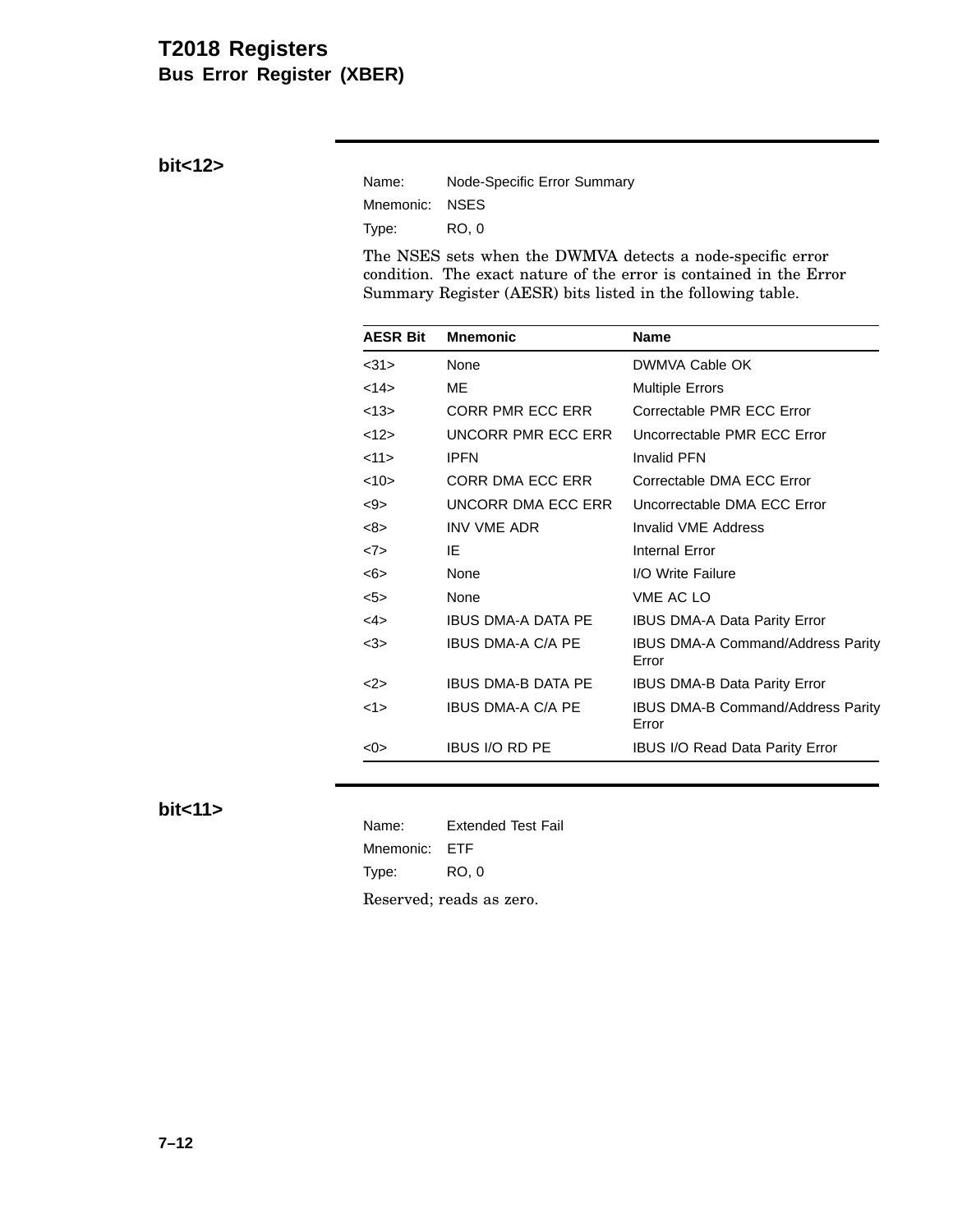| bit < 10    |                         |                                                                                                                                                                                                                                                                                                                                    |
|-------------|-------------------------|------------------------------------------------------------------------------------------------------------------------------------------------------------------------------------------------------------------------------------------------------------------------------------------------------------------------------------|
|             | Name:                   | Selt-Test Fail                                                                                                                                                                                                                                                                                                                     |
|             | Mnemonic:               | <b>STF</b>                                                                                                                                                                                                                                                                                                                         |
|             | Type:                   | R/W1C, 1                                                                                                                                                                                                                                                                                                                           |
|             | DWMVA self-test.        | When set, STF indicates that the DWMVA has not yet passed its self-<br>test. The CPU node clears this bit upon successful completion of the                                                                                                                                                                                        |
| bits < 9:4> |                         |                                                                                                                                                                                                                                                                                                                                    |
|             | Name:                   | Failing Commander ID                                                                                                                                                                                                                                                                                                               |
|             | Mnemonic:               | <b>FCID</b>                                                                                                                                                                                                                                                                                                                        |
|             | Type:                   | <b>RO, 0</b>                                                                                                                                                                                                                                                                                                                       |
|             | if all reattempts fail. | FCID logs the commander ID of a failing transaction. FCID is set only                                                                                                                                                                                                                                                              |
| bits3>      |                         |                                                                                                                                                                                                                                                                                                                                    |
|             | Name:                   | Reserved                                                                                                                                                                                                                                                                                                                           |
|             | Mnemonic:               | None                                                                                                                                                                                                                                                                                                                               |
|             | Type:                   | <b>RO, 0</b>                                                                                                                                                                                                                                                                                                                       |
|             |                         | Reserved; reads as zero.                                                                                                                                                                                                                                                                                                           |
| bit < 2>    |                         |                                                                                                                                                                                                                                                                                                                                    |
|             | Name:                   | Disable XMI Timeout                                                                                                                                                                                                                                                                                                                |
|             | Mnemonic:               | <b>DXTO</b>                                                                                                                                                                                                                                                                                                                        |
|             | Type:                   | $R/W$ , 0                                                                                                                                                                                                                                                                                                                          |
|             |                         | When set, DXTO disables the transaction timeout counter, causing<br>Timeout Limit (AUTLR<23:20>) to be ignored. The DWMVA either<br>retries a transaction on the XMI or waits for returning DMA read<br>data in response to a successful XMI read for an indefinite period. The<br>DWMVA never aborts the transaction or sets TTO. |
| bits<1:0>   | Name:                   | Reserved                                                                                                                                                                                                                                                                                                                           |
|             | Mnemonic:               | None                                                                                                                                                                                                                                                                                                                               |
|             | Type:                   | <b>RO, 0</b>                                                                                                                                                                                                                                                                                                                       |
|             |                         | Reserved; read as zero.                                                                                                                                                                                                                                                                                                            |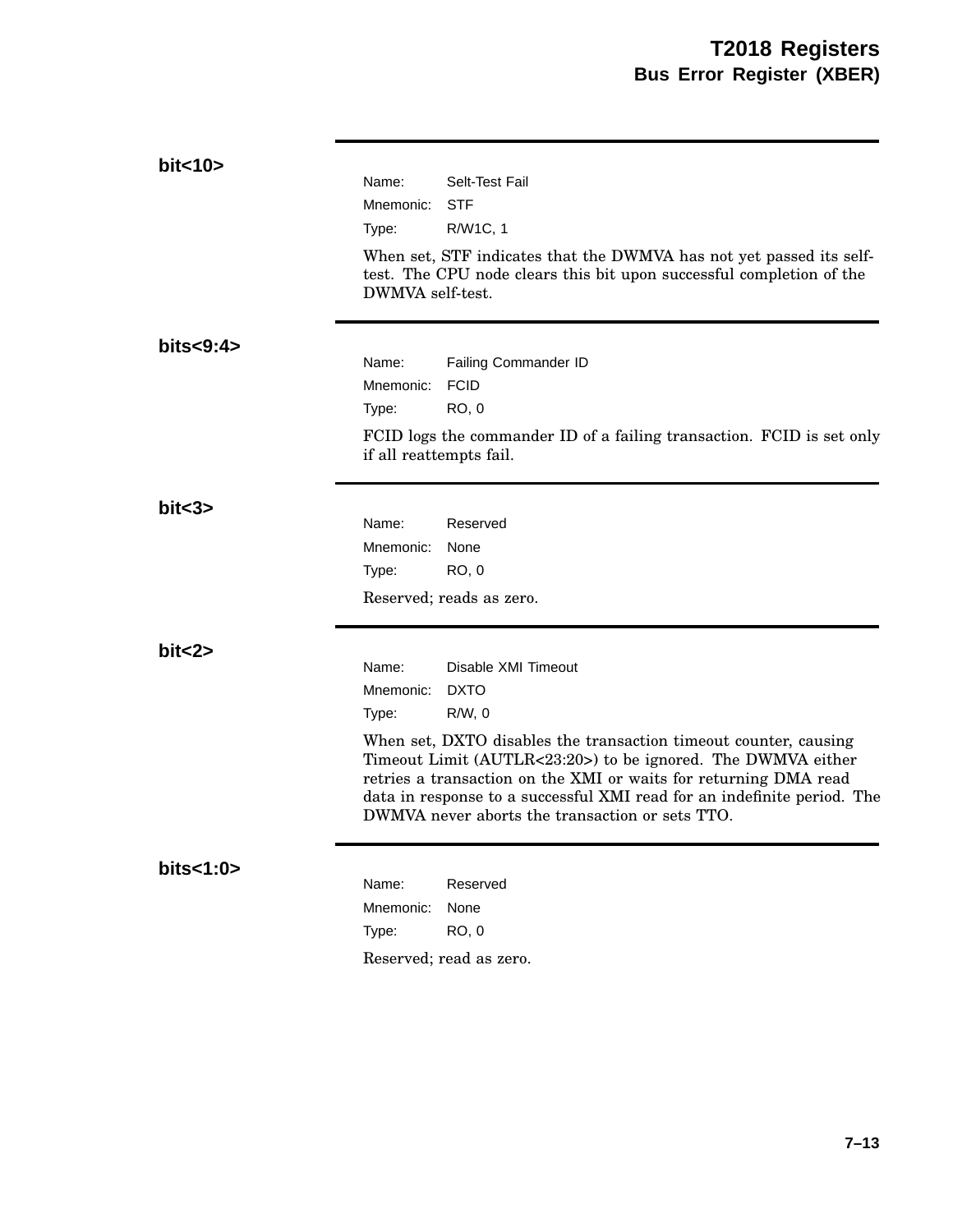# **Failing Address Register (XFADR)**

The Failing Address Register logs address and length information associated with a failing transaction. The following error bits, when set, lock this register and XFAER:

- Write Data NO ACK, XBER<20>
- No Read Response, XBER<18>
- Read Sequence Error, XBER<17>
- Read Error Response, XBER<16>
- Command NO ACK, XBER<15>
- Transaction Timeout, XBER<13>
- Internal Error, AESR<7>

## **ADDRESS** XMI nodespace base address + 0000 0008

| ×<br>۰. | ×<br>v |  |
|---------|--------|--|
|         |        |  |

#### 1 0 9 0 Failing Address

Failing Length (FLN)

msb−p413−91

### **bits<31:30>**

Name: Failing Length Mnemonic: FLN Type: RO, 0

The FLN logs the value of XMI D<31:30> during the command/address cycle of a failed XMI commander transaction. This field is loaded on every command/address cycle issued by the DWMVA. It is locked, however, only after all retries of the transaction fail. FLN unlocks when the error that caused the lock is cleared.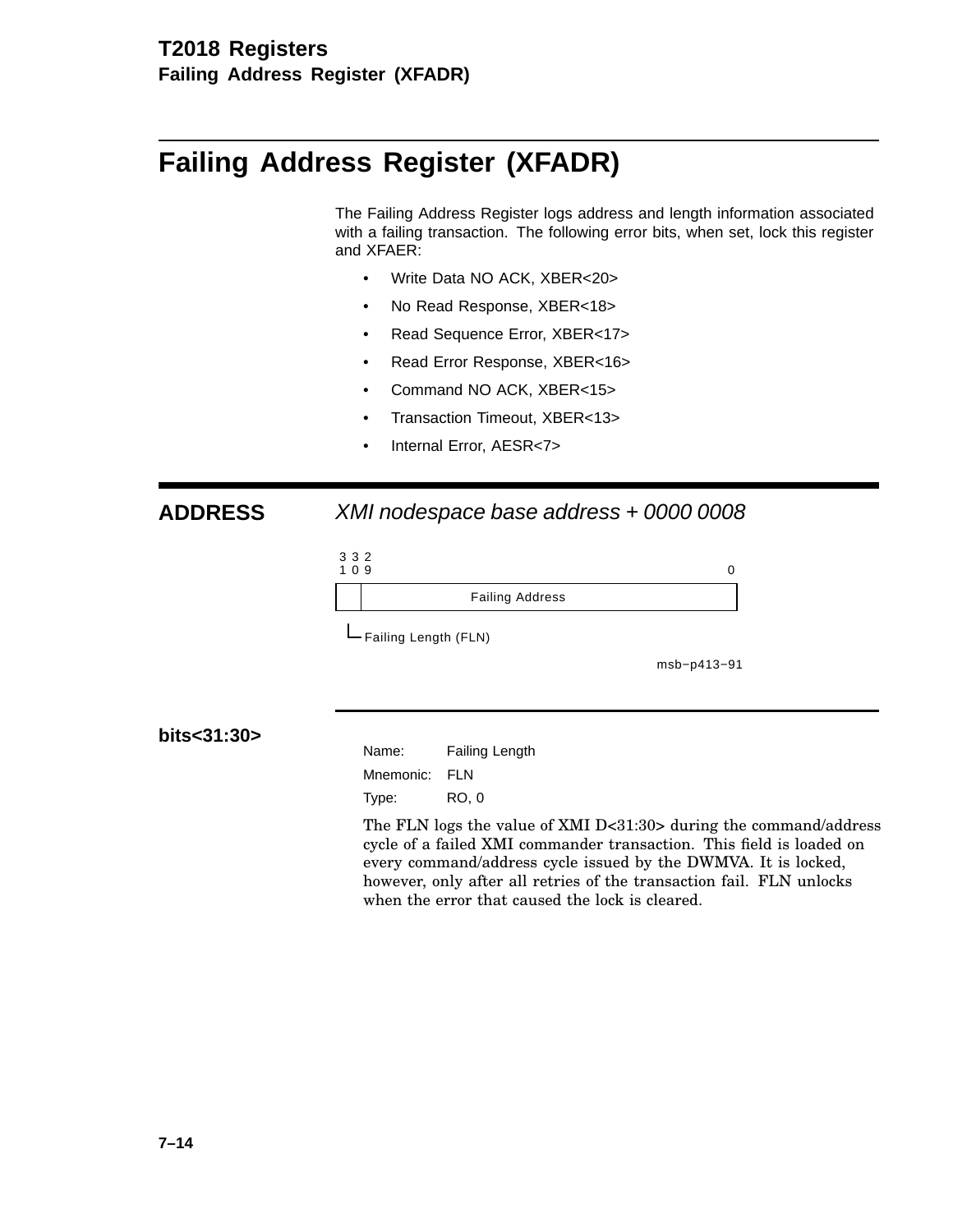### **bits<29:0>**

| Name:          | <b>Failing Address</b> |
|----------------|------------------------|
| Mnemonic: None |                        |
| Type:          | RO. 0                  |

The Failing Address field logs the value of XMI D<29:0> during the command/address cycle of a failing transaction. Failing Address is loaded on every command/address cycle issued by the DWMVA. It is locked, however, only after all retries of the transaction fail. FLN unlocks when the error that caused the lock is cleared.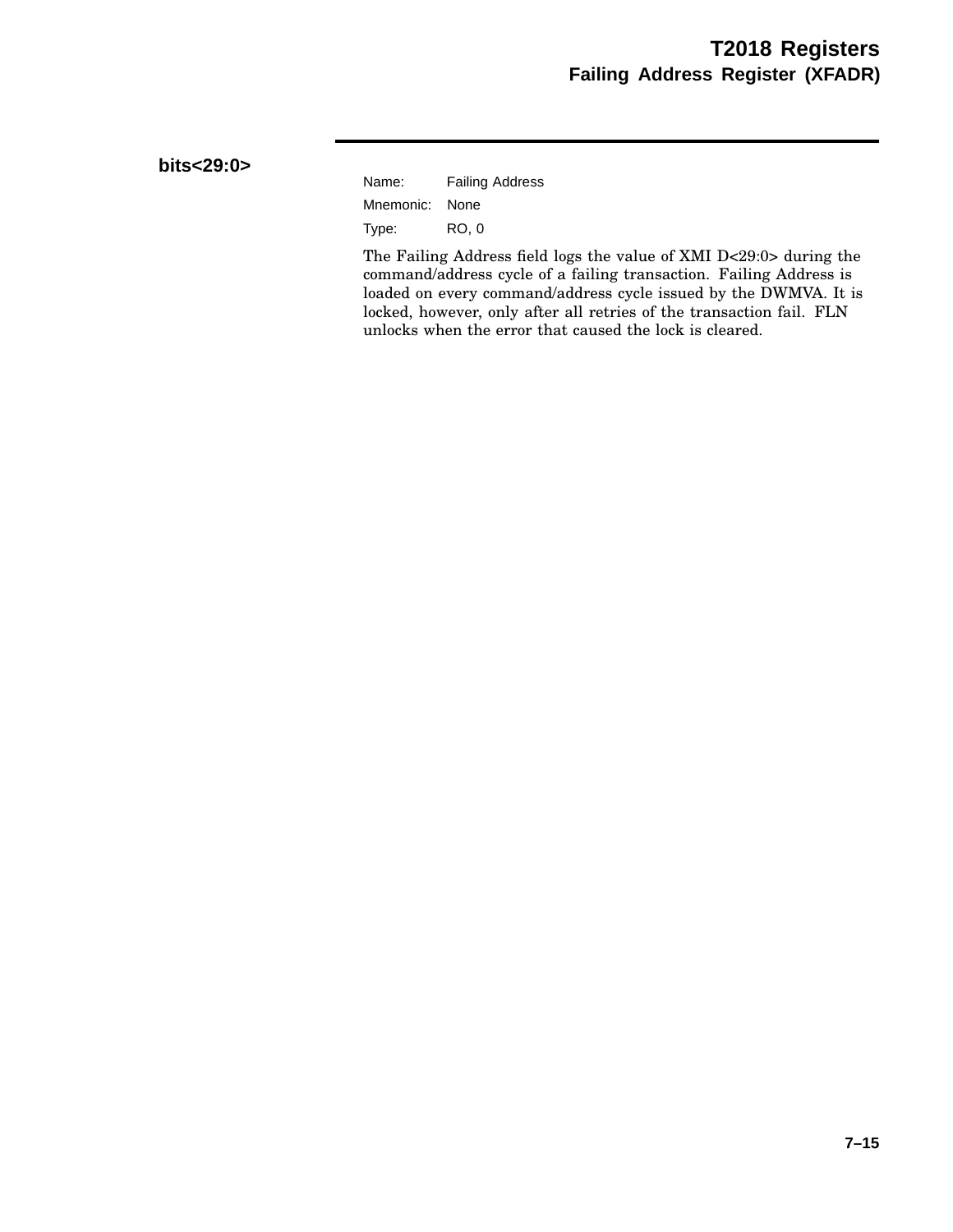## **Responder Error Address Register (AREAR)**

The Responder Error Address Register (AREAR) logs the failing address of an I/O write, read, or IDENT from an XMI commander node directed to the DWMVA or the VME. AREAR is loaded when the DWMVA ACKs the XMI's command/address cycle.

AREAR is locked when the DWMVA is unable to complete the requested operation because of a detected error. The following error bits, when set, lock this register, the Responder Failing ID (AESR<25:20>), and the Responder Failing Command (AESR<19:16>):

- Write Sequence Error, XBER<22>
- Read/IDENT Data NO ACK, XBER<21>
- Uncorrectable PMR ECC Error, AESR<13>
- Correctable PMR ECC Error, AESR<12>
- Internal Error, AESR<7>
- I/O Write Failure, AESR<6>
- IBUS I/O Read Data Parity Error, AESR<0>

### **ADDRESS** XMI nodespace base address + 0000 000C





L Responder Failing Length (RFLN)

msb−p414−91

**bits<31:30>**

Name: Responder Failing Length

Mnemonic: RFLN

Type: RO, 0

RFLN loads XMI D<31:30> during the cycle that the DWMVA accepts the command/address from an XMI commander. This field locks only if the transaction fails and unlocks when all the error conditions clear.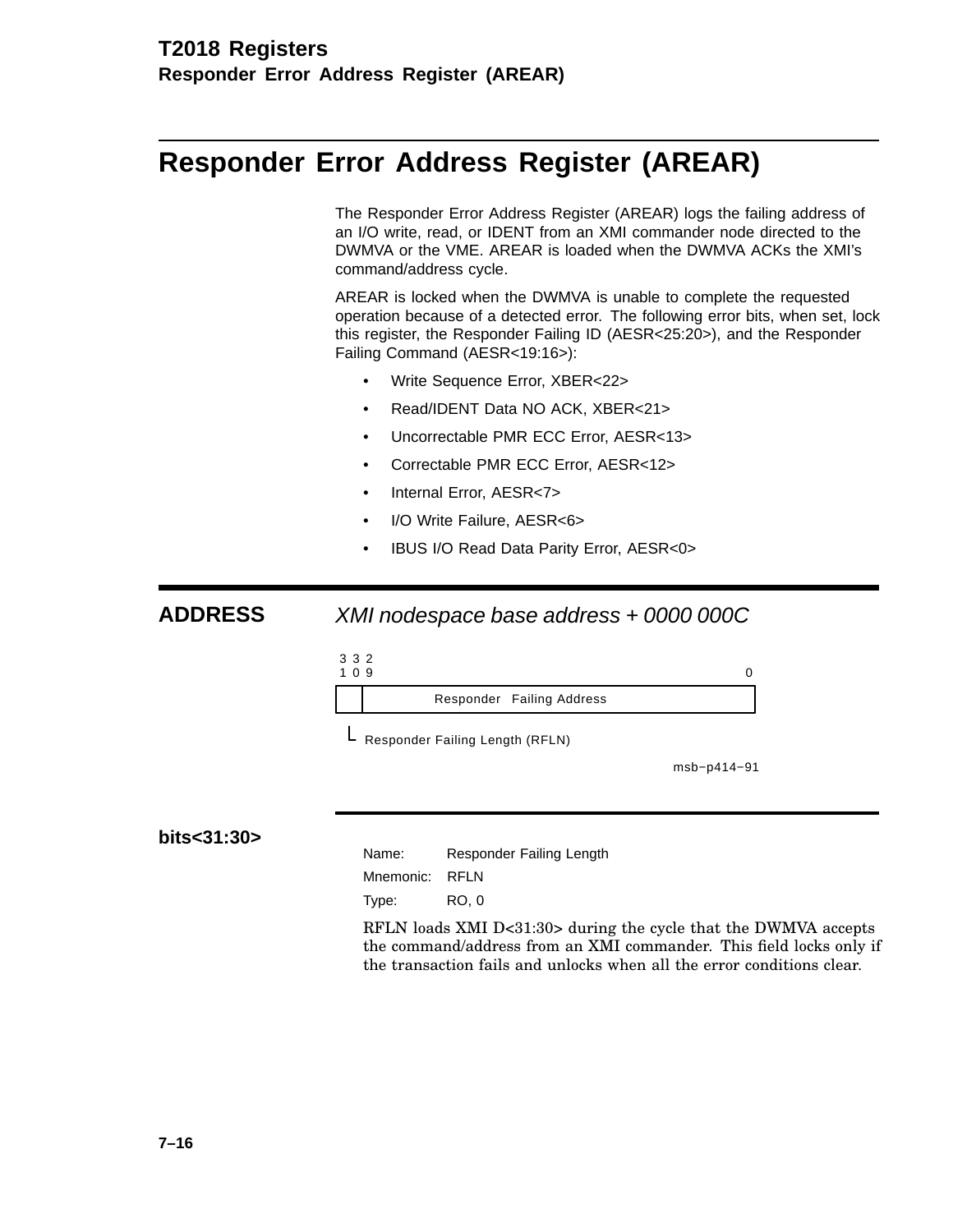### **bits<29:0>**

| Name:          | <b>Responder Failing Address</b> |
|----------------|----------------------------------|
| Mnemonic: None |                                  |
| Type:          | RO. 0                            |

Responder Failing Address logs the value of XMI D<29:0> during the cycle that the DWMVA accepts the command/address from an XMI commander. It locks only if the transaction fails and unlocks when all the error conditions clear.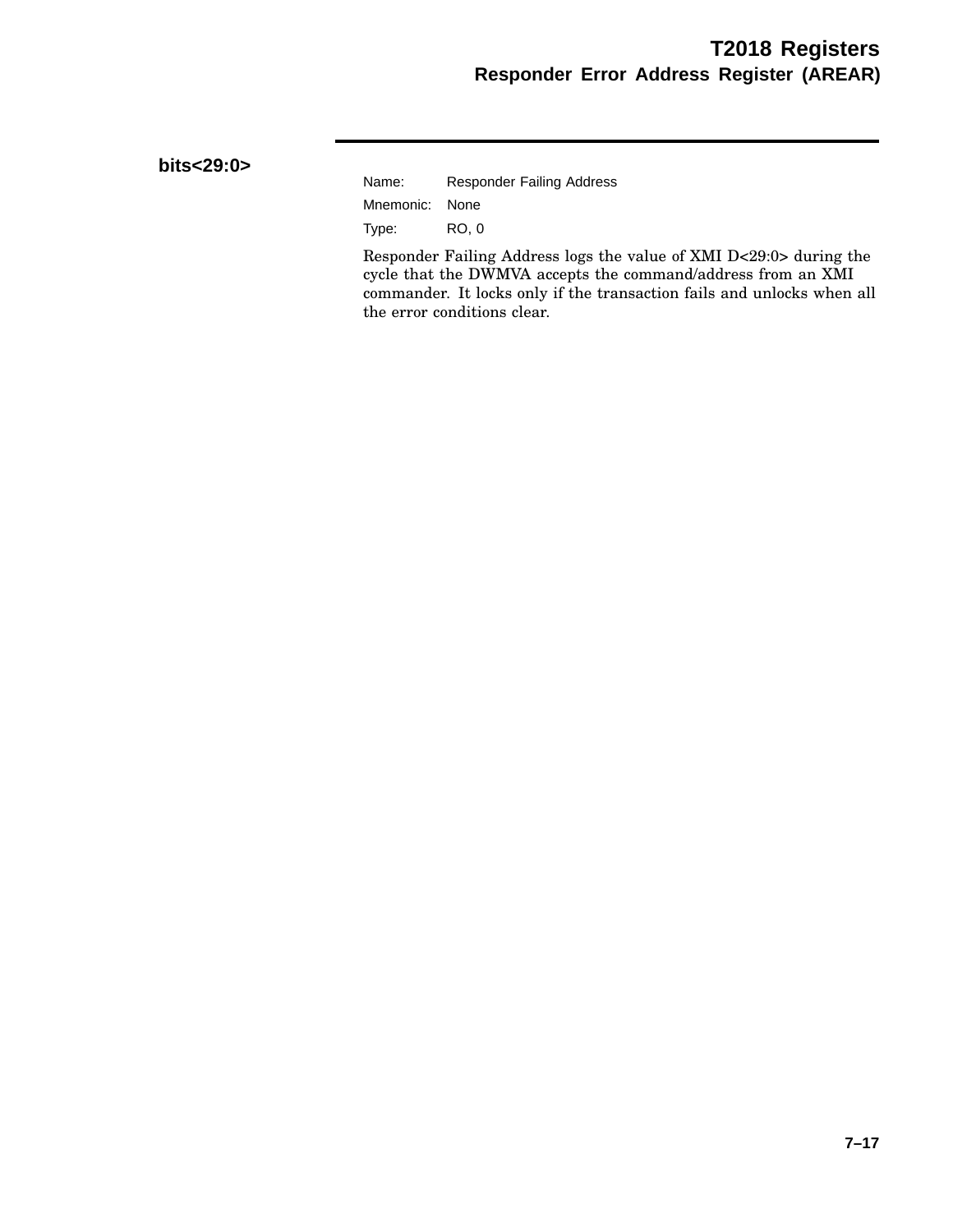# **Error Summary Register (AESR)**

The Error Summary Register logs error conditions related to the T2018 module. This register also captures the Failing Command, Failing Commander ID, and flags on an unexplained error detection on the T2018.

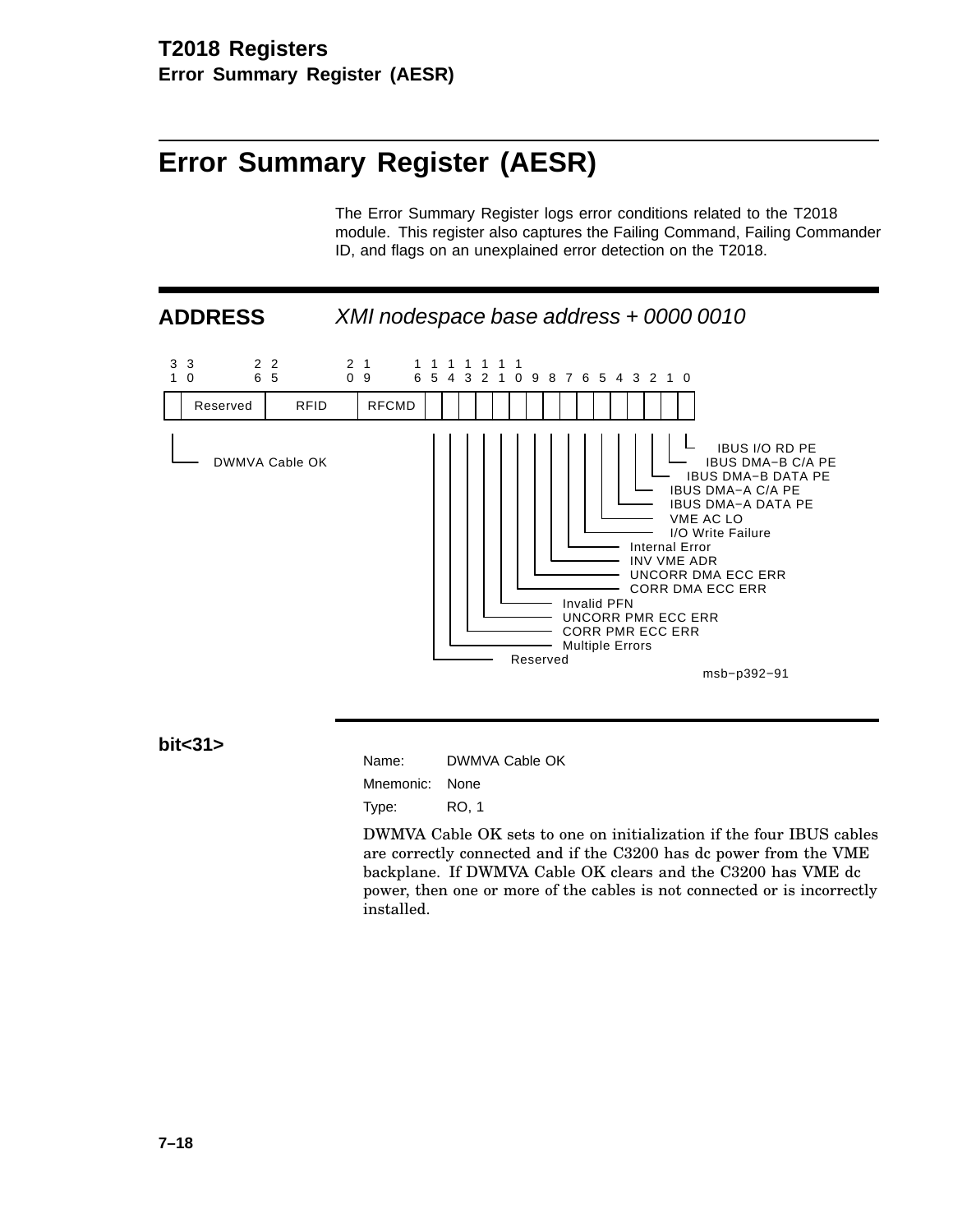| bits<30:26> | Name:<br>Reserved                                                                                                                                                                                                                                                     |
|-------------|-----------------------------------------------------------------------------------------------------------------------------------------------------------------------------------------------------------------------------------------------------------------------|
|             | Mnemonic:<br>None                                                                                                                                                                                                                                                     |
|             | RO, O<br>Type:                                                                                                                                                                                                                                                        |
|             | Reserved; read as zero.                                                                                                                                                                                                                                               |
| bits<25:20> |                                                                                                                                                                                                                                                                       |
|             | Name:<br>Responder Failing ID<br><b>RFID</b><br>Mnemonic:                                                                                                                                                                                                             |
|             | RO, 0<br>Type:                                                                                                                                                                                                                                                        |
|             | RFID logs the XMI node ID of a failed DWMVA I/O write, I/O read,<br>or XMI IDENT transaction. The DWMVA loads this field every time<br>it accepts a command/address cycle. This field locks if the transaction<br>fails and unlocks when the error condition clears.  |
| bits<19:16> |                                                                                                                                                                                                                                                                       |
|             | Name:<br><b>Responder Failing Command</b>                                                                                                                                                                                                                             |
|             | <b>RFCMD</b><br>Mnemonic:<br><b>RO, 0</b><br>Type:                                                                                                                                                                                                                    |
|             | RFCMD logs the XMI command of a failed DWMVA I/O write, I/O<br>read, or XMI IDENT transaction. The DWMVA loads this field<br>every time it accepts a command/address cycle. This field locks if<br>the transaction fails and unlocks when the error condition clears. |
| bit < 15    |                                                                                                                                                                                                                                                                       |
|             | Name:<br>Reserved                                                                                                                                                                                                                                                     |
|             | Mnemonic:<br>None                                                                                                                                                                                                                                                     |
|             | <b>RO, 0</b><br>Type:                                                                                                                                                                                                                                                 |
|             | Reserved; reads as zero.                                                                                                                                                                                                                                              |
| bit < 14    |                                                                                                                                                                                                                                                                       |
|             | Name:<br><b>Multiple Errors</b>                                                                                                                                                                                                                                       |
|             | <b>ME</b><br>Mnemonic:<br>R/W1C, 0<br>Type:                                                                                                                                                                                                                           |
|             |                                                                                                                                                                                                                                                                       |
|             | When set, ME indicates that an error(s) occurred in a second<br>transaction before software acknowledged and cleared the error(s)<br>from the first transaction. The following bits have no effect on ME:                                                             |
|             | VME AC LO, AESR<5>                                                                                                                                                                                                                                                    |

• Self-Test Fail,  $XBER<10>$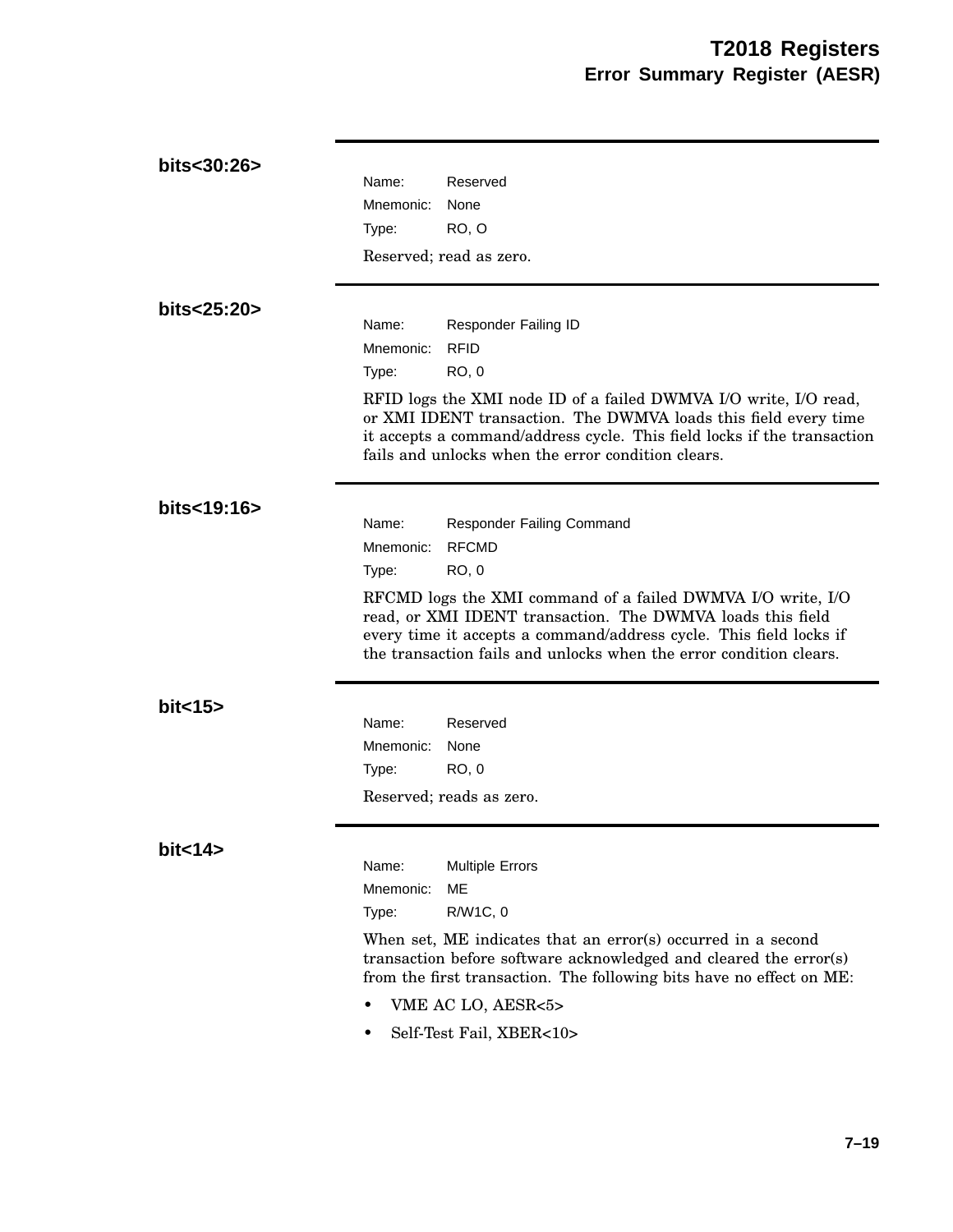## **T2018 Registers Error Summary Register (AESR)**

| bit < 13          |                      |                                                                                                                                                                                                                                                                                                                                               |
|-------------------|----------------------|-----------------------------------------------------------------------------------------------------------------------------------------------------------------------------------------------------------------------------------------------------------------------------------------------------------------------------------------------|
|                   | Name:                | Correctable PMR ECC Error                                                                                                                                                                                                                                                                                                                     |
|                   | Mnemonic:            | <b>CORR PMR ECC ERR</b>                                                                                                                                                                                                                                                                                                                       |
|                   | Type:                | R/W1C, 0                                                                                                                                                                                                                                                                                                                                      |
|                   |                      | When set, CORR PMR ECC ERR indicates that a correctable ECC<br>error occurred during an I/O read access to a PMR. The set state of<br>this bit locks the AREAR and generates an interrupt if INTR CORR<br>$ECC$ ERR (AIMR $<$ 10 $>$ ) is set.                                                                                                |
| bit < 12          |                      |                                                                                                                                                                                                                                                                                                                                               |
|                   | Name:                | Uncorrectable PMR ECC Error                                                                                                                                                                                                                                                                                                                   |
|                   | Mnemonic:            | UNCORR PMR ECC ERR                                                                                                                                                                                                                                                                                                                            |
|                   | Type:                | R/W1C, 0                                                                                                                                                                                                                                                                                                                                      |
|                   |                      | When set, UNCORR PMR ECC ERR indicates that an uncorrectable<br>ECC error occurred during an I/O read access to a PMR. The set<br>state of this bit locks the AREAR and generates an interrupt if INTR<br>UNCORR ECC ERR (AIMR<9>) is set.                                                                                                    |
| bit <sub>11</sub> |                      |                                                                                                                                                                                                                                                                                                                                               |
|                   | Name:                | <b>Invalid PFN</b>                                                                                                                                                                                                                                                                                                                            |
|                   | Mnemonic:            | <b>IPFN</b>                                                                                                                                                                                                                                                                                                                                   |
|                   | Type:                | R/W1C, 0                                                                                                                                                                                                                                                                                                                                      |
|                   |                      | When set, IPFN indicates that the Valid bit of a PMRE accessed<br>during a DMA transaction was not a one. The set state of IPFN causes<br>ABEAR to lock the VME address of the failed DMA transaction and an<br>interrupt request is generated if INTR IPFN (AIMR<11>) is set.                                                                |
|                   | $(AIMR<31>)$ is set. | If the transaction was a DMA write, or otherwise might cause a<br>data loss, an IVINTR is generated if Enable IVINTR Transactions                                                                                                                                                                                                             |
| bit < 10          |                      |                                                                                                                                                                                                                                                                                                                                               |
|                   | Name:                | Correctable DMA ECC Error                                                                                                                                                                                                                                                                                                                     |
|                   | Mnemonic:            | <b>CORR DMA ECC ERR</b>                                                                                                                                                                                                                                                                                                                       |
|                   | Type:                | R/W1C, 0                                                                                                                                                                                                                                                                                                                                      |
|                   | $(AIMR<10>)$ is set. | When set, CORR DMA ECC ERR indicates that a fetch from the PMR<br>during a DMA address translation detected and corrected an error.<br>The set state of this bit locks the ABEAR. CORR DMA ECC ERR<br>sets only when the DWMVA operates in an address translation mode.<br>When this bit sets, an interrupt is generated if INTR CORR ECC ERR |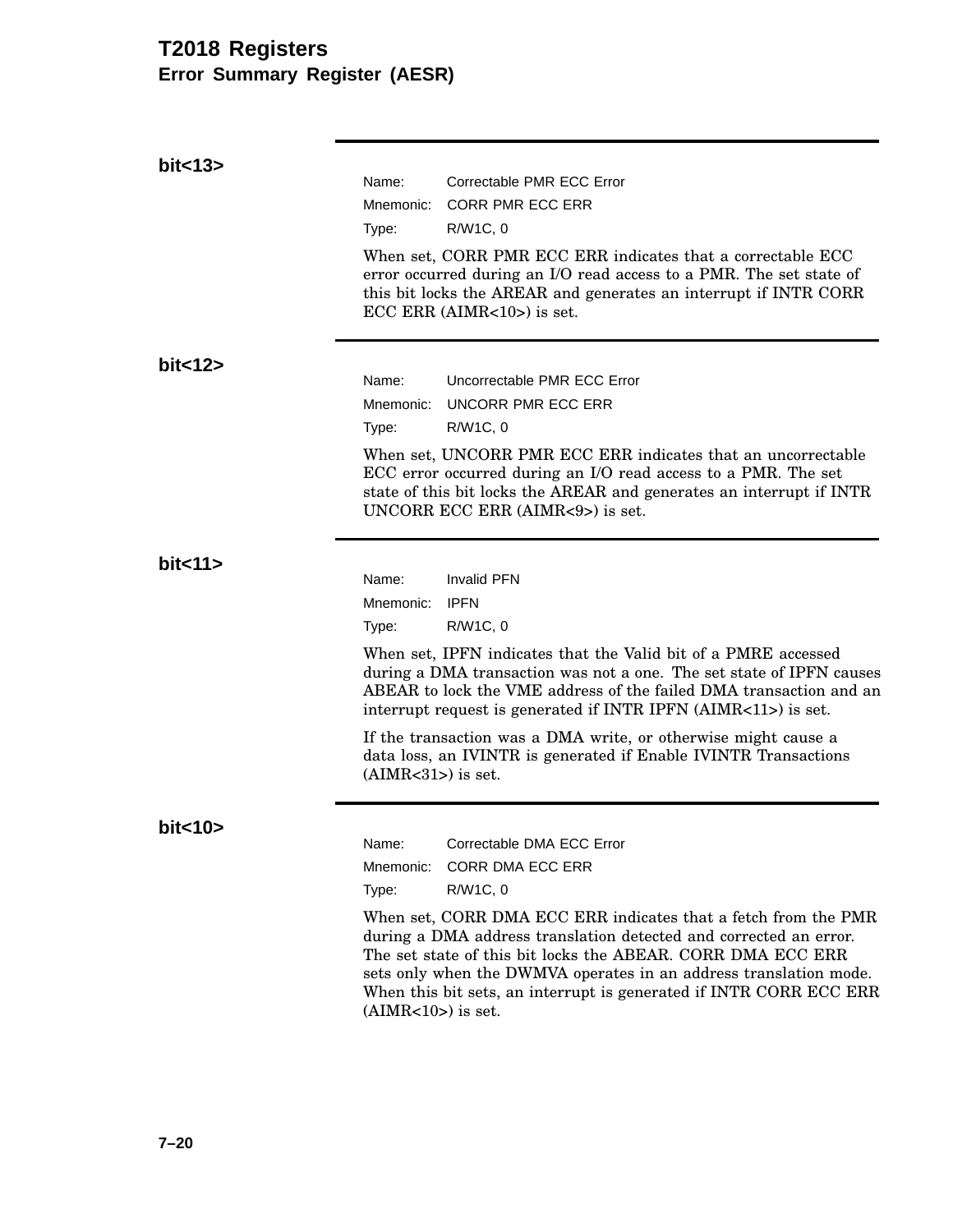| bits3> |                                                                                                                                                                                                                                                                                                                                                                                              |                                                                                                                                                                                                  |  |  |
|--------|----------------------------------------------------------------------------------------------------------------------------------------------------------------------------------------------------------------------------------------------------------------------------------------------------------------------------------------------------------------------------------------------|--------------------------------------------------------------------------------------------------------------------------------------------------------------------------------------------------|--|--|
|        | Name:                                                                                                                                                                                                                                                                                                                                                                                        | Uncorrectable DMA ECC Error                                                                                                                                                                      |  |  |
|        | Mnemonic:                                                                                                                                                                                                                                                                                                                                                                                    | UNCORR DMA ECC ERR                                                                                                                                                                               |  |  |
|        | Type:                                                                                                                                                                                                                                                                                                                                                                                        | R/W1C, 0                                                                                                                                                                                         |  |  |
|        | When set, UNCORR DMA ECC ERR indicates that a fetch from the<br>PMR during a DMA address translation detected an uncorrectable<br>error. The set state of this bit locks the ABEAR. UNCORR DMA ECC<br>ERR sets only when the DWMVA operates in an address translation<br>mode. When this bit sets, an interrupt is generated if INTR UNCORR<br>$ECC$ ERR (AIMR $\langle 9 \rangle$ ) is set. |                                                                                                                                                                                                  |  |  |
|        | If the transaction was a DMA write, or otherwise might cause a<br>data loss, an IVINTR is generated if Enable IVINTR Transactions<br>$(AIMR<31)$ is set.                                                                                                                                                                                                                                     |                                                                                                                                                                                                  |  |  |
| bits > |                                                                                                                                                                                                                                                                                                                                                                                              |                                                                                                                                                                                                  |  |  |
|        | Name:                                                                                                                                                                                                                                                                                                                                                                                        | <b>Invalid VME Address</b>                                                                                                                                                                       |  |  |
|        | Mnemonic:                                                                                                                                                                                                                                                                                                                                                                                    | <b>INV VME ADR</b>                                                                                                                                                                               |  |  |
|        | Type:                                                                                                                                                                                                                                                                                                                                                                                        | R/W1C, 0                                                                                                                                                                                         |  |  |
|        |                                                                                                                                                                                                                                                                                                                                                                                              | When set, INV VME ADR indicates that the VME address for the<br>requested DMA transaction is invalid (not in memory space).                                                                      |  |  |
|        | equals one.                                                                                                                                                                                                                                                                                                                                                                                  | In no translation mode or 40-bit address translation mode using 8-<br>Kbyte page size, a DMA transaction is invalid if VME address bit A29                                                       |  |  |
|        |                                                                                                                                                                                                                                                                                                                                                                                              | In 40-bit address translation mode using 4-Kbyte page size, a DMA<br>transaction is invalid if VME address bits A28-A29 do not equal zero.                                                       |  |  |
|        |                                                                                                                                                                                                                                                                                                                                                                                              | In 40-bit address translation mode, a DMA transaction is invalid if<br>VME address bits A25-A28 do not equal zero.                                                                               |  |  |
|        |                                                                                                                                                                                                                                                                                                                                                                                              | The set state of INV VME ADR causes the ABEAR to lock the VME<br>address of the failed transaction. An interrupt request is generated if<br>INTR INV VME ADR (AIMR<8>) is set.                   |  |  |
|        |                                                                                                                                                                                                                                                                                                                                                                                              | If the transaction was a DMA write, or otherwise might cause a<br>data loss, an IVINTR with WRT ERROR INT set in the Type field is<br>generated if Enable IVINTR Transactions (AIMR<31>) is set. |  |  |
| bits   | Name:                                                                                                                                                                                                                                                                                                                                                                                        | <b>Internal Error</b>                                                                                                                                                                            |  |  |
|        | Mnemonic:                                                                                                                                                                                                                                                                                                                                                                                    | IE                                                                                                                                                                                               |  |  |

Type: R/W1C, 0

IE is set when an UNEXPLAINED internal error to the T2018 gate array is detected. This error generally indicates a hardware problem where control logic has encountered UNDEFINED conditions. When IE is set, the DWMVA issues an IVINTR transaction with WRT ERROR INT set in the Type field, if Enable IVINTR Transactions  $(AIMR<31>)$  is set.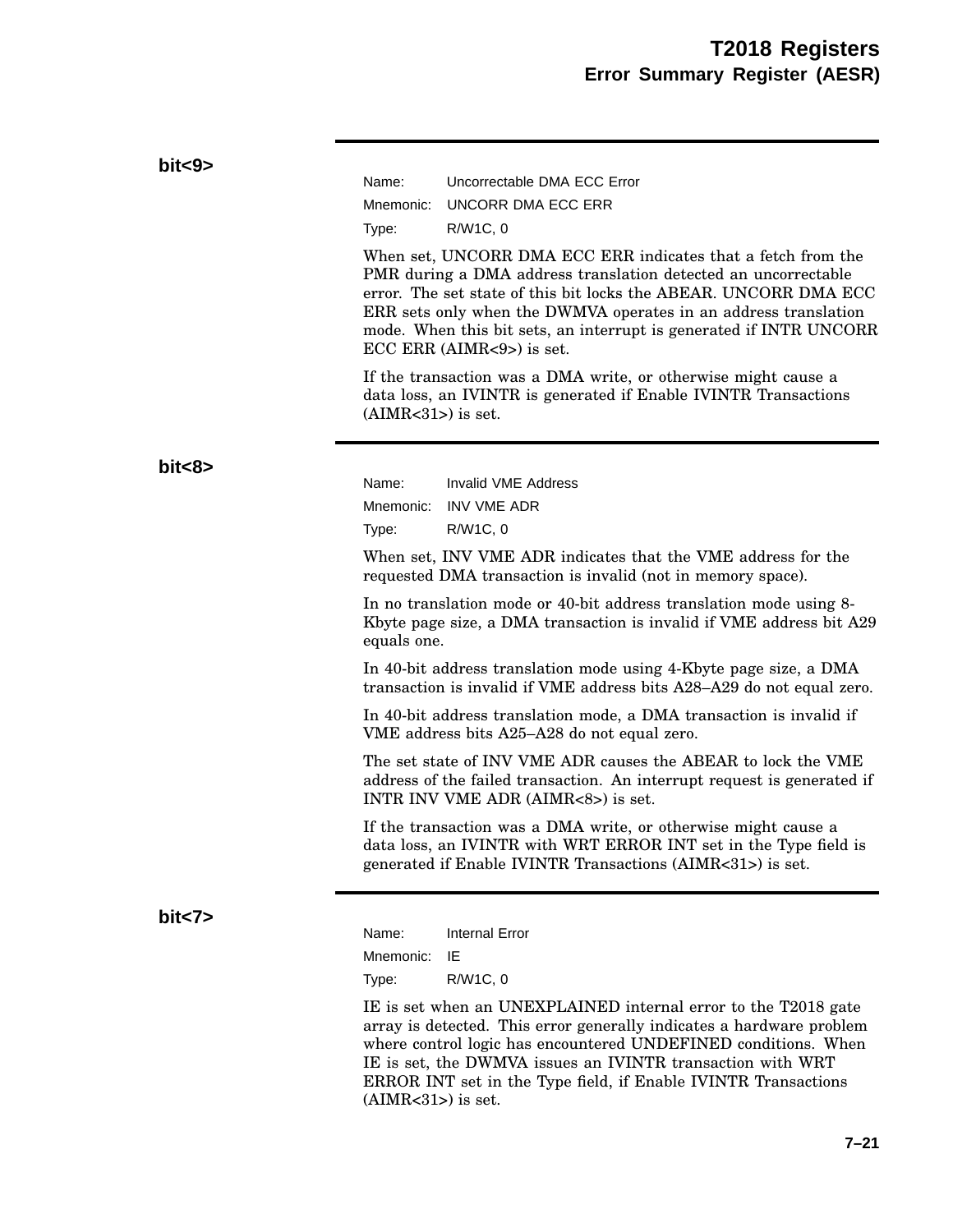### **T2018 Registers Error Summary Register (AESR)**

The following conditions cause IE to set:

- A state machine in the T2018 gate array reaches an illogical state.
- A parity error is detected internal to the gate array on the transfer of PMR write data for a PMR write request, indicating that the PMR location's data is corrupt. This error condition also causes I/O Write Failure (AESR<6>) to set.
- A parity error is detected on the transfer of write data for a loopback write command during a loopback mode. This also causes the loopback write transaction to abort and I/O Write Failure  $(AESR<6)$  to set.
- A parity error is detected on the return of DMA read data that is looped back as CPU read data during a loopback mode. This also causes the loopback read transaction to abort.

**bit<6>**

Name: I/O Write Failure Mnemonic: None Type: R/W1C, 0

The I/O Write Failure bit sets if the C3200 module is unable to complete an I/O write transaction to either its register space or to VME address space. The set state of this bit causes the generation of an IVINTR transaction with WRT ERROR INT set in the Type field, if Enable IVINTR Transactions (AIMR<31>) is set. Software uses this bit and other error bits to determine the cause of a DWMVA-generated IVINTR transaction.

When I/O Write Failure is set, the contents of the T2018 Responder Error Address Register lock.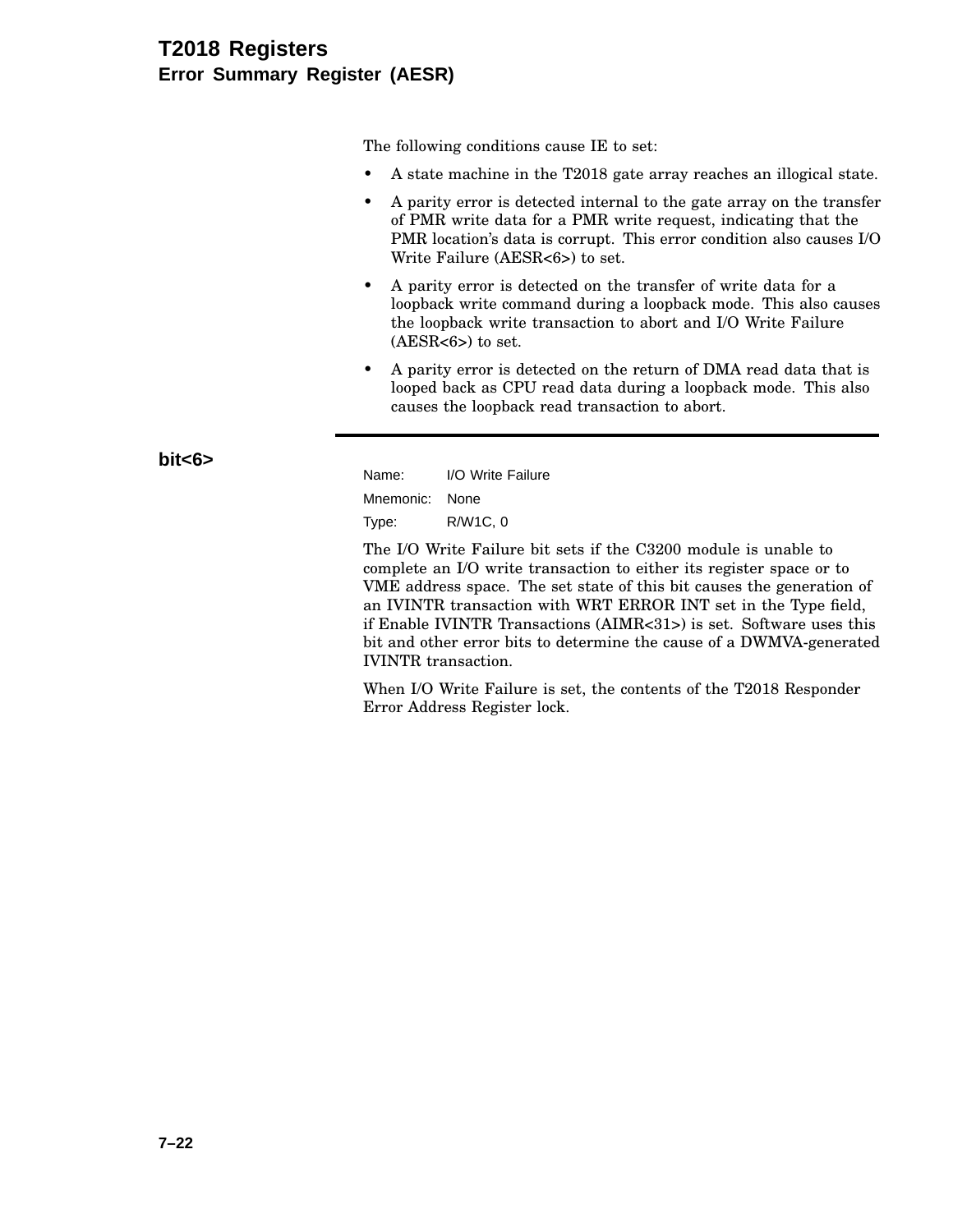| bits5   |                          |                                                                                                                                                                                                                                                                                                                                                                                                                                                                                |
|---------|--------------------------|--------------------------------------------------------------------------------------------------------------------------------------------------------------------------------------------------------------------------------------------------------------------------------------------------------------------------------------------------------------------------------------------------------------------------------------------------------------------------------|
|         | Name:                    | VME AC LO                                                                                                                                                                                                                                                                                                                                                                                                                                                                      |
|         | Mnemonic:                | None                                                                                                                                                                                                                                                                                                                                                                                                                                                                           |
|         | Type:                    | R/W1C, 1                                                                                                                                                                                                                                                                                                                                                                                                                                                                       |
|         |                          | The VME AC LO bit sets when the AC FAIL L signal is asserted,<br>indicating that the VME power has fallen below specifications. The<br>DWMVA issues an IVINTR with WRT ERROR INT set in the Type<br>field when AC FAIL L is asserted, if Enable IVINTR Transactions<br>$(AIMR<31)$ is set, so that software can determine the cause of<br>this IVINTR transaction. Software then clears VME AC LO in the<br>interrupt service routine that executes as a result of the IVINTR. |
|         |                          | The following conditions cause VME AC LO to set:                                                                                                                                                                                                                                                                                                                                                                                                                               |
|         | ٠                        | An XMI power-up sequence.                                                                                                                                                                                                                                                                                                                                                                                                                                                      |
|         | ٠                        | Software sets NRST (XBER<30>) to initiate a node reset.                                                                                                                                                                                                                                                                                                                                                                                                                        |
|         | $\bullet$<br>node reset. | Software sets Control Reset (ACSR<30>) to initiate a diagnostics                                                                                                                                                                                                                                                                                                                                                                                                               |
|         | ٠<br>failure.            | VME power falls below specifications, causing a VME power                                                                                                                                                                                                                                                                                                                                                                                                                      |
|         | $\bullet$<br>routine.    | Software causes a VME node reset to execute a remote booting                                                                                                                                                                                                                                                                                                                                                                                                                   |
|         |                          | This bit is cleared by self-test at power-up.                                                                                                                                                                                                                                                                                                                                                                                                                                  |
| bit < 4 | Name:                    | <b>IBUS DMA-A Data Parity Error</b>                                                                                                                                                                                                                                                                                                                                                                                                                                            |
|         |                          | Mnemonic: IBUS DMA-A DATA PE                                                                                                                                                                                                                                                                                                                                                                                                                                                   |
|         | Type:                    | R/W1C, 0                                                                                                                                                                                                                                                                                                                                                                                                                                                                       |
|         |                          |                                                                                                                                                                                                                                                                                                                                                                                                                                                                                |

IBUS DMA-A DATA PE sets when the T2018 module detects a parity error on the IBUS when the C3200 module was loading a DMA-A data buffer location. When this bit is set, the DWMVA issues an IVINTR with WRT ERROR INT set in the Type field, if Enable IVINTR Transactions (AIMR<31>) is set.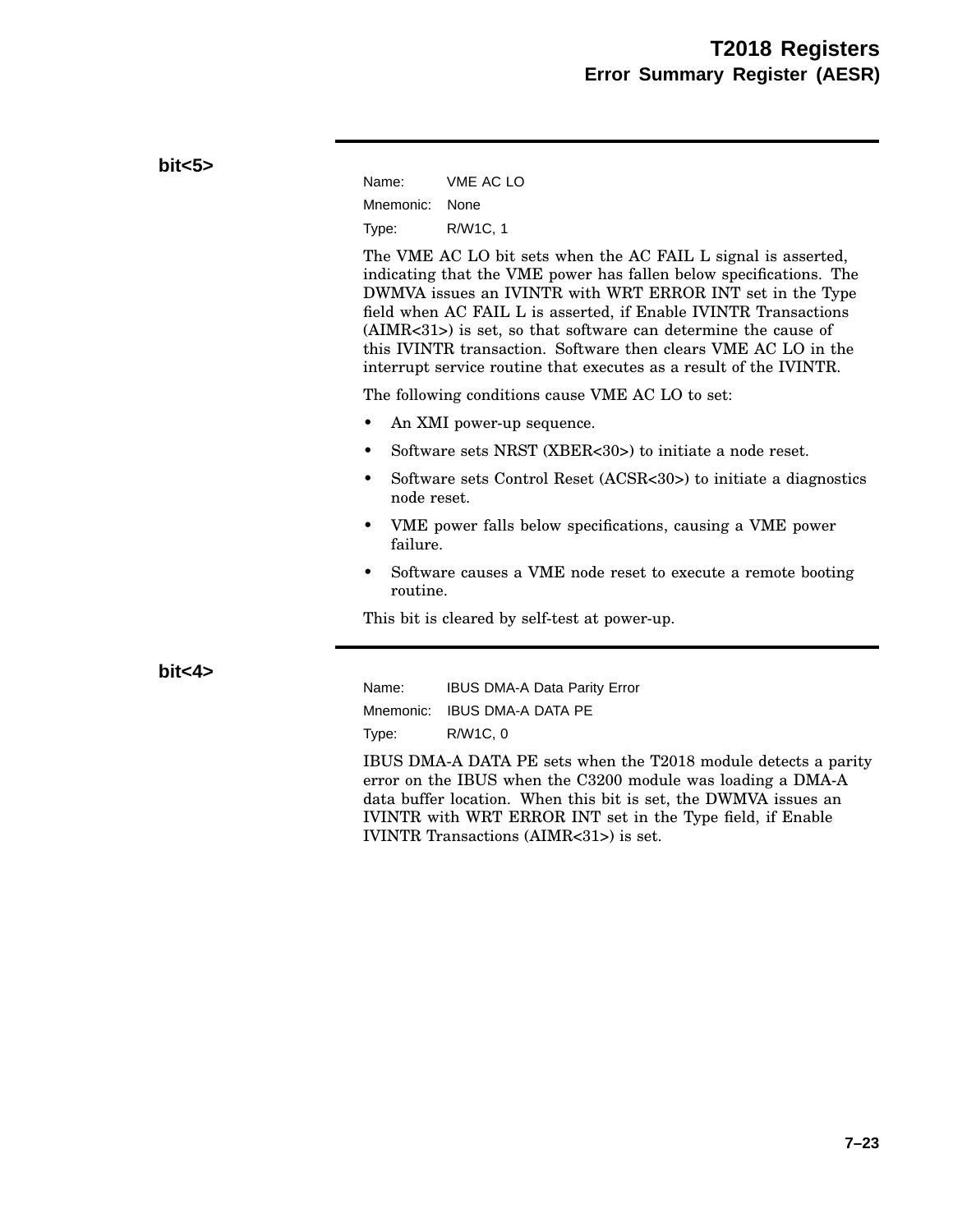### **T2018 Registers Error Summary Register (AESR)**

**bit<3>** Name: IBUS DMA-A C/A Parity Error Mnemonic: IBUS DMA-A CA PE Type: R/W1C, 0 IBUS DMA-A C/A PE bit sets when the T2018 module detects a parity error on the IBUS when the C3200 module was loading a DMA-A data buffer command/address location. When this bit is set, and the failing DMA transaction is a write or interrupt, the DWMVA issues an IVINTR with WRT ERROR INT set in the Type field. The DWMVA issues an error interrupt if INTR DMA-A CA PE (AIMR<3>) is set. **bit<2>** Name: IBUS DMA-B Data Parity Error Mnemonic: IBUS DMA-B DATA PE Type: R/W1C, 0 IBUS DMA-B DATA PE sets when the T2018 module detects a parity error on the IBUS when the C3200 module was loading a DMA-B data buffer location. When this bit is set, the DWMVA issues an IVINTR with WRT ERROR INT set in the Type field, if Enable IVINTR Transactions (AIMR<31>) is set. **bit<1>** Name: IBUS DMA-B C/A Parity Error Mnemonic: IBUS DMA-B CA PE Type: R/W1C, 0 IBUS DMA-B CA PE sets when the T2018 module detects a parity error on the IBUS when the C3200 module was loading a DMA-B data buffer command/address location. When this bit is set, and the failing DMA transaction is a write or interrupt, the DWMVA issues an IVINTR with WRT ERROR INT set in the Type field. The DWMVA issues an error interrupt if this error bit is set and INTR DMA-B CA PE (AIMR<1>) is also set.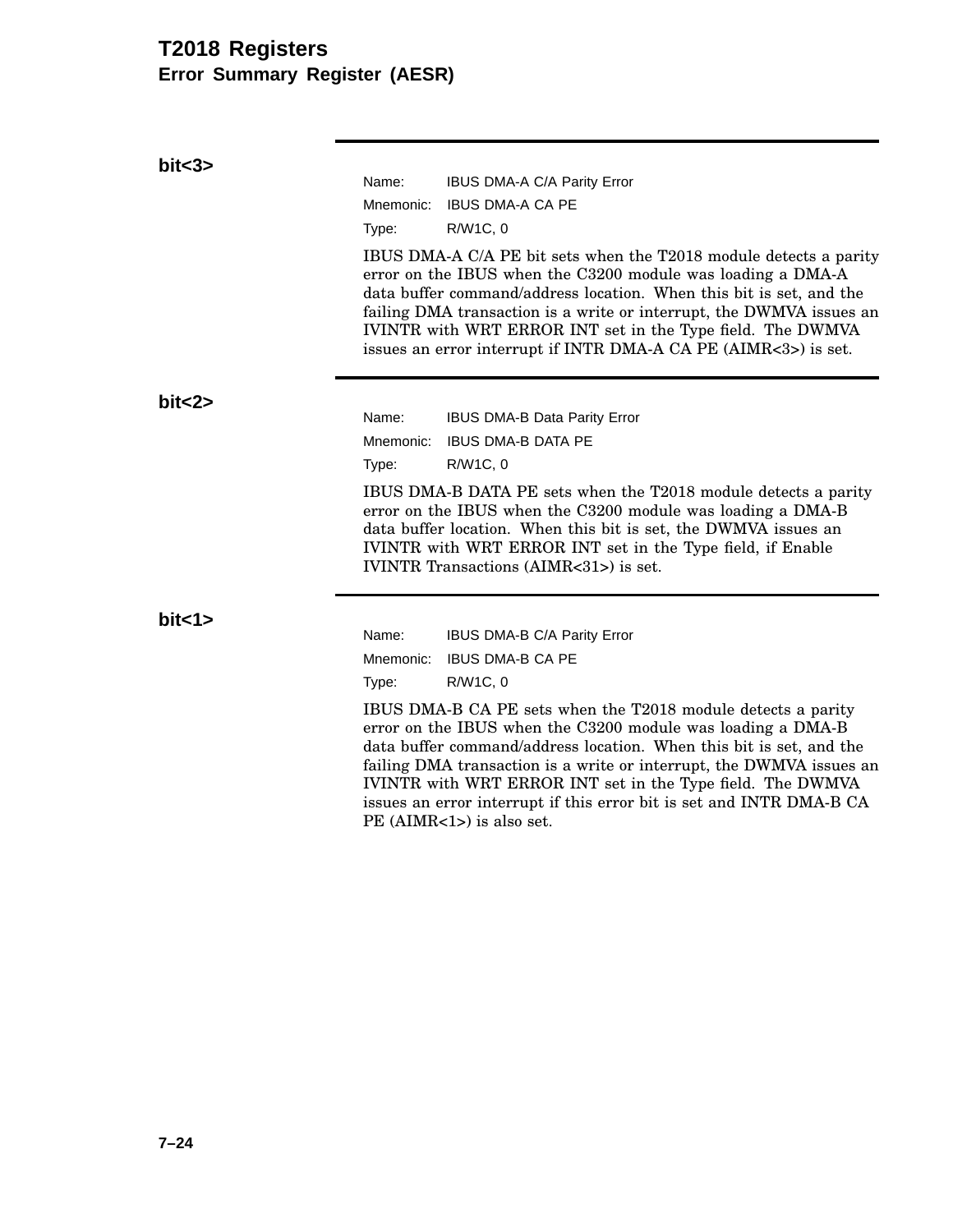#### **bit<0>**

Name: IBUS I/O Read Data Parity Error Mnemonic: IBUS I/O RD PE Type: R/W1C, 0

IBUS I/O RD PE sets when the T2018 module detects a parity error on the IBUS when the C3200 module was loading the I/O data location during an XMI commander-initiated I/O read or IDENT. The DWMVA issues a Read Error Response (RER) to the commander when the error occurs during an I/O read transaction. If the error occurs during an IDENT transaction, the DWMVA returns the contents of the Return Vector Register (ARVR) as the vector. The DWMVA issues an interrupt to the XMI when this bit is set, if INTR I/O RD PE (AIMR<0>) is also set.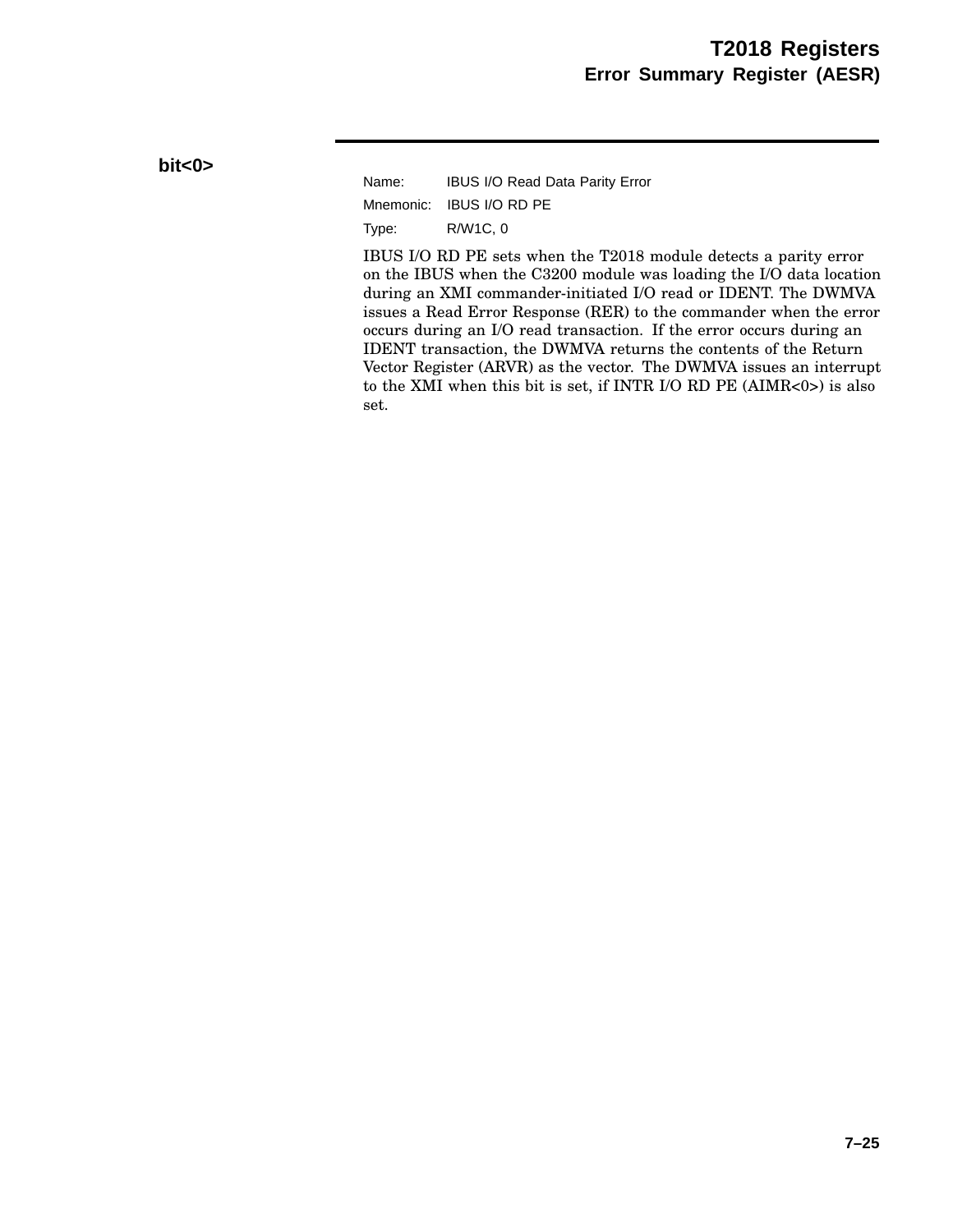# **Interrupt Mask Register (AIMR)**

The Interrupt Mask Register enables/disables the generation of an error interrupt transaction when the corresponding error bit in either the Bus Error Register (XBER) or the Error Summary Register (AESR) is set.



msb−p393−91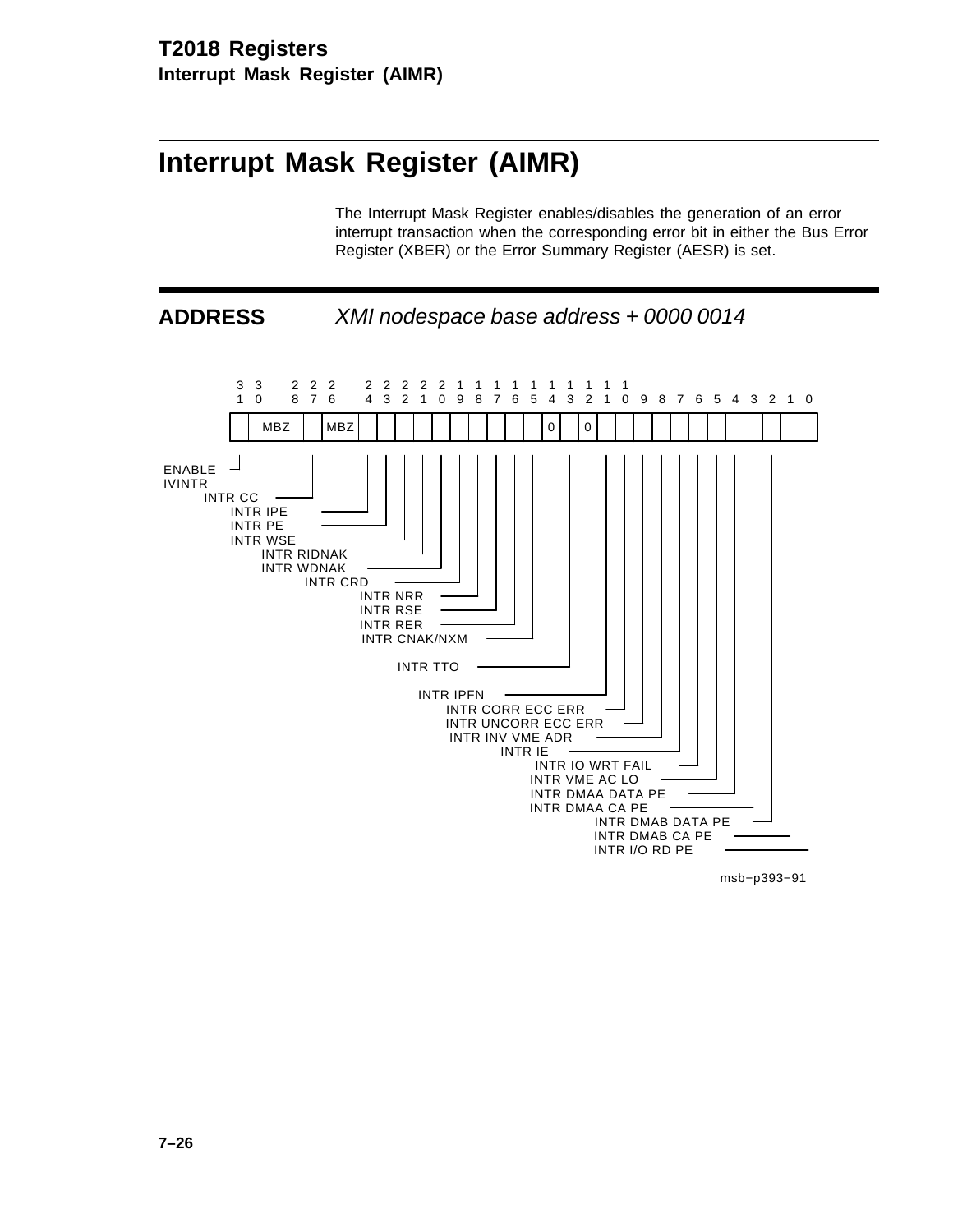| bit < 31    |                                                                                                                                                                                                                                              |
|-------------|----------------------------------------------------------------------------------------------------------------------------------------------------------------------------------------------------------------------------------------------|
|             | Name:<br>Enable IVINTR Transactions                                                                                                                                                                                                          |
|             | Mnemonic:<br><b>ENABLE IVINTR</b>                                                                                                                                                                                                            |
|             | $R/W$ , 0<br>Type:                                                                                                                                                                                                                           |
|             | When ENABLE IVINTR is set and IVINTR Destination Register is<br>properly configured, IVINTRs are enabled and can be issued on the<br>XMI bus. The following error conditions generate IVINTRs:                                               |
|             | Invalid PFN, AESR<11>, only if the failing transaction was a DMA<br>$\bullet$<br>write                                                                                                                                                       |
|             | Uncorrectable DMA ECC error, AESR<9>, only if the failing<br>$\bullet$<br>transaction was a DMA write                                                                                                                                        |
|             | Invalid VME address, AESR<8>, only if the failing transaction was<br>$\bullet$<br>a DMA write                                                                                                                                                |
|             | Internal Error, AESR<7><br>$\bullet$                                                                                                                                                                                                         |
|             | I/O Write Failure, AESR<6><br>$\bullet$                                                                                                                                                                                                      |
|             | VME AC LO, AESR<5><br>$\bullet$                                                                                                                                                                                                              |
|             | IBUS DMA-A Data Parity Error, AESR<4><br>٠                                                                                                                                                                                                   |
|             | IBUS DMA-A C/A Parity Error, AESR<3>, only if the failing<br>$\bullet$<br>transaction was a DMA write                                                                                                                                        |
|             | IBUS DMA-B Data Parity Error, AESR<2><br>$\bullet$                                                                                                                                                                                           |
|             | IBUS DMA-B C/A Parity Error, AESR<1>, only if the failing<br>$\bullet$<br>transaction was a DMA write                                                                                                                                        |
|             | Transaction Timeout, XBER<13>, only if the failing transaction<br>٠<br>was a DMA write                                                                                                                                                       |
|             | CAUTION: This bit must be set to ensure proper error reporting in the<br>case of asynchronous write failures and occurrence of a<br>pending VME powerfail (VME power failure not initiated by<br>XMI AC LO, XMI DC LO, or DWMVA node reset). |
| bits<30:28> |                                                                                                                                                                                                                                              |

| Name:          | Reserved                |
|----------------|-------------------------|
| Mnemonic: None |                         |
| Type:          | RO. 0                   |
|                | Reserved; must be zero. |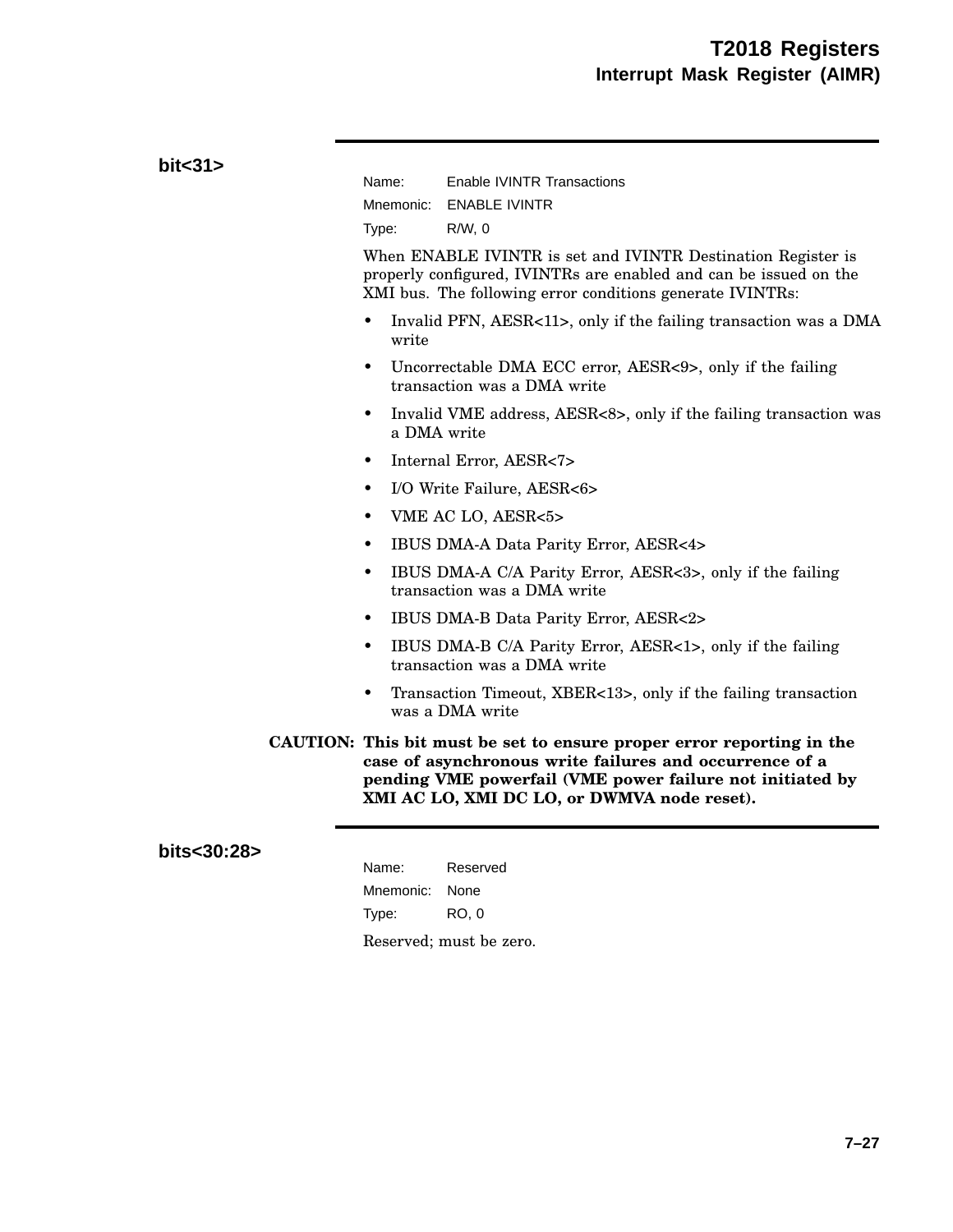| bit < 27    |           |                                                                                                         |
|-------------|-----------|---------------------------------------------------------------------------------------------------------|
|             | Name:     | Interrupt on Corrected Confirmation                                                                     |
|             | Mnemonic: | <b>INTR CC</b>                                                                                          |
|             | Type:     | $R/W$ , 0                                                                                               |
|             |           | If INTR CC IS SET, the DWMVA generates an interrupt when                                                |
|             |           | Corrected Confirmation (XBER<27>) sets.                                                                 |
| bits<26:25> |           |                                                                                                         |
|             | Name:     | Reserved                                                                                                |
|             | Mnemonic: | None                                                                                                    |
|             | Type:     | <b>RO, 0</b>                                                                                            |
|             |           | Reserved; must be zero.                                                                                 |
| bit < 24    |           |                                                                                                         |
|             | Name:     | Interrupt on Inconsistent Parity Error                                                                  |
|             | Mnemonic: | <b>INTR IPE</b>                                                                                         |
|             | Type:     | $R/W$ , 0                                                                                               |
|             |           | If INTR IPE is set, the DWMVA generates an interrupt when<br>Inconsistent Parity Error (XBER<24>) sets. |
| bit < 23    |           |                                                                                                         |
|             | Name:     | Interrupt on Parity Error                                                                               |
|             | Mnemonic: | <b>INTR PE</b>                                                                                          |
|             | Type:     | $R/W$ , 0                                                                                               |
|             |           | If INTR PE is set, the DWMVA generates an interrupt when Parity<br>Error (XBER<23>) sets.               |
| bit < 22    |           |                                                                                                         |
|             | Name:     | Interrupt on Write Sequence Error                                                                       |
|             | Mnemonic: | <b>INTR WSE</b>                                                                                         |
|             | Type:     | $R/W$ , 0                                                                                               |
|             |           | If INTR WSE is set, the DWMVA generates an interrupt when Write<br>Sequence Error (XBER<22>) sets.      |
| bit < 21    |           |                                                                                                         |
|             | Name:     | Interrupt on Read/IDENT NO ACK                                                                          |
|             | Mnemonic: | <b>INTR RIDNAK</b>                                                                                      |
|             | Type:     | $R/W$ , 0                                                                                               |
|             |           | If INTR RIDNAK is set, the DWMVA generates an interrupt when<br>Read/IDENT NO ACK (XBER<21>) sets.      |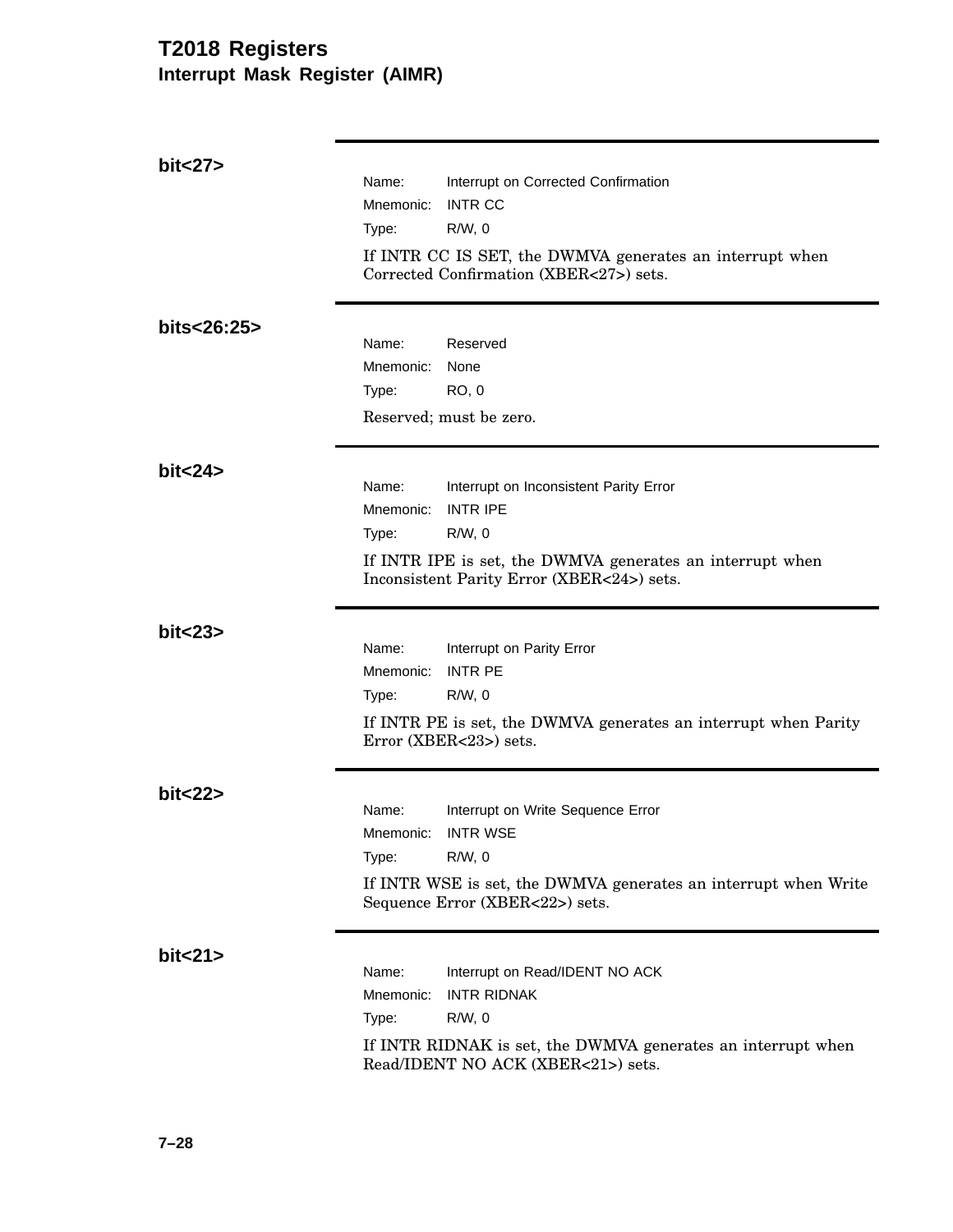| bit<20>  | Name:<br>Interrupt on Write Data NO ACK<br><b>INTR WDNAK</b><br>Mnemonic:<br>$R/W$ , 0<br>Type:<br>If INTR WDNAK is set, the DWMVA generates an interrupt when<br>Write Data NO ACK (XBER<20>) sets. |
|----------|------------------------------------------------------------------------------------------------------------------------------------------------------------------------------------------------------|
| bit < 19 | Name:<br>Interrupt on Corrected Read Data<br><b>INTR CRD</b><br>Mnemonic:<br>$R/W$ , 0<br>Type:<br>If INTR CRD is set, the DWMVA generates an interrupt when<br>Corrected Read Data (XBER<19>) sets. |
| bit<18>  | Name:<br>Interrupt on No Read Response<br><b>INTR NRR</b><br>Mnemonic:<br>$R/W$ , 0<br>Type:<br>If INTR NRR is set, the DWMVA generates an interrupt when No<br>Read Response (XBER<18>) sets.       |
| bit < 17 | Name:<br>Interrupt on Read Sequence Error<br><b>INTR RSE</b><br>Mnemonic:<br>$R/W$ , 0<br>Type:<br>If INTR RSE is set, the DWMVA generates an interrupt when Read<br>Sequence Error (XBER<17>) sets. |
| bit < 16 | Interrupt on Read Error Response<br>Name:<br><b>INTR RER</b><br>Mnemonic:<br>$R/W$ , 0<br>Type:<br>If INTR RER is set, the DWMVA generates an interrupt when Read<br>Error Response (XBER<16>) sets. |
| bit < 15 | Name:<br>Interrupt on Command NO ACK<br><b>INTR CNAK</b><br>Mnemonic:<br>$R/W$ , 0<br>Type:<br>If INTR CNAK is set, the DWMVA generates an interrupt when<br>Command NO ACK (XBER<15>) sets.         |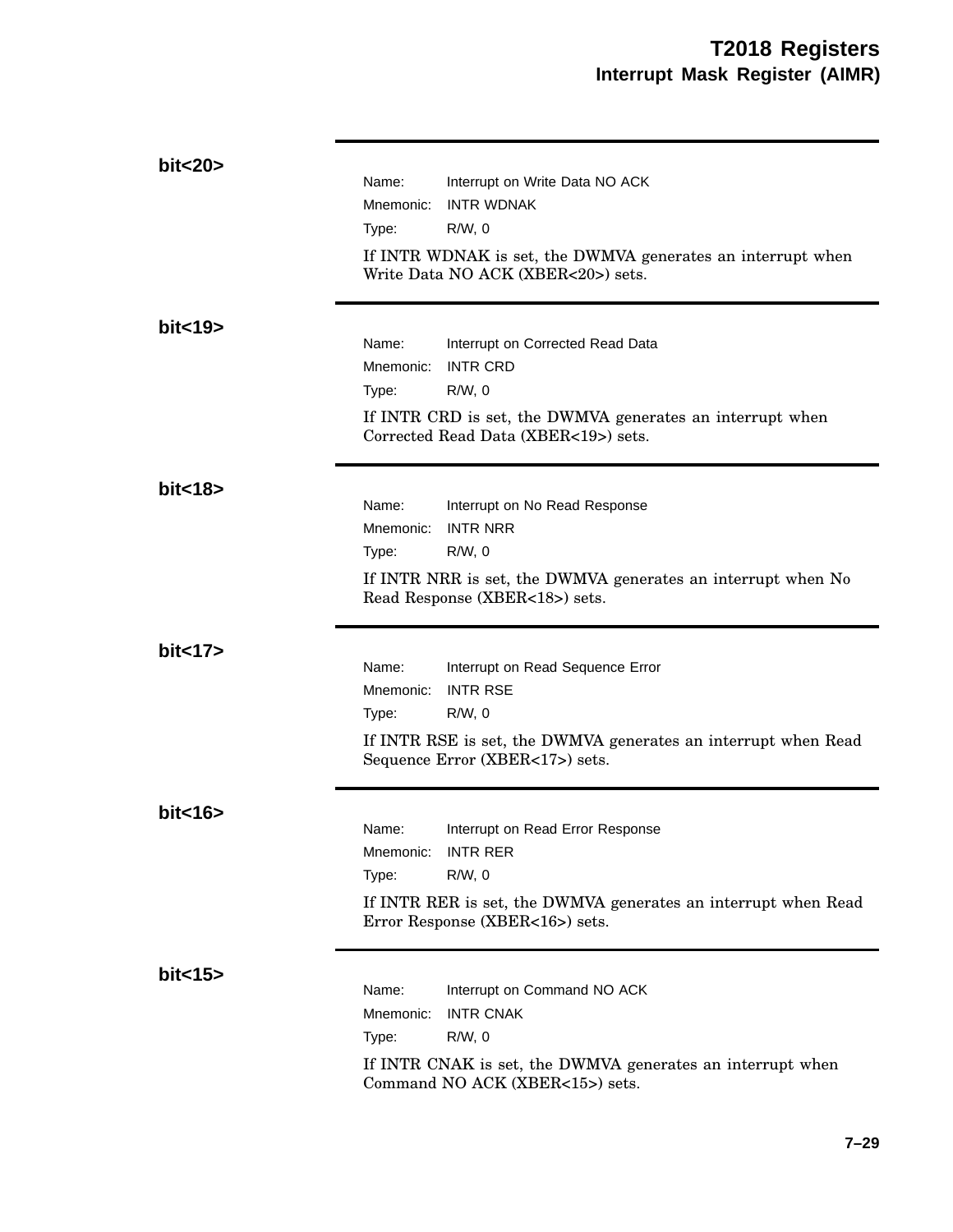| bit < 14 |           |                                                                                                                                                                 |
|----------|-----------|-----------------------------------------------------------------------------------------------------------------------------------------------------------------|
|          | Name:     | Reserved                                                                                                                                                        |
|          | Mnemonic: | None                                                                                                                                                            |
|          | Type:     | <b>RO, 0</b>                                                                                                                                                    |
|          |           | Reserved; must be zero.                                                                                                                                         |
| bit < 13 |           |                                                                                                                                                                 |
|          | Name:     | Interrupt on Transaction Timeout                                                                                                                                |
|          | Mnemonic: | <b>INTR TTO</b>                                                                                                                                                 |
|          | Type:     | $R/W$ , 0                                                                                                                                                       |
|          |           | If INTR TTO is set, the DWMVA generates an interrupt when<br>Transaction Timeout (XBER<13>) sets.                                                               |
| bit < 12 |           |                                                                                                                                                                 |
|          | Name:     | Reserved                                                                                                                                                        |
|          | Mnemonic: | None                                                                                                                                                            |
|          | Type:     | <b>RO, 0</b>                                                                                                                                                    |
|          |           | Reserved; must be zero.                                                                                                                                         |
| bit < 11 | Name:     |                                                                                                                                                                 |
|          | Mnemonic: | Interrupt on Invalid PFN<br><b>INTR IPFN</b>                                                                                                                    |
|          | Type:     | $R/W$ , 0                                                                                                                                                       |
|          |           |                                                                                                                                                                 |
|          |           | If INTR IPFN is set, the DWMVA generates an interrupt when Invalid<br>PFN (AESR<11>) sets.                                                                      |
| bit < 10 |           |                                                                                                                                                                 |
|          | Name:     | Interrupt on Correctable ECC Error                                                                                                                              |
|          | Mnemonic: | <b>INTR COR ECC ERR</b>                                                                                                                                         |
|          | Type:     | R/W, 0                                                                                                                                                          |
|          |           | If INTR COR ECC ERR is set, the DWMVA generates an interrupt<br>when Correctable PMR ECC Error (AESR<13>) or Correctable DMA<br>ECC Error (AESR<10>) sets.      |
| bit<9>   |           |                                                                                                                                                                 |
|          | Name:     | Interrupt on Uncorrectable ECC Error                                                                                                                            |
|          | Mnemonic: | <b>INTR UNCOR ECC ERR</b>                                                                                                                                       |
|          | Type:     | $R/W$ , 0                                                                                                                                                       |
|          |           | If INTR UNCOR ECC ERR is set, the DWMVA generates an interrupt<br>when Uncorrectable PMR ECC Error (AESR<12>) or Uncorrectable<br>DMA ECC Error (AESR<9>) sets. |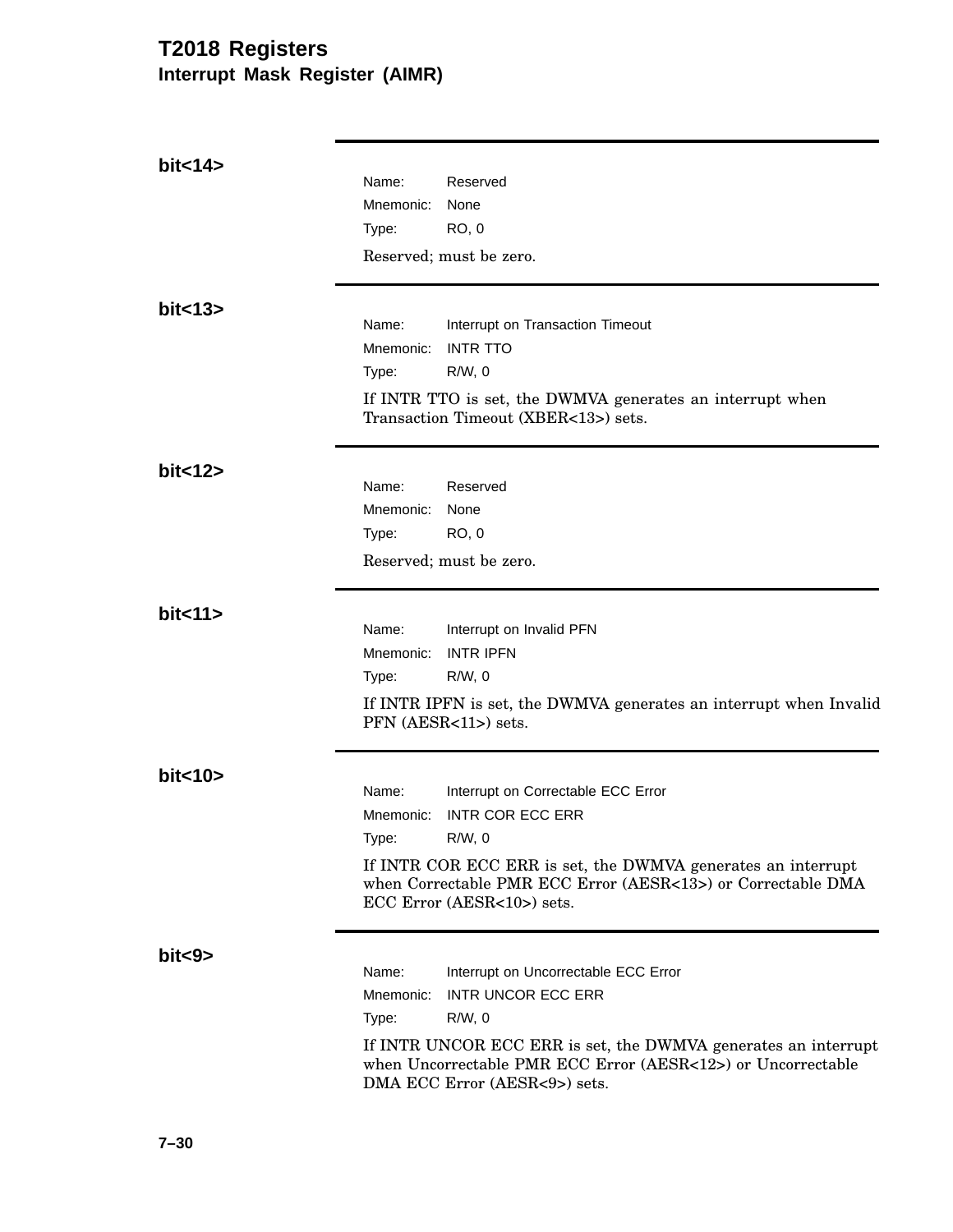| bits    | Name:<br>Mnemonic:<br>Type: | Interrupt on Invalid VME Address<br><b>INTR INV VME ADR</b><br>$R/W$ , 0<br>If INTR INV VME ADR is set, the DWMVA generates an interrupt<br>when Invalid VME Address (AESR<8>) sets.                       |
|---------|-----------------------------|------------------------------------------------------------------------------------------------------------------------------------------------------------------------------------------------------------|
| bit < 7 | Name:<br>Mnemonic:<br>Type: | Interrupt on Internal Error<br><b>INTR IE</b><br>$R/W$ , 0<br>If INTR IE is set, the DWMVA generates an interrupt when Internal<br>Error (AESR<7>) sets.                                                   |
| bits >  | Name:<br>Mnemonic:<br>Type: | Interrupt on I/O Write Failure<br><b>INTR IO WRT FAIL</b><br>$R/W$ , 0<br>If INTR IO WRT FAIL is set, the DWMVA generates an interrupt<br>when I/O Write Failure (AESR<6>) sets.                           |
| bit < 5 | Name:<br>Mnemonic:<br>Type: | Interrupt on VME AC LO<br><b>INTR VME AC LO</b><br>$R/W$ , 0<br>If INTR VME AC LO is set, the DWMVA generates an interrupt when<br>VME AC LO (AESR<5>) sets.                                               |
| bits4>  | Name:<br>Type:              | Interrupt on DMA-A Data Parity Error<br>Mnemonic: INTR DMA-A DATA PE<br>$R/W$ , $0$<br>If INTR DMA-A DATA PE is set, the DWMVA generates an interrupt<br>when IBUS DMA-A Data Parity Error (AESR<4>) sets. |
| bits3>  | Name:<br>Mnemonic:<br>Type: | Interrupt on IBUS DMA-A C/A Parity Error<br>INTR DMA-A CA PE<br>$R/W$ , 0<br>If INTR DMA-A CA PE is set, the DWMVA generates an interrupt<br>when IBUS DMA-A C/A Parity Error (AESR<3>) sets.              |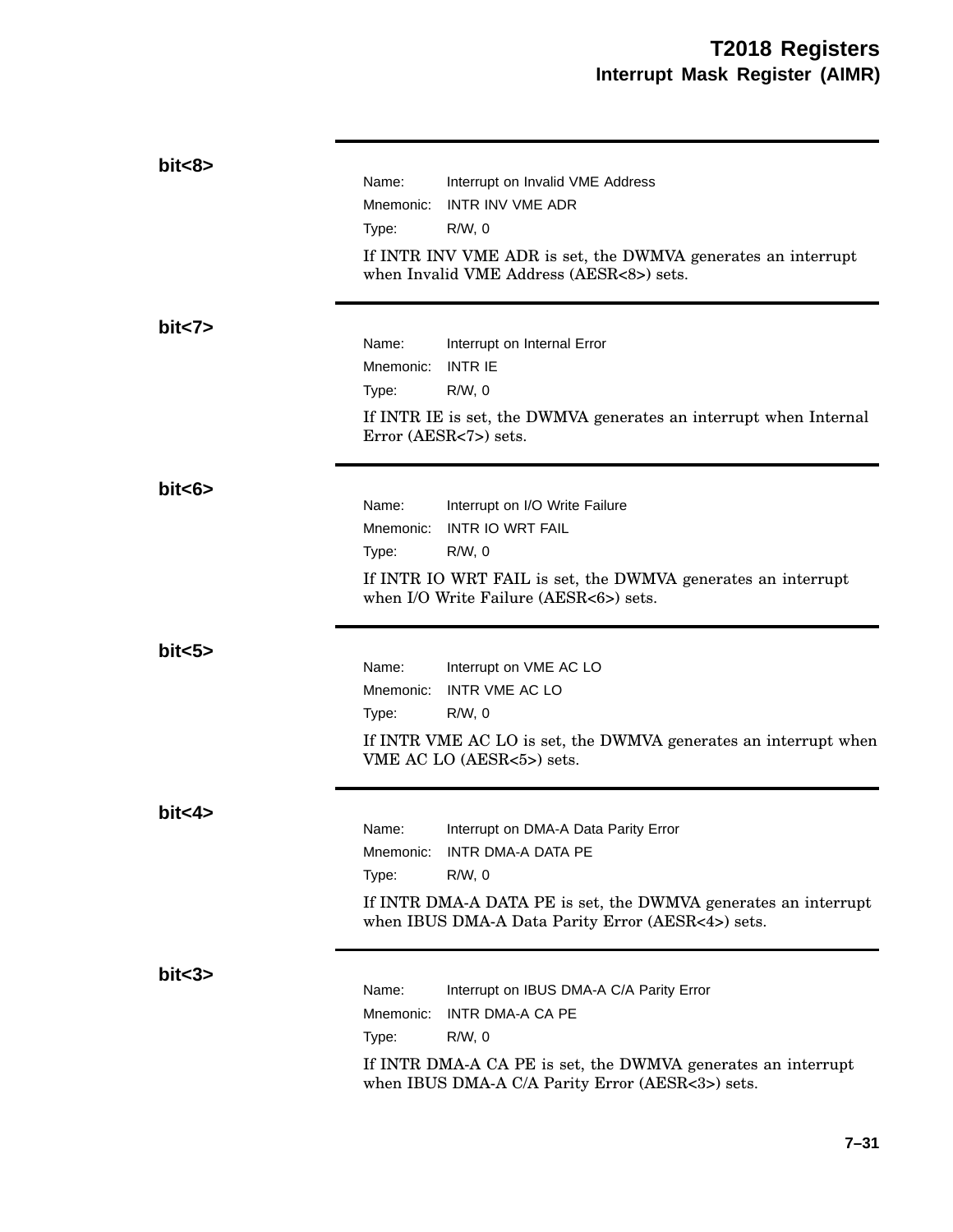| bits2     |           |                                                                                                                   |
|-----------|-----------|-------------------------------------------------------------------------------------------------------------------|
|           | Name:     | Interrupt on DMA-B Data Parity Error                                                                              |
|           | Mnemonic: | INTR DMA-B DATA PE                                                                                                |
|           | Type:     | $R/W$ , 0                                                                                                         |
|           |           | If INTR DMA-B DATA PE is set, the DWMVA generates an interrupt<br>if IBUS DMA-B Data Parity Error (AESR<2>) sets. |
| bit < 1>  |           |                                                                                                                   |
|           | Name:     | Interrupt on IBUS DMA-B C/A Parity Error                                                                          |
|           | Mnemonic: | INTR DMA-B CA PE                                                                                                  |
|           | Type:     | R/W, 0                                                                                                            |
|           |           | If INTR DMA-B CA PE is set, the DWMVA generates an interrupt if<br>IBUS DMA-B C/A Parity Error (AESR<1>) sets.    |
| bit < 0 > | Name:     |                                                                                                                   |
|           | Mnemonic: | Interrupt on IBUS I/O Read Data Parity Error<br>INTR I/O RD PE                                                    |
|           |           |                                                                                                                   |
|           | Type:     | $R/W$ , 0                                                                                                         |
|           |           | If INTR I/O RD PE is set, the DWMVA generates an interrupt if IBUS<br>I/O Read Data Parity Error (AESR<0>) sets.  |
|           |           |                                                                                                                   |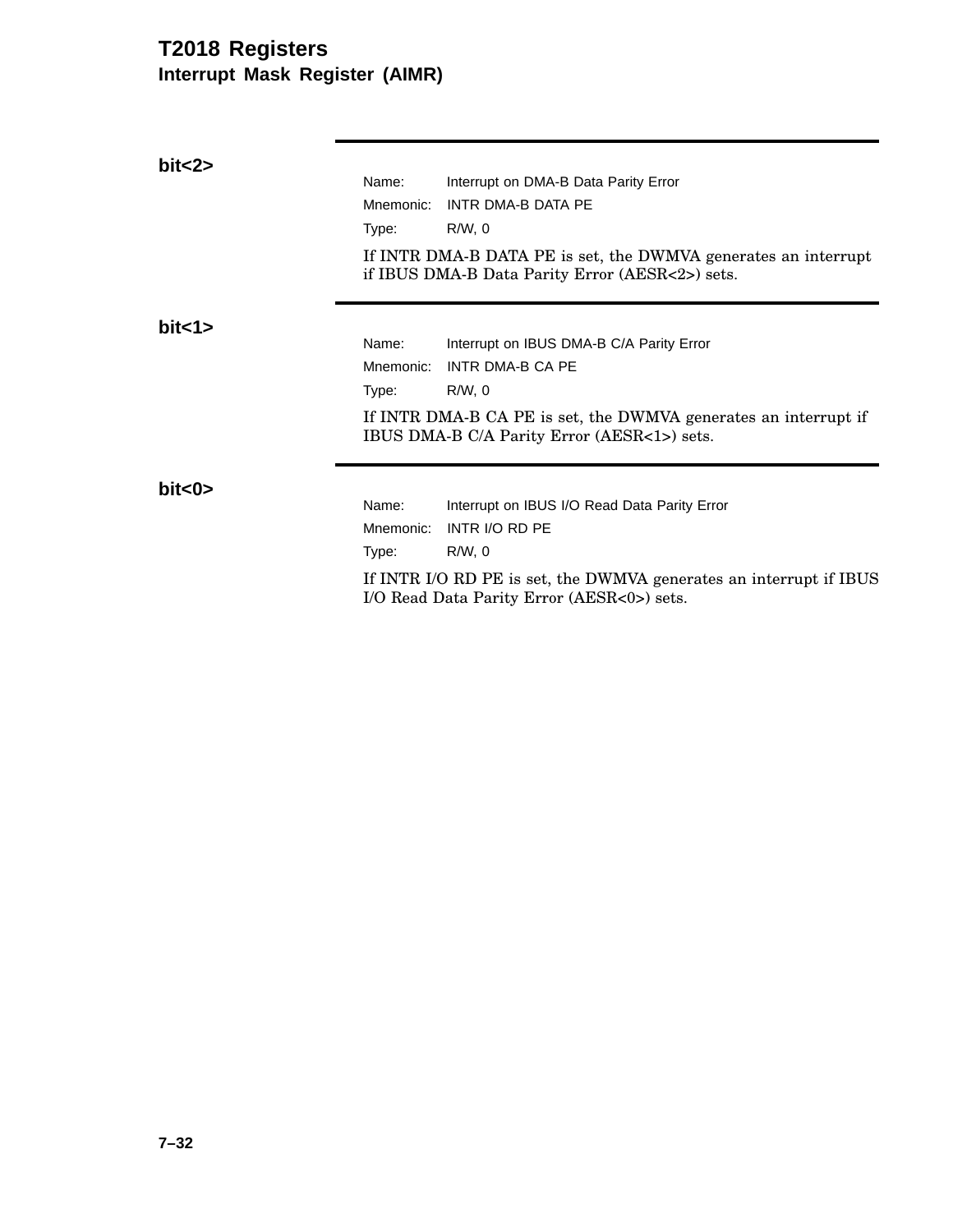## **Implied Vector Interrupt Destination/Diagnostic Register (AIVINTR)**

The Implied Vector Interrupt Destination/Diagnostic Register is used for two different purposes:

- As a mask during DWMVA-initiated transactions
- As a data path tester during diagnostics

DWMVA-initiated transactions use bits <15:0> only of the register to define the Implied Vector Interrupt (IVINTR) destination. Diagnostics use all 32 bits.

### **ADDRESS** XMI nodespace base address + 0000 0018

|                       | 6 5                       |  |
|-----------------------|---------------------------|--|
| Diagnostic Read/Write | <b>IVINTR Destination</b> |  |

(Diagnostic Read/Write)

msb−p394−91

#### **bits<31:0>**

| Name:          | Diagnostic Read/Write |
|----------------|-----------------------|
| Mnemonic: None |                       |
| Type:          | R/W, Undefined        |

The Diagnostic Read/Write bits are used by diagnostics to verify the integrity of the T2018 main data path. Diagnostics should ensure that the processor's IPL level is raised above IPL 30, so that in case the occurrence of an error causes the T2018 to issue an IVINTR transaction, an unexpected interrupt does not result.

#### **bits<15:0>**

| Name:          | <b>IVINTR Destination</b> |
|----------------|---------------------------|
| Mnemonic: None |                           |
| Type:          | R/W.0                     |

The IVINTR Destination mask field determines which nodes on the XMI will be targeted by the DWMVA when the DWMVA issues an IVINTR transaction. Each bit, when set, selects the corresponding node to participate in the IVINTR transaction. Multiple bits can be set to engage simultaneously as many XMI nodes as desired. When bits <15:0> are used as an IVINTR destination mask, bits <31:16> must be written as zero.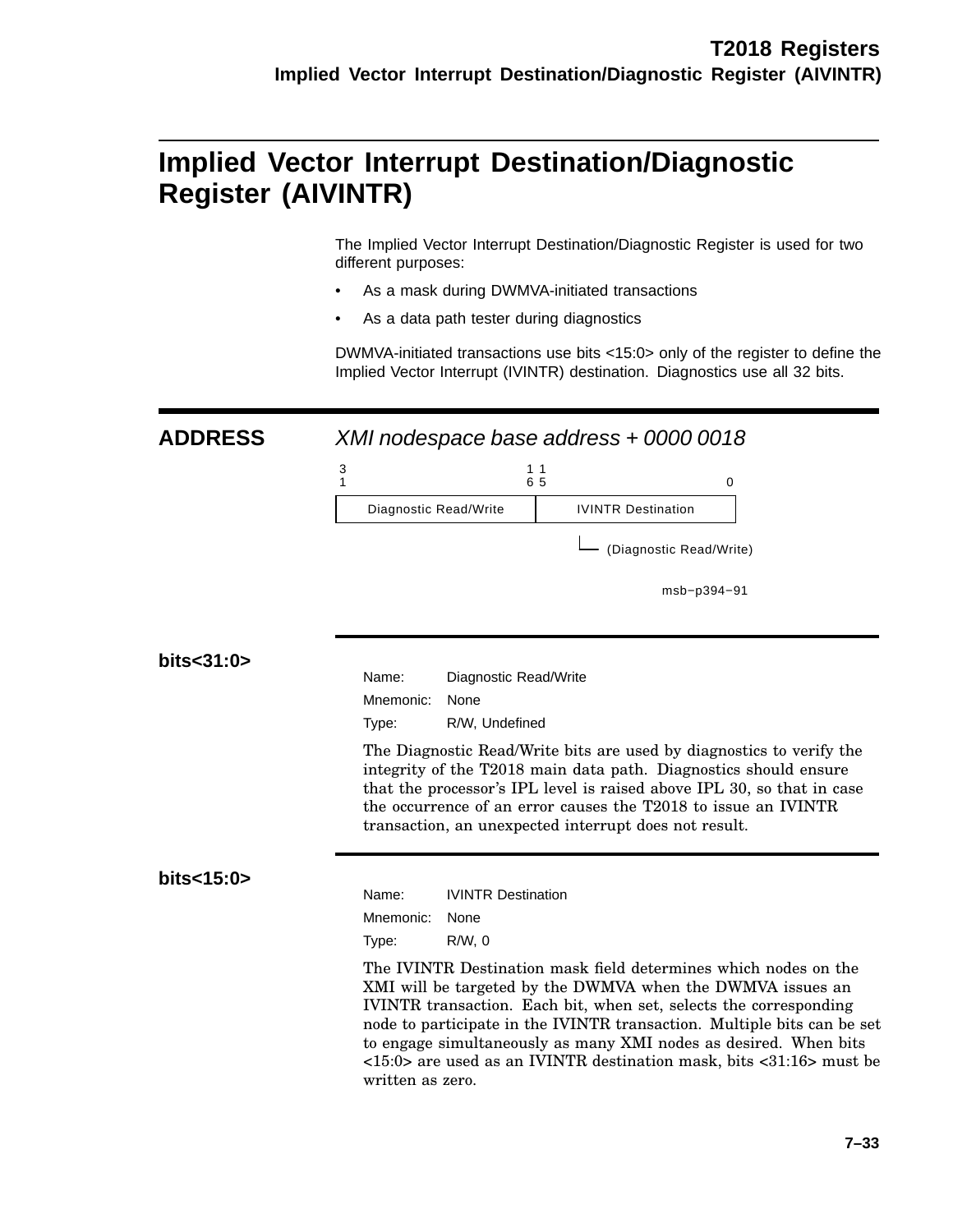# **Diagnostic 1 Register (ADG1)**

The Diagnostic 1 Register is used by diagnostics to test parity and other logic on the T2018 module and the IBUS.

**CAUTION: This register must NOT be accessed by the user. It is reserved for use by Digital service personnel.**



msb−p415−91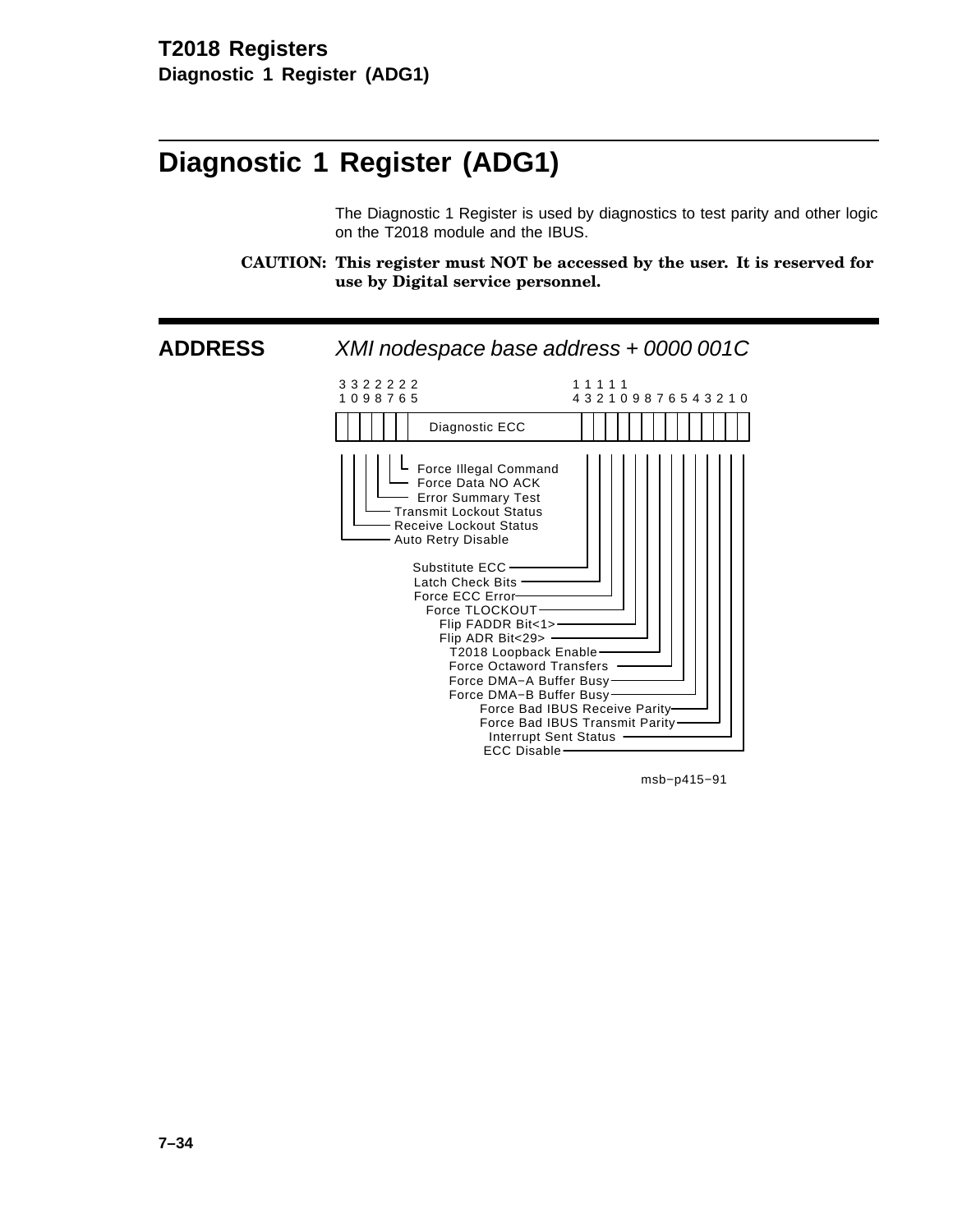# **Utility Register (AUTLR)**

The Utility Register contains fields for software programmable selection of timeout values and for moving the DWMVA window address space to an I/O address range other than the power-up or reset default values.



**ADDRESS** XMI nodespace base address + 0000 0020



**bits<31:28>**

Name: Lockout Limit Mnemonic: LLIM Type: R/W, 4 (hex)

The value loaded into LLIM determines the maximum number of consecutive IREADS that the DWMVA retries, before it asserts the XMI LOCKOUT L signal.

The default value loaded into this field at power-up and at node reset is 4 (hex). Software can load the field with a value between 0 and F (hex) at system initialization. The values for this field are as follows:

| LLIM(hex)     | <b>IREAD Attempts</b> | LLIM(hex) | <b>IREAD Attempts</b> |
|---------------|-----------------------|-----------|-----------------------|
| 0             | 1                     | 8         | 8                     |
|               | 1                     | 9         | 9                     |
| $\mathcal{P}$ | 2                     | Α         | 10                    |
| 3             | 3                     | B         | 11                    |
| 4             | 4 (default)           | С         | 12                    |
| 5             | 5                     | D         | 13                    |
| 6             | 6                     | E         | 14                    |
|               | 7                     | F         | 15                    |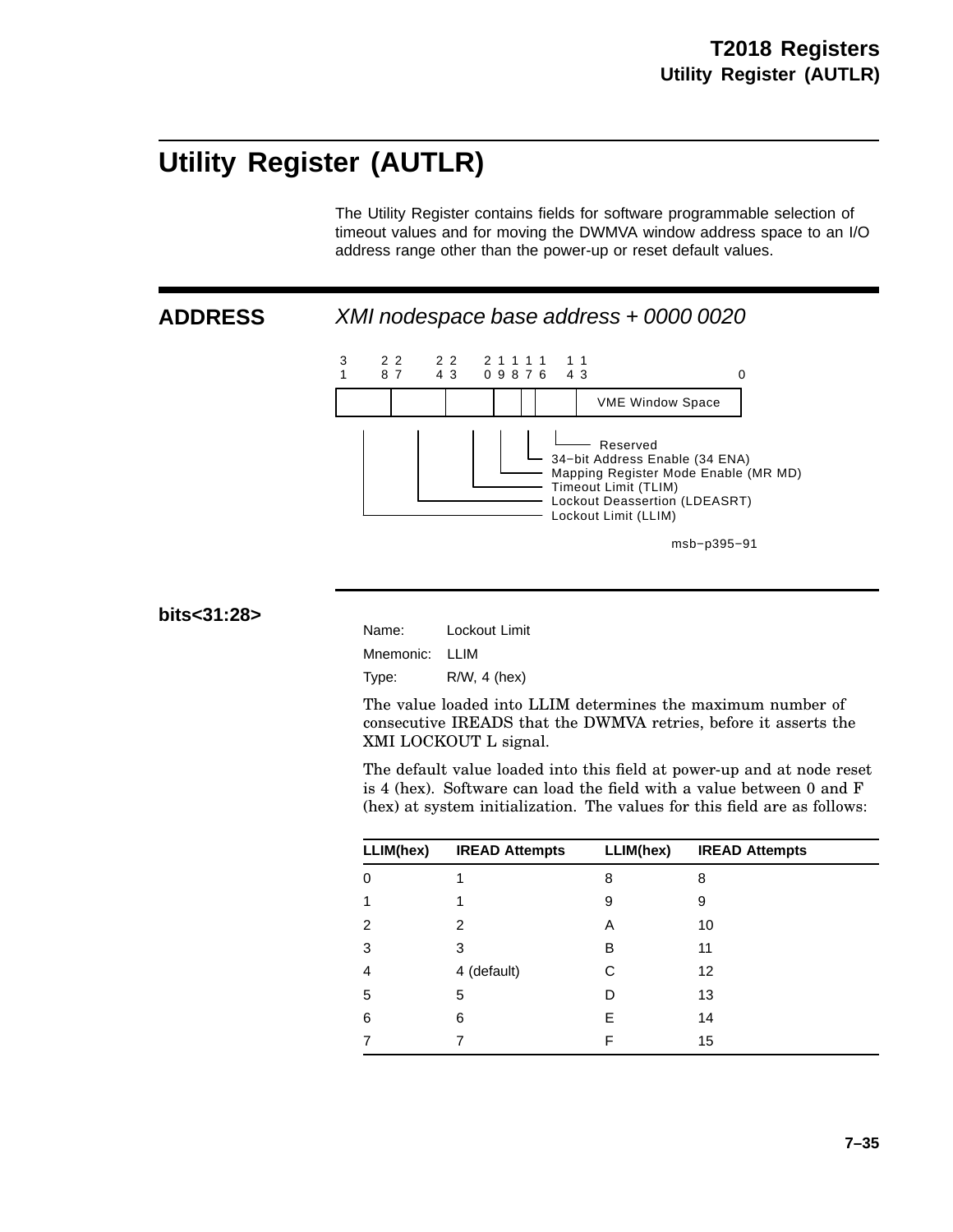### **T2018 Registers Utility Register (AUTLR)**

### **bits<27:24>**

| Name:     | Lockout Deassertion |
|-----------|---------------------|
| Mnemonic: | LDEASRT             |
| Type:     | $R/W$ , 3 (hex)     |

The value loaded into LDEASRT determines the maximum time XMI LOCKOUT L can remain asserted on the XMI. This field enables the lockout deassertion time to vary between 1 to 15 ms. The default value at power-up and at node reset is 2 to 3 ms. Software can load this field with a value between 1 and F (hex) at system initialization. The values for this field are as follows:

|                |                 | LDEASRT(hex) Timeout (ms) LDEASRT(hex) Timeout (ms) |           |
|----------------|-----------------|-----------------------------------------------------|-----------|
| $\Omega$       | $00-1$          | 8                                                   | $7 - 8$   |
| 1              | $0 - 1$         | 9                                                   | $8 - 9$   |
| 2              | $1 - 2$         | A                                                   | $9 - 10$  |
| 3              | $2-3$ (default) | B                                                   | $10 - 11$ |
| $\overline{4}$ | $3 - 4$         | С                                                   | $11 - 12$ |
| 5              | $4 - 5$         | D                                                   | $12 - 13$ |
| 6              | $5 - 6$         | E                                                   | $13 - 14$ |
|                | $6 - 7$         | F                                                   | $14 - 15$ |

**bits<23:20>**

| Name:          | <b>Timeout Limit</b> |
|----------------|----------------------|
| Mnemonic: TLIM |                      |
| Type:          | $R/W$ , $F$ (hex)    |

The value loaded into TLIM determines the time that the DWMVA retries a transaction on the XMI or waits for returning read data in response to a successful XMI read command before aborting the transaction and setting the Transaction Timeout (TTO) bit in the XBER.

The DWMVA has two timeout limits, a normal timeout limit that ranges from 0 to 15 ms, and a short timeout limit that ranges from 0 to 960  $\mu$ s. The value of Short Timeout Enable (ACSR<9>) determines whether the DWMVA uses the normal or short timeout. Software can load the field with a value between 0 and F (hex) at system initialization. The default value at power-up and at node reset is 3 (hex), for a timeout of 14 to 15 ms.

The programmable values of timeout are as follows: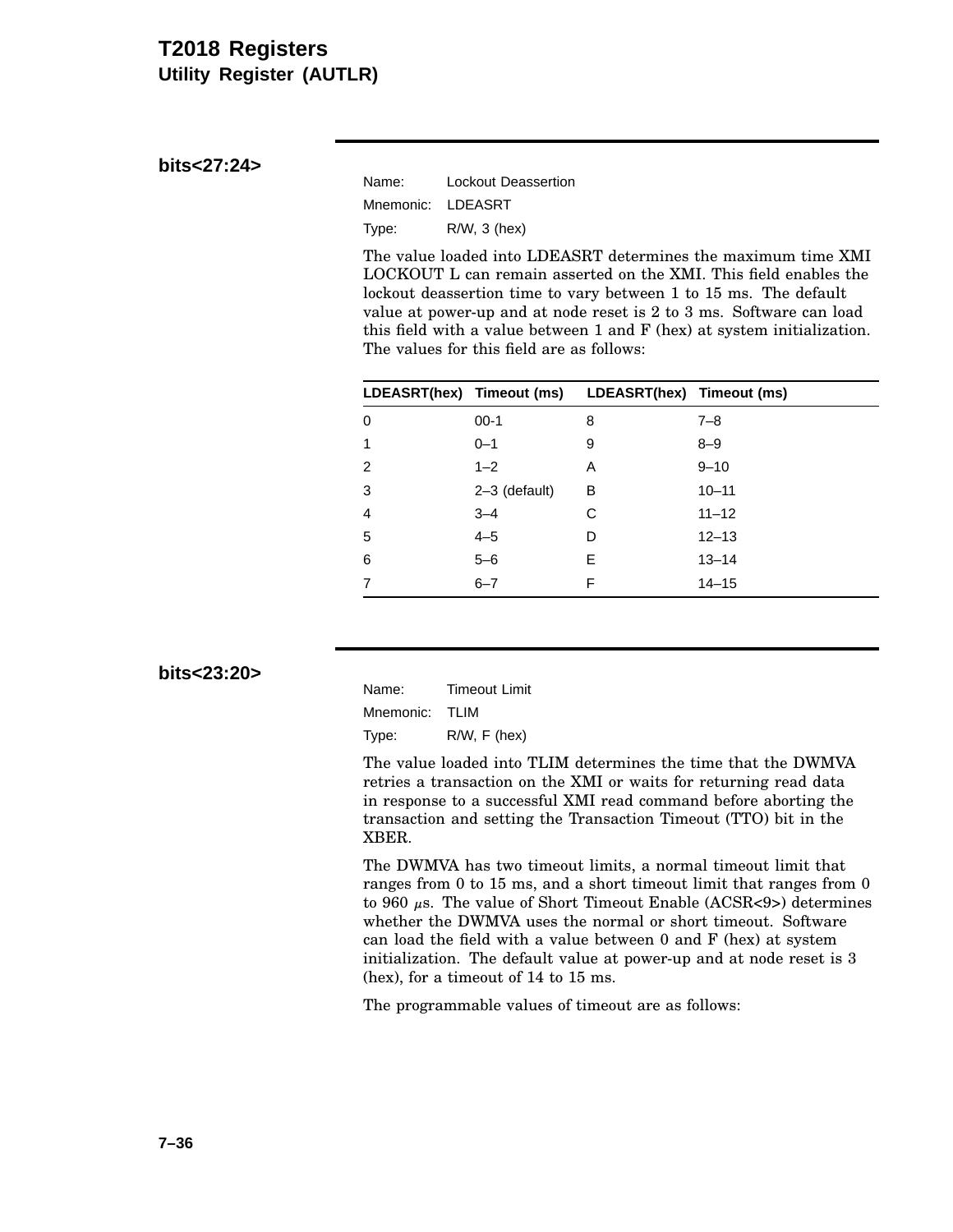|                | $ACSR < 9 > = 0$              | $ACSR < 9$ $>= 1$                 |  |
|----------------|-------------------------------|-----------------------------------|--|
| TLIM (hex)     | <b>Normal Timeout</b><br>(ms) | <b>Short Timeout</b><br>$(\mu s)$ |  |
| 0              | $0 - 1$                       | $0 - 64$                          |  |
| 1              | $0 - 1$                       | $0 - 64$                          |  |
| $\overline{2}$ | $1 - 2$                       | $64 - 128$                        |  |
| 3              | $2 - 3$                       | 128-192                           |  |
| 4              | $3 - 4$                       | 192-256                           |  |
| 5              | $4 - 5$                       | 256-320                           |  |
| 6              | $5 - 6$                       | 320-384                           |  |
| $\overline{7}$ | $6 - 7$                       | 384-448                           |  |
| 8              | $7 - 8$                       | 448-512                           |  |
| 9              | $8 - 9$                       | 512-576                           |  |
| A              | $9 - 10$                      | 576-640                           |  |
| B              | $10 - 11$                     | 640-704                           |  |
| C              | $11 - 12$                     | 704-768                           |  |
| D              | $12 - 13$                     | 768-832                           |  |
| E              | $13 - 14$                     | 832-896                           |  |
| F              | 14-15 (default)               | 896-960                           |  |

### **bits<19:18>**

| Name:     | Mapping Register Mode Enable |
|-----------|------------------------------|
| Mnemonic: | MR MD                        |
| Type:     | R/W.0                        |

MR MD selects the translation mode (including no translation) to convert a VME address into an XMI physical address. Software sets up this field at system initialization. The T2018 defaults to no translation mode after a power-up or node reset. This field selects the translation mode as follows:

| <b>MR</b><br>MD<19:18> | <b>Translation Mode</b>                              |
|------------------------|------------------------------------------------------|
| 00                     | No translation (Default)                             |
| 01                     | 40-bit address translation using 512-byte page sizes |
| 10                     | 40-bit address translation using 4-Kbyte page sizes  |
| 11                     | 40-bit address translation using 8-Kbyte page sizes  |

The 34-bit translation mode is selected through bit <17> of this register.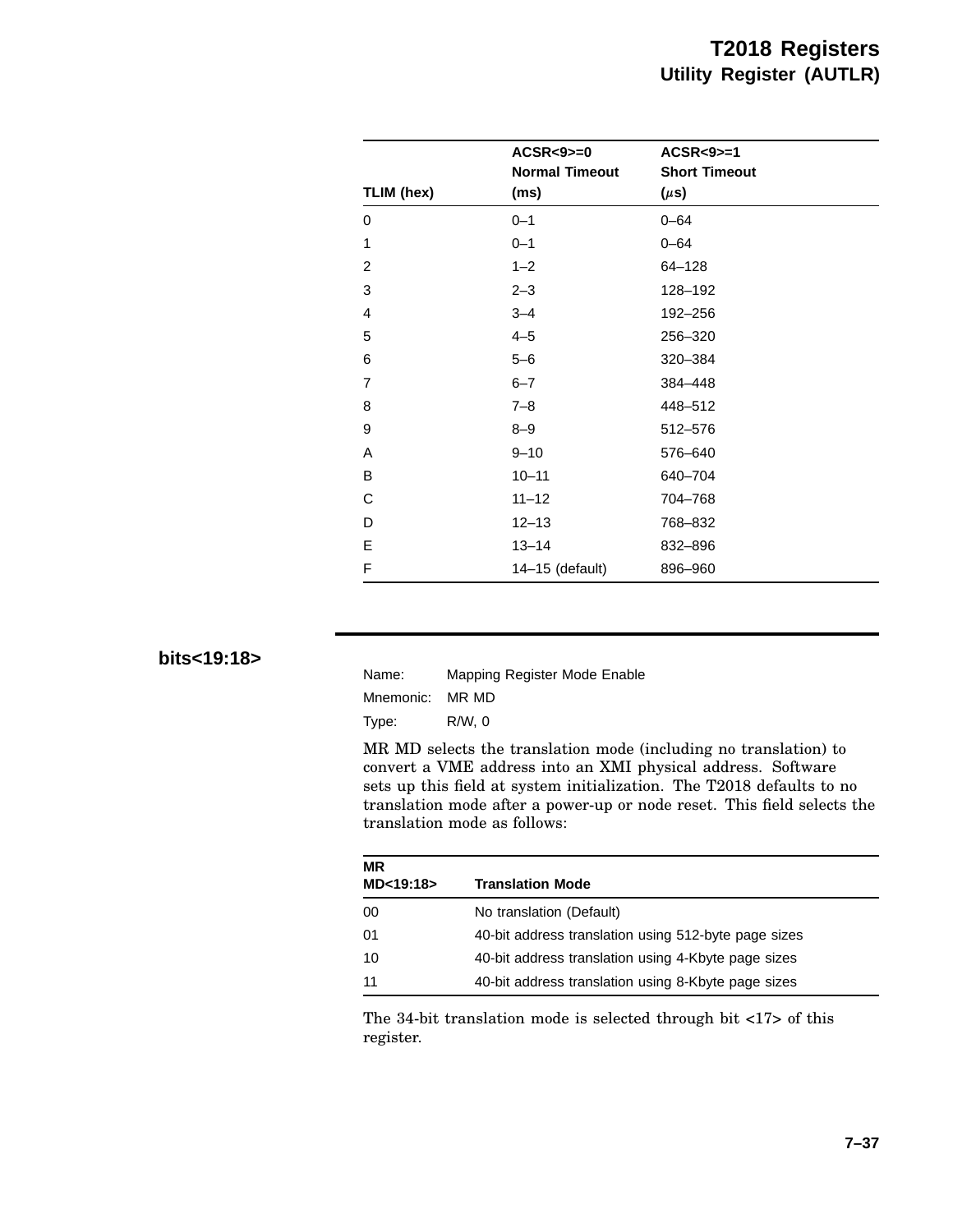## **T2018 Registers Utility Register (AUTLR)**

| bit < 17    |                                                                                                                                                                                                                     |  |  |  |  |
|-------------|---------------------------------------------------------------------------------------------------------------------------------------------------------------------------------------------------------------------|--|--|--|--|
|             | Name:<br>34-Bit Address Enable                                                                                                                                                                                      |  |  |  |  |
|             | Mnemonic:<br><b>34 ENA</b>                                                                                                                                                                                          |  |  |  |  |
|             | $R/W$ , 0<br>Type:                                                                                                                                                                                                  |  |  |  |  |
|             | When set, 34 ENA masks the upper 5 bits of the translated address.<br>Thus, the T2018 transmits a 34-bit VAX address with a DMA<br>command.                                                                         |  |  |  |  |
|             | This option is only valid while the T2018 is in the 40-bit VAX address<br>translation mode using 512-byte page sizes $(AUTLR<19:18>1)$ . This<br>bit has no effect if set during another translation mode.          |  |  |  |  |
| bits<16:14> |                                                                                                                                                                                                                     |  |  |  |  |
|             | Name:<br>Reserved                                                                                                                                                                                                   |  |  |  |  |
|             | Mnemonic:<br>None                                                                                                                                                                                                   |  |  |  |  |
|             | <b>RO, 0</b><br>Type:                                                                                                                                                                                               |  |  |  |  |
|             | Reserved; read as zero.                                                                                                                                                                                             |  |  |  |  |
| bits<13:0>  |                                                                                                                                                                                                                     |  |  |  |  |
|             | Name:<br>VME Window Space                                                                                                                                                                                           |  |  |  |  |
|             | Mnemonic:<br><b>VWS</b>                                                                                                                                                                                             |  |  |  |  |
|             | $R/W$ , 0<br>Type:                                                                                                                                                                                                  |  |  |  |  |
|             | The 14-bit VWS enables software to reconfigure the DWMVA I/O<br>address space to any 32-Mbyte address region within the 512-Mbyte<br>range of the I/O adapter address space.                                        |  |  |  |  |
|             | Referenced to the VME window address space are stated as $bb + nn$ ,<br>where bb is the VME I/O window space base address.                                                                                          |  |  |  |  |
|             | VME I/O window space is normally accessed if VWS ENA (bit $\langle 5 \rangle$ ) is<br>clear in the Control and Status Register (ACSR). The VME I/O window<br>space base address (bb) is computed from the equation: |  |  |  |  |
|             | bb = E000 0000 + $(200\ 0000*$ XMI node ID) + $(2000*$ VME node ID)                                                                                                                                                 |  |  |  |  |
|             | If VWS ENA is set, the VME I/O window space base address is<br>computed from the equation:                                                                                                                          |  |  |  |  |
|             | bb = E000 0000 + (200 0000*AUTLR<13:0>) + (2000*VME node ID)                                                                                                                                                        |  |  |  |  |
|             | Note that using node 0 in VME window space is illegal. Therefore,<br>AUTLR<13:0> should be set up before VWS ENA is set in the ACSR.                                                                                |  |  |  |  |
|             | If an I/O command directed to the VME is not targeted for a VME<br>CSR, and ACSR $<5>$ is set while AUTLR $<13:0>$ field equals zero, the<br>I/O command is NO ACKed by the DWMVA.                                  |  |  |  |  |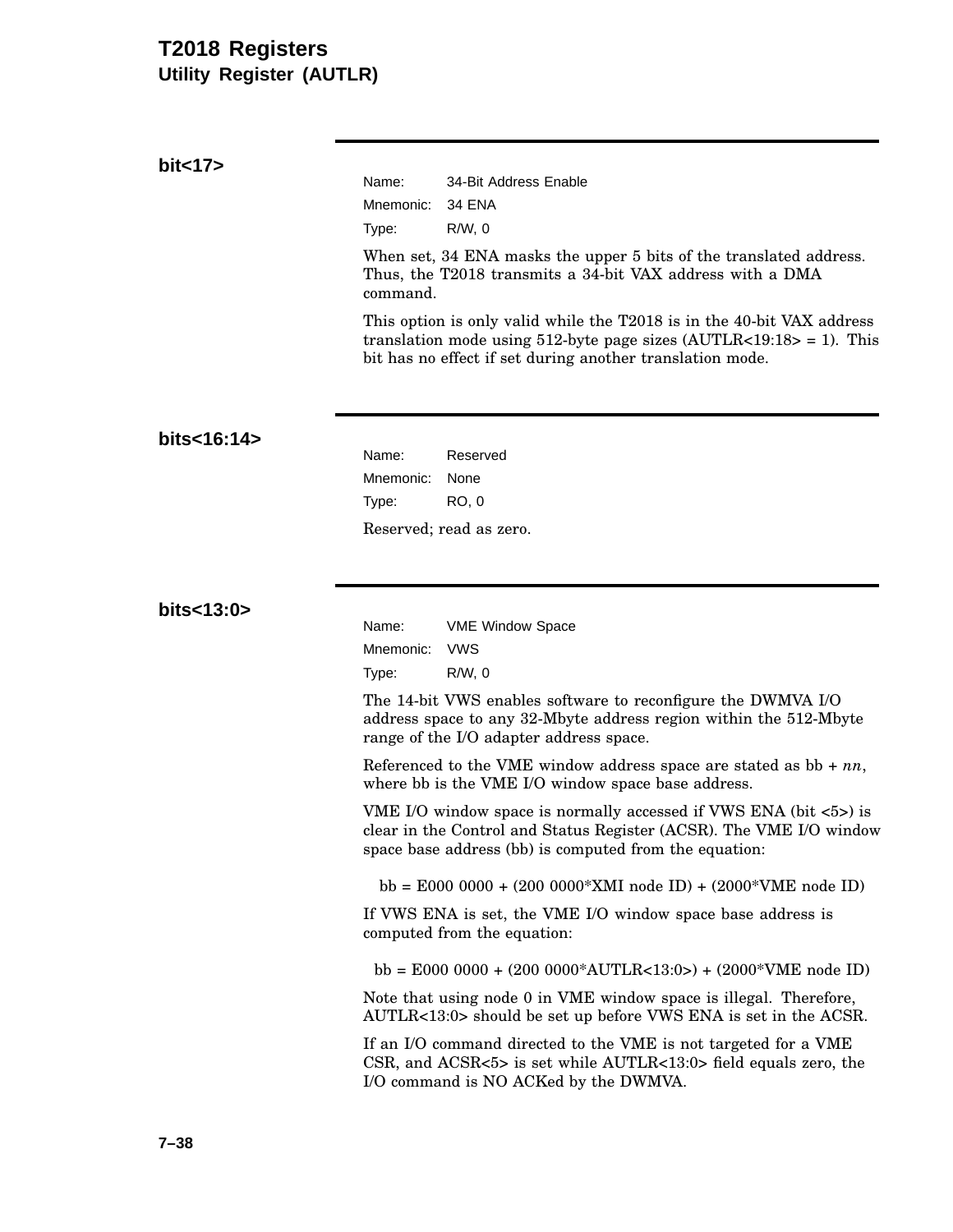## **Control and Status Register (ACSR)**

The Control and Status Register contains control and status information for the T2018 module operation.

**ADDRESS** XMI nodespace base address + 0000 0024



msb−p396−91

**bit<31>**

Name: Reserved Mnemonic: None Type: RO, 0 Reserved; reads as zero.

#### **bit<30>**

Name: Control Reset Mnemonic: CTL RESET Type: WO, 0

CTL RESET is used for diagnostic purposes only. Writing a one to this bit initiates a partial node reset. Reads of this bit location return zero.

Writing a one to this bit causes the DWMVA to execute a control reset, even if it is in a hung state or busy processing another transaction.

When this bit is set to one, the DWMVA:

- Resets all logic on the T2018 module, including the PMRs (except the I/O registers), to an initialized (power-up) state.
- Resets the C3200 module and the VME.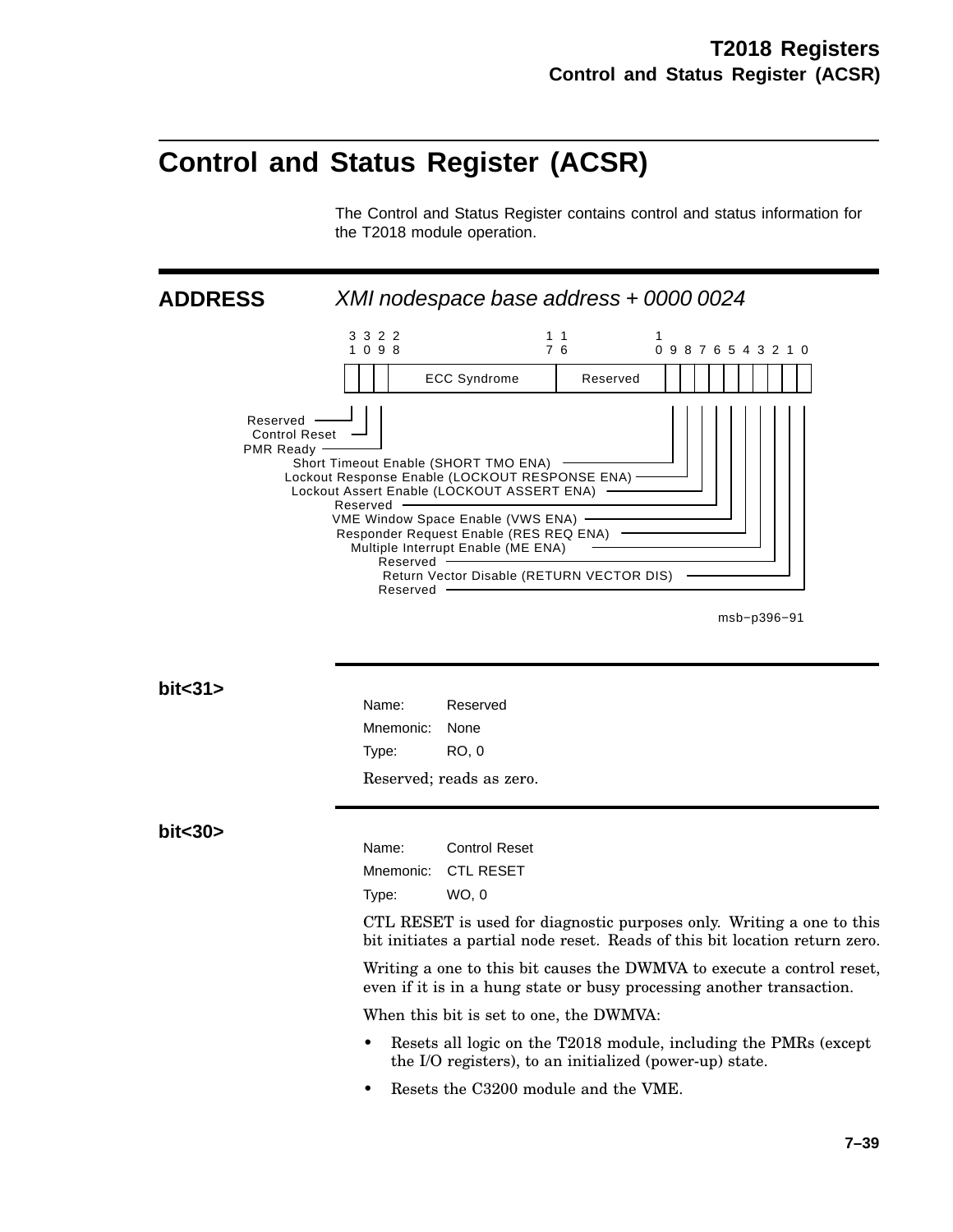## **T2018 Registers Control and Status Register (ACSR)**

• Disables IVINTRs by resetting AIMR<31>, the IVINTR enable bit.

The state of CTL RESET does not affect XMI operations.

**bit<29>**

Name: PMR Ready Mnemonic: None Type: RO, 0

When clear, PMR Ready prevents access of the PMRs from the XMI and VME (that is, address translation is disabled).

This bit is set when PMR INIT IN PROG H is deasserted. It is cleared on power-up, XMI node reset, or upon assertion of PMR INIT IN PROG H.

**bits<28:17>**

| Name:     | <b>ECC Syndrome</b> |
|-----------|---------------------|
| Mnemonic: | None                |
| Type:     | RO. 0               |

The ECC Syndrome field is loaded with the ECC syndrome bits when an ECC error is detected. This field is locked when an ECC error is detected and remains locked until the error condition has been cleared. Error bits that lock this field are given in the following table.

| <b>Register<br/>cbit&gt;</b> | Name                        |
|------------------------------|-----------------------------|
| AESR < 13                    | Correctable PMR ECC Error   |
| $AE$ SR<12>                  | Uncorrectable PMR ECC Error |
| $AE$ SR<10 $>$               | Correctable DMA ECC Error   |
| AESR < 9                     | Uncorrectable DMA ECC Error |

#### **bits<16:10>**

| Name:     | Reserved                |
|-----------|-------------------------|
| Mnemonic: | None                    |
| Type:     | RO. 0                   |
|           | Reserved; read as zero. |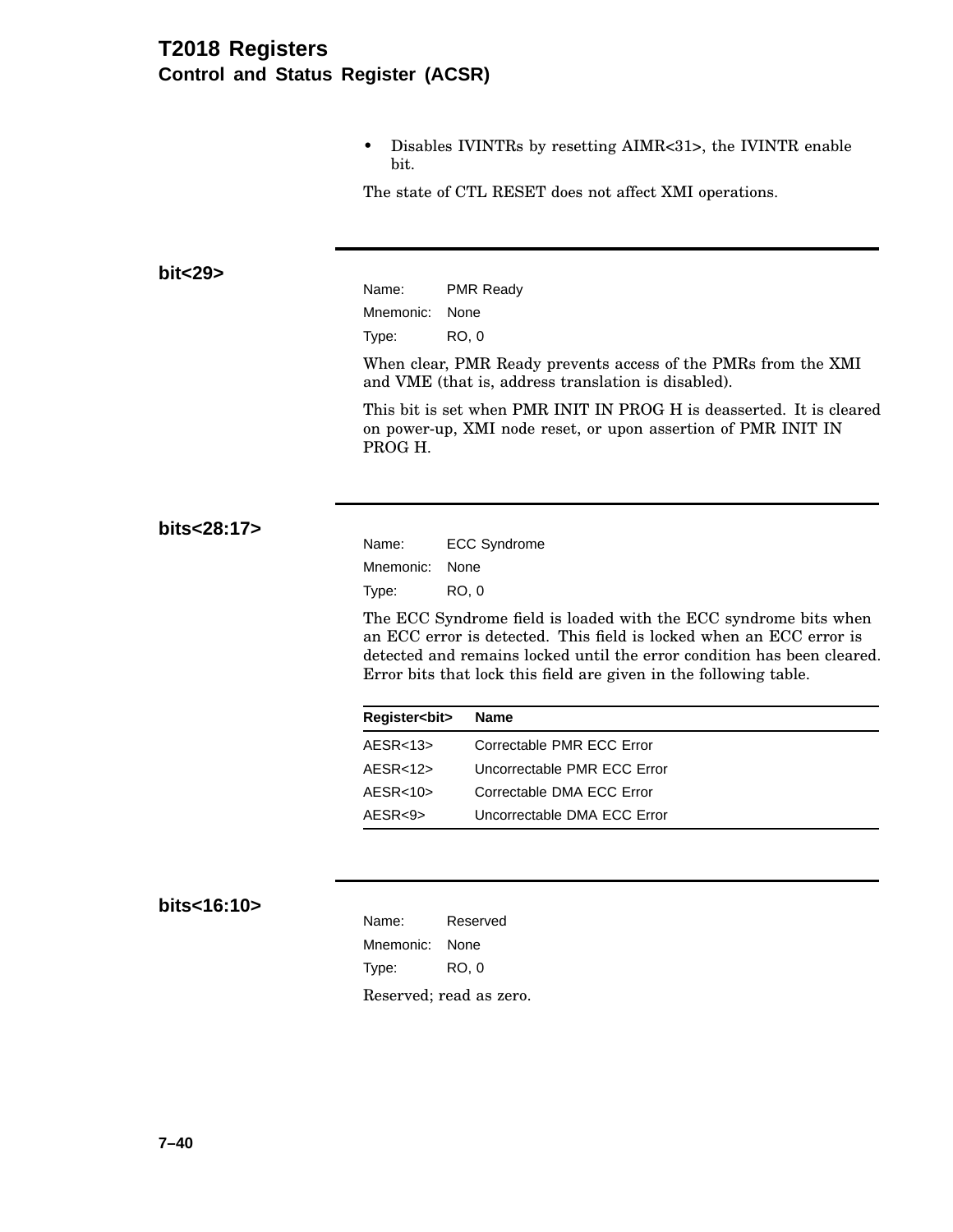### **bit<9>**

Name: Short Timeout Enable Mnemonic: SHORT TMO ENA Type: R/W, 0

When set, SHORT TMO ENA enables the DWMVA to use a smaller timeout range, from 0 to 960  $\mu$ s, instead of the normal timeout range of 0 to 15 ms.

#### **bit<8>**

Name: Lockout Response Enable Mnemonic: LOCKOUT RESPONSE ENA Type: R/W, 1 When set, LOCKOUT RESPONSE ENA enables the DWMVA to respond to the XMI LOCKOUT L signal on the XMI. The DWMVA defaults to the Full XMI Lockout mode after a power-up or a node reset.

**bit<7>**

Name: Lockout Assert Enable Mnemonic: LOCKOUT ASSERT ENA Type: R/W, 1

When set, LOCKOUT ASSERT ENA enables the DWMVA to assert the XMI LOCKOUT L signal. The DWMVA defaults to the Full XMI Lockout mode after a power-up or a node reset.

**bit<6>**

Name: Reserved Mnemonic: None Type: RO, 0 Reserved; reads as zero.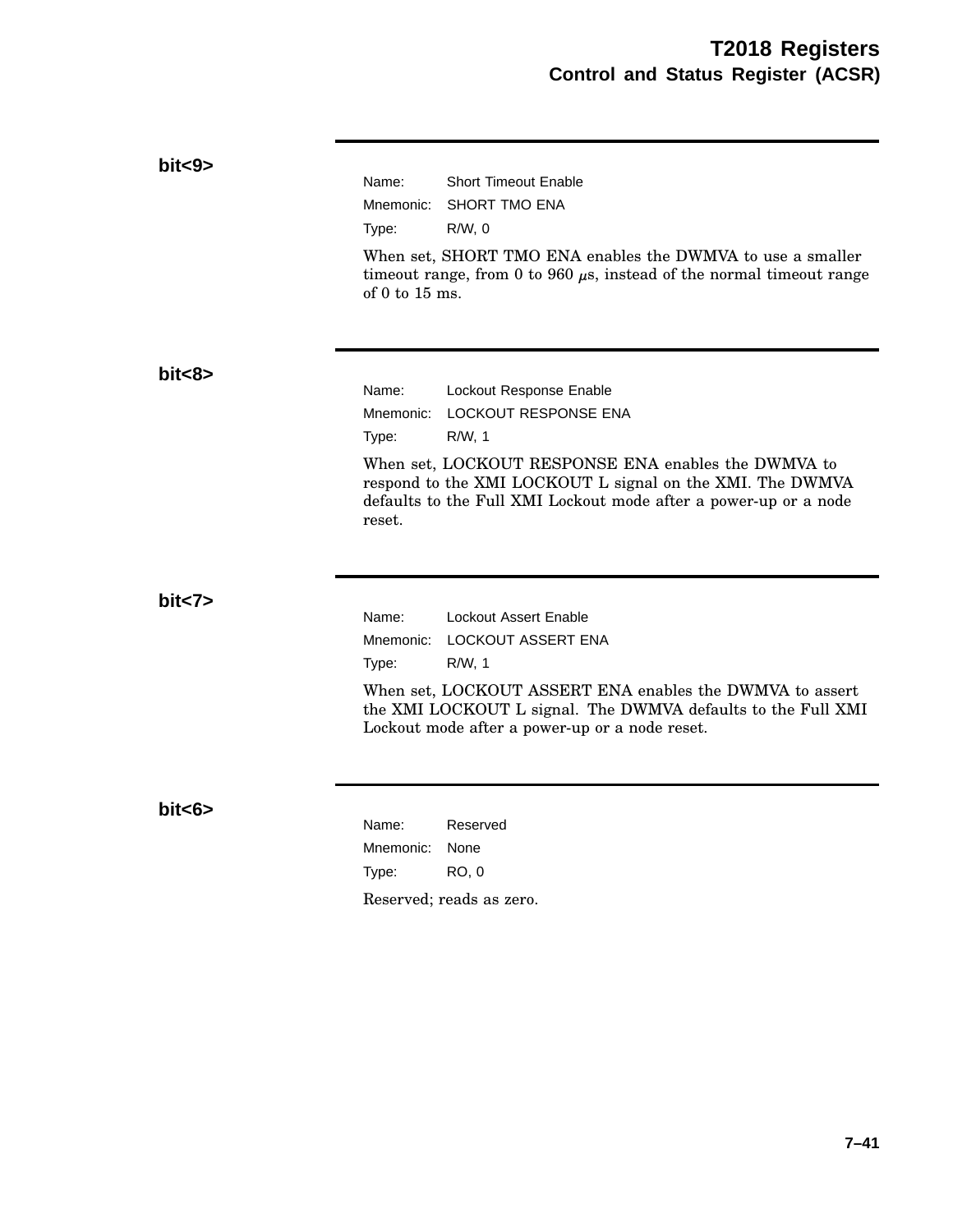### **T2018 Registers Control and Status Register (ACSR)**

**bit<5>**

Name: VME Window Space Enable Mnemonic: VWS ENA Type: R/W, 0 When set, VWS ENA enables the VME Window Space field (AUTLR<13:0>), allowing software to reconfigure the VME I/O address space into any 32-Mbyte region of the 512-Mbyte I/O address space.

**bit<4>**

Name: Responder Request Enable Mnemonic: RES REQ ENA Type: R/W, 0

When set, RES REQ ENA bit causes the DWMVA to arbitrate for the XMI as a commander using XMI RES(n) REQ L instead of XMI CMD(n) REQ L.

If XMI SUP L is asserted when the DWMVA wins the XMI, it aborts the transaction and retries again when XMI SUP L is deasserted, allowing the DWMVA to gain a higher priority than other XMI commander nodes.

**bit<3>**

Name: Multiple Interrupt Enable Mnemonic: ME ENA Type: R/W, 0

When set, ME ENA allows INTRs to be issued, if enabled, upon the logging of every error detected by the DWMVA, regardless of the current state of the Error Summary bit, XBER<31>. Self-Test Fail, XBER<10>, does not affect ME ENA.

When this bit is clear (the default), one INTR is issued, if enabled, upon detection of an error, if the Error Summary bit is currently clear. If a subsequent error occurs, a second INTR is not issued while the first error is outstanding. After an INTR is issued for the first error detected, further INTRs are disabled, and remain disabled until the Error Summary bit is cleared. Software reads the XBER after servicing the INTR to ensure that all errors have been detected.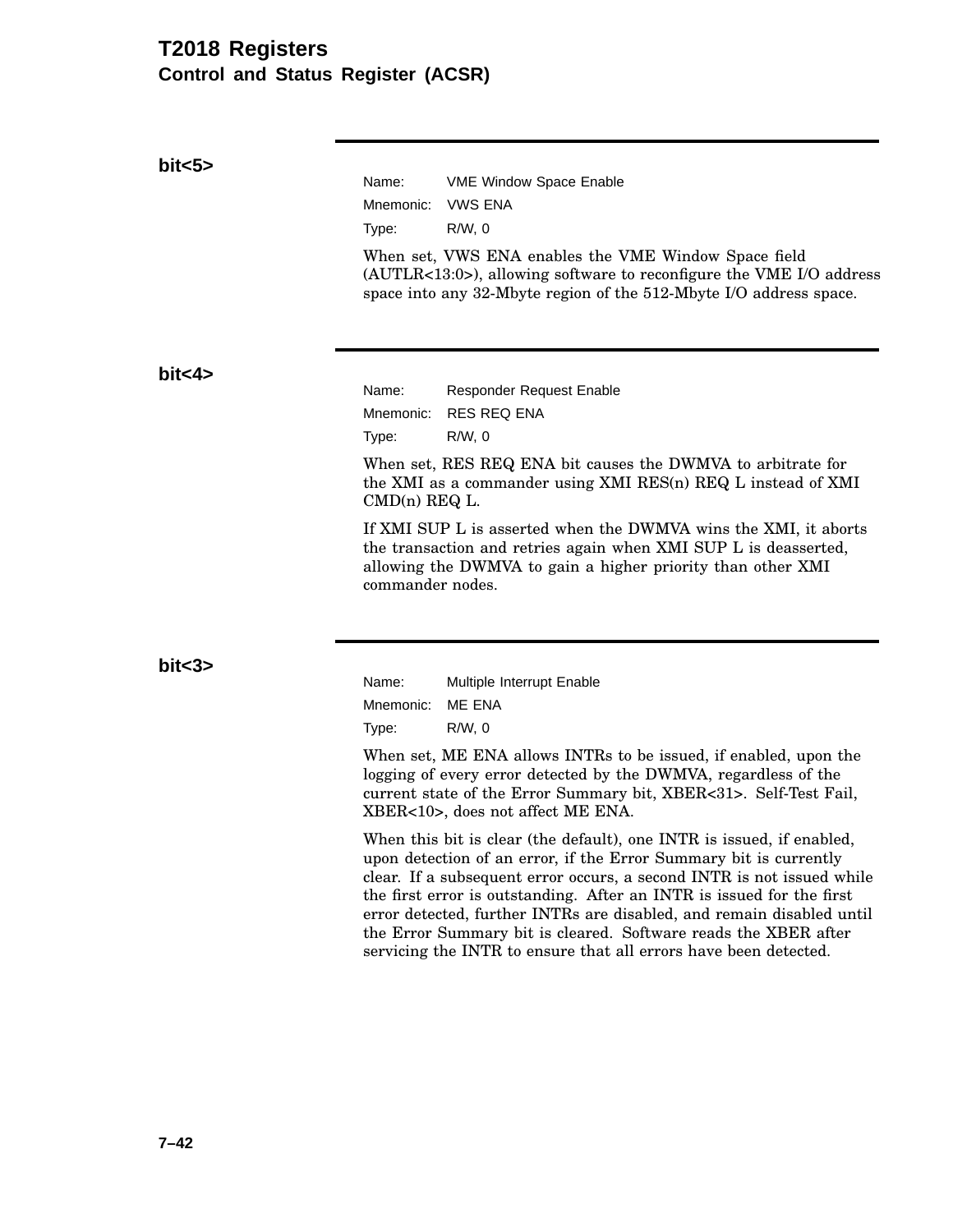| bits2    |           |                                                                                                                                                                                                                                      |
|----------|-----------|--------------------------------------------------------------------------------------------------------------------------------------------------------------------------------------------------------------------------------------|
|          | Name:     | Reserved                                                                                                                                                                                                                             |
|          | Mnemonic: | None                                                                                                                                                                                                                                 |
|          | Type:     | <b>RO, 0</b>                                                                                                                                                                                                                         |
|          |           | Reserved; reads as zero.                                                                                                                                                                                                             |
|          |           |                                                                                                                                                                                                                                      |
| bit < 1> |           |                                                                                                                                                                                                                                      |
|          | Name:     | <b>Return Vector Disable</b>                                                                                                                                                                                                         |
|          | Mnemonic: | <b>RETURN VECTOR DIS</b>                                                                                                                                                                                                             |
|          | Type:     | $R/W$ , 0                                                                                                                                                                                                                            |
|          |           | When set, RETURN VECTOR DIS prevents the DWMVA from<br>returning the contents of the DWMVA Return Vector Register in<br>response to an unsolicited or failed IDENT. Instead, the DWMVA<br>issues a Return Error Response to the XMI. |
|          |           |                                                                                                                                                                                                                                      |
| bits     |           |                                                                                                                                                                                                                                      |
|          | Name:     | Reserved                                                                                                                                                                                                                             |
|          | Mnemonic: | None                                                                                                                                                                                                                                 |
|          | Type:     | <b>RO, 0</b>                                                                                                                                                                                                                         |
|          |           | Reserved; reads as zero.                                                                                                                                                                                                             |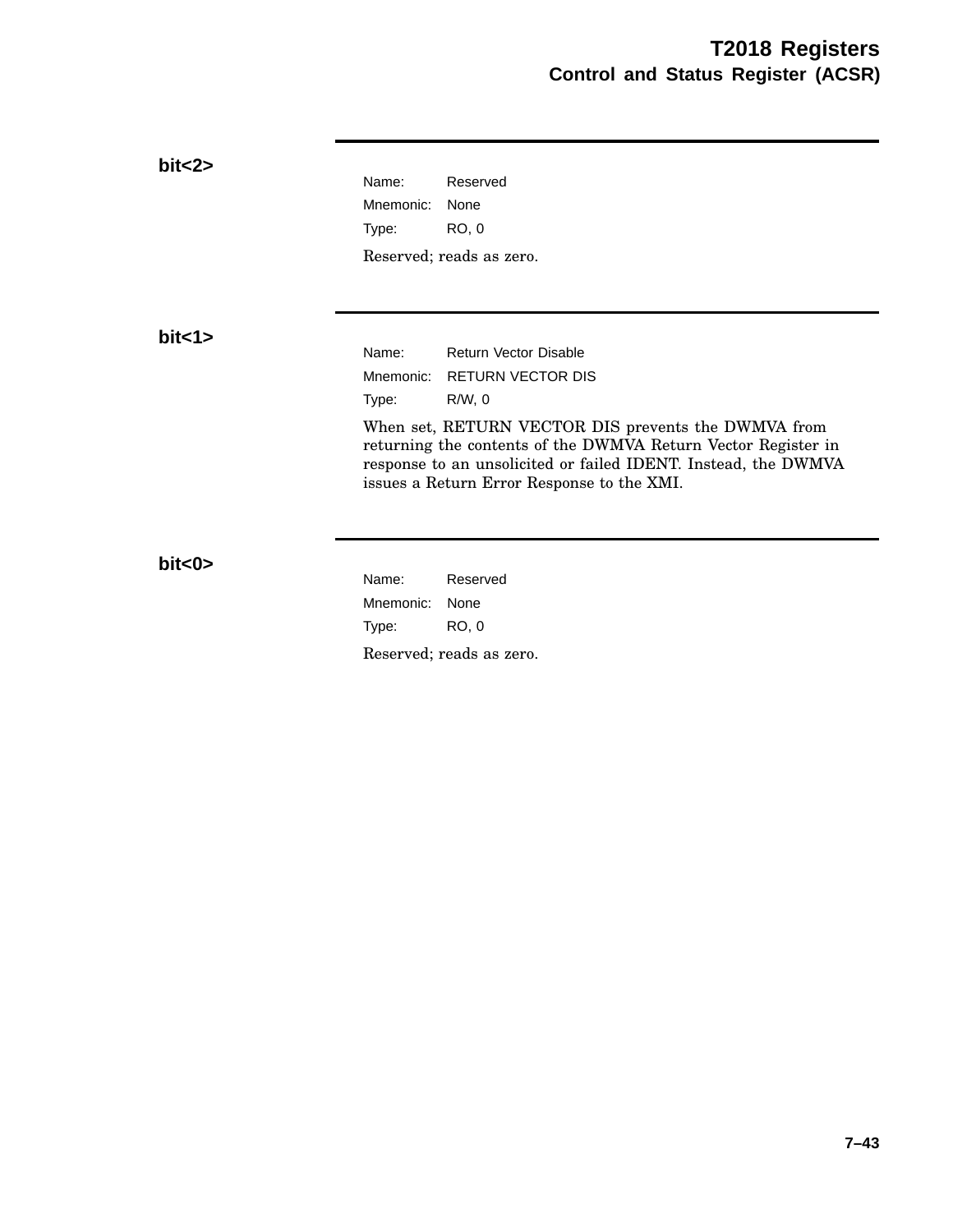# **Return Vector Register (ARVR)**

The DWMVA returns the vector in ARVR<15:2> when the module either receives an unsolicited IDENT or receives an IDENT that fails on the VMEbus. This feature of the DWMVA is controlled by the Return Vector Disable bit in the Control and Status Register (ACSR <1>). When the Return Vector Disable bit is set, the DWMVA responds with an RER.

| <b>ADDRESS</b> | XMI nodespace base address + 0000 0028                                                                                                                                    |                                  |                     |             |
|----------------|---------------------------------------------------------------------------------------------------------------------------------------------------------------------------|----------------------------------|---------------------|-------------|
|                | $\ensuremath{\mathsf{3}}$<br>$\mathbf{1}$                                                                                                                                 | 11<br>65                         |                     | 210         |
|                | Reserved                                                                                                                                                                  |                                  | <b>DWMVA Vector</b> |             |
|                |                                                                                                                                                                           |                                  |                     | msb-p397-91 |
| bits<31:16>    | Name:<br>Mnemonic:<br>Type:                                                                                                                                               | Reserved<br>None<br><b>RO, 0</b> |                     |             |
|                | Reserved; read as zero.                                                                                                                                                   |                                  |                     |             |
|                |                                                                                                                                                                           |                                  |                     |             |
| bits<15:2>     | Name:                                                                                                                                                                     | <b>DWMVA Vector</b>              |                     |             |
|                | Mnemonic:                                                                                                                                                                 | None                             |                     |             |
|                | Type:                                                                                                                                                                     | R/W, 0                           |                     |             |
|                | The DWMVA Vector field is loaded by software at system initialization.<br>The value in this field should be the same as the value stored in the<br>Vector Register (VVR). |                                  |                     |             |
|                |                                                                                                                                                                           |                                  |                     |             |
| bits<1:0>      | Name:                                                                                                                                                                     | Reserved                         |                     |             |
|                | Mnemonic:                                                                                                                                                                 | None                             |                     |             |
|                | Type:                                                                                                                                                                     | <b>RO, 0</b>                     |                     |             |
|                |                                                                                                                                                                           | Reserved; read as zero.          |                     |             |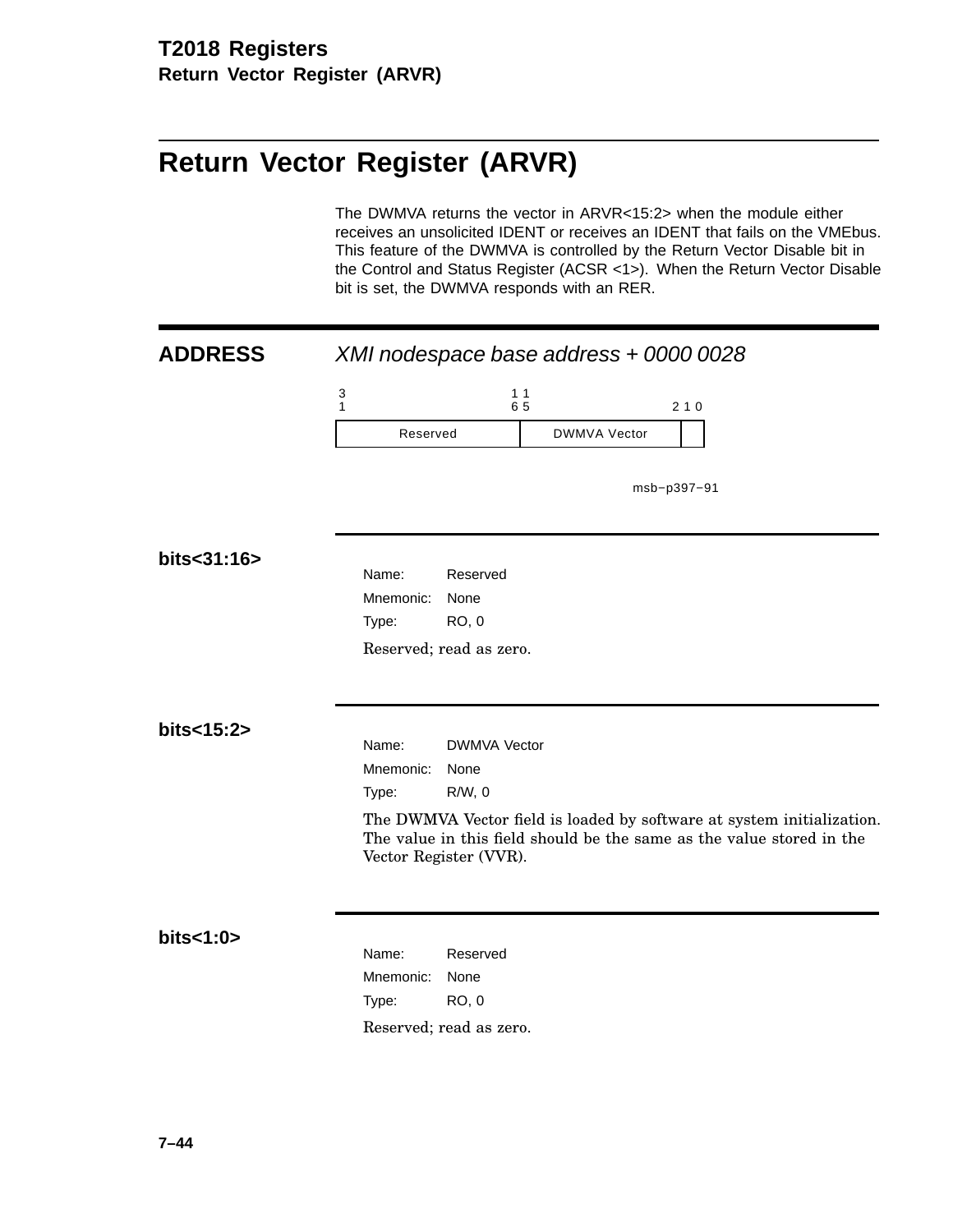# **Failing Address Extension Register (XFAER)**

The Failing Address Extension Register logs the address extension, command, and mask information associated with a failed XMI commander transaction. The DWMVA locks XFAER only if the transaction fails. The following error bits, when set, lock this register and XFADR:

- Write Data NO ACK, XBER<20>
- No Read Response, XBER<18>
- Read Sequence Error, XBER<17>
- Read Error Response, XBER<16>
- Command NO ACK, XBER<15>
- Transaction Timeout, XBER<13>
- Internal Error, AESR<7>

**ADDRESS** XMI nodespace base address + 0000 002C



**bits<31:28>**

Name: Failing Command Mnemonic: FCMD Type: RO, 0

FCMD logs XMI D<63:60> during the command/address cycle of a failed XMI commander transaction. This field is loaded on every command/address cycle issued by the DWMVA, but locks only if the transaction fails and unlocks when the error that caused the lock is cleared.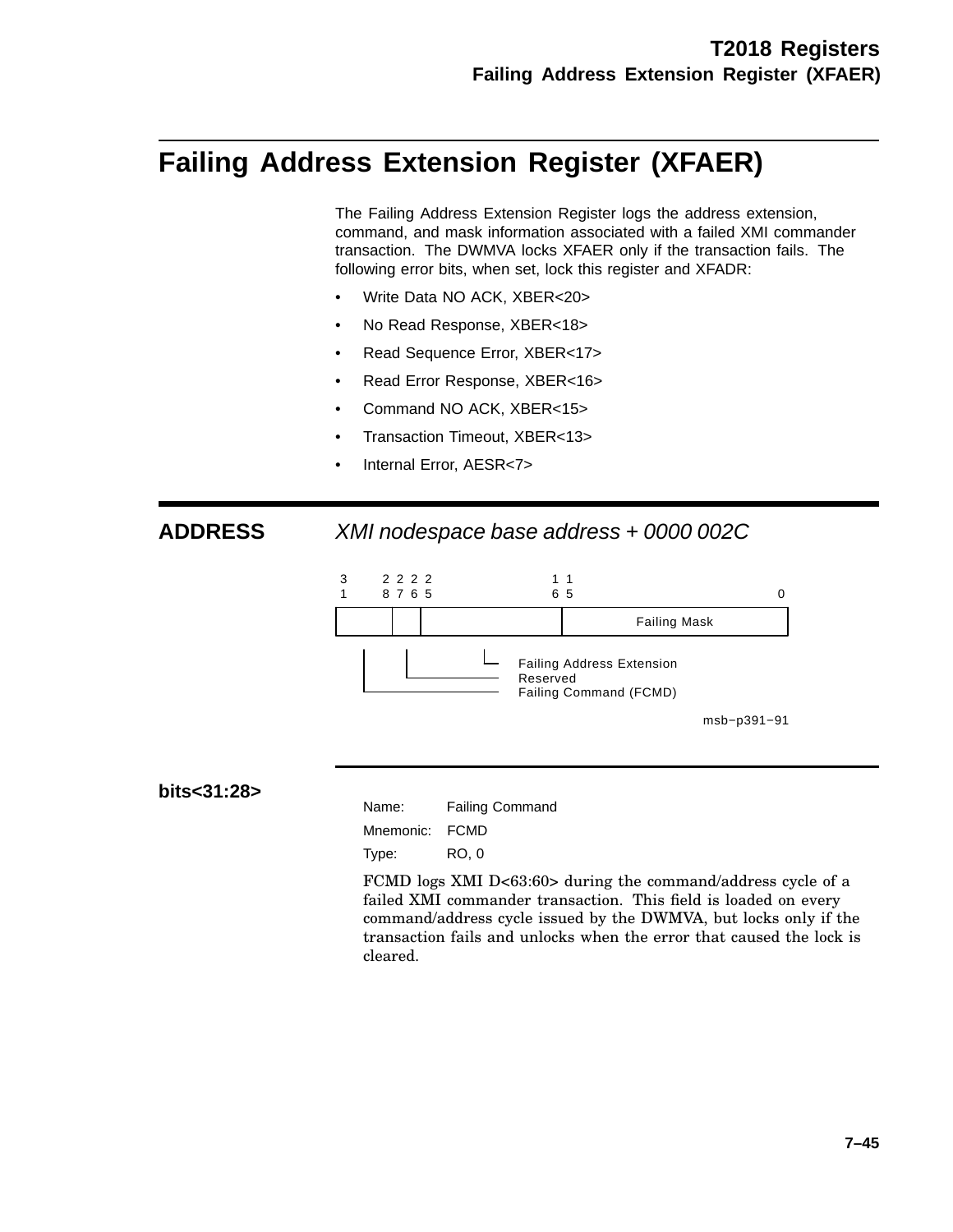# **T2018 Registers Failing Address Extension Register (XFAER)**

| bits<27:26> | Name:<br>Reserved                                                                                                                                                                                                     |
|-------------|-----------------------------------------------------------------------------------------------------------------------------------------------------------------------------------------------------------------------|
|             |                                                                                                                                                                                                                       |
|             | Mnemonic:<br>None                                                                                                                                                                                                     |
|             | <b>RO, 0</b><br>Type:                                                                                                                                                                                                 |
|             | Reserved; read as zero.                                                                                                                                                                                               |
|             |                                                                                                                                                                                                                       |
| bits<25:16> | Name:<br><b>Failing Address Extension</b>                                                                                                                                                                             |
|             |                                                                                                                                                                                                                       |
|             | Mnemonic:<br>None                                                                                                                                                                                                     |
|             | Type:<br>RO, 0                                                                                                                                                                                                        |
|             | Failing Address Extension logs XMI D<57:48> during the command/<br>address cycle of a failed XMI commander transaction or bits<38:29><br>of the address specified in the transaction for DMA reads and DMA<br>writes. |
|             | Failing Address Extension is loaded on every command/address cycle<br>issued by the DWMVA, but locks only if the transaction fails and<br>unlocks when the error that caused the lock is cleared.                     |
| bits<15:0>  |                                                                                                                                                                                                                       |
|             | Name:<br><b>Failing Mask</b>                                                                                                                                                                                          |
|             | Mnemonic:<br>None                                                                                                                                                                                                     |
|             | RO, 0<br>Type:                                                                                                                                                                                                        |
|             | Failing Mask logs XMI D<47:32> during the command/address cycle<br>of a failed XMI commander transaction or the write mask for DMA<br>writes. The field is undefined for other transactions.                          |
|             | Failing Mask is loaded on every command/address cycle issued by the<br>DWMVA, but locks only if the transaction fails and unlocks when the<br>error that caused the lock is cleared.                                  |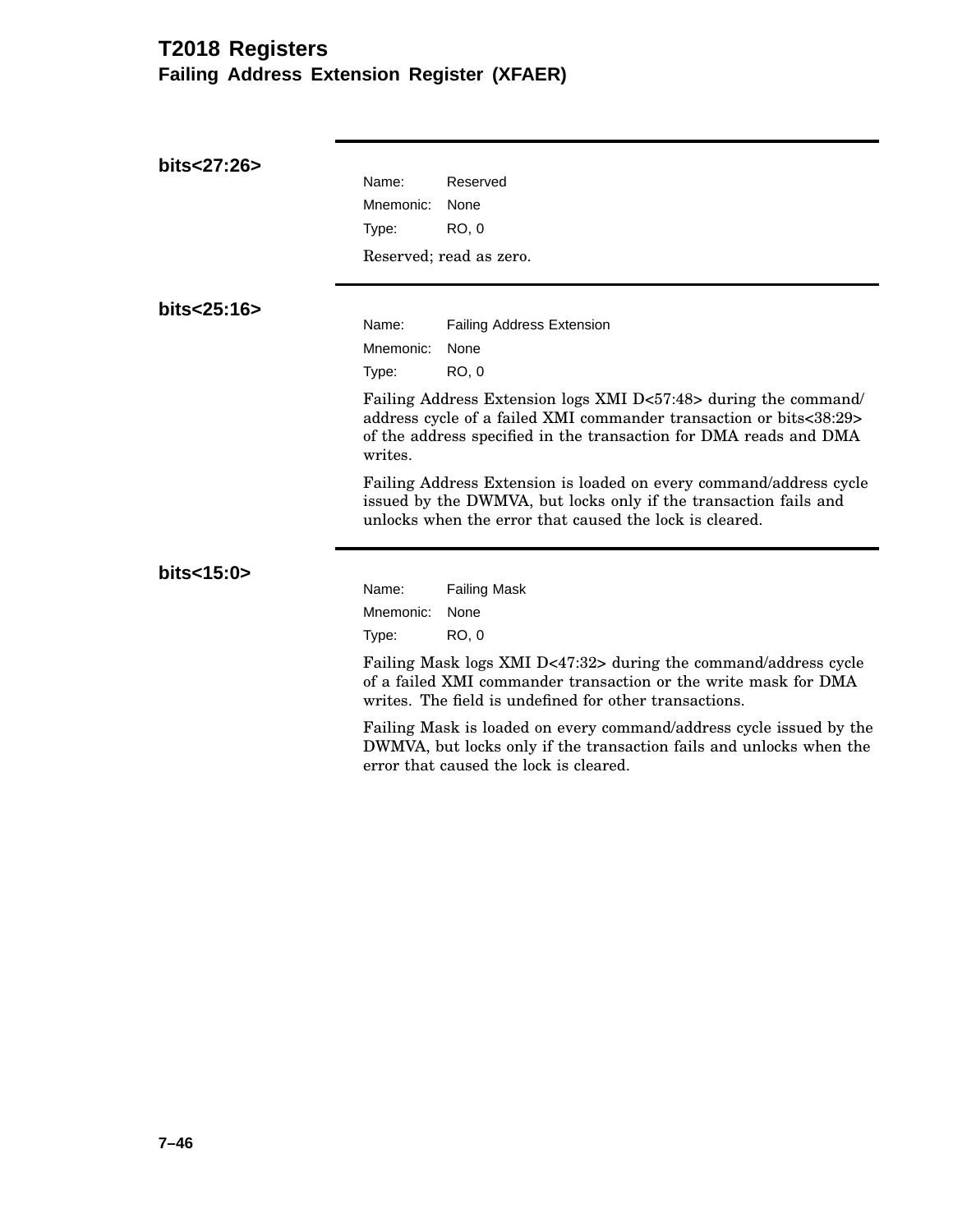# **VME Error Address Register (ABEAR)**

The VME Error Address Register logs address and length information of failed IBUS DMA and interrupt transactions that are detected by the T2018 module. The logged addresses are in VME format. The invalid VME command/address is logged on the first occurrence of one of the following errors:

- Invalid PFN, AESR<11>
- Correctable DMA ECC Error, AESR<10>
- Uncorrectable DMA ECC Error, AESR<9>
- Invalid VME Address, AESR<8>
- Internal Error, AESR<7>
- IBUS DMA-A Data Parity Error, AESR<4>
- IBUS DMA-A C/A Parity Error, AESR<3>
- IBUS DMA-B Data Parity Error, AESR<2>
- IBUS DMA-B C/A Parity Error, AESR<1>

The ABEAR locks the VME address until the error status bit is cleared by software. Once the error status bit is cleared, another VME error causes the overwrite of the previous error address.

#### **ADDRESS** XMI nodespace base address + 0000 0030



msb−p398−91

### **bits<31:30>**

Name: VME Failing Address Length

Mnemonic: VME FLN

Type: RO, 0

VME FLN logs IBUS D<31:30> during a failed IBUS DMA or interrupt transaction. This field is locked with IBUS D<31:30> anytime one of the AESR error bits is set, and the register is not already locked.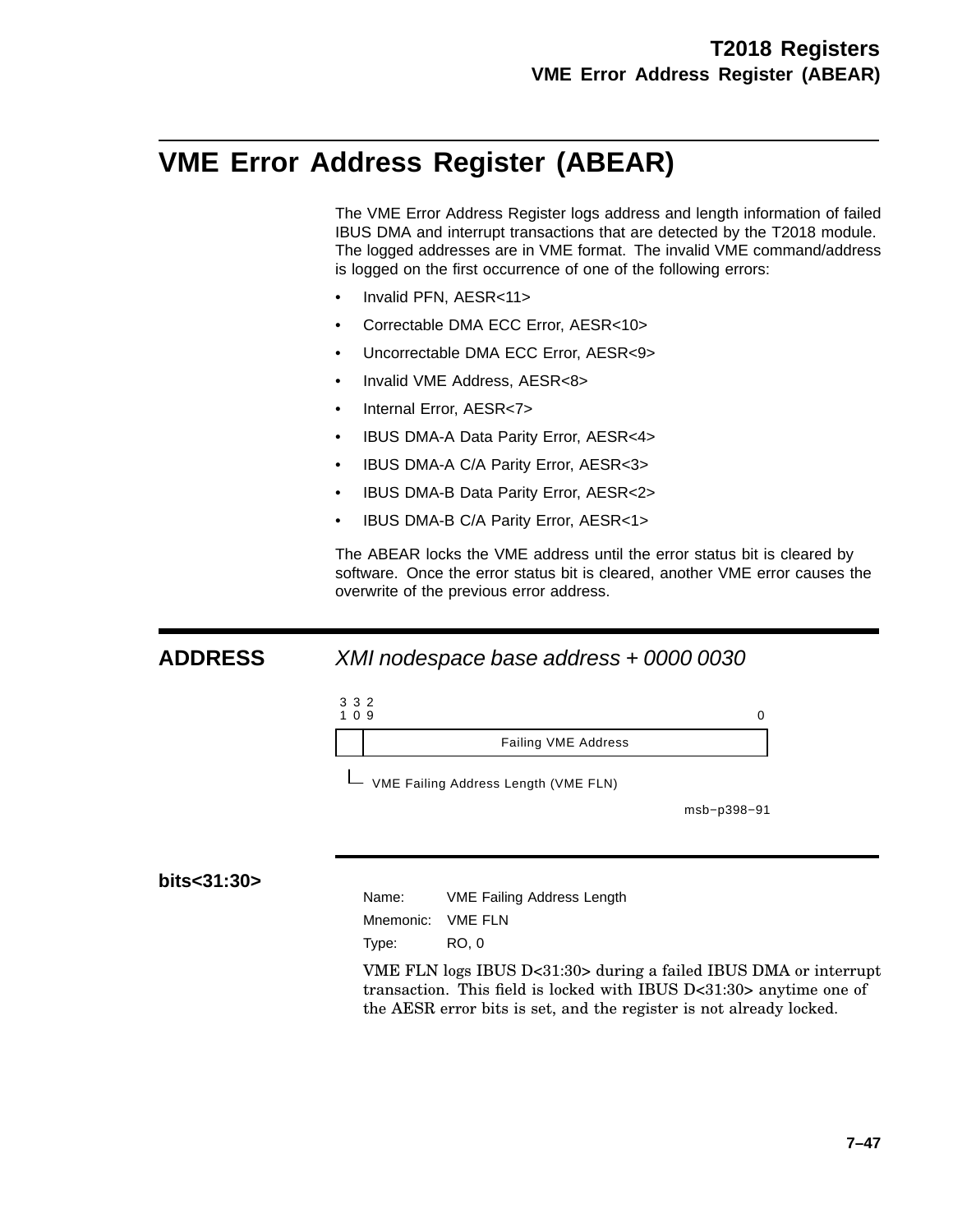# **T2018 Registers VME Error Address Register (ABEAR)**

**bits<29:0>**

| Name:          | Failing VME Address |
|----------------|---------------------|
| Mnemonic: None |                     |
| Type:          | RO. 0               |

The Failing VME Address field logs IBUS D<29:0> during a failed IBUS DMA or interrupt transaction. This field is locked with IBUS D<29:0> anytime one of the AESR error bits is set, and the register is not already locked.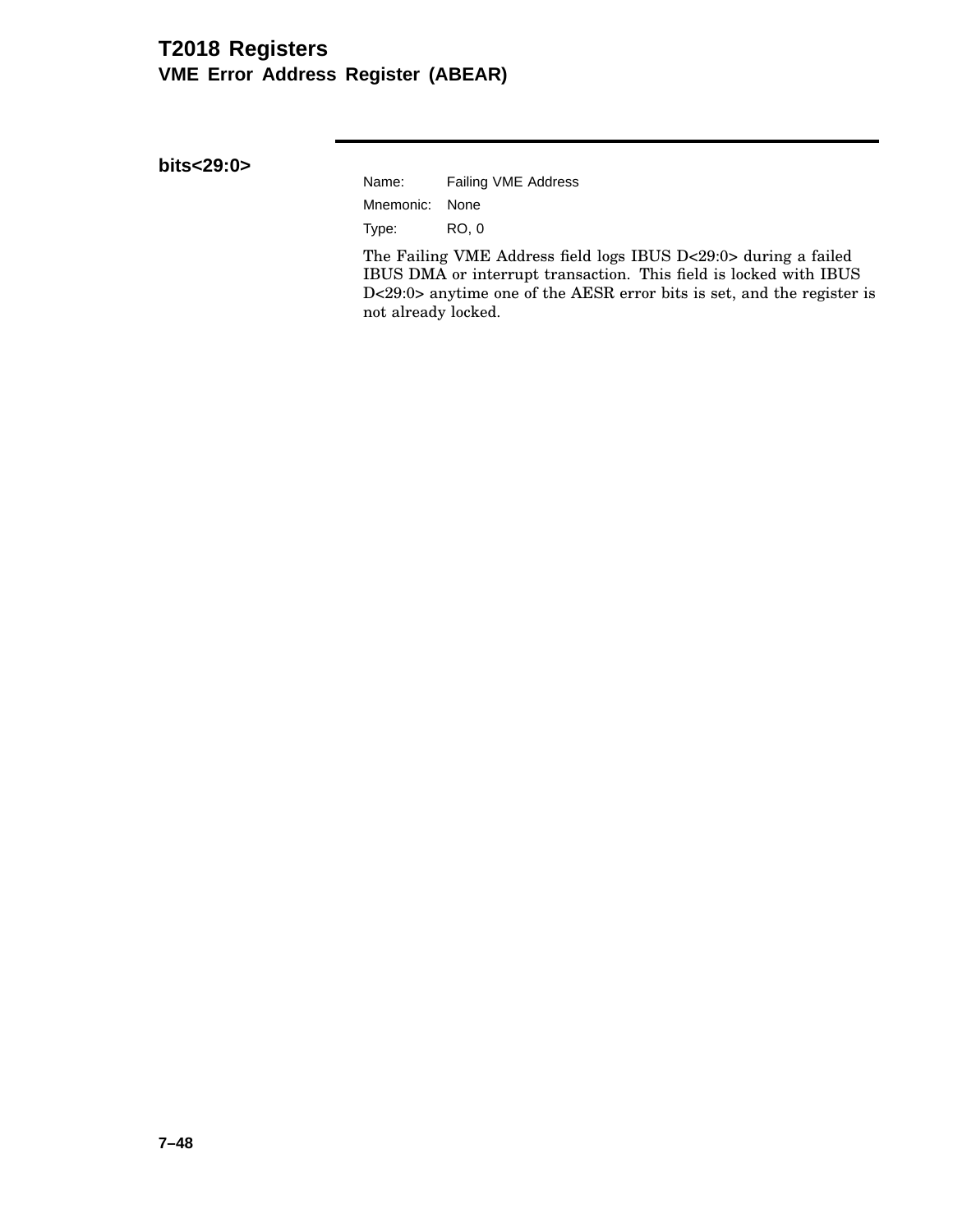# **Page Map Registers (PMRs)**

The T2018 module contains 64K page map registers (PMRs) which are used to store page frame numbers (PFNs) for extended address translation. The format of the PMRs is identical.

## **ADDRESS** XMI nodespace address BB + 0000 0200 to BB + 0004 01FC



msb−p399−91

#### **bit<31>**

**bit<30>**

| Name:     | Valid                                                                                                                                                                                                     |
|-----------|-----------------------------------------------------------------------------------------------------------------------------------------------------------------------------------------------------------|
| Mnemonic: | <b>PMR V</b>                                                                                                                                                                                              |
| Type:     | R/W.0                                                                                                                                                                                                     |
|           | System software sets PMR V when it loads a valid PFN into the PFN<br>field of the PMR. The bit is used by the DWMVA during address<br>translation to determine the validity of the PFN stored in the PMR. |
| Name:     | Page Map Register Entry Bit 30                                                                                                                                                                            |
|           |                                                                                                                                                                                                           |
| Mnemonic: | PMRE 30                                                                                                                                                                                                   |

PMRE 30 is undefined for normal operation. Diagnostics uses this bit to write an entire 32-bit page map register entry.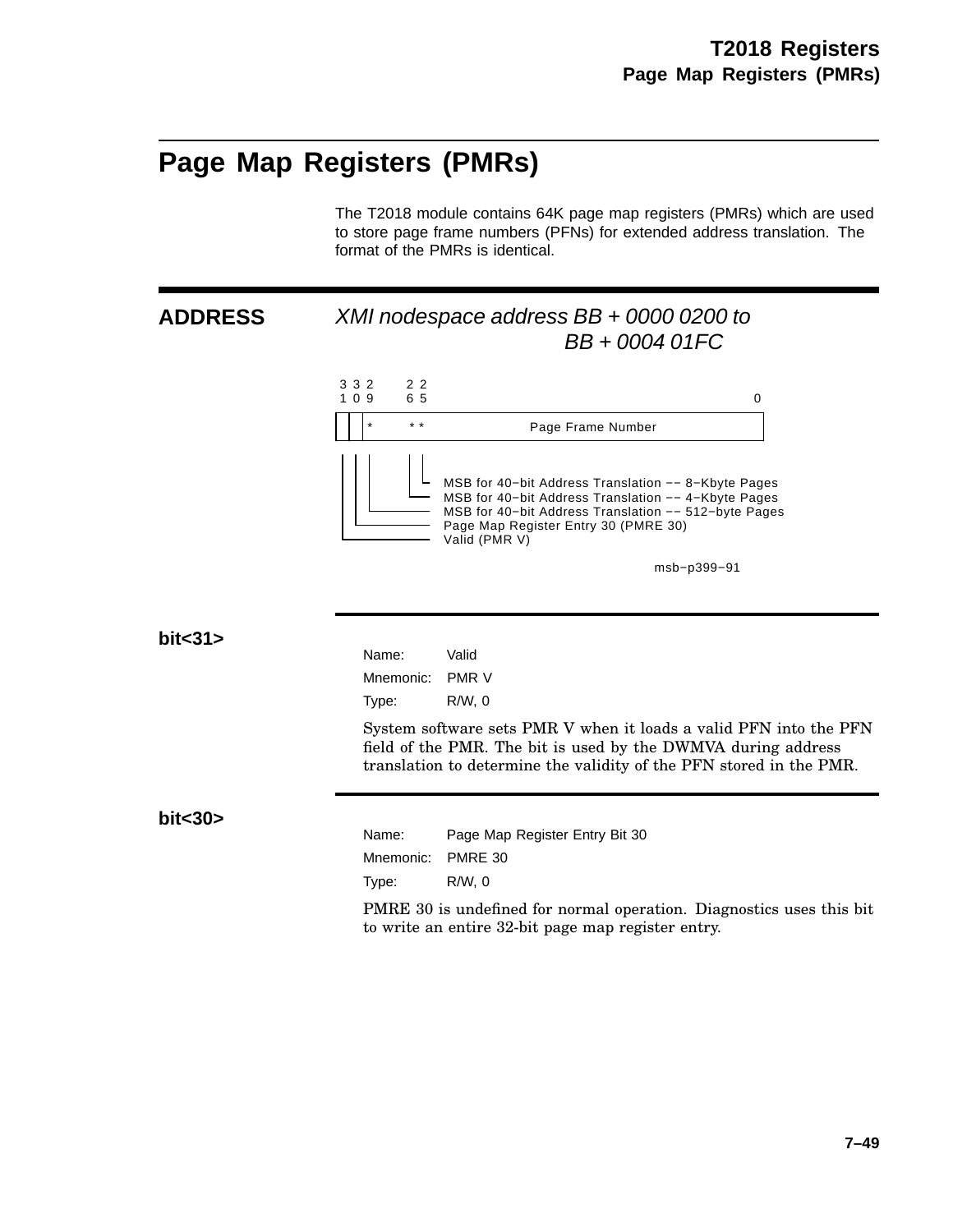## **T2018 Registers Page Map Registers (PMRs)**

**bits<29:0>**

| Name:         | Page Frame Number |
|---------------|-------------------|
| Mnemonic: PFN |                   |
| Type:         | R/W.0             |

If the DWMVA is configured in any address translation mode for DMA operations, system software must load a valid PFN entry into this field for the associated PMR of every VME page it queues for transfer.

The following table indicates which VME address bits are concatenated with the appropriate PFN bits to generate the required XMI address in DMA transactions.

| <b>Address</b><br><b>Mode</b> | Page Size<br>(Bytes) | <b>XMI Address</b>                              | <b>Bits Forced to Zero</b> |
|-------------------------------|----------------------|-------------------------------------------------|----------------------------|
| 34-bit                        | 512                  | $PFN < 24:0 > +$ VME A0-A8 = XMI A $<$ 33:0 $>$ | XMI A<39:34>               |
| 40-bit                        | 512                  | $PFN < 29:0 > + VME$ A0-A8 = XMI A $< 38:0 >$   | XML A < 39                 |
| 40-bit                        | 4K                   | $PFN < 26:0 > +$ VME A0-A11 = XMI A $<$ 38:0>   | XML A < 39                 |
| 40-bit                        | 8K                   | $PFN < 25:0 > +$ VME A0-A12 = XMI A $<$ 38:0>   | XML A < 39                 |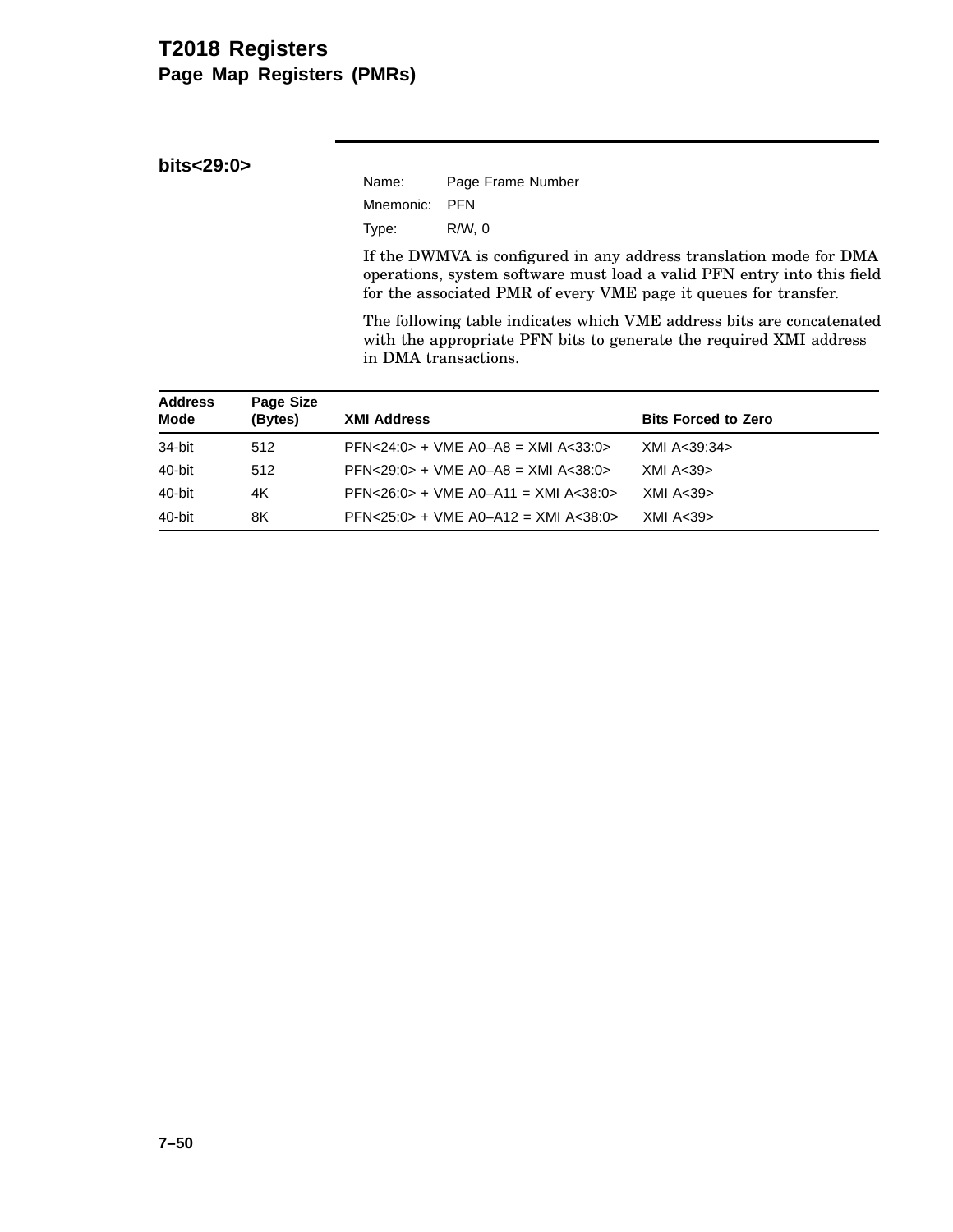# **7.2 C3200 Registers**

The registers on the C3200 module fall into two categories:

- C3200 error and configuration registers
- C3200 VME initialization/test registers

Error registers report error conditions that may occur on the C3200 module during various transactions. Initialization registers are used to set up initial conditions for the operation of the DWMVA. The test registers are used by diagnostics.

Table 7–4 lists all registers on the C3200 module.

**Table 7–4 C3200 Registers**

| <b>Name</b>                              | <b>Mnemonic</b> | Address <sup>1</sup>      |
|------------------------------------------|-----------------|---------------------------|
| <b>Error and Configuration Registers</b> |                 |                           |
| Device/Configuration Register            | <b>VDCR</b>     | BB + 0000 0040            |
| <b>VME Error Summary Register</b>        | <b>VESR</b>     | BB + 0000 0044            |
| <b>VME Failing Address Register</b>      | <b>VFADR</b>    | BB + 0000 0048            |
| Interrupt Configuration Register         | <b>VICR</b>     | BB + 0000 004C            |
| Vector Offset Register                   | <b>VVOR</b>     | BB + 0000 0050            |
| Vector Register                          | <b>VVR</b>      | BB + 0000 0054            |
| Byte Swap RAM Access Register            | <b>RAR</b>      | BB + 0000 0058            |
| <b>VME Initialization/Test Registers</b> |                 |                           |
| <b>CSR Access Register</b>               | <b>VCAR</b>     | BB + 0000 005C            |
| VME Address Range Enable Register        | <b>VAER</b>     | through VCAR <sup>2</sup> |
| Diagnostic Register                      | <b>VDR</b>      | through VCAR <sup>2</sup> |
| <b>Failing Data Register</b>             | <b>VFDR</b>     | through VCAR <sup>2</sup> |
| CPU Transaction Address Offset Registers | <b>VAOR</b>     | through VCAR <sup>2</sup> |

<sup>1</sup>BB refers to the base address of an XMI node (the address of the first location in the nodespace).

 $2$ The address of the register is the contents of the Register Select field of the VCAR. The code stored in the Register Select field must select the register to be accessed for the current transaction.

Table 7–5 gives the values that should appear in the C3200 registers following a hardware or software reset.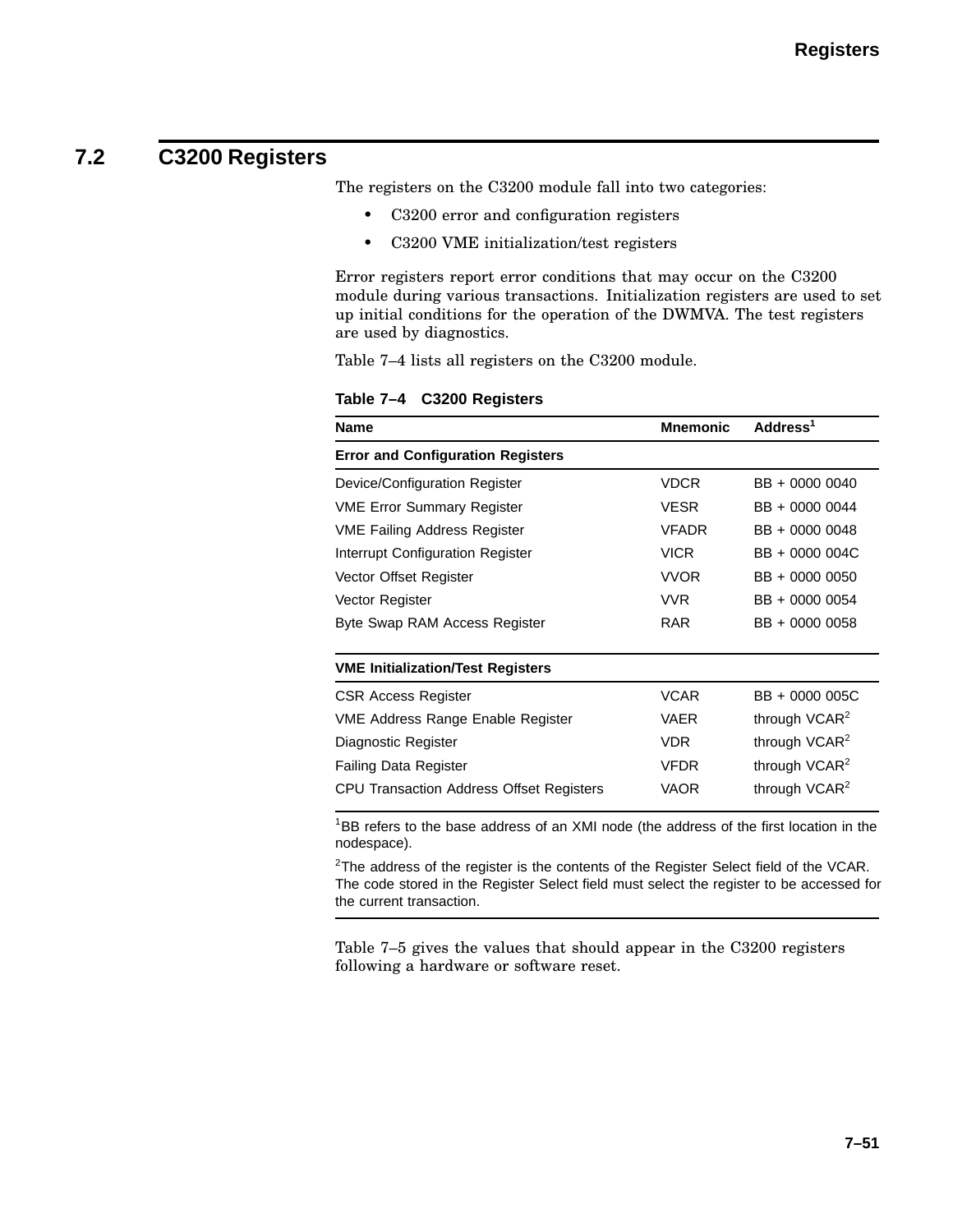### **Registers**

| <b>Initialization Bit States</b> |                                            |           |
|----------------------------------|--------------------------------------------|-----------|
| Register                         | (Bin)                                      | (Hex)     |
| <b>VDCR</b>                      | 1000 0011 0011 1111 0000 HHHH 1110 1000    | 833F 0XE8 |
| <b>VESR</b>                      | 0000 0000 0000 1111 1100 0000 0000 0000    | 000F C000 |
| <b>VFADR</b>                     | XXXX XXXX XXXX XXXX XXXX XXXX XXXX<br>XXX0 | XXXX XXXX |
| <b>VICR</b>                      | .0000 0000 0000 0000 0000 0000 0000 0000   | 0000 0000 |
| <b>VVOR</b>                      | .0000 0000 0000 0000 0000 0000 0000 0000   | 0000 0000 |
| VVR.                             | .0000 0000 0000 0000 0000 0000 0000 0000   | 0000 0000 |
| <b>RAR</b>                       | 0000 0000 0000 0000 0000 0000 0000 XXXX    | 0000 000X |
| <b>VCAR</b>                      |                                            | XXXX XX00 |
| <b>VAER</b>                      | .0000 0000 0000 0000 0000 0000 0000 0000   | 0000 0000 |
| VDR.                             | 0000 0000 1000 0000 0000 0000 0000 0000    | 0080 0000 |
| <b>VFDR</b>                      | 0000 0000 X000 0000 0000 0000 0000 0000    | 00X0 0000 |
| <b>VAOR</b>                      |                                            | 0000 XXXX |

**Table 7–5 Initialization Values of the C3200 Registers**

H - Denotes a hardwired bit. The state of the bit depends on the revision level of the C3200 module.

X - Denotes an indeterminate bit state.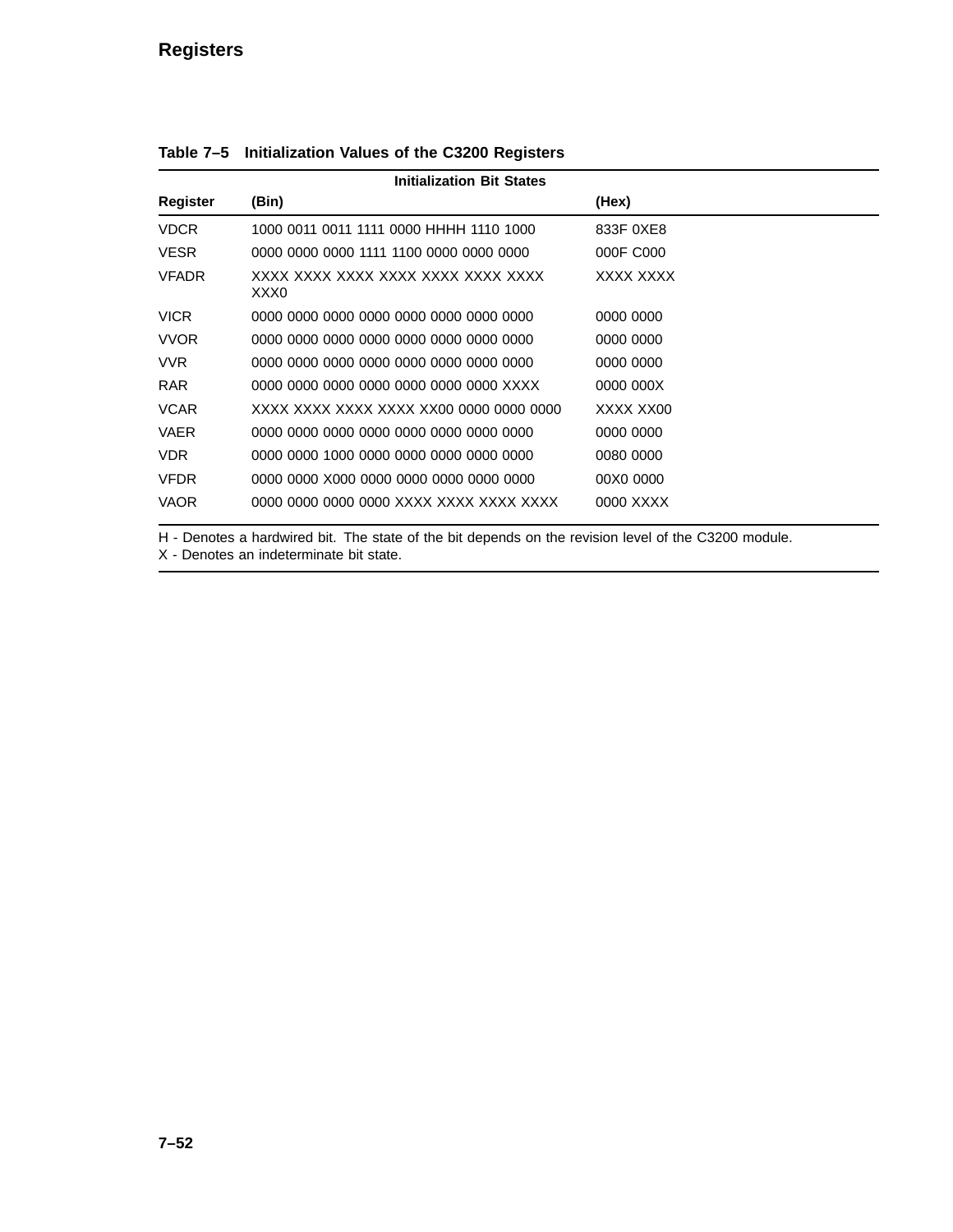# **Device/Configuration Register (VDCR)**

The Device/Configuration Register defines the operating modes and selects the operating parameters of the C3200 module such as:

VME arbitration type VME arbitration timeout period VME transaction timeout period C3200 interrupt priority level C3200 VMEbus request level Page size mode

This register also contains an Error Summary bit that is the logical OR of all the error bits in the VME Error Summary Register.

**ADDRESS** XMI nodespace base address + 0000 0040



msb−p400−91

#### **bit<31>**

| Name: |  | Enable VME Arbitration |
|-------|--|------------------------|
|       |  |                        |

Mnemonic: None

Type: R/W, 1

When set, the Enable VME Arbitration bit causes the C3200 to act as an arbiter for the VME subsystem. This bit should always be set.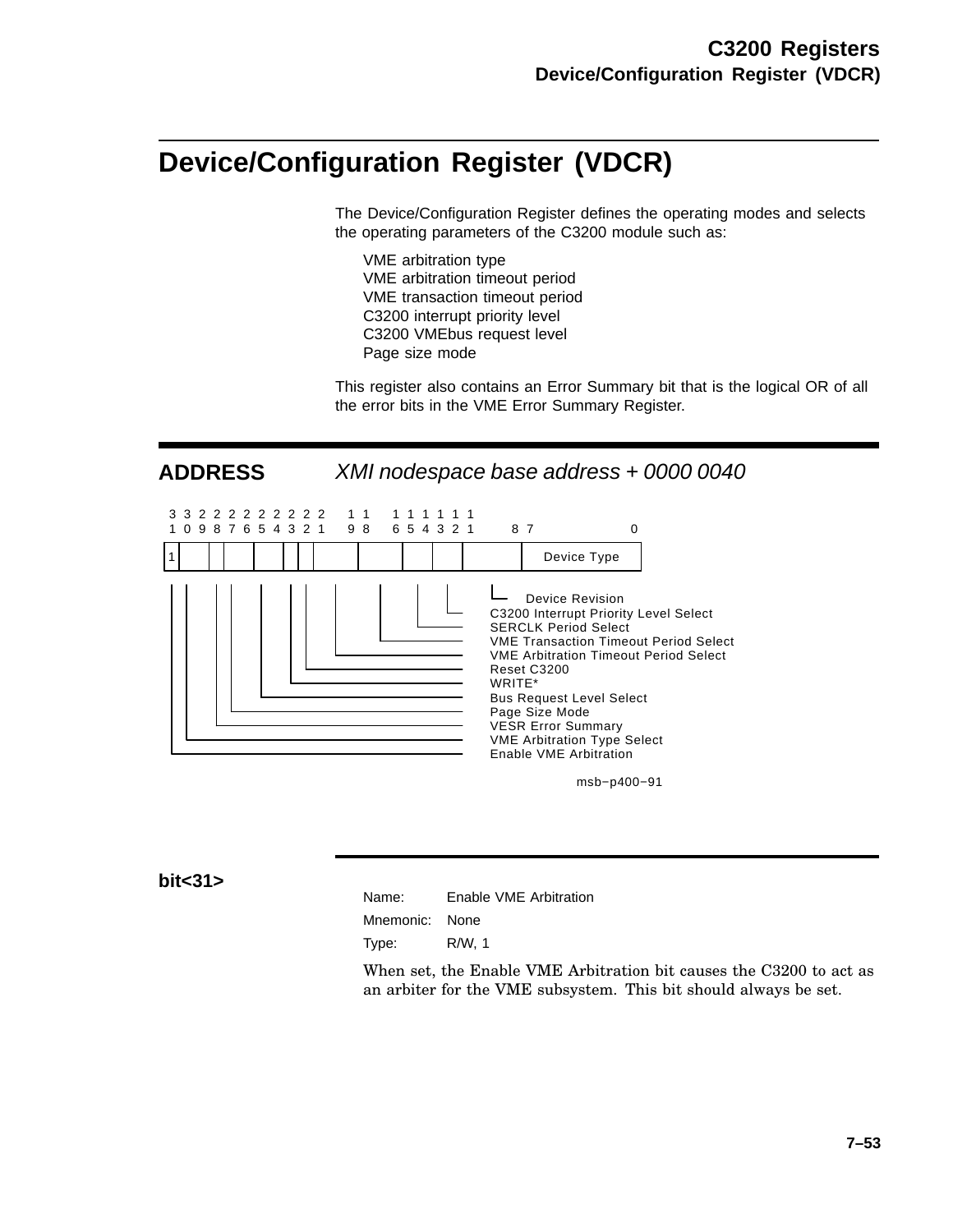### **C3200 Registers Device/Configuration Register (VDCR)**

**bits<30:29>**

| Name:          | <b>VME Arbitration Type Select</b> |
|----------------|------------------------------------|
| Mnemonic: None |                                    |
| Type:          | R/W. 00                            |

The VME Arbitration Type Select bits determine the algorithm that the C3200 VME arbiter uses to arbitrate VMEbus requests. The states of these bits define the algorithm to be used as follows:

| <b>VDCR</b>   |                               |  |
|---------------|-------------------------------|--|
| $<$ 30:29 $>$ | <b>Arbitration Type</b>       |  |
| 00            | Round robin (RRS)             |  |
| 01            | Priority (PRI)                |  |
| 10            | Prioritized round-robin (PRS) |  |
| 11            | Single-level (SGL)            |  |

**NOTE: When the SGL arbitration algorithm is selected and the C3200 is enabled as the VME arbiter, the C3200 VME requester requests the bus through BR3\*. This means that bits <25:24> of this register must be set to 11.**

**bit<28>**

| Name:          | <b>VESR Error Summary</b> |
|----------------|---------------------------|
| Mnemonic: None |                           |
| Type:          | RO, 0                     |

The state of the VESR Error Summary bit reflects the logical OR of all error bits in the VESR. The error bits that contribute to the state of the VESR Error Summary bit are:

Interlock Error RMW Error VME Transmit Parity Error IBUS Transmit Parity Error IBUS Receive Parity Error VME Transaction Timeout VME Arbitration Timeout BERR\*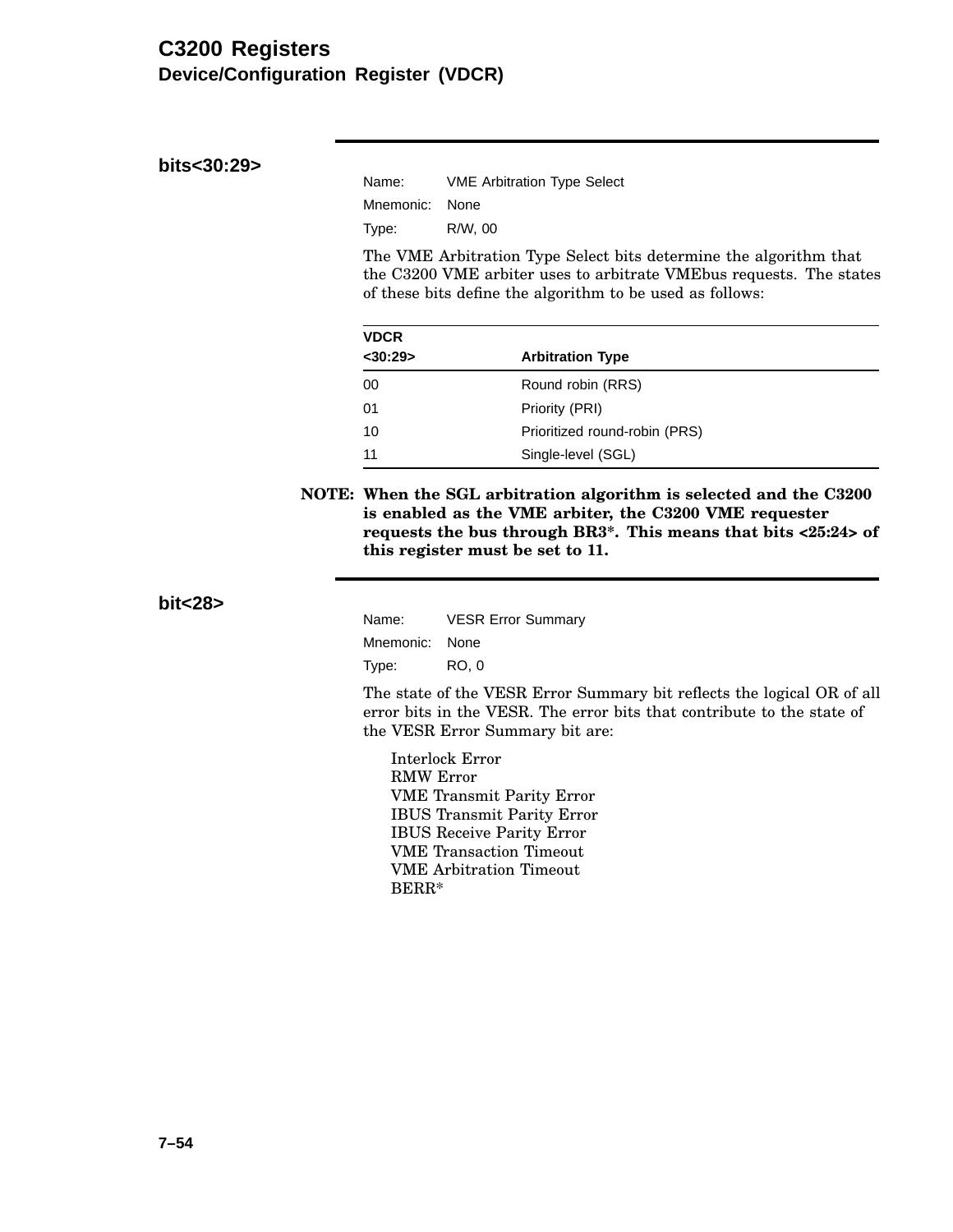### **bits<27:26>**

| Name:     | Page Size Mode |
|-----------|----------------|
| Mnemonic: | None           |
| Type:     | R/W. 00        |

The Page Size Mode field determines the page size that the C3200 will use in accessing its byte swap RAM. The bits are decoded as follows:

| <b>VDCR&lt;27:26&gt;</b> | <b>Page Size</b> |  |
|--------------------------|------------------|--|
| 00                       | 4 Kbytes         |  |
| 01                       | 8 Kbytes         |  |
| 10                       | 512 bytes        |  |
| 11                       | Undefined        |  |
|                          |                  |  |

#### **bits<25:24>**

| Name:          | <b>Bus Request Level Select</b> |
|----------------|---------------------------------|
| Mnemonic: None |                                 |
| Type:          | R/W. 11                         |

The Bus Request Level Select bits determine the arbitration level at which the C3200 will request the VMEbus. The bus request levels are coded as follows:

| <b>VDCR&lt;25:24&gt;</b> | <b>Selected Bus Request Level</b> |  |  |
|--------------------------|-----------------------------------|--|--|
| -00                      | BR0 (Level 0)                     |  |  |
| -01                      | BR1 (Level 1)                     |  |  |
| -10                      | BR2 (Level 2)                     |  |  |
| -11                      | BR3 (Level 3)                     |  |  |

**NOTE: If the C3200 is enabled as arbiter of the VMEbus and the SGL arbitration algorithm is selected, the C3200 must request the bus through BR3\*. This means that bits <25:24> must be set to 11.**

#### **bit<23>**

| Name:     | WRITE* |
|-----------|--------|
| Mnemonic: | None   |
| Type:     | RO. 0  |

The WRITE\* bit holds the state of the VME WRITE\* signal at the moment a timeout occurs. This bit is loaded on every cycle and locked upon detection of a timeout.

**NOTE: The WRITE\* signal is asserted low on the VMEbus but is represented as a high state bit (set to 1) in this register.**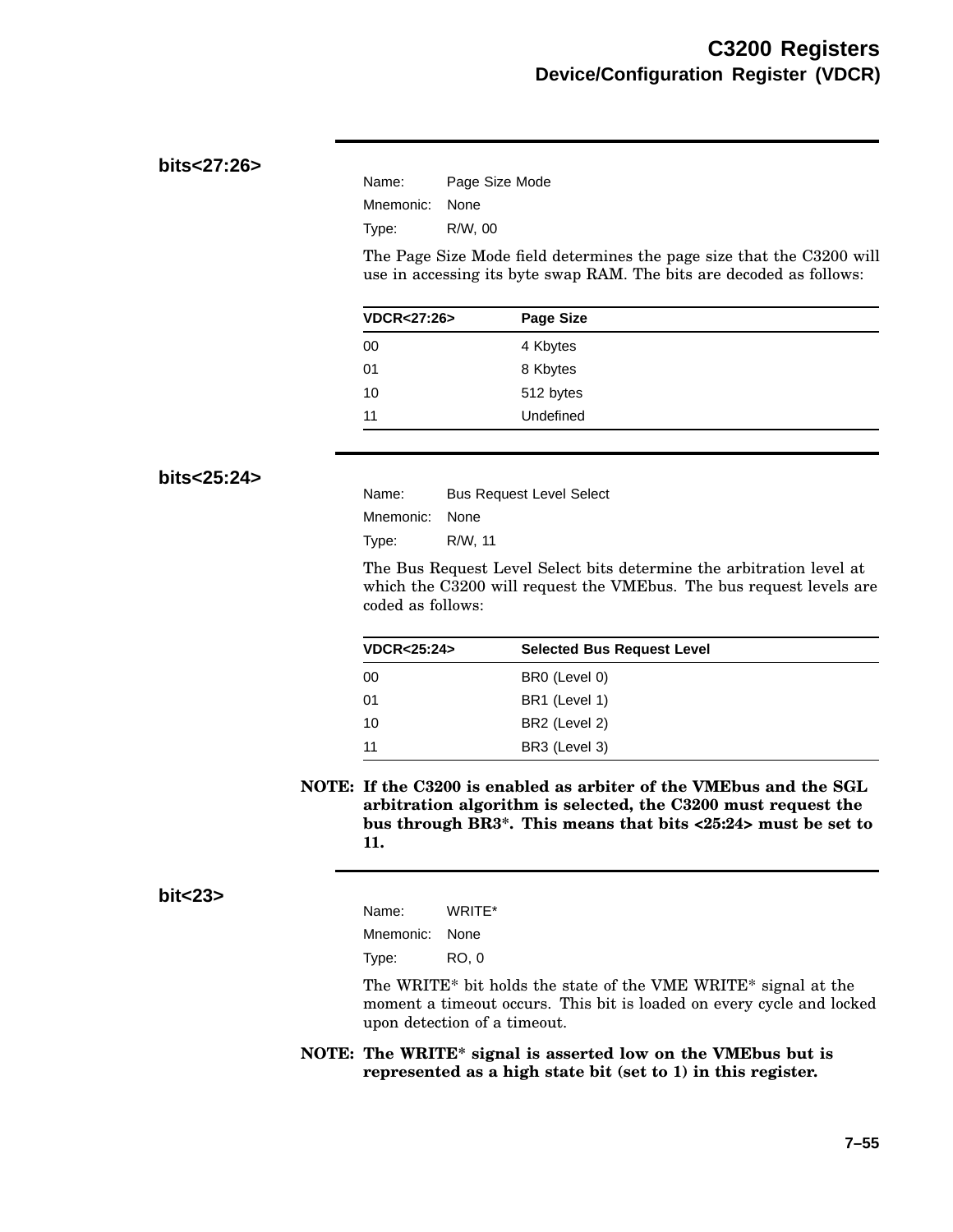# **C3200 Registers Device/Configuration Register (VDCR)**

| bit<22>     |                          |                                                                                                                                                                                                                            |  |  |  |
|-------------|--------------------------|----------------------------------------------------------------------------------------------------------------------------------------------------------------------------------------------------------------------------|--|--|--|
|             | Name:                    | Reset C3200                                                                                                                                                                                                                |  |  |  |
|             | Mnemonic:                | None                                                                                                                                                                                                                       |  |  |  |
|             | Type:                    | R0/W1, 0                                                                                                                                                                                                                   |  |  |  |
|             |                          | A one written to the Reset C3200 bit causes the C3200 to reset its<br>state machines. All registers on the C3200 retain their values. This<br>bit always reads as zero and does not cause a VME system reset.              |  |  |  |
| bits<21:19> | Name:                    | <b>VME Arbitration Timeout Period Select</b>                                                                                                                                                                               |  |  |  |
|             | Mnemonic:                | None                                                                                                                                                                                                                       |  |  |  |
|             | Type:                    | R/W, 7 (hex)                                                                                                                                                                                                               |  |  |  |
|             |                          | The VME Arbitration Timeout Period Select field determines the                                                                                                                                                             |  |  |  |
|             |                          | period of the VME Arbitration Timeout Counter. These bits are only<br>valid if VME Arbitration is enabled for the $C3200$ (bit $\langle 31 \rangle$ of this<br>register is set). The timeout period is decoded as follows: |  |  |  |
|             | <b>VDCR&lt;21:19&gt;</b> | <b>Arbitration Timeout Period</b>                                                                                                                                                                                          |  |  |  |
|             | 111                      | Timeouts disabled                                                                                                                                                                                                          |  |  |  |
|             | 110                      | $3.28$ ms                                                                                                                                                                                                                  |  |  |  |
|             | 101                      | 819 $\mu$ s                                                                                                                                                                                                                |  |  |  |
|             | 100                      | 128 $\mu$ s                                                                                                                                                                                                                |  |  |  |
|             | 011                      | 64.0 $\mu$ s                                                                                                                                                                                                               |  |  |  |
|             | 010                      | 32.0 $\mu$ s                                                                                                                                                                                                               |  |  |  |
|             | 001                      | 12.8 $\mu$ s                                                                                                                                                                                                               |  |  |  |

**NOTE: This field MUST be set to a value by operating system software to assure proper VME error reporting.**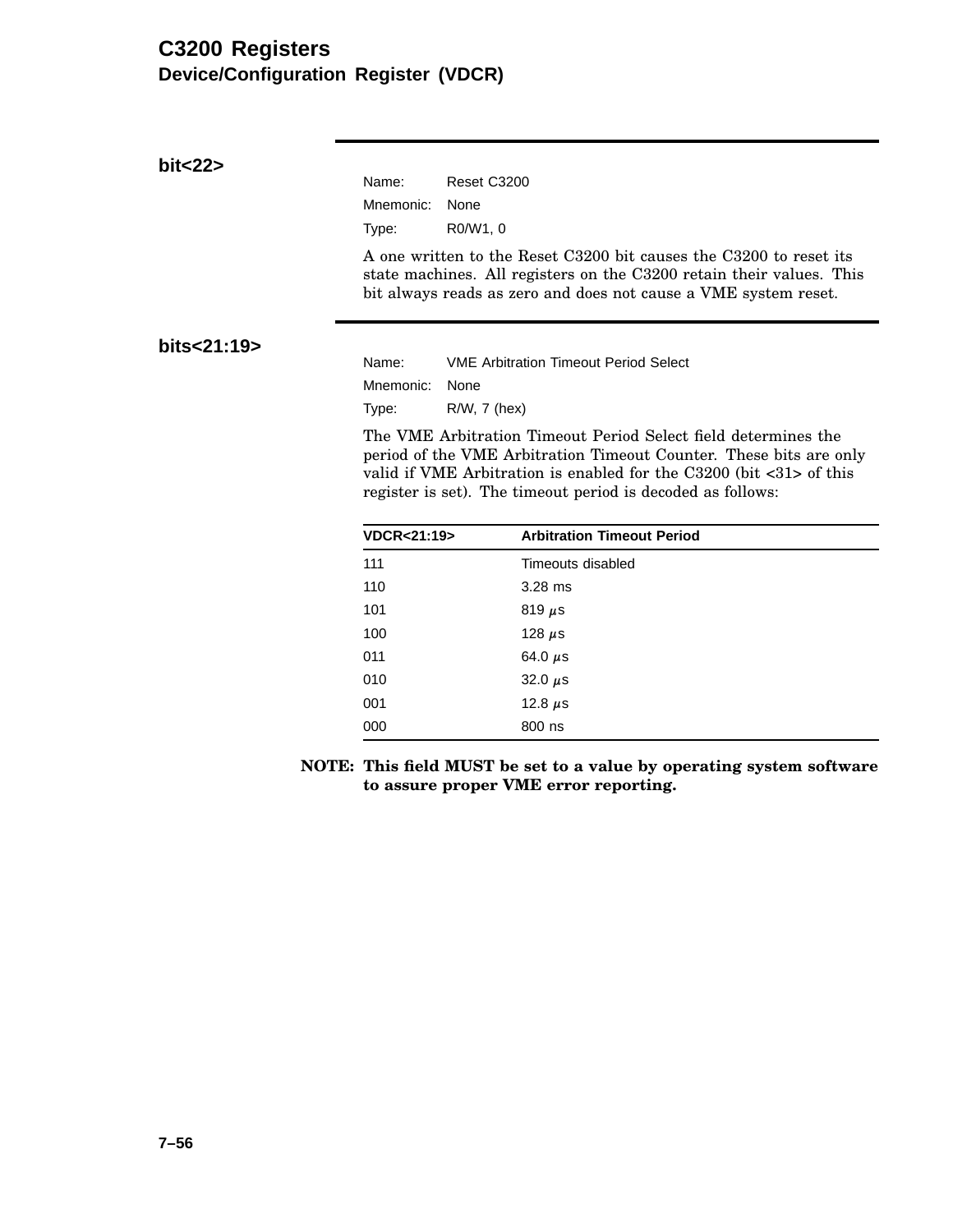### **bits<18:16>**

| Name:          | <b>VME Transaction Timeout Period Select</b> |
|----------------|----------------------------------------------|
| Mnemonic: None |                                              |
| Type:          | $R/W$ , 7 (hex)                              |

The VME Transaction Timeout Period Select field determines the timeout value for the VME Transaction Bus Timer. The bits are decoded as follows:

| <b>VDCR&lt;18:16&gt;</b> | <b>Transaction Timeout Period</b> |  |
|--------------------------|-----------------------------------|--|
| 111                      | Timeouts disabled                 |  |
| 110                      | $3.28$ ms                         |  |
| 101                      | 819 $\mu$ s                       |  |
| 100                      | 128 $\mu$ s                       |  |
| 011                      | 64.0 $\mu$ s                      |  |
| 010                      | 32.0 $\mu$ s                      |  |
| 001                      | 12.8 $\mu$ s                      |  |
| 000                      | 800 ns                            |  |

#### **NOTE: This field MUST be set to a value by operating system software to assure proper VME error reporting.**

### **bits<15:14>**

| Name:          | <b>SERCLK Period Select</b> |
|----------------|-----------------------------|
| Mnemonic: None |                             |
| Type:          | R/W.0                       |

The SERCLK Period Select field determines the base frequency to be used for the SERCLK signal. The SERCLK line is driven by the C3200 module. The base frequency is determined as follows:

| <b>VDCR&lt;15:14&gt;</b> | <b>SERCLK Frequency</b> |  |
|--------------------------|-------------------------|--|
| 00                       | 32 MHz                  |  |
| 01                       | 16 MHz                  |  |
| 10                       | 8 MHz                   |  |
| 11                       | 4 MHz                   |  |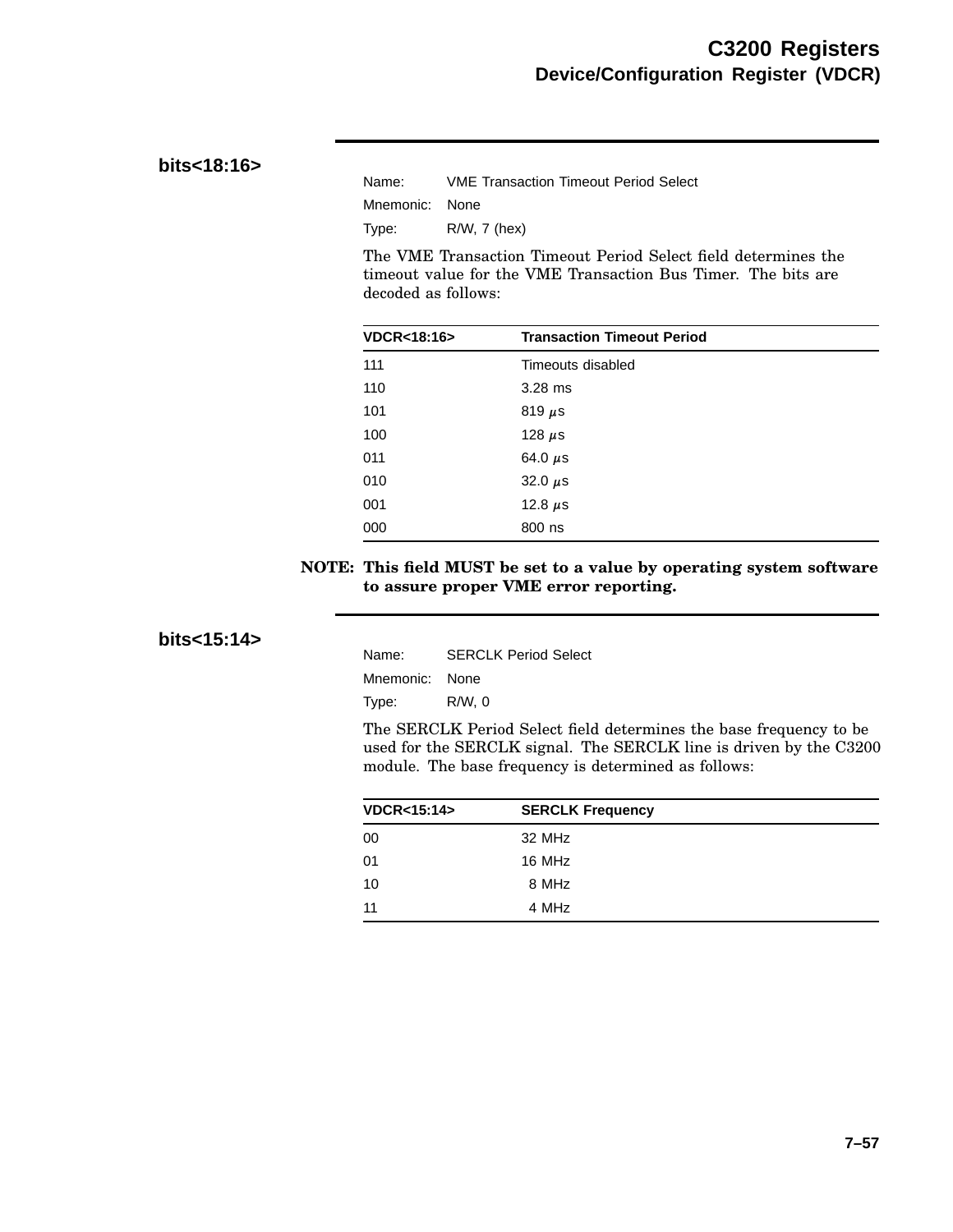### **C3200 Registers Device/Configuration Register (VDCR)**

| Name:          | C3200 Interrupt Priority Level Select |
|----------------|---------------------------------------|
| Mnemonic: None |                                       |
| Tvpe:          | R/W, 00                               |

The C3200 Interrupt Priority Level Select field selects the IPL to be used by the C3200 to interrupt the XMI processor for internal DWMVA error conditions. The field is decoded as follows:

| <b>VDCR&lt;13:12&gt;</b> | <b>Bus Line</b> | <b>Selected IPL</b> |  |
|--------------------------|-----------------|---------------------|--|
| 00                       | BR4             | IPL <sub>14</sub>   |  |
| 01                       | BR <sub>5</sub> | IPL <sub>15</sub>   |  |
| 10                       | BR <sub>6</sub> | IPL <sub>16</sub>   |  |
| 11                       | BR7             | IPL <sub>17</sub>   |  |

**bits<11:8>**

Name: Device Revision Mnemonic: DREV Type: RO, Hardwired

DREV indicates the revision level of the C3200 module. The value in this field is hardwired on the module with jumpers.

**bit<7:0>**

Name: Device Type Mnemonic: None Type: RO, Hardwired to E8

The Device Type field identifies the device as the C3200 part of a DWMVA subsystem. This field is hardwired to a value of E8 (hex).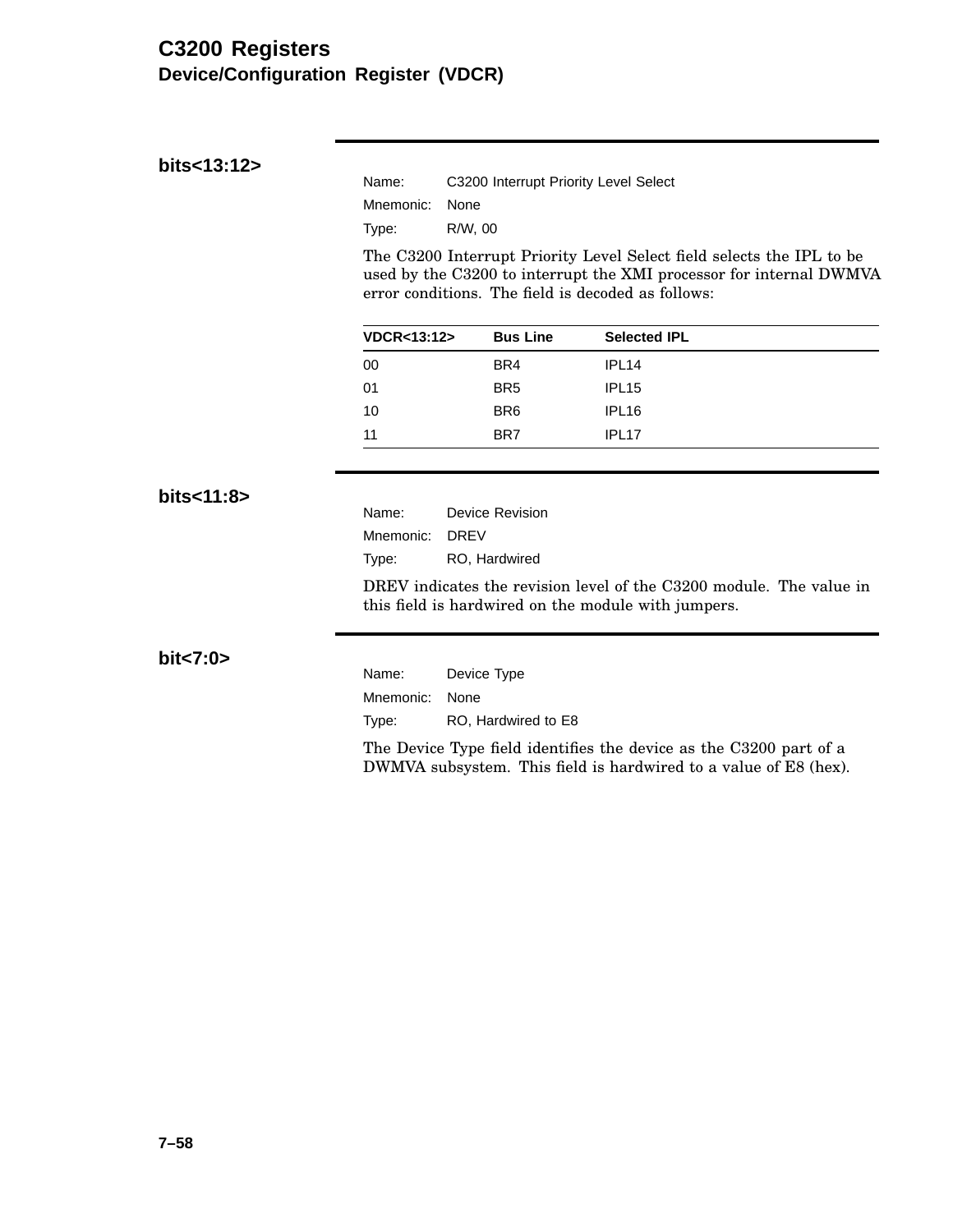# **VME Error Summary Register (VESR)**

The VME Error Summary Register reports error conditions that occur during the operation of the C3200 module. This register also reflects the current state of the BERR\* signal on the VMEbus.



**bit<31>**

Name: Swap RAM Parity Error

Mnemonic: None

Type: R/W1C, 0

When set, the Swap RAM Parity Error bit indicates that a parity error was detected while reading the contents of the byte swap RAM, which causes the C3200 to issue an IBUS INTR transaction, if the interrupt is enabled. This bit logs the first occurrence of a parity error and must be cleared by software before it can log another.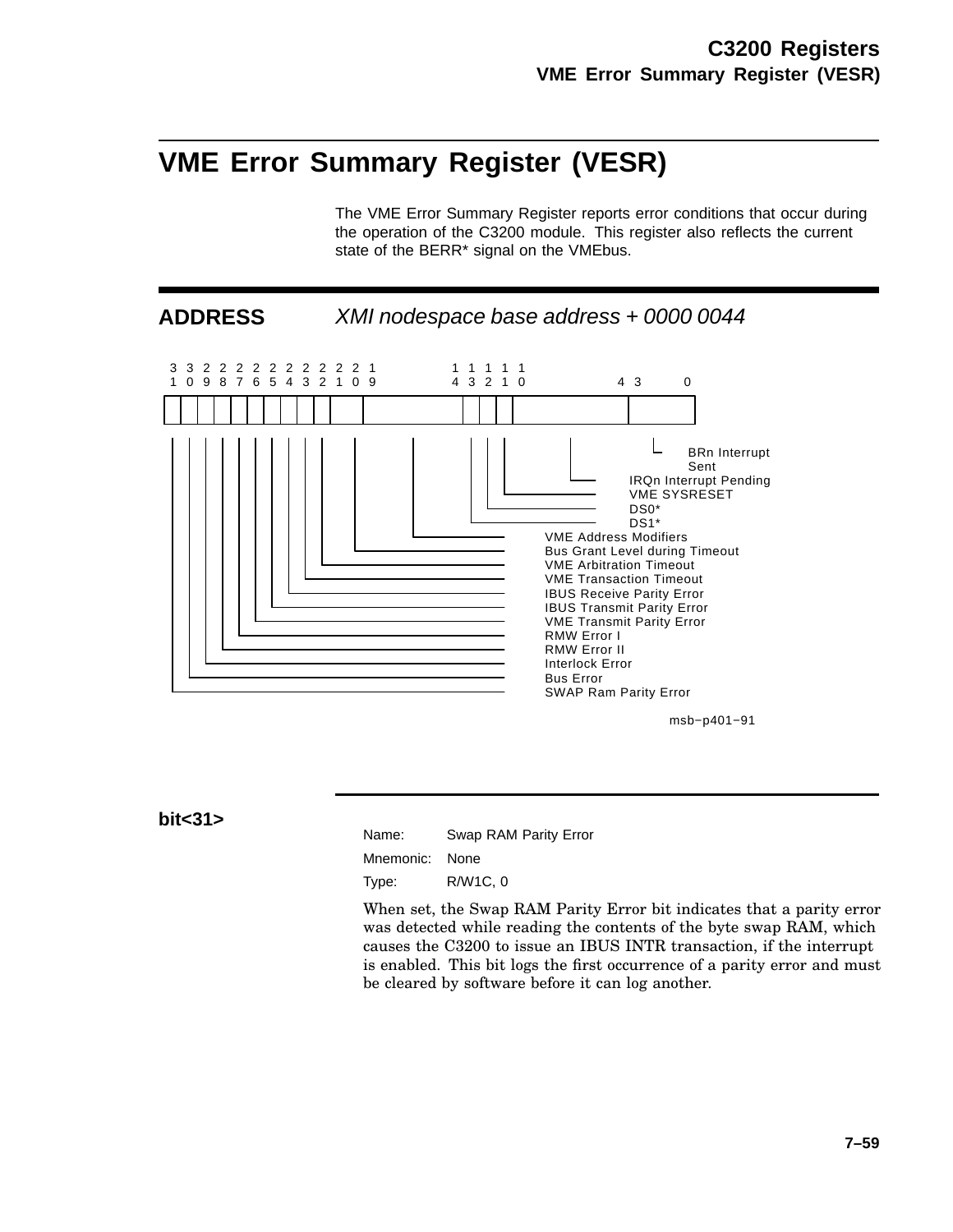### **C3200 Registers VME Error Summary Register (VESR)**

**bit<30>** Name: Bus Error Mnemonic: BERR\* Type: R/W1C, 0 BERR\* reflects the current state of the BERR\* signal on the VMEbus. It is set when BERR\* is low and cleared when BERR\* is high. This bit is writeable to allow diagnostics to cause the assertion of BERR\*. **bit<29>** Name: Interlock Error Mnemonic: None Type: R/W1C, 0 The Interlock Error bit is set when an interlock error is detected by the C3200. An interlock error occurs when an Interlock Read, issued by an XMI device, is not followed immediately by an Unlock Write. The C3200 performs an Interlock Read, the first part of an Interlock Read/Unlock Write transaction pair, as the start of a Read Modify Write operation on the VME. If the next XMI transaction the C3200 receives is not the corresponding Unlock Write, the C3200 sets this bit, interrupts the XMI processor if the interrupt is enabled, and relinquishes control of the VMEbus. The C3200 continues to execute on the VME all XMI transactions it receives, including an Unlock Write transaction that does not immediately follow an Interlock Read. **bit<28>** Name: RMW Error II Mnemonic: None Type: R/W1C, 0 The RMW Error II bit is set when the C3200 detects a normal read transaction to an address that is set up in the swap RAM to expect Read Modify Write transactions. The C3200 issues an Interlock Read in response to the VME read command. After the C3200 returns read data to the VME master, the C3200 issues an Unlock Write with 0 data and all mask bits cleared to unlock the XMI, if it finds out that the transaction was not a Read Modify Write. At this point the C3200 issues an interrupt, if the interrupt is enabled. **bit<27>** Name: RMW Error I Mnemonic: None Type: R/W1C, 0 The RMW Error I bit is set when the C3200 detects an attempt by a VME master to perform a Read Modify Write transaction to an address that is not set up for RMWs. The bit is set during the write portion of the RMW transaction pair. The C3200 completes both transactions and issues an interrupt, if the interrupt is enabled.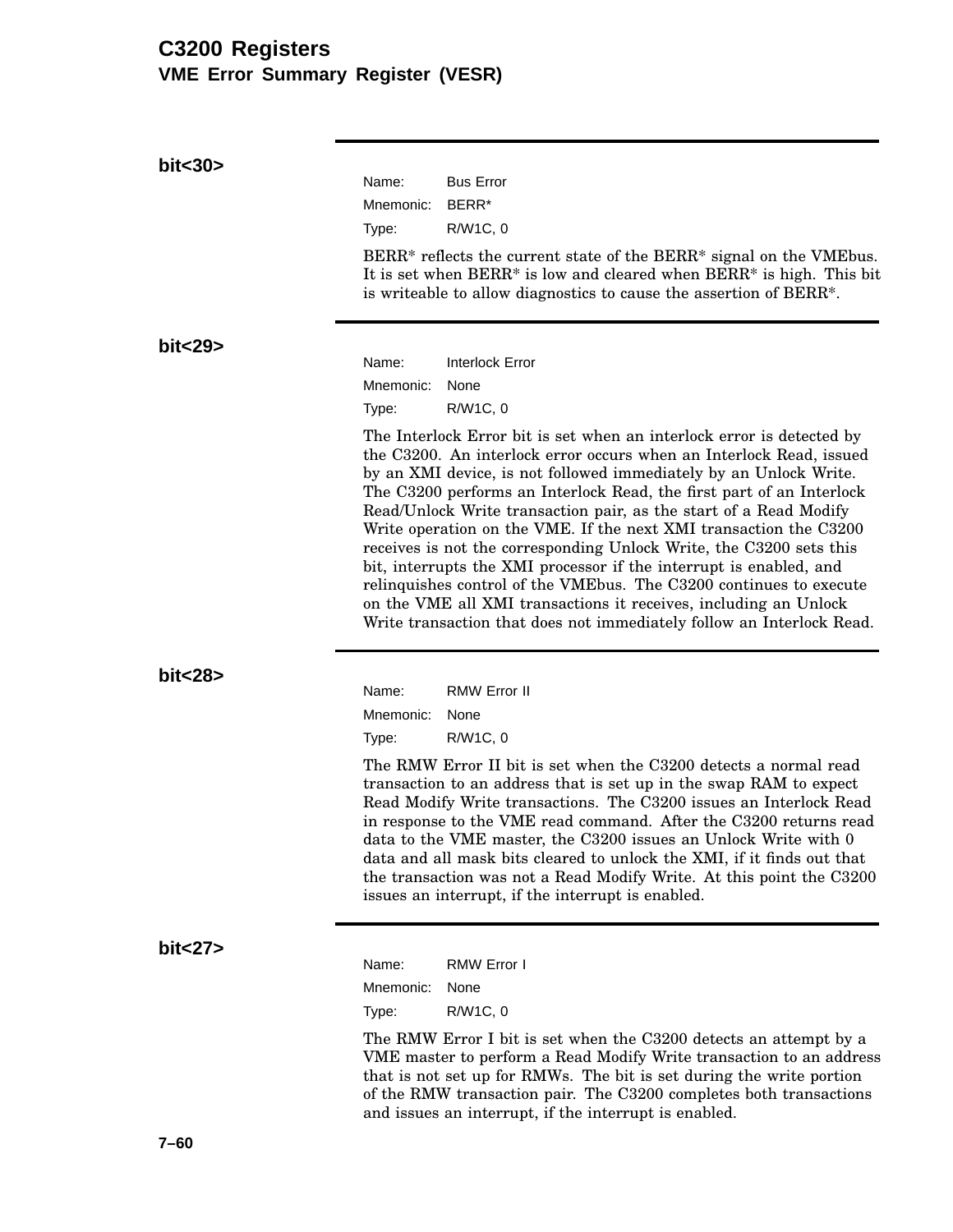| bit < 26 |                                                                                                                                                                                                                                                                                                                                                                                             |  |  |
|----------|---------------------------------------------------------------------------------------------------------------------------------------------------------------------------------------------------------------------------------------------------------------------------------------------------------------------------------------------------------------------------------------------|--|--|
|          | Name:<br><b>VME Transmit Parity Error</b>                                                                                                                                                                                                                                                                                                                                                   |  |  |
|          | Mnemonic:<br>None                                                                                                                                                                                                                                                                                                                                                                           |  |  |
|          | R/W1C, 0<br>Type:                                                                                                                                                                                                                                                                                                                                                                           |  |  |
|          | The VME Transmit Parity Error bit is set when the C3200 detects<br>a parity error on the output of the IBUS to VME bus buffer prior to<br>transmitting data on the VMEbus. The transaction is aborted if a<br>parity error is detected. If no parity error is detected, the parity bit is<br>dropped after this checker, since there is no parity protection on the<br>VME <sub>bus</sub> . |  |  |
| bit < 25 |                                                                                                                                                                                                                                                                                                                                                                                             |  |  |
|          | Name:<br><b>IBUS Transmit Parity Error</b>                                                                                                                                                                                                                                                                                                                                                  |  |  |
|          | Mnemonic:<br>None                                                                                                                                                                                                                                                                                                                                                                           |  |  |
|          | R/W1C, 0<br>Type:                                                                                                                                                                                                                                                                                                                                                                           |  |  |
|          | The IBUS Transmit Parity Error is set when the C3200 detects a<br>parity error at the output lines of the VMEbus to IBUS buffer prior<br>to transmitting data on the IBUS. When this bit is set, the C3200<br>issues an interrupt, if the interrupt is enabled. This interrupt cannot<br>be disabled.                                                                                       |  |  |
| bit < 24 |                                                                                                                                                                                                                                                                                                                                                                                             |  |  |
|          | Name:<br><b>IBUS Receive Parity Error</b>                                                                                                                                                                                                                                                                                                                                                   |  |  |
|          | Mnemonic:<br>None                                                                                                                                                                                                                                                                                                                                                                           |  |  |
|          | R/W1C, 0<br>Type:                                                                                                                                                                                                                                                                                                                                                                           |  |  |
|          | The IBUS Receive Parity Error bit is set when the C3200 detects a<br>parity error on data it has received from the T2018 across the IBUS.<br>The C3200 aborts the transaction when this bit is set and issues an<br>interrupt, if the interrupt is enabled.                                                                                                                                 |  |  |
| bit < 23 |                                                                                                                                                                                                                                                                                                                                                                                             |  |  |
|          | <b>VME Transaction Timeout</b><br>Name:                                                                                                                                                                                                                                                                                                                                                     |  |  |
|          | Mnemonic:<br>None                                                                                                                                                                                                                                                                                                                                                                           |  |  |
|          | R/W1C, 0<br>Type:                                                                                                                                                                                                                                                                                                                                                                           |  |  |
|          | The VME Transaction Timeout bit is set by the VME bus timer logic on<br>the C3200 module when a VME bus time out occurs. When this bit is<br>set, the address of the transaction is stored in the C3200 VME Failing<br>Address Register if the C3200 was the bus master when the timeout<br>was detected.                                                                                   |  |  |
|          | The set state of the VME Transaction Timeout bit also indicates that<br>the VMEbus timer has asserted BERR* on the VMEbus, causing the<br>timed-out transaction to be removed from the bus and allowing bus<br>access to other VME devices. When this bit is set, an interrupt is<br>issued, if the interrupt is enabled.                                                                   |  |  |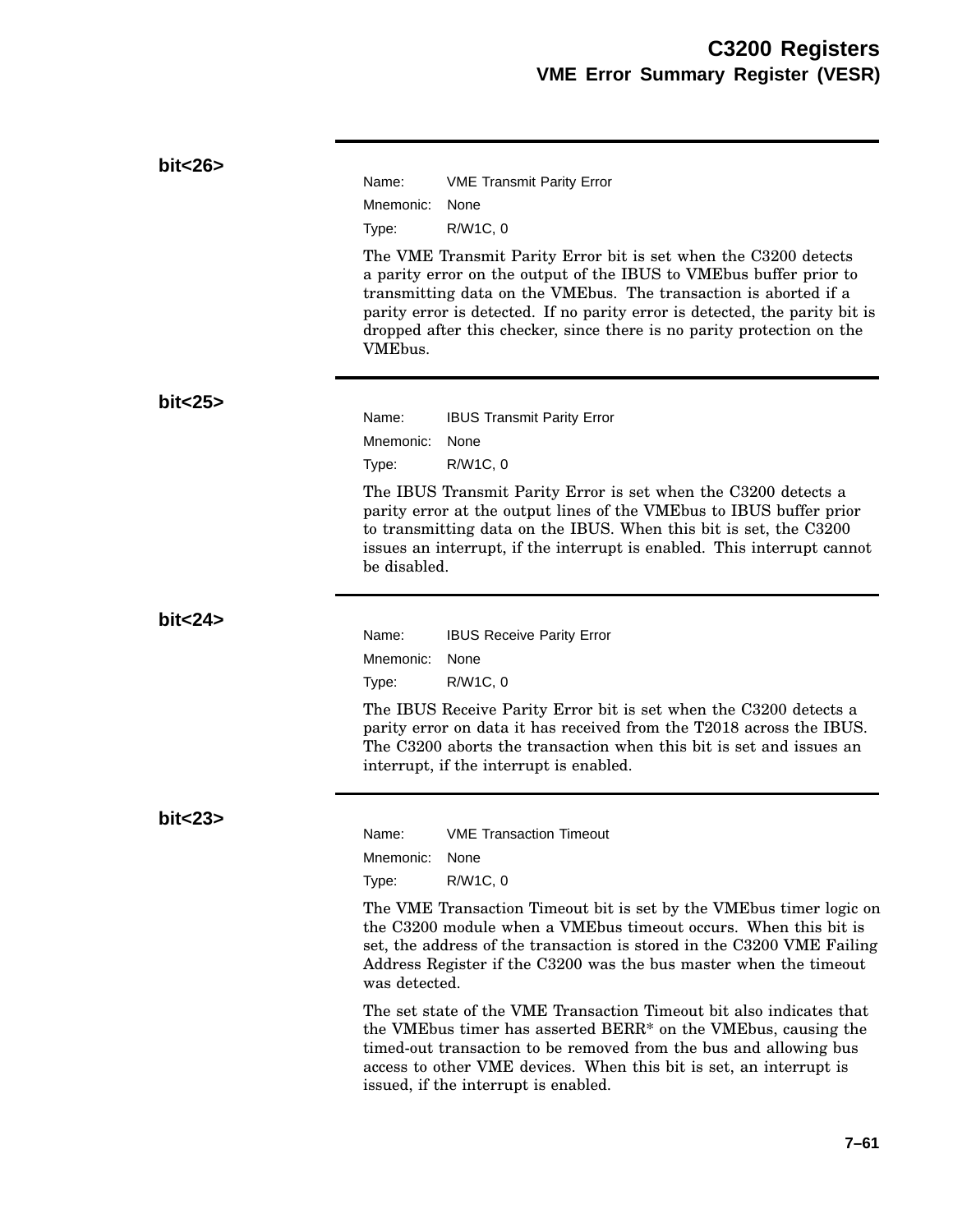# **C3200 Registers VME Error Summary Register (VESR)**

| bit<22>     |                                                                                                                                                                                                                                                                                                                                               |                                                                                                                                                                                    |  |  |
|-------------|-----------------------------------------------------------------------------------------------------------------------------------------------------------------------------------------------------------------------------------------------------------------------------------------------------------------------------------------------|------------------------------------------------------------------------------------------------------------------------------------------------------------------------------------|--|--|
|             | Name:                                                                                                                                                                                                                                                                                                                                         | <b>VME Arbitration Timeout</b><br>None                                                                                                                                             |  |  |
|             | Mnemonic:<br>Type:                                                                                                                                                                                                                                                                                                                            | R/W1C, 0                                                                                                                                                                           |  |  |
|             | The VME Arbitration Timeout bit is set by the arbitration timer logic<br>when an arbitration timeout occurs. The set state of this bit causes<br>the arbiter to deassert the current bus grant level it is driving and<br>rearbitrate all pending bus requests. When this bit is set, an interrupt<br>is issued, if the interrupt is enabled. |                                                                                                                                                                                    |  |  |
| bits<21:20> | Name:<br>Mnemonic:<br>Type:                                                                                                                                                                                                                                                                                                                   | <b>Bus Grant Level During Timeout</b><br>None<br>RO, 0                                                                                                                             |  |  |
|             | The Bus Grant Level During Timeout bits hold the encoded value of<br>the BGn* being driven when a timeout occurs. These bits are loaded<br>on every arbitration cycle and locked upon detection of a timeout.                                                                                                                                 |                                                                                                                                                                                    |  |  |
| bits<19:14> |                                                                                                                                                                                                                                                                                                                                               |                                                                                                                                                                                    |  |  |
|             | Name:                                                                                                                                                                                                                                                                                                                                         | <b>VME Address Modifiers</b>                                                                                                                                                       |  |  |
|             | Mnemonic:<br>Type:                                                                                                                                                                                                                                                                                                                            | None<br>RO, 3F                                                                                                                                                                     |  |  |
|             |                                                                                                                                                                                                                                                                                                                                               | The VME Address Modifiers field holds the state of the VME AM0–<br>AM5 lines when a timeout occurs. This field is loaded on every cycle<br>and locked upon detection of a timeout. |  |  |
| bit < 13    | Name:<br>Mnemonic:                                                                                                                                                                                                                                                                                                                            | $DS1*$<br>None                                                                                                                                                                     |  |  |
|             | Type:                                                                                                                                                                                                                                                                                                                                         | RO, 0                                                                                                                                                                              |  |  |
|             | timeout.                                                                                                                                                                                                                                                                                                                                      | The DS1* bit holds the state of the VME DS1* signal when a timeout<br>occurs. This bit is loaded on every cycle and locked upon detection of a                                     |  |  |
|             |                                                                                                                                                                                                                                                                                                                                               | NOTE: The VME DS1 <sup>*</sup> signal is asserted low on the VMEbus. The low<br>state of the signal is reflected as a state of 1 on this bit.                                      |  |  |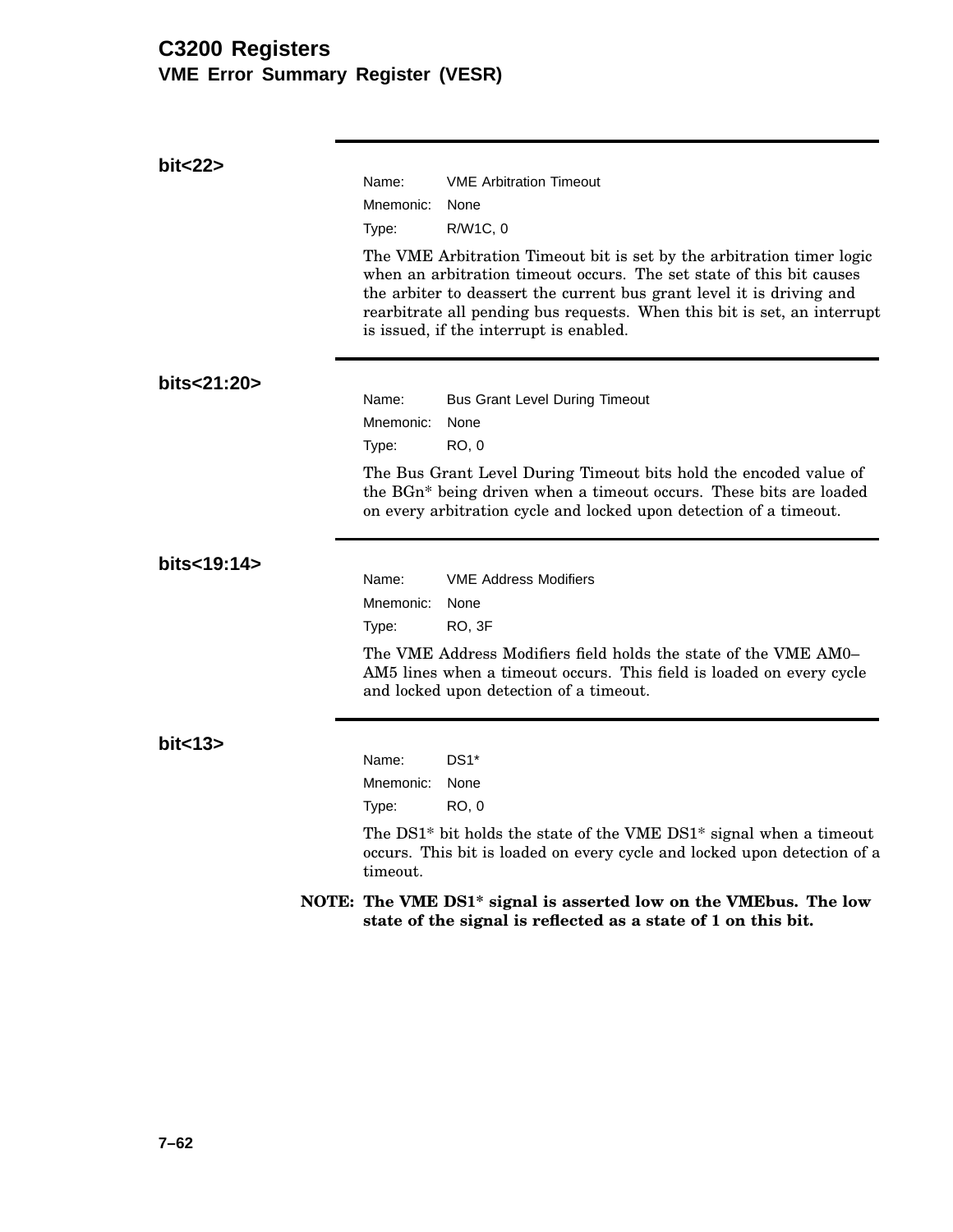### **bit<12>**

| Name:     | DS0*  |
|-----------|-------|
| Mnemonic: | None  |
| Type:     | RO. 0 |

The DS0\* bit holds the state of the VME DS0\* signal when a timeout occurs. This bit is loaded on every cycle and locked upon detection of a timeout.

**NOTE: The VME DS0\* signal is asserted low on the VMEbus. The low state of the signal is reflected as a state of 1 on this bit.**

#### **bit<11>**

Name: VME SYSRESET Mnemonic: None Type: R/W1C, 0

The VME SYSRESET bit is set when the C3200 receives a SYSRESET\* from the VMEbus. When set, this bit specifically indicates to the interrupt service routine that the C3200 has issued an interrupt in response to a VME-originated SYSRESET\*. This interrupt is not maskable.

#### **NOTE: The VME SYSRESET\* signal is asserted low on the VMEbus. The low state of the signal is reflected as a state of 1 on this bit.**

#### **bits<10:4>**

| Name:          | <b>IRQn Interrupt Pending</b> |
|----------------|-------------------------------|
| Mnemonic: None |                               |
| Type:          | RO. 0                         |

The IRQn Interrupt Pending field is used to indicate the status of VMEbus-originated interrupt requests. The seven bits of the field, bit <10> to bit <4>, are in one-to-one correspondence, respectively, with the seven VME interrupt request levels, IRQ7\*–IRQ1\*. The particular bit in the field is set when the corresponding interrupt request level is asserted on the VMEbus. The bit is cleared automatically for a ROAK (Release On Acknowledge) interrupter when an IACK\* to that request level is issued on the VMEbus. However, when the interrupter is a RORA (Release On Register Access) type, the bit must be cleared by the operating system software.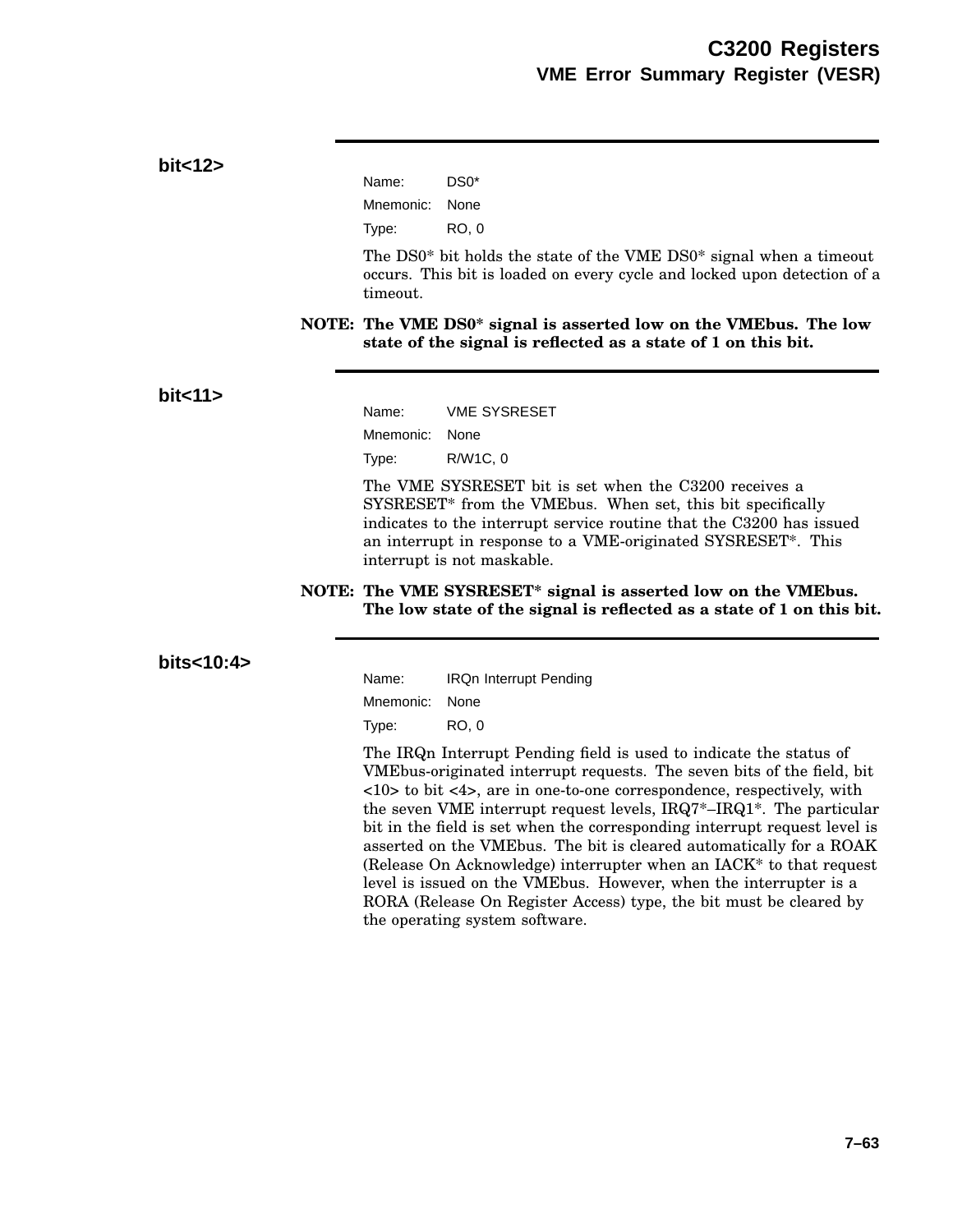## **C3200 Registers VME Error Summary Register (VESR)**

**bits<3:0>**

| Name:          | <b>BRn Interrupt Sent</b> |
|----------------|---------------------------|
| Mnemonic: None |                           |
| Type:          | RO. 0                     |

The BRn Interrupt Sent field is used to indicate the status of XMI interrupts sent by the C3200 module. The four bits of the field, bit <3> to bit <0>, are in one-to-one correspondence, respectively, with BR7—BR4. The particular bit is set when an interrupt is generated at the corresponding level to the XMI. The bit is cleared upon receiving the associated IDENT transaction.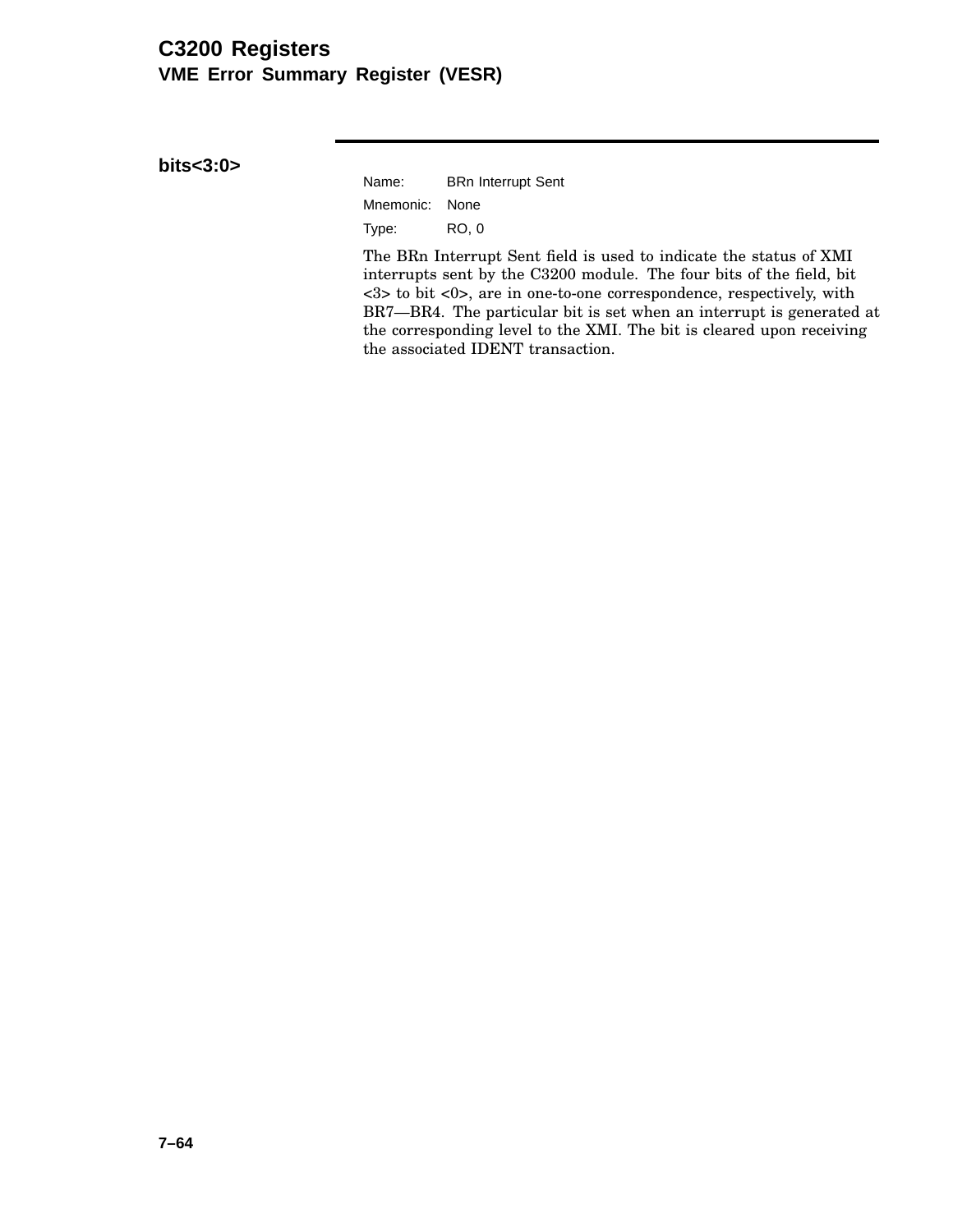# **VME Failing Address Register (VFADR)**

The VME Failing Address Register reflects the state of VME A01–A31 address lines in a timed-out transaction.

| <b>ADDRESS</b> | XMI nodespace base address + 0000 0048                                                                                                                                                                                                                                                   |
|----------------|------------------------------------------------------------------------------------------------------------------------------------------------------------------------------------------------------------------------------------------------------------------------------------------|
|                | 3<br>$\mathbf{1}$<br>10                                                                                                                                                                                                                                                                  |
|                | <b>VME Failing Address</b>                                                                                                                                                                                                                                                               |
|                | LWORD*-                                                                                                                                                                                                                                                                                  |
|                | msb-p402-91                                                                                                                                                                                                                                                                              |
|                |                                                                                                                                                                                                                                                                                          |
|                |                                                                                                                                                                                                                                                                                          |
|                |                                                                                                                                                                                                                                                                                          |
| bits<31:1>     | Name:<br><b>VME Failing Address</b>                                                                                                                                                                                                                                                      |
|                | Mnemonic:<br>None                                                                                                                                                                                                                                                                        |
|                | RO, Undefined<br>Type:                                                                                                                                                                                                                                                                   |
|                | A valid VME Failing Address field holds the state of VME A01-<br>A31, the address being accessed by the C3200 in a timed-out<br>transaction. This field is only valid if the VME Transaction Timeout<br>bit (VESR<23>) is set and the C3200 was the VMEbus master during<br>the timeout. |
|                | NOTE: This field is undefined if read when the VME Transaction<br>Timeout bit is not set.                                                                                                                                                                                                |
| bit < 0        |                                                                                                                                                                                                                                                                                          |
|                | LWORD*<br>Name:                                                                                                                                                                                                                                                                          |
|                | Mnemonic:<br>None                                                                                                                                                                                                                                                                        |
|                | <b>RO, 0</b><br>Type:                                                                                                                                                                                                                                                                    |
|                | The LWORD <sup>*</sup> bit indicates the state of the VME LWORD <sup>*</sup> signal at<br>the moment of a timeout. This bit is latched on every cycle and locked<br>upon detection of a timeout.                                                                                         |
|                | NOTE: The VME LWORD <sup>*</sup> signal is asserted low on the VMEbus. The<br>low state of the signal is reflected as a state of 1 on this bit.                                                                                                                                          |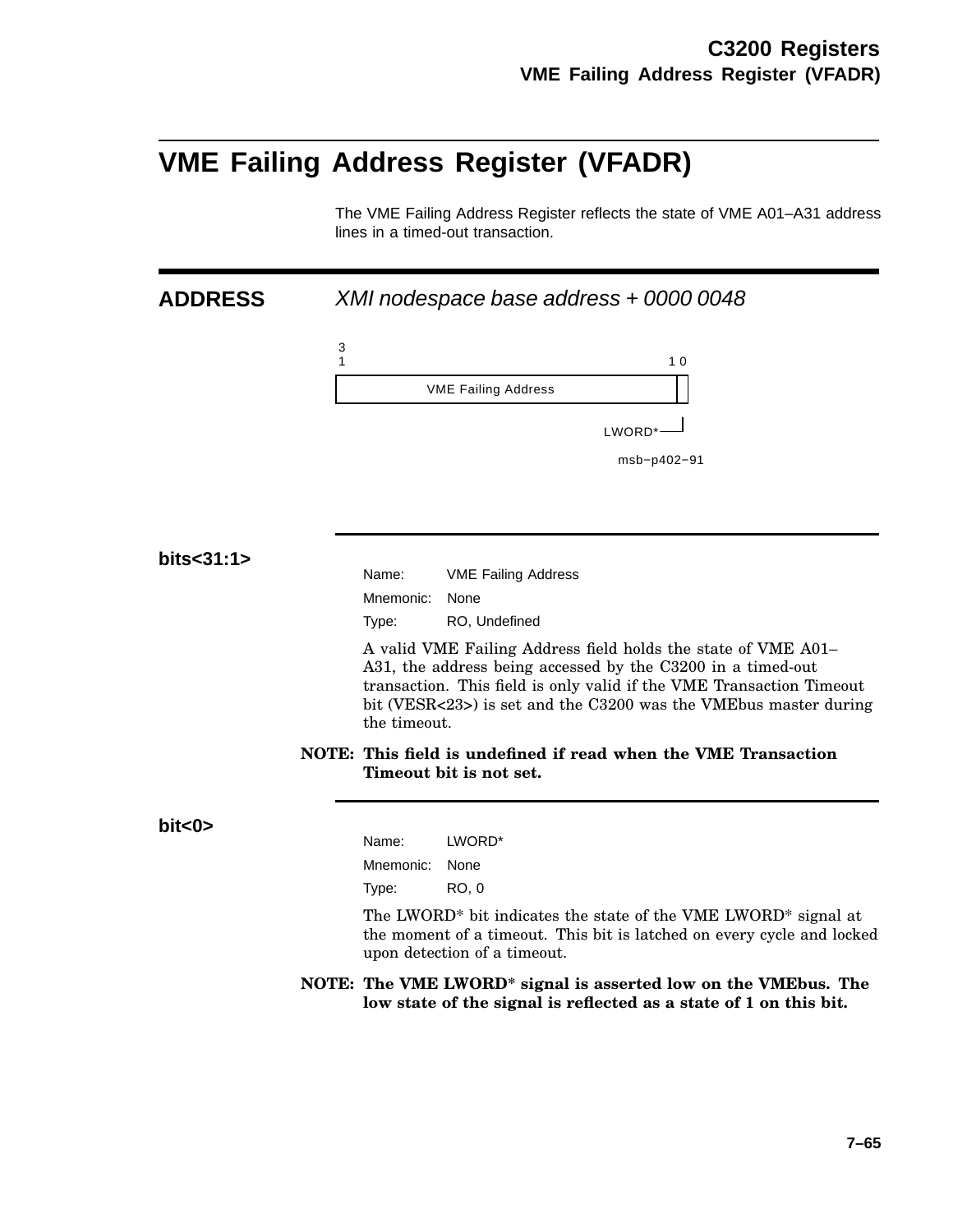# **Interrupt Configuration Register (VICR)**

The Interrupt Configuration Register holds the VME Interrupt Request Level Mask and defines the priority levels of all C3200-generated interrupts. This register also contains the Enable bits for the C3200 interrupts.

The four bus request lines of the XMI, BR7–BR4 can accommodate four interrupt request signals (IRQX\*) from the VMEbus. Since the VMEbus has seven interrupt request levels, four selected interrupt levels must be mapped to the four XMI bus request lines. The mapping can be random. However, each interrupt request level must be mapped to a single BR line. At system initialization the operating system generates the default mapping shown in Table 6–2 and explained in the following bit descriptions.

**ADDRESS** XMI nodespace base address + 0000 004C



msb−p403−91

#### **bits<31:25>**

| Name:          | <b>VME Interrupt Request Level Mask</b> |
|----------------|-----------------------------------------|
| Mnemonic: None |                                         |

Type: R/W, 0

The VME Interrupt Request Level Mask field is used to set up the VME interrupt levels to be received by the C3200 and passed to the processor in the form of XMI interrupt transactions. The seven bits in the field, bit <31> to bit <25> are in one-to-one correspondence, respectively, with the VME IRQ7\*–IRQ1\* signals. Any interrupt request level (one or more) can be independently enabled or disabled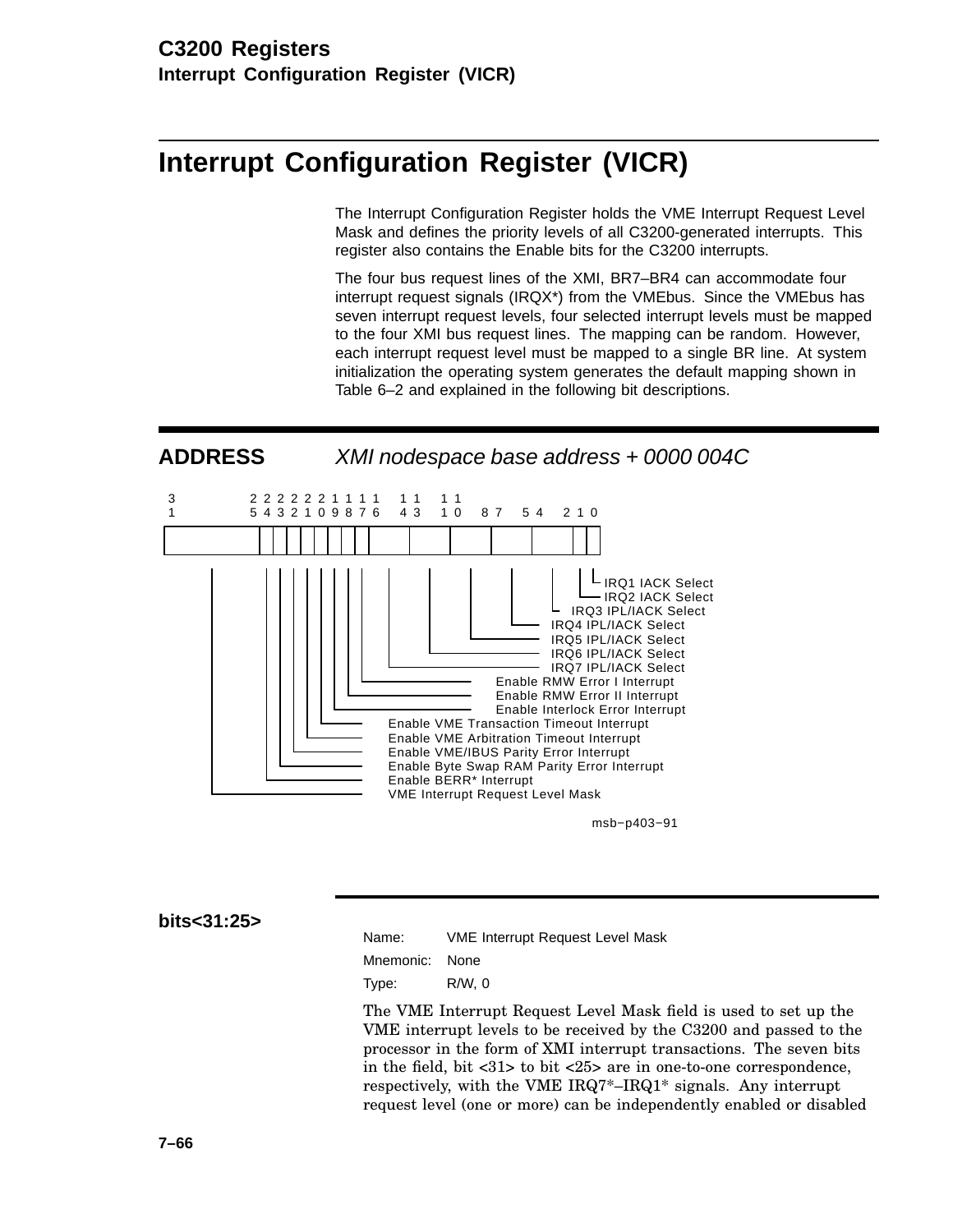without affecting the operation of the pending interrupts at other interrupt request levels.

**NOTE: This field must be set by the operating system software to enable interrupts from VME devices. The operating system sets this field to a value of 111 1000, which disables IRQ3\*–IRQ1\*.**

| bit < 24 |                                                                                                                                                                         |  |  |  |
|----------|-------------------------------------------------------------------------------------------------------------------------------------------------------------------------|--|--|--|
|          | Name:<br>Enable BERR* Interrupt                                                                                                                                         |  |  |  |
|          | Mnemonic:<br>None                                                                                                                                                       |  |  |  |
|          | $R/W$ , $0$<br>Type:                                                                                                                                                    |  |  |  |
|          | Setting the Enable BERR* Interrupt bit causes an interrupt to be                                                                                                        |  |  |  |
|          | generated on the XMI when an asserted BERR* signal is detected.                                                                                                         |  |  |  |
| bit < 23 |                                                                                                                                                                         |  |  |  |
|          | Name:<br>Enable Byte Swap RAM Parity Error Interrupt                                                                                                                    |  |  |  |
|          | Mnemonic:<br>None                                                                                                                                                       |  |  |  |
|          | $R/W$ , 0<br>Type:                                                                                                                                                      |  |  |  |
|          | When the Enable Byte Swap RAM Parity Error Interrupt bit is set,<br>the DWMVA generates an XMI interrupt upon detecting a byte swap<br>RAM parity error.                |  |  |  |
| bit < 22 |                                                                                                                                                                         |  |  |  |
|          | Name:<br>Enable VME/IBUS Parity Error Interrupt                                                                                                                         |  |  |  |
|          | Mnemonic:<br>None                                                                                                                                                       |  |  |  |
|          | $R/W$ , $0$<br>Type:                                                                                                                                                    |  |  |  |
|          | When the Enable VME/IBUS Parity Error Interrupt bit is set, the<br>DWMVA generates an XMI interrupt upon detecting one of the<br>following conditions:                  |  |  |  |
|          | <b>VME</b> Transmit Parity Error<br>$\bullet$                                                                                                                           |  |  |  |
|          | <b>VME</b> Receive Parity Error<br>$\bullet$                                                                                                                            |  |  |  |
|          | <b>IBUS Transmit Parity Error</b><br>$\bullet$                                                                                                                          |  |  |  |
|          | <b>IBUS</b> Receive Parity Error<br>$\bullet$                                                                                                                           |  |  |  |
| bit < 21 |                                                                                                                                                                         |  |  |  |
|          | Name:<br>Enable VME Arbitration Timeout Interrupt                                                                                                                       |  |  |  |
|          | Mnemonic:<br>None                                                                                                                                                       |  |  |  |
|          | $R/W$ , 0<br>Type:                                                                                                                                                      |  |  |  |
|          | When the Enable VME Arbitration Timeout Interrupt bit is set, the<br>DWMVA generates an XMI interrupt when the VME arbitration timer<br>detects an arbitration timeout. |  |  |  |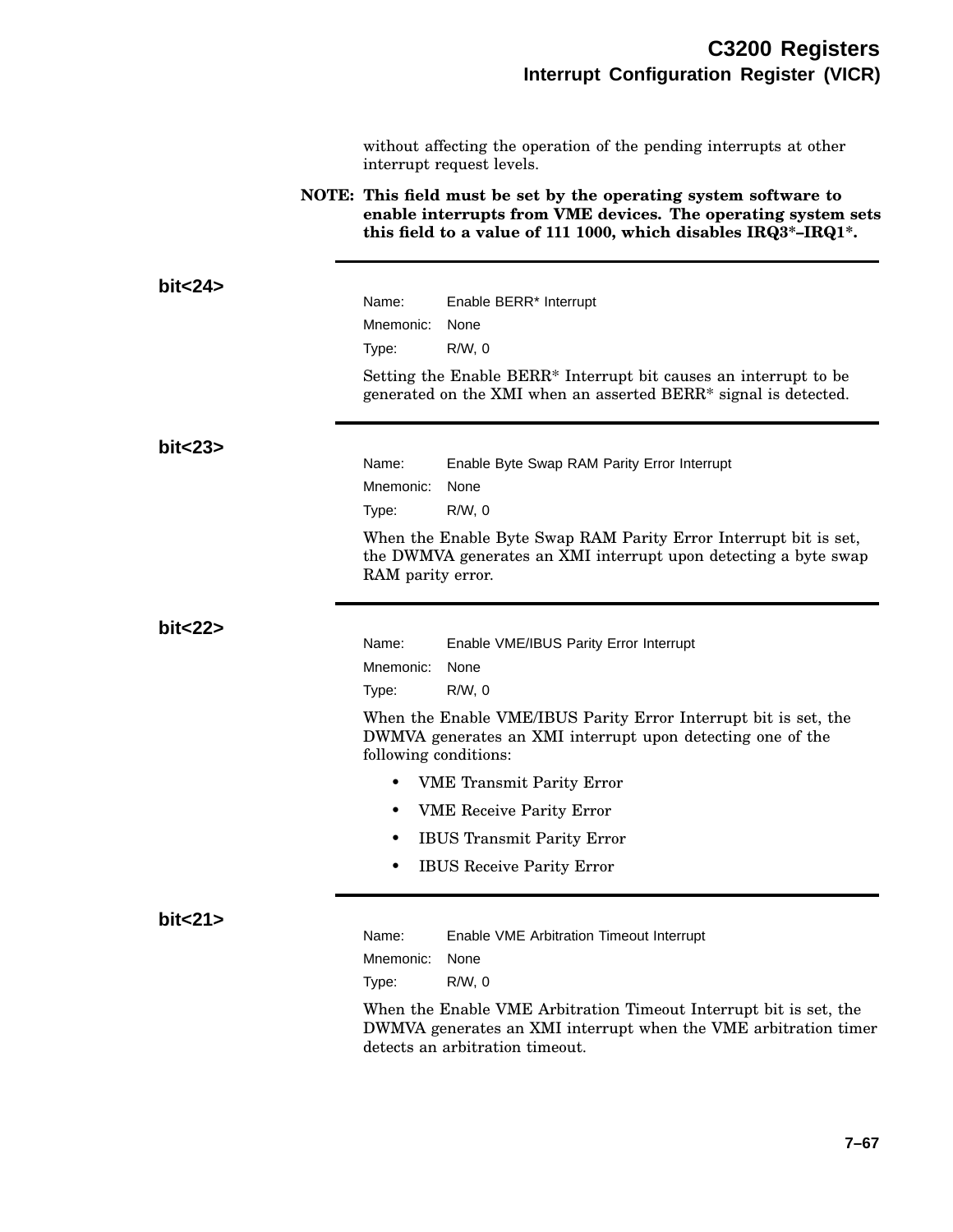# **C3200 Registers Interrupt Configuration Register (VICR)**

| bit<20>     |                                                                                                                                                                                                                                                                                                                                    |
|-------------|------------------------------------------------------------------------------------------------------------------------------------------------------------------------------------------------------------------------------------------------------------------------------------------------------------------------------------|
|             | Name:<br>Enable VME Transaction Timeout Interrupt                                                                                                                                                                                                                                                                                  |
|             | Mnemonic:<br>None                                                                                                                                                                                                                                                                                                                  |
|             | $R/W$ , 0<br>Type:                                                                                                                                                                                                                                                                                                                 |
|             | When the Enable VME Transaction Timeout Interrupt bit is set, the<br>DWMVA generates an XMI interrupt when the VME bus timer detects<br>a transaction timeout on the VME bus.                                                                                                                                                      |
| bit < 19    |                                                                                                                                                                                                                                                                                                                                    |
|             | Name:<br>Enable Interlock Error Interrupt                                                                                                                                                                                                                                                                                          |
|             | Mnemonic:<br>None                                                                                                                                                                                                                                                                                                                  |
|             | Type:<br>$R/W$ , 0                                                                                                                                                                                                                                                                                                                 |
|             | When the Enable Interlock Error Interrupt bit is set, the DWMVA<br>generates an XMI interrupt when it detects an interlock error.                                                                                                                                                                                                  |
| bit < 18    |                                                                                                                                                                                                                                                                                                                                    |
|             | Name:<br>Enable RMW Error II Interrupt<br>Mnemonic:<br>None                                                                                                                                                                                                                                                                        |
|             | $R/W$ , 0<br>Type:                                                                                                                                                                                                                                                                                                                 |
|             |                                                                                                                                                                                                                                                                                                                                    |
|             | When the Enable RMW Error II Interrupt bit is set, the DWMVA<br>generates an XMI interrupt upon detecting a Read Modify Write<br>transaction issued to the DWMVA by a VME device. For details on<br>this error see the VME Error Summary Register, bit <28>.                                                                       |
| bit < 17    |                                                                                                                                                                                                                                                                                                                                    |
|             | Name:<br>Enable RMW Error I Interrupt                                                                                                                                                                                                                                                                                              |
|             | Mnemonic:<br>None                                                                                                                                                                                                                                                                                                                  |
|             | $R/W$ , 0<br>Type:                                                                                                                                                                                                                                                                                                                 |
|             | When the Enable RMW Error I Interrupt bit is set, the DWMVA<br>generates an XMI interrupt upon detecting a Read Modify Write<br>transaction issued to the DWMVA by a VME device. For details on<br>this error see the VME Error Summary Register, bit <27>.                                                                        |
| bits<16:14> |                                                                                                                                                                                                                                                                                                                                    |
|             | Name:<br>IRQ7 Interrupt Priority Level/IACK Select<br>None                                                                                                                                                                                                                                                                         |
|             | Mnemonic:<br>$R/W$ , 0                                                                                                                                                                                                                                                                                                             |
|             | Type:                                                                                                                                                                                                                                                                                                                              |
|             | The IRQ7 Interrupt Priority Level/IACK Select bits can be written<br>to cause IRQ7* to translate to an interrupt priority level on the XMI<br>other than the default (IPL14). These bits are also used to determine if<br>the device interrupting at IRQ7* is a RORA or ROAK type interrupter.<br>The bits are decoded as follows: |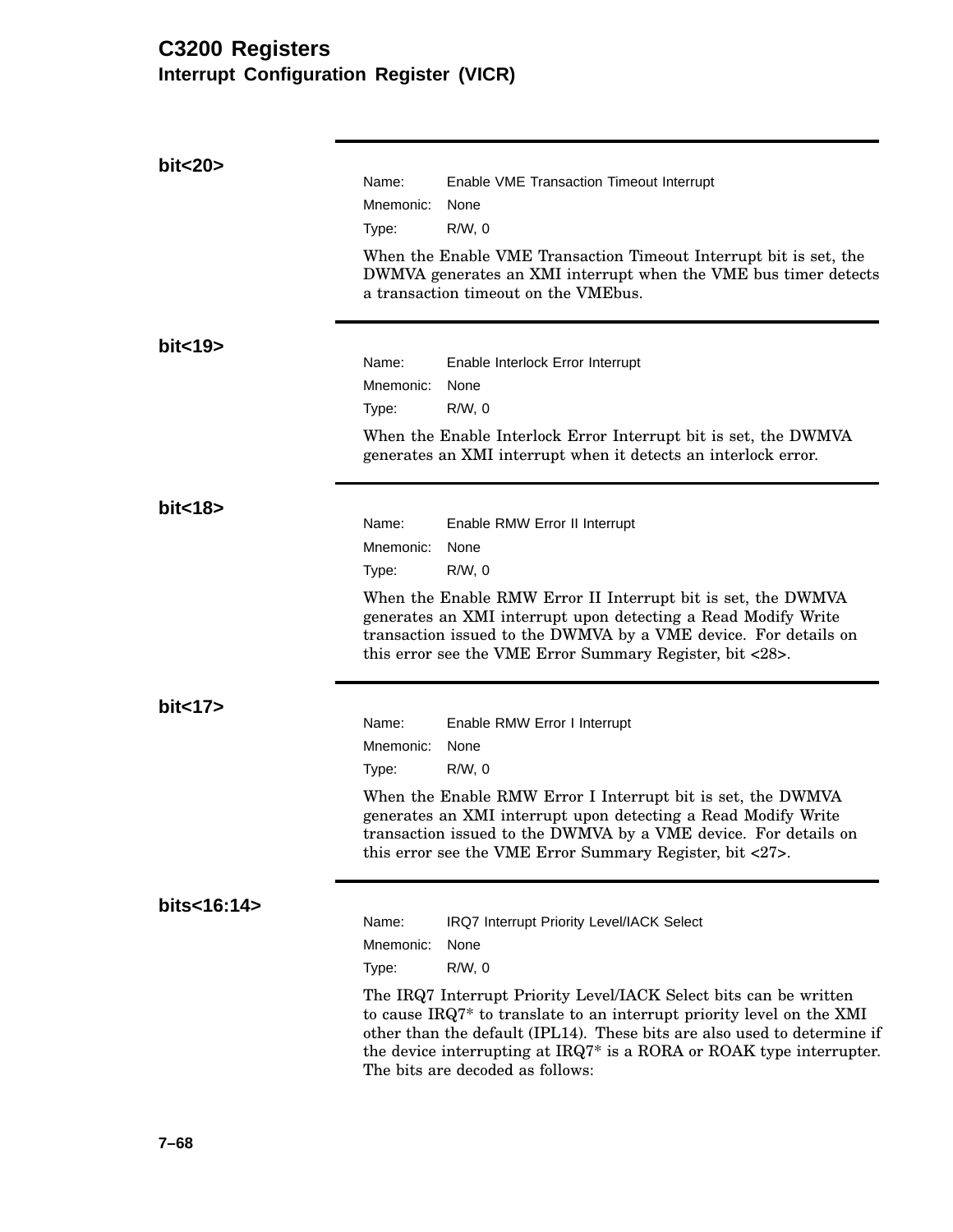| VICR<16:14> | <b>Bus Line</b> | IPL.              | <b>Interrupter Type</b> |  |
|-------------|-----------------|-------------------|-------------------------|--|
| 000         | BR4             | IPL <sub>14</sub> | <b>ROAK</b>             |  |
| 001         | BR4             | IPL <sub>14</sub> | <b>RORA</b>             |  |
| 010         | BR <sub>5</sub> | IPL <sub>15</sub> | <b>ROAK</b>             |  |
| 011         | BR <sub>5</sub> | IPL <sub>15</sub> | <b>RORA</b>             |  |
| 100         | BR <sub>6</sub> | IPL <sub>16</sub> | <b>ROAK</b>             |  |
| 101         | BR <sub>6</sub> | IPL <sub>16</sub> | <b>RORA</b>             |  |
| 110         | BR7             | IPL <sub>17</sub> | <b>ROAK</b>             |  |
| 111         | BR7             | IPL <sub>17</sub> | <b>RORA</b>             |  |

The operating system initializes this field to a value of 110.

#### **NOTE: See Chapter 6 for more details on RORA/ROAK devices.**

**bits<13:11>**

| Name:          | <b>IRQ6 Interrupt Priority Level/IACK Select</b> |
|----------------|--------------------------------------------------|
| Mnemonic: None |                                                  |
| Type:          | R/W. 0                                           |

The IRQ6 Interrupt Priority Level/IACK Select bits can be written to cause IRQ6\* to translate to an interrupt priority level on the XMI other than the default (IPL14). These bits are also used to determine if the device interrupting at IRQ6\* is a RORA or ROAK type interrupter. The bits are decoded as follows:

| VICR<13:11> | <b>Bus Line</b> | IPL.              | <b>Interrupter Type</b> |
|-------------|-----------------|-------------------|-------------------------|
| 000         | BR4             | IPL <sub>14</sub> | <b>ROAK</b>             |
| 001         | BR4             | IPL <sub>14</sub> | <b>RORA</b>             |
| 010         | BR <sub>5</sub> | IPL <sub>15</sub> | <b>ROAK</b>             |
| 011         | BR <sub>5</sub> | IPL <sub>15</sub> | <b>RORA</b>             |
| 100         | BR <sub>6</sub> | IPL <sub>16</sub> | <b>ROAK</b>             |
| 101         | BR <sub>6</sub> | IPL <sub>16</sub> | <b>RORA</b>             |
| 110         | BR7             | IPL <sub>17</sub> | <b>ROAK</b>             |
| 111         | BR7             | IPL <sub>17</sub> | <b>RORA</b>             |

The operating system initializes this field to a value of 100.

|  |  |  |  | NOTE: See Chapter 6 for more details on RORA/ROAK devices. |  |
|--|--|--|--|------------------------------------------------------------|--|
|--|--|--|--|------------------------------------------------------------|--|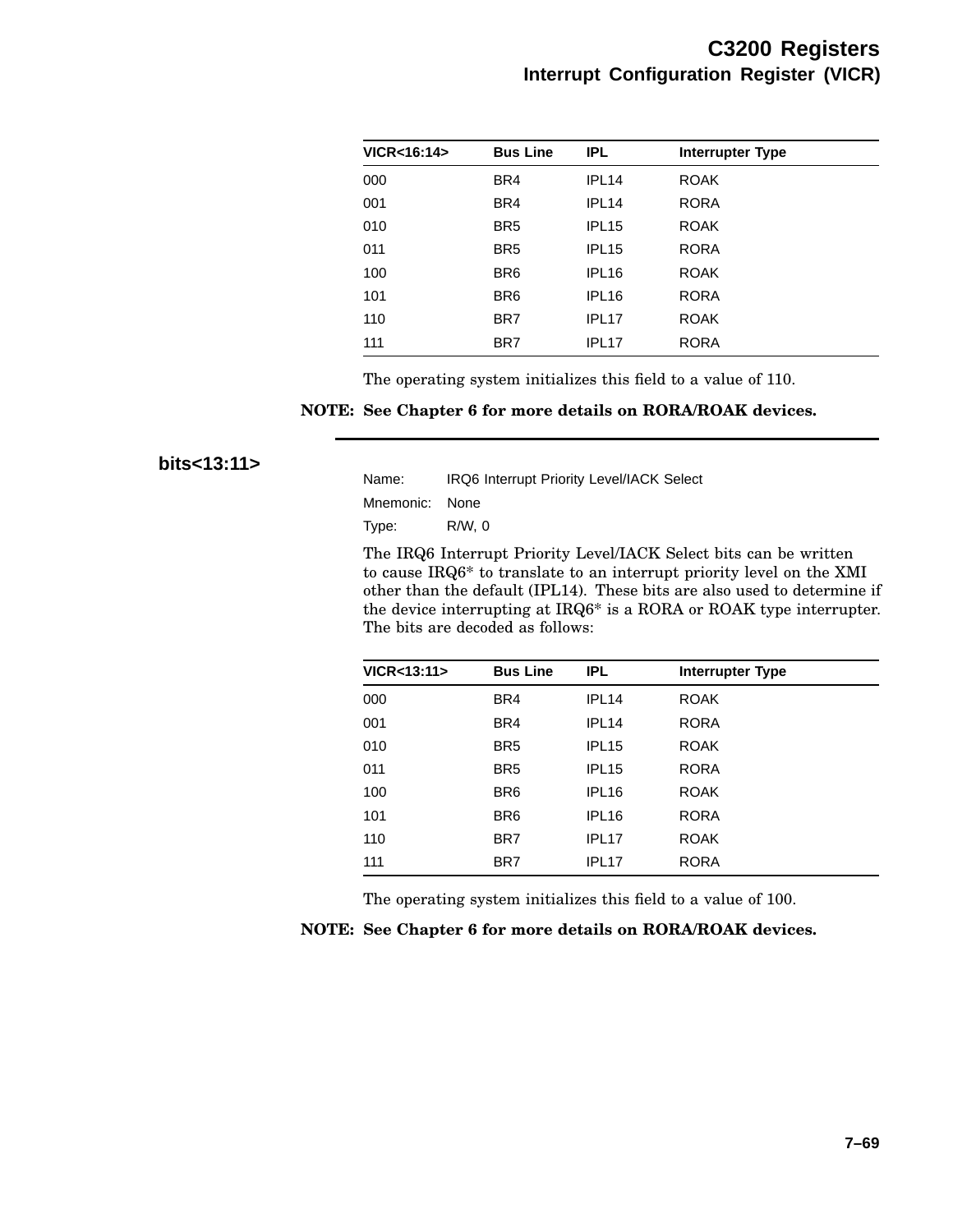### **C3200 Registers Interrupt Configuration Register (VICR)**

**bits<10:8>**

| Name:          | IRQ5 Interrupt Priority Level/IACK Select |
|----------------|-------------------------------------------|
| Mnemonic: None |                                           |
| Type:          | R/W.0                                     |

The IRQ5 Interrupt Priority Level/IACK Select bits can be written to cause IRQ5\* to translate to an interrupt priority level on the XMI other than the default (IPL14). These bits are also used to determine if the device interrupting at IRQ5\* is a RORA or ROAK type interrupter. The bits are decoded as follows:

| <b>VICR&lt;10:8&gt;</b> | <b>Bus Line</b> | IPL.              | <b>Interrupter Type</b> |  |
|-------------------------|-----------------|-------------------|-------------------------|--|
| 000                     | BR4             | IPL <sub>14</sub> | <b>ROAK</b>             |  |
| 001                     | BR4             | IPL <sub>14</sub> | <b>RORA</b>             |  |
| 010                     | BR <sub>5</sub> | IPL <sub>15</sub> | <b>ROAK</b>             |  |
| 011                     | BR <sub>5</sub> | IPL <sub>15</sub> | <b>RORA</b>             |  |
| 100                     | BR <sub>6</sub> | IPL <sub>16</sub> | <b>ROAK</b>             |  |
| 101                     | BR <sub>6</sub> | IPL <sub>16</sub> | <b>RORA</b>             |  |
| 110                     | BR7             | IPL <sub>17</sub> | <b>ROAK</b>             |  |
| 111                     | BR7             | IPL <sub>17</sub> | <b>RORA</b>             |  |

The operating system initializes this field to a value of 010.

**bits<7:5>**

| Name:          | <b>IRQ4 Interrupt Priority Level/IACK Select</b> |
|----------------|--------------------------------------------------|
| Mnemonic: None |                                                  |
| Type:          | R/W. 0                                           |

The IRQ4 Interrupt Priority Level/IACK Select bits can be written to cause IRQ4\* to translate to an interrupt priority level on the XMI other than the default (IPL14). These bits are also used to determine if the device interrupting at IRQ4\* is a RORA or ROAK type interrupter. The bits are decoded as follows:

| VICR < 7:5 | <b>Bus Line</b> | <b>IPL</b>        | <b>Interrupter Type</b> |
|------------|-----------------|-------------------|-------------------------|
| 000        | BR4             | IPL <sub>14</sub> | <b>ROAK</b>             |
| 001        | BR4             | IPL <sub>14</sub> | <b>RORA</b>             |
| 010        | BR <sub>5</sub> | IPL <sub>15</sub> | <b>ROAK</b>             |
| 011        | BR <sub>5</sub> | IPL <sub>15</sub> | <b>RORA</b>             |
| 100        | BR <sub>6</sub> | IPL <sub>16</sub> | <b>ROAK</b>             |
| 101        | BR <sub>6</sub> | IPL <sub>16</sub> | <b>RORA</b>             |
| 110        | BR7             | IPL <sub>17</sub> | <b>ROAK</b>             |
| 111        | BR7             | IPL <sub>17</sub> | <b>RORA</b>             |

The operating system initializes this field to a value of 000.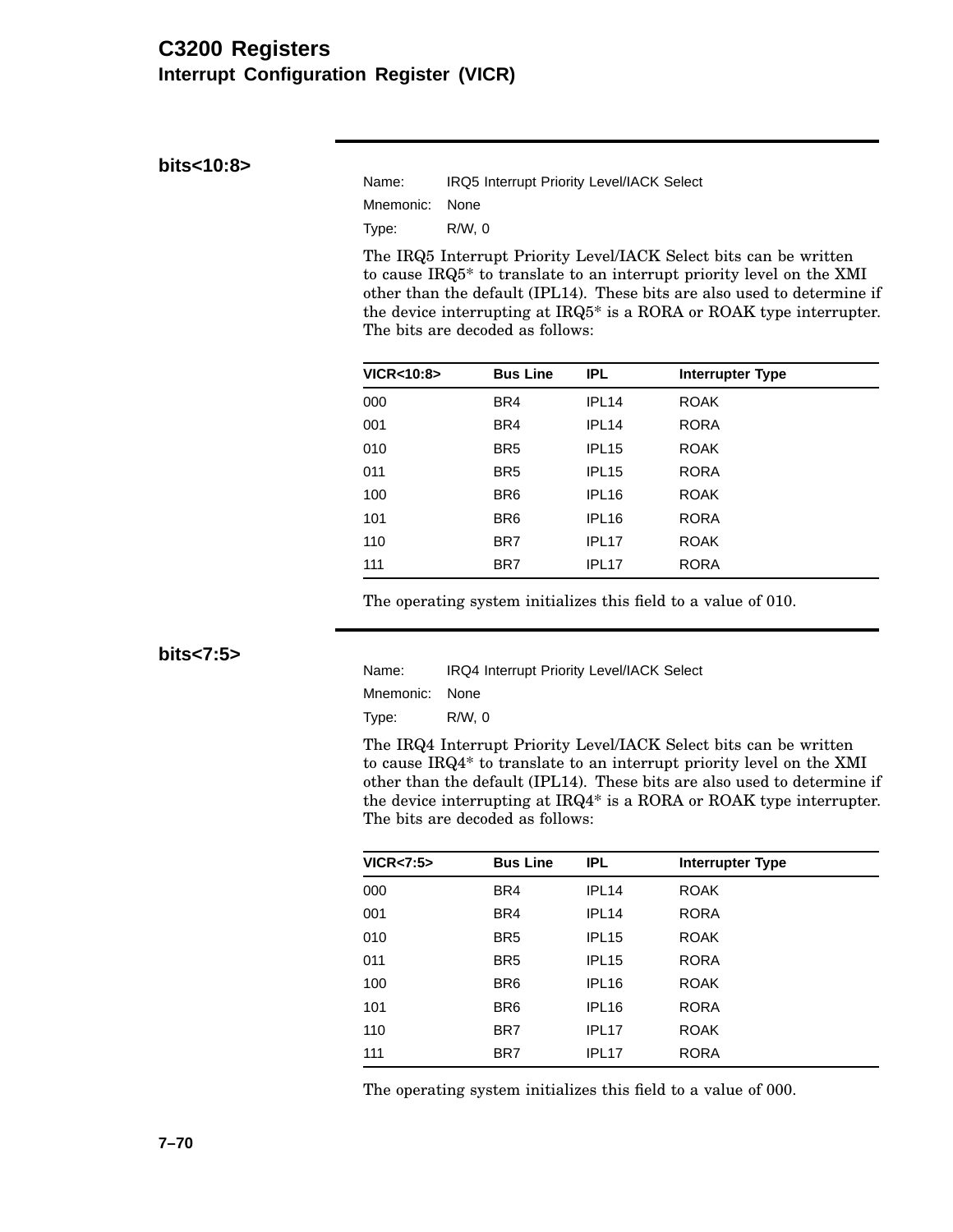### **bits<4:2>**

| Name:          | IRQ3 Interrupt Priority Level/IACK Select |
|----------------|-------------------------------------------|
| Mnemonic: None |                                           |
| Type:          | R/W. 000                                  |

The IRQ3 Interrupt Priority Level/IACK Select bits can be written to cause IRQ3\* to translate to an interrupt priority level on the XMI other than the default (IPL14). These bits are also used to determine if the device interrupting at IRQ3\* is a RORA or ROAK type interrupter. The bits are decoded as follows:

| <b>Bus Line</b> | IPL.              | <b>Interrupter Type</b> |  |
|-----------------|-------------------|-------------------------|--|
| BR4             | IPL <sub>14</sub> | <b>ROAK</b>             |  |
| BR4             | IPL <sub>14</sub> | <b>RORA</b>             |  |
| BR <sub>5</sub> | IPL <sub>15</sub> | <b>ROAK</b>             |  |
| BR <sub>5</sub> | IPL <sub>15</sub> | <b>RORA</b>             |  |
| BR <sub>6</sub> | IPL <sub>16</sub> | <b>ROAK</b>             |  |
| BR <sub>6</sub> | IPL <sub>16</sub> | <b>RORA</b>             |  |
| BR7             | IPL <sub>17</sub> | <b>ROAK</b>             |  |
| BR7             | IPL <sub>17</sub> | <b>RORA</b>             |  |
|                 |                   |                         |  |

**bit<1>**

| Name:          | <b>IRQ2 IACK Select</b> |
|----------------|-------------------------|
| Mnemonic: None |                         |
| Type:          | $R/W$ , 0               |

The IRQ2 IACK Select bit is used to define what type of interrupter interrupts at IRQ2. The Bus Request level for IRQ2 is fixed at BR4 (IPL14).

| VICR <sub>1</sub> | <b>Selected Interrupter Type</b> |
|-------------------|----------------------------------|
| 0                 | <b>ROAK</b>                      |
|                   | <b>RORA</b>                      |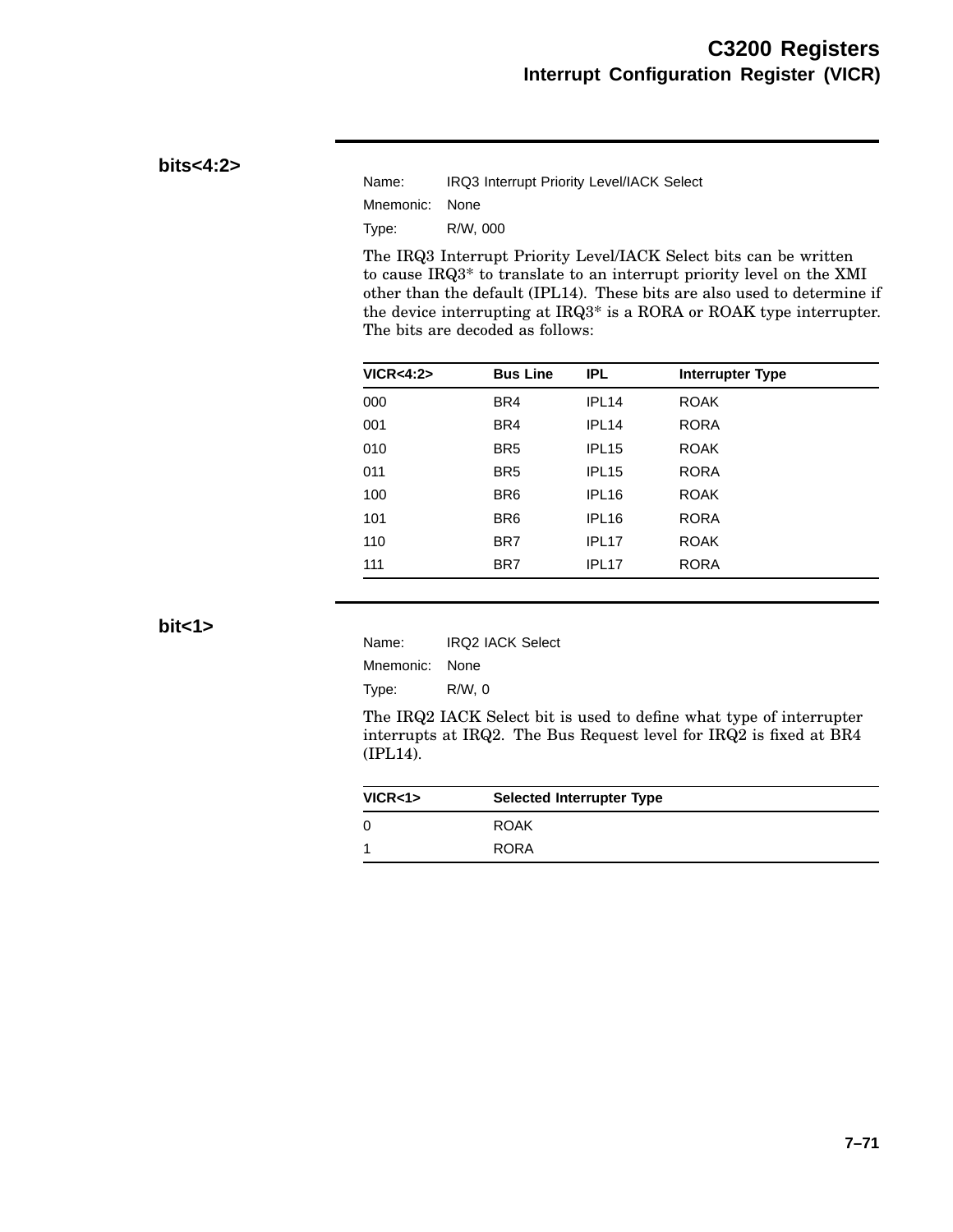# **C3200 Registers Interrupt Configuration Register (VICR)**

**bit<0>**

| Name:          | <b>IRQ1 IACK Select</b> |
|----------------|-------------------------|
| Mnemonic: None |                         |
| Type:          | R/W.0                   |

The IRQ1 IACK Select bit is used to define what type of interrupter interrupts at IRQ1. The Bus Request level for IRQ1 is fixed at BR4.

| VICR < 0 | <b>Selected Interrupter Type</b> |
|----------|----------------------------------|
| 0        | <b>ROAK</b>                      |
|          | <b>RORA</b>                      |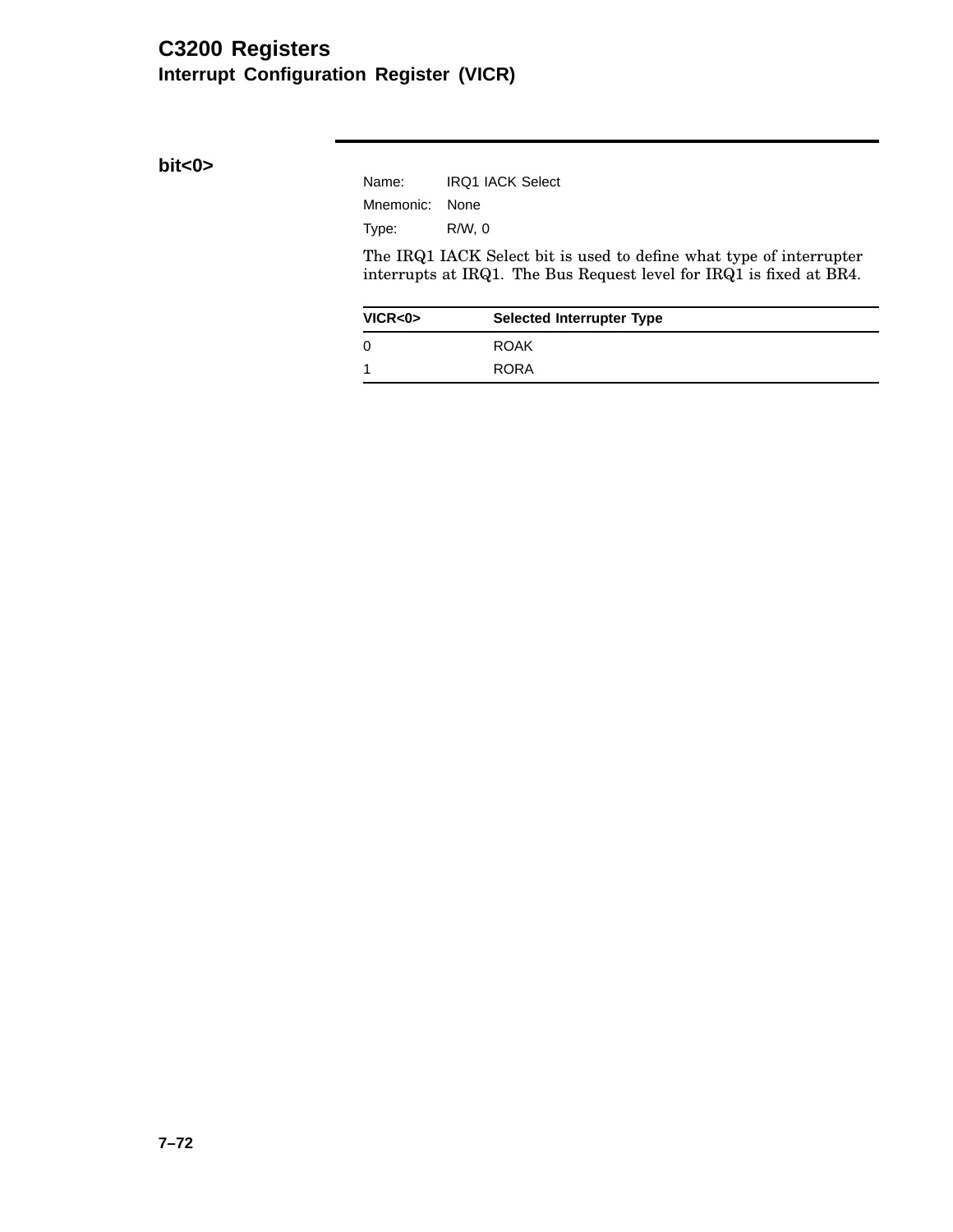# **Vector Offset Register (VVOR)**

The Vector Offset Register stores the offset value to be appended to the vector returned by a VME device in response to an IACK cycle on the VME. This register also allows selection of diagnostic mode for the operation of the C3200 module.



The DWMVA Interrupt Vector Offset field provides the offset value to be appended to the vector returned by a VME device in response to an IACK cycle on the VME. The VME vector thus formed is transmitted to the XMI in response to an IDENT cycle targeting the VME device. This register allows multiple DWMVAs to reside in a system and provides a logical partition for storing their interrupt service routines.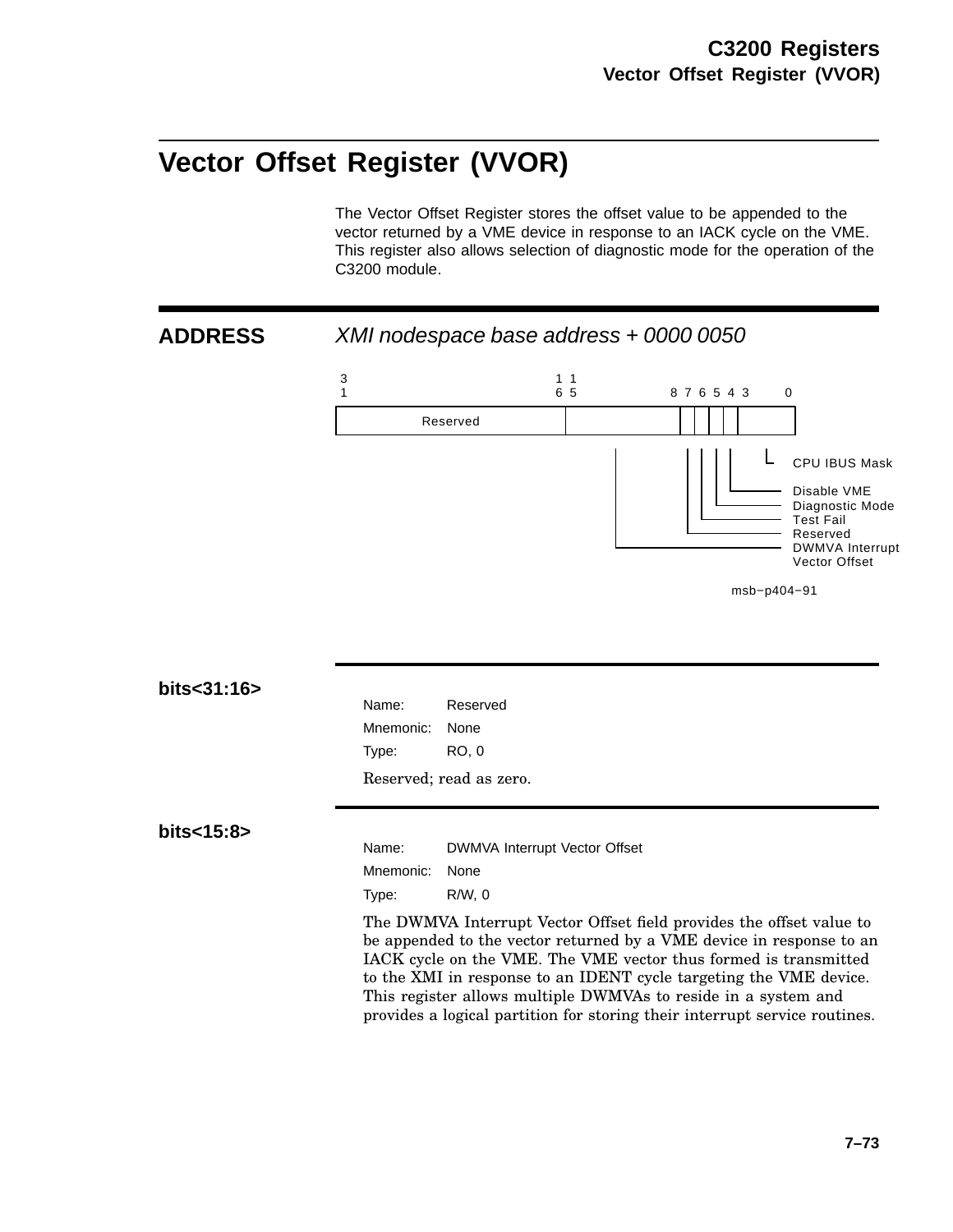# **C3200 Registers Vector Offset Register (VVOR)**

| bit < 7     |                    |                                                                                                                                      |
|-------------|--------------------|--------------------------------------------------------------------------------------------------------------------------------------|
|             | Name:              | Reserved                                                                                                                             |
|             | Mnemonic:          | None                                                                                                                                 |
|             | Type:              | <b>RO, 0</b>                                                                                                                         |
|             |                    | Reserved; reads as zero.                                                                                                             |
| bits >      |                    |                                                                                                                                      |
|             | Name:              | <b>Test Fail</b>                                                                                                                     |
|             | Mnemonic:<br>Type: | None<br>$R/W$ , 0                                                                                                                    |
|             |                    | The Test Fail bit is set by diagnostics at the beginning of a diagnostic<br>test suite. It clears automatically when all tests pass. |
| bits5       |                    |                                                                                                                                      |
|             | Name:              | Diagnostic Mode                                                                                                                      |
|             | Mnemonic:<br>Type: | None<br>$R/W$ , 0                                                                                                                    |
|             |                    |                                                                                                                                      |
|             | diagnostics.       | The Diagnostic Mode bit is used to select loopback mode for                                                                          |
| bits4>      |                    |                                                                                                                                      |
|             | Name:              | Disable VME                                                                                                                          |
|             | Mnemonic:          | None                                                                                                                                 |
|             | Type:              | $R/W$ , 0                                                                                                                            |
|             |                    | The Disable VME bit disables VME drivers to ensure that diagnostics<br>do not corrupt devices on the VME.                            |
| bits < 3:0> | Name:              | <b>CPU IBUS Mask</b>                                                                                                                 |
|             | Mnemonic:          | None                                                                                                                                 |
|             | Type:              | RO/Write through IBUS I field, 0                                                                                                     |
|             |                    | The CPU IBUS Mask field is reserved for diagnostic use.                                                                              |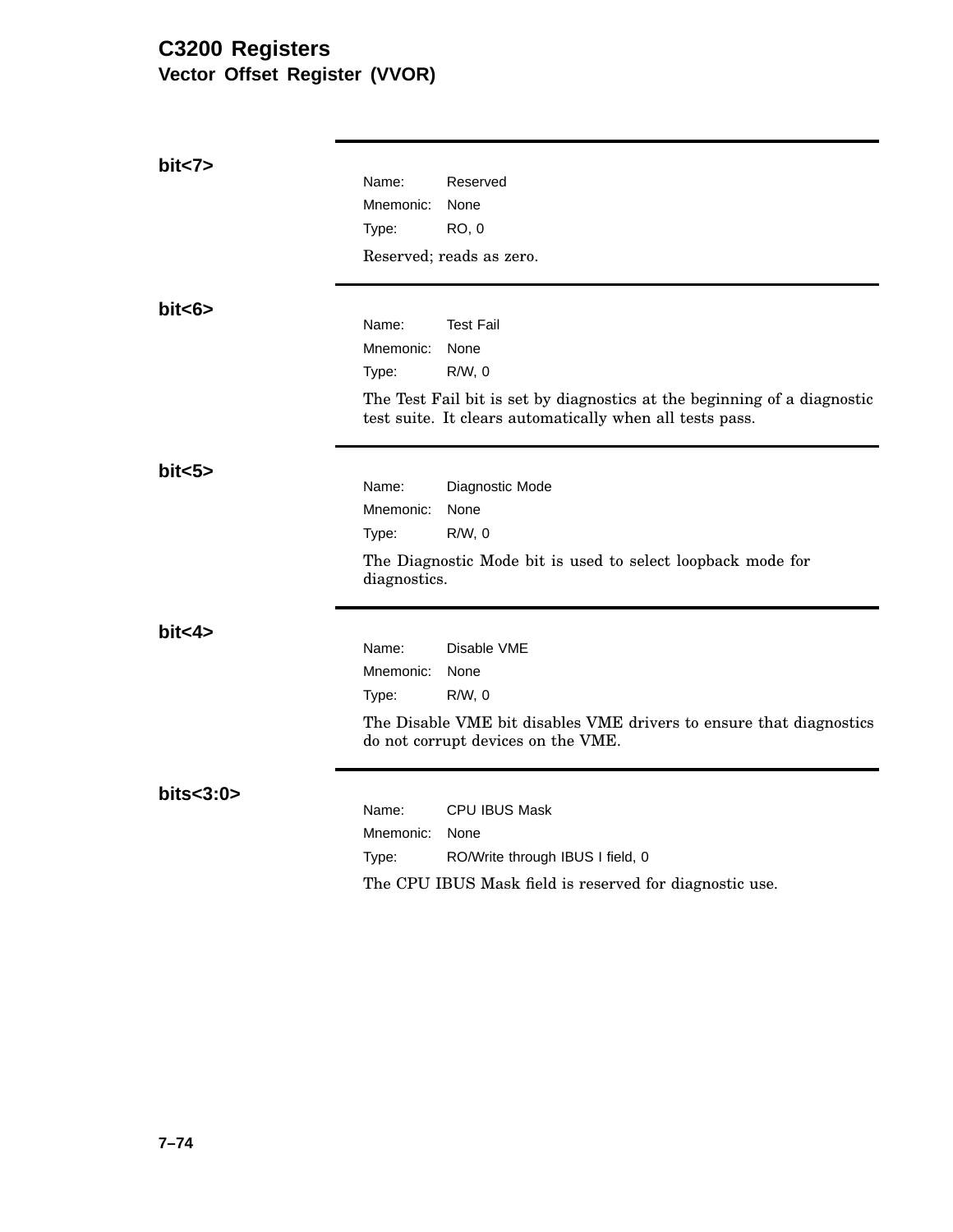# **Vector Register (VVR)**

The Vector Register contains the DWMVA Interrupt Destination Mask and the DWMVA Interrupt Vector. It includes two diagnostic read/write bits that allow a 32-bit vector to be captured in the VVR for diagnostic reads and writes.

**ADDRESS** XMI nodespace base address + 0000 0054



#### **bits<31:16>**

Name: DWMVA Interrupt Destination Mask Mnemonic: None Type: R/W, 0

The DWMVA Interrupt Destination Mask field determines which XMI nodes will be targeted when the DWMVA issues an INTR transaction. Each bit in the field corresponds to one of the XMI nodes. When a bit in this field is set, the corresponding node will be targeted for the interrupt. Any number of XMI nodes can be set for interrupts.

#### **bits<15:2>**

Name: DWMVA Interrupt Vector Mnemonic: None

Type: R/W, 0

The DWMVA Interrupt Vector field provides the vector to be returned by the C3200 in response to an IDENT command issued as a result of an INTR transaction generated by an error condition on the C3200 module. Interrupts generated by VME devices other than the DWMVA do not return this vector. Instead, they supply their own vector, which is appended to the value in the C3200 Vector Offset Register.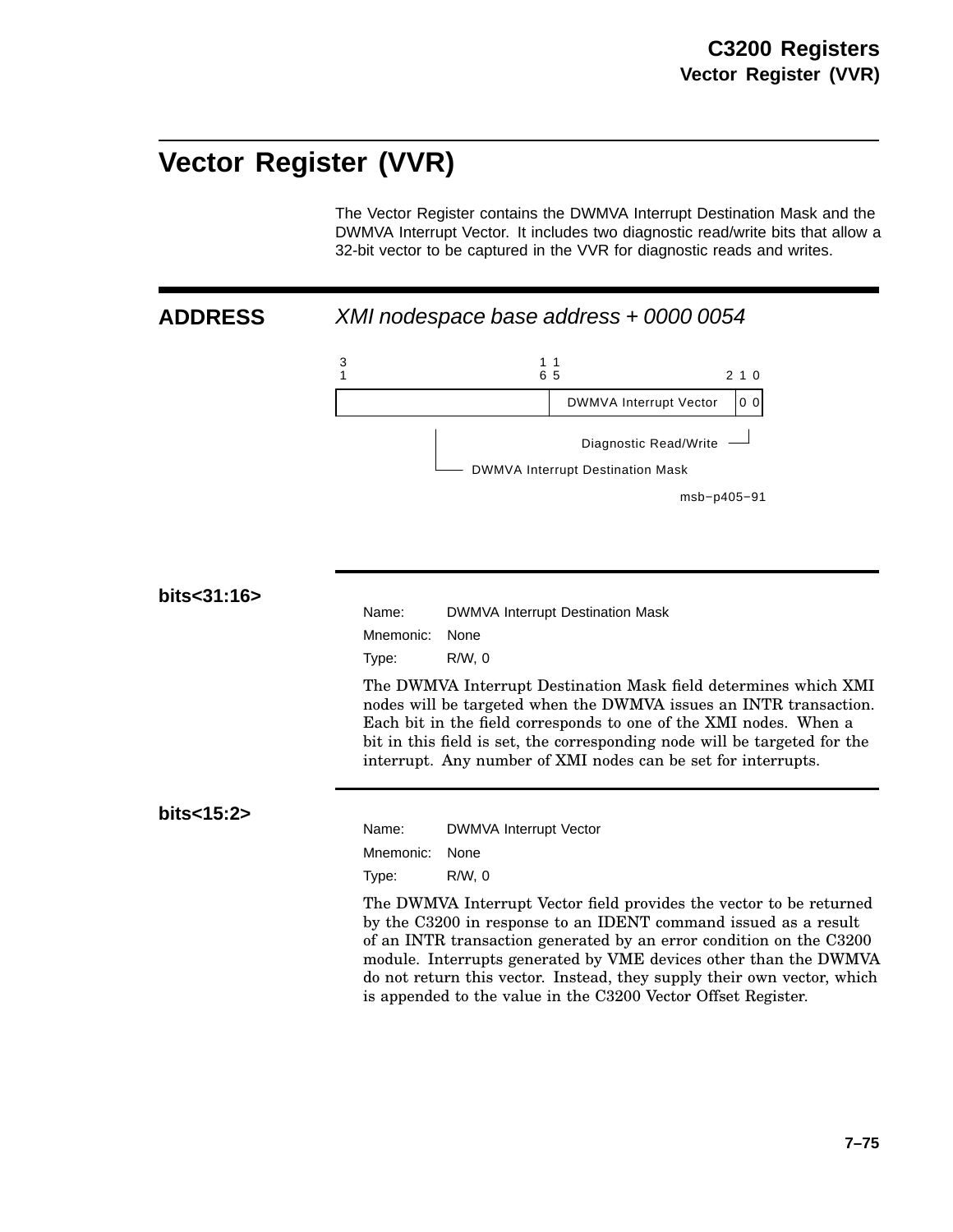# **C3200 Registers Vector Register (VVR)**

**bits<1:0>**

| Name:          | Diagnostic Read/Write |
|----------------|-----------------------|
| Mnemonic: None |                       |
| Type:          | R/W.0                 |

The Diagnostic Read/Write field allows a 32-bit vector to be captured in the C3200 Vector Register for diagnostic reads and writes.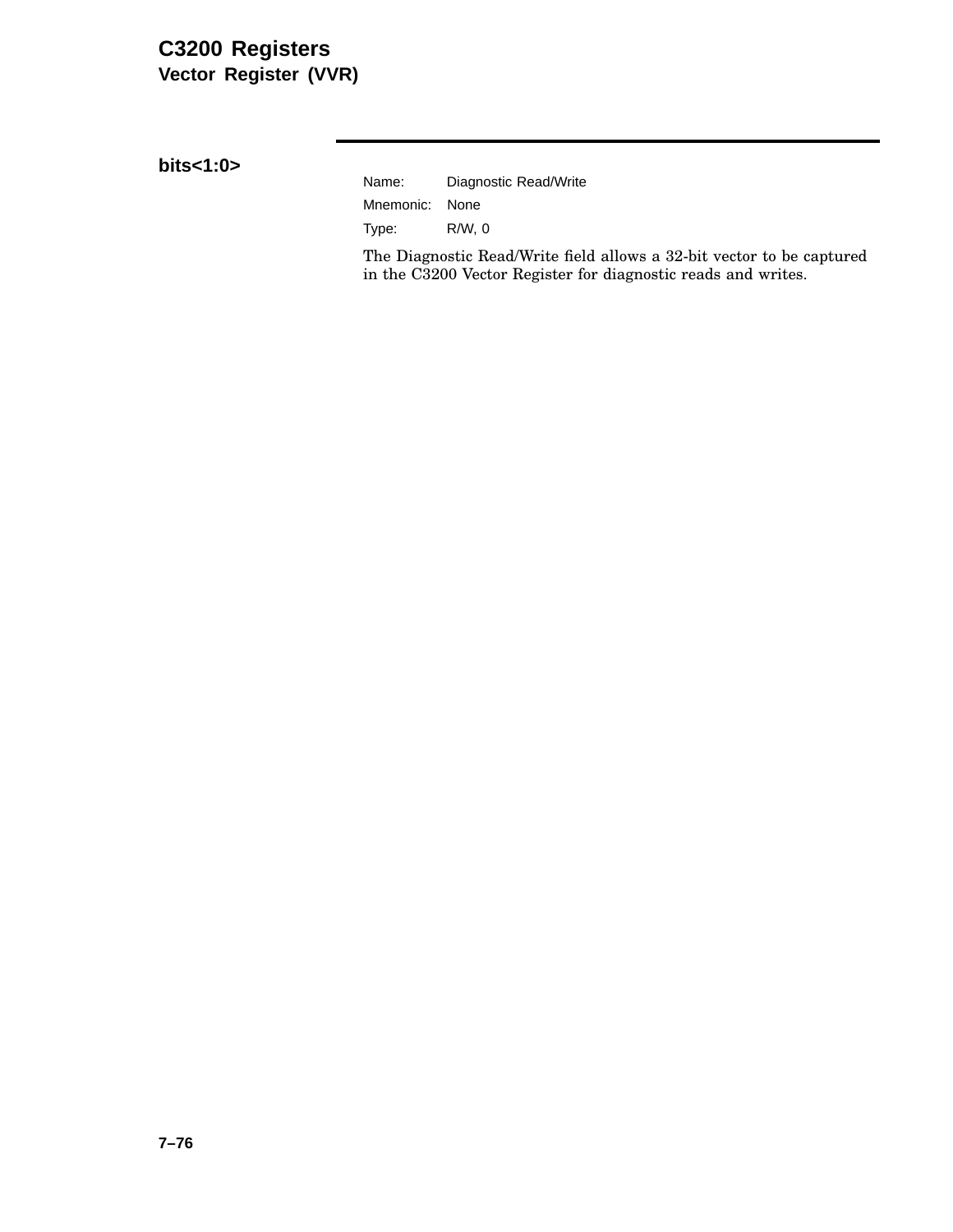# **Byte Swap RAM Access Register (RAR)**

The Byte Swap RAM Access Register is a pseudo-register that maps all references to its address to a 64K by 4 RAM on the C3200 module.

To write the byte swap RAM with byte swapping and Read Modify Write information, the RAR must be written with the address of the page to be mapped, the Read/Write bit (RAR<4>) must be set, and RAR<2:0> must be set to the appropriate RMW and byte swap values.

A read of the byte swap RAM requires two transactions to the Byte Swap RAM Access Register. First, the RAR must be written with the address of the page to be read and the Read/Write bit (RAR<4>) cleared. Next, the RAR should be read. In response to this read, the RMW and byte swapping mode fields will appear as bits <2:0> of the read return data.

**ADDRESS** XMI nodespace base address + 0000 0058



**bits<31:29>**

Name: Reserved Mnemonic: None Type: RO, 0 Reserved; read as zero.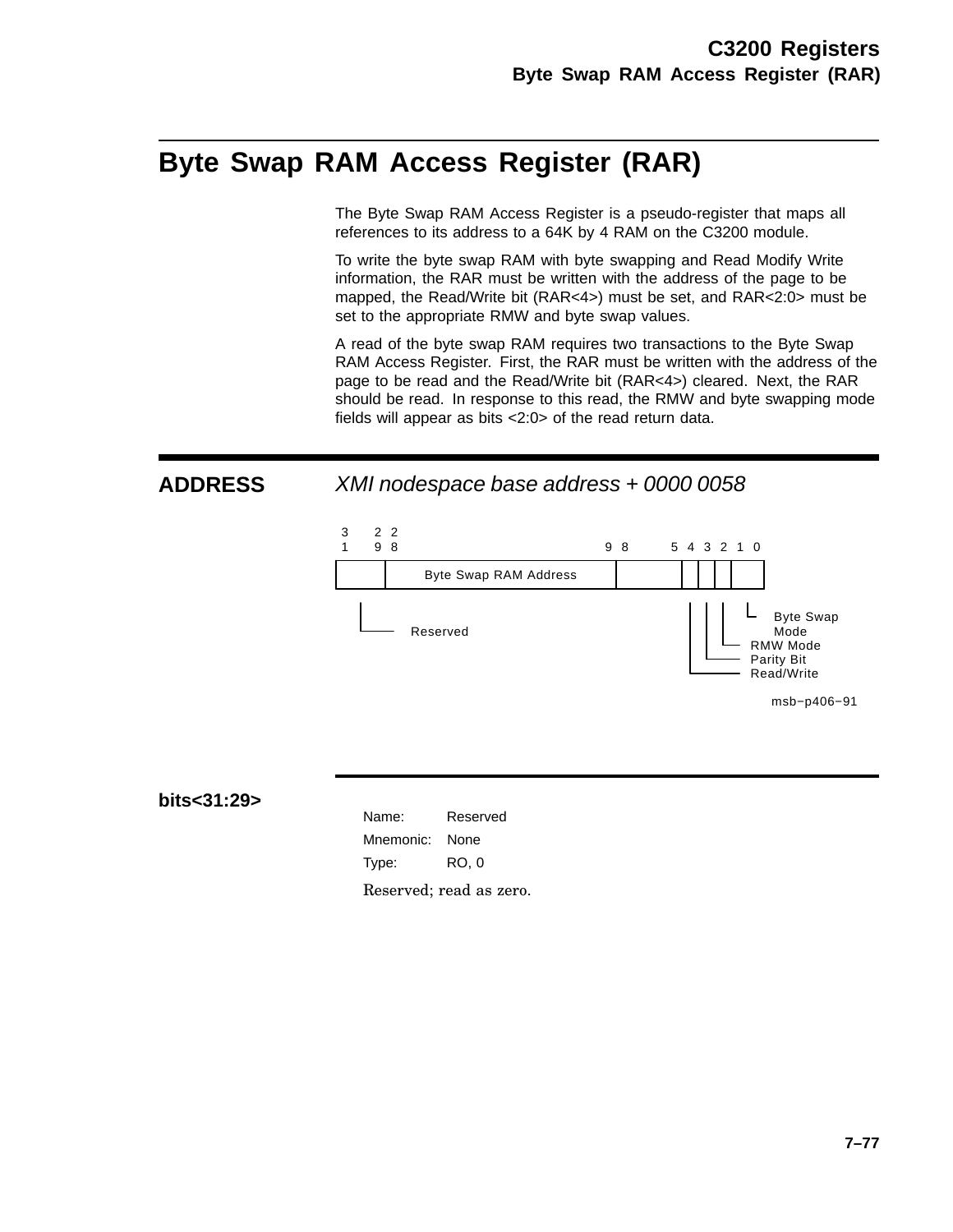# **C3200 Registers Byte Swap RAM Access Register (RAR)**

| bits<28:9> | Name:                                                                                                                                                                                                                                                                                                                                                                                                                                                                                                                                                                                                                                                                                           | Byte Swap RAM Address   |                                                                   |  |
|------------|-------------------------------------------------------------------------------------------------------------------------------------------------------------------------------------------------------------------------------------------------------------------------------------------------------------------------------------------------------------------------------------------------------------------------------------------------------------------------------------------------------------------------------------------------------------------------------------------------------------------------------------------------------------------------------------------------|-------------------------|-------------------------------------------------------------------|--|
|            | Mnemonic:                                                                                                                                                                                                                                                                                                                                                                                                                                                                                                                                                                                                                                                                                       | None                    |                                                                   |  |
|            | Type:                                                                                                                                                                                                                                                                                                                                                                                                                                                                                                                                                                                                                                                                                           | R0/W, 0                 |                                                                   |  |
|            | The Byte Swap RAM Address field provides the address of the byte<br>swap RAM location to be read or written. The address is decoded on<br>the module in conjunction with the Page Size bits $(27:26)$ in the<br>Device Configuration Register. The options are summarized as follows:                                                                                                                                                                                                                                                                                                                                                                                                           |                         |                                                                   |  |
|            | <b>VDCR</b><br>< 27:26>                                                                                                                                                                                                                                                                                                                                                                                                                                                                                                                                                                                                                                                                         | <b>Page Size</b>        | <b>RAR BITS for</b><br><b>Swap RAM Address</b>                    |  |
|            | 00                                                                                                                                                                                                                                                                                                                                                                                                                                                                                                                                                                                                                                                                                              | 4 Kbytes                | <27:12>                                                           |  |
|            | 01                                                                                                                                                                                                                                                                                                                                                                                                                                                                                                                                                                                                                                                                                              | 8 Kbytes                | < 28:13>                                                          |  |
|            | 10                                                                                                                                                                                                                                                                                                                                                                                                                                                                                                                                                                                                                                                                                              | 512 bytes               | <24:9>                                                            |  |
| bits < 8:5 |                                                                                                                                                                                                                                                                                                                                                                                                                                                                                                                                                                                                                                                                                                 |                         |                                                                   |  |
|            | Name:                                                                                                                                                                                                                                                                                                                                                                                                                                                                                                                                                                                                                                                                                           | Reserved                |                                                                   |  |
|            | Mnemonic:                                                                                                                                                                                                                                                                                                                                                                                                                                                                                                                                                                                                                                                                                       | None                    |                                                                   |  |
|            | Type:                                                                                                                                                                                                                                                                                                                                                                                                                                                                                                                                                                                                                                                                                           | <b>RO, 0</b>            |                                                                   |  |
|            |                                                                                                                                                                                                                                                                                                                                                                                                                                                                                                                                                                                                                                                                                                 | Reserved; read as zero. |                                                                   |  |
| bit < 4    | Name:                                                                                                                                                                                                                                                                                                                                                                                                                                                                                                                                                                                                                                                                                           | Read/Write              |                                                                   |  |
|            | Mnemonic:                                                                                                                                                                                                                                                                                                                                                                                                                                                                                                                                                                                                                                                                                       | None                    |                                                                   |  |
|            | Type:                                                                                                                                                                                                                                                                                                                                                                                                                                                                                                                                                                                                                                                                                           | WO, 0                   |                                                                   |  |
|            | The Read/Write bit is used to select a read of the RAM or a write to<br>it for the current transaction. If this bit is set, the data in bits $\langle 2:0 \rangle$<br>of this register will be written to the RAM address decoded by bits<br><28:9> of the register. If, however, the Read/Write bit is cleared with a<br>write to this register, the address written will be applied to the RAM,<br>but the write enable line will not be asserted, thus causing the RAM<br>to place the addressed location's data on its data outputs. To complete<br>the read transaction, a read must be performed to the Byte Swap RAM<br>Access Register. This will return the data back to the XMI host. |                         |                                                                   |  |
| bit<3>     | Name:                                                                                                                                                                                                                                                                                                                                                                                                                                                                                                                                                                                                                                                                                           | Parity Bit              |                                                                   |  |
|            | Mnemonic:                                                                                                                                                                                                                                                                                                                                                                                                                                                                                                                                                                                                                                                                                       | None                    |                                                                   |  |
|            | Type:                                                                                                                                                                                                                                                                                                                                                                                                                                                                                                                                                                                                                                                                                           | RO, Undefined           |                                                                   |  |
|            |                                                                                                                                                                                                                                                                                                                                                                                                                                                                                                                                                                                                                                                                                                 |                         | The Parity bit is meaningful only when reading the register. When |  |

the register is written to cause a byte swap RAM write, the hardware generates even parity on the lower three bits of this register and stores all four bits in the RAM. When data is read back, the parity bit is returned to the host along with the data.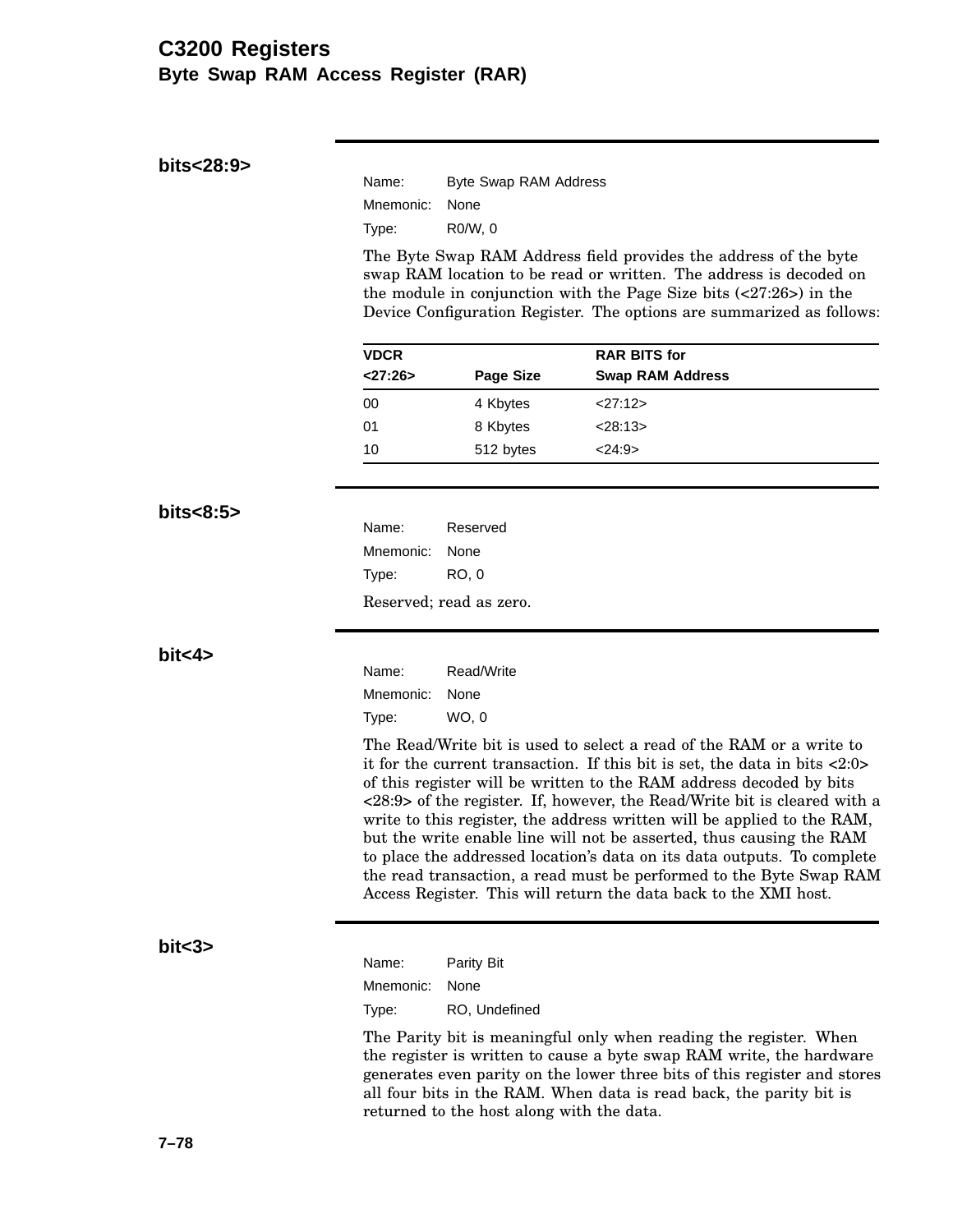#### **bit<2>**

| Name:          | <b>RMW Mode</b> |
|----------------|-----------------|
| Mnemonic: None |                 |
| Type:          | R/W, Undefined  |

The RMW (Read Modify Write) Mode bit is written by software to indicate whether a given page should translate VME-originated reads (start of RMW) into Interlock Reads to the XMI. If this bit is set, reads generated on the VME are sent to the XMI as normal reads. If it is cleared, any read generated to this page from the VME is translated to an Interlock Read on the XMI.

### **bits<1:0>**

Name: Byte Swap Mode Mnemonic: None Type: R/W, Undefined

The Byte Swap Mode field selects the byte swap mode to be used for VME-initiated transactions for a given page. The bits decode as follows:

| Bits < 1:0> | <b>Swap Mode</b> |
|-------------|------------------|
| 00          | No swap          |
| 01          | Byte swap        |
| 10          | Word swap        |
| 11          | Longword swap    |

**NOTE: Details of byte swapping are given in Appendix B.**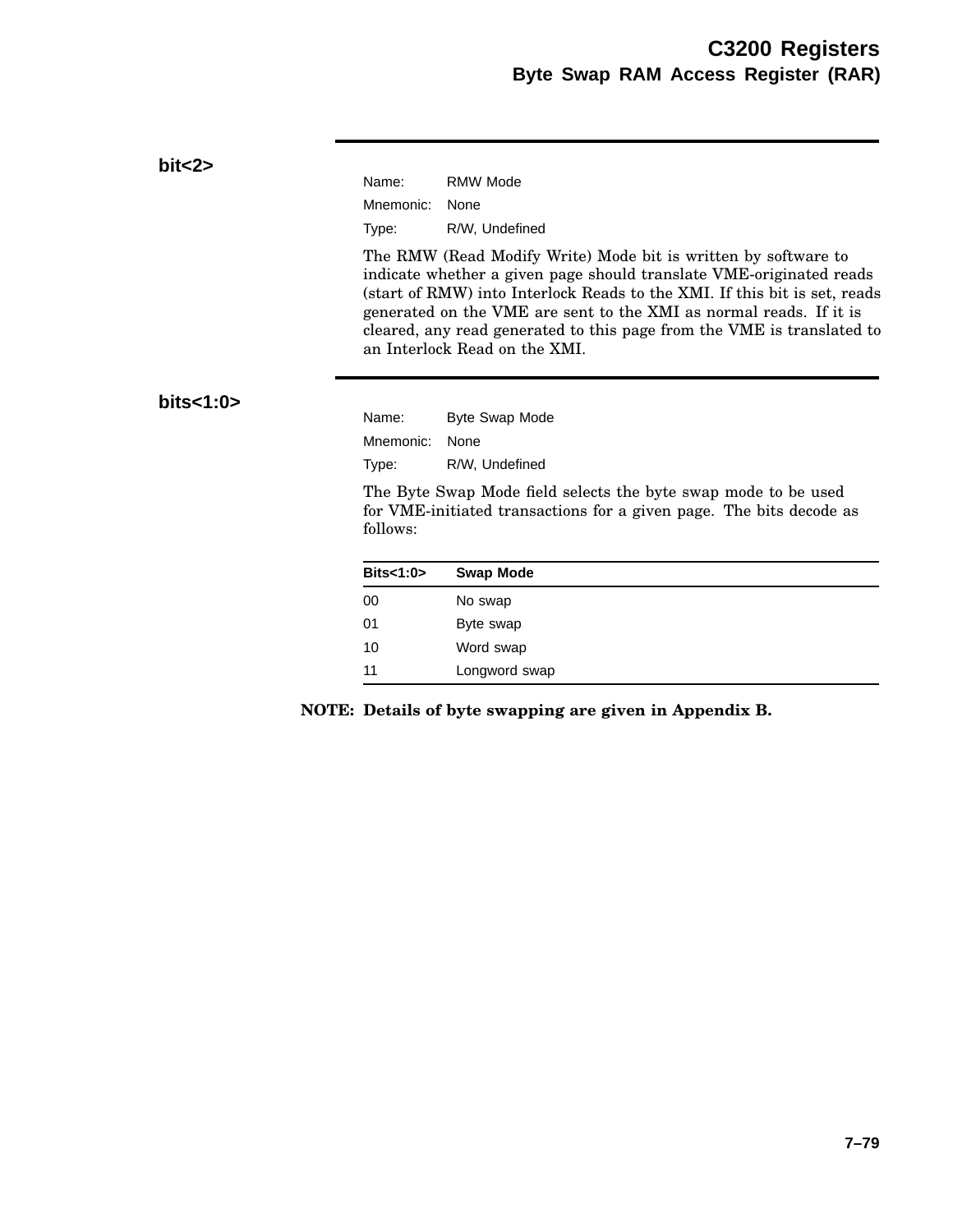# **CSR Access Register (VCAR)**

The CSR Access Register provides indirect access to some C3200 registers not directly accessible through a CPU address. The VCAR must first be written with the code corresponding to the address of the targeted register (CSR).

A write transaction writes the upper 18 bits of the data to the destination register specified in the Register Select field (VCAR<5:0>). The Write bit (VCAR<7>) must be set when writing the code to the VCAR.

A read to one of these registers requires two transactions to complete, a write followed by a read. During the write transaction, the address of the register to be read is written to the VCAR Register Select field with the Write bit clear. To obtain read return data from the selected register, the CPU requesting the data must next perform a read transaction on the VCAR. The read return data from this access will originate from the register selected in the write phase of the transaction.

To read the contents of the VCAR itself, first a write must be performed to the register with the Write bit (VCAR<7>) set. A subsequent read to VCAR causes the contents of the register itself to be returned. (A read of the VCAR is used for diagnostics.)

> Select Reserved **Write**

msb−p407−91

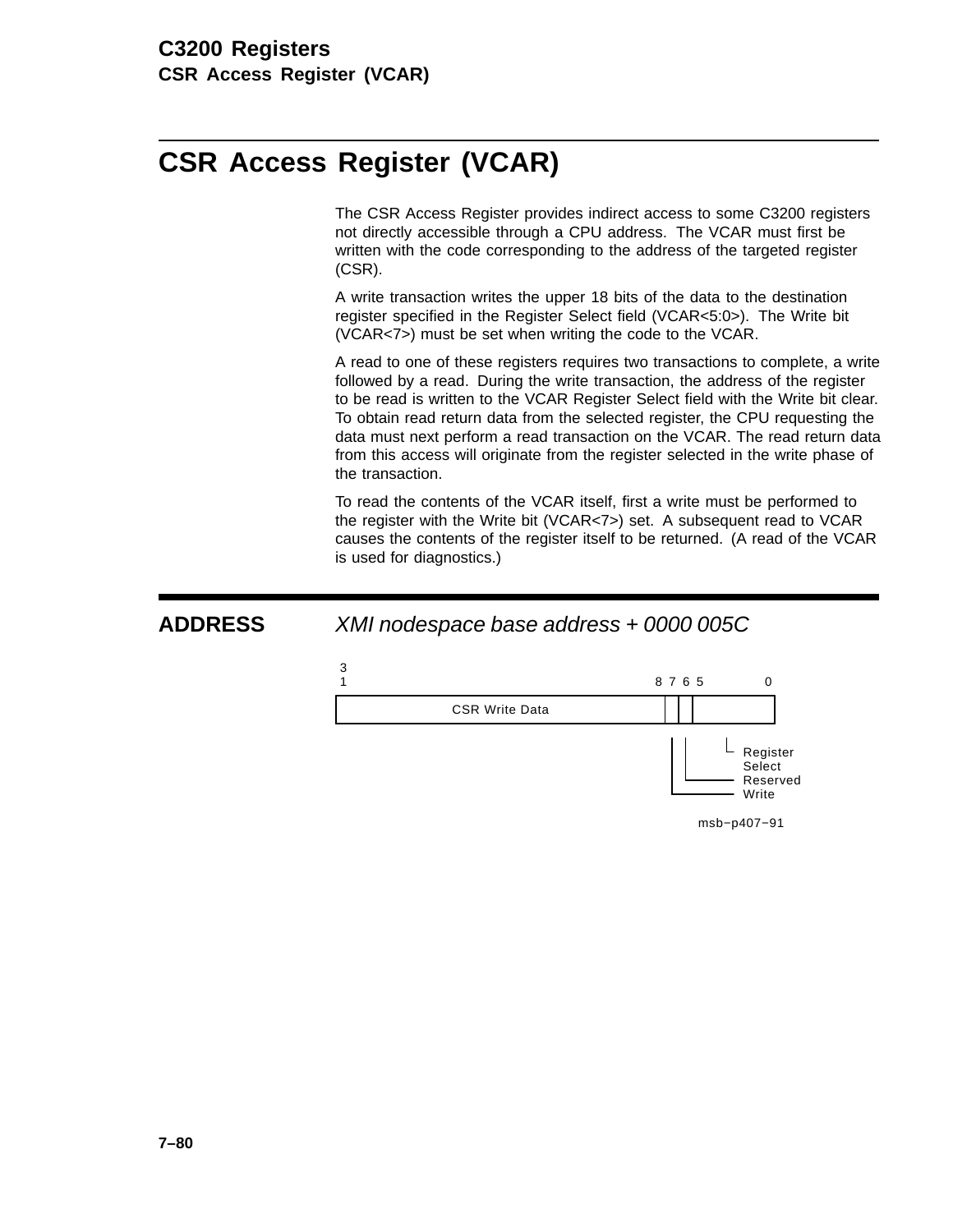| bits<31:8> | Name:<br><b>CSR Write Data</b>                                                                                                                                                                                                                                                                                                                                                                   |
|------------|--------------------------------------------------------------------------------------------------------------------------------------------------------------------------------------------------------------------------------------------------------------------------------------------------------------------------------------------------------------------------------------------------|
|            | Mnemonic:<br>None                                                                                                                                                                                                                                                                                                                                                                                |
|            | WO, Undefined<br>Type:                                                                                                                                                                                                                                                                                                                                                                           |
|            | The CSR Write Data field is used as the 18-bit data path for a write<br>transaction to the C3200 register selected by the code written to bits<br>$\langle 5:0 \rangle$ of this register. The 18 bits of data will only be written to the<br>selected register if the Write bit (VCAR<7>) is set while writing to the<br>VCAR.                                                                   |
| bits       | Name:<br>Write                                                                                                                                                                                                                                                                                                                                                                                   |
|            | Mnemonic:<br>None                                                                                                                                                                                                                                                                                                                                                                                |
|            | $R/W$ , 0<br>Type:                                                                                                                                                                                                                                                                                                                                                                               |
|            | Setting the Write bit causes the data written into VCAR<31:14><br>to be loaded into the register specified by the Register Select field<br>(VCAR<5:0>). This bit must be written concurrently with the data and<br>Register Select bits to cause the correct write transaction.                                                                                                                  |
|            | Writing a zero to this bit indicates that a read is to be performed to<br>the register specified by the Register Select field. The read return data<br>is supplied by the selected register in response to a read to the VCAR.                                                                                                                                                                   |
|            | In the case where the Write bit is set and a VCAR read is performed,<br>the data returned in bits $\langle 31:14 \rangle$ will be the contents of the register<br>decoded in bits $\langle 5:0 \rangle$ and the data returned in bits $\langle 13:0 \rangle$ will be the<br>contents of the VCAR itself. If no register is indicated in bits <5:0>,<br>the response to a read VCAR will be zero. |
| bits >     | Name:<br>Reserved                                                                                                                                                                                                                                                                                                                                                                                |
|            | Mnemonic:<br>None                                                                                                                                                                                                                                                                                                                                                                                |
|            | <b>RO, 0</b><br>Type:                                                                                                                                                                                                                                                                                                                                                                            |
|            | Reserved; reads as zero.                                                                                                                                                                                                                                                                                                                                                                         |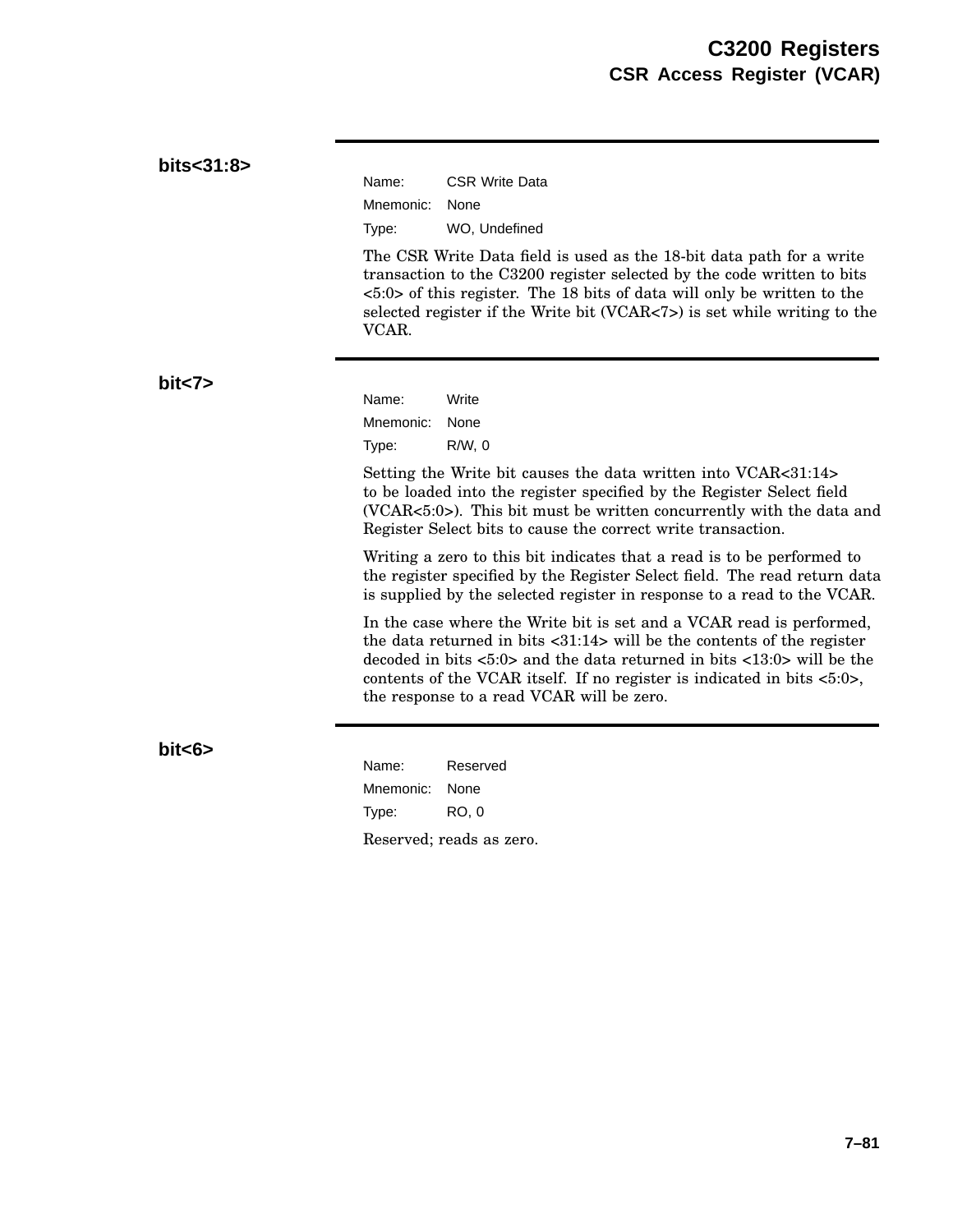# **C3200 Registers CSR Access Register (VCAR)**

**bits<5:0>**

| Name:          | <b>Register Select</b> |
|----------------|------------------------|
| Mnemonic: None |                        |
| Type:          | R/W.0                  |

The Register Select field indicates which CSR is being accessed for a given transaction. The register must be selected in the same cycle that the Write bit is written.

The CSRs accessed through the VCAR are listed in the following table:

| <b>VCAR</b>    |                                             |  |  |  |  |
|----------------|---------------------------------------------|--|--|--|--|
| 5:0>           | <b>Register Decoded</b>                     |  |  |  |  |
| $0 - 4$        | Reserved                                    |  |  |  |  |
| 5              | VME Address Range Enable Register           |  |  |  |  |
| 6              | Diagnostic Register                         |  |  |  |  |
| $\overline{7}$ | <b>VME Failing Data Register</b>            |  |  |  |  |
| $8-F$          | Reserved                                    |  |  |  |  |
| $10-1F$        | Reserved for diagnostic use                 |  |  |  |  |
| 20             | CPU Transaction Offset / Length Register 00 |  |  |  |  |
| 21             | CPU Transaction Offset / Length Register 01 |  |  |  |  |
| 22             | CPU Transaction Offset / Length Register 02 |  |  |  |  |
| 23             | CPU Transaction Offset / Length Register 03 |  |  |  |  |
| 24             | CPU Transaction Offset / Length Register 04 |  |  |  |  |
| 25             | CPU Transaction Offset / Length Register 05 |  |  |  |  |
| 26             | CPU Transaction Offset / Length Register 06 |  |  |  |  |
| 27             | CPU Transaction Offset / Length Register 07 |  |  |  |  |
| 28             | CPU Transaction Offset / Length Register 08 |  |  |  |  |
| 29             | CPU Transaction Offset / Length Register 09 |  |  |  |  |
| 2A             | CPU Transaction Offset / Length Register 10 |  |  |  |  |
| 2B             | CPU Transaction Offset / Length Register 11 |  |  |  |  |
| 2C             | CPU Transaction Offset / Length Register 12 |  |  |  |  |
| 2D             | CPU Transaction Offset / Length Register 13 |  |  |  |  |
| 2E             | CPU Transaction Offset / Length Register 14 |  |  |  |  |
| 2F             | CPU Transaction Offset / Length Register 15 |  |  |  |  |
| 30             | CPU Transaction Offset / Length Register 16 |  |  |  |  |
| 31             | CPU Transaction Offset / Length Register 17 |  |  |  |  |
| 32             | CPU Transaction Offset / Length Register 18 |  |  |  |  |
| 33             | CPU Transaction Offset / Length Register 19 |  |  |  |  |
| 34             | CPU Transaction Offset / Length Register 20 |  |  |  |  |
| 35             | CPU Transaction Offset / Length Register 21 |  |  |  |  |
| 36             | CPU Transaction Offset / Length Register 22 |  |  |  |  |
| 37             | CPU Transaction Offset / Length Register 23 |  |  |  |  |
| 38             | CPU Transaction Offset / Length Register 24 |  |  |  |  |
| 39             | CPU Transaction Offset / Length Register 25 |  |  |  |  |
| 3A             | CPU Transaction Offset / Length Register 26 |  |  |  |  |
| 3B             | CPU Transaction Offset / Length Register 27 |  |  |  |  |
| 3C             | CPU Transaction Offset / Length Register 28 |  |  |  |  |
| 3D             | CPU Transaction Offset / Length Register 29 |  |  |  |  |
| 3E             | CPU Transaction Offset / Length Register 30 |  |  |  |  |
| 3F             | CPU Transaction Offset / Length Register 31 |  |  |  |  |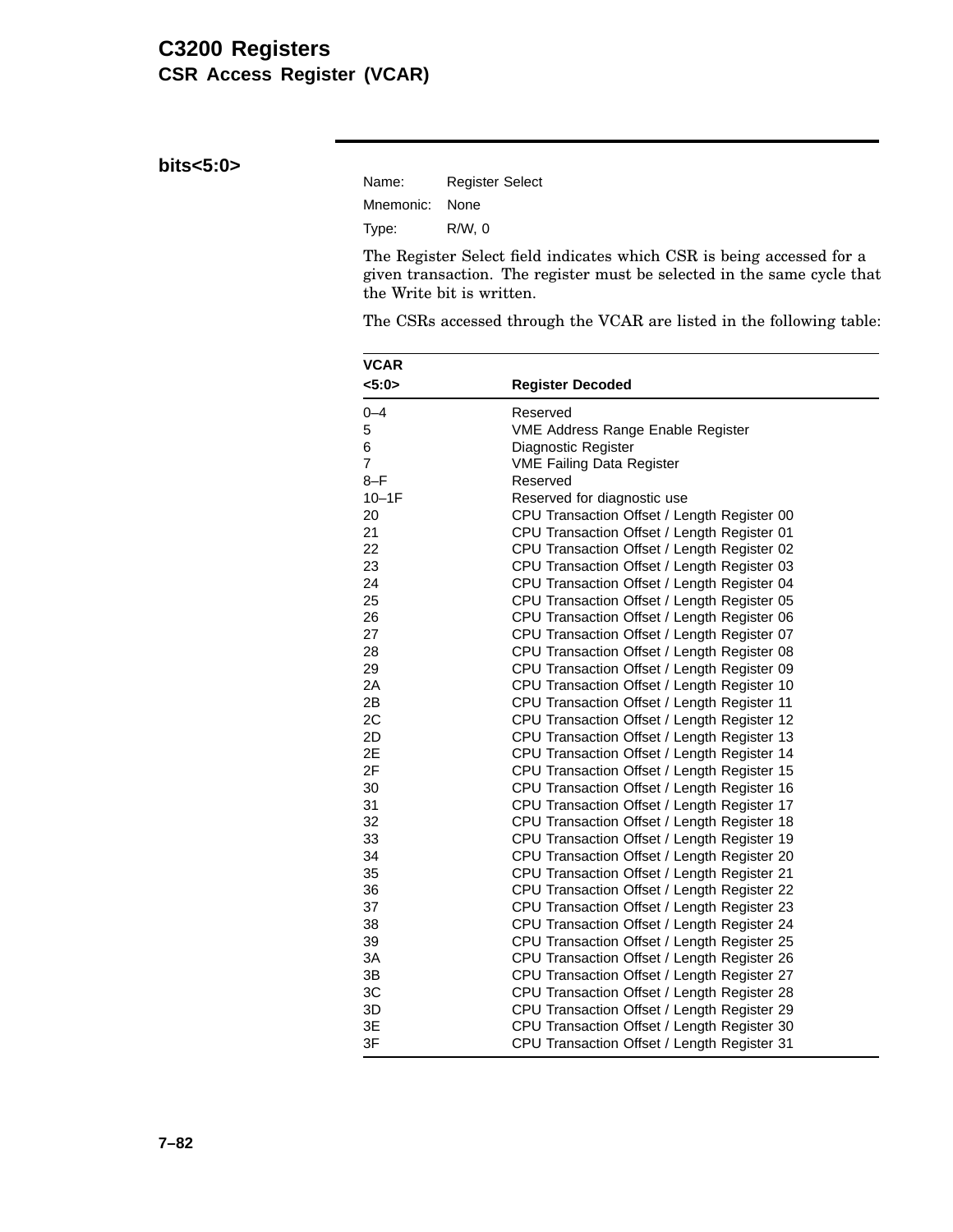# **VME Address Range Enable Register (VAER)**

The VME Address Range Enable Register contains the Enable bits for the selection of the VME address range. It is addressed through the Register Select field of the CSR Access Register (VCAR) with a code of 05 (hex). This register is used in VME-generated transactions only.

**NOTE: The DWMVA does not respond to short address transactions.**

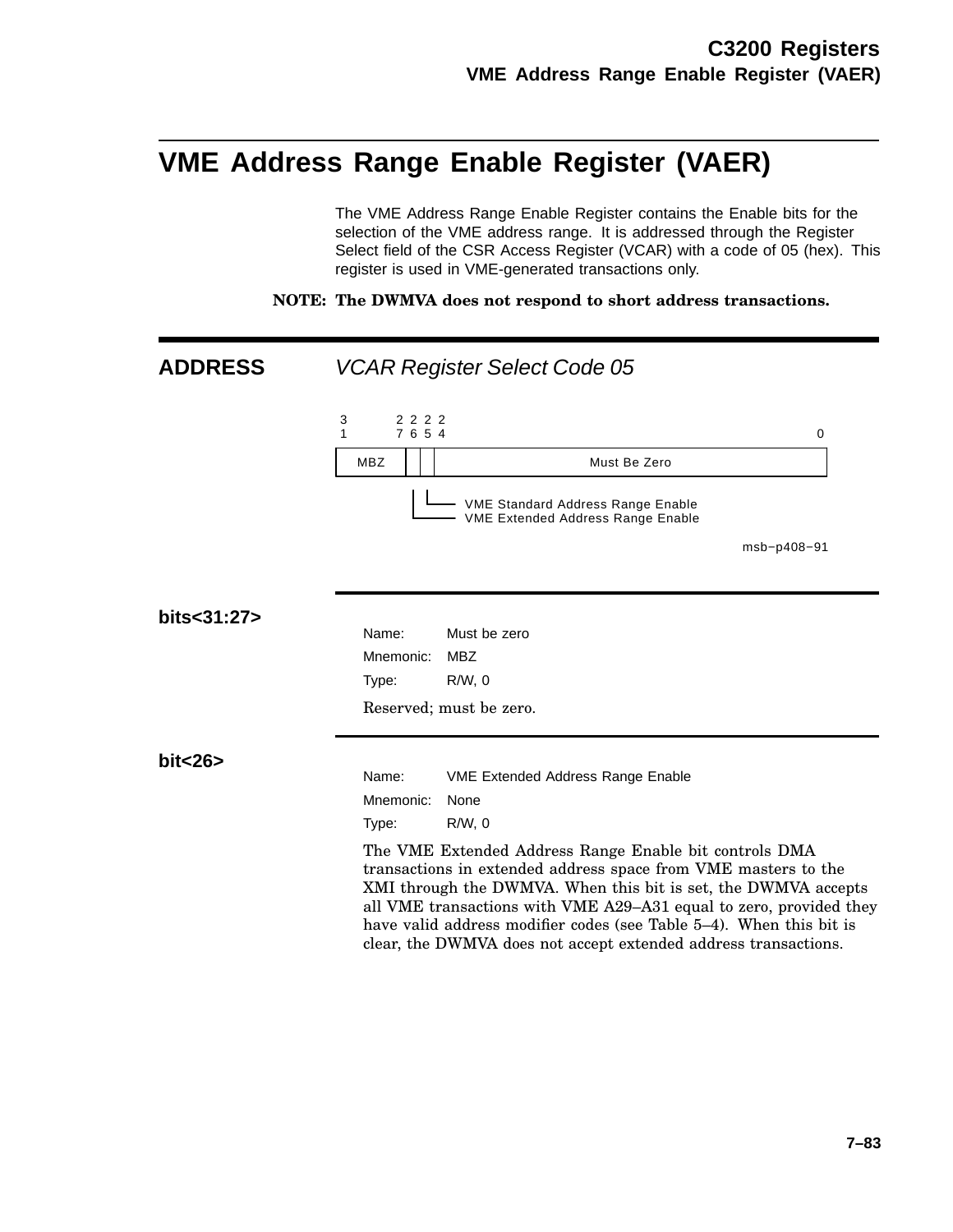## **C3200 Registers VME Address Range Enable Register (VAER)**

**bit<25>**

Name: VME Standard Address Range Enable Mnemonic: None Type: R/W, 0

The VME Standard Address Range Enable bit controls DMA transactions in standard address space from VME masters to the XMI through the DWMVA. When this bit is set, the DWMVA accepts all VME transactions with VME A23 equal to zero, provided the transactions have valid address modifier codes (see Table 5–4). When this bit is clear, the DWMVA does not accept standard address transactions.

**bits<24:0>**

Name: Must Be Zero Mnemonic: None Type: R/W, 0 Reserved; must be zero.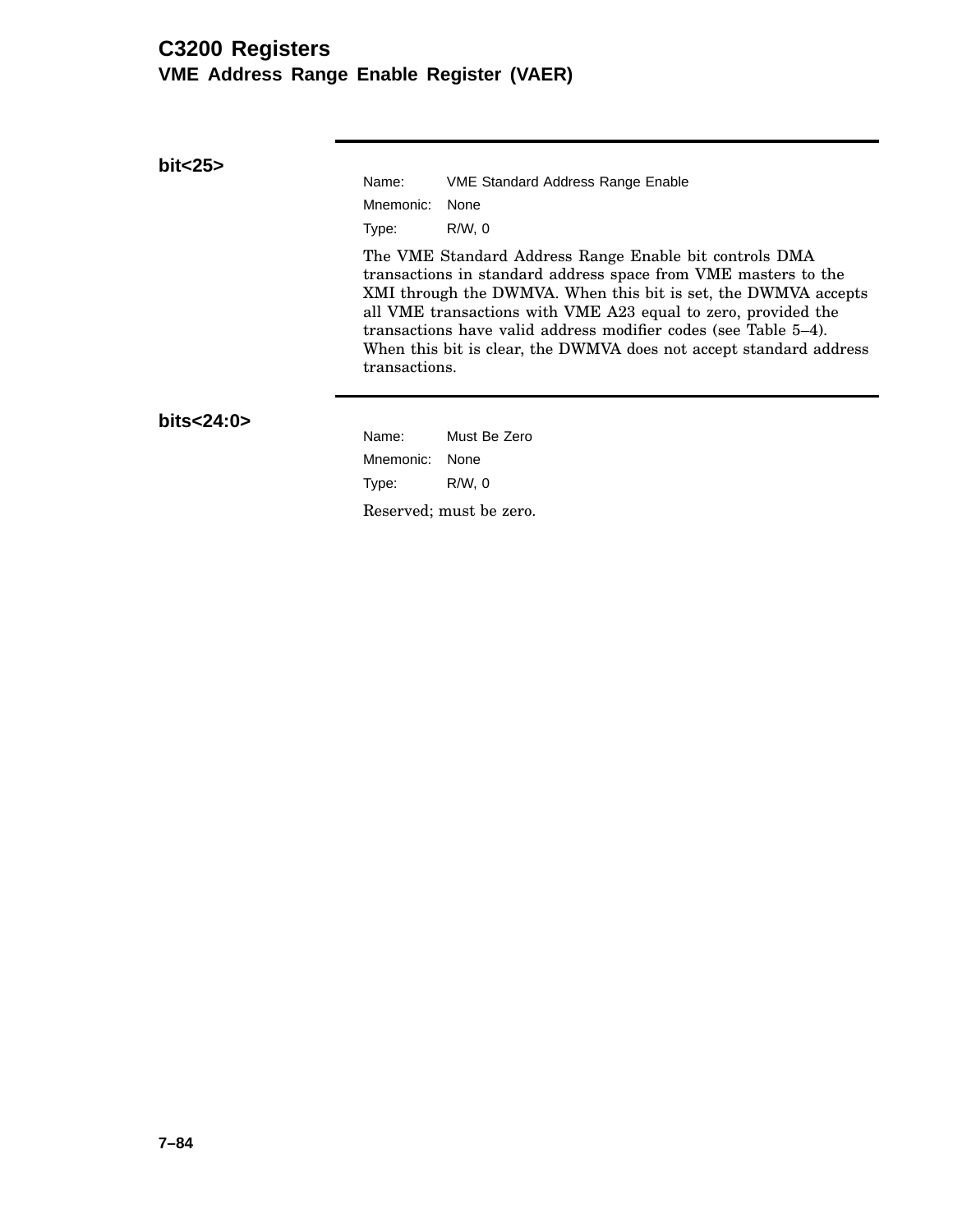# **Diagnostic Register (VDR)**

The Diagnostic Register controls diagnostic operations performed on the C3200 module.

**NOTE: This register is reserved for use by Digital.**



msb−p409−91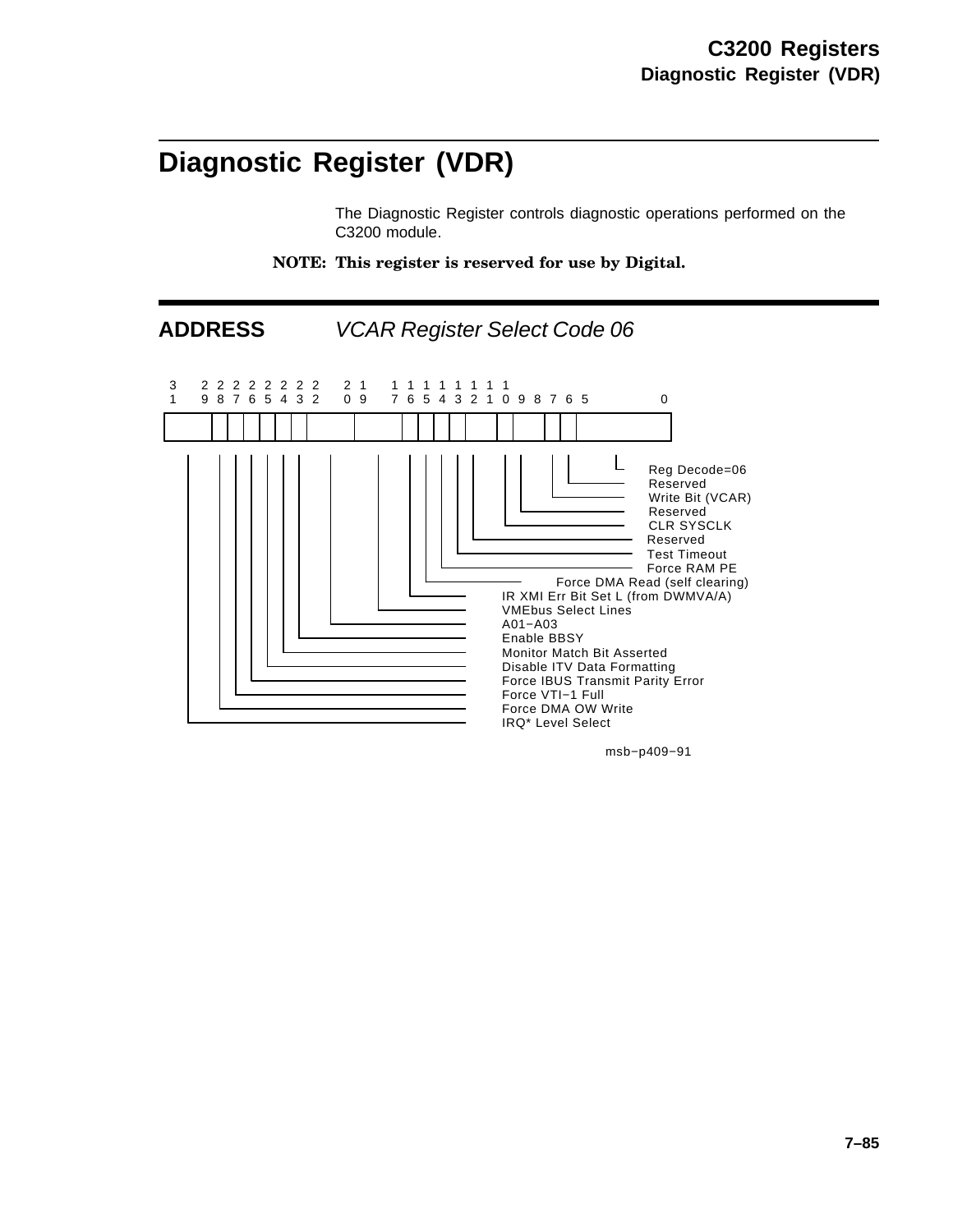# **Failing Data Register (VFDR)**

The Failing Data Register holds the VME failing data bits at transaction timeout.

| <b>ADDRESS</b> | <b>VCAR Register Select Code 07</b>                                                                                                                                                                        |  |  |
|----------------|------------------------------------------------------------------------------------------------------------------------------------------------------------------------------------------------------------|--|--|
|                | $\frac{3}{1}$<br>0                                                                                                                                                                                         |  |  |
|                | <b>VME Failing Data</b>                                                                                                                                                                                    |  |  |
|                | msb-p410-91                                                                                                                                                                                                |  |  |
| bits<31:0>     |                                                                                                                                                                                                            |  |  |
|                | Name:<br><b>VME Failing Data</b>                                                                                                                                                                           |  |  |
|                | Mnemonic:<br>None                                                                                                                                                                                          |  |  |
|                | RO, 0<br>Type:                                                                                                                                                                                             |  |  |
|                | The VME Failing Data field holds data of the transaction at<br>transaction timeout. Data is latched to this register on every cycle<br>and is locked on transaction timeout. The data is unlocked when the |  |  |

VME Transaction Timeout bit (AESR<23>) is cleared.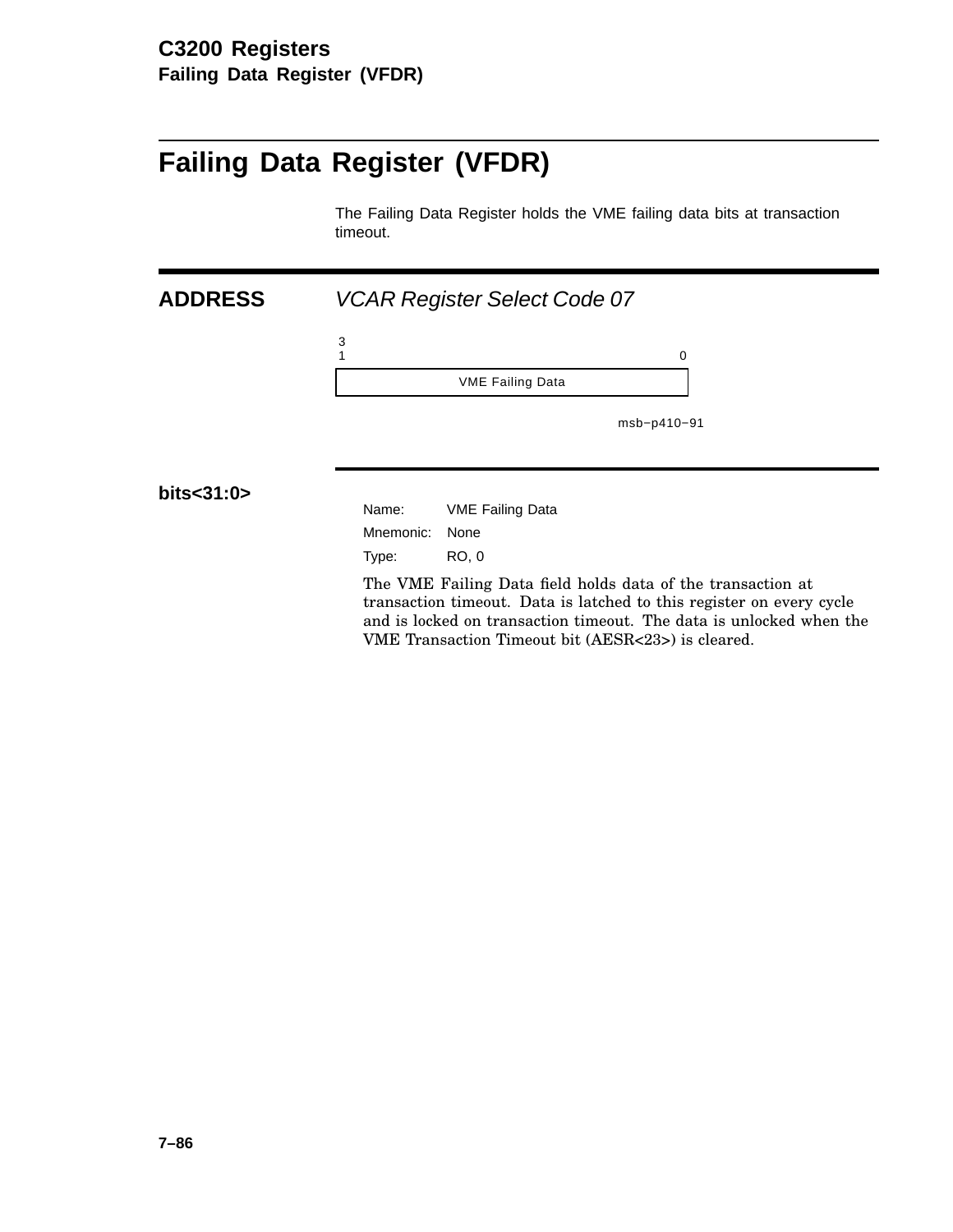# **CPU Transaction Address Offset Registers (VAOR)**

The 32 CPU Transaction Address Offset Registers contain the VME address offsets to be appended to XMI <19:0> to form a VME address (see Figure 2–5). These registers also define the VME data lengths and address lengths.

# **ADDRESS** VCAR Register Select Codes 20–3F 3 1 2 1 1 1 1 1 0 9 8 7 6  $5$  0 VME Address Offset Undefined - VME Data Length VME Address Length msb−p411−91 **bits<31:20>** Name: VME Address Offset Mnemonic: None Type: R/W, 0 The contents of the VME Address Offset field is appended to XMI <19:0> to form a VME address. **bits<19:18>** Name: VME Address Length Mnemonic: None Type: R/W, 0 The VME Address Length field indicates the address length of a VME transaction to be generated in response to a CPU transaction to a given address. These bits are encoded as follows: **VAOR <19:18> VME Address Length** 00 Extended address 01 Invalid 10 Short address<sup>1</sup> 11 Standard address

<sup>1</sup>The DWMVA does not respond to short address transactions.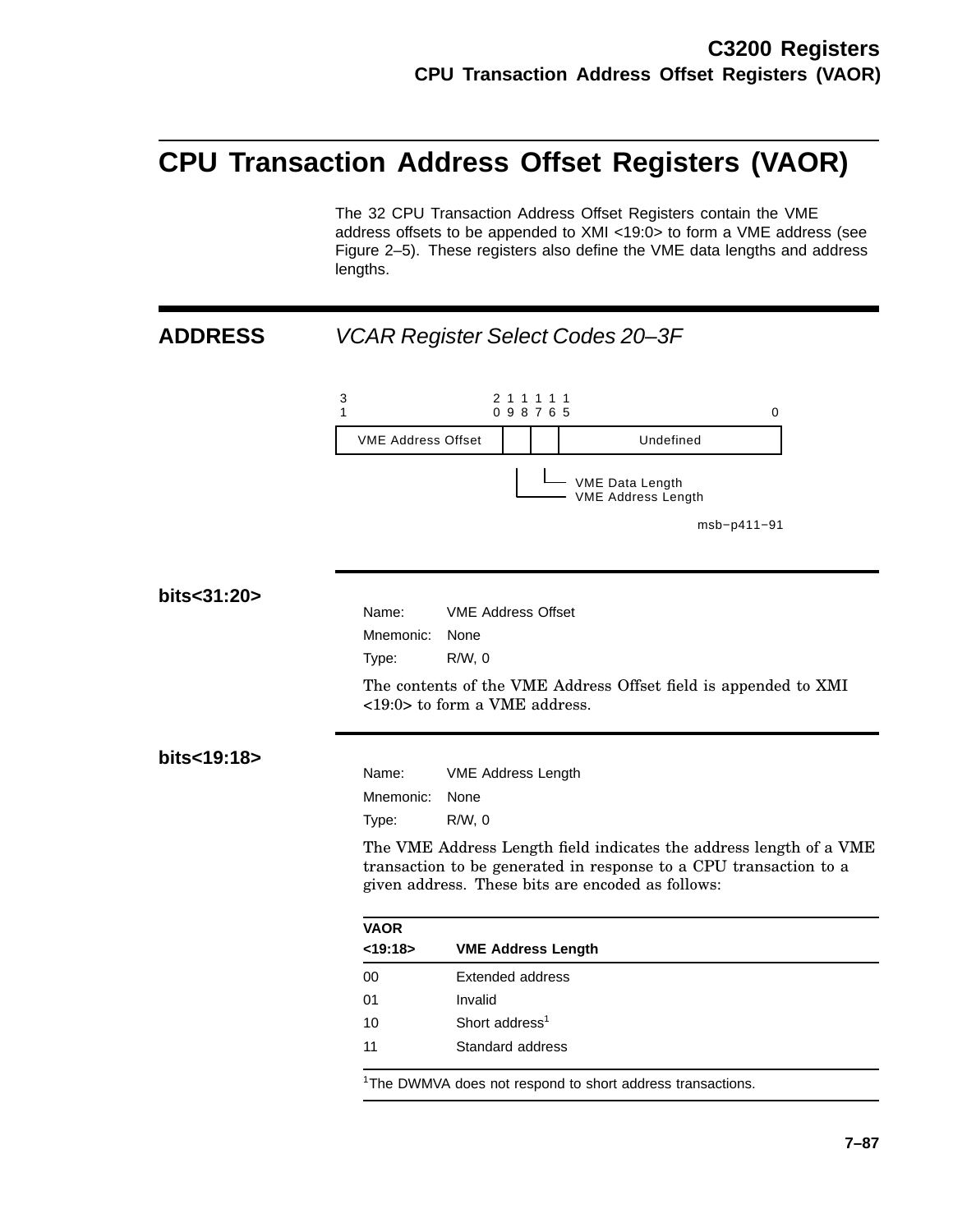## **C3200 Registers CPU Transaction Address Offset Registers (VAOR)**

#### **bits<17:16>**

| Name:          | <b>VME Data Length</b> |
|----------------|------------------------|
| Mnemonic: None |                        |
| Type:          | R/W.0                  |

The VME Data Length field indicates the length of a VME transaction to be generated in response to a CPU read transaction to a given address. These bits are encoded as follows:

| <b>VAOR</b> |                        |  |
|-------------|------------------------|--|
| < 17:16>    | <b>VME Data Length</b> |  |
| 00          | Invalid                |  |
| 01          | <b>Byte</b>            |  |
| 10          | Word (2 bytes)         |  |
| 11          | Longword (4 bytes)     |  |

The data length of a write transaction is determined by the mask field of the IBUS.

## **bits<15:0>**

| Name:          | Reserved                                |
|----------------|-----------------------------------------|
| Mnemonic: None |                                         |
| Type:          | RO, undefined                           |
|                | Reserved; initial states are undefined. |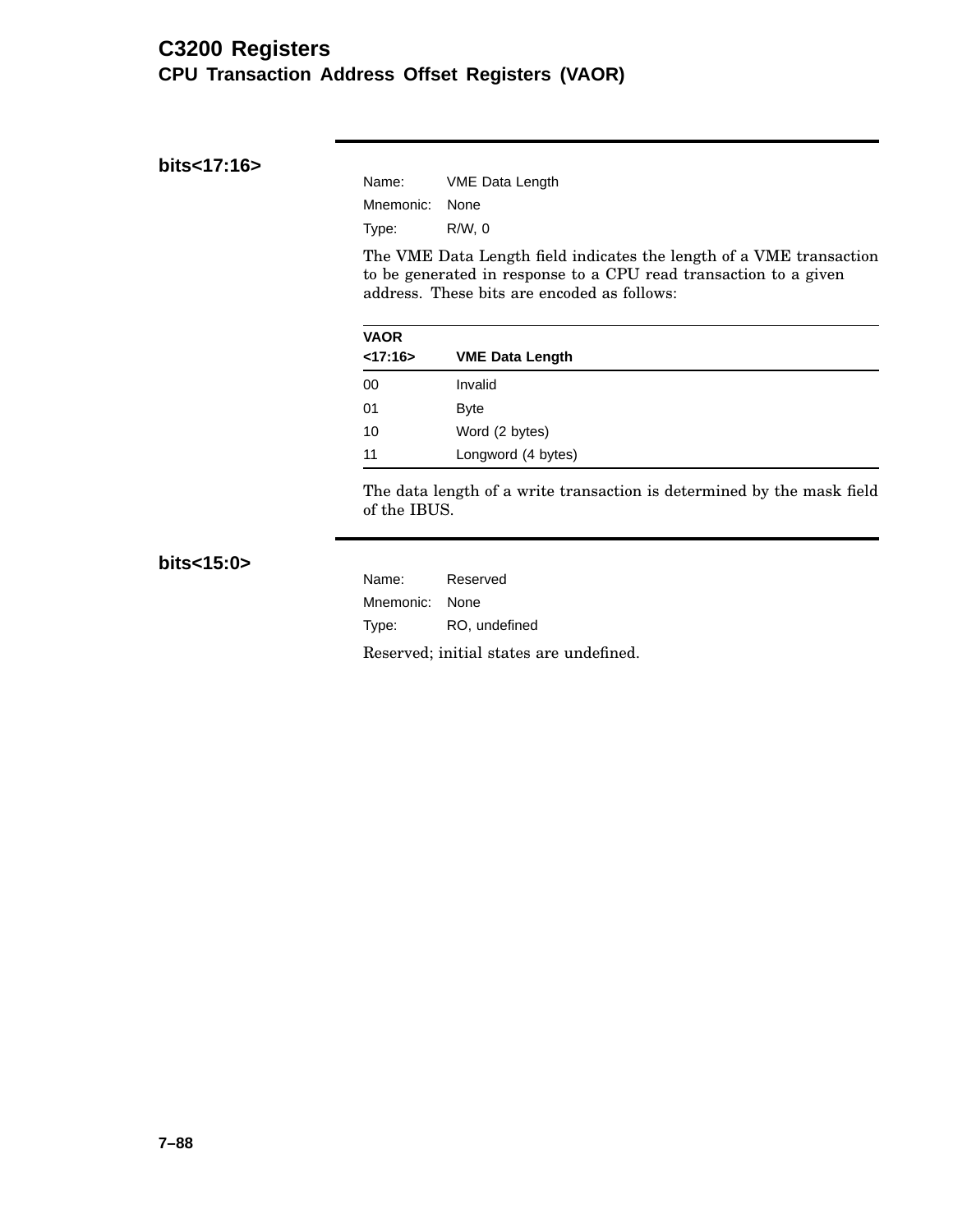#### **8 Initialization**

The DWMVA subsystem can be initialized in two ways:

- As an XMI node
- As a specific I/O adapter

As an XMI node, the DWMVA can be initialized at one of two levels:

- System level—Through system power-down/power-up or XMI power-up sequence emulation. When the system is powered up, XMI AC LO L and XMI DC LO L are sequenced so that all XMI nodes are reset. The XMI emulates a power-up when software asserts the XMI RESET L line (by writing to IPR55), causing the power supply to sequence XMI AC L and XMI DC L as in hardware power-up.
- Node level—Through a node reset caused by writing bit <30> of the DWMVA Bus Error Register.

The C3200 state machines can be initialized locally by writing one to bit <22> of the Device/Configuration Register.

Following DWMVA initialization:

- All DWMVA logic is reset to a known state.
- The DWMVA asserts XMI STF L as required by the XMI specification. This signal remains asserted until self-test completes successfully.
- The DWMVA asserts SYSRESET\* to cause all devices on the VME to perform initialization.
- With the deassertion of the reset condition, all DWMVA registers assume their default state. Any desired nondefault values must be written to the registers.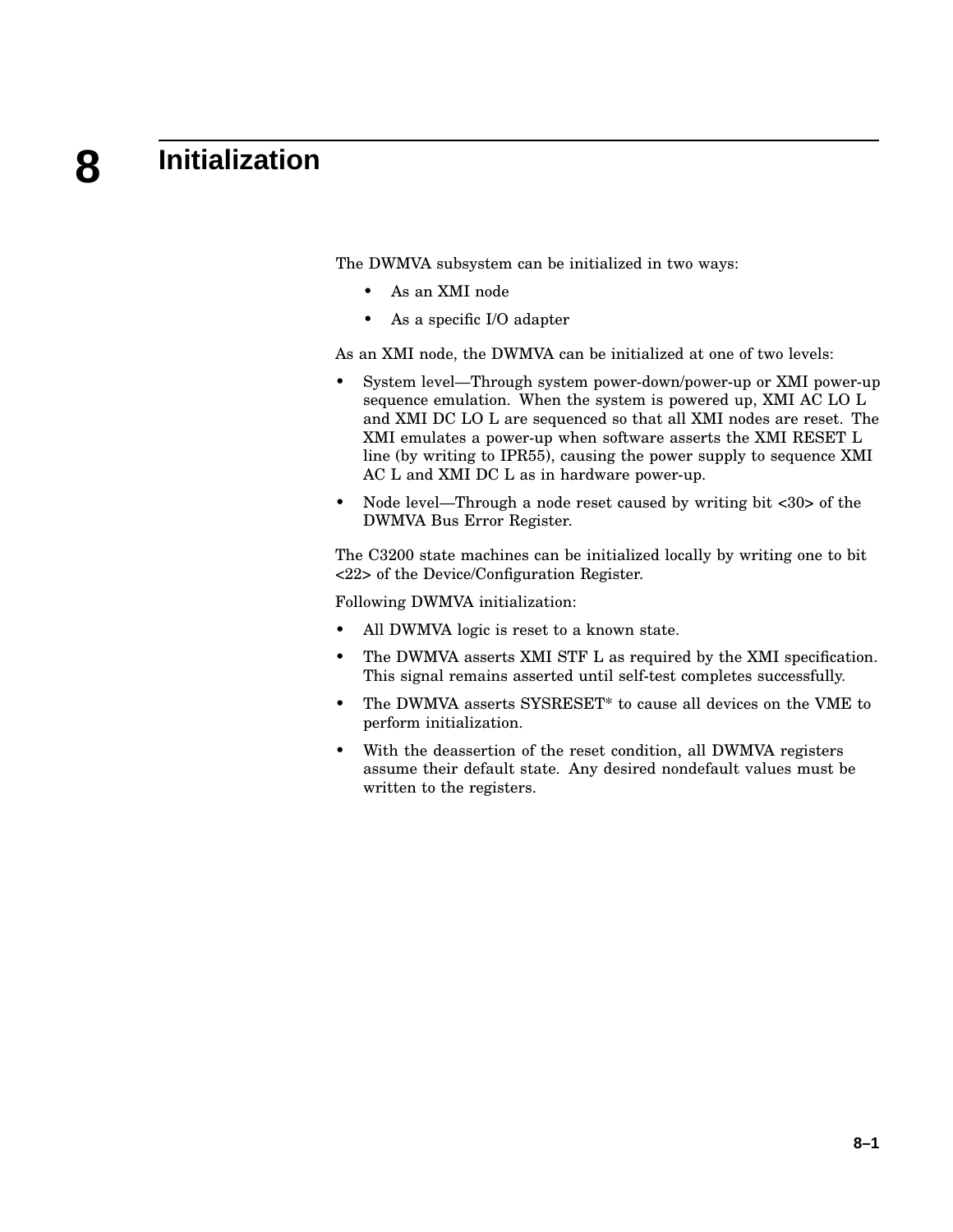# **A VME Interface Signal List**

The VME interface is made up of two 96-pin connectors, referred to as J1 and J2. Table A–1 and Table A–2 list the pin assignments for these connectors.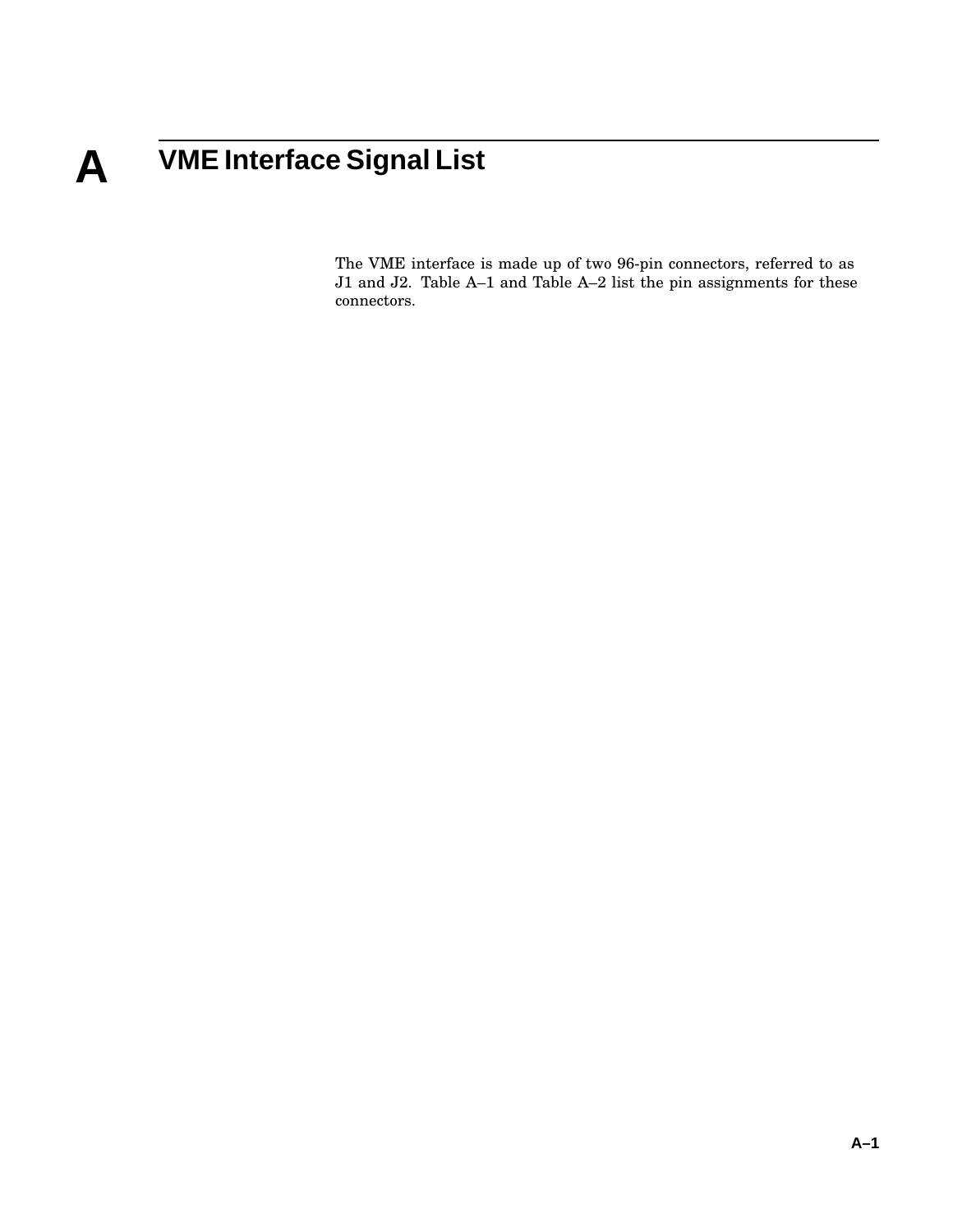|                   |                        | <b>Row B</b>           | Row C                  |
|-------------------|------------------------|------------------------|------------------------|
| <b>Pin Number</b> | <b>Signal Mnemonic</b> | <b>Signal Mnemonic</b> | <b>Signal Mnemonic</b> |
| $\mathbf{1}$      | D <sub>0</sub>         | BBSY*                  | D <sub>0</sub> 8       |
| 2                 | D01                    | BCLR*                  | D <sub>09</sub>        |
| 3                 | D <sub>02</sub>        | ACFAIL*                | D <sub>10</sub>        |
| 4                 | D03                    | BG0IN*                 | D11                    |
| 5                 | D04                    | BG0OUT*                | D12                    |
| 6                 | D05                    | BG1IN*                 | D <sub>13</sub>        |
| 7                 | D06                    | BG1OUT*                | D14                    |
| 8                 | D07                    | BG2IN*                 | D <sub>15</sub>        |
| 9                 | <b>GND</b>             | BG2OUT*                | <b>GND</b>             |
| 10                | <b>SYSCLK</b>          | BG3IN*                 | SYSFAIL*               |
| 11                | <b>GND</b>             | BG3OUT*                | BERR*                  |
| 12                | DS1*                   | BR0*                   | SYSRESET*              |
| 13                | DS0*                   | BR1*                   | LWORD*                 |
| 14                | WRITE*                 | BR <sub>2</sub> *      | AM5                    |
| 15                | <b>GND</b>             | BR3*                   | A23                    |
| 16                | DTACK*                 | AM <sub>0</sub>        | A22                    |
| 17                | <b>GND</b>             | AM1                    | A21                    |
| 18                | $AS^*$                 | AM <sub>2</sub>        | A20                    |
| 19                | <b>GND</b>             | AM3                    | A19                    |
| 20                | IACK*                  | <b>GND</b>             | A18                    |
| 21                | IACKIN*                | <b>SETCLK</b>          | A17                    |
| 22                | IACKOUT*               | <b>SERDAT</b>          | A16                    |
| 23                | AM4                    | <b>GND</b>             | A15                    |
| 24                | A07                    | IRQ7*                  | A14                    |
| 25                | A06                    | IRQ6*                  | A13                    |
| 26                | A05                    | IRQ5*                  | A12                    |
| 27                | A04                    | IRQ4*                  | A11                    |
| 28                | A03                    | IRQ3*                  | A10                    |
| 29                | A02                    | IRQ2*                  | A09                    |
| 30                | A01                    | IRQ1*                  | A08                    |
| 31                | $-12V$                 | +5V STDBY              | $+12V$                 |
| 32                | $+5V$                  | $+5V$                  | $+5V$                  |

**Table A–1 DWMVA-to-VME Interface (J1 Connector)**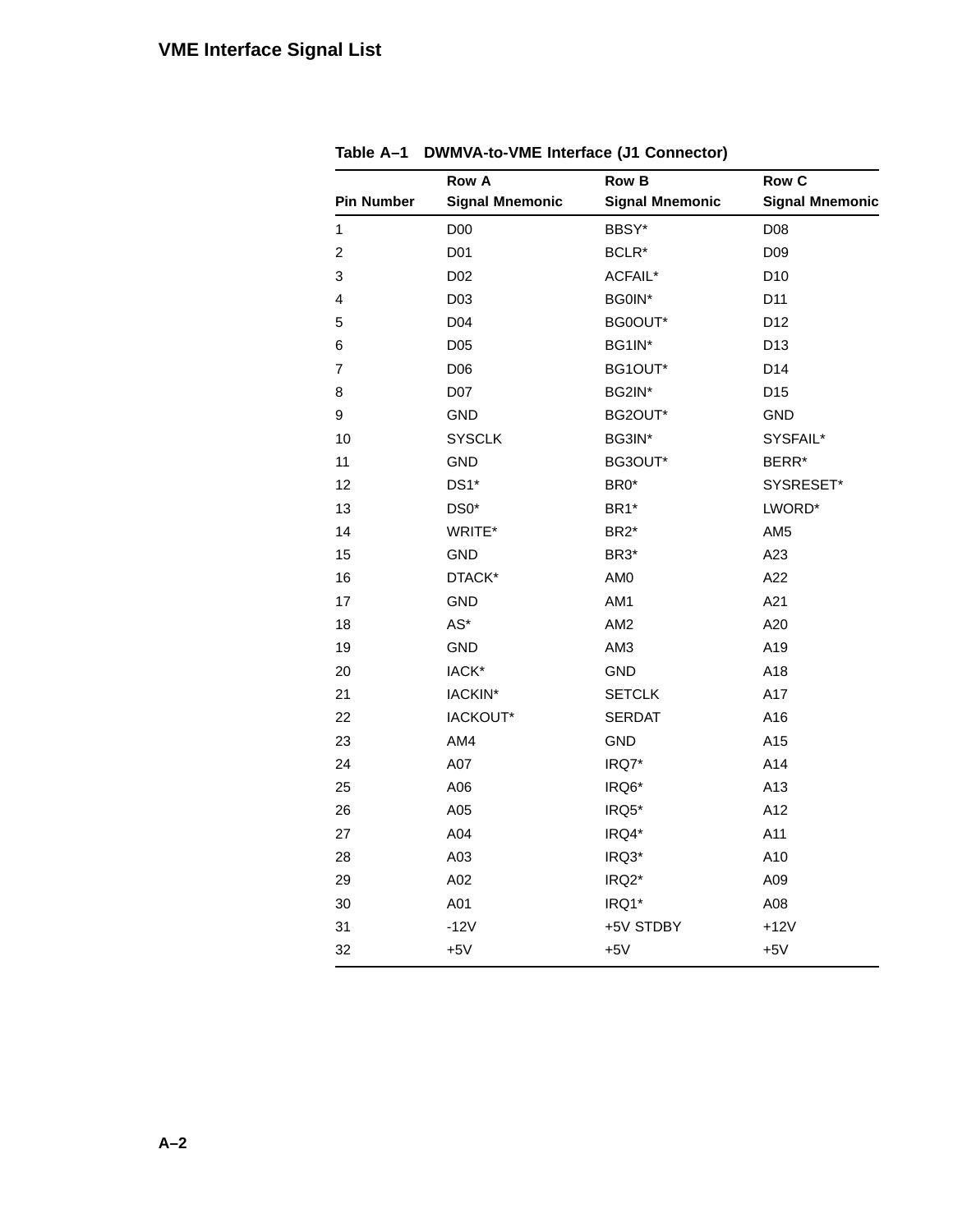|                   | <b>Row A</b>           | <b>Row B</b>           | <b>Row C</b>           |
|-------------------|------------------------|------------------------|------------------------|
| <b>Pin Number</b> | <b>Signal Mnemonic</b> | <b>Signal Mnemonic</b> | <b>Signal Mnemonic</b> |
| 1                 | User-defined           | $+5V$                  | User-defined           |
| 2                 | User-defined           | GND                    | User-defined           |
| 3                 | User-defined           | <b>RESERVED</b>        | User-defined           |
| 4                 | User-defined           | A24                    | User-defined           |
| 5                 | User-defined           | A25                    | User-defined           |
| 6                 | User-defined           | A26                    | User-defined           |
| 7                 | User-defined           | A27                    | User-defined           |
| 8                 | User-defined           | A28                    | User-defined           |
| 9                 | User-defined           | A29                    | User-defined           |
| 10                | User-defined           | A30                    | User-defined           |
| 11                | User-defined           | A31                    | User-defined           |
| 12                | User-defined           | GND                    | User-defined           |
| 13                | User-defined           | $+5V$                  | User-defined           |
| 14                | User-defined           | D <sub>16</sub>        | User-defined           |
| 15                | User-defined           | D <sub>17</sub>        | User-defined           |
| 16                | User-defined           | D <sub>18</sub>        | User-defined           |
| 17                | User-defined           | D <sub>19</sub>        | User-defined           |
| 18                | User-defined           | D <sub>20</sub>        | User-defined           |
| 19                | User-defined           | D <sub>21</sub>        | User-defined           |
| 20                | User-defined           | D <sub>22</sub>        | User-defined           |
| 21                | User-defined           | D <sub>23</sub>        | User-defined           |
| 22                | User-defined           | GND                    | User-defined           |
| 23                | User-defined           | D <sub>24</sub>        | User-defined           |
| 24                | User-defined           | D <sub>25</sub>        | User-defined           |
| 25                | User-defined           | D <sub>26</sub>        | User-defined           |
| 26                | User-defined           | D <sub>27</sub>        | User-defined           |
| 27                | User-defined           | D <sub>28</sub>        | User-defined           |
| 28                | User-defined           | D <sub>29</sub>        | User-defined           |
| 29                | User-defined           | D <sub>30</sub>        | User-defined           |
| 30                | User-defined           | D31                    | User-defined           |
| 31                | User-defined           | GND                    | User-defined           |
| 32                | User-defined           | $+5V$                  | User-defined           |

**Table A–2 DWMVA-to-VME Interface (J2 Connector)**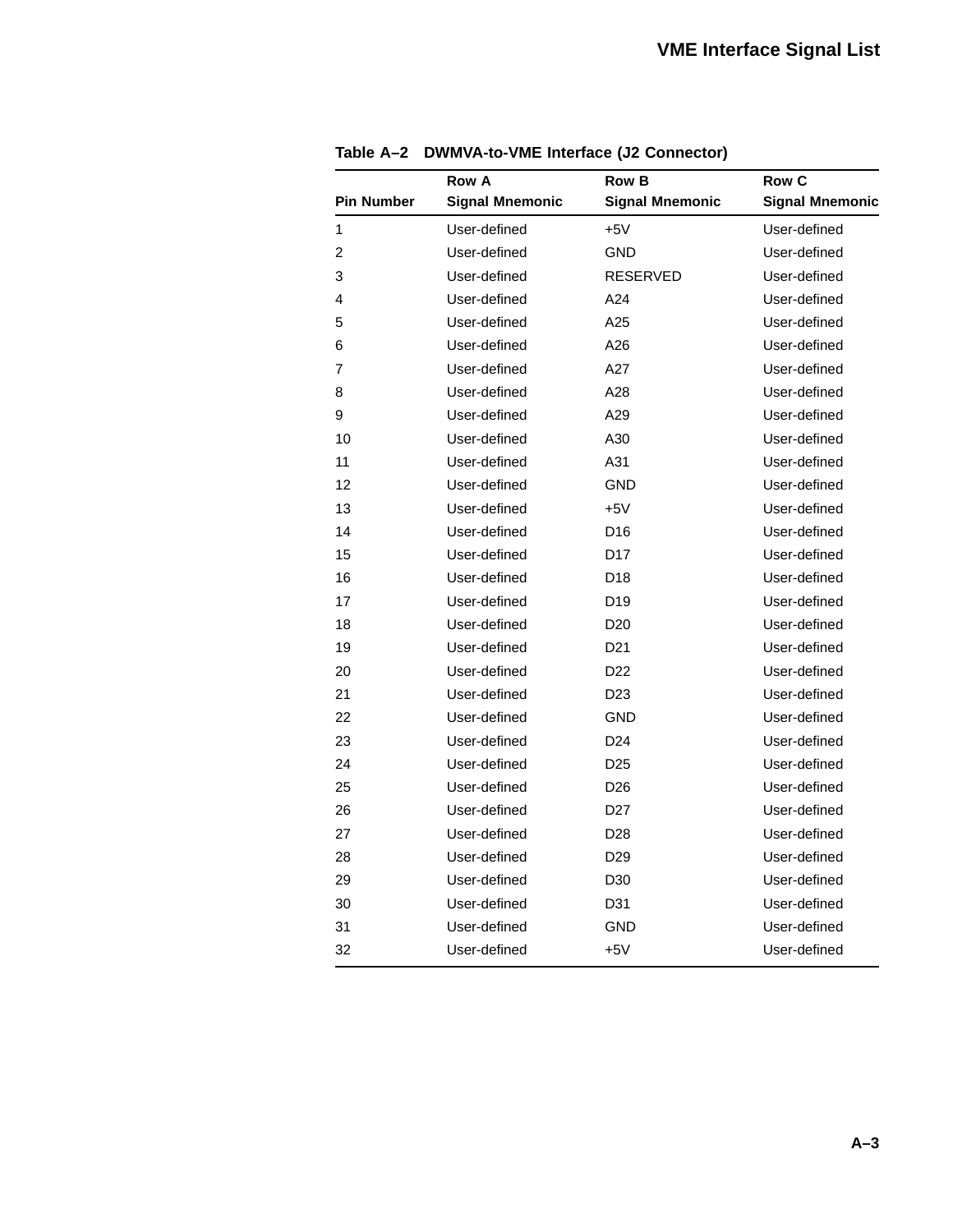# **B VME-to-XMI Byte Swapping**

The DWMVA adapter implements byte swapping in hardware to allow XMI devices to interpret data previously stored on the VMEbus. Byte swapping is necessary for three reasons:

- **1** The VMEbus format is *big endian*, while the XMI bus format is *little endian*.
- **2** The format used by big endian processors (common on VME devices) to store data depends on the type of data—character or integer.
- **3** The VME protocol allows a given byte to be transferred on different VME byte lanes in VME transfers of different lengths.

The DWMVA adapter swaps bytes so that VME data appears correctly on the XMI bus and XMI data appears correctly on the VMEbus.

VME data is justified to the low-order byte lanes. XMI data, however, is relative only to its position within a quadword, not the length of the transfer.

The architecture of big endian processors introduces another level of complexity. The order in which bytes are stored in memory is different depending upon the type of data stored. Integer bytes, words, and longwords are all stored differently while character data is represented in still another fashion. This requires that the DWMVA subsystem understand what type of data it is transferring so that data can be swapped correctly.

Figure B–1 illustrates the big endian byte lane formats.

## **B.1 Definition of Terms**

The following definitions apply to terms used in this appendix.

*Byte 0* - The byte in a longword that is addressed when the two lowest order address lines (XMI A<1:0> and VME A01,DS1\*) are 00.

*Byte 1* - The byte in a longword that is addressed when the two lowest order address lines (XMI A<1:0> and VME A01,DS1\*) are 01.

*Byte 2* - The byte in a longword that is addressed when the two lowest order address lines (XMI A<1:0> and VME A01,DS1\*) are 10.

*Byte 3* - The byte in a longword that is addressed when the two lowest order address lines (XMI A<1:0> and VME A01,DS1\*) are 11.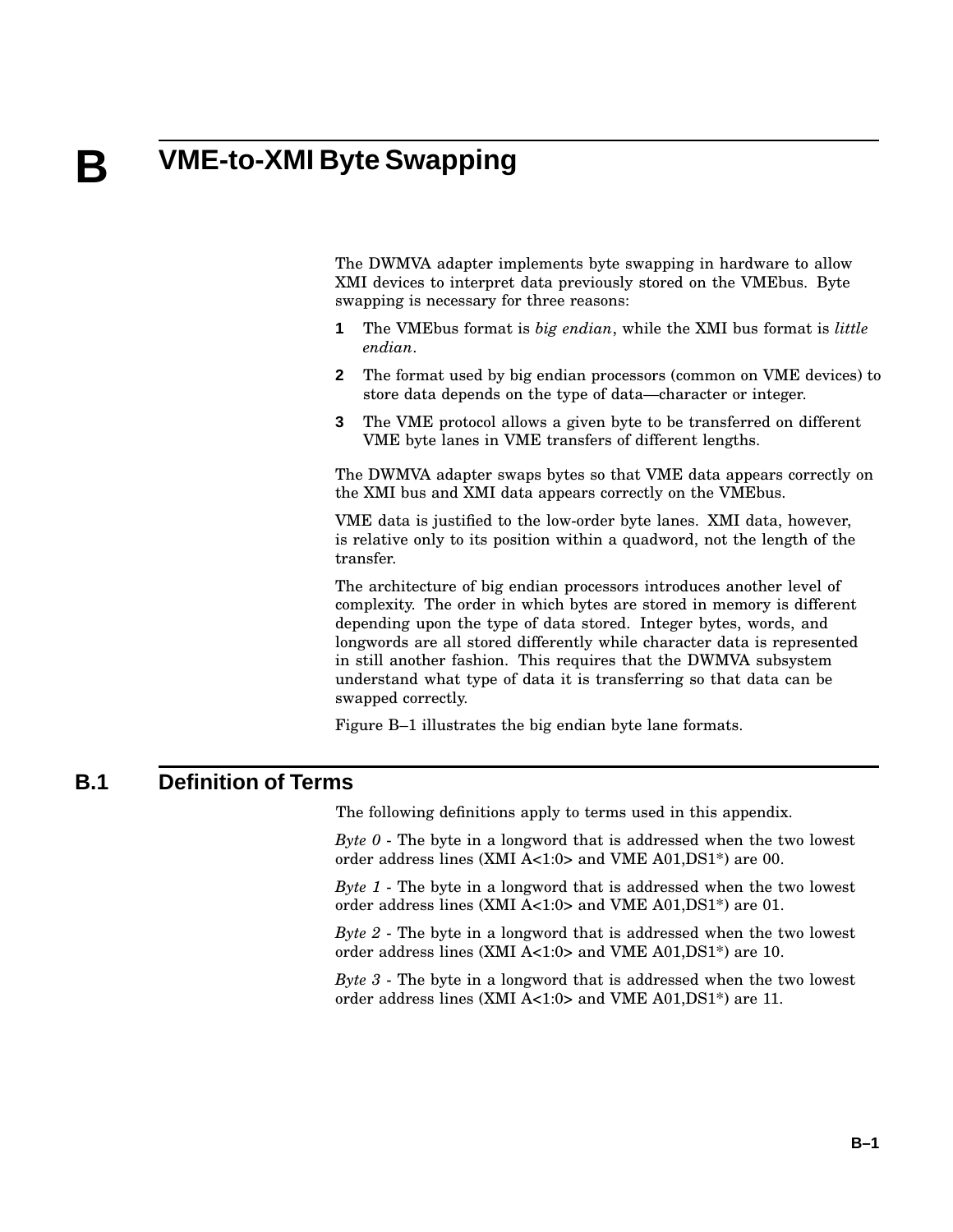

**Figure B–1 Big Endian VME Byte Lane Formats**

*Byte Lanes* - The VME data lines used for a given length transfer. Different bytes (*Byte 0–Byte 3*) will be transferred on different byte lanes depending on the size of the transfer. Table B–1 illustrates the relationship of data lines to byte lanes.

*Byte Swapping* - The process of changing the address at which a byte is referenced relative to the base address, where the base address is the lowest byte address within a set of contiguous bytes used to store data.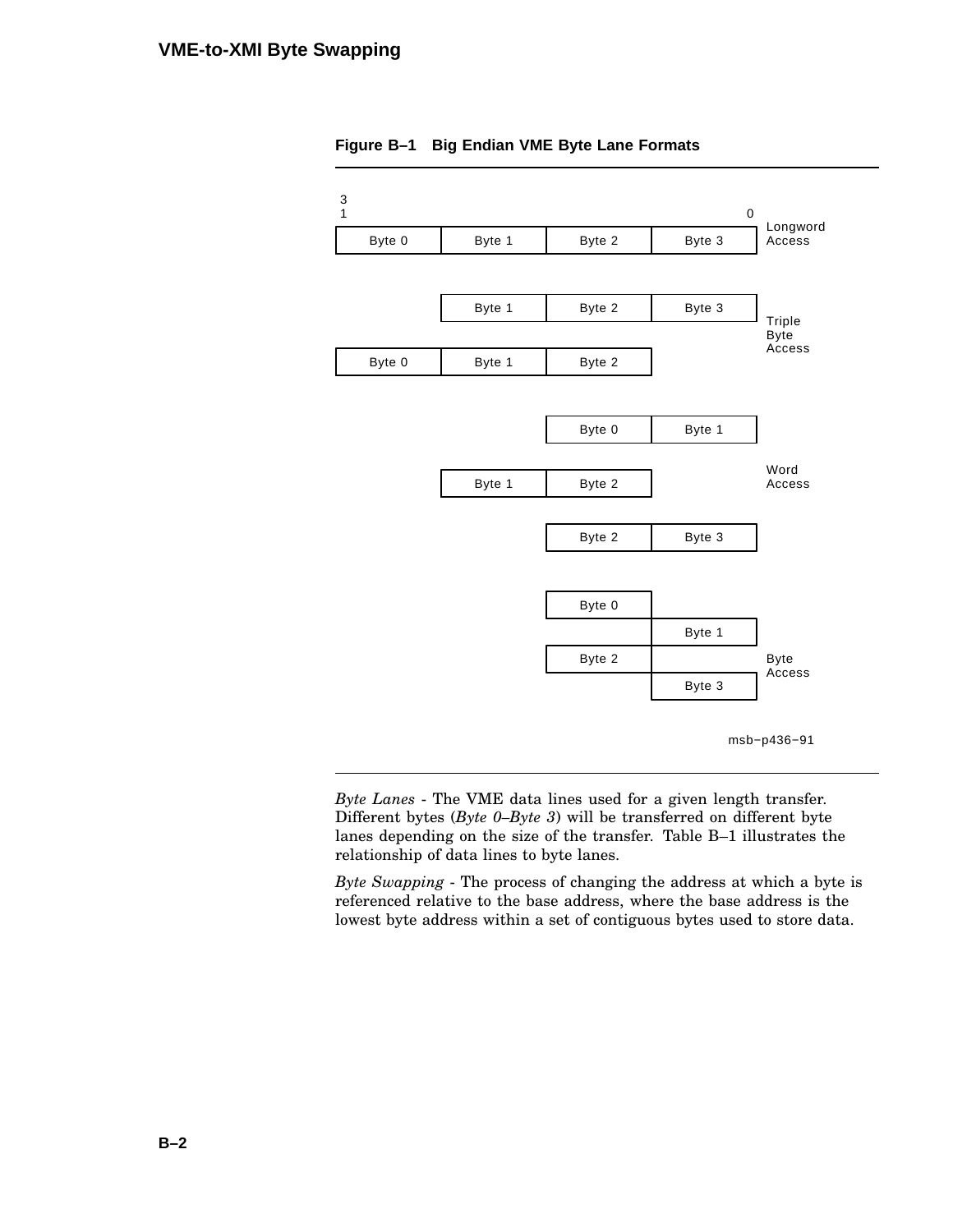| <b>Byte</b>               | <b>VME</b>        | <b>VME</b> | <b>VME</b>        | <b>VME</b>    |
|---------------------------|-------------------|------------|-------------------|---------------|
| Lanes                     | D24-D31           | D16-D23    | D08-D15           | <b>D0-D07</b> |
| <b>Byte Access</b>        |                   |            |                   |               |
| Byte0                     |                   |            | Byte <sub>0</sub> |               |
| Byte1                     |                   |            |                   | Byte1         |
| Byte2                     |                   |            | Byte2             |               |
| Byte3                     |                   |            |                   | Byte3         |
| <b>Word Access</b>        |                   |            |                   |               |
| Byte <sub>0-1</sub>       |                   |            | Byte0             | Byte1         |
| Byte1-2                   |                   | Byte1      | Byte2             |               |
| Byte2-3                   |                   |            | Byte2             | Byte3         |
| <b>Triple Byte Access</b> |                   |            |                   |               |
| Byte0-2                   | Byte <sub>0</sub> | Byte1      | Byte2             |               |
| Byte1-3                   |                   | Byte1      | Byte2             | Byte3         |
| <b>Longword Access</b>    |                   |            |                   |               |
| Byte0-3                   | Byte0             | Byte1      | Byte2             | Byte3         |

**Table B–1 Byte Lanes for Different Sizes of VME Transfers**

## **B.2 Byte Swapping in Data Storage**

Big endian and little endian processors store data in architecturally different ways. The big endian processor architecture defines the byte stored at the higher address to be the least significant, and the byte stored at the lowest address to be the most significant. Little endian processor's storage convention is the opposite. Therefore, integer longwords stored by either processor are transposed for the other. The byte order for word data is transposed within words but words are not transposed within the longword.

Both processors store character byte strings the same way, beginning at byte address 0. Therefore, passing character data between processors requires no translation. Clearly, a hardware solution for aligning integer bytes will not work for byte strings.

Figure B–2 and Figure B–3 illustrate the conventions used by little endian and big endian processors for word and longword integer data. Storage of byte string data is shown in Figure B–4.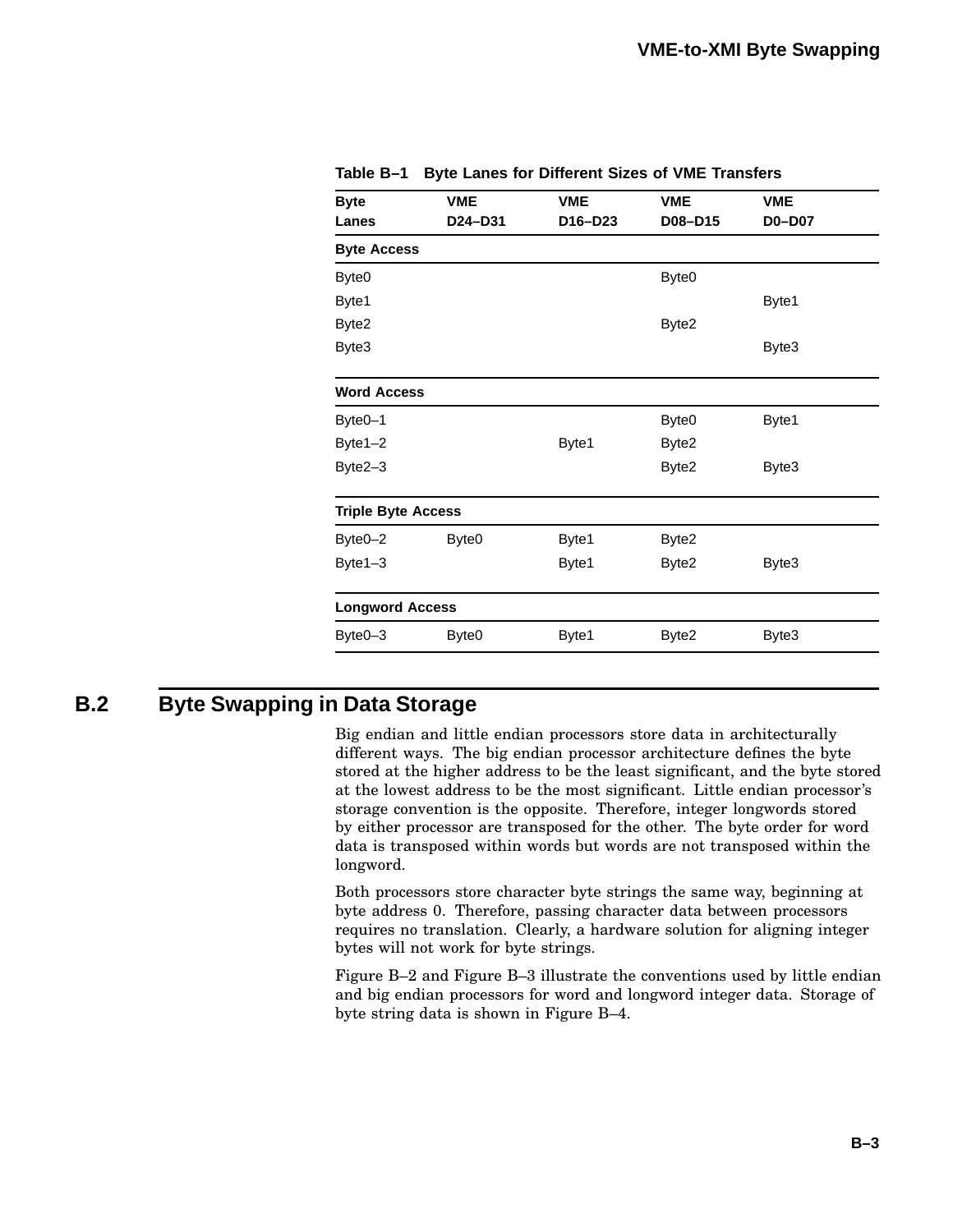

### **Figure B–2 Little Endian Integer Data Storage**







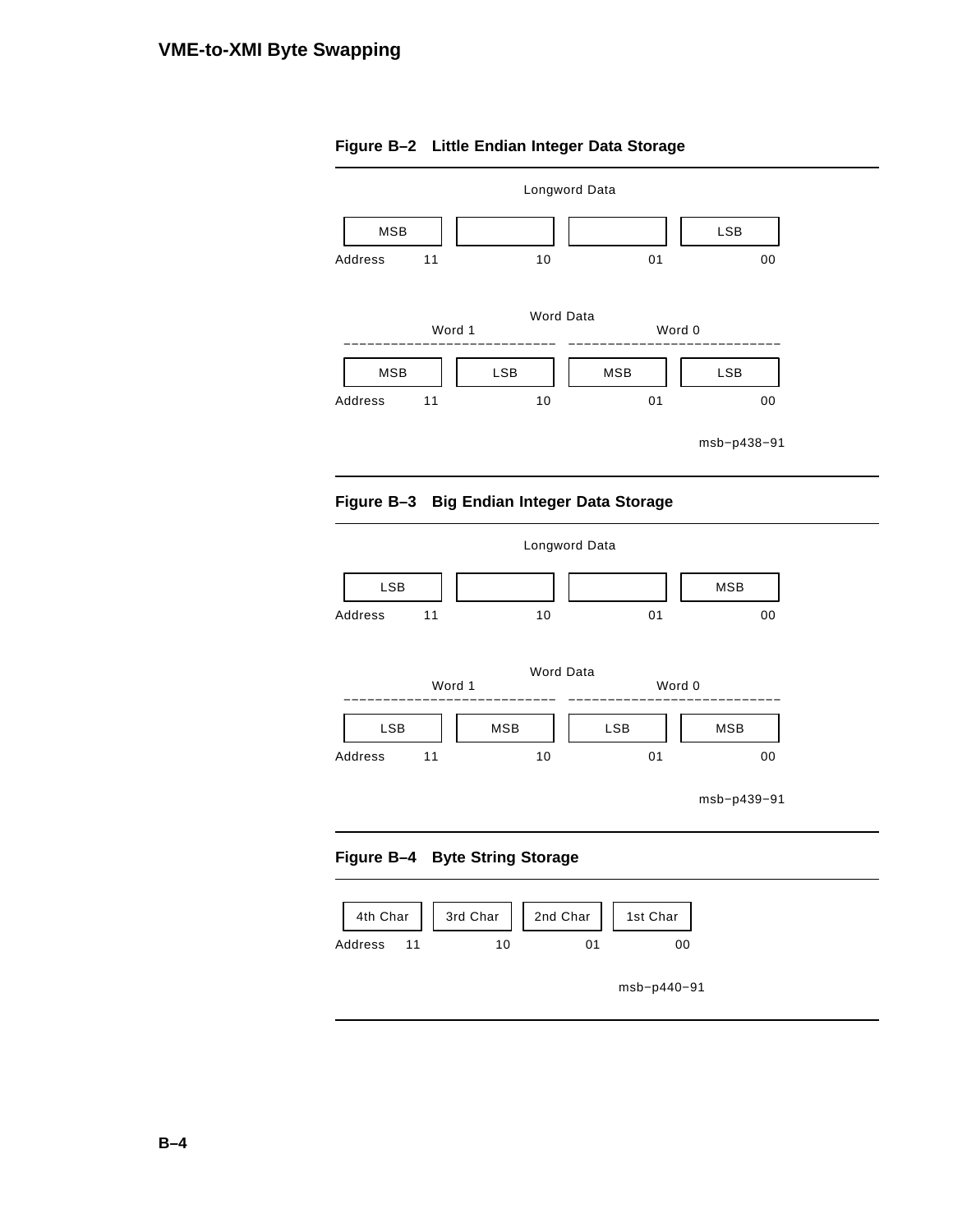The fundamental issue of sharing data over the VMEbus is the requirement of the big endian data format that any type of processor have complete knowledge of the data structure to interpret the data correctly. Different translation algorithms are required for integer bytes and integer words stored as 16-bit values, integer words packed as longwords, and longwords. Furthermore, correct interpretation of byte streams requires yet another algorithm. Thus, an application must recognize the data type to make the right translation.

The term "byte swapping" reflects the differences in the way that little endian and big endian processors reference bytes within longwords. Little endian processors store data in 32-bit longwords, with the most significant byte addressable at byte(3) and the least significant at byte(0). Word data is stored as if arrived in a stream. The MSB of the first word is stored at byte(1) and the LSB at byte(0). The MSB of the second word is stored at byte(3) and the LSB at byte(2). Bytes that are stored individually appear as if they were stored as a longword.

Big endian processors store longword integer data with the most significant byte at byte(0) and the least significant at byte(3). Word data is stored with the MSB of the first word at byte $(0)$  and the LSB at byte $(1)$ . The MSB of the second word appears at byte(2) and the LSB at byte(3). Bytes stored individually appear as if they were stored as a longword.

# **B.3 DWMVA Byte Swapping Requirements**

Four categories of swapping are required for VME-to-XMI and XMI-to-VME transactions. These categories are referred to as Mode 0, Mode 1, Mode 2, and Mode 3. The swapping mode is selected by configuring bits <1:0> of the DWMVA Byte Swap RAM Access Register. Table B–2 shows the units swapped with the four swapping modes.

| <b>RAR&lt;1:0&gt;</b> | <b>Mode</b> | <b>Swapped Unit</b> |  |
|-----------------------|-------------|---------------------|--|
| 00                    | 0           | No Swap             |  |
| 01                    |             | <b>Byte Swap</b>    |  |
| 10                    | 2           | Word Swap           |  |
| 11                    | 3           | Longword Swap       |  |

**Table B–2 Byte Swapping Modes**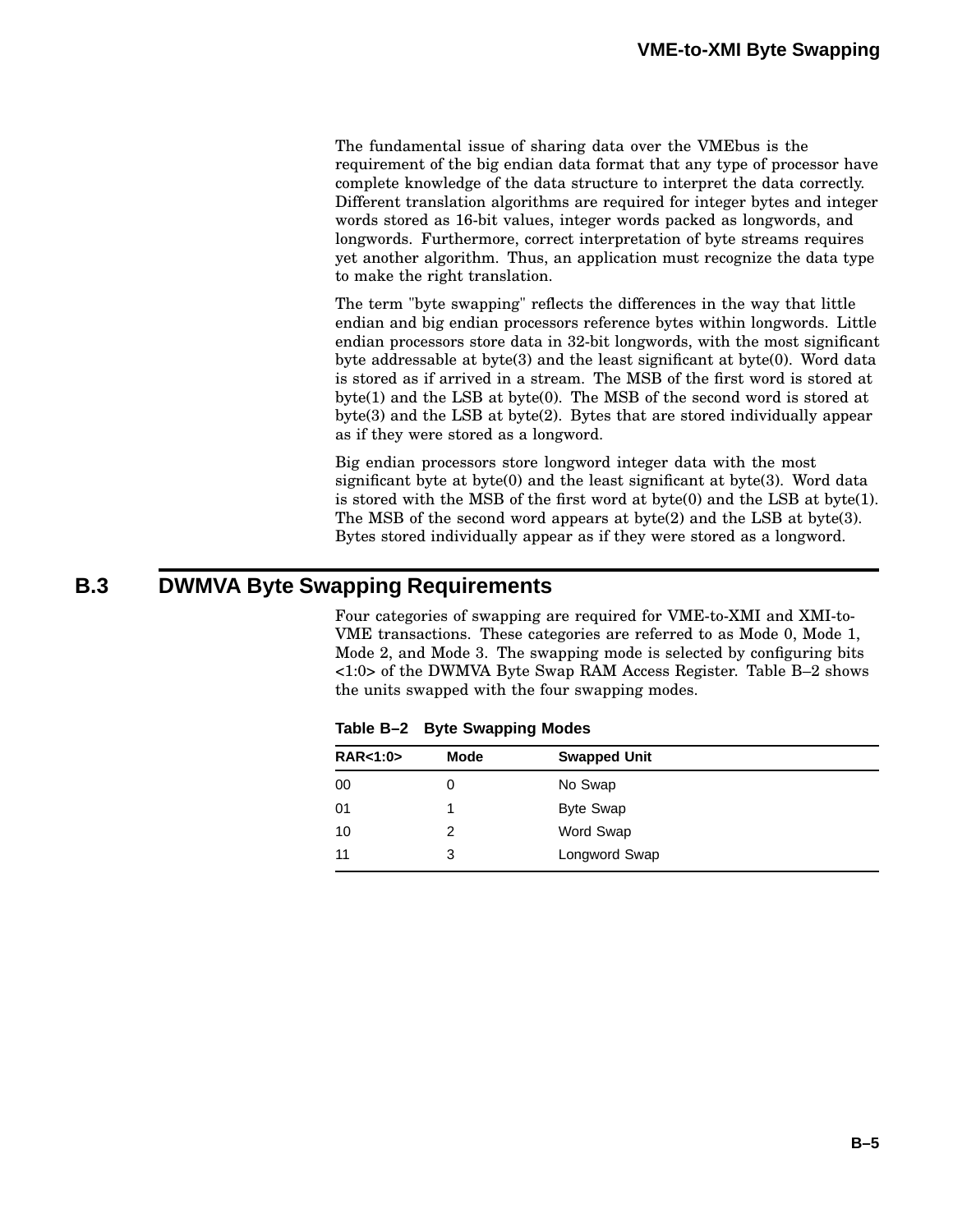# **B.3.1 Mode 0—No Swap**

Mode 0 does not perform any swapping. For example, if the longword 0123 4567 hex (byte  $67 = \text{MSB}$ ) is written on the VMEbus and Mode 0 is selected on the DWMVA, the data pattern that appears on the XMI bus will be 6745 2301 (byte 67 = MSB). Figure B–5 shows Mode 0 swapping for 4-byte, 3-byte, 2-byte, and 1-byte transfers.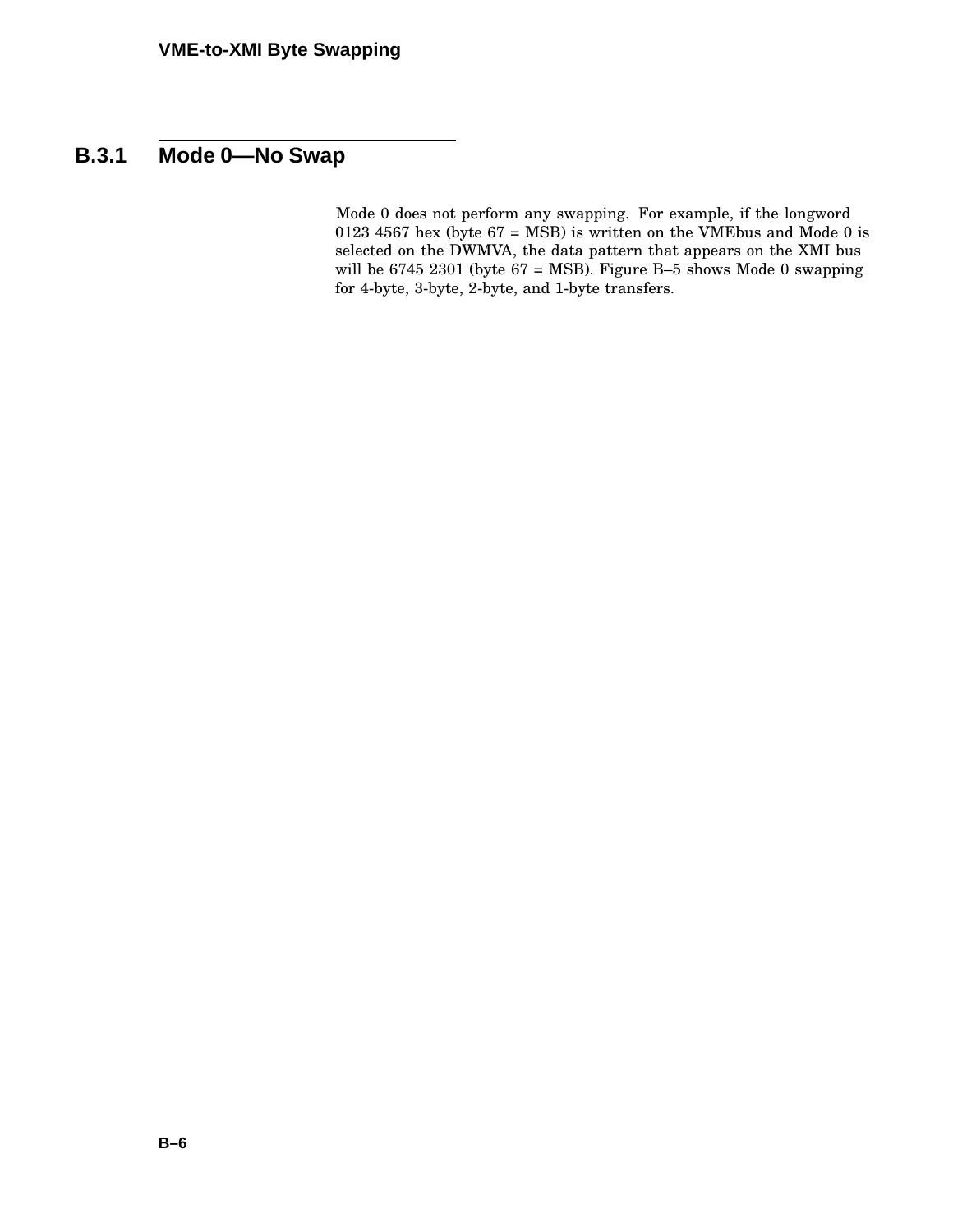

#### **Figure B–5 Mode 0 (No Swap) Transfers**

**Figure B–5 Cont'd on next page**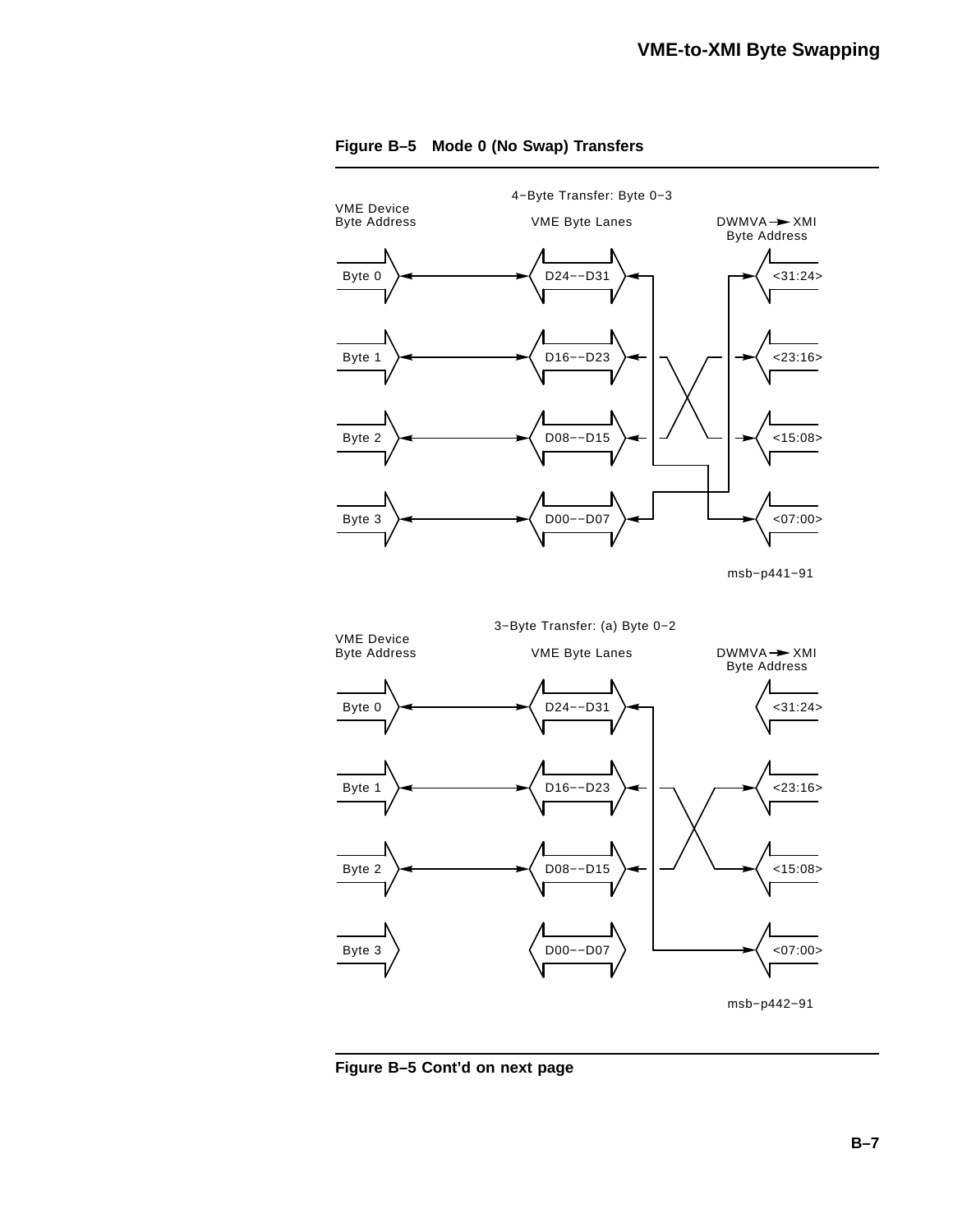

**Figure B–5 Cont'd on next page**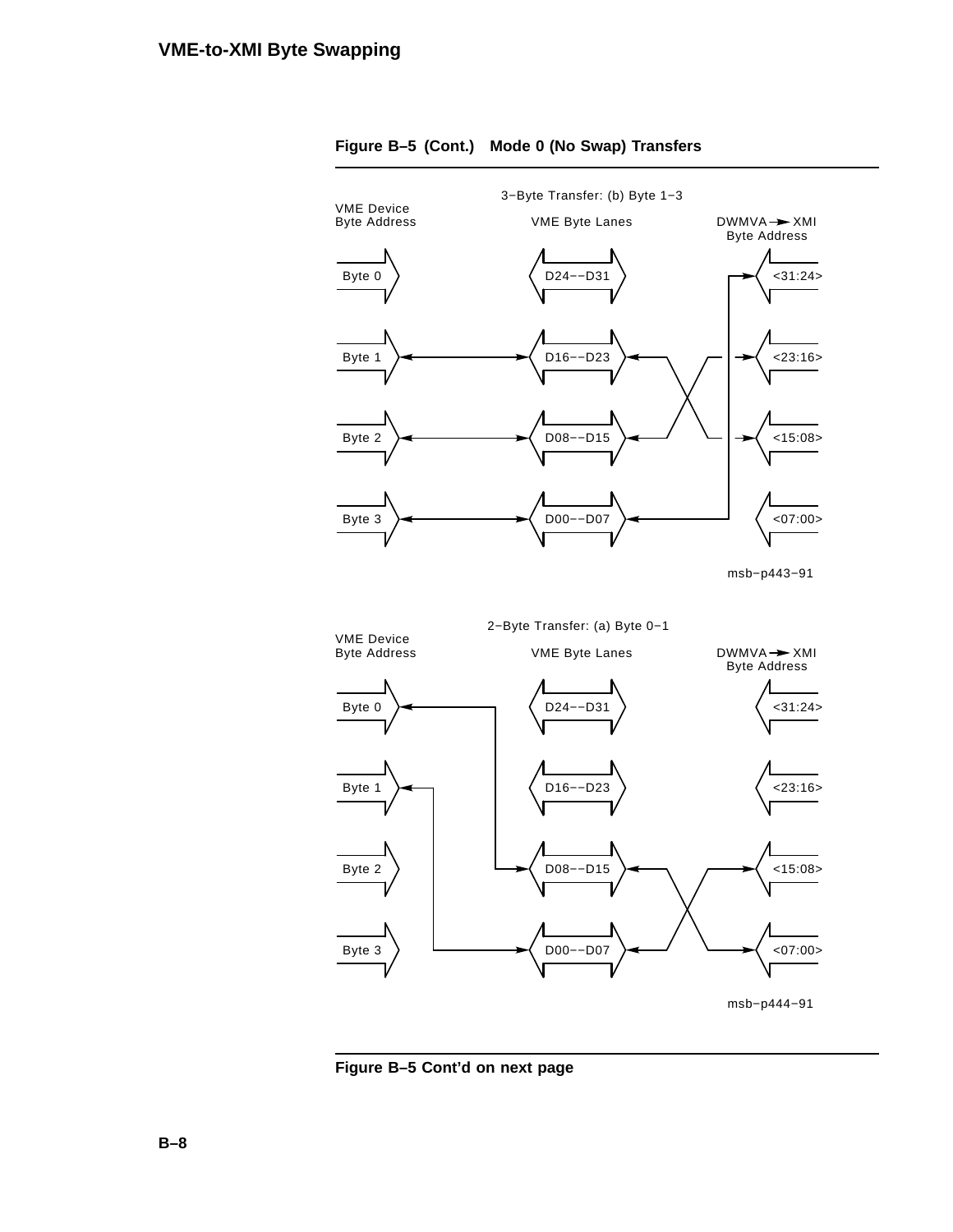

**Figure B–5 Cont'd on next page**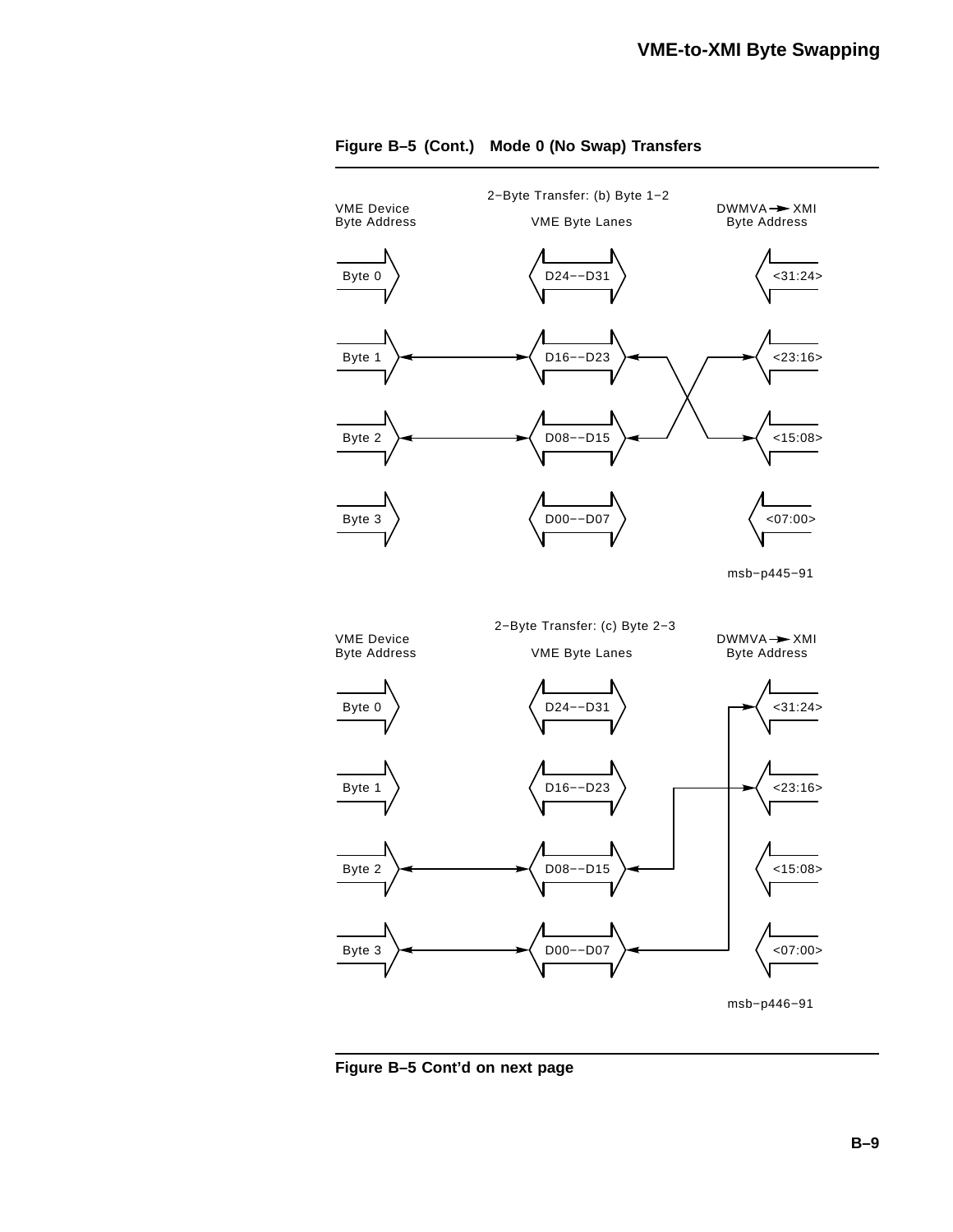



**Figure B–5 Cont'd on next page**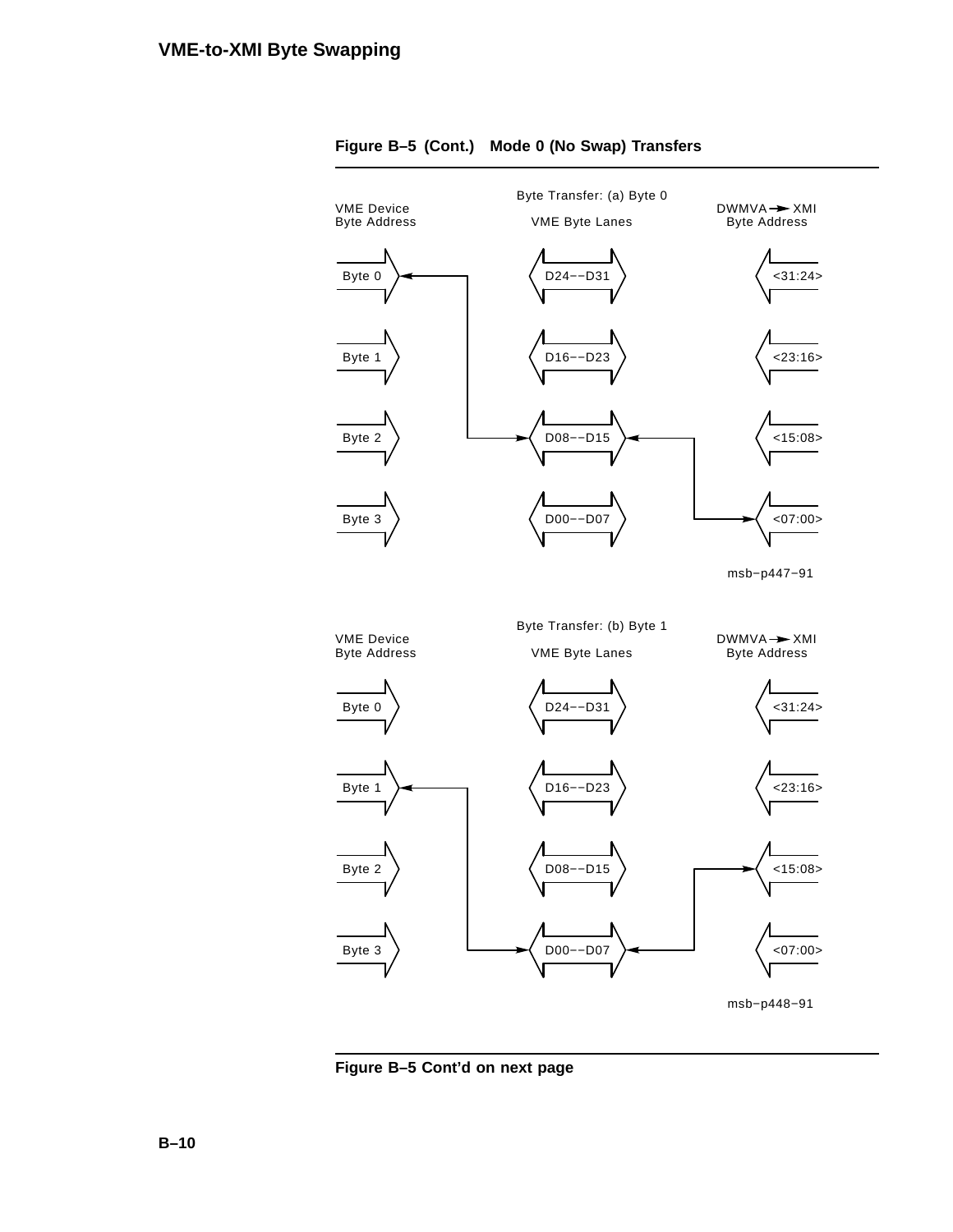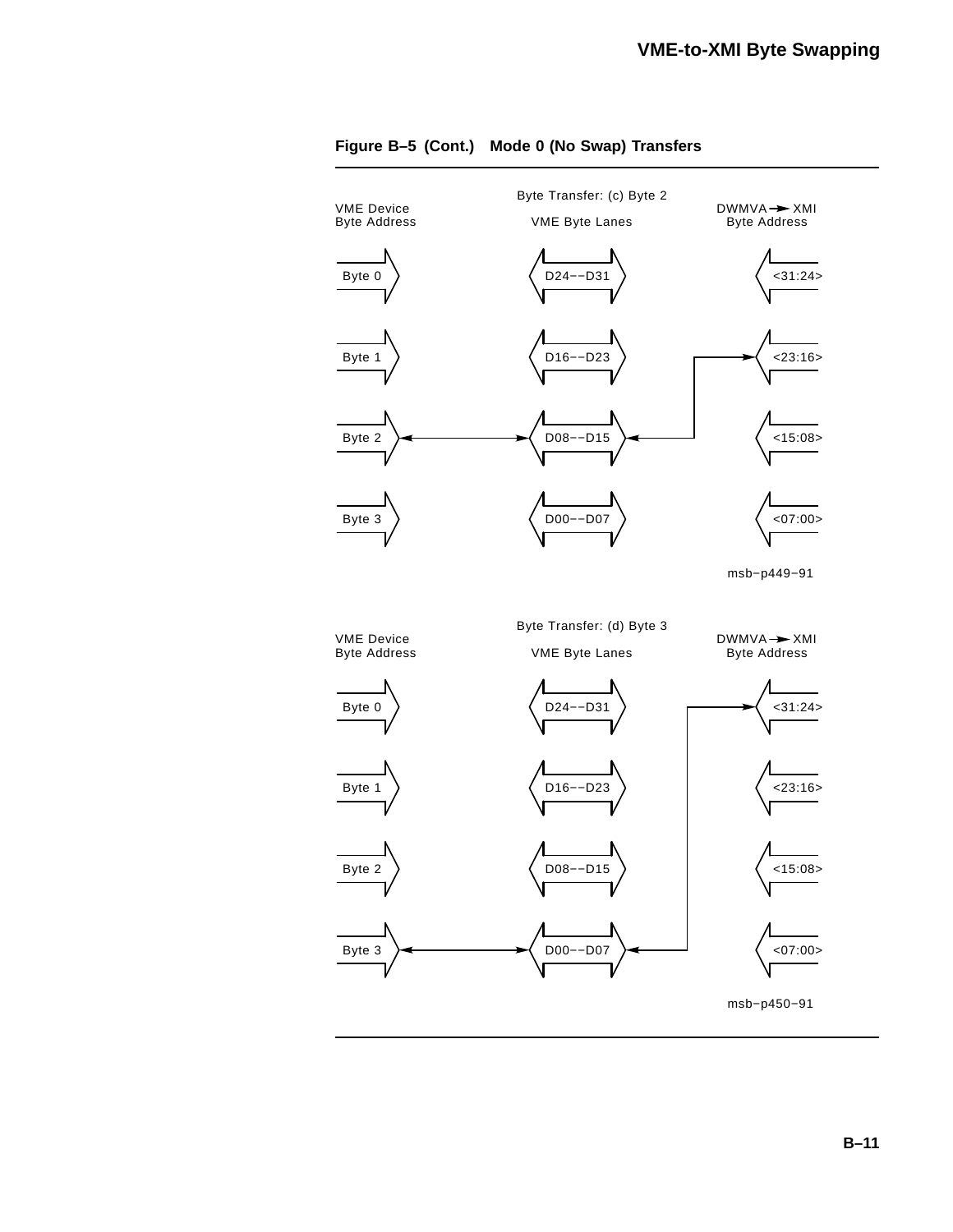# **B.3.2 Mode 1—Byte Swap**

Mode 1 swaps the bytes within each of the two words making up a longword of data. For example, if the longword 0123 4567 hex (byte 67 = MSB) is written on the VMEbus and Mode 2 is selected on the DWMVA, the data pattern that appears on the XMI bus will be  $4567 0123$  (byte  $45 =$ MSB). Figure B–6 shows Mode 1 swapping for 4-byte, 3-byte, 2-byte, and 1-byte transfers.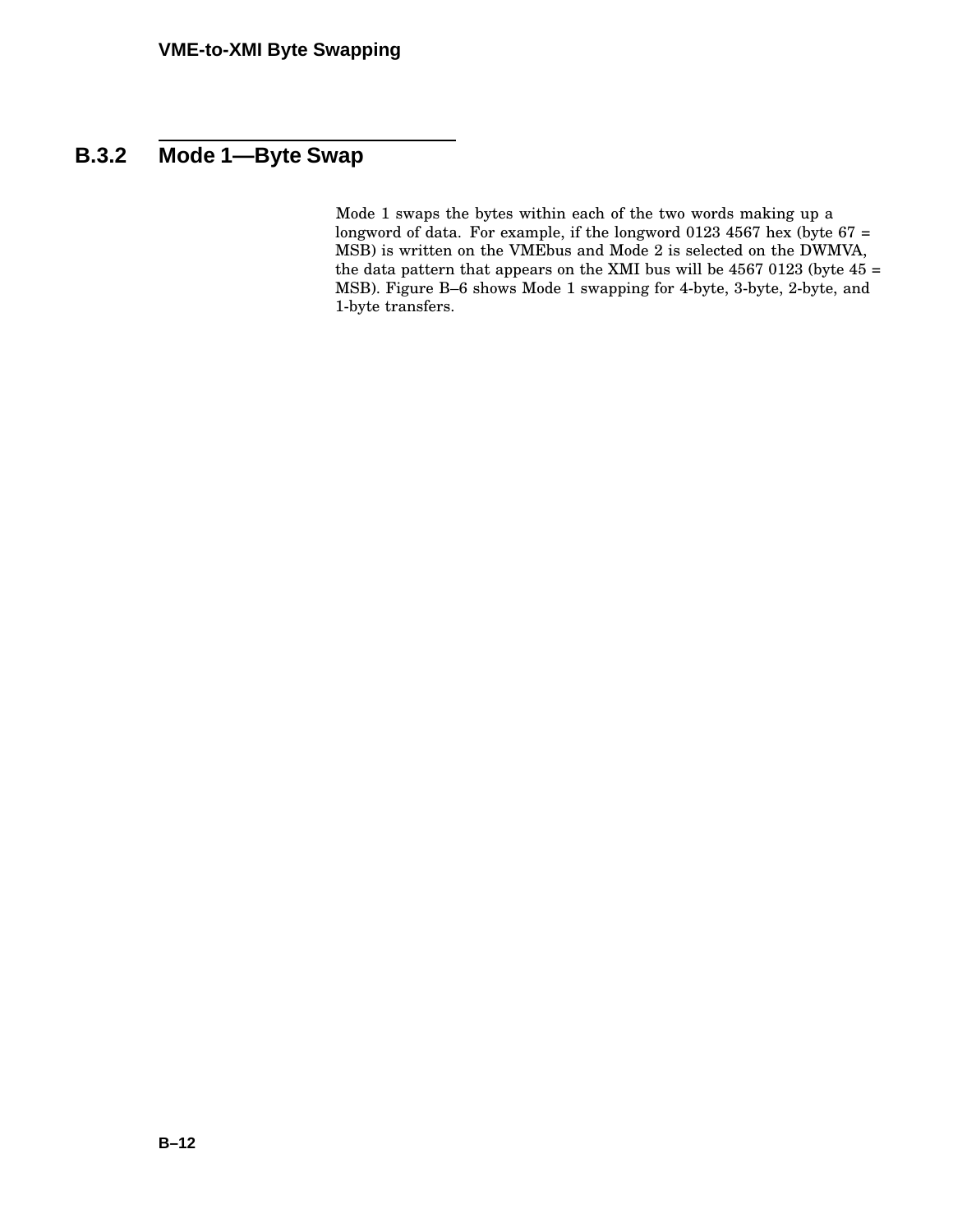

#### **Figure B–6 Mode 1 (Byte Swap) Transfers**

**Figure B–6 Cont'd on next page**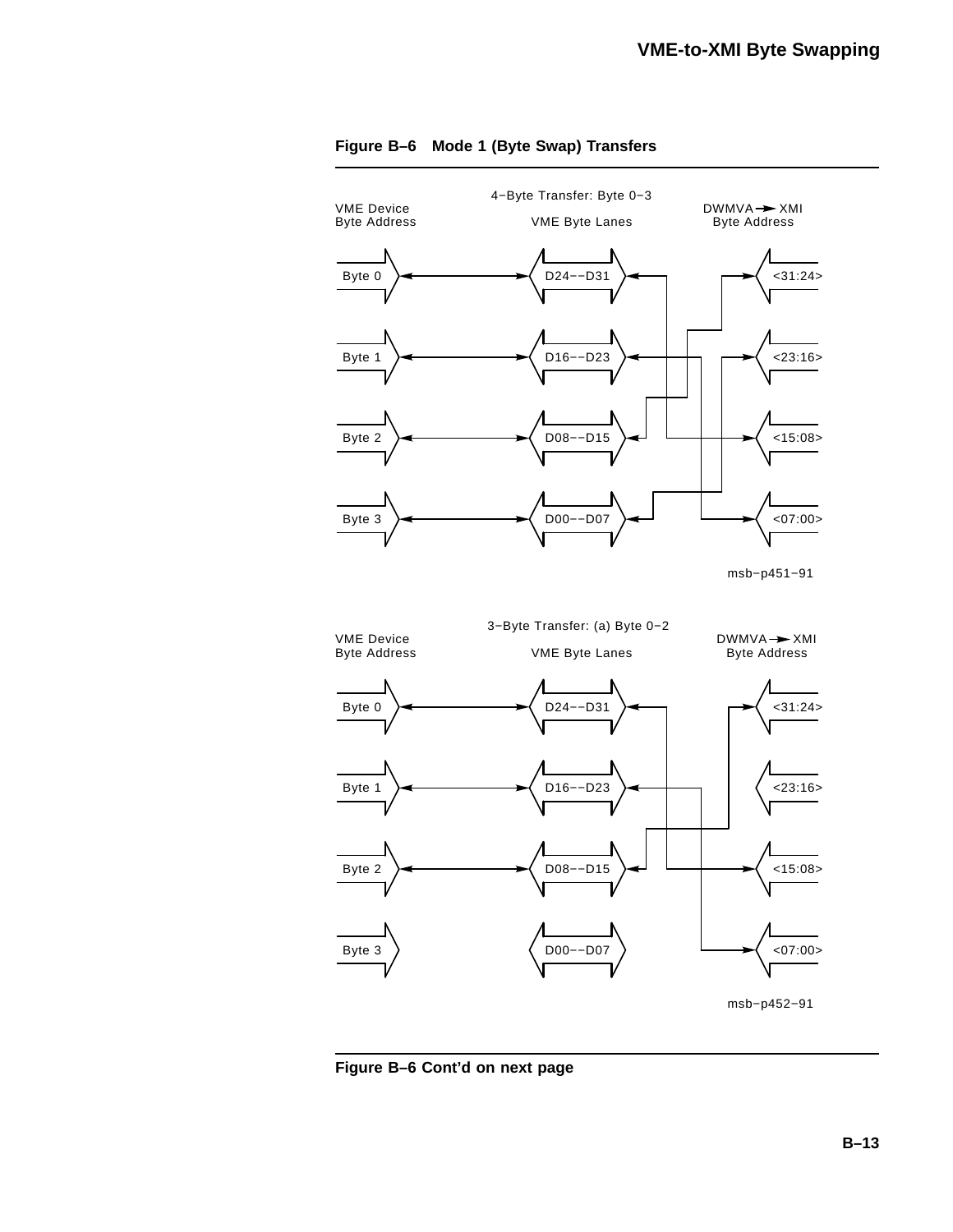

#### **Figure B–6 (Cont.) Mode 1 (Byte Swap) Transfers**

**Figure B–6 Cont'd on next page**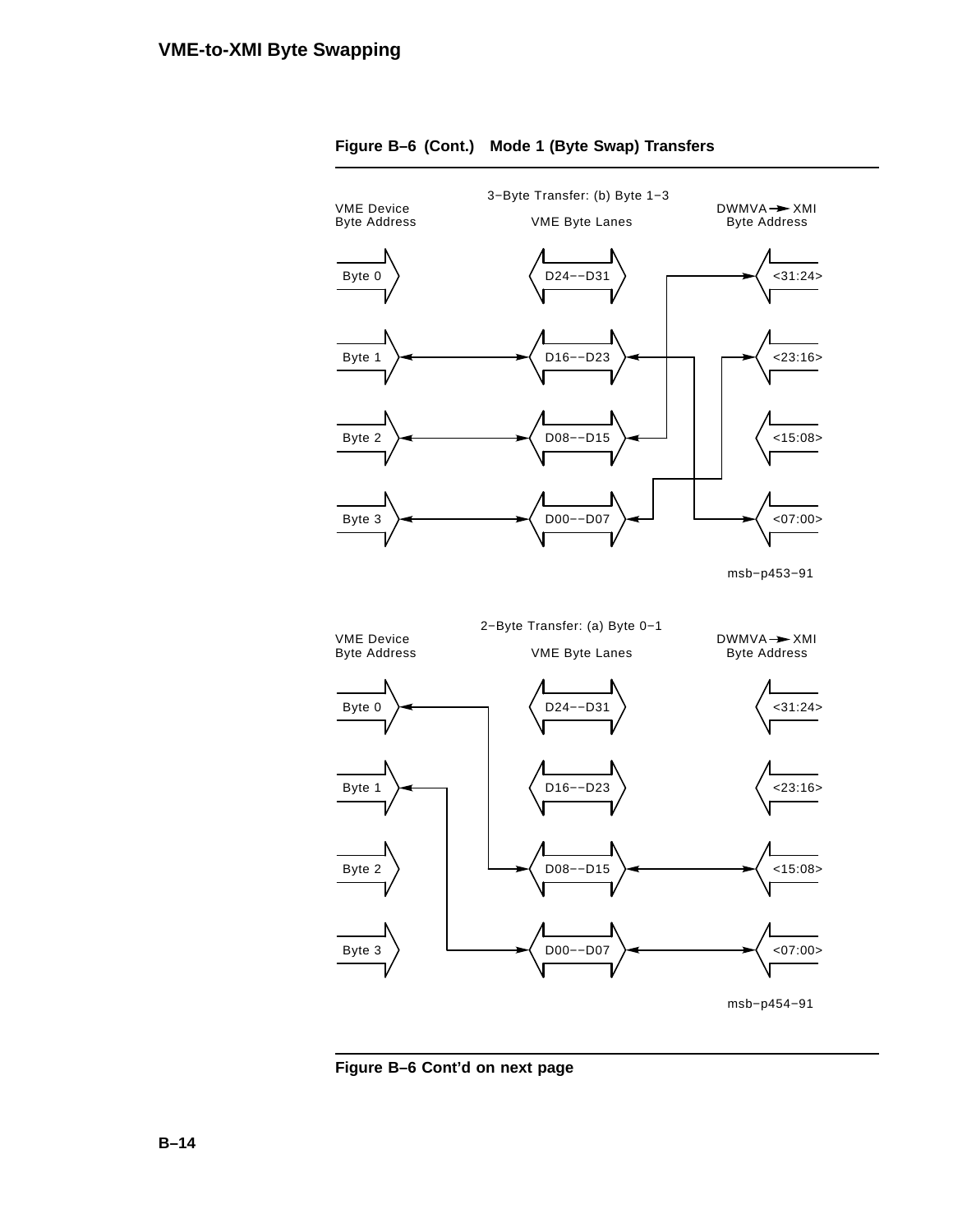

#### **Figure B–6 (Cont.) Mode 1 (Byte Swap) Transfers**

**Figure B–6 Cont'd on next page**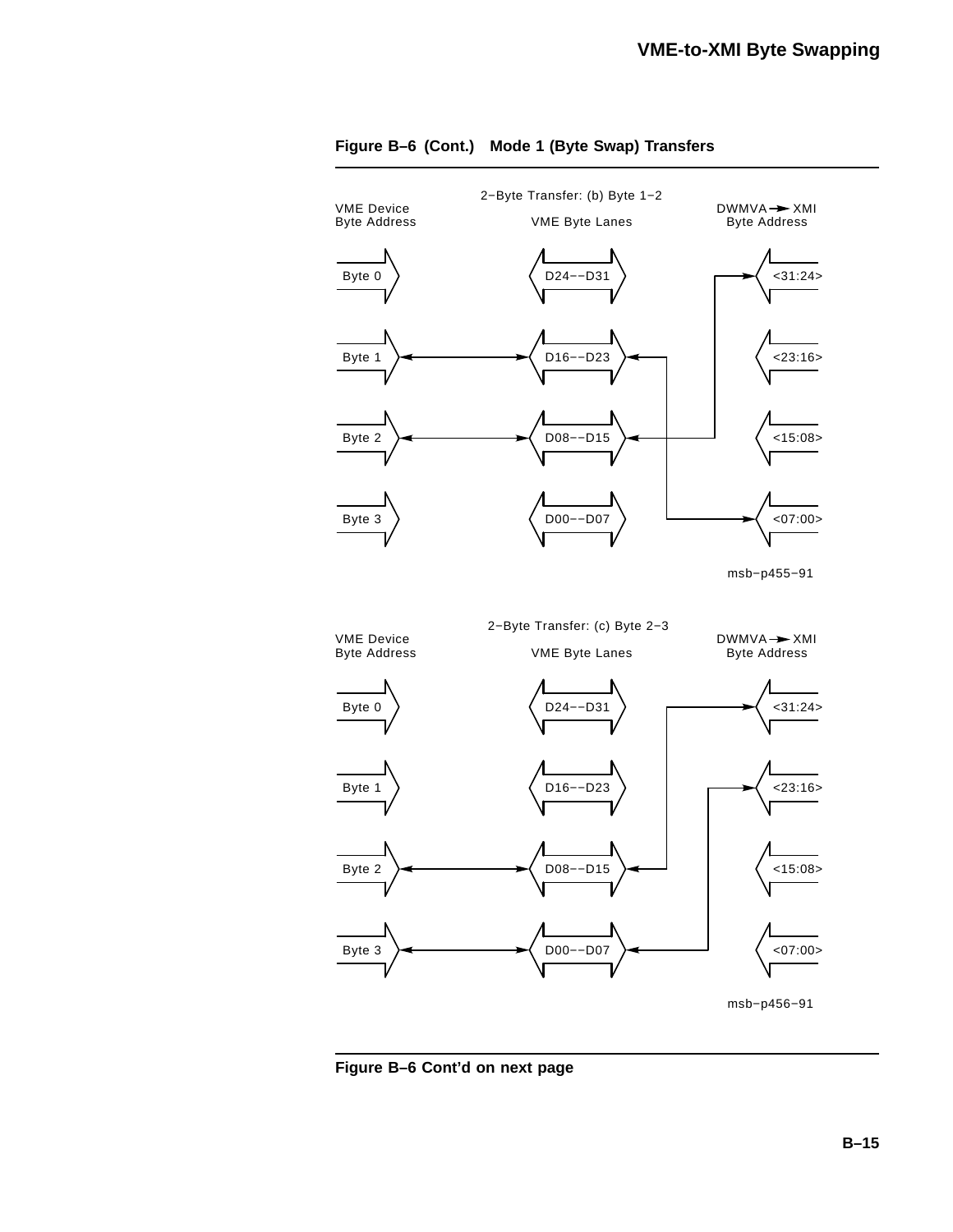



**Figure B–6 Cont'd on next page**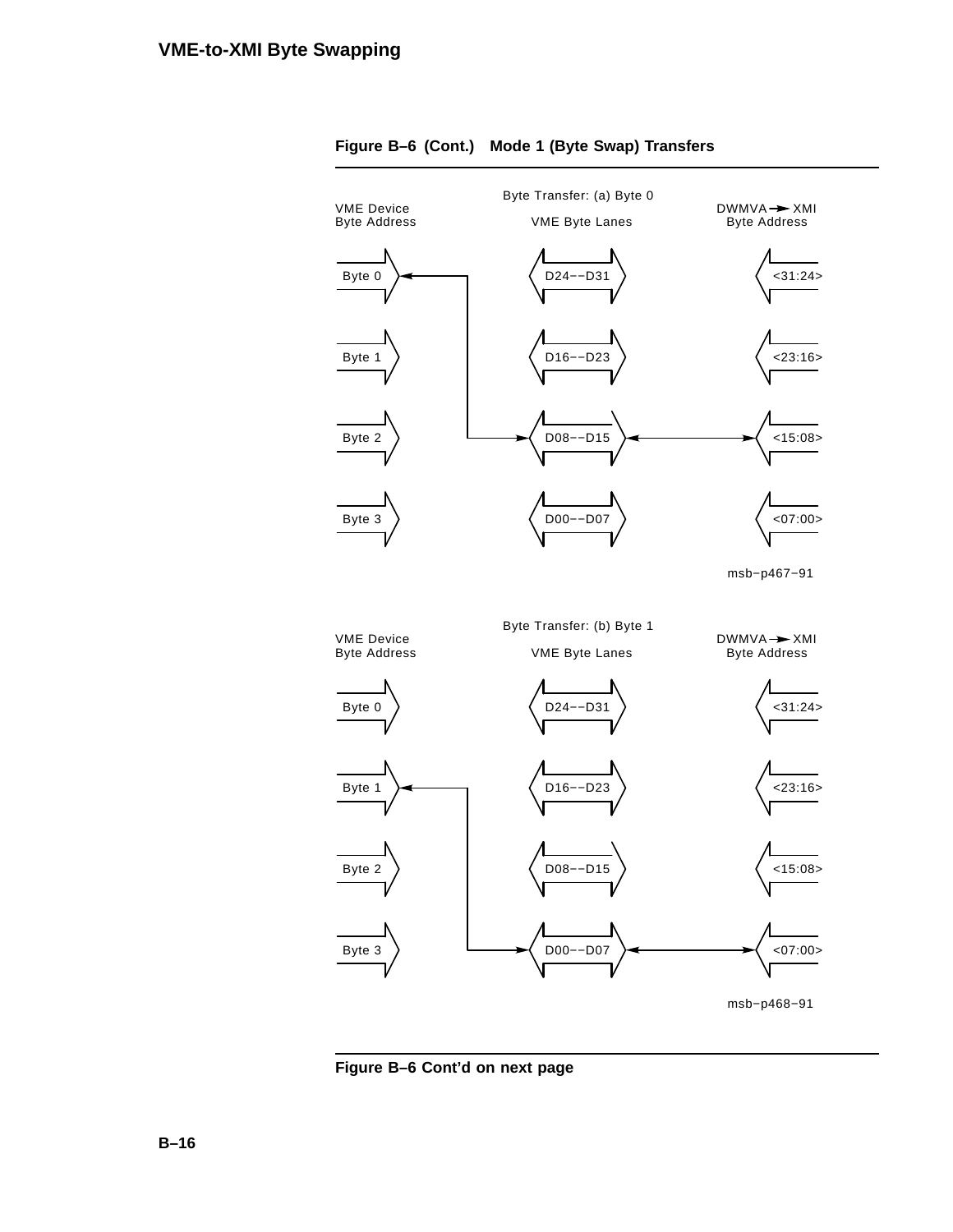

#### **Figure B–6 (Cont.) Mode 1 (Byte Swap) Transfers**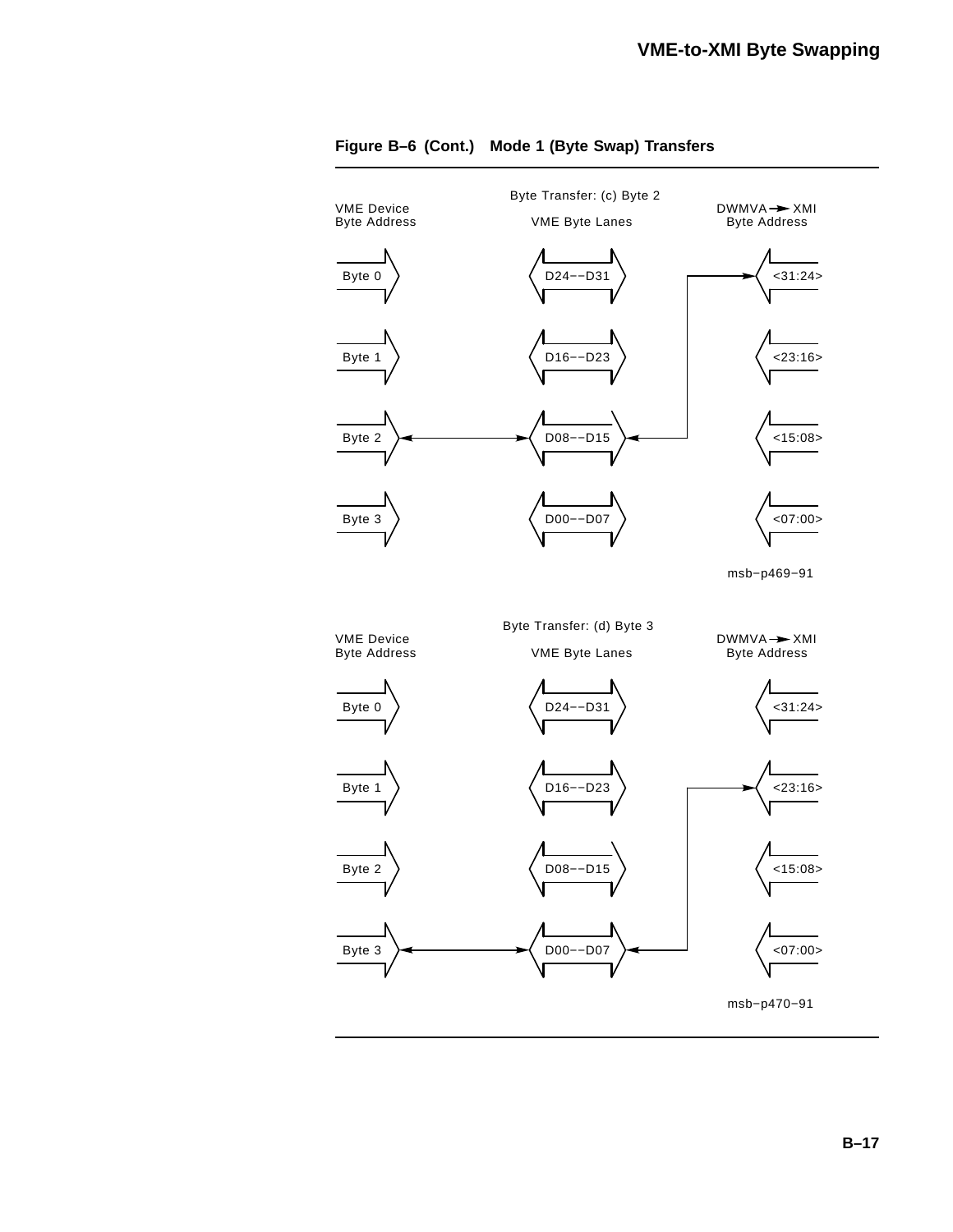# **B.3.3 Mode 2—Word Swap**

Mode 2 swaps the words within a longword. For example, if the longword 0123 4567 hex (byte  $67 = MSB$ ) is written on the VMEbus and Mode 2 is selected on the DWMVA, the data pattern that appears on the XMI bus will be 2301 6745 (byte 23 = MSB). Figure B–7 shows Mode 2 swapping for 4-byte, 3-byte, 2-byte, and 1-byte transfers.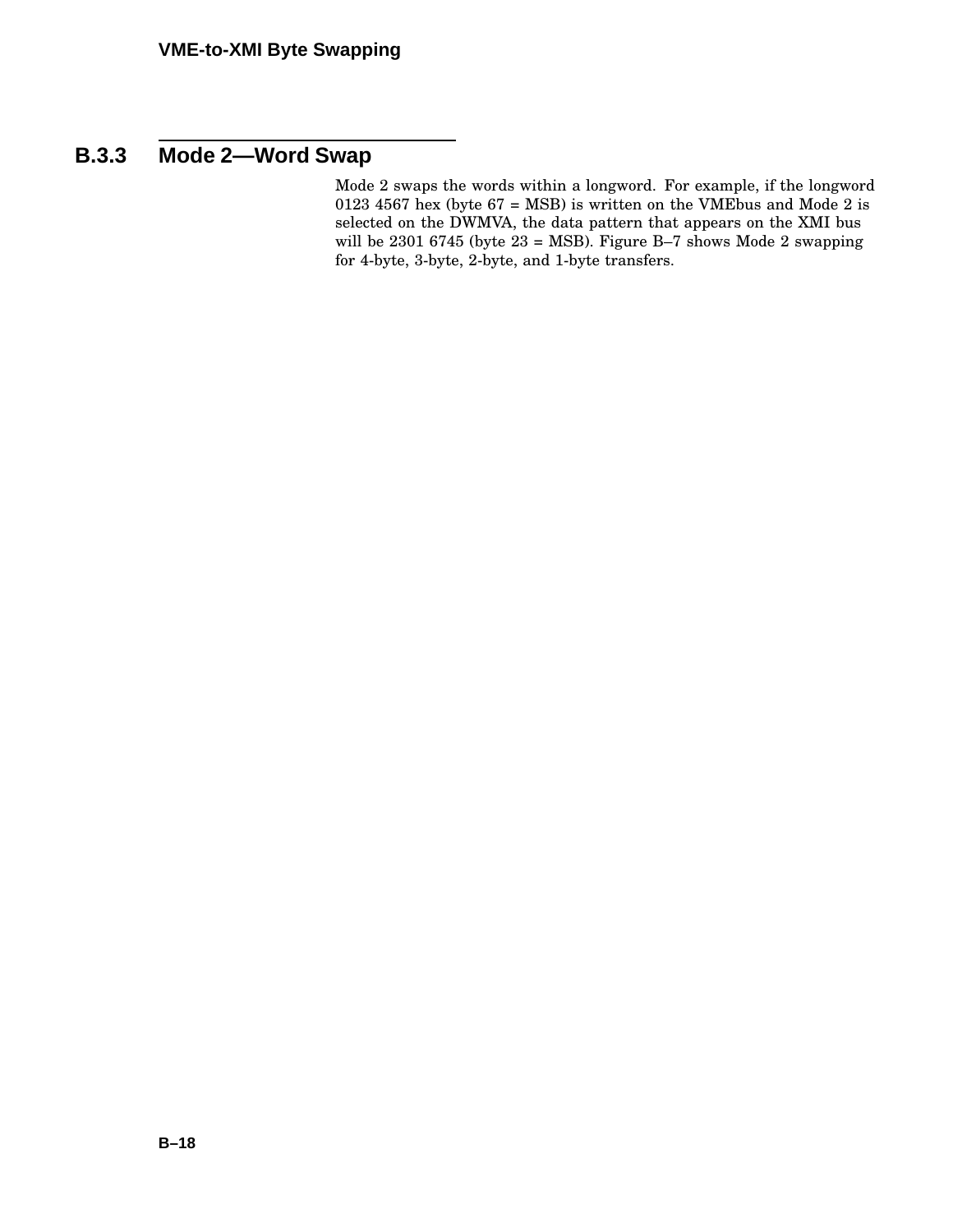

**Figure B–7 Cont'd on next page**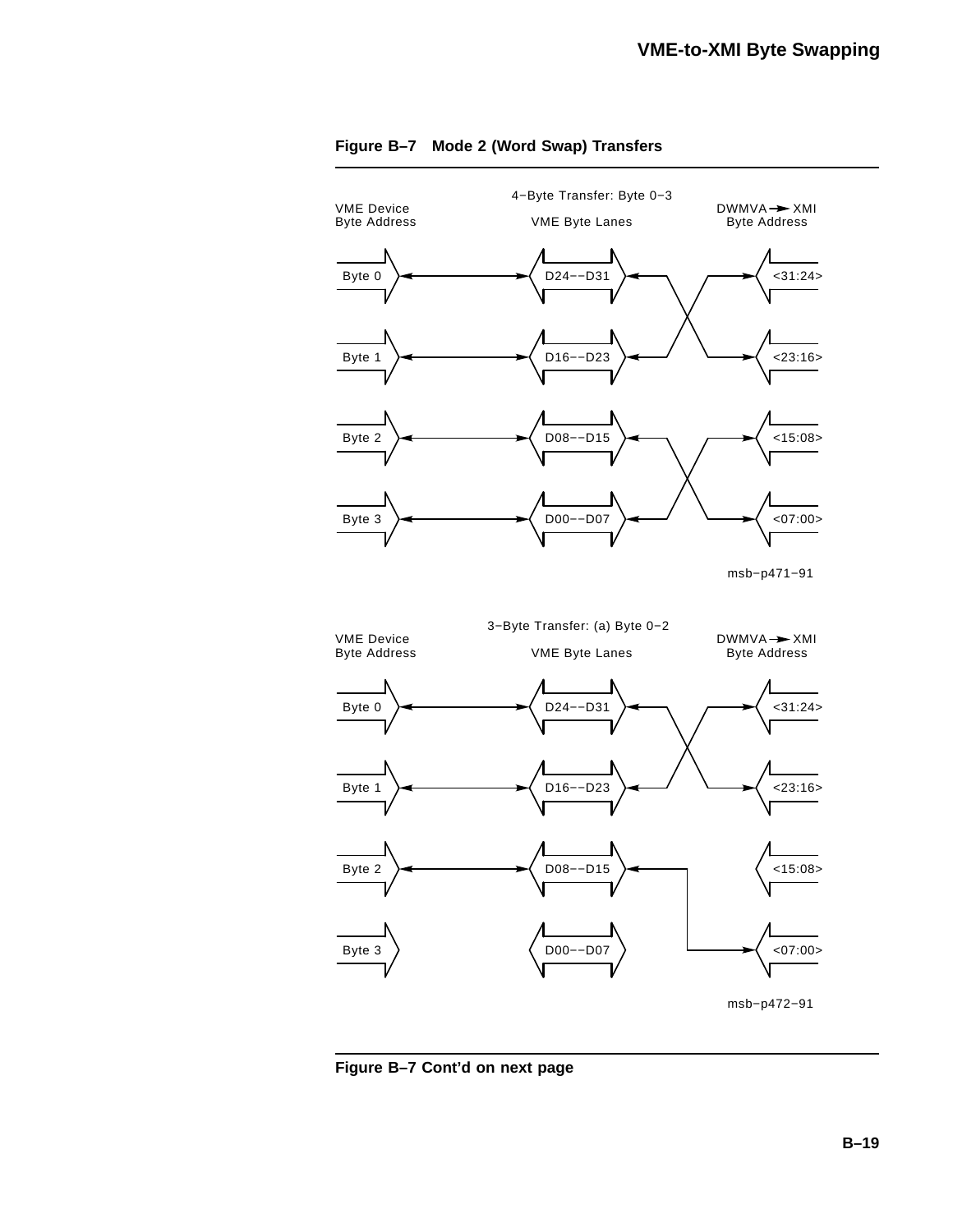

**Figure B–7 Cont'd on next page**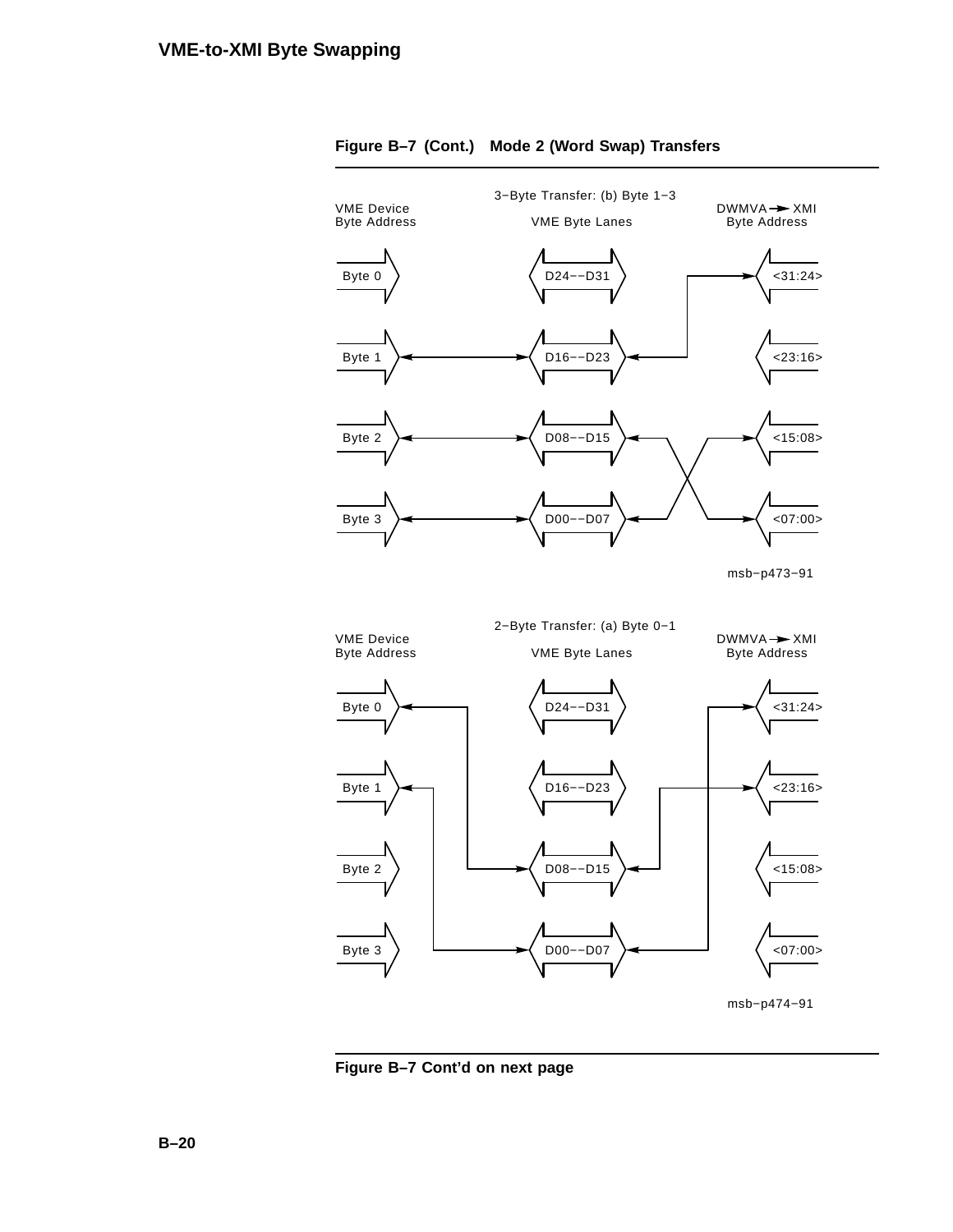

**Figure B–7 Cont'd on next page**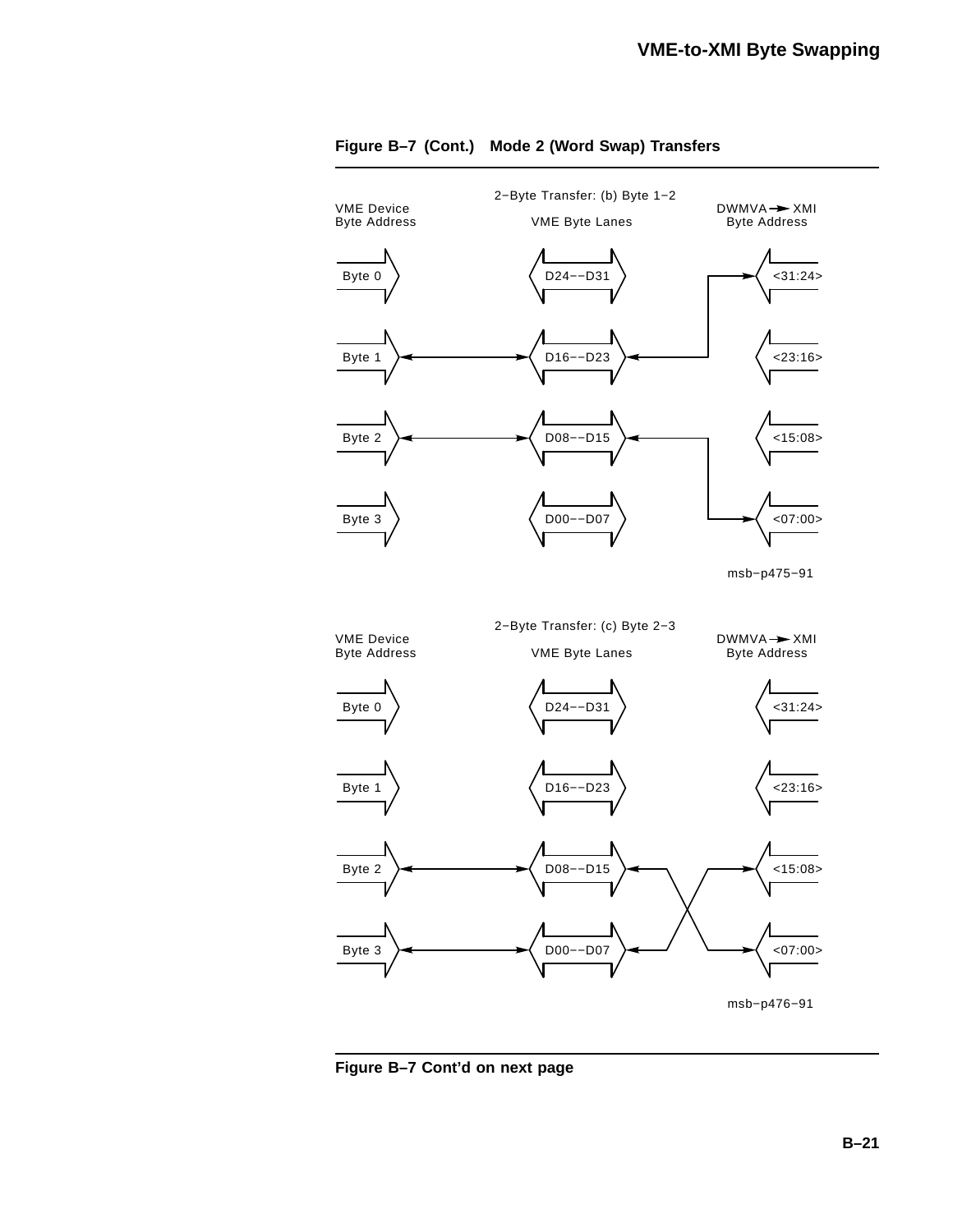

**Figure B–7 Cont'd on next page**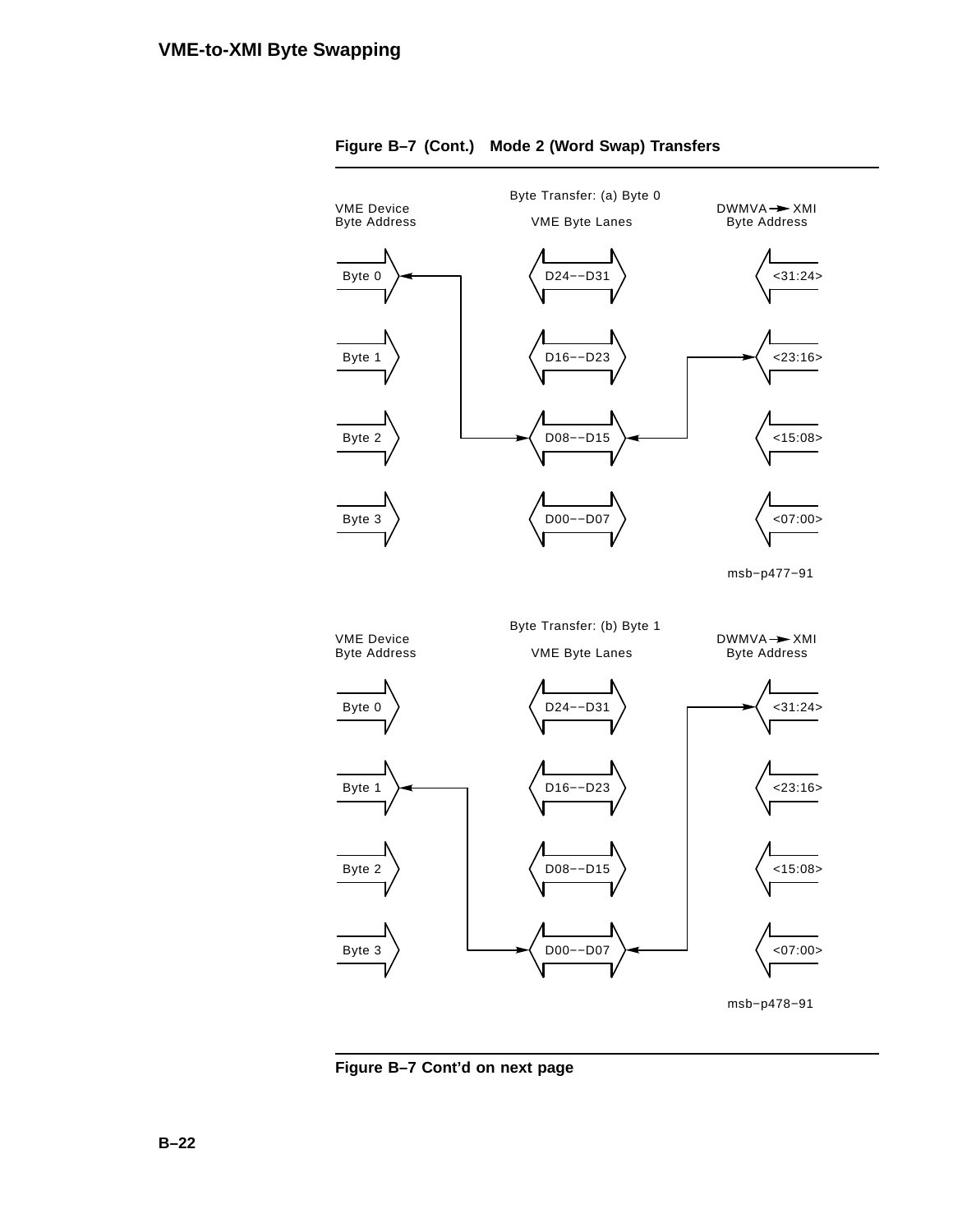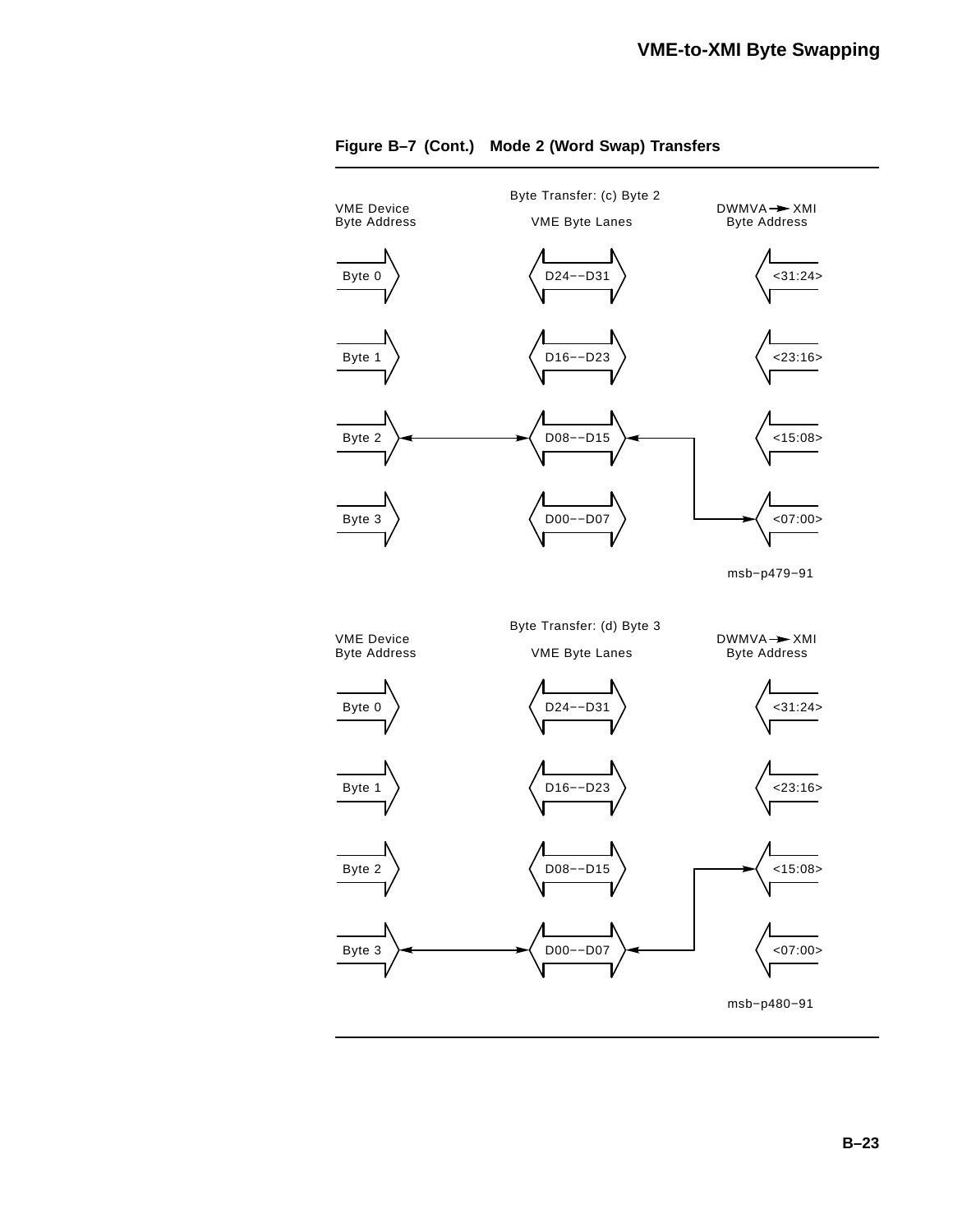# **B.3.4 Mode 3—Longword Swap**

Mode 3 swaps longwords. For example, if the longword 0123 4567 hex (byte 67 = MSB) is written on the VMEbus and Mode 3 is selected on the DWMVA, the data pattern that appears on the XMI bus will be 0123 4567 (byte 01 = MSB). Figure B–8 shows Mode 3 swapping for 4-byte, 3-byte, 2-byte, and 1-byte transfers.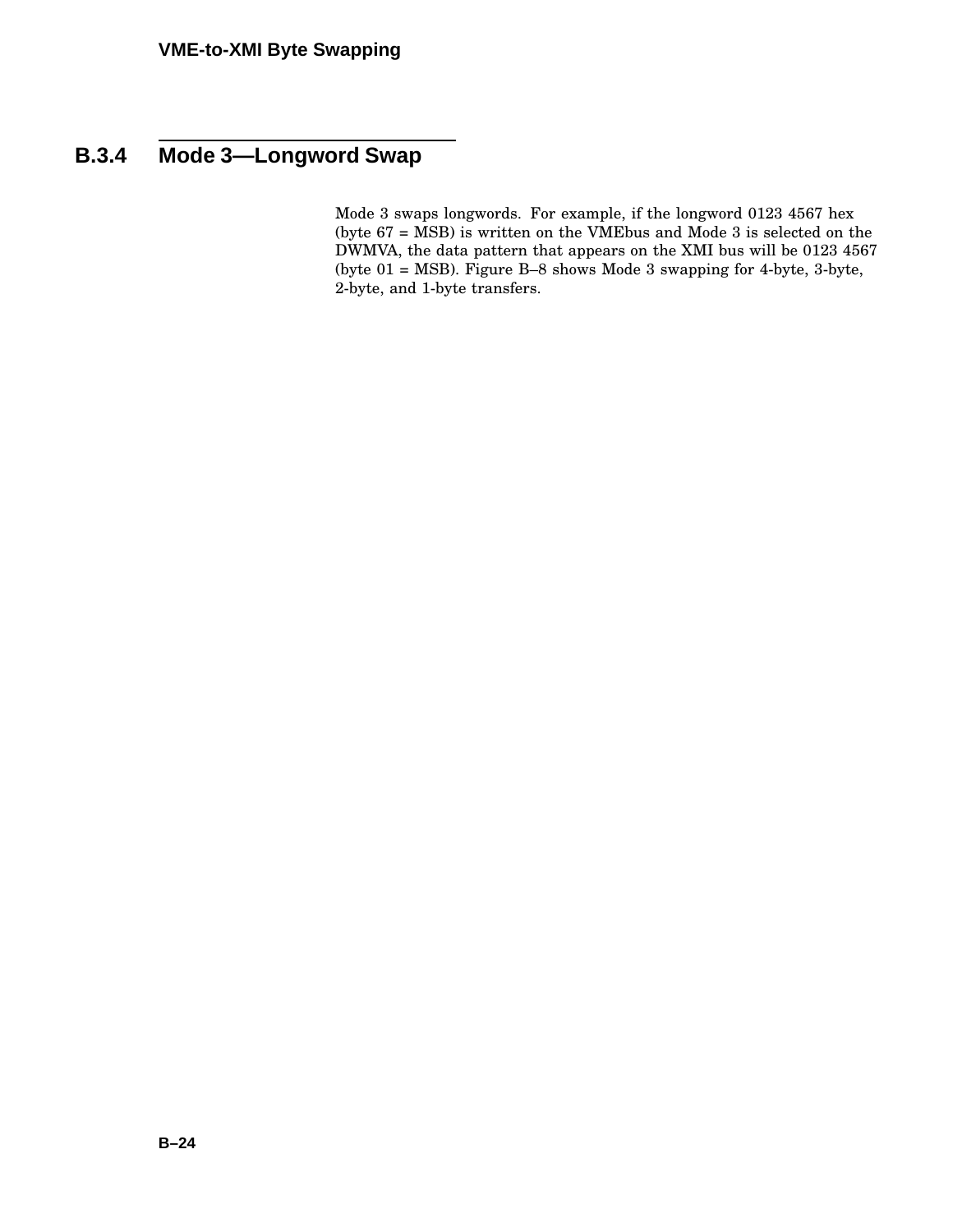

**Figure B–8 Cont'd on next page**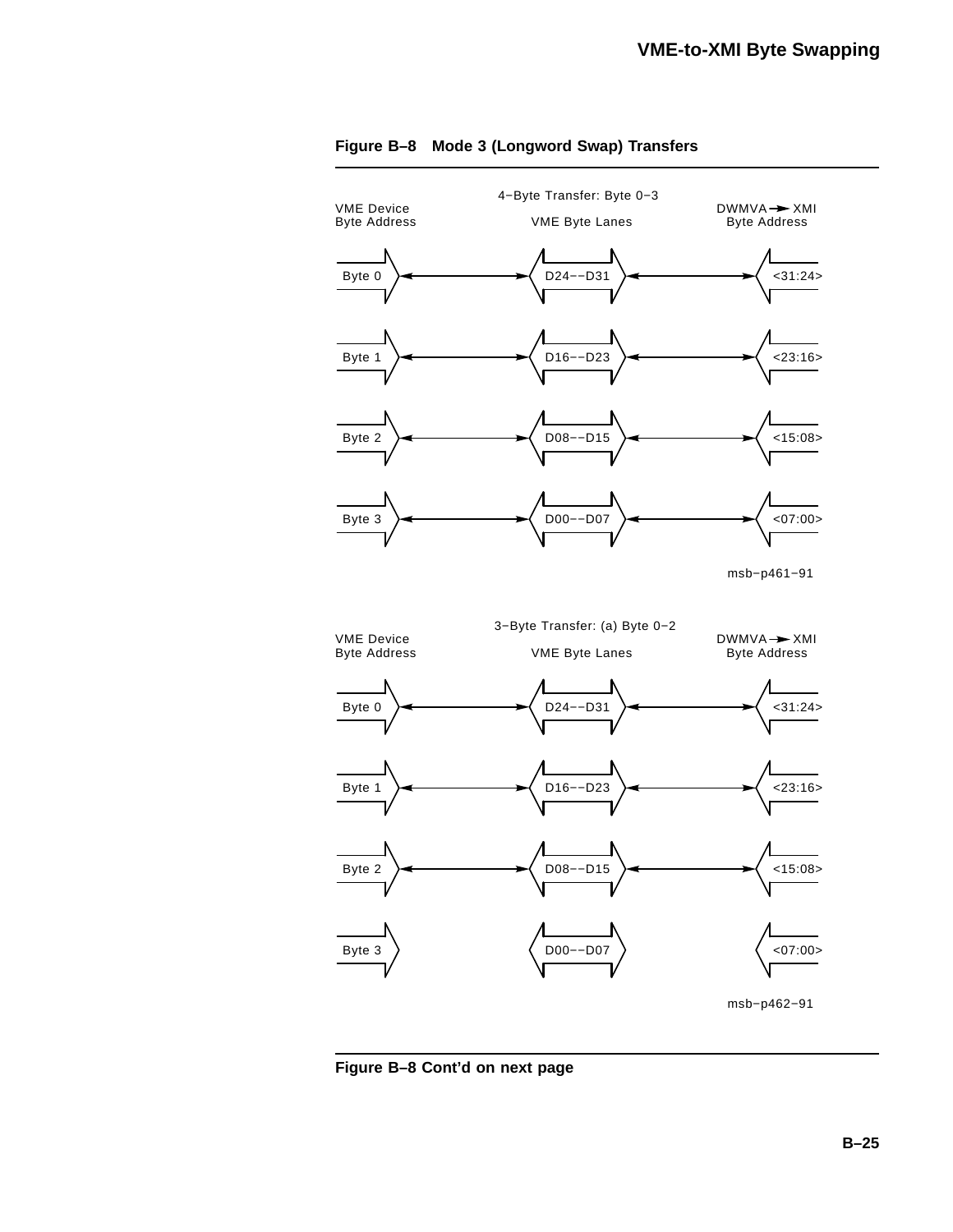

**Figure B–8 Cont'd on next page**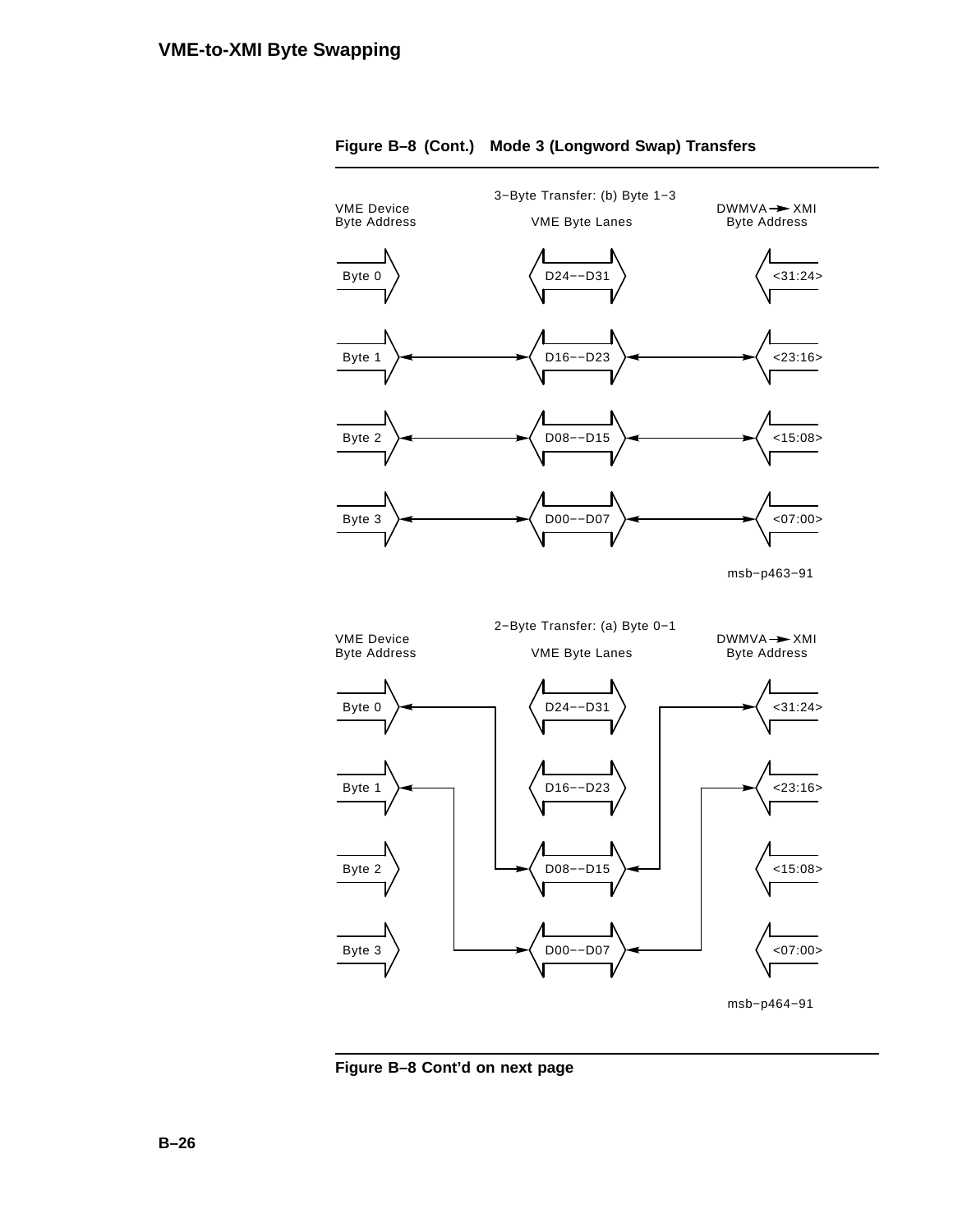

**Figure B–8 Cont'd on next page**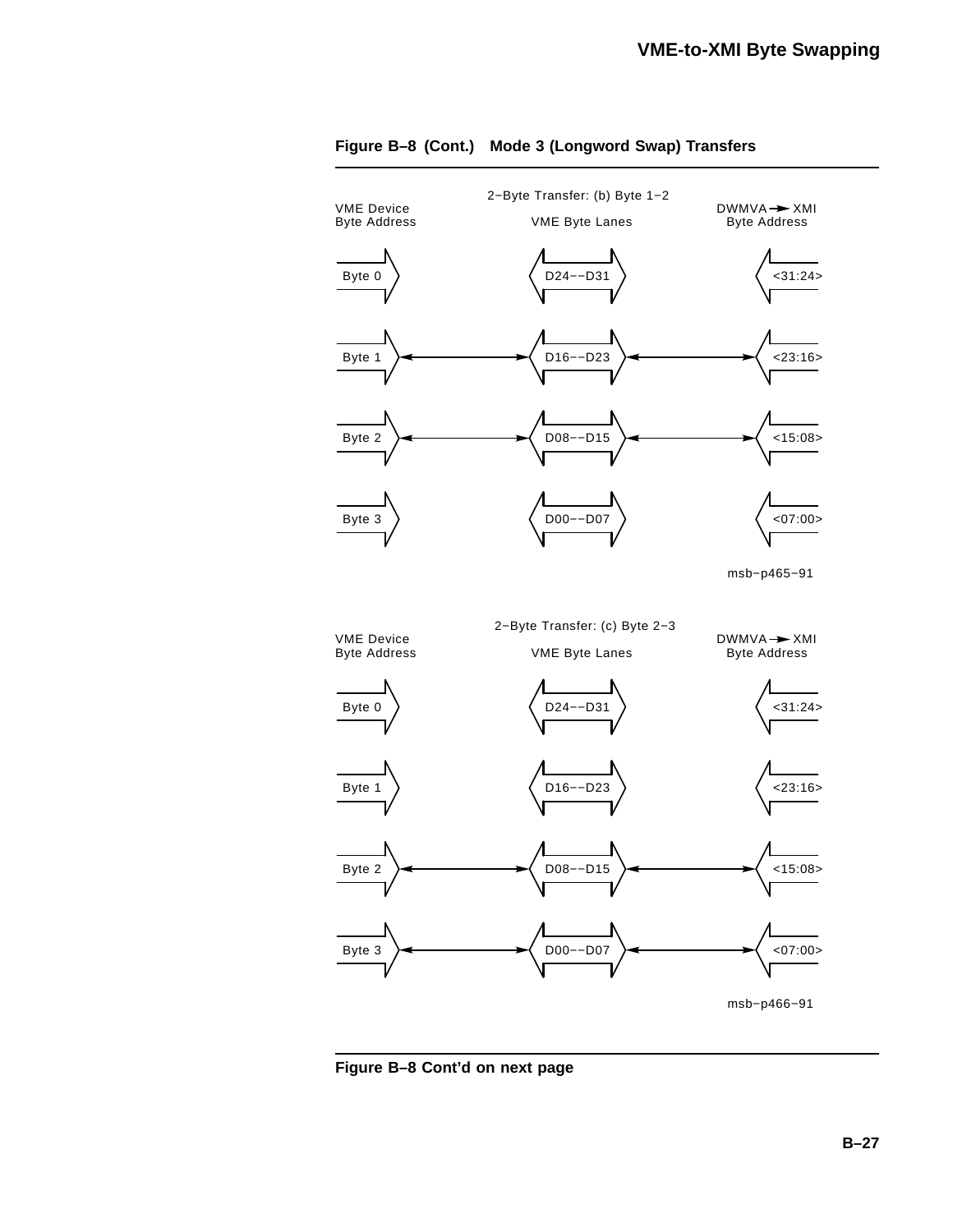

**Figure B–8 Cont'd on next page**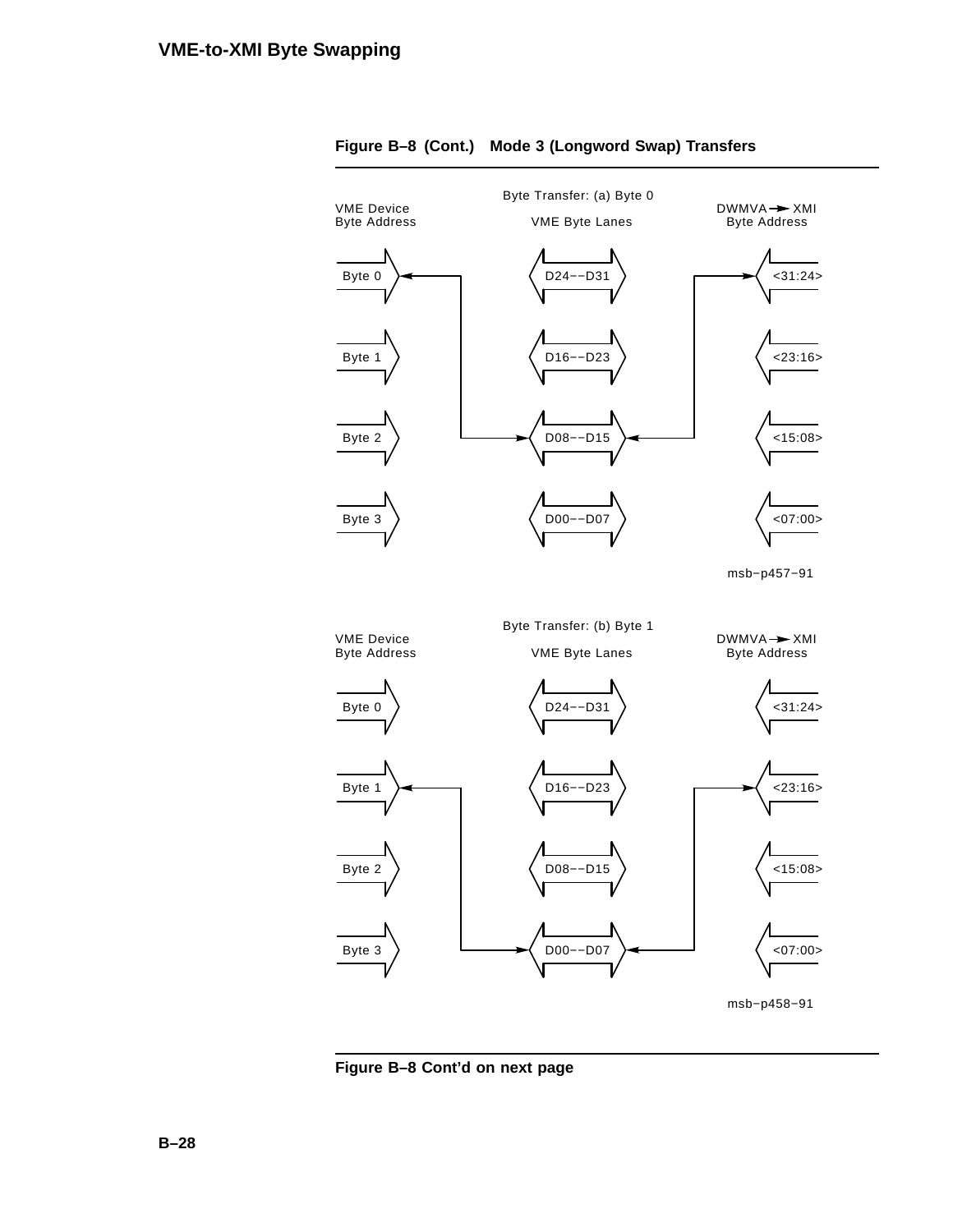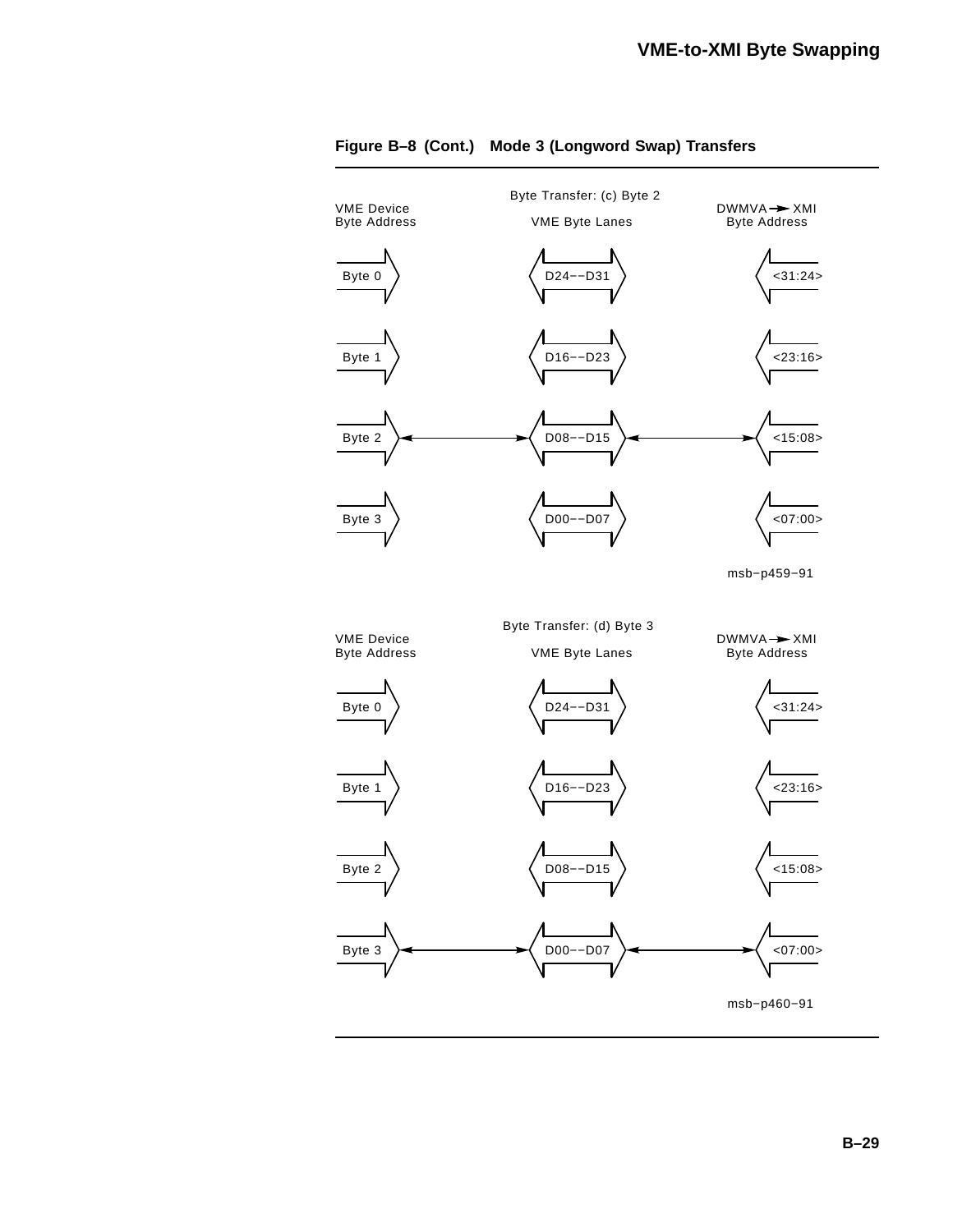### **GLOSSARY**

- **arbiter**: In VMEbus terminology, a functional module that accepts bus requests from the requester modules and grants control of the data transfer bus to one requester at a time.
- **arbitration**: In VMEbus terminology, the process of assigning control of the data transfer bus to a requester.
- **backplane**: The area in a computer that connects circuit boards. When used in reference to the VMEbus, the backplane is a printed circuit board with 96-pin connectors and signal paths.
- **block read cycle**: A data transfer bus cycle used to transfer a block of 1 to 256 bytes from a slave to a master. The transaction uses a string of 1, 2, or 4-byte data transfers. Once the block transfer is started, the master does not release the data transfer bus until all bytes have been transferred. The block read cycle differs from a string of read cycles in that the master broadcasts only one address and address modifier. The slave then increments this address on each transfer so that the data for the next transfer is retrieved from the next higher location.
- **block write cycle**: A data transfer bus cycle used to transfer a block of 1 to 256 bytes from a master to a slave. The transaction uses a string of 1, 2, or 4-byte data transfers. Once the block transfer is started, the master does not release the data transfer bus until all bytes have been transferred. The block write cycle differs from a string of write cycles in that the master broadcasts only one address and address modifier. The slave then increments this address on each transfer so that the data for the next transfer is stored in the next higher location.
- **bus timer**: A functional module that measures the duration of each data transfer on the data transfer bus and terminates the data transfer bus cycle if a transfer takes too long. Without this module, if the master tries to transfer data to or from a nonexistent slave location, it could wait forever for a slave to respond. The bus timer prevents this by terminating the cycle.
- **C3200**: One of two modules that make up the DWMVA. The C3200 module (DWMVA/B) is on the VMEbus.
- **commander**: A device on the XMI that initiates a transaction, whether read or write. During a write, the commander supplies the data, while in a read transaction, the commander receives the read return data. The device that initiates the transaction will be the commander for the duration of the transaction.
- **daisy chain**: A type of signal line that is used to propagate a signal level from board to board, starting with the first slot and ending with the last slot. There are four bus grant daisy chains and one interrupt acknowledge daisy chain on the VME backplane.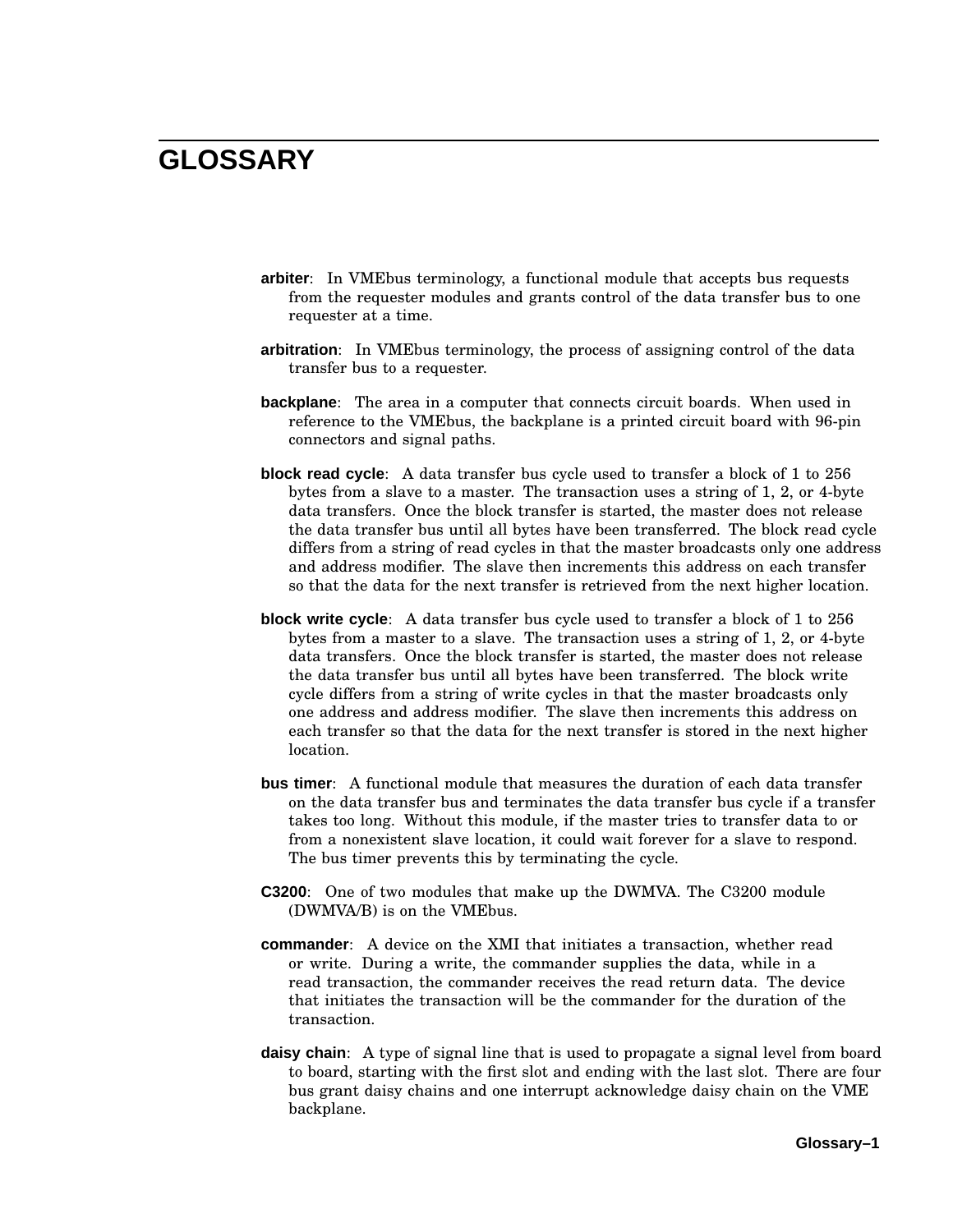- **data transfer bus**: One of the four buses provided by the VME backplane. The data transfer bus (DTB) allows masters to direct the transfer of binary data between themselves and slaves.
- **data transfer bus cycle**: A sequence of level transitions on the signal lines of the data transfer bus that result in the transfer of an address and data between a master and a slave.
- **DTB**: See *data transfer bus*.
- **destination**: The receiver of information during a transfer on either the XMI or VMEbus.
- **DWMVA**: An I/O option consisting of a T2018 (DWMVA/A) module, a C3200 (DWMVA/B) module and a set of three cable assemblies, which provides a logical path between the XMI bus and the VMEbus through the IBUS.

**DWMVA/A**: See *T2018*.

**DWMVA/B**: See *C3200*.

**hexword**: 256 bits of data; XMI defined.

**IACK**: Interrupt Acknowledge.

- **IACK daisy-chain driver**: A functional module that activates the interrupt acknowledge daisy chain whenever an interrupt handler acknowledges an interrupt request. The daisy chain ensures that only one interrupter will respond with status/ID when more than one has generated an interrupt request on the same level.
- **IBUS**: Bus that connects the T2018 module to the C3200 module.
- **IDENT**: XMI transaction generated by the XMI commander in response to the interrupt request on the XMI.
- **interrupt acknowledge cycle**: A data transfer bus cycle, initiated by an interrupt handler, that reads a status/ID from an interrupter. An interrupt handler generates this cycle when it detects an interrupt request from an interrupter and it has control of the data transfer bus.
- **interrupter**: A functional module that generates an interrupt request on the interrupt bus and then provides status/ID information when the interrupt handler requests it.
- **interrupt handler**: A functional module that detects interrupt requests generated by interrupters and responds to those requests by asking for status/ID information.
- **INTR**: XMI Interrupt transaction for device interrupts.
- **IVINTR**: Implied Vector Interrupt transaction. A single-cycle interrupt command on the XMI bus.
- **master**: A VME specification term for a device that performs the same role as a commander on the XMI.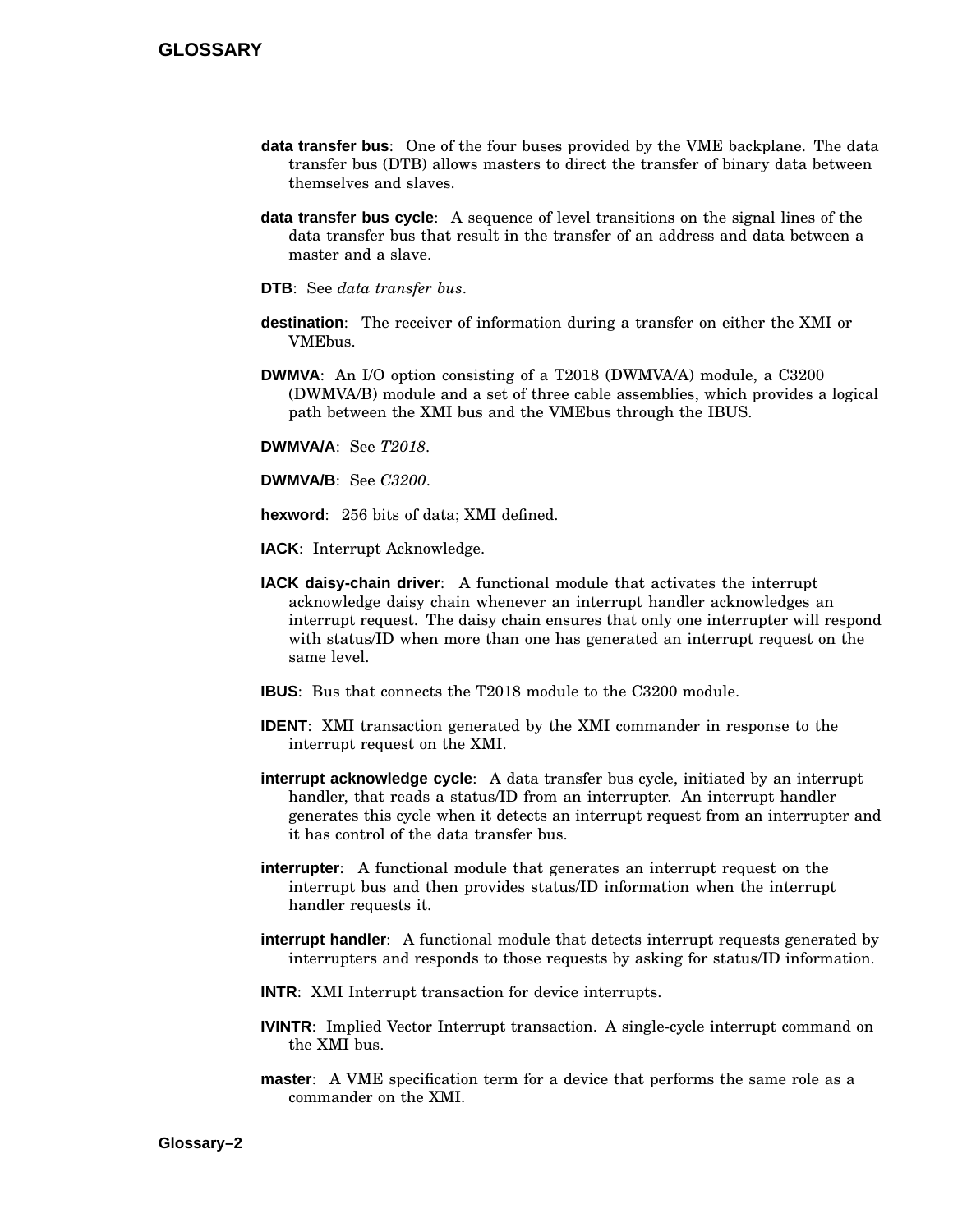- **octaword**: 128 bits of data; XMI defined.
- **priority interrupt bus**: One of the four buses provided by the VME backplane. The priority interrupt bus allows interrupter modules to send interrupt requests to interrupt handler modules and interrupt handler modules to acknowledge these interrupt requests.
- **quadword**: 64 bits of data; XMI defined.
- **read cycle**: A data transfer bus cycle used to transfer 1, 2, 3, or 4 bytes from a slave to a master. The cycle begins when the master broadcasts an address and an address modifier. Each slave captures this address and address modifier and checks to see if it is to respond to the cycle. If the slave is to respond, then it retrieves the data from its internal storage, places it on the data bus, and acknowledges the transfer. Then the master terminates the cycle.
- **Read Modify Write cycle**: In VMEbus terminology, a data transfer bus cycle that is used both to read from and write to a slave's byte location(s) without permitting any other master to access the same location during that cycle. This cycle is most useful in multiprocessing systems where certain memory locations are used to control access to certain system resources. (For example, semaphore locations.)
- **requester**: A functional module that resides on the same board as a master or interrupt handler and requests use of the data transfer bus whenever its master or interrupt handler needs it.
- **responder**: A device on the XMI that is targeted by the commander. The device acts as a responder for the duration of the transaction. See *slave*.
- **slave**: A VME term for a device that performs the same role as a responder on the XMI.
- **source**: A source is the provider of information during a transfer on either the XMI or VME.
- **T2018**: One of two modules that make up the DWMVA. The T2018 module (DWMVA/A) is on the XMI bus.
- **transaction**: An operation consisting of single or multiple data transfers. CPU reads, CPU writes, DMA reads, and DMA writes are transaction types. Each transaction begins with a command and address transfer. During writes, the command/address transfer is followed by data transfers from the commander (in VME terminolgy, master) initiating the transaction. Data transfers are performed by the responder (in VME terminolgy, slave) during read transactions.
- **transfer**: Command/address or data that is sent over a bus from the source to the destination. A change in the command/address or data defines the end of a particular transfer and the beginning of another. Transactions can consist of multiple transfers.
- **utility bus**: One of four buses provided by the VME backplane. This bus includes signals that provide periodic timing and coordinate the power-up and power-down of the system.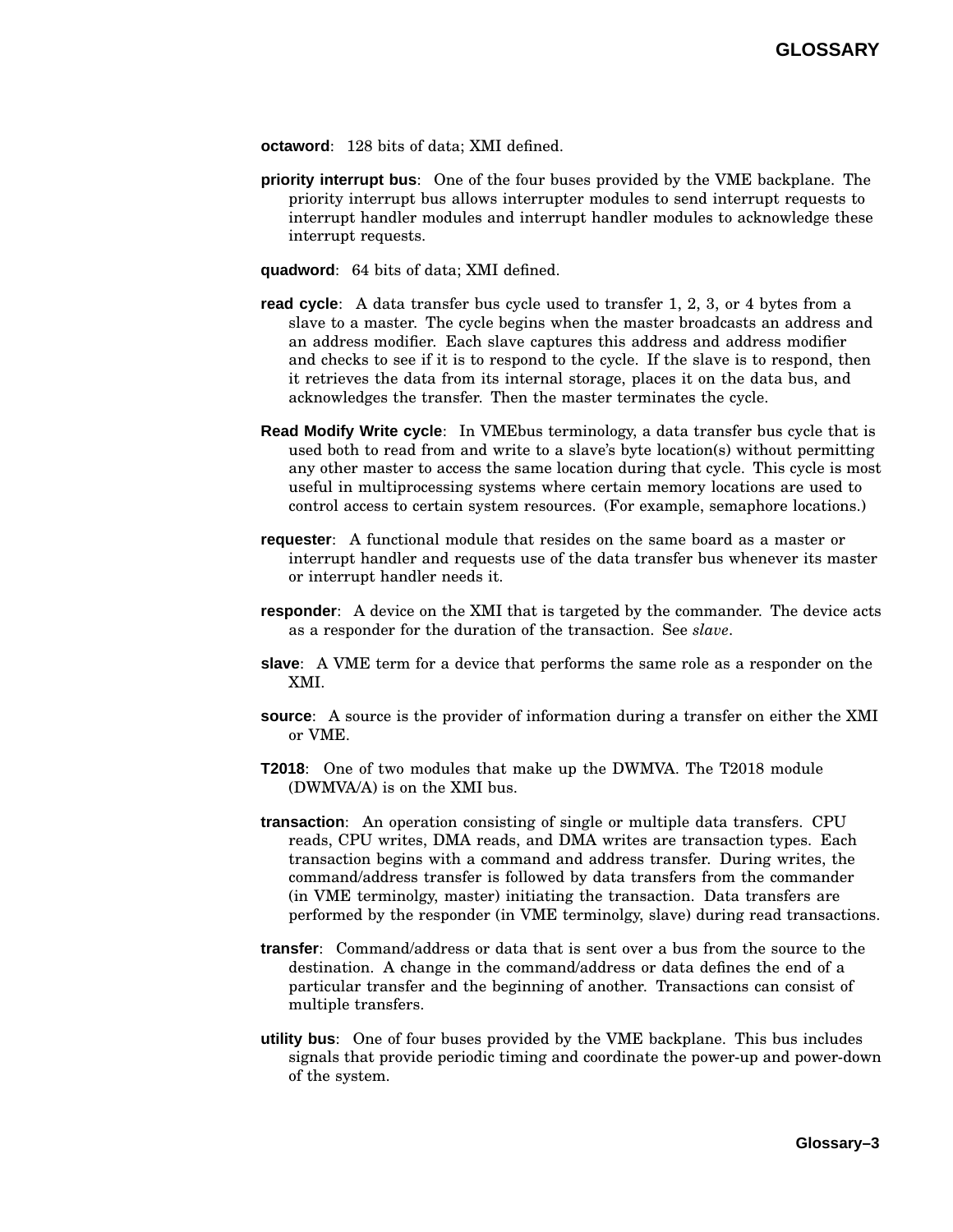- **VMEbus**: An industry-standard bus defined by IEEE 1014. It is an asynchronous interlocked bus with separate data and address lines.
- **VSC**: VME system controller. Performs functions defined by IEEE 1014. It is a protocol for the VMEbus that describes the clock drivers, power monitor, bus arbiter, IACK driver, and bus timer.
- **write cycle**: A data transfer bus cycle used to transfer 1, 2, 3, or 4 bytes from a master to a slave. The cycle begins when the master broadcasts an address and address modifier and places data on the data transfer bus. Each slave captures this address and modifier and checks to see if it is to respond to the cycle. If so, the slave stores the data and then acknowledges the transfer. The master then terminates the cycle.
- **XMI**: A synchronous, pended bus used in VAX 6000 systems. It has multiplexed data and address lines. The XMI is the interconnect between CPU modules, memory, and I/O adapters.
- **XMI Corner**: An area on an XMI module that connects to the backplane and provides an electrically identical interface for every XMI node.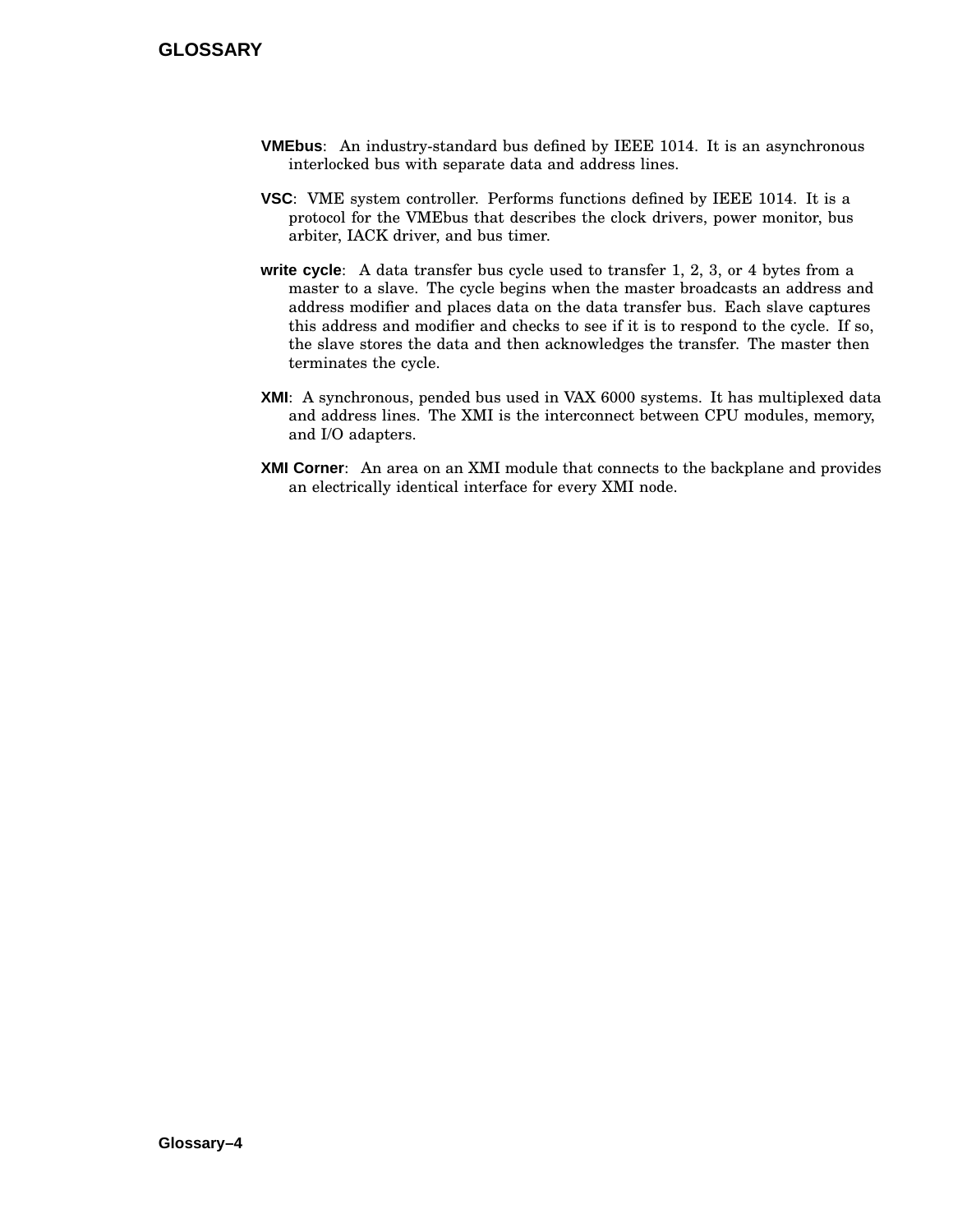### **A**

ABEAR register See VME Error Address Register ACSR register See Control and Status Register Address mapping • 2–1 Address Offset Register See CPU Transaction Address Offset Registers Address space I/O adapter • 2–4 node • 2–3 private • 2–3 Address translation 34-bit • 2–10 40-bit • 2–12 CPU transactions • 2–6 DMA transactions • 2–8 no translation • 2–9 ADG1 register See Diagnostic 1 Register AESR register See Error Summary Register AIMR register See Interrupt Mask Register AIVINTR register See Implied Vector Interrupt Destination/Diagnostic Register Arbitration • 3–3 algorithms • 3–4 subsystem input/output • 3–3 timeout counter • 3–6 AREAR register See Responder Error Address Register ARVR register See Return Vector Register AUTLR register See Utility Register

### **B**

BERR\* bit See Bus Error bit Big endian • B–1 34-Bit Address Enable bit • 7–38 40-bit address translation 512-byte page size • 2–12 4-Kbyte page size • 2–14 8-Kbyte page size • 2–16 34-bit VAX address translation • 2–10 40-bit VAX address translation • 2–12 BRn Interrupt Sent field • 7–64 Bus Error bit • 7–60 Bus Error Register • 7–6 Bus Grant Level During Timeout bit • 7–62 Bus request level assignment • 3–5 Bus Request Level Select bit • 7–55 Bus timer • 3–2 Byte Swap Mode bit • 7–79 Byte swapping • 7–79, B–2 data storage • B–3 mode  $0 \cdot B - 6$ mode 1 • B–12 mode 2 • B–18 mode 3 • B–24 requirements • B–5 Byte Swap RAM Access Register • 7–77 Byte Swap RAM Address field • 7–78

## **C**

C3200 interrupter • 6–5 C3200 Interrupt Priority Level Select bit • 7–58 C3200 register initialization values • 7–51 C3200 register read/write • 4–4 C3200 registers • 7–51 to 7–88 Cable OK bit • 7–18 CC bit See Corrected Confirmation bit Clock driver, serial • 3–9 Clock driver, system • 3–9 CNAK bit See Command NO ACK bit Command NO ACK bit • 7–11 Command translation • 4–2 Configuration Register • 7–53 Control and Status Register • 7–39 Control Reset bit • 7–39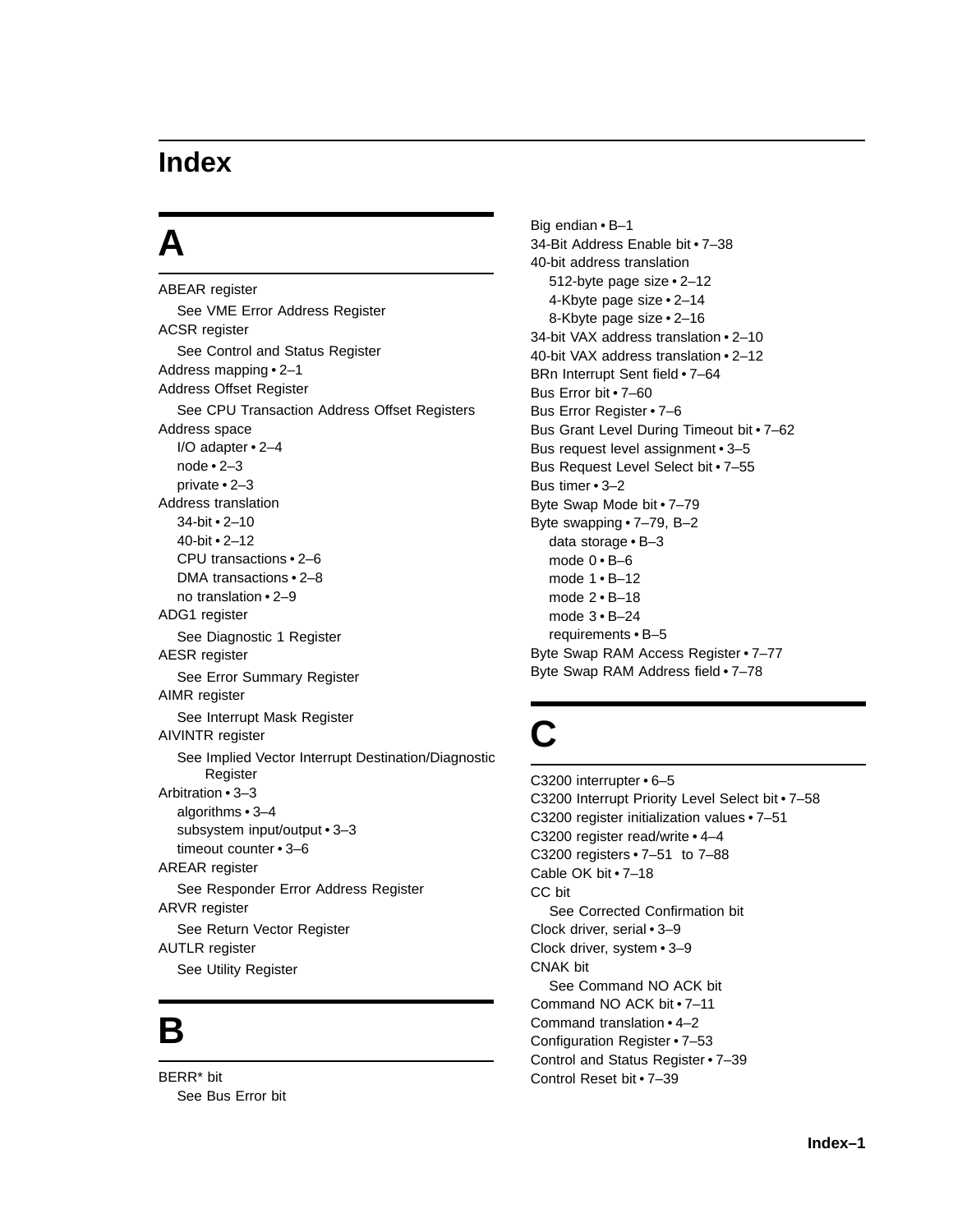CORR DMA ECC ERR bit See Correctable DMA ECC Error bit Correctable DMA ECC Error bit • 7–20 Correctable PMR ECC Error bit • 7–20 Corrected Confirmation bit • 7–8 Corrected Read Data bit • 7–10 CORR PMR ECC ERR bit See Correctable PMR ECC Error bit CPU IBUS Mask field • 7–74 CPU interlocks • 4–7 CPU masked writes • 4–6 CPU reads • 4–6 CPU Transaction Address Offset Registers • 7–87 CPU transaction process • 4–3 CRD bit See Corrected Read Data bit CSR Access Register • 7–80 CSR Write Data field • 7–81 CTL RESET bit See Control Reset bit

# **D**

Data transfer bus requesters • 3–6 Device/Configuration Register • 7–53 Device Register • 7–4 Device Revision field • 7–4, 7–58 Device Type field • 7–5, 7–58 Diagnostic 1 Register • 7–34 Diagnostic Mode bit • 7–74 Diagnostic Read/Write bits, AIVINTR • 7–33 Diagnostic Read/Write field, VVR • 7–76 Diagnostic Register • 7–85 Disable VME Error bit • 7–74 Disable XMI Timeout bit • 7–13 DMA interlocks • 4–9 DMA transaction process • 4–7 DREV field See Device Revision field DS0\* bit • 7–63 DS1\* bit • 7–62 DTYPE field See Device Type field DWMVA block diagram • 1–1 DWMVA Cable OK bit • 7–18 DWMVA Interrupt Destination Mask field • 7–75 DWMVA Interrupt Vector field • 7–75 DWMVA Interrupt Vector Offset field • 7–73 DWMVA major components • 1–1

DWMVA register transactions • 4–4 DWMVA Vector bit • 7–44 DXTO bit See Disable XMI Timeout bit

### **E**

ECC Syndrome bit • 7–40 Enable BERR\* Interrupt bit • 7–67 Enable Byte Swap RAM Parity Error Interrupt bit • 7–67 Enable Interlock Error Interrupt bit • 7–68 Enable IVINTR Transactions bit • 7–27 Enable RMW Error II Interrupt bit • 7–68 Enable RMW Error I Interrupt bit • 7–68 Enable VME Arbitration bit • 7–53 Enable VME Arbitration Timeout Interrupt bit • 7–67 Enable VME/IBUS Parity Error Interrupt bit • 7–67 Enable VME Transaction Timeout Interrupt bit • 7–68 ENIT bit See Enable IVINTR Transactions bit Error Interrupts • 6–1 Error Summary bit • 7–7 Error Summary Register • 7–18 ES bit See 34-Bit Address Enable bit See Error Summary bit ETF bit See Extended Test Fail bit Extended Test Fail bit • 7–12

## **F**

Failing Address Extension field • 7–46 Failing Address Extension Register • 7–45 Failing Address field • 7–15 Failing Address Register • 7–14 Failing Commander ID field • 7–13 Failing Command field • 7–45 Failing Data Register • 7–86 Failing Length field • 7–14 Failing Mask field • 7–46 Failing VME Address bit • 7–48 Failing VME Length bit • 7–47 FCID field See Failing Commander ID field FCMD field See Failing Command field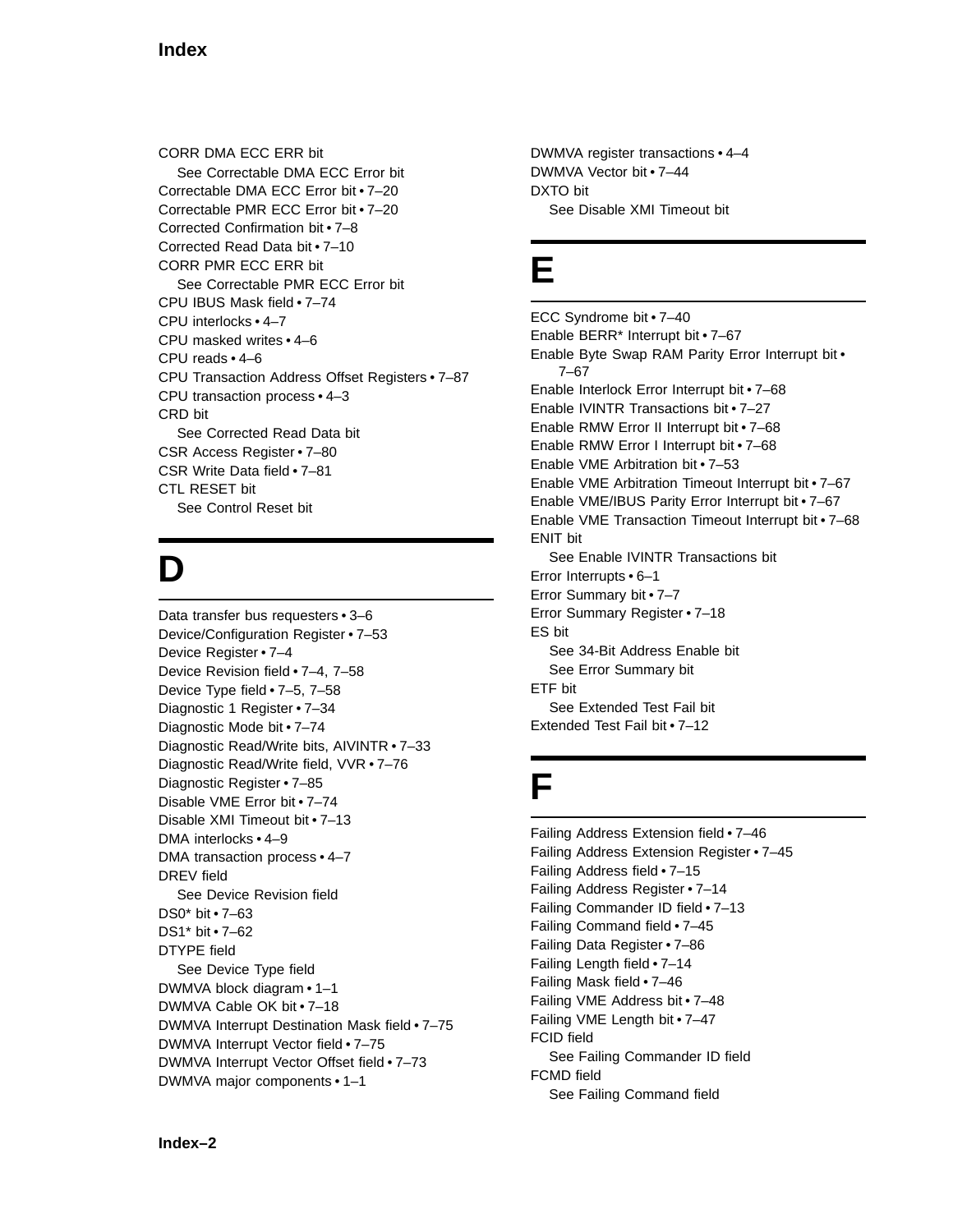FLN field See Failing Length field

## **I**

I/O adapter address space • 2–4 window space • 2–3 I/O space • 2–2 I/O Write Failure bit • 7–22 IACK daisy-chain driver • 3–8 IBUS • 1–3 IBUS DMA-A C/A Parity Error bit • 7–24 IBUS DMA-A CA PE bit See IBUS DMA-A C/A Parity Error bit IBUS DMA-A Data Parity Error bit • 7–23 IBUS DMA-A DATA PE bit See IBUS DMA-A Data Parity Error bit IBUS DMA-B C/A Parity Error bit • 7–24 IBUS DMA-B CA PE bit See IBUS DMA-B C/A Parity Error bit IBUS DMA-B Data Parity Error bit • 7–24 IBUS DMA-B DATA PE bit See IBUS DMA-B Data Parity Error bit IBUS I/O RD PE bit See IBUS I/O Read Data Parity Error bit IBUS I/O Read Data Parity Error bit • 7–25 IBUS Receive Parity Error bit • 7–61 IBUS Transmit Parity Error bit • 7–61 IE bit See Internal Error bit Implied Vector Interrupt Destination/Diagnostic Register • 7–33 Inconsistent Parity Error bit • 7–9 Initialization values C3200 registers • 7–51 T2018 registers • 7–2 Interlock Error bit • 7–60 Interlocks, CPU • 4–7 Interlocks, DMA • 4–9 Internal Error bit • 7–21 Interrupt Configuration Register • 7–66 Interrupt Destination Mask field • 7–75 Interrupter, C3200 • 6–5 interrupter types, VME • 6–5 Interrupt handler selection • 6–5 Interrupt Mask Register • 7–26 Interrupt on Command NO ACK bit • 7–29 Interrupt on Correctable ECC Error bit • 7–30

Interrupt on Corrected Confirmation bit • 7–28 Interrupt on Corrected Read Data bit • 7–29 Interrupt on DMA-A Data Parity Error bit • 7–31 Interrupt on DMA-B Data Parity Error bit • 7–32 Interrupt on I/O Write Failure bit • 7–31 Interrupt on IBUS DMA-A C/A Parity Error bit • 7–31 Interrupt on IBUS DMA-B C/A Parity Error bit • 7–32 Interrupt on IBUS I/O Read Data Parity Error bit • 7–32 Interrupt on Inconsistent Parity Error bit • 7–28 Interrupt on Internal Error bit • 7–31 Interrupt on Invalid PFN bit • 7–30 Interrupt on Invalid VME Address bit • 7–31 Interrupt on No Read Response bit • 7–29 Interrupt on Parity Error bit • 7–28 Interrupt on Read Error Response bit • 7–29 Interrupt on Read/IDENT NO ACK bit • 7–28 Interrupt on Read Sequence Error bit • 7–29 Interrupt on Transaction Timeout bit • 7–30 Interrupt on Uncorrectable ECC Error bit • 7–30 Interrupt on VME AC LO bit • 7–31 Interrupt on Write Data NO ACK bit • 7–29 Interrupt on Write Sequence Error bit • 7–28 Interrupt protocol, VME-to-XMI • 6–2 Interrupt request levels • 6–4 Interrupts • 1–4, 6–1 Interrupt sequence • 6–1 Interrupt Vector • 7–75 Interrupt Vector Offset • 7–73 INTR CC bit See Interrupt on Corrected Confirmation bit INTR CNAK bit See Interrupt on Command NO ACK bit INTR COR ECC ERR bit See Interrupt on Correctable ECC Error bit INTR CRD bit See Interrupt on Corrected Read Data bit INTR DMA-A CA PE bit See Interrupt on DMA-A C/A Parity Error bit INTR DMA-A DATA PE bit See Interrupt on DMA-A Data Parity Error bit INTR DMA-B CA PE bit See Interrupt on IBUS DMA-B C/A Parity Error bit INTR DMA-B DATA PE bit See Interrupt on DMA-B Data Parity Error bit INTR I/O RD PE bit See Interrupt on IBUS I/O Read Data Parity Error bit INTR IE bit See Interrupt on Internal Error bit INTR INV VME ADR bit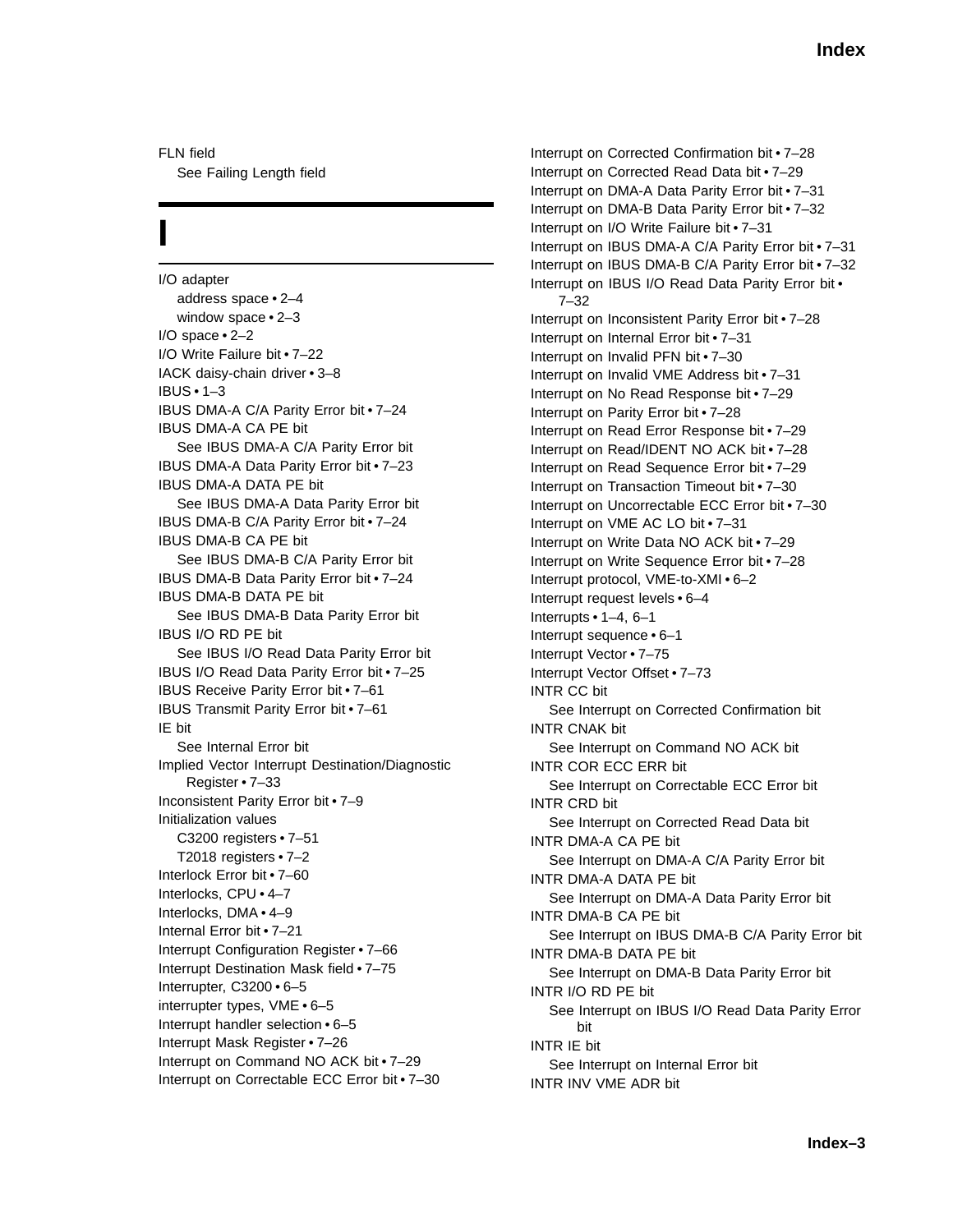INTR INV VME ADR bit (Cont.) See Interrupt on Invalid VME Address bit INTR IO WRT FAIL bit See Interrupt on I/O Write Failure bit INTR IPE bit See Interrupt on Inconsistent Parity Error bit INTR IPFN bit See Interrupt on Invalid PFN bit INTR NRR bit See Interrupt on No Read Response bit INTR PE bit See Interrupt on Parity Error bit INTR RER bit See Interrupt on Read Error Response bit INTR RIDNAK bit See Interrupt on Read/IDENT NO ACK bit INTR RSE bit See Interrupt on Read Sequence Error bit INTR TTO bit See Interrupt on Transaction Timeout bit INTR UNCOR ECC ERR bit See Interrupt on Uncorrectable ECC Error bit INTR VME AC LO bit See Interrupt on VME AC LO bit INTR WDNAK bit See Interrupt on Write Data NO ACK bit INTR WSE bit See Interrupt on Write Sequence Error bit Invalid PFN bit • 7–20 Invalid VME Address bit • 7–21 INV VME ADR bit See Invalid VME Address bit IPE bit See Inconsistent Parity Error bit IPFN bit See Invalid PFN bit IRQ1 IACK Select bit • 7–72 IRQ2 IACK Select bit • 7–71 IRQ3 Interrupt Priority Level/IACK Select field • 7–71 IRQ4 Interrupt Priority Level/IACK Select field • 7–70 IRQ5 Interrupt Priority Level/IACK Select field • 7–70 IRQ6 Interrupt Priority Level/IACK Select field • 7–69 IRQ7 Interrupt Priority Level/IACK Select bit • 7–68 IRQn Interrupt Pending field • 7–63 IVINTR Destination field • 7–33

### **L**

LDEASRT bit

LDEASRT bit (Cont.) See Lockout Deassertion bit Little endian • B–1 LLIM bit See Lockout Limit bit LOCKOUT ASSERT ENA bit See Lockout Assert Enable bit Lockout Assert Enable bit • 7–41 Lockout Deassertion bit • 7–36 Lockout Limit bit • 7–35 LOCKOUT RESPONSE ENA bit See Lockout Response Enable bit Lockout Response Enable bit • 7–41 LWORD\* bit • 7–65

## **M**

Mapping, address • 2–1 Mapping Register Mode Enable bit • 7–37 Masked writes • 4–6 ME bit See Multiple Errors bit ME ENA bit See Multiple Interrupt Enable bit Memory read, XMI • 4–9 Memory write, XMI • 4–8 MR MD bit See Mapping Register Mode Enable bit Multiple Errors bit • 7–19 Multiple Interrupt Enable bit • 7–42

## **N**

NHALT bit See Node Halt bit Node Halt bit • 7–8 Node Reset bit • 7–7 Nodespace • 2–3 Node-Specific Error Summary bit • 7–12 No Read Response bit • 7–10 NRR bit See No Read Response bit NRST bit See Node Reset bit NSES bit See Node-Specific Error Summary bit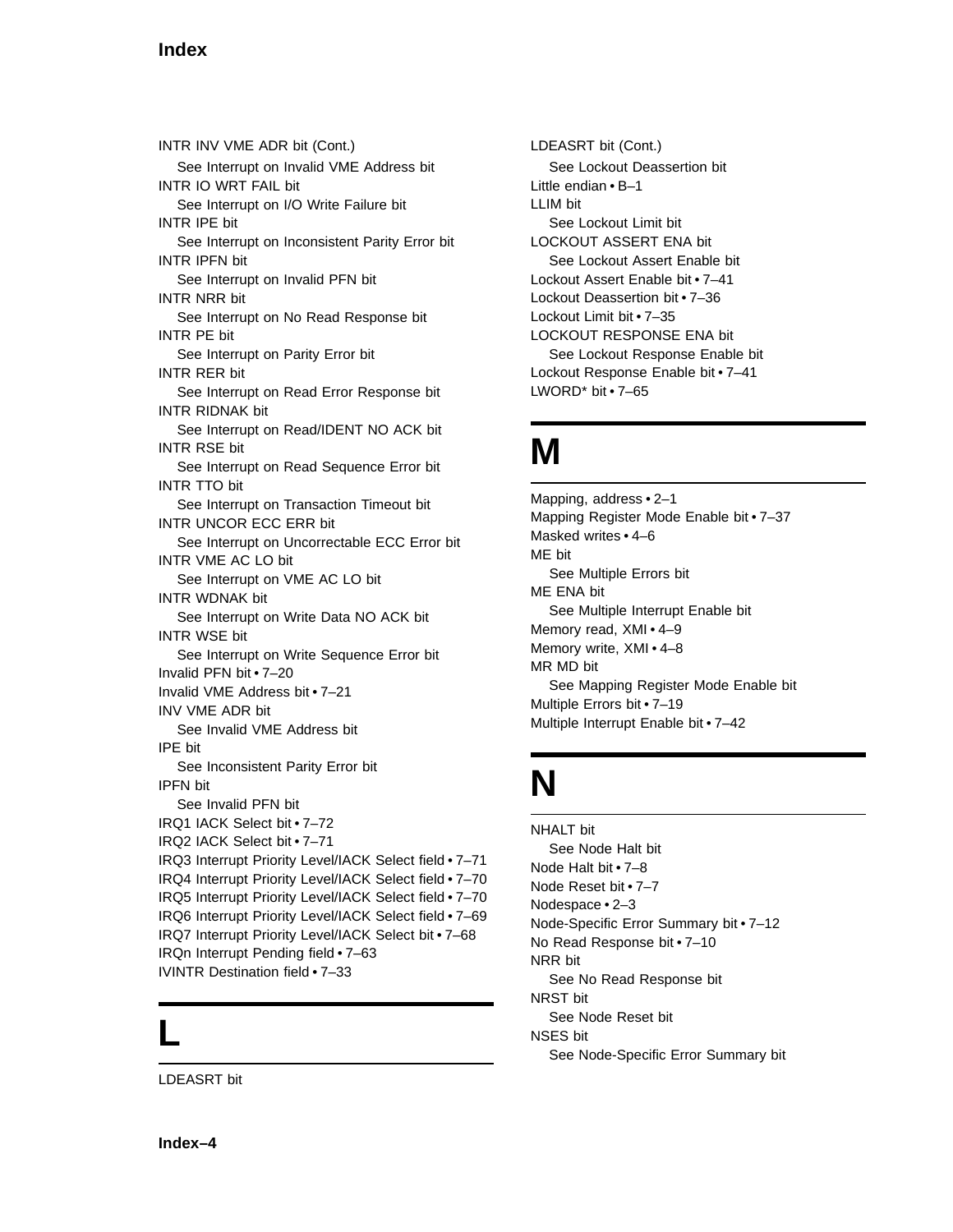# **O**

Offset Register See CPU Transaction Address Offset Registers

### **P**

Page Frame Number bit • 7–50 Page Map Register Entry Bit 30 • 7–49 Page Map Registers • 7–49 Page Size Mode bit • 7–55 Parity bit • 7–78 Parity Error bit • 7–9 PE bit See Parity Error bit PFN bit See Page Frame Number bit Pinouts  $11 \cdot A - 2$ J2 • A–3 PMRE 30 bit See Page Map Register Entry Bit 30 PMR Ready bit • 7–40 PMR registers See Page Map Registers PMR Valid bit • 7–49 PMR V bit See PMR Valid bit Power monitor • 3–10 Private space • 2–3

## **R**

RAR register See Byte Swap RAM Access Register Read Error Response bit • 7–10 Read/IDENT Data NO ACK bit • 7–9 Read Sequence Error bit • 7–10 Read/Write bit • 7–78 Register Bus Error • 7–6 Byte Swap RAM Access • 7–77 Control and Status • 7–39 CPU Transaction Address Offset • 7–87 CSR Access • 7–80 Device • 7–4

Register (Cont.) Device/Configuration • 7–53 Diagnostic • 7–85 Diagnostic 1 • 7–34 Error Summary • 7–18 Failing Address • 7–14 Failing Address Extension • 7–45 Failing Data • 7–86 Implied Vector Interrupt Destination/Diagnostic • 7–33 Interrupt Configuration • 7–66 Interrupt Mask • 7–26 Page Map • 7–49 Responder Error Address • 7–16 Return Vector • 7–44 Utility • 7–35 Vector • 7–75 Vector Offset • 7–73 VME Address Range Enable • 7–83 VME Error Address • 7–47 VME Error Summary • 7–59 VME Failing Address • 7–65 Register initialization values, C3200 • 7–51 Register initialization values, T2018 • 7–2 Register read/write, C3200 • 4–4 Register read/write, T2018 • 4–4 Registers • 7–1 C3200 • 7–51 to 7–88 T2018 $\cdot$ 7-2 to 7-50 Register Select field • 7–82 Register transactions • 4–4 RER bit See Read Error Response bit Reset C3200 bit • 7–56 Responder Error Address Register • 7–16 Responder Failing Address field • 7–17 Responder Failing Command field • 7–19 Responder Failing ID field • 7–19 Responder Failing Length field • 7–16 Responder Request Enable bit • 7–42 RES REQ ENA bit See Responder Request Enable bit Return Vector Disable bit • 7–43 RETURN VECTOR DIS bit See Return Vector Disable bit Return Vector Register • 7–44 RFCMD field See Responder Failing Command field RFID field See Responder Failing ID field RFLN field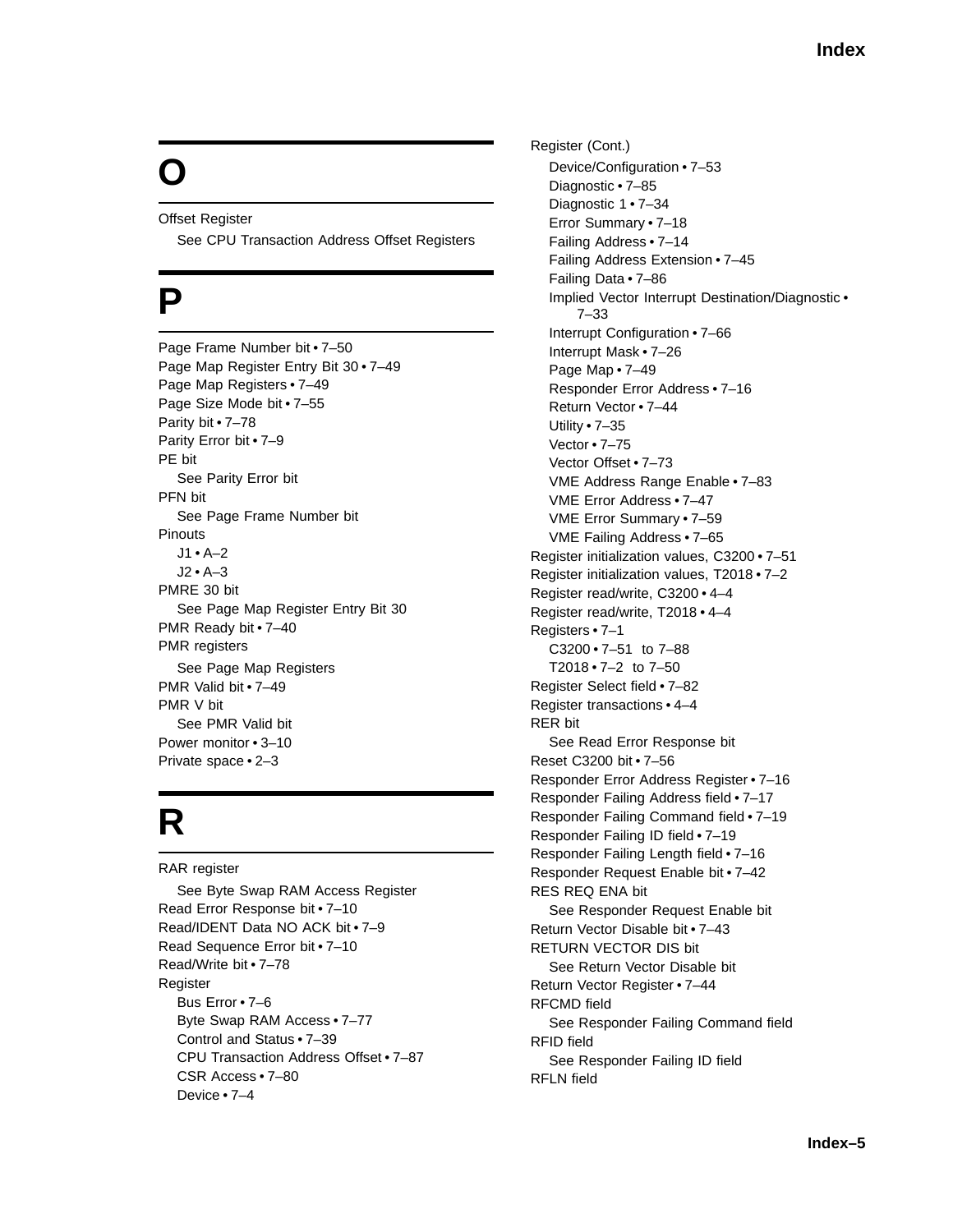RFLN field (Cont.) See Responder Failing Length field RIDNAK bit See Read/IDENT Data NO ACK bit RMW Error I bit • 7–60 RMW Error II bit • 7–60 RMW Mode bit • 7–79 ROAK • 7–63 RORA • 7–63 RSE bit See Read Sequence Error bit

### **S**

Self-Test Fail bit • 7–13 SERCLK Period Select bit • 7–57 Serial clock driver • 3–9 Short Timeout Enable bit • 7–41 SHORT TMO ENA bit See Short Timeout Enable bit STF bit See Self-Test Fail bit Swap RAM Parity Error bit • 7–59 System clock driver • 3–9 System control arbitration • 3–3 bus timer • 3–2 IACK daisy-chain driver • 3–8 power monitor • 3–10 serial clock driver • 3-9 system clock driver • 3–9 System control, VME • 3–1

## **T**

T2018 register initialization values • 7–2 T2018 register read/write • 4–4 T2018 registers • 7–2 to 7–50 Test Fail bit • 7–74 Timeout Limit bit • 7–36 TLIM bit See Timeout Limit bit Transactions • 1–3, 4–1 CPU • 4–3 DMA • 4–7 VME device • 4–5 Transaction Timeout bit • 7–11 **Translation** 

Translation (Cont.) command • 4–2 VME-to-XMI • 4–3 XMI-to-VME • 4–2 TTO bit See Transactions Timeout bit

### **U**

UNCORR DMA ECC ERR bit See Uncorrectable DMA ECC Error bit Uncorrectable DMA ECC Error bit • 7–21 Uncorrectable PMR ECC Error bit • 7–20 UNCORR PMR ECC ERR bit See Uncorrectable PMR ECC Error bit Utility Register • 7–35

## **V**

VAER register See VME Address Range Enable Register Valid bit • 7–49 VAOR register See CPU Transaction Address Offset Registers VAX address translation See Address translation VCAR register See CSR Access Register VDCR register See Device/Configuration Register VDR register See Diagnostic Register Vector Offset Register • 7–73 Vector Register • 7–75 VESR Error Summary bit • 7–54 VESR register See VME Error Summary Register VFADR register See VME Failing Address Register VFDR register See Failing Data Register VICR register See Interrupt Configuration Register VME AC LO bit • 7–23 VME Address Length field • 7–87 VME Address Modifiers field • 7–62